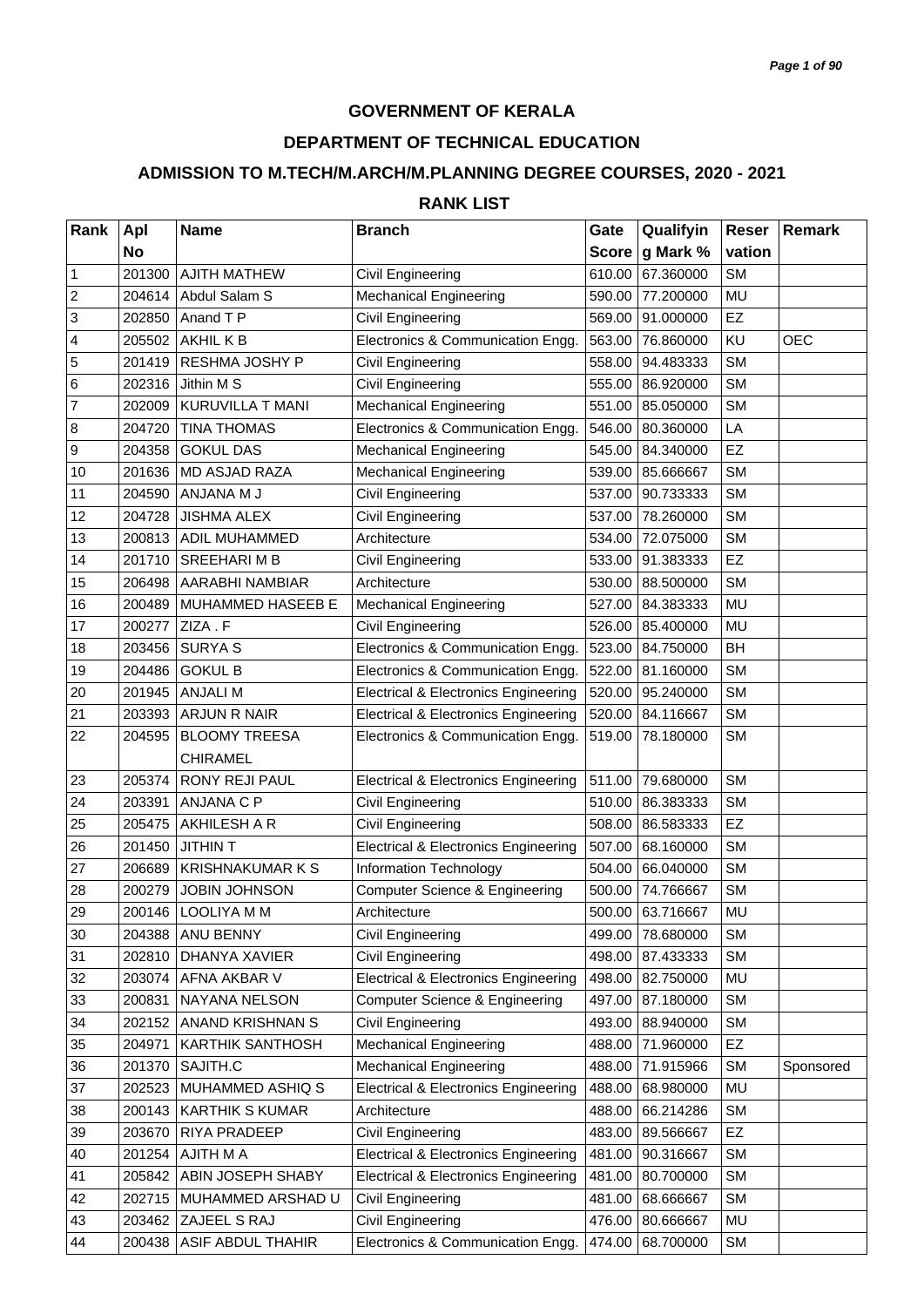| 45 | 204892 | Sidharth shivdas      | <b>Electrical &amp; Electronics Engineering</b> | 473.00 | 86.316667 | <b>SM</b>  |            |
|----|--------|-----------------------|-------------------------------------------------|--------|-----------|------------|------------|
| 46 | 203417 | CHITHRA A SAIKRISHNA  | Civil Engineering                               | 473.00 | 82.983333 | VK         |            |
| 47 | 200772 | JOMY G JOSE           | Civil Engineering                               | 470.00 | 84.960000 | LA         |            |
| 48 | 206585 | ARYA M                | Civil Engineering                               | 470.00 | 73.760000 | <b>SM</b>  |            |
| 49 | 200089 | SWATHI <sub>C</sub>   | Electronics & Communication Engg.               | 469.00 | 75.760000 | EZ         |            |
| 50 | 201659 | ATHIRA RAGHAVAN       | Civil Engineering                               | 469.00 | 71.800000 | EZ         |            |
| 51 | 201263 | DEEPU <sub>S</sub>    | Civil Engineering                               | 469.00 | 69.920000 | <b>SM</b>  |            |
| 52 | 200356 | SHIHANA FATHIMA       | <b>Electrical &amp; Electronics Engineering</b> | 468.00 | 79.240000 | <b>SM</b>  |            |
| 53 | 206355 | AYSWARYA A S          | Civil Engineering                               | 467.00 | 77.840000 | <b>EZ</b>  |            |
| 54 | 201717 | POOJALAKSHMI S        | Civil Engineering                               | 467.00 | 76.800000 | <b>SM</b>  |            |
| 55 | 205629 | <b>NANDITA N</b>      | Electronics & Communication Engg.               | 466.00 | 80.833333 | <b>SM</b>  |            |
| 56 | 202994 | Radhika K P           | Civil Engineering                               | 466.00 | 77.883333 | <b>SM</b>  |            |
| 57 | 205490 | AISWARYA JAYAKUMAR    | Civil Engineering                               | 466.00 | 72.966667 | VK         |            |
| 58 | 202660 | Sreejith M            | Civil Engineering                               | 466.00 | 70.266667 | EZ         |            |
| 59 | 202208 | NILOOFIR SULTHANA N   | <b>Computer Science &amp; Engineering</b>       | 465.00 | 80.957983 | <b>SM</b>  |            |
|    |        | т                     |                                                 |        |           |            |            |
| 60 | 200738 | <b>KRISHNARAM K K</b> | <b>Mechanical Engineering</b>                   | 463.00 | 79.316667 | <b>SM</b>  |            |
| 61 | 205554 | <b>ABHIRAMY MARY</b>  | <b>Electrical &amp; Electronics Engineering</b> | 463.00 | 76.660000 | <b>SM</b>  |            |
| 62 | 200800 | <b>RAHUL A P</b>      | Civil Engineering                               | 462.00 | 84.500000 | <b>EWS</b> |            |
| 63 | 205463 | JOHNY SEBASTIAN       | Civil Engineering                               | 462.00 | 76.860000 | <b>SM</b>  |            |
| 64 | 200615 | SREELAKSHMI P V       | Civil Engineering                               | 462.00 | 69.333333 | <b>SM</b>  |            |
| 65 | 200571 | ANN MARIYA JOSE       | Architecture                                    | 461.00 | 81.342857 | <b>SM</b>  |            |
| 66 | 206253 | VISHNU <sub>C</sub>   | <b>Computer Science &amp; Engineering</b>       | 461.00 | 78.416667 | <b>SM</b>  |            |
| 67 | 206381 | SHIYAD A              | Information Technology                          | 459.00 | 66.400000 | MU         |            |
| 68 | 200304 | <b>GLAITTY A G</b>    | Civil Engineering                               | 458.00 | 78.300000 | <b>SM</b>  |            |
| 69 | 206210 | ANJANA J P            | <b>Applied Electronics &amp;</b>                | 458.00 | 72.440000 | <b>SM</b>  |            |
|    |        |                       | Instrumentation                                 |        |           |            |            |
| 70 | 200365 | MOHAMMED SANEER M     | <b>Mechanical Engineering</b>                   | 457.00 | 72.140000 | <b>MU</b>  |            |
|    |        | R                     |                                                 |        |           |            |            |
| 71 | 200345 | ANANDAN M S           | <b>Electrical &amp; Electronics Engineering</b> | 456.00 | 89.966667 | <b>SM</b>  |            |
| 72 | 202608 | <b>KISHORE S</b>      | <b>Mechanical Engineering</b>                   | 456.00 | 79.800000 | <b>SM</b>  | Sponsored  |
| 73 | 203230 | JINEESH LAL K         | <b>Mechanical Engineering</b>                   | 456.00 | 69.040000 | <b>SM</b>  |            |
| 74 | 200171 | SARATH A              | <b>Mechanical Engineering</b>                   | 455.00 | 86.133333 | <b>SM</b>  |            |
| 75 | 200078 | NIHALA JEBIN          | Architecture                                    | 455.00 | 80.366667 | <b>SM</b>  |            |
| 76 | 203284 | ARJUN V PRADEEP       | Civil Engineering                               | 454.00 | 83.333333 | <b>SM</b>  |            |
| 77 | 200399 | ABIYA B               | Civil Engineering                               | 451.00 | 96.316667 | MU         |            |
| 78 | 200166 | SREEJITH VU           | Civil Engineering                               | 451.00 | 90.366667 | EZ         |            |
| 79 | 206358 | KARTHIKA M            | Civil Engineering                               | 451.00 | 87.183333 | KU         | <b>OEC</b> |
| 80 | 202177 | MUFEED MAHDICK        | Civil Engineering                               | 451.00 | 75.066667 | MU         |            |
| 81 | 205497 | <b>APARNAK</b>        | Bio-Technology & Bio-Chemical                   | 451.00 | 64.600000 | SC         |            |
|    |        |                       | Engineering                                     |        |           |            |            |
| 82 | 202795 | <b>ATHIRA T</b>       | <b>Electrical &amp; Electronics Engineering</b> | 450.00 | 96.850000 | EZ         |            |
| 83 | 205940 | AFEEF KT              | <b>Mechanical Engineering</b>                   | 450.00 | 68.820000 | MU         |            |
| 84 | 204535 | ANCY SEBASTIAN        | <b>Computer Science &amp; Engineering</b>       | 449.00 | 90.966667 | <b>SM</b>  |            |
| 85 | 203635 | <b>BIJITH C B</b>     | <b>Mechanical Engineering</b>                   | 449.00 | 85.116667 | EZ         |            |
| 86 | 205883 | ARUN SEBASTIAN        | Architecture                                    | 449.00 | 64.985714 | <b>SM</b>  |            |
|    |        | PERAYIL               |                                                 |        |           |            |            |
| 87 | 202092 | <b>ANJU PHILIP</b>    | Civil Engineering                               | 448.00 | 86.660000 | <b>SM</b>  |            |
| 88 | 203965 | SNEHA MOHAN           | Civil Engineering                               | 448.00 | 82.733333 | <b>SM</b>  |            |
| 89 | 203555 | SANDEEP VIVEK         | <b>Electrical &amp; Electronics Engineering</b> | 447.00 | 94.233333 | <b>SM</b>  |            |
| 90 | 203968 | NANDHU H              | Civil Engineering                               | 447.00 | 90.200000 | <b>SM</b>  |            |
| 91 |        |                       |                                                 |        |           |            |            |
|    | 200585 | AKASH ASOKAN          | Mechanical Stream Automobile                    | 445.00 | 80.033333 | EZ         |            |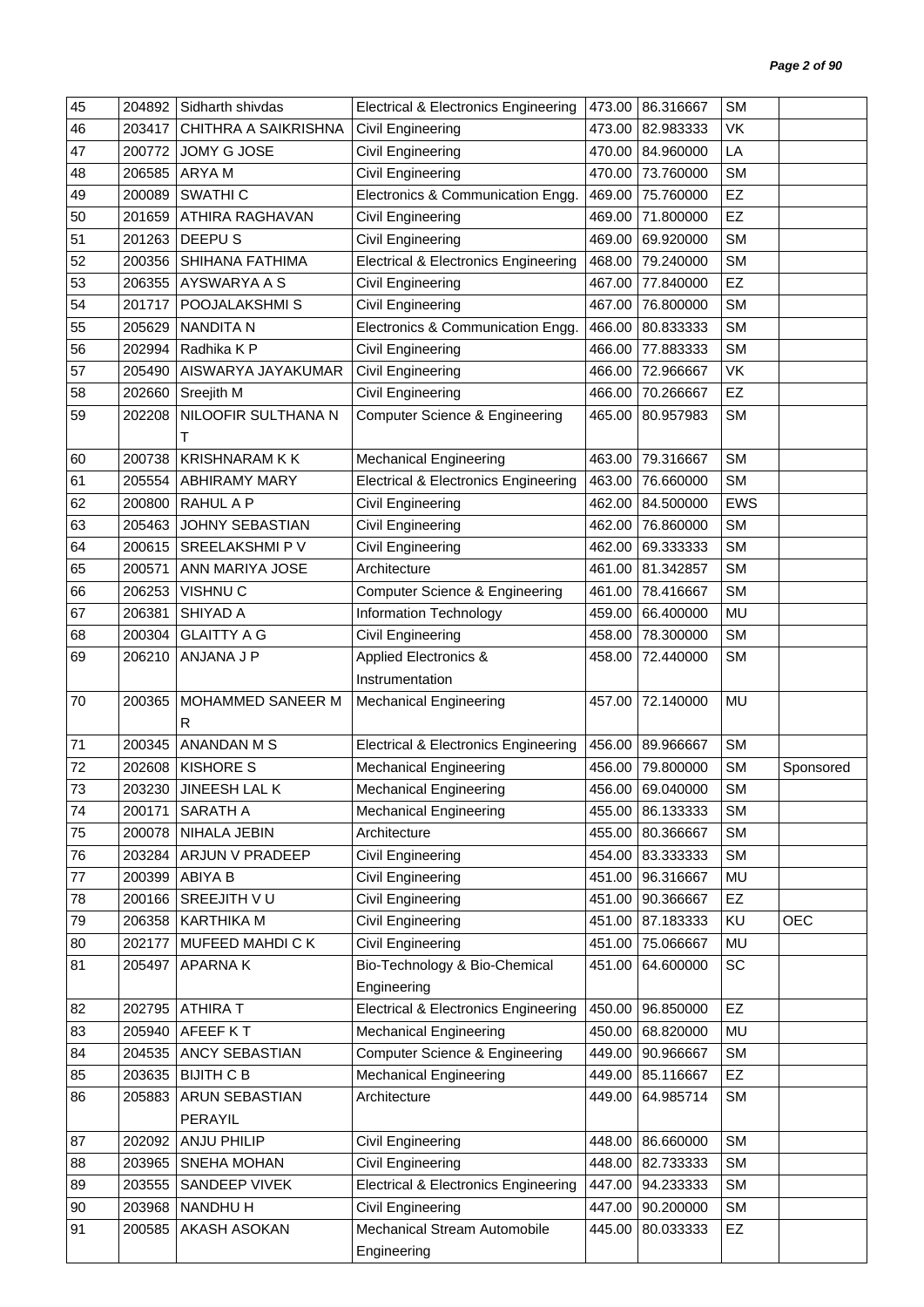| 92  | 203898 | <b>VIVEKTV</b>          | <b>Computer Science &amp; Engineering</b>       | 445.00 | 74.566667        | <b>BH</b> |            |
|-----|--------|-------------------------|-------------------------------------------------|--------|------------------|-----------|------------|
| 93  | 204976 | <b>NAVEEN SL</b>        | Civil Engineering                               | 444.00 | 93.316667        | EZ        |            |
| 94  | 200395 | AMRUTHA K M             | Civil Engineering                               | 444.00 | 68.983333        | <b>BH</b> |            |
| 95  | 204161 | <b>SKANDA KUMAR B</b>   | <b>Electrical &amp; Electronics Engineering</b> | 444.00 | 65.310924        | <b>SM</b> |            |
| 96  | 205643 | S HARIPRIYA             | Civil Engineering                               | 443.00 | 90.116667        | <b>SM</b> |            |
| 97  | 200361 | AHMAD SWALIH C K        | Civil Engineering                               | 443.00 | 88.166667        | MU        |            |
| 98  | 203703 | <b>MANEESHA THOMAS</b>  | Civil Engineering                               | 443.00 | 87.533333        | <b>SM</b> |            |
| 99  | 203837 | MUHAMMED ADAM S         | Architecture                                    | 443.00 | 61.650000        | <b>SM</b> |            |
| 100 | 206575 | <b>MAYAT</b>            | Electronics & Communication Engg.               | 442.00 | 81.580000        | <b>SM</b> |            |
| 101 | 200011 | AMAL V K                | Civil Engineering                               | 441.00 | 86.933333        | <b>BH</b> |            |
| 102 | 201695 | <b>KARTHIKA SOMAN</b>   | Civil Engineering                               | 440.00 | 85.383333        | KN        | <b>OEC</b> |
| 103 | 203884 | NIDHI S S               | <b>Electrical &amp; Electronics Engineering</b> | 439.00 | 90.266667        | <b>SM</b> |            |
| 104 | 201459 | LIYA ALICE JACOB        | Electronics & Communication Engg.               | 438.00 | 88.183333        | <b>SM</b> |            |
| 105 | 200918 | <b>ISAAC SABU</b>       | Electronics & Communication Engg.               | 438.00 | 85.700000        | <b>SM</b> |            |
| 106 | 204621 | YAKUB A                 | <b>Mechanical Engineering</b>                   | 438.00 | 68.860000        | MU        |            |
| 107 | 201405 | PHILIP GEORGE           | Civil Engineering                               | 437.00 | 93.266667        | <b>SM</b> |            |
|     |        | KAITHAYIL               |                                                 |        |                  |           |            |
| 108 | 204019 | <b>AKSHARA B</b>        | Computer Science & Engineering                  | 437.00 | 88.420000        | <b>SM</b> |            |
| 109 | 200685 | ASWATHY SANTHOSH        | Civil Engineering                               | 436.00 | 85.250000        | EZ        |            |
| 110 | 201001 | RAWDHA ASSAINAR         | Civil Engineering                               | 436.00 | 85.133333        | MU        |            |
| 111 | 200519 | <b>NYMA SHIFAR</b>      | Civil Engineering                               | 436.00 | 82.666667        | MU        |            |
| 112 | 200349 | <b>MONTHASH T</b>       | <b>Mechanical Engineering</b>                   | 436.00 | 81.750000        | <b>EZ</b> |            |
| 113 | 205170 | PRAJITH.P               | <b>Mechanical Engineering</b>                   | 436.00 | 75.340000        | <b>SM</b> |            |
| 114 | 200934 | <b>THOMSON GEORGE</b>   | <b>Mechanical Engineering</b>                   | 436.00 | 71.625000        | <b>SM</b> |            |
| 115 | 201315 | <b>ASHIK RASHEED</b>    | Civil Engineering                               | 436.00 | 65.300000        | MU        |            |
| 116 | 202668 | SIDHARTH J              | <b>Mechanical Engineering</b>                   | 435.00 | 81.680000        | <b>SM</b> |            |
| 117 | 205043 | FARZANA O A             | Civil Engineering                               | 434.00 | 94.483333        | MU        |            |
| 118 | 204900 | AMAL KUMAR K            | <b>Electrical &amp; Electronics Engineering</b> | 434.00 | 83.183333        | EZ        |            |
| 119 | 205457 | <b>SRIKANT VIJAY</b>    | Computer Science & Engineering                  | 434.00 | 70.880000        | <b>SM</b> |            |
| 120 | 203222 | <b>SILPAT</b>           | Computer Science & Engineering                  | 434.00 | 70.480000        | SM        |            |
| 121 | 202544 | <b>AGNES JINU</b>       | <b>Electronics and Bio Medical</b>              | 433.00 | 86.900000        | LA        |            |
|     |        |                         | Engineering                                     |        |                  |           |            |
| 122 | 200382 | THEJUS C M              | <b>Mechanical Engineering</b>                   |        | 432.00 85.016667 | <b>SM</b> |            |
| 123 | 202827 | SURABHI C               | Civil Engineering                               | 432.00 | 80.033333        | EZ        |            |
| 124 | 204627 | SRAVAN KOLLASSERY       | <b>Mechanical Engineering</b>                   | 432.00 | 76.580000        | EZ        |            |
|     |        | SADANANDAN              |                                                 |        |                  |           |            |
| 125 | 201757 | JITHIN RAJ P            | <b>Electrical &amp; Electronics Engineering</b> | 432.00 | 64.240000        | <b>EZ</b> |            |
| 126 | 204530 | NITHIN OOMMEN RAJU      | Civil Engineering                               | 431.00 | 66.800000        | <b>SM</b> |            |
| 127 | 202526 | SIDHARTH S              | <b>Electrical &amp; Electronics Engineering</b> | 430.00 | 90.800000        | <b>SM</b> |            |
| 128 | 204938 | <b>MERIN BABU</b>       | Civil Engineering                               | 430.00 | 83.633333        | <b>SM</b> |            |
| 129 | 202095 | SWAFVANA V T            | Civil Engineering                               | 430.00 | 80.900000        | MU        |            |
| 130 | 200100 | RISHIKA PRAMOD          | Civil Engineering                               | 430.00 | 78.120000        | <b>SM</b> |            |
| 131 | 205312 | <b>VIPIN V</b>          | Electronics & Communication Engg.               | 430.00 | 65.520661        | EZ        |            |
| 132 | 202400 | <b>GHILKI PAULSON</b>   | Bio-Technology & Bio-Chemical                   | 428.00 | 92.700000        | <b>SM</b> |            |
|     |        |                         | Engineering                                     |        |                  |           |            |
| 133 | 201827 | <b>FATHIMA S</b>        | Civil Engineering                               | 427.00 | 87.183333        | <b>MU</b> |            |
| 134 | 200400 | <b>ABHIJITH CHANDRA</b> | Civil Engineering                               | 427.00 | 85.900000        | EZ        |            |
|     |        | <b>BOSE</b>             |                                                 |        |                  |           |            |
| 135 | 200147 | SOORAJ M                | Civil Engineering                               | 427.00 | 77.952381        | <b>SM</b> |            |
| 136 | 201014 | CHECHA SUSAN            | <b>Electrical &amp; Electronics Engineering</b> | 426.00 | 87.050000        | <b>SM</b> |            |
|     |        | <b>MATHEW</b>           |                                                 |        |                  |           |            |
| 137 | 203120 | Jith K Jacob            | Electronics & Communication Engg.               | 426.00 | 65.883333        | <b>SM</b> |            |
| 138 | 201885 | <b>KEERTHANA E.N</b>    | Electronics & Communication Engg.               | 425.00 | 90.700000        | SM        |            |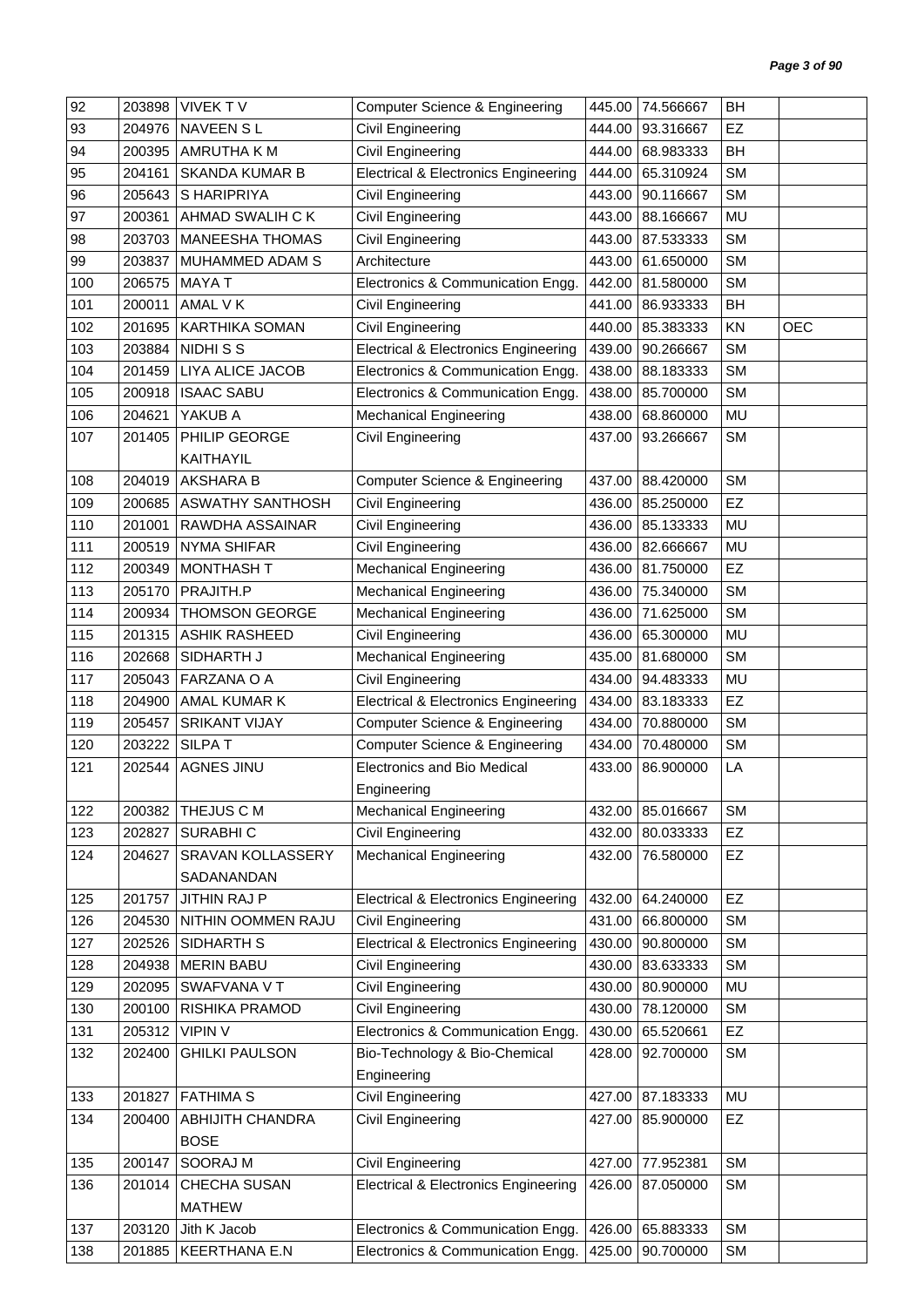| 139 | 202542 | SEENA JALAL                | Civil Engineering                               |        | 425.00 87.960000 | MU         |  |
|-----|--------|----------------------------|-------------------------------------------------|--------|------------------|------------|--|
| 140 | 200490 | <b>HALEEMA LAMEEZ</b>      | Civil Engineering                               |        | 425.00 87.800000 | MU         |  |
|     |        | <b>THAJUDDEEN</b>          |                                                 |        |                  |            |  |
| 141 | 202067 | AKHILA SOMARAJAN           | Civil Engineering                               | 425.00 | 86.240000        | <b>SM</b>  |  |
| 142 | 204328 | <b>FAHIMA FYZEE</b>        | Electronics & Communication Engg.               | 425.00 | 79.933333        | <b>SM</b>  |  |
| 143 | 200065 | <b>ARJUN DAS</b>           | <b>Mechanical Engineering</b>                   | 425.00 | 64.608000        | <b>SM</b>  |  |
| 144 | 202055 | <b>EMLIN V</b>             | <b>Mechanical Engineering</b>                   | 424.00 | 92.850000        | <b>SM</b>  |  |
| 145 | 204569 | <b>GOKUL KRISHNAN MU</b>   | <b>Mechanical Engineering</b>                   |        | 424.00 72.595041 | <b>SM</b>  |  |
| 146 | 201003 | JESMAL C J                 | Civil Engineering                               | 423.00 | 88.150000        | <b>SM</b>  |  |
| 147 | 200533 | SHILPA MARY SAM            | Civil Engineering                               | 423.00 | 86.366667        | <b>SM</b>  |  |
| 148 | 201815 | <b>BISMI ALIYAR</b>        | Civil Engineering                               | 423.00 | 78.966667        | MU         |  |
| 149 | 201779 | DELVIN J JOSEPH            | Civil Engineering                               | 423.00 | 69.220000        | <b>EWS</b> |  |
| 150 | 203886 | ROHITH C A                 | Computer Science & Engineering                  | 422.00 | 84.616667        | <b>SM</b>  |  |
| 151 | 201385 | <b>DIVYASREE V</b>         | <b>Electrical &amp; Electronics Engineering</b> | 422.00 | 83.816667        | <b>EZ</b>  |  |
| 152 | 200154 | <b>SWATHY SUKUMARAN</b>    | <b>Electrical &amp; Electronics Engineering</b> | 422.00 | 83.050000        | EZ         |  |
| 153 | 202517 | SREERAJ A M                | Civil Engineering                               | 422.00 | 65.312000        | EZ         |  |
| 154 | 203956 | <b>HARSHAP</b>             | Civil Engineering                               | 421.00 | 83.816667        | <b>SM</b>  |  |
| 155 | 201923 | <b>ATHIRA RAJ S</b>        | Civil Engineering                               | 421.00 | 78.683333        | <b>EZ</b>  |  |
| 156 | 204096 | ANOOP JACOB                | <b>Electrical &amp; Electronics Engineering</b> | 421.00 | 78.680000        | LA         |  |
| 157 | 203009 | <b>SRUTHI KRISHNA KV</b>   | Civil Engineering                               | 421.00 | 65.866667        | EZ         |  |
| 158 | 206322 | SHEBIN A                   | <b>Mechanical Engineering</b>                   | 419.00 | 72.916667        | <b>SM</b>  |  |
| 159 | 201479 | <b>ASWINT</b>              | <b>Mechanical Engineering</b>                   | 419.00 | 69.766667        | BH         |  |
| 160 | 206047 | <b>ADITYA ANAND</b>        | <b>Electrical &amp; Electronics Engineering</b> | 417.00 | 84.700000        | <b>SM</b>  |  |
| 161 | 201562 | MUHAMMED SIYAD A           | Information Technology                          | 417.00 | 67.640000        | MU         |  |
| 162 | 205125 | Aparna B                   | Civil Engineering                               | 416.00 | 89.100000        | <b>SM</b>  |  |
| 163 | 202915 | AMITHA P M                 | Civil Engineering                               | 416.00 | 83.066667        | MU         |  |
| 164 | 204975 | <b>T S HUSSAIN</b>         | <b>Mechanical Engineering</b>                   | 415.00 | 88.416667        | <b>MU</b>  |  |
| 165 | 203302 | <b>ABHIJITH T S</b>        | <b>Mechanical Engineering</b>                   | 415.00 | 69.240000        | <b>BH</b>  |  |
| 166 | 203036 | <b>BIJOY J RAJ</b>         | <b>Electrical &amp; Electronics Engineering</b> | 413.00 | 88.860000        | BX         |  |
| 167 | 201904 | <b>VIJITHA P R</b>         | Electronics & Communication Engg.               |        | 413.00 81.720000 | BH         |  |
| 168 | 201123 | <b>MITHUN KURIAN</b>       | <b>Civil Engineering</b>                        |        | 412.00 72.040000 | <b>SM</b>  |  |
| 169 |        | 203846 HARSHANA V P        | Civil Engineering                               |        | 411.00 80.240000 | MU         |  |
| 170 | 200801 | <b>GOPIKA RAYIPARAMBIL</b> | Civil Engineering                               |        | 410.00 86.850000 | EZ         |  |
|     |        | <b>THILAKAN</b>            |                                                 |        |                  |            |  |
| 171 | 203029 | <b>GOKUL HAREESH</b>       | <b>Mechanical Engineering</b>                   |        | 410.00 83.700000 | <b>SM</b>  |  |
| 172 | 201399 | VANI MOHAN V               | Civil Engineering                               |        | 410.00 83.600000 | <b>SM</b>  |  |
| 173 | 203890 | LIZA CHERIAN KAILATH       | Civil Engineering                               |        | 410.00 81.950000 | <b>SM</b>  |  |
| 174 | 202125 | <b>INDUKI</b>              | Civil Engineering                               | 410.00 | 80.433333        | SC         |  |
| 175 | 201916 | MERIN C.S                  | Civil Engineering                               | 409.00 | 95.450000        | <b>SM</b>  |  |
| 176 | 203018 | <b>DEVIKA V S</b>          | <b>Civil Engineering</b>                        | 409.00 | 93.050000        | <b>SM</b>  |  |
| 177 | 200591 | ANUSHA DEVADAS             | <b>Electrical &amp; Electronics Engineering</b> | 409.00 | 77.066667        | EZ         |  |
| 178 | 202658 | KAVYA V                    | Electronics & Communication Engg.               | 409.00 | 73.533333        | <b>SM</b>  |  |
| 179 | 206645 | P BALACHANDRA              | <b>Mechanical Engineering</b>                   | 407.00 | 71.860000        | <b>SM</b>  |  |
| 180 | 204155 | <b>AKSHAY P</b>            | <b>Mechanical Engineering</b>                   | 407.00 | 69.383333        | EZ         |  |
| 181 | 200790 | DEVIKA HARIKUMAR           | Civil Engineering                               | 406.00 | 83.066667        | <b>SM</b>  |  |
| 182 | 200058 | MUHAMMED AFZAL M           | Civil Engineering                               | 406.00 | 81.416667        | MU         |  |
| 183 | 202497 | SREELAKSHMI P              | <b>Computer Science &amp; Engineering</b>       | 406.00 | 78.180000        | <b>SM</b>  |  |
| 184 | 200876 | <b>ASHITHA SULAIMAN</b>    | Civil Engineering                               | 406.00 | 74.820000        | MU         |  |
| 185 | 201161 | SHILPA K SHIBU             | Computer Science & Engineering                  | 406.00 | 73.633333        | LA         |  |
| 186 | 201046 | <b>VISHNUK</b>             | Civil Engineering                               | 406.00 | 73.320000        | EZ         |  |
| 187 | 203291 | RANJIT RAPHAEL             | Civil Engineering                               | 406.00 | 68.660000        | <b>SM</b>  |  |
| 188 | 205108 | <b>SHON SHAJI</b>          | <b>Electrical &amp; Electronics Engineering</b> |        | 405.00 87.780000 | <b>SM</b>  |  |
| 189 | 203842 | SREESHAP                   | Civil Engineering                               | 405.00 | 81.533333        | BH         |  |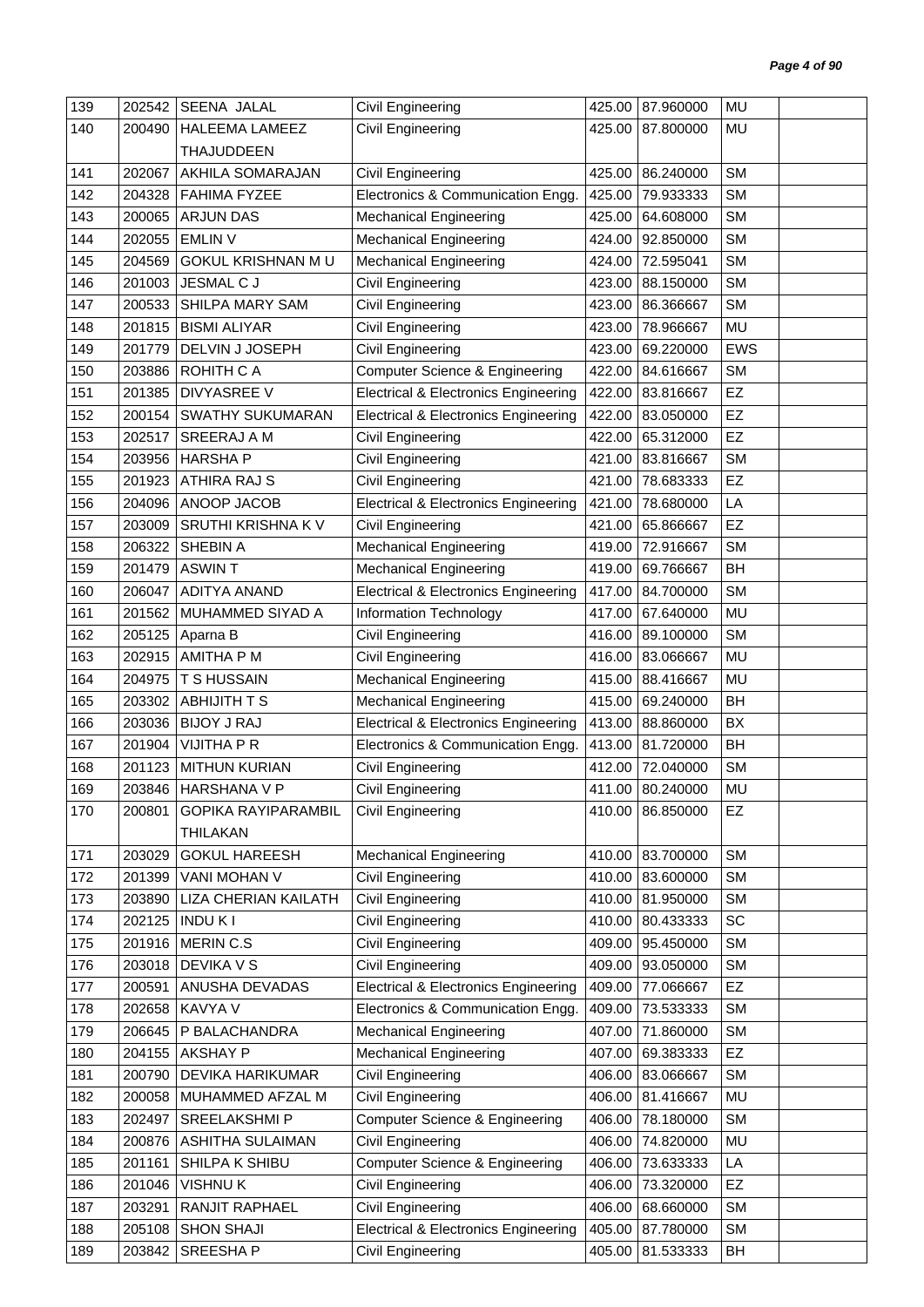| 190 | 201327 | <b>ASWATHY PN</b>        | <b>Electrical &amp; Electronics Engineering</b> | 405.00 | 78.400000        | <b>SM</b>  |  |
|-----|--------|--------------------------|-------------------------------------------------|--------|------------------|------------|--|
| 191 | 200268 | ANSHIDA.K                | Electronics & Communication Engg.               | 405.00 | 74.096000        | <b>SM</b>  |  |
| 192 | 202066 | SREEHARI H               | <b>Mechanical Engineering</b>                   | 404.00 | 82.033333        | <b>SM</b>  |  |
| 193 | 204993 | ASWATHY K S              | Civil Engineering                               | 404.00 | 75.320000        | EZ         |  |
| 194 | 200461 | KAVYA VINAY V            | Architecture                                    | 404.00 | 72.657143        | EZ         |  |
| 195 | 200929 | ABDUL AZEEM K            | Architecture                                    | 404.00 | 67.733333        | MU         |  |
| 196 | 204032 | <b>NIRMAL N</b>          | <b>Mechanical Engineering</b>                   | 404.00 | 61.783333        | <b>BH</b>  |  |
| 197 | 204766 | RAHUL S R                | <b>Mechanical Engineering</b>                   | 403.00 | 91.840000        | VK         |  |
| 198 | 203517 | TOM K ISAC               | Civil Engineering                               | 402.00 | 91.266667        | <b>SM</b>  |  |
| 199 | 201236 | <b>GEETHU BHARATHAN</b>  | Civil Engineering                               | 402.00 | 80.566667        | <b>EZ</b>  |  |
| 200 | 200124 | <b>ALEX MATHEW</b>       | Civil Engineering                               | 402.00 | 78.876033        | <b>SM</b>  |  |
| 201 | 202128 | <b>NOBLE M SAJI</b>      | Information Technology                          | 402.00 | 75.220000        | <b>SM</b>  |  |
| 202 | 200003 | SHIJIN SV                | Civil Engineering                               | 402.00 | 62.840000        | BX         |  |
| 203 | 203438 | <b>BINISHA BABURAJ</b>   | Electronics & Communication Engg.               | 401.00 | 72.483333        | VK         |  |
| 204 | 202117 | <b>JISHIYA P A</b>       | Computer Science & Engineering                  | 400.00 | 88.900000        | <b>SM</b>  |  |
| 205 | 201611 | AMAL P SIMON             | <b>Electrical &amp; Electronics Engineering</b> | 400.00 | 87.120000        | <b>SM</b>  |  |
| 206 | 200422 | <b>KEERTHANA P M</b>     | Civil Engineering                               | 400.00 | 79.900000        | <b>VK</b>  |  |
| 207 | 203935 | <b>GOVIND S</b>          | <b>Electrical &amp; Electronics Engineering</b> | 400.00 | 79.466667        | <b>SM</b>  |  |
| 208 | 202843 | <b>VISHNU G NATH</b>     | <b>Electrical &amp; Electronics Engineering</b> | 400.00 | 78.150000        | <b>SM</b>  |  |
| 209 | 201818 | <b>SUBI SURESH</b>       | <b>Mechanical Engineering</b>                   | 400.00 | 72.920000        | EZ         |  |
| 210 | 201020 | ARCHANA KRISHNAN M       | <b>Civil Engineering</b>                        | 399.00 | 90.000000        | BH         |  |
| 211 | 201933 | ALINDA JOSE              | Civil Engineering                               | 399.00 | 87.483333        | <b>SM</b>  |  |
| 212 | 200140 | KARTHIKA SATHEESAN       | Civil Engineering                               | 399.00 | 86.383333        | <b>EZ</b>  |  |
| 213 | 202678 | SREYA C                  | Civil Engineering                               | 399.00 | 79.366667        | <b>BH</b>  |  |
| 214 | 206458 | AIRIN ELIZABATH SHAJI    | <b>Computer Science &amp; Engineering</b>       | 399.00 | 77.016667        | <b>SM</b>  |  |
| 215 | 201249 | DEEPU PK                 | Computer Science & Engineering                  | 399.00 | 69.283333        | <b>BH</b>  |  |
| 216 | 200083 | SHAHANASMOL.S            | Civil Engineering                               | 398.00 | 90.950000        | MU         |  |
| 217 | 204473 | <b>ROHITH M</b>          | Civil Engineering                               | 398.00 | 79.933333        | EZ         |  |
| 218 | 205356 | Archa saju               | Civil Engineering                               | 398.00 | 68.540000        | EZ         |  |
| 219 | 203979 | SHIJITH RAJ P V          | Civil Engineering                               | 398.00 | 67.140000        | EZ         |  |
| 220 | 201828 | Yedhu Krishna            | Civil Engineering                               | 398.00 | 60.400000        | EZ         |  |
| 221 | 202977 | ANEETA PAULOSE           | Electronics & Communication Engg.               |        | 397.00 86.180000 | SM         |  |
| 222 | 200206 | DIJOY JOHNY              | <b>Electrical &amp; Electronics Engineering</b> |        | 396.00 84.400000 | <b>EWS</b> |  |
| 223 | 200717 | <b>ATHIRA B</b>          | Civil Engineering                               | 396.00 | 81.000000        | EZ         |  |
| 224 | 202352 | <b>ABHISHEK V</b>        | Computer Science & Engineering                  | 396.00 | 77.060000        | VK         |  |
| 225 | 205455 | <b>HASEENA KM</b>        | Civil Engineering                               | 396.00 | 75.360000        | MU         |  |
| 226 | 202453 | <b>BENSON K THOMAS</b>   | Computer Science & Engineering                  | 395.00 | 84.416667        | <b>SM</b>  |  |
| 227 | 202990 | <b>DEVIKA GHOSH</b>      | Civil Engineering                               | 395.00 | 82.700000        | EZ         |  |
| 228 | 202839 | ANJANA RAJ               | Civil Engineering                               | 395.00 | 82.366667        | BH         |  |
| 229 | 202633 | <b>JITHUNA P P</b>       | Civil Engineering                               | 395.00 | 79.600000        | EZ         |  |
| 230 | 201613 | <b>KIRAN S CHIRAYATH</b> | Civil Engineering                               | 395.00 | 78.516667        | <b>SM</b>  |  |
| 231 | 201321 | <b>ABHIJITH N</b>        | Computer Science & Engineering                  | 395.00 | 78.016667        | EZ         |  |
| 232 | 205115 | <b>AJAY KRISHNA</b>      | Civil Engineering                               | 395.00 | 76.466667        | <b>SM</b>  |  |
| 233 | 204187 | ANU A LAL                | <b>Mechanical Engineering</b>                   | 394.00 | 76.840000        | <b>SM</b>  |  |
| 234 | 201842 | <b>ABHIJITH K</b>        | <b>Mechanical Engineering</b>                   | 394.00 | 70.633333        | EZ         |  |
| 235 | 200898 | ALEN JOSEPH JAMES        | Architecture                                    | 393.00 | 74.616667        | <b>SM</b>  |  |
| 236 | 201054 | NANDANU D S              | Electronics & Communication Engg.               | 393.00 | 74.500000        | <b>EZ</b>  |  |
| 237 | 202842 | SERENE MECCARTIN         | Architecture                                    | 393.00 | 73.166667        | LA         |  |
| 238 | 205093 | UJWAL J M                | Architecture                                    | 393.00 | 72.042857        | <b>SM</b>  |  |
| 239 | 201532 | BETTY MARIA CHACKO       | Architecture                                    | 393.00 | 68.787234        | <b>SM</b>  |  |
| 240 | 200012 | <b>VAISAKH R</b>         | Architecture                                    | 393.00 | 65.385714        | <b>SM</b>  |  |
| 241 | 204462 | ADARSH R NAIR            | <b>Mechanical Engineering</b>                   | 392.00 | 83.233333        | <b>SM</b>  |  |
| 242 | 201217 | SACHIN SAJIKUMAR         | <b>Mechanical Engineering</b>                   | 392.00 | 79.720000        | <b>SM</b>  |  |
|     |        |                          |                                                 |        |                  |            |  |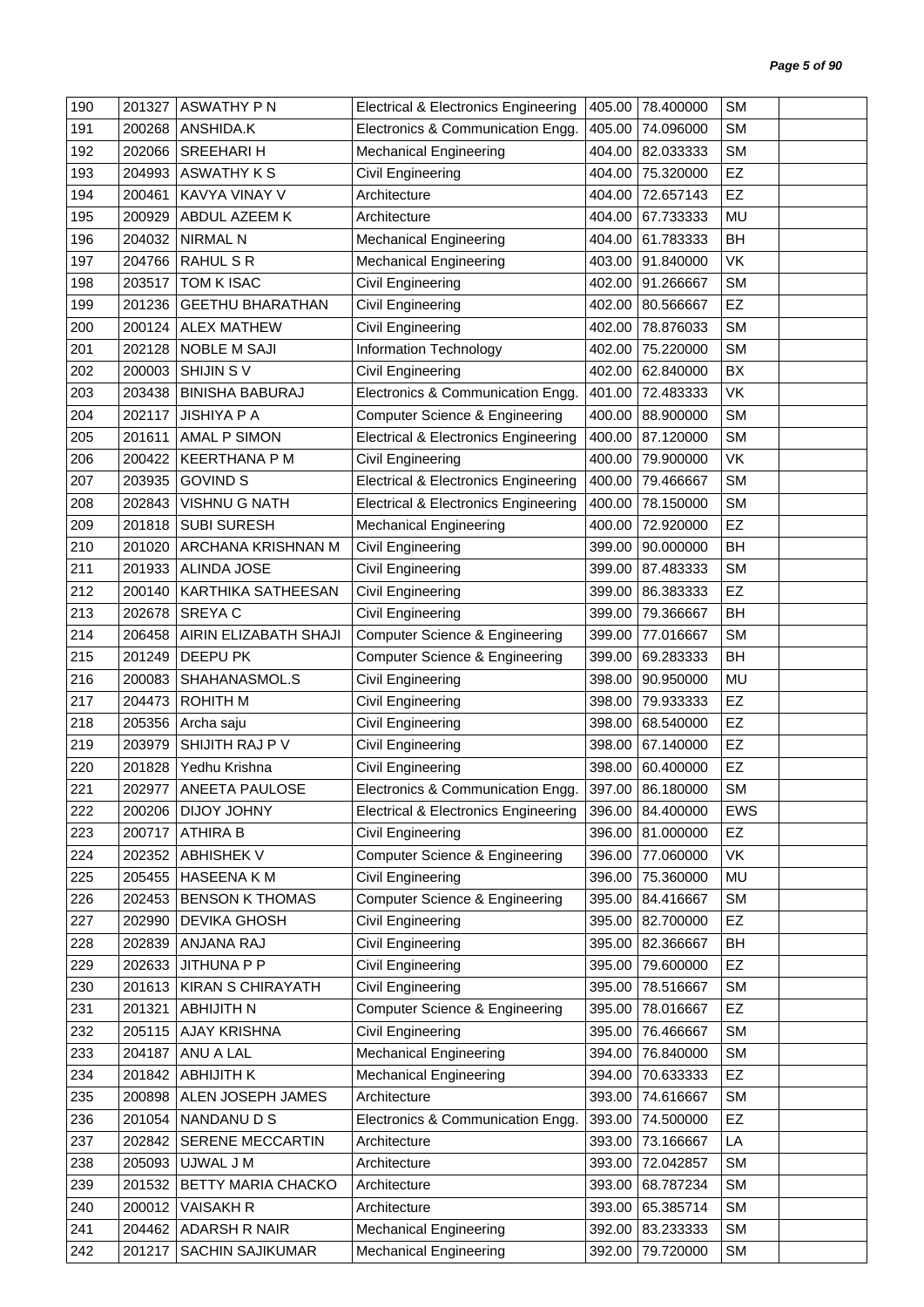| 243 | 202627           | <b>KAVYA NAIR M</b>      | Electronics & Communication Engg.               | 392.00           | 76.220000        | <b>SM</b>  |            |
|-----|------------------|--------------------------|-------------------------------------------------|------------------|------------------|------------|------------|
| 244 | 202969           | ARJUN RAJ J              | <b>Electrical &amp; Electronics Engineering</b> | 392.00           | 73.733333        | BH         |            |
| 245 | 200498           | <b>ANCIA CHERIAN</b>     | Civil Engineering                               | 391.00           | 95.350000        | <b>SM</b>  |            |
| 246 | 201598           | <b>FIZA FATHIMA</b>      | Civil Engineering                               | 391.00           | 84.533333        | MU         |            |
| 247 | 205586           | SERENE ELIZABETH         | <b>Computer Science &amp; Engineering</b>       | 391.00           | 84.116667        | <b>SM</b>  |            |
|     |                  | <b>THOMAS</b>            |                                                 |                  |                  |            |            |
| 248 | 204191           | <b>ANITTA PAUL</b>       | Civil Engineering                               | 391.00           | 77.133333        | <b>SM</b>  |            |
| 249 | 202662           | ANNA MARY JOHNSON        | Civil Engineering                               | 391.00           | 76.883333        | <b>SM</b>  |            |
| 250 | 204047           | <b>GAYATHRI G</b>        | Civil Engineering                               | 389.00           | 93.520000        | <b>EWS</b> |            |
| 251 | 200161           | SHAHABAS T               | <b>Mechanical Engineering</b>                   | 389.00           | 81.150000        | MU         |            |
| 252 | 200739           | AKASH HEMANTH NAIR       | <b>Mechanical Engineering</b>                   | 388.00           | 91.766667        | <b>SM</b>  |            |
| 253 | 200789           | VARSHA A                 | Civil Engineering                               | 388.00           | 86.083333        | BX         |            |
| 254 | 203105           | POOJA NAIR               | Civil Engineering                               | 388.00           | 84.616667        | <b>SM</b>  |            |
| 255 | 205745           | Henna Shaji              | Civil Engineering                               | 388.00           | 83.833333        | MU         |            |
| 256 | 200354           | ATHIRA K VINOD           | Electronics & Communication Engg.               | 388.00           | 80.048000        | EZ         |            |
| 257 | 205318           | SREELEKSHMI B G          | Civil Engineering                               | 388.00           | 76.640000        | <b>SM</b>  |            |
| 258 | 205746           | <b>JISHNUR</b>           | <b>Electrical &amp; Electronics Engineering</b> | 387.00           | 88.983333        | <b>SM</b>  |            |
| 259 | 205063           | POOJA JITH               | <b>Computer Science &amp; Engineering</b>       | 387.00           | 87.100000        | EZ         |            |
| 260 | 203085           | <b>ARUNTHATHY A R</b>    | Civil Engineering                               | 387.00           | 80.516667        | <b>BH</b>  |            |
| 261 | 201956           | PREETHI P J              | <b>Electrical &amp; Electronics Engineering</b> | 387.00           | 78.180000        | <b>EWS</b> |            |
| 262 | 201016           | JASNA JAMAL T J          | <b>Computer Science &amp; Engineering</b>       | 387.00           | 73.975000        | MU         |            |
| 263 | 205080           | <b>LIYA SHAJI</b>        | Civil Engineering                               | 387.00           | 60.000000        | <b>SM</b>  |            |
| 264 | 201200           | ARUN A B                 | Electronics & Communication Engg.               | 385.00           | 71.500000        | <b>SM</b>  |            |
| 265 | 201770           | <b>ASWANI V</b>          | Civil Engineering                               | 384.00           | 88.566667        | <b>EZ</b>  |            |
| 266 | 202565           | JISS THERESA JOSEPH      | Civil Engineering                               | 384.00           | 81.000000        | <b>SM</b>  |            |
| 267 | 202213           | <b>RIYA KURIAN</b>       | Civil Engineering                               | 384.00           | 79.900000        | <b>SM</b>  |            |
| 268 | 202625           | ALEENA LUKOSE            | Civil Engineering                               | 384.00           | 79.333333        | <b>SM</b>  |            |
| 269 | 204377           | AKHILA R                 | Civil Engineering                               | 384.00           | 77.750000        | EZ         |            |
| 270 | 200032           | <b>ASWATHY JAMES</b>     | Civil Engineering                               | 384.00           | 73.280000        | EWS        |            |
| 271 | 203122           | <b>ARSHAJITH B</b>       | <b>Computer Science &amp; Engineering</b>       | 383.00           | 81.583333        | <b>EZ</b>  |            |
| 272 | 201062           | PARVATHY SAJI            | <b>Electrical &amp; Electronics Engineering</b> | 383.00           | 81.083333        | VK         |            |
| 273 | 203286           | <b>UNNIMAYA</b>          | <b>Electrical &amp; Electronics Engineering</b> |                  | 383.00 75.650000 | BH         |            |
|     |                  | BALAKRISHNAN             |                                                 |                  |                  |            |            |
| 274 | 202631           | <b>DISHA S THAMPI</b>    | <b>Electrical &amp; Electronics Engineering</b> | 383.00           | 74.183333        | <b>EZ</b>  |            |
| 275 | 206329           | MAHALAKSHMI P            | Architecture                                    | 382.00           | 83.762500        | <b>SM</b>  |            |
| 276 | 201740           | <b>ALPHIN SABU</b>       | <b>Mechanical Engineering</b>                   | 382.00           | 76.150000        | <b>SM</b>  |            |
| 277 | 200082           | <b>JOSIN BABY MATHEW</b> | Architecture                                    | 382.00           | 72.793478        | <b>SM</b>  |            |
| 278 | 200322           | SUJEESHA A S             | Electronics & Communication Engg.               | 381.00           | 92.333333        | <b>BH</b>  |            |
| 279 | 200224           | <b>KRISHNA M GIRISH</b>  | Civil Engineering                               | 381.00           | 85.020000        | EZ         |            |
| 280 | 201901           | ARYA MURALI              | Civil Engineering                               | 381.00           | 83.433333        | BH         |            |
| 281 | 200325           | KIRAN VIJAY K            | <b>Mechanical Engineering</b>                   | 381.00           | 80.740000        | <b>SM</b>  |            |
| 282 | 202113           | SREENAJA V P             | Civil Engineering                               | 381.00           | 73.150000        | KN         | <b>OEC</b> |
| 283 | 202141           | AKHIL NATH E             | <b>Mechanical Engineering</b>                   | 380.00           | 89.240000        | <b>SM</b>  |            |
| 284 | 201225           | MUBASHIR ALI             | Civil Engineering                               | 380.00           | 87.633333        | MU         |            |
| 285 | 200650           | ARYA PRASANNAN           | Civil Engineering                               | 380.00           | 86.860000        | <b>EZ</b>  |            |
| 286 | 200906           | SAFATT                   | Civil Engineering                               | 380.00           | 86.350000        | MU         |            |
| 287 | 206226           | <b>GANESHUS</b>          | Civil Engineering                               | 380.00           | 80.800000        | <b>SM</b>  |            |
| 288 |                  | SYAM KRISHNAN P          |                                                 |                  | 78.460000        | <b>SM</b>  |            |
| 289 | 200071<br>204055 | THERESE SOMY             | Civil Engineering<br><b>Civil Engineering</b>   | 380.00<br>380.00 | 71.380000        | <b>SM</b>  |            |
| 290 |                  | <b>SACHIN</b>            | <b>Computer Science &amp; Engineering</b>       |                  | 89.820000        | <b>SM</b>  |            |
|     | 205435           | RADHAKRISHNAN            |                                                 | 379.00           |                  |            |            |
| 291 | 200680           | AISHWARYA BIMAL JOY      | <b>Computer Science &amp; Engineering</b>       | 379.00           | 80.933333        | <b>BH</b>  |            |
|     | 204832           |                          |                                                 | 379.00           | 80.880000        | <b>SM</b>  |            |
| 292 |                  | <b>JITHIN M</b>          | <b>Electrical &amp; Electronics Engineering</b> |                  |                  |            |            |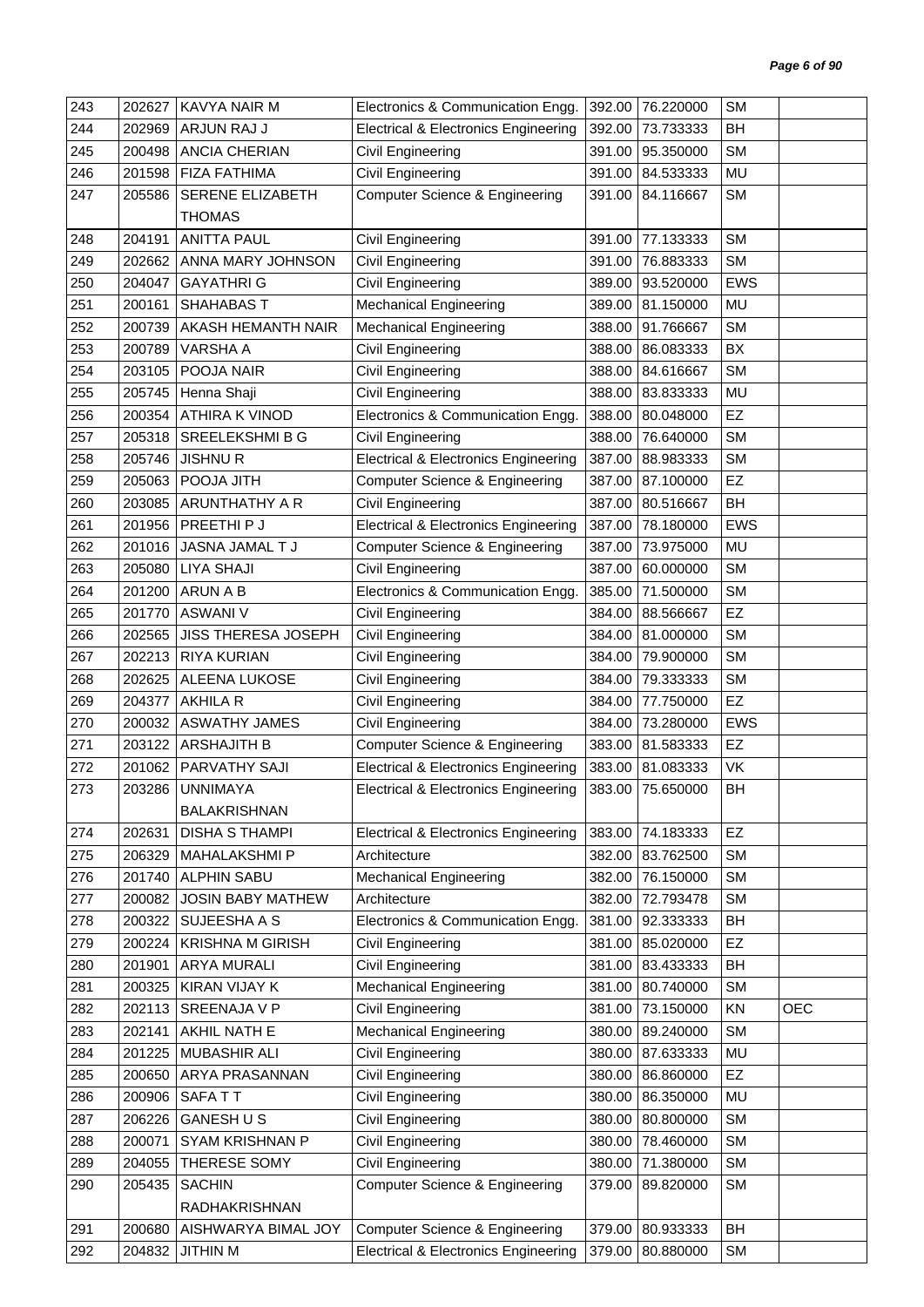| 293 | 201629 | <b>AGGIE SUMAN</b>      | Civil Engineering                               | 378.00 | 89.600000        | <b>SM</b> |  |
|-----|--------|-------------------------|-------------------------------------------------|--------|------------------|-----------|--|
| 294 | 203342 | DIVYA A J               | Civil Engineering                               | 377.00 | 91.450000        | <b>SM</b> |  |
| 295 | 202019 | <b>RABIN GANI B</b>     | Civil Engineering                               | 377.00 | 77.466667        | MU        |  |
| 296 | 203830 | <b>SHILNA E</b>         | Electronics & Communication Engg.               | 377.00 | 76.960000        | <b>EZ</b> |  |
| 297 | 204006 | <b>RAHUL S</b>          | Civil Engineering                               | 377.00 | 74.766667        | <b>SM</b> |  |
| 298 | 204090 | VISHNUPRABHA VP         | Electronics & Communication Engg.               | 377.00 | 69.583333        | VK        |  |
| 299 | 204050 | ASHOK S                 | Civil Engineering                               | 376.00 | 89.233333        | <b>SM</b> |  |
| 300 | 202449 | <b>VINAYA A L</b>       | Architecture                                    | 376.00 | 79.483333        | <b>SM</b> |  |
| 301 | 200974 | RAMEEZA AFSAR           | Architecture                                    | 376.00 | 75.800000        | MU        |  |
| 302 | 202555 | <b>FARHANA FATHIMA</b>  | Civil Engineering                               | 376.00 | 68.880000        | <b>SM</b> |  |
| 303 | 205223 | Muhammed Arshad Javad   | Electrical & Electronics Engineering            | 375.00 | 81.116667        | MU        |  |
| 304 | 201834 | <b>MEGHANA S</b>        | <b>Electrical &amp; Electronics Engineering</b> | 375.00 | 72.420000        | <b>SM</b> |  |
| 305 | 201694 | NOORA FATHIMA           | <b>Computer Science &amp; Engineering</b>       | 374.00 | 85.100000        | <b>MU</b> |  |
| 306 | 206468 | LAKSHMI I J             | <b>Bio Technology</b>                           | 374.00 | 76.416667        | EZ        |  |
| 307 | 200386 | AHAMMED SHANEEB N       | <b>Mechanical Engineering</b>                   | 373.00 | 86.820000        | MU        |  |
|     |        | K                       |                                                 |        |                  |           |  |
| 308 | 201384 | <b>RESHMA RAJAN</b>     | Civil Engineering                               | 373.00 | 84.266667        | <b>SM</b> |  |
| 309 | 204771 | AISHWARYA B             | Civil Engineering                               | 373.00 | 79.083333        | <b>EZ</b> |  |
| 310 | 201451 | <b>SUSHAMA K</b>        | Civil Engineering                               | 373.00 | 78.600000        | <b>SM</b> |  |
| 311 | 202058 | DEEPAK U                | <b>Production Engineering</b>                   | 373.00 | 75.740000        | <b>SM</b> |  |
| 312 | 201185 | <b>DEEPAK KR</b>        | Civil Engineering                               | 373.00 | 59.240000        | EZ        |  |
| 313 | 202775 | ATHIRA P A              | Civil Engineering                               | 372.00 | 88.283333        | EZ        |  |
| 314 | 203212 | ANJALI RAJ              | Civil Engineering                               | 372.00 | 86.516667        | <b>SM</b> |  |
| 315 | 200601 | <b>AMAL ANAND</b>       | Civil Engineering                               | 372.00 | 80.020000        | EZ        |  |
| 316 | 205796 | KAVYA SOMANATH          | Civil Engineering                               | 372.00 | 78.180000        | VK        |  |
| 317 | 201112 | ABDULLAH FAIZY S        | Civil Engineering                               | 372.00 | 70.300000        | MU        |  |
| 318 | 200638 | RIYA KURIAKOSE          | <b>Computer Science &amp; Engineering</b>       | 371.00 | 81.960000        | <b>SM</b> |  |
| 319 | 200200 | <b>FUAD SANEEN PK</b>   | Computer Science & Engineering                  | 371.00 | 64.950000        | MU        |  |
| 320 | 204662 | <b>ANUSHA P</b>         | <b>Computer Science &amp; Engineering</b>       | 371.00 | 64.725000        | <b>EZ</b> |  |
| 321 | 200449 | T SARANYA               | <b>Electrical &amp; Electronics Engineering</b> | 370.00 | 92.733333        | <b>SM</b> |  |
| 322 | 200138 | SRADHA.S                | Civil Engineering                               | 370.00 | 90.500000        | <b>EZ</b> |  |
| 323 |        | 204008 THAZNIYA M M     | Civil Engineering                               |        | 370.00 86.120000 | MU        |  |
| 324 |        | 201793 SREEHARI S NAIR  | Electrical & Electronics Engineering            |        | 370.00 85.350000 | <b>SM</b> |  |
| 325 | 201921 | AHIYA ELIZEBETH JOY     | Civil Engineering                               | 370.00 | 82.266667        | SM        |  |
| 326 | 202290 | ANJITHA UDAYAN          | Architecture                                    | 370.00 | 81.350000        | EZ        |  |
|     |        |                         |                                                 |        |                  | <b>SM</b> |  |
| 327 | 201127 | SHARATH MADHAVAN K      | <b>Mechanical Engineering</b>                   | 370.00 | 78.000000        |           |  |
| 328 | 203925 | <b>ATHIRA H S</b>       | Civil Engineering                               | 370.00 | 74.560000        | <b>SM</b> |  |
| 329 | 203002 | <b>ASHIKTS</b>          | Civil Engineering                               | 370.00 | 69.750000        | EZ        |  |
| 330 | 205100 | <b>HARIKRISHNA K</b>    | <b>Electrical &amp; Electronics Engineering</b> | 370.00 | 69.720000        | <b>SM</b> |  |
| 331 | 200865 | <b>SUSMI MAJEED</b>     | Civil Engineering                               | 369.00 | 85.533333        | MU        |  |
| 332 | 204630 | SANJUR                  | Civil Engineering                               | 369.00 | 77.200000        | <b>BH</b> |  |
| 333 | 204712 | AISHWARYA SURESH        | Electronics & Communication Engg.               | 369.00 | 77.022727        | BH        |  |
|     |        | <b>MOHOD</b>            |                                                 |        |                  |           |  |
| 334 | 205321 | AISHWARYA SURESH        | Electronics & Communication Engg.               | 369.00 | 77.022727        | <b>BH</b> |  |
|     |        | <b>MOHOD</b>            |                                                 |        |                  |           |  |
| 335 | 205186 | RAHUL RAJ               | Civil Engineering                               | 369.00 | 76.920000        | <b>SM</b> |  |
| 336 | 200178 | Neethu S Santhosh       | Civil Engineering                               | 369.00 | 76.816667        | <b>SM</b> |  |
| 337 | 201877 | ATHENA GEORGE           | Electronics & Communication Engg.               | 369.00 | 76.200000        | EWS       |  |
| 338 | 200592 | MUHAMMED MUBASHIR       | Civil Engineering                               | 369.00 | 73.816667        | MU        |  |
|     |        | P <sub>P</sub>          |                                                 |        |                  |           |  |
| 339 | 202410 | <b>KRISHNAPRIYA G B</b> | Electronics & Communication Engg.               | 369.00 | 73.520000        | <b>EZ</b> |  |
| 340 | 204922 | AYSHA HANNA N           | Civil Engineering                               | 369.00 | 69.716667        | MU        |  |
| 341 | 204318 | AMAL J ANIL             | <b>Mechanical Engineering</b>                   | 368.00 | 81.416667        | VK        |  |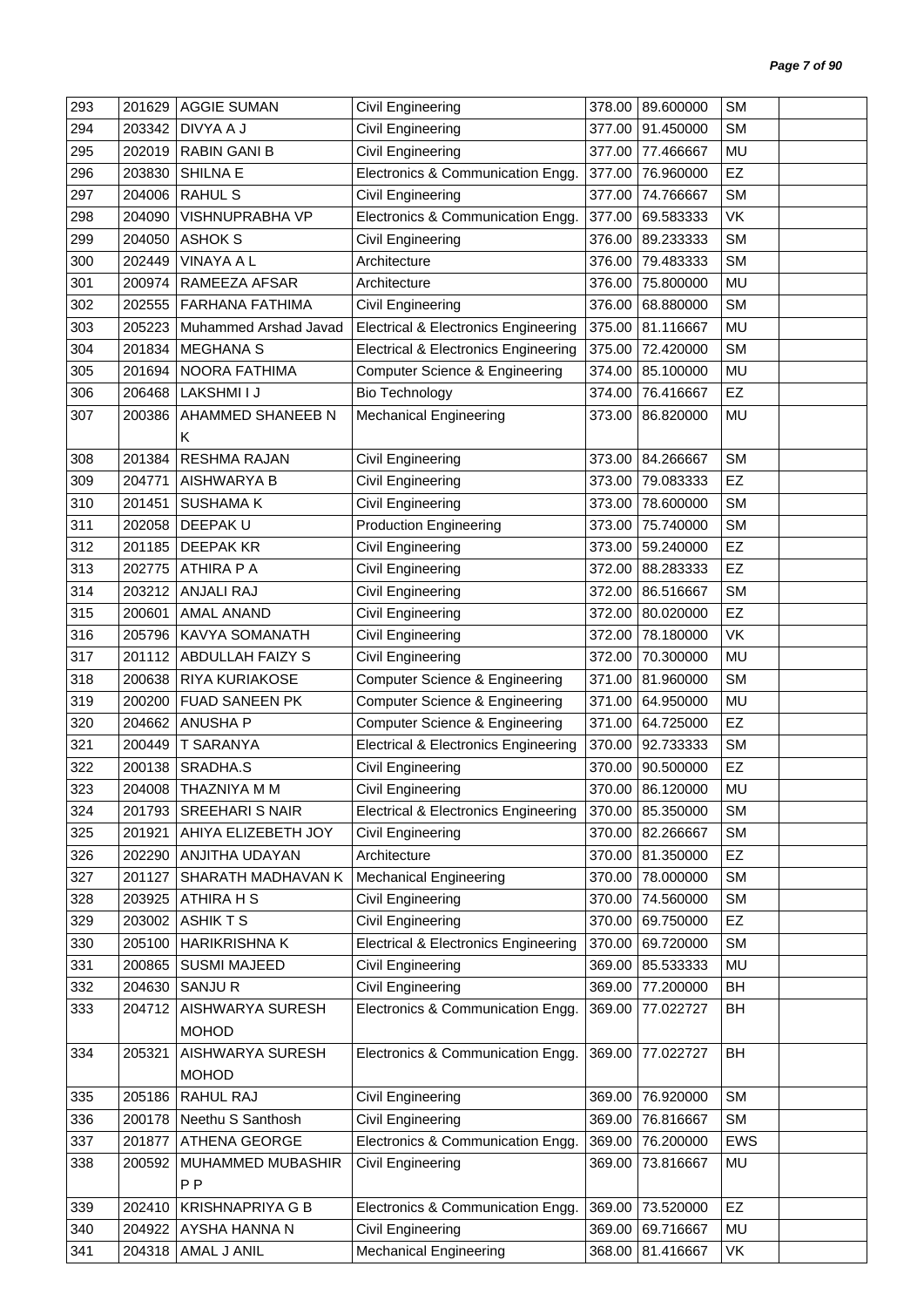| 342 | 200103 | JASON JOY POOPADY        | <b>Mechanical Engineering</b>                   | 368.00 | 81.266667        | <b>SM</b> |  |
|-----|--------|--------------------------|-------------------------------------------------|--------|------------------|-----------|--|
| 343 | 206700 | <b>K R RENJITH</b>       | <b>Mechanical Engineering</b>                   | 368.00 | 77.940000        | <b>SM</b> |  |
| 344 | 205764 | ASHIQ                    | <b>Mechanical Engineering</b>                   | 368.00 | 68.160000        | MU        |  |
| 345 | 201089 | AJAY SWAROOG V A         | Civil Engineering                               | 366.00 | 92.200000        | LA        |  |
| 346 | 201866 | <b>KEERTHANA P B</b>     | <b>Electrical &amp; Electronics Engineering</b> | 366.00 | 86.900000        | BH        |  |
| 347 | 202618 | HELEN MARIYAM ALEX       | <b>Electrical &amp; Electronics Engineering</b> | 366.00 | 84.550000        | <b>SM</b> |  |
| 348 | 204263 | <b>GOPIKA VIJAYAN</b>    | Civil Engineering                               | 366.00 | 80.066667        | BH        |  |
| 349 | 201977 | <b>HEMANTH M</b>         | Civil Engineering                               | 366.00 | 68.162602        | <b>SM</b> |  |
| 350 | 204197 | AMAL VISHNU N K          | Computer Science & Engineering                  | 366.00 | 59.960000        | EZ        |  |
| 351 | 202672 | ALTHAF J MUHAMMED        | Civil Engineering                               | 365.00 | 95.500000        | MU        |  |
| 352 | 200622 | <b>IRENE C FRANCIS</b>   | Civil Engineering                               | 365.00 | 85.116667        | <b>SM</b> |  |
| 353 | 202452 | <b>RESHMA KOSHY</b>      | Civil Engineering                               | 365.00 | 83.300000        | <b>SM</b> |  |
| 354 | 204464 | FAHMIDA SHERIN P M       | Architecture                                    | 365.00 | 81.000000        | MU        |  |
| 355 | 201876 | ANUPAMA.H                | Civil Engineering                               | 365.00 | 78.380000        | <b>SM</b> |  |
| 356 | 204389 | LIVEENA VARGHESE         | Civil Engineering                               | 365.00 | 76.340000        | <b>SM</b> |  |
| 357 | 204696 | <b>SWATHI KV</b>         | Civil Engineering                               | 365.00 | 76.100000        | <b>SM</b> |  |
| 358 | 202349 | <b>AJITHKUMAR M</b>      | Architecture                                    | 365.00 | 71.714286        | <b>BH</b> |  |
| 359 | 203249 | <b>AROMAL C P</b>        | Civil Engineering                               | 365.00 | 71.100000        | EZ        |  |
| 360 | 202212 | <b>KIRAN S</b>           | Civil Engineering                               | 364.00 | 89.833333        | EZ        |  |
| 361 | 200306 | SHILPA SUDHI             | Civil Engineering                               | 364.00 | 85.140000        | EZ        |  |
| 362 | 200905 | <b>GAYATHRI A</b>        | Computer Science & Engineering                  | 364.00 | 82.316667        | <b>SM</b> |  |
| 363 | 201455 | <b>HUSAIN M V</b>        | Computer Science & Engineering                  | 364.00 | 80.733333        | <b>SM</b> |  |
| 364 | 204909 | <b>SARATH M</b>          | Civil Engineering                               | 364.00 | 76.766667        | <b>SM</b> |  |
| 365 | 201453 | <b>ACHUS</b>             | <b>Mechanical Engineering</b>                   | 364.00 | 70.500000        | <b>SM</b> |  |
| 366 | 200582 | AALIYA SAMAD             | Civil Engineering                               | 363.00 | 87.033333        | MU        |  |
| 367 | 202599 | <b>ANAND PRASAD</b>      | Computer Science & Engineering                  | 363.00 | 81.433333        | <b>SM</b> |  |
| 368 | 201456 | ELCINA CHERIYAN V        | Civil Engineering                               | 363.00 | 79.183333        | <b>SM</b> |  |
| 369 | 200226 | <b>SHAHNA N</b>          | Civil Engineering                               | 363.00 | 70.480000        | MU        |  |
| 370 | 203027 | <b>ANAND M</b>           | <b>Electrical &amp; Electronics Engineering</b> | 362.00 | 86.916667        | <b>SM</b> |  |
| 371 | 200796 | <b>KRISHNAJA P</b>       | <b>Electrical &amp; Electronics Engineering</b> | 362.00 | 72.716667        | <b>SM</b> |  |
| 372 | 201067 | ANJANA ANAND             | Civil Engineering                               | 361.00 | 84.366667        | VK        |  |
| 373 | 203177 | AMRUTHAMOL N A           | Civil Engineering                               | 361.00 | 82.820000        | SM        |  |
| 374 | 203375 | <b>SREEVIDYA S</b>       | Civil Engineering                               |        | 361.00 80.083333 | <b>SM</b> |  |
| 375 | 201925 | NAJLA ABDUL NASSIR       | Civil Engineering                               | 361.00 | 78.366667        | MU        |  |
| 376 | 202968 | ANJALI M                 | Civil Engineering                               | 361.00 | 72.620000        | VK        |  |
| 377 | 200494 | <b>VISMITHA V S</b>      | Civil Engineering                               | 361.00 | 69.883333        | <b>SM</b> |  |
| 378 | 201801 | SWAMINATH E S            | Civil Engineering                               | 361.00 | 66.220000        | EZ        |  |
| 379 | 203709 | Renju C. Daniel          | <b>Mechanical Engineering</b>                   | 360.00 | 87.140000        | SM        |  |
| 380 | 205911 | Sreelakshmi c            | Computer Science & Engineering                  | 360.00 | 81.833333        | SM        |  |
| 381 | 205163 | <b>NIHAL P</b>           | <b>Mechanical Engineering</b>                   | 360.00 | 64.560000        | <b>SM</b> |  |
| 382 | 203039 | JISHAD JABBAR K J        | Civil Engineering                               | 360.00 | 63.616667        | MU        |  |
| 383 | 206444 | RASHAD BIN               | Civil Engineering                               | 359.00 | 70.316667        | MU        |  |
|     |        | ABOOBACKER K E           |                                                 |        |                  |           |  |
| 384 | 201965 | SIJI S                   | Computer Science & Engineering                  | 359.00 | 66.420000        | EZ        |  |
| 385 | 204598 | <b>HARISH BABU M</b>     | Architecture                                    | 359.00 | 63.287234        | VK        |  |
| 386 | 201798 | <b>KRISHNA PRIYA S B</b> | Civil Engineering                               | 358.00 | 90.416667        | <b>SM</b> |  |
| 387 | 205221 | <b>KIRTI SURESH</b>      | Civil Engineering                               | 358.00 | 88.650000        | <b>SM</b> |  |
| 388 | 200346 | SREEPARVATHY S S         | Civil Engineering                               | 358.00 | 87.116667        | <b>SM</b> |  |
| 389 | 202206 | RAVISHANKAR H            | <b>Mechanical Engineering</b>                   | 358.00 | 83.140000        | <b>SM</b> |  |
| 390 | 201648 | AKHILESH GOPINATH        | Civil Engineering                               | 358.00 | 82.666667        | <b>SM</b> |  |
| 391 | 201233 | <b>KRISHNAPRIYA MK</b>   | Computer Science & Engineering                  | 358.00 | 79.650000        | <b>SM</b> |  |
| 392 | 200768 | RESHMA BABU S            | Civil Engineering                               | 358.00 | 74.700000        | BH        |  |
| 393 | 201416 | SHILPA STEPHEN           | Civil Engineering                               | 358.00 | 73.050000        | LA        |  |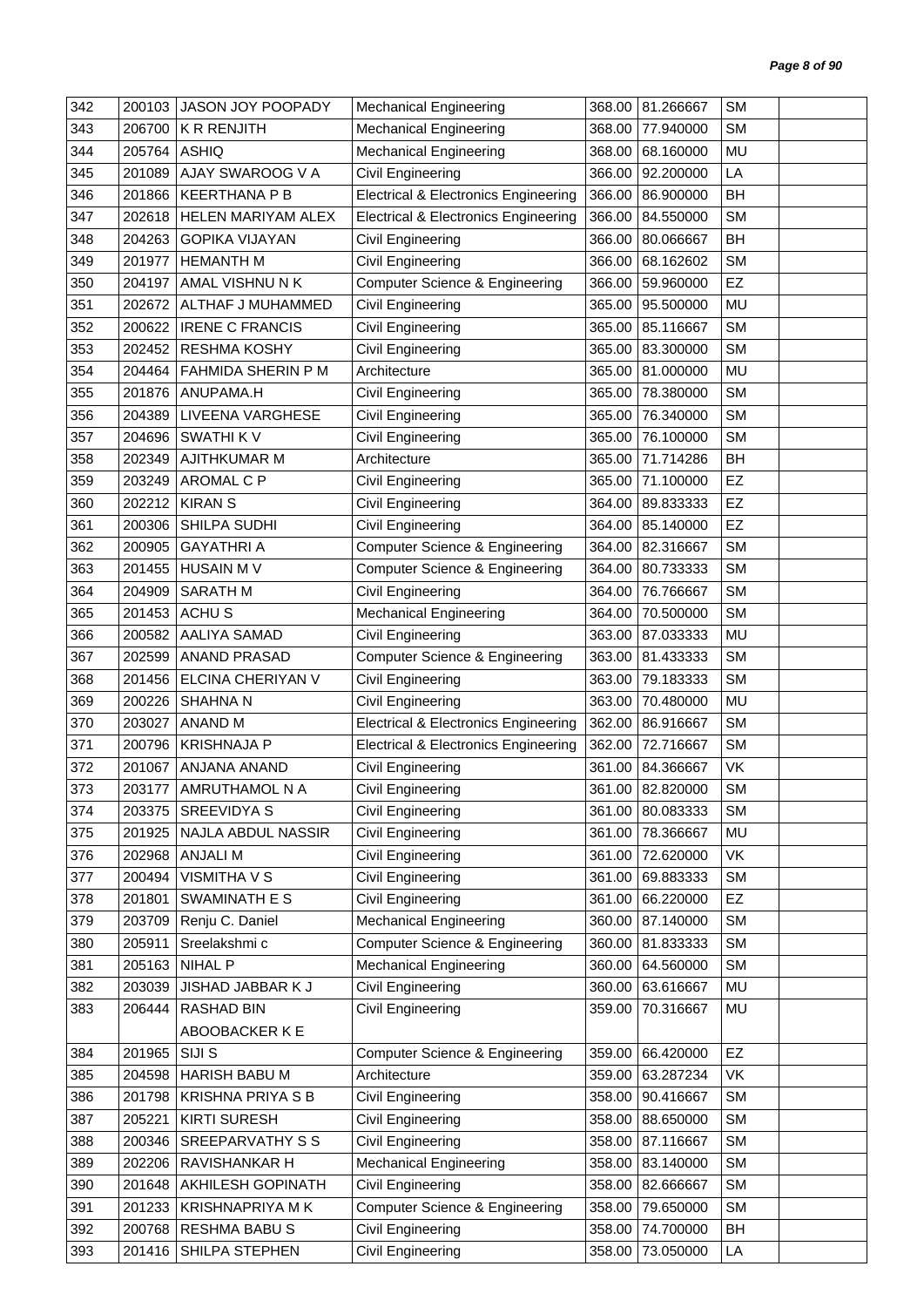| 394 | 200169 | Rohith Kumar EB               | <b>Electrical &amp; Electronics Engineering</b> | 358.00 | 62.933333        | EZ        |  |
|-----|--------|-------------------------------|-------------------------------------------------|--------|------------------|-----------|--|
| 395 | 203010 | <b>ARSHA FATHIMA</b>          | Architecture                                    | 357.00 | 77.928571        | <b>SM</b> |  |
| 396 | 202615 | DEVIKA ANIYAN                 | <b>Computer Science &amp; Engineering</b>       | 356.00 | 85.733333        | EZ        |  |
| 397 | 200722 | PARVATHY R.                   | Civil Engineering                               | 356.00 | 83.633333        | <b>SM</b> |  |
| 398 | 202299 | <b>KAVYA</b>                  | Computer Science & Engineering                  | 356.00 | 83.366667        | EZ        |  |
|     |        | <b>RAMACHANDRAN</b>           |                                                 |        |                  |           |  |
| 399 | 200525 | <b>NITHYAK</b>                | Civil Engineering                               | 356.00 | 75.780000        | <b>SM</b> |  |
| 400 | 200009 | SAFDAR SHAHIR                 | <b>Computer Science &amp; Engineering</b>       | 356.00 | 74.550000        | MU        |  |
| 401 | 202768 | <b>SAJIN SHAJI</b>            | Electronics & Communication Engg.               | 356.00 | 68.700000        | EZ        |  |
| 402 | 201997 | SUBHASH MOHAN                 | Electronics & Communication Engg.               | 356.00 | 67.540000        | <b>SM</b> |  |
| 403 | 203000 | <b>KRISHNAKANTH AJITH</b>     | <b>Mechanical Engineering</b>                   | 356.00 | 63.650000        | EZ        |  |
| 404 | 204310 | LAKSHMY ANJANA                | Civil Engineering                               | 354.00 | 90.066667        | EZ        |  |
| 405 | 200686 | <b>TANEYA TOM</b>             | Civil Engineering                               | 354.00 | 84.800000        | <b>SM</b> |  |
| 406 | 204016 | ANJALI RAMESHAN               | Civil Engineering                               | 354.00 | 78.400000        | EZ        |  |
| 407 | 201027 | <b>MOHAMMED FARIS</b>         | Civil Engineering                               | 354.00 | 75.383333        | MU        |  |
|     |        | <b>KALLARAK</b>               |                                                 |        |                  |           |  |
| 408 | 203144 | MUSLIH AHMED K                | <b>Civil Engineering</b>                        | 354.00 | 65.050000        | <b>MU</b> |  |
| 409 | 202426 | <b>REVAKR</b>                 | <b>Electrical &amp; Electronics Engineering</b> | 353.00 | 82.280000        | EZ        |  |
| 410 | 205857 | AISWARYA R                    | <b>Electrical &amp; Electronics Engineering</b> | 353.00 | 80.940000        | <b>SM</b> |  |
| 411 | 204799 | PREJILY THOMAS JOHN           | Architecture                                    | 353.00 | 77.275000        | <b>SM</b> |  |
| 412 | 200129 | SNIGDHA SAJEEV                | Architecture                                    | 353.00 | 72.642857        | VK        |  |
| 413 | 200541 | VINITA PEETHAMBARAN           | <b>Electrical &amp; Electronics Engineering</b> | 353.00 | 71.916667        | EZ        |  |
| 414 | 200841 | SARITHA SANTHOSH              | Electronics & Communication Engg.               | 353.00 | 69.937500        | <b>SM</b> |  |
| 415 | 204149 | NAVNEETH S KUMAR              | <b>Electrical &amp; Electronics Engineering</b> | 353.00 | 69.600000        | BH        |  |
| 416 | 203108 | HARI SHANKER OK               | Electronics & Communication Engg.               | 352.00 | 96.966667        | <b>SM</b> |  |
| 417 | 202838 | S HARIKRISHNAN                | Civil Engineering                               | 352.00 | 85.580000        | EZ        |  |
| 418 | 202467 | ANN MARIA SHAJU               | <b>Civil Engineering</b>                        | 352.00 | 85.400000        | <b>SM</b> |  |
| 419 | 201615 | <b>GEORGY JOSEPH</b>          | <b>Mechanical Engineering</b>                   | 352.00 | 85.340000        | <b>SM</b> |  |
|     |        | <b>THOMAS</b>                 |                                                 |        |                  |           |  |
| 420 | 204811 | <b>KRISHNENDU E</b>           | Electronics & Communication Engg.               | 352.00 | 84.666667        | <b>SM</b> |  |
| 421 | 201912 | <b>SAUNTHOS K MUNEER</b>      | Computer Science & Engineering                  | 352.00 | 84.050000        | MU        |  |
| 422 |        | 204138   TERESA SIBY MADATHIL | Civil Engineering                               |        | 352.00 83.283333 | SM        |  |
| 423 | 200864 | AKSHAYA M BABURAJ             | Civil Engineering                               |        | 352.00 80.733333 | EZ        |  |
| 424 | 200660 | ASHWIN SASEENDRAN             | Civil Engineering                               | 352.00 | 80.016667        | EZ        |  |
| 425 | 201746 | <b>AKSHAY M</b>               | <b>Mechanical Engineering</b>                   | 352.00 | 74.260000        | <b>SM</b> |  |
| 426 | 201537 | <b>KIRAN P C</b>              | Civil Engineering                               | 352.00 | 69.066667        | <b>SM</b> |  |
| 427 | 200134 | MANEESHA                      | Electronics & Communication Engg.               | 352.00 | 67.780000        | BH        |  |
|     |        | PURUSHOTHAMAN                 |                                                 |        |                  |           |  |
| 428 | 203620 | PRINCE D G                    | Civil Engineering                               | 352.00 | 65.140000        | BX        |  |
| 429 | 202634 | <b>HARIKRISHNA P S</b>        | Bio-Technology & Bio-Chemical                   | 351.00 | 65.640000        | EZ        |  |
|     |        |                               | Engineering                                     |        |                  |           |  |
| 430 | 200049 | VIJITHRA V                    | Civil Engineering                               | 350.00 | 87.966667        | EZ        |  |
| 431 | 205085 | VANI MK                       | <b>Civil Engineering</b>                        | 350.00 | 86.340000        | <b>SM</b> |  |
| 432 | 202020 | ARUNDHATHY R. NAIR            | Civil Engineering                               | 350.00 | 85.900000        | <b>SM</b> |  |
| 433 | 205389 | NIRANJANA M S                 | Civil Engineering                               | 350.00 | 75.383333        | <b>SM</b> |  |
| 434 | 202386 | <b>SUMINAMOL A</b>            | Civil Engineering                               | 349.00 | 91.316667        | MU        |  |
| 435 | 205399 | ANAND SIVA P V                | Civil Engineering                               | 349.00 | 81.583333        | EZ        |  |
| 436 | 200500 | PARVANENDU.K                  | Civil Engineering                               | 349.00 | 73.783333        | BH        |  |
| 437 | 201452 | ARJUN A                       | <b>Electrical &amp; Electronics Engineering</b> | 349.00 | 67.150000        | EZ        |  |
| 438 | 202189 | SAKTHIDHAR K                  | <b>Aeronautical Engineering</b>                 | 348.00 | 73.016667        | <b>BH</b> |  |
| 439 | 203986 | MALIK IBNU EASA               | Electronics & Communication Engg.               | 348.00 | 70.783333        | MU        |  |
| 440 | 200296 | <b>BINITHA C J</b>            | Civil Engineering                               | 346.00 | 87.900000        | EZ        |  |
| 441 | 201018 | T R SREESHNA                  | Civil Engineering                               | 346.00 | 83.366667        | EZ        |  |
|     |        |                               |                                                 |        |                  |           |  |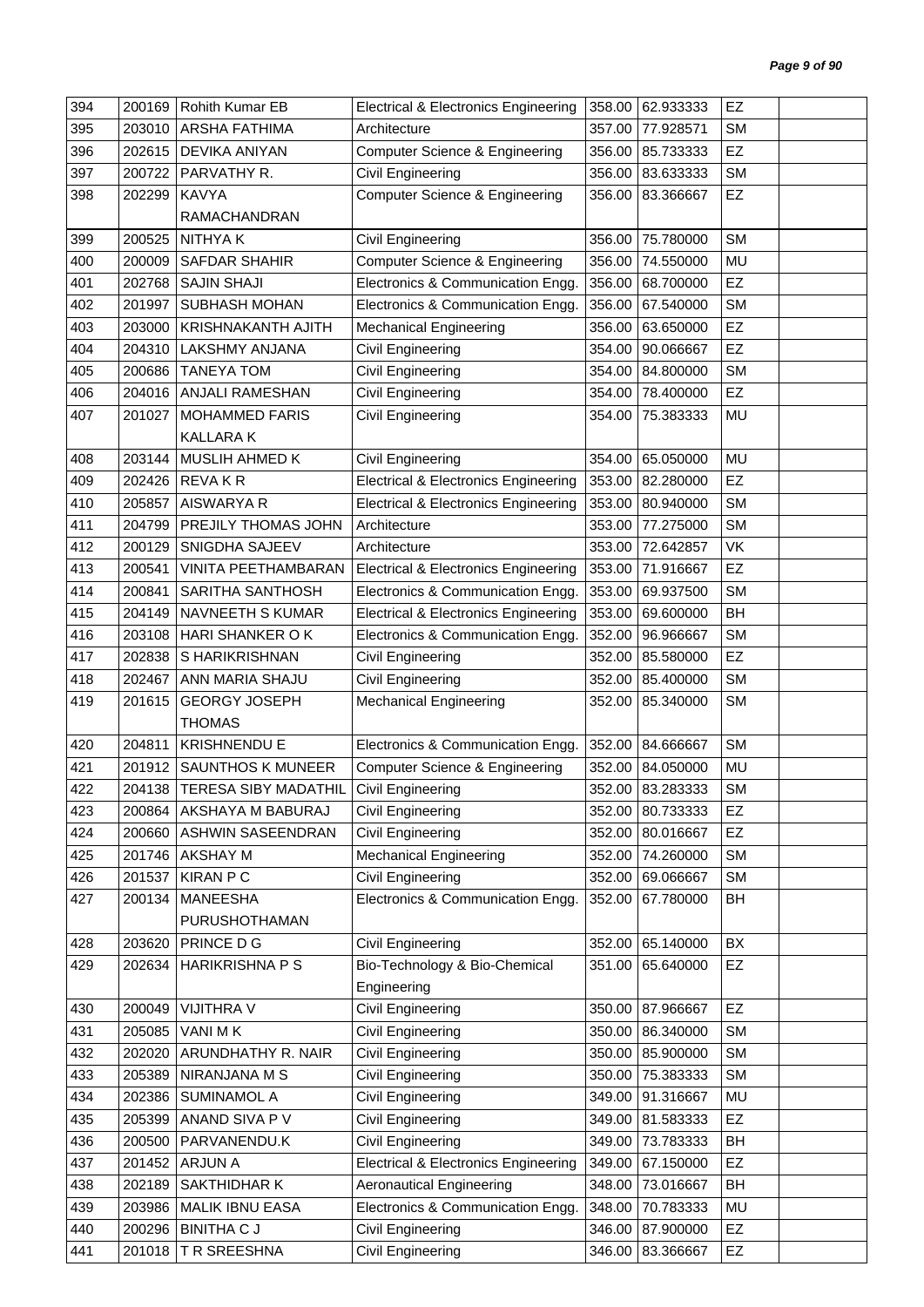| 442 | 200457 | THOUFIL ALI M S         | Civil Engineering                               |        | 346.00 83.200000 | <b>MU</b> |  |
|-----|--------|-------------------------|-------------------------------------------------|--------|------------------|-----------|--|
| 443 | 206188 | DIVYASREE BABU          | Bio-Technology & Bio-Chemical                   | 346.00 | 80.200000        | EZ        |  |
|     |        |                         | Engineering                                     |        |                  |           |  |
| 444 | 200385 | APARNA M A              | Civil Engineering                               | 346.00 | 74.860000        | <b>VK</b> |  |
| 445 | 202179 | NAYANA D                | <b>Civil Engineering</b>                        |        | 345.00 87.420000 | EZ        |  |
| 446 | 205808 | <b>ASWINI SUKU</b>      | <b>Civil Engineering</b>                        |        | 345.00 84.480000 | EZ        |  |
| 447 | 205712 | <b>GOPIKA C BABU</b>    | Civil Engineering                               | 345.00 | 78.960000        | EZ        |  |
| 448 | 206460 | <b>SARIN S KUMAR</b>    | <b>Electrical &amp; Electronics Engineering</b> |        | 345.00 75.816667 | EZ        |  |
| 449 | 201712 | <b>ABHINAND A</b>       | Civil Engineering                               | 345.00 | 71.180000        | <b>BH</b> |  |
| 450 | 202127 | ANWAYA S K              | <b>Computer Science &amp; Engineering</b>       | 344.00 | 80.450000        | EZ        |  |
| 451 | 203445 | NAZNEEN NAZEER          | Civil Engineering                               | 344.00 | 77.520000        | MU        |  |
| 452 | 204467 | <b>KRISHNAPRIYA P S</b> | Civil Engineering                               | 343.00 | 82.583333        | <b>EZ</b> |  |
| 453 | 200388 | AKSHAYA                 | Civil Engineering                               | 343.00 | 81.100000        | EZ        |  |
|     |        | JAYAPRAKASH             |                                                 |        |                  |           |  |
| 454 | 201135 | <b>ASWATHI RAJ</b>      | Civil Engineering                               | 343.00 | 79.283333        | <b>BH</b> |  |
| 455 | 205382 | Gayathri G S            | Civil Engineering                               | 343.00 | 69.060000        | BH        |  |
| 456 | 201846 | JEEVA BENNET            | Architecture                                    |        | 342.00 72.628571 | <b>EZ</b> |  |
| 457 | 201047 | ASWATHI RAJEEVAN        | <b>Electrical &amp; Electronics Engineering</b> |        | 341.00 81.883333 | BH        |  |
| 458 | 204114 | LUBAIBA P K             | Civil Engineering                               | 341.00 | 80.620000        | <b>MU</b> |  |
| 459 | 203726 | ALSINA V S              | Civil Engineering                               | 341.00 | 77.933333        | MU        |  |
| 460 | 201270 | POOJA SUNIL S           | Civil Engineering                               | 341.00 | 77.400000        | SC        |  |
| 461 | 200121 | MUHAMMED JASIR T        | Civil Engineering                               | 341.00 | 71.066667        | MU        |  |
| 462 | 204265 | <b>MADHAV S</b>         | Civil Engineering                               | 341.00 | 64.900000        | EZ        |  |
| 463 | 200252 | HASEEB NAZEER T         | <b>Bio Technology</b>                           | 340.00 | 73.950000        | MU        |  |
| 464 | 200278 | ROSHAN JOSEPH           | Civil Engineering                               | 339.00 | 80.133333        | LA        |  |
| 465 | 200230 | <b>LAKSHMIB</b>         | Civil Engineering                               | 339.00 | 73.683333        | EZ        |  |
| 466 | 205807 | SANDEEP BALAN           | <b>Civil Engineering</b>                        | 339.00 | 70.000000        | VK        |  |
| 467 | 201760 | ANU S DAS               | Civil Engineering                               | 338.00 | 76.233333        | BX        |  |
| 468 | 202481 | HARIPRIYA M A           | Civil Engineering                               | 338.00 | 74.720000        | EZ        |  |
| 469 | 204835 | <b>DRISYAP PRASAD</b>   | Electronics & Communication Engg.               | 338.00 | 67.680000        | EZ        |  |
| 470 | 203396 | ABDUL LATHEEF A         | <b>Mechanical Engineering</b>                   |        | 337.00 71.183333 | MU        |  |
| 471 | 202505 | MUHAMMED ZAKARIYA       | <b>Mechanical Engineering</b>                   |        | 337.00 69.566667 | MU        |  |
|     |        | P                       |                                                 |        |                  |           |  |
| 472 | 205279 | <b>THAMIS M</b>         | Civil Engineering                               | 337.00 | 64.520000        | MU        |  |
| 473 | 203430 | DANSON D                | <b>Industrial Engineering</b>                   | 337.00 | 61.400000        | LA        |  |
| 474 | 201109 | ARCHANA ANIYAN          | Electronics & Communication Engg.               | 336.00 | 75.800000        | EZ        |  |
| 475 | 206282 | ANJITH K M              | <b>Electrical &amp; Electronics Engineering</b> | 336.00 | 57.120000        | EZ        |  |
| 476 | 202363 | YADUPRIYA M C           | Civil Engineering                               | 335.00 | 90.216667        | BH        |  |
| 477 | 200889 | ARYA MUKESH             | Civil Engineering                               | 335.00 | 76.033333        | EZ        |  |
| 478 | 200144 | <b>NAZIM N</b>          | Civil Engineering                               | 335.00 | 61.716667        | MU        |  |
| 479 | 201197 | ANCHITHA M P            | Civil Engineering                               | 334.00 | 81.120000        | EZ        |  |
| 480 | 203303 | MEGHAK J                | Civil Engineering                               | 334.00 | 78.700000        | EZ        |  |
| 481 | 201624 | DEVAPRAKASH U           | Civil Engineering                               | 334.00 | 77.350000        | BH        |  |
| 482 | 202578 | ABIJITH TV              | <b>Electrical &amp; Electronics Engineering</b> | 334.00 | 64.900000        | BH        |  |
| 483 | 202993 | <b>SALUP</b>            | Civil Engineering                               | 333.00 | 83.200000        | VK        |  |
|     |        | RAMACHANDRAN            |                                                 |        |                  |           |  |
| 484 | 206692 | AISWARYA C              | <b>Civil Engineering</b>                        | 333.00 | 81.100000        | EZ        |  |
| 485 | 203567 | AMEENA K NAZEER         | Computer Science & Engineering                  | 333.00 | 80.233333        | <b>MU</b> |  |
| 486 | 203977 | MEENURS                 | <b>Computer Science &amp; Engineering</b>       | 333.00 | 74.400000        | BH        |  |
| 487 | 204182 | <b>ADHARSH M</b>        | <b>Mechanical Engineering</b>                   | 333.00 | 73.950000        | SM        |  |
| 488 | 206293 | AKSHAYA ANAND           | <b>Computer Science &amp; Engineering</b>       | 333.00 | 73.450000        | EZ        |  |
| 489 | 202357 | ANAGHRAJ                | <b>Mechanical Engineering</b>                   | 333.00 | 72.533333        | EZ        |  |
| 490 | 205048 | ANJITHA N               | Electronics & Communication Engg.               | 332.00 | 92.666667        | EZ        |  |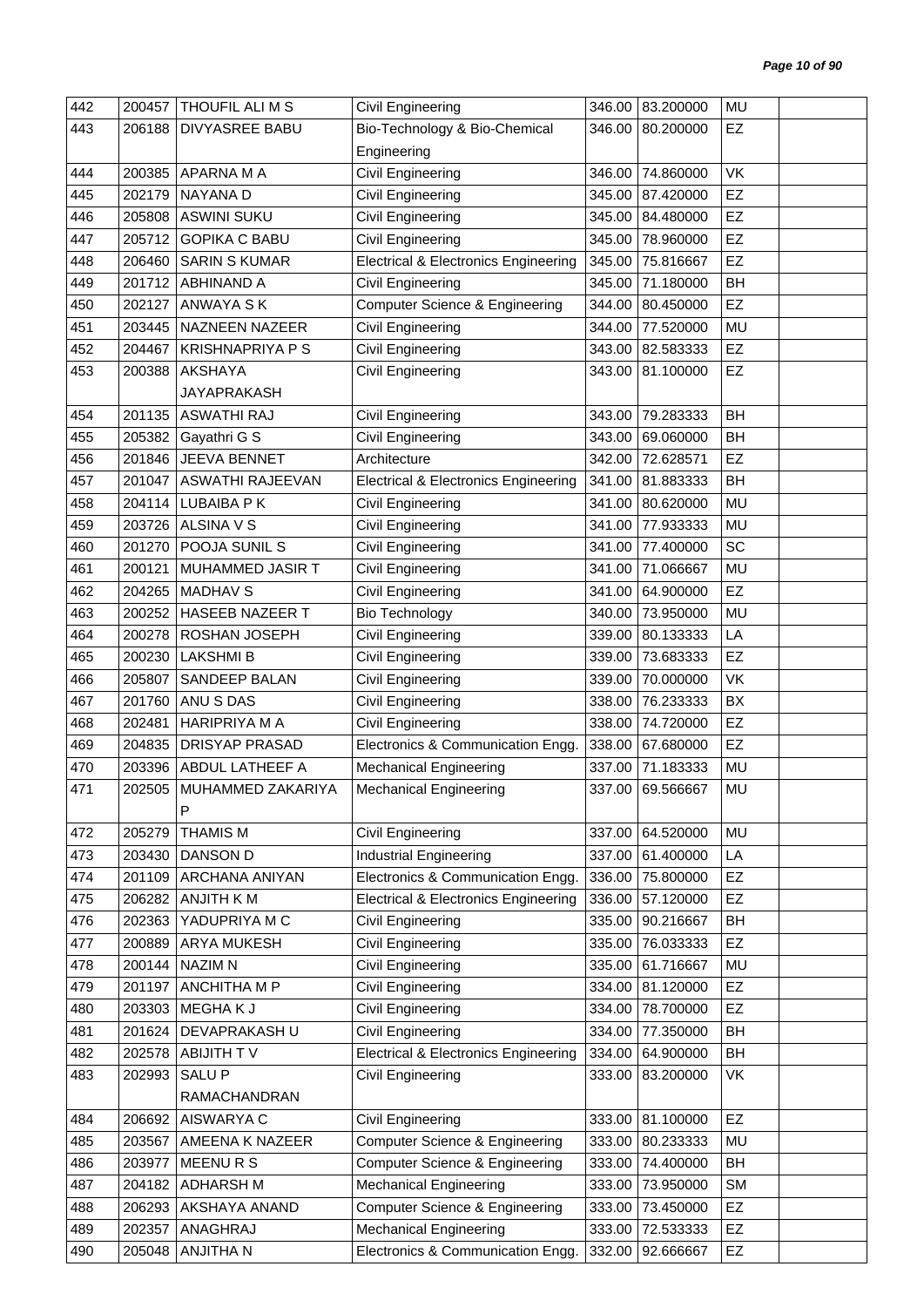| <b>EZ</b><br>492<br>204379<br>ASWANI AJAYKUMAR<br>Electronics & Communication Engg.<br>332.00<br>71.650000<br>MU<br>493<br>204128<br>NAIMA SHIRIN A A<br><b>Electrical &amp; Electronics Engineering</b><br>332.00<br>70.966667<br>202298<br><b>SOUFI SIRAJ</b><br>93.040000<br>MU<br>494<br>Civil Engineering<br>331.00<br>204325<br>SHIJA C<br>Civil Engineering<br>VK<br>495<br>331.00<br>79.500000<br>Civil Engineering<br>76.496000<br><b>BH</b><br>496<br>201408<br>ARUN PADMANABHAN.A<br>331.00<br>Civil Engineering<br>497<br>200329<br>SOURABH C<br>69.000000<br>LA<br>331.00<br>RAKESH E.M.<br>Civil Engineering<br>VK<br>498<br>201542<br>331.00<br>66.560000<br>EZ<br>499<br>201023<br><b>RENJITH A R</b><br>Architecture<br>63.614286<br>331.00<br><b>EZ</b><br>500<br>203826<br>ANJANA SIVAKUMAR<br>Electronics & Communication Engg.<br>330.00<br>71.060000<br>ZAINAB ABDULLAH<br>73.700000<br>MU<br>501<br>202104<br>Civil Engineering<br>329.00<br>Civil Engineering<br>502<br>200326<br><b>BISMINA</b><br>328.00<br>90.366667<br>MU<br>503<br>204230<br>JIBIN EMMANUEL PAUL<br><b>Electrical &amp; Electronics Engineering</b><br>328.00<br>88.266667<br>LA<br>EZ<br>APARNA A S<br>504<br>201183<br><b>Electrical &amp; Electronics Engineering</b><br>328.00<br>87.400000<br>505<br>203585<br><b>BEEMAPA</b><br>328.00<br>87.150000<br>MU<br>Civil Engineering<br>201551<br><b>ASIFALIKK</b><br><b>Electrical &amp; Electronics Engineering</b><br>MU<br>506<br>328.00<br>78.166667<br>73.480000<br><b>EZ</b><br>507<br>201074<br><b>SUJITH KUMAR A</b><br>Civil Engineering<br>328.00<br>508<br>204113<br>PRANAV K V<br>Civil Engineering<br>85.550000<br><b>BH</b><br>327.00<br>EZ<br>509<br>201138<br>ANJANA K<br>Civil Engineering<br>327.00<br>81.783333<br>VK<br>510<br>205847<br>RAHUL P M<br>Civil Engineering<br>81.233333<br>327.00<br><b>BINOY C</b><br><b>EZ</b><br>511<br>205626<br>Civil Engineering<br>327.00<br>70.100000<br>LA<br>512<br>NEAHA YOHANNAN<br>79.350000<br>204012<br>Civil Engineering<br>325.00<br>513<br>204697<br><b>PADMASHINIS</b><br>Architecture<br>325.00<br>78.787500<br><b>BH</b><br>514<br>200676<br>VRINDA V R<br>Electronics & Communication Engg.<br>91.816667<br>EZ<br>324.00<br><b>BH</b><br>515<br>200551<br><b>GOPIKA R S</b><br>Civil Engineering<br>324.00<br>91.600000<br>516<br>200975<br><b>KEERTHANA K</b><br>Civil Engineering<br>324.00<br>87.266667<br>EZ<br>200135<br>ANOOP CHANDRA<br><b>Electrical &amp; Electronics Engineering</b><br>EZ<br>517<br>324.00<br>83.583333<br>EZ<br><b>BHARATH SURESH</b><br>Electronics & Communication Engg.<br>518<br>201268<br>324.00<br>83.250000<br>EZ<br>519<br>AMMU LEKSHMAN<br><b>Electrical &amp; Electronics Engineering</b><br>81.516667<br>200005<br>324.00<br>520<br><b>RUBEENA P R</b><br>MU<br>202013<br>Civil Engineering<br>324.00<br>79.860000<br>521<br>NASHAR NIBRAS<br>206671<br>324.00<br>75.883333<br>MU<br>Civil Engineering<br>EZ<br>522<br>200987<br>SABARI NATH SAYLAS<br>324.00 74.300000<br>Civil Engineering<br>523<br><b>JISHNA</b><br>Civil Engineering<br>324.00 74.283333<br>EZ<br>202111<br>MADHUSOODANAN<br>DANISH Y S<br>Electrical & Electronics Engineering<br>524<br>201036<br>69.066667<br>MU<br>324.00<br>SC<br>SANJAY KRISHNA J<br>324.00 67.816667<br>525<br>201689<br><b>Electrical &amp; Electronics Engineering</b><br>MEENU G KRISHNAN<br>526<br>Civil Engineering<br>322.00<br>84.540000<br>BH<br>201914<br>Computer Science & Engineering<br>527<br>S RAMYASHREE<br>87.550000<br>BH<br>204603<br>321.00<br>528<br>ABDUL RAHIM<br><b>Mechanical Engineering</b><br>321.00<br>87.266667<br>MU<br>205816<br><b>SHIHABUDDIN</b><br><b>MU</b><br>529<br>SHAHANA MUSTHAFA<br><b>Computer Science &amp; Engineering</b><br>321.00<br>201734<br>86.683333<br>Civil Engineering<br>75.400000<br>DV<br><b>OEC</b><br>530<br>201342<br><b>SREENATH R</b><br>321.00<br><b>Civil Engineering</b><br>75.100000<br>531<br>200258<br>MUHAMMED YOUSUF S<br>321.00<br>MU<br><b>Mechanical Engineering</b><br>532<br>NAEEM ABDUL AZEEZ P<br>71.960000<br>MU<br>202278<br>321.00<br>A<br>MU<br>533<br><b>HASNA HANEEF</b><br>Civil Engineering<br>93.583333<br>202587<br>320.00<br><b>T S GOKUL</b><br>87.616667<br><b>EZ</b><br>534<br>200287<br>Civil Engineering<br>320.00<br>SREERESHMI P M<br>Civil Engineering<br>86.550000<br>535<br>EZ<br>202402<br>320.00<br>536<br><b>ALFIA THAJ</b><br>Civil Engineering<br>84.350000<br>202716<br>320.00<br>MU<br>Civil Engineering<br><b>EZ</b><br>537<br>200276<br>ADERSH S B<br>320.00<br>82.816667<br>538<br>200218<br>NIDA SHAREEF M<br>Civil Engineering<br>80.783333<br>320.00<br>MU<br><b>JASHIDA CK</b><br>539<br>201106<br>Electronics & Communication Engg.<br>320.00<br>71.566667<br>MU | 491 | 201154 | AJESH LAL AU     | <b>Electrical &amp; Electronics Engineering</b> | 332.00 | 79.733333 | EZ |  |
|---------------------------------------------------------------------------------------------------------------------------------------------------------------------------------------------------------------------------------------------------------------------------------------------------------------------------------------------------------------------------------------------------------------------------------------------------------------------------------------------------------------------------------------------------------------------------------------------------------------------------------------------------------------------------------------------------------------------------------------------------------------------------------------------------------------------------------------------------------------------------------------------------------------------------------------------------------------------------------------------------------------------------------------------------------------------------------------------------------------------------------------------------------------------------------------------------------------------------------------------------------------------------------------------------------------------------------------------------------------------------------------------------------------------------------------------------------------------------------------------------------------------------------------------------------------------------------------------------------------------------------------------------------------------------------------------------------------------------------------------------------------------------------------------------------------------------------------------------------------------------------------------------------------------------------------------------------------------------------------------------------------------------------------------------------------------------------------------------------------------------------------------------------------------------------------------------------------------------------------------------------------------------------------------------------------------------------------------------------------------------------------------------------------------------------------------------------------------------------------------------------------------------------------------------------------------------------------------------------------------------------------------------------------------------------------------------------------------------------------------------------------------------------------------------------------------------------------------------------------------------------------------------------------------------------------------------------------------------------------------------------------------------------------------------------------------------------------------------------------------------------------------------------------------------------------------------------------------------------------------------------------------------------------------------------------------------------------------------------------------------------------------------------------------------------------------------------------------------------------------------------------------------------------------------------------------------------------------------------------------------------------------------------------------------------------------------------------------------------------------------------------------------------------------------------------------------------------------------------------------------------------------------------------------------------------------------------------------------------------------------------------------------------------------------------------------------------------------------------------------------------------------------------------------------------------------------------------------------------------------------------------------------------------------------------------------------------------------------------------------------------------------------------------------------------------------------------------------------------------------------------------------------------------------------------------------------------------------------------------------------------------------------------------------------------------------------------------------------------------------------------------------------------------------|-----|--------|------------------|-------------------------------------------------|--------|-----------|----|--|
|                                                                                                                                                                                                                                                                                                                                                                                                                                                                                                                                                                                                                                                                                                                                                                                                                                                                                                                                                                                                                                                                                                                                                                                                                                                                                                                                                                                                                                                                                                                                                                                                                                                                                                                                                                                                                                                                                                                                                                                                                                                                                                                                                                                                                                                                                                                                                                                                                                                                                                                                                                                                                                                                                                                                                                                                                                                                                                                                                                                                                                                                                                                                                                                                                                                                                                                                                                                                                                                                                                                                                                                                                                                                                                                                                                                                                                                                                                                                                                                                                                                                                                                                                                                                                                                                                                                                                                                                                                                                                                                                                                                                                                                                                                                                                                                             |     |        |                  |                                                 |        |           |    |  |
|                                                                                                                                                                                                                                                                                                                                                                                                                                                                                                                                                                                                                                                                                                                                                                                                                                                                                                                                                                                                                                                                                                                                                                                                                                                                                                                                                                                                                                                                                                                                                                                                                                                                                                                                                                                                                                                                                                                                                                                                                                                                                                                                                                                                                                                                                                                                                                                                                                                                                                                                                                                                                                                                                                                                                                                                                                                                                                                                                                                                                                                                                                                                                                                                                                                                                                                                                                                                                                                                                                                                                                                                                                                                                                                                                                                                                                                                                                                                                                                                                                                                                                                                                                                                                                                                                                                                                                                                                                                                                                                                                                                                                                                                                                                                                                                             |     |        |                  |                                                 |        |           |    |  |
|                                                                                                                                                                                                                                                                                                                                                                                                                                                                                                                                                                                                                                                                                                                                                                                                                                                                                                                                                                                                                                                                                                                                                                                                                                                                                                                                                                                                                                                                                                                                                                                                                                                                                                                                                                                                                                                                                                                                                                                                                                                                                                                                                                                                                                                                                                                                                                                                                                                                                                                                                                                                                                                                                                                                                                                                                                                                                                                                                                                                                                                                                                                                                                                                                                                                                                                                                                                                                                                                                                                                                                                                                                                                                                                                                                                                                                                                                                                                                                                                                                                                                                                                                                                                                                                                                                                                                                                                                                                                                                                                                                                                                                                                                                                                                                                             |     |        |                  |                                                 |        |           |    |  |
|                                                                                                                                                                                                                                                                                                                                                                                                                                                                                                                                                                                                                                                                                                                                                                                                                                                                                                                                                                                                                                                                                                                                                                                                                                                                                                                                                                                                                                                                                                                                                                                                                                                                                                                                                                                                                                                                                                                                                                                                                                                                                                                                                                                                                                                                                                                                                                                                                                                                                                                                                                                                                                                                                                                                                                                                                                                                                                                                                                                                                                                                                                                                                                                                                                                                                                                                                                                                                                                                                                                                                                                                                                                                                                                                                                                                                                                                                                                                                                                                                                                                                                                                                                                                                                                                                                                                                                                                                                                                                                                                                                                                                                                                                                                                                                                             |     |        |                  |                                                 |        |           |    |  |
|                                                                                                                                                                                                                                                                                                                                                                                                                                                                                                                                                                                                                                                                                                                                                                                                                                                                                                                                                                                                                                                                                                                                                                                                                                                                                                                                                                                                                                                                                                                                                                                                                                                                                                                                                                                                                                                                                                                                                                                                                                                                                                                                                                                                                                                                                                                                                                                                                                                                                                                                                                                                                                                                                                                                                                                                                                                                                                                                                                                                                                                                                                                                                                                                                                                                                                                                                                                                                                                                                                                                                                                                                                                                                                                                                                                                                                                                                                                                                                                                                                                                                                                                                                                                                                                                                                                                                                                                                                                                                                                                                                                                                                                                                                                                                                                             |     |        |                  |                                                 |        |           |    |  |
|                                                                                                                                                                                                                                                                                                                                                                                                                                                                                                                                                                                                                                                                                                                                                                                                                                                                                                                                                                                                                                                                                                                                                                                                                                                                                                                                                                                                                                                                                                                                                                                                                                                                                                                                                                                                                                                                                                                                                                                                                                                                                                                                                                                                                                                                                                                                                                                                                                                                                                                                                                                                                                                                                                                                                                                                                                                                                                                                                                                                                                                                                                                                                                                                                                                                                                                                                                                                                                                                                                                                                                                                                                                                                                                                                                                                                                                                                                                                                                                                                                                                                                                                                                                                                                                                                                                                                                                                                                                                                                                                                                                                                                                                                                                                                                                             |     |        |                  |                                                 |        |           |    |  |
|                                                                                                                                                                                                                                                                                                                                                                                                                                                                                                                                                                                                                                                                                                                                                                                                                                                                                                                                                                                                                                                                                                                                                                                                                                                                                                                                                                                                                                                                                                                                                                                                                                                                                                                                                                                                                                                                                                                                                                                                                                                                                                                                                                                                                                                                                                                                                                                                                                                                                                                                                                                                                                                                                                                                                                                                                                                                                                                                                                                                                                                                                                                                                                                                                                                                                                                                                                                                                                                                                                                                                                                                                                                                                                                                                                                                                                                                                                                                                                                                                                                                                                                                                                                                                                                                                                                                                                                                                                                                                                                                                                                                                                                                                                                                                                                             |     |        |                  |                                                 |        |           |    |  |
|                                                                                                                                                                                                                                                                                                                                                                                                                                                                                                                                                                                                                                                                                                                                                                                                                                                                                                                                                                                                                                                                                                                                                                                                                                                                                                                                                                                                                                                                                                                                                                                                                                                                                                                                                                                                                                                                                                                                                                                                                                                                                                                                                                                                                                                                                                                                                                                                                                                                                                                                                                                                                                                                                                                                                                                                                                                                                                                                                                                                                                                                                                                                                                                                                                                                                                                                                                                                                                                                                                                                                                                                                                                                                                                                                                                                                                                                                                                                                                                                                                                                                                                                                                                                                                                                                                                                                                                                                                                                                                                                                                                                                                                                                                                                                                                             |     |        |                  |                                                 |        |           |    |  |
|                                                                                                                                                                                                                                                                                                                                                                                                                                                                                                                                                                                                                                                                                                                                                                                                                                                                                                                                                                                                                                                                                                                                                                                                                                                                                                                                                                                                                                                                                                                                                                                                                                                                                                                                                                                                                                                                                                                                                                                                                                                                                                                                                                                                                                                                                                                                                                                                                                                                                                                                                                                                                                                                                                                                                                                                                                                                                                                                                                                                                                                                                                                                                                                                                                                                                                                                                                                                                                                                                                                                                                                                                                                                                                                                                                                                                                                                                                                                                                                                                                                                                                                                                                                                                                                                                                                                                                                                                                                                                                                                                                                                                                                                                                                                                                                             |     |        |                  |                                                 |        |           |    |  |
|                                                                                                                                                                                                                                                                                                                                                                                                                                                                                                                                                                                                                                                                                                                                                                                                                                                                                                                                                                                                                                                                                                                                                                                                                                                                                                                                                                                                                                                                                                                                                                                                                                                                                                                                                                                                                                                                                                                                                                                                                                                                                                                                                                                                                                                                                                                                                                                                                                                                                                                                                                                                                                                                                                                                                                                                                                                                                                                                                                                                                                                                                                                                                                                                                                                                                                                                                                                                                                                                                                                                                                                                                                                                                                                                                                                                                                                                                                                                                                                                                                                                                                                                                                                                                                                                                                                                                                                                                                                                                                                                                                                                                                                                                                                                                                                             |     |        |                  |                                                 |        |           |    |  |
|                                                                                                                                                                                                                                                                                                                                                                                                                                                                                                                                                                                                                                                                                                                                                                                                                                                                                                                                                                                                                                                                                                                                                                                                                                                                                                                                                                                                                                                                                                                                                                                                                                                                                                                                                                                                                                                                                                                                                                                                                                                                                                                                                                                                                                                                                                                                                                                                                                                                                                                                                                                                                                                                                                                                                                                                                                                                                                                                                                                                                                                                                                                                                                                                                                                                                                                                                                                                                                                                                                                                                                                                                                                                                                                                                                                                                                                                                                                                                                                                                                                                                                                                                                                                                                                                                                                                                                                                                                                                                                                                                                                                                                                                                                                                                                                             |     |        |                  |                                                 |        |           |    |  |
|                                                                                                                                                                                                                                                                                                                                                                                                                                                                                                                                                                                                                                                                                                                                                                                                                                                                                                                                                                                                                                                                                                                                                                                                                                                                                                                                                                                                                                                                                                                                                                                                                                                                                                                                                                                                                                                                                                                                                                                                                                                                                                                                                                                                                                                                                                                                                                                                                                                                                                                                                                                                                                                                                                                                                                                                                                                                                                                                                                                                                                                                                                                                                                                                                                                                                                                                                                                                                                                                                                                                                                                                                                                                                                                                                                                                                                                                                                                                                                                                                                                                                                                                                                                                                                                                                                                                                                                                                                                                                                                                                                                                                                                                                                                                                                                             |     |        |                  |                                                 |        |           |    |  |
|                                                                                                                                                                                                                                                                                                                                                                                                                                                                                                                                                                                                                                                                                                                                                                                                                                                                                                                                                                                                                                                                                                                                                                                                                                                                                                                                                                                                                                                                                                                                                                                                                                                                                                                                                                                                                                                                                                                                                                                                                                                                                                                                                                                                                                                                                                                                                                                                                                                                                                                                                                                                                                                                                                                                                                                                                                                                                                                                                                                                                                                                                                                                                                                                                                                                                                                                                                                                                                                                                                                                                                                                                                                                                                                                                                                                                                                                                                                                                                                                                                                                                                                                                                                                                                                                                                                                                                                                                                                                                                                                                                                                                                                                                                                                                                                             |     |        |                  |                                                 |        |           |    |  |
|                                                                                                                                                                                                                                                                                                                                                                                                                                                                                                                                                                                                                                                                                                                                                                                                                                                                                                                                                                                                                                                                                                                                                                                                                                                                                                                                                                                                                                                                                                                                                                                                                                                                                                                                                                                                                                                                                                                                                                                                                                                                                                                                                                                                                                                                                                                                                                                                                                                                                                                                                                                                                                                                                                                                                                                                                                                                                                                                                                                                                                                                                                                                                                                                                                                                                                                                                                                                                                                                                                                                                                                                                                                                                                                                                                                                                                                                                                                                                                                                                                                                                                                                                                                                                                                                                                                                                                                                                                                                                                                                                                                                                                                                                                                                                                                             |     |        |                  |                                                 |        |           |    |  |
|                                                                                                                                                                                                                                                                                                                                                                                                                                                                                                                                                                                                                                                                                                                                                                                                                                                                                                                                                                                                                                                                                                                                                                                                                                                                                                                                                                                                                                                                                                                                                                                                                                                                                                                                                                                                                                                                                                                                                                                                                                                                                                                                                                                                                                                                                                                                                                                                                                                                                                                                                                                                                                                                                                                                                                                                                                                                                                                                                                                                                                                                                                                                                                                                                                                                                                                                                                                                                                                                                                                                                                                                                                                                                                                                                                                                                                                                                                                                                                                                                                                                                                                                                                                                                                                                                                                                                                                                                                                                                                                                                                                                                                                                                                                                                                                             |     |        |                  |                                                 |        |           |    |  |
|                                                                                                                                                                                                                                                                                                                                                                                                                                                                                                                                                                                                                                                                                                                                                                                                                                                                                                                                                                                                                                                                                                                                                                                                                                                                                                                                                                                                                                                                                                                                                                                                                                                                                                                                                                                                                                                                                                                                                                                                                                                                                                                                                                                                                                                                                                                                                                                                                                                                                                                                                                                                                                                                                                                                                                                                                                                                                                                                                                                                                                                                                                                                                                                                                                                                                                                                                                                                                                                                                                                                                                                                                                                                                                                                                                                                                                                                                                                                                                                                                                                                                                                                                                                                                                                                                                                                                                                                                                                                                                                                                                                                                                                                                                                                                                                             |     |        |                  |                                                 |        |           |    |  |
|                                                                                                                                                                                                                                                                                                                                                                                                                                                                                                                                                                                                                                                                                                                                                                                                                                                                                                                                                                                                                                                                                                                                                                                                                                                                                                                                                                                                                                                                                                                                                                                                                                                                                                                                                                                                                                                                                                                                                                                                                                                                                                                                                                                                                                                                                                                                                                                                                                                                                                                                                                                                                                                                                                                                                                                                                                                                                                                                                                                                                                                                                                                                                                                                                                                                                                                                                                                                                                                                                                                                                                                                                                                                                                                                                                                                                                                                                                                                                                                                                                                                                                                                                                                                                                                                                                                                                                                                                                                                                                                                                                                                                                                                                                                                                                                             |     |        |                  |                                                 |        |           |    |  |
|                                                                                                                                                                                                                                                                                                                                                                                                                                                                                                                                                                                                                                                                                                                                                                                                                                                                                                                                                                                                                                                                                                                                                                                                                                                                                                                                                                                                                                                                                                                                                                                                                                                                                                                                                                                                                                                                                                                                                                                                                                                                                                                                                                                                                                                                                                                                                                                                                                                                                                                                                                                                                                                                                                                                                                                                                                                                                                                                                                                                                                                                                                                                                                                                                                                                                                                                                                                                                                                                                                                                                                                                                                                                                                                                                                                                                                                                                                                                                                                                                                                                                                                                                                                                                                                                                                                                                                                                                                                                                                                                                                                                                                                                                                                                                                                             |     |        |                  |                                                 |        |           |    |  |
|                                                                                                                                                                                                                                                                                                                                                                                                                                                                                                                                                                                                                                                                                                                                                                                                                                                                                                                                                                                                                                                                                                                                                                                                                                                                                                                                                                                                                                                                                                                                                                                                                                                                                                                                                                                                                                                                                                                                                                                                                                                                                                                                                                                                                                                                                                                                                                                                                                                                                                                                                                                                                                                                                                                                                                                                                                                                                                                                                                                                                                                                                                                                                                                                                                                                                                                                                                                                                                                                                                                                                                                                                                                                                                                                                                                                                                                                                                                                                                                                                                                                                                                                                                                                                                                                                                                                                                                                                                                                                                                                                                                                                                                                                                                                                                                             |     |        |                  |                                                 |        |           |    |  |
|                                                                                                                                                                                                                                                                                                                                                                                                                                                                                                                                                                                                                                                                                                                                                                                                                                                                                                                                                                                                                                                                                                                                                                                                                                                                                                                                                                                                                                                                                                                                                                                                                                                                                                                                                                                                                                                                                                                                                                                                                                                                                                                                                                                                                                                                                                                                                                                                                                                                                                                                                                                                                                                                                                                                                                                                                                                                                                                                                                                                                                                                                                                                                                                                                                                                                                                                                                                                                                                                                                                                                                                                                                                                                                                                                                                                                                                                                                                                                                                                                                                                                                                                                                                                                                                                                                                                                                                                                                                                                                                                                                                                                                                                                                                                                                                             |     |        |                  |                                                 |        |           |    |  |
|                                                                                                                                                                                                                                                                                                                                                                                                                                                                                                                                                                                                                                                                                                                                                                                                                                                                                                                                                                                                                                                                                                                                                                                                                                                                                                                                                                                                                                                                                                                                                                                                                                                                                                                                                                                                                                                                                                                                                                                                                                                                                                                                                                                                                                                                                                                                                                                                                                                                                                                                                                                                                                                                                                                                                                                                                                                                                                                                                                                                                                                                                                                                                                                                                                                                                                                                                                                                                                                                                                                                                                                                                                                                                                                                                                                                                                                                                                                                                                                                                                                                                                                                                                                                                                                                                                                                                                                                                                                                                                                                                                                                                                                                                                                                                                                             |     |        |                  |                                                 |        |           |    |  |
|                                                                                                                                                                                                                                                                                                                                                                                                                                                                                                                                                                                                                                                                                                                                                                                                                                                                                                                                                                                                                                                                                                                                                                                                                                                                                                                                                                                                                                                                                                                                                                                                                                                                                                                                                                                                                                                                                                                                                                                                                                                                                                                                                                                                                                                                                                                                                                                                                                                                                                                                                                                                                                                                                                                                                                                                                                                                                                                                                                                                                                                                                                                                                                                                                                                                                                                                                                                                                                                                                                                                                                                                                                                                                                                                                                                                                                                                                                                                                                                                                                                                                                                                                                                                                                                                                                                                                                                                                                                                                                                                                                                                                                                                                                                                                                                             |     |        |                  |                                                 |        |           |    |  |
|                                                                                                                                                                                                                                                                                                                                                                                                                                                                                                                                                                                                                                                                                                                                                                                                                                                                                                                                                                                                                                                                                                                                                                                                                                                                                                                                                                                                                                                                                                                                                                                                                                                                                                                                                                                                                                                                                                                                                                                                                                                                                                                                                                                                                                                                                                                                                                                                                                                                                                                                                                                                                                                                                                                                                                                                                                                                                                                                                                                                                                                                                                                                                                                                                                                                                                                                                                                                                                                                                                                                                                                                                                                                                                                                                                                                                                                                                                                                                                                                                                                                                                                                                                                                                                                                                                                                                                                                                                                                                                                                                                                                                                                                                                                                                                                             |     |        |                  |                                                 |        |           |    |  |
|                                                                                                                                                                                                                                                                                                                                                                                                                                                                                                                                                                                                                                                                                                                                                                                                                                                                                                                                                                                                                                                                                                                                                                                                                                                                                                                                                                                                                                                                                                                                                                                                                                                                                                                                                                                                                                                                                                                                                                                                                                                                                                                                                                                                                                                                                                                                                                                                                                                                                                                                                                                                                                                                                                                                                                                                                                                                                                                                                                                                                                                                                                                                                                                                                                                                                                                                                                                                                                                                                                                                                                                                                                                                                                                                                                                                                                                                                                                                                                                                                                                                                                                                                                                                                                                                                                                                                                                                                                                                                                                                                                                                                                                                                                                                                                                             |     |        |                  |                                                 |        |           |    |  |
|                                                                                                                                                                                                                                                                                                                                                                                                                                                                                                                                                                                                                                                                                                                                                                                                                                                                                                                                                                                                                                                                                                                                                                                                                                                                                                                                                                                                                                                                                                                                                                                                                                                                                                                                                                                                                                                                                                                                                                                                                                                                                                                                                                                                                                                                                                                                                                                                                                                                                                                                                                                                                                                                                                                                                                                                                                                                                                                                                                                                                                                                                                                                                                                                                                                                                                                                                                                                                                                                                                                                                                                                                                                                                                                                                                                                                                                                                                                                                                                                                                                                                                                                                                                                                                                                                                                                                                                                                                                                                                                                                                                                                                                                                                                                                                                             |     |        |                  |                                                 |        |           |    |  |
|                                                                                                                                                                                                                                                                                                                                                                                                                                                                                                                                                                                                                                                                                                                                                                                                                                                                                                                                                                                                                                                                                                                                                                                                                                                                                                                                                                                                                                                                                                                                                                                                                                                                                                                                                                                                                                                                                                                                                                                                                                                                                                                                                                                                                                                                                                                                                                                                                                                                                                                                                                                                                                                                                                                                                                                                                                                                                                                                                                                                                                                                                                                                                                                                                                                                                                                                                                                                                                                                                                                                                                                                                                                                                                                                                                                                                                                                                                                                                                                                                                                                                                                                                                                                                                                                                                                                                                                                                                                                                                                                                                                                                                                                                                                                                                                             |     |        |                  |                                                 |        |           |    |  |
|                                                                                                                                                                                                                                                                                                                                                                                                                                                                                                                                                                                                                                                                                                                                                                                                                                                                                                                                                                                                                                                                                                                                                                                                                                                                                                                                                                                                                                                                                                                                                                                                                                                                                                                                                                                                                                                                                                                                                                                                                                                                                                                                                                                                                                                                                                                                                                                                                                                                                                                                                                                                                                                                                                                                                                                                                                                                                                                                                                                                                                                                                                                                                                                                                                                                                                                                                                                                                                                                                                                                                                                                                                                                                                                                                                                                                                                                                                                                                                                                                                                                                                                                                                                                                                                                                                                                                                                                                                                                                                                                                                                                                                                                                                                                                                                             |     |        |                  |                                                 |        |           |    |  |
|                                                                                                                                                                                                                                                                                                                                                                                                                                                                                                                                                                                                                                                                                                                                                                                                                                                                                                                                                                                                                                                                                                                                                                                                                                                                                                                                                                                                                                                                                                                                                                                                                                                                                                                                                                                                                                                                                                                                                                                                                                                                                                                                                                                                                                                                                                                                                                                                                                                                                                                                                                                                                                                                                                                                                                                                                                                                                                                                                                                                                                                                                                                                                                                                                                                                                                                                                                                                                                                                                                                                                                                                                                                                                                                                                                                                                                                                                                                                                                                                                                                                                                                                                                                                                                                                                                                                                                                                                                                                                                                                                                                                                                                                                                                                                                                             |     |        |                  |                                                 |        |           |    |  |
|                                                                                                                                                                                                                                                                                                                                                                                                                                                                                                                                                                                                                                                                                                                                                                                                                                                                                                                                                                                                                                                                                                                                                                                                                                                                                                                                                                                                                                                                                                                                                                                                                                                                                                                                                                                                                                                                                                                                                                                                                                                                                                                                                                                                                                                                                                                                                                                                                                                                                                                                                                                                                                                                                                                                                                                                                                                                                                                                                                                                                                                                                                                                                                                                                                                                                                                                                                                                                                                                                                                                                                                                                                                                                                                                                                                                                                                                                                                                                                                                                                                                                                                                                                                                                                                                                                                                                                                                                                                                                                                                                                                                                                                                                                                                                                                             |     |        |                  |                                                 |        |           |    |  |
|                                                                                                                                                                                                                                                                                                                                                                                                                                                                                                                                                                                                                                                                                                                                                                                                                                                                                                                                                                                                                                                                                                                                                                                                                                                                                                                                                                                                                                                                                                                                                                                                                                                                                                                                                                                                                                                                                                                                                                                                                                                                                                                                                                                                                                                                                                                                                                                                                                                                                                                                                                                                                                                                                                                                                                                                                                                                                                                                                                                                                                                                                                                                                                                                                                                                                                                                                                                                                                                                                                                                                                                                                                                                                                                                                                                                                                                                                                                                                                                                                                                                                                                                                                                                                                                                                                                                                                                                                                                                                                                                                                                                                                                                                                                                                                                             |     |        |                  |                                                 |        |           |    |  |
|                                                                                                                                                                                                                                                                                                                                                                                                                                                                                                                                                                                                                                                                                                                                                                                                                                                                                                                                                                                                                                                                                                                                                                                                                                                                                                                                                                                                                                                                                                                                                                                                                                                                                                                                                                                                                                                                                                                                                                                                                                                                                                                                                                                                                                                                                                                                                                                                                                                                                                                                                                                                                                                                                                                                                                                                                                                                                                                                                                                                                                                                                                                                                                                                                                                                                                                                                                                                                                                                                                                                                                                                                                                                                                                                                                                                                                                                                                                                                                                                                                                                                                                                                                                                                                                                                                                                                                                                                                                                                                                                                                                                                                                                                                                                                                                             |     |        |                  |                                                 |        |           |    |  |
|                                                                                                                                                                                                                                                                                                                                                                                                                                                                                                                                                                                                                                                                                                                                                                                                                                                                                                                                                                                                                                                                                                                                                                                                                                                                                                                                                                                                                                                                                                                                                                                                                                                                                                                                                                                                                                                                                                                                                                                                                                                                                                                                                                                                                                                                                                                                                                                                                                                                                                                                                                                                                                                                                                                                                                                                                                                                                                                                                                                                                                                                                                                                                                                                                                                                                                                                                                                                                                                                                                                                                                                                                                                                                                                                                                                                                                                                                                                                                                                                                                                                                                                                                                                                                                                                                                                                                                                                                                                                                                                                                                                                                                                                                                                                                                                             |     |        |                  |                                                 |        |           |    |  |
|                                                                                                                                                                                                                                                                                                                                                                                                                                                                                                                                                                                                                                                                                                                                                                                                                                                                                                                                                                                                                                                                                                                                                                                                                                                                                                                                                                                                                                                                                                                                                                                                                                                                                                                                                                                                                                                                                                                                                                                                                                                                                                                                                                                                                                                                                                                                                                                                                                                                                                                                                                                                                                                                                                                                                                                                                                                                                                                                                                                                                                                                                                                                                                                                                                                                                                                                                                                                                                                                                                                                                                                                                                                                                                                                                                                                                                                                                                                                                                                                                                                                                                                                                                                                                                                                                                                                                                                                                                                                                                                                                                                                                                                                                                                                                                                             |     |        |                  |                                                 |        |           |    |  |
|                                                                                                                                                                                                                                                                                                                                                                                                                                                                                                                                                                                                                                                                                                                                                                                                                                                                                                                                                                                                                                                                                                                                                                                                                                                                                                                                                                                                                                                                                                                                                                                                                                                                                                                                                                                                                                                                                                                                                                                                                                                                                                                                                                                                                                                                                                                                                                                                                                                                                                                                                                                                                                                                                                                                                                                                                                                                                                                                                                                                                                                                                                                                                                                                                                                                                                                                                                                                                                                                                                                                                                                                                                                                                                                                                                                                                                                                                                                                                                                                                                                                                                                                                                                                                                                                                                                                                                                                                                                                                                                                                                                                                                                                                                                                                                                             |     |        |                  |                                                 |        |           |    |  |
|                                                                                                                                                                                                                                                                                                                                                                                                                                                                                                                                                                                                                                                                                                                                                                                                                                                                                                                                                                                                                                                                                                                                                                                                                                                                                                                                                                                                                                                                                                                                                                                                                                                                                                                                                                                                                                                                                                                                                                                                                                                                                                                                                                                                                                                                                                                                                                                                                                                                                                                                                                                                                                                                                                                                                                                                                                                                                                                                                                                                                                                                                                                                                                                                                                                                                                                                                                                                                                                                                                                                                                                                                                                                                                                                                                                                                                                                                                                                                                                                                                                                                                                                                                                                                                                                                                                                                                                                                                                                                                                                                                                                                                                                                                                                                                                             |     |        |                  |                                                 |        |           |    |  |
|                                                                                                                                                                                                                                                                                                                                                                                                                                                                                                                                                                                                                                                                                                                                                                                                                                                                                                                                                                                                                                                                                                                                                                                                                                                                                                                                                                                                                                                                                                                                                                                                                                                                                                                                                                                                                                                                                                                                                                                                                                                                                                                                                                                                                                                                                                                                                                                                                                                                                                                                                                                                                                                                                                                                                                                                                                                                                                                                                                                                                                                                                                                                                                                                                                                                                                                                                                                                                                                                                                                                                                                                                                                                                                                                                                                                                                                                                                                                                                                                                                                                                                                                                                                                                                                                                                                                                                                                                                                                                                                                                                                                                                                                                                                                                                                             |     |        |                  |                                                 |        |           |    |  |
|                                                                                                                                                                                                                                                                                                                                                                                                                                                                                                                                                                                                                                                                                                                                                                                                                                                                                                                                                                                                                                                                                                                                                                                                                                                                                                                                                                                                                                                                                                                                                                                                                                                                                                                                                                                                                                                                                                                                                                                                                                                                                                                                                                                                                                                                                                                                                                                                                                                                                                                                                                                                                                                                                                                                                                                                                                                                                                                                                                                                                                                                                                                                                                                                                                                                                                                                                                                                                                                                                                                                                                                                                                                                                                                                                                                                                                                                                                                                                                                                                                                                                                                                                                                                                                                                                                                                                                                                                                                                                                                                                                                                                                                                                                                                                                                             |     |        |                  |                                                 |        |           |    |  |
|                                                                                                                                                                                                                                                                                                                                                                                                                                                                                                                                                                                                                                                                                                                                                                                                                                                                                                                                                                                                                                                                                                                                                                                                                                                                                                                                                                                                                                                                                                                                                                                                                                                                                                                                                                                                                                                                                                                                                                                                                                                                                                                                                                                                                                                                                                                                                                                                                                                                                                                                                                                                                                                                                                                                                                                                                                                                                                                                                                                                                                                                                                                                                                                                                                                                                                                                                                                                                                                                                                                                                                                                                                                                                                                                                                                                                                                                                                                                                                                                                                                                                                                                                                                                                                                                                                                                                                                                                                                                                                                                                                                                                                                                                                                                                                                             |     |        |                  |                                                 |        |           |    |  |
|                                                                                                                                                                                                                                                                                                                                                                                                                                                                                                                                                                                                                                                                                                                                                                                                                                                                                                                                                                                                                                                                                                                                                                                                                                                                                                                                                                                                                                                                                                                                                                                                                                                                                                                                                                                                                                                                                                                                                                                                                                                                                                                                                                                                                                                                                                                                                                                                                                                                                                                                                                                                                                                                                                                                                                                                                                                                                                                                                                                                                                                                                                                                                                                                                                                                                                                                                                                                                                                                                                                                                                                                                                                                                                                                                                                                                                                                                                                                                                                                                                                                                                                                                                                                                                                                                                                                                                                                                                                                                                                                                                                                                                                                                                                                                                                             |     |        |                  |                                                 |        |           |    |  |
|                                                                                                                                                                                                                                                                                                                                                                                                                                                                                                                                                                                                                                                                                                                                                                                                                                                                                                                                                                                                                                                                                                                                                                                                                                                                                                                                                                                                                                                                                                                                                                                                                                                                                                                                                                                                                                                                                                                                                                                                                                                                                                                                                                                                                                                                                                                                                                                                                                                                                                                                                                                                                                                                                                                                                                                                                                                                                                                                                                                                                                                                                                                                                                                                                                                                                                                                                                                                                                                                                                                                                                                                                                                                                                                                                                                                                                                                                                                                                                                                                                                                                                                                                                                                                                                                                                                                                                                                                                                                                                                                                                                                                                                                                                                                                                                             |     |        |                  |                                                 |        |           |    |  |
|                                                                                                                                                                                                                                                                                                                                                                                                                                                                                                                                                                                                                                                                                                                                                                                                                                                                                                                                                                                                                                                                                                                                                                                                                                                                                                                                                                                                                                                                                                                                                                                                                                                                                                                                                                                                                                                                                                                                                                                                                                                                                                                                                                                                                                                                                                                                                                                                                                                                                                                                                                                                                                                                                                                                                                                                                                                                                                                                                                                                                                                                                                                                                                                                                                                                                                                                                                                                                                                                                                                                                                                                                                                                                                                                                                                                                                                                                                                                                                                                                                                                                                                                                                                                                                                                                                                                                                                                                                                                                                                                                                                                                                                                                                                                                                                             |     |        |                  |                                                 |        |           |    |  |
|                                                                                                                                                                                                                                                                                                                                                                                                                                                                                                                                                                                                                                                                                                                                                                                                                                                                                                                                                                                                                                                                                                                                                                                                                                                                                                                                                                                                                                                                                                                                                                                                                                                                                                                                                                                                                                                                                                                                                                                                                                                                                                                                                                                                                                                                                                                                                                                                                                                                                                                                                                                                                                                                                                                                                                                                                                                                                                                                                                                                                                                                                                                                                                                                                                                                                                                                                                                                                                                                                                                                                                                                                                                                                                                                                                                                                                                                                                                                                                                                                                                                                                                                                                                                                                                                                                                                                                                                                                                                                                                                                                                                                                                                                                                                                                                             |     |        |                  |                                                 |        |           |    |  |
|                                                                                                                                                                                                                                                                                                                                                                                                                                                                                                                                                                                                                                                                                                                                                                                                                                                                                                                                                                                                                                                                                                                                                                                                                                                                                                                                                                                                                                                                                                                                                                                                                                                                                                                                                                                                                                                                                                                                                                                                                                                                                                                                                                                                                                                                                                                                                                                                                                                                                                                                                                                                                                                                                                                                                                                                                                                                                                                                                                                                                                                                                                                                                                                                                                                                                                                                                                                                                                                                                                                                                                                                                                                                                                                                                                                                                                                                                                                                                                                                                                                                                                                                                                                                                                                                                                                                                                                                                                                                                                                                                                                                                                                                                                                                                                                             |     |        |                  |                                                 |        |           |    |  |
|                                                                                                                                                                                                                                                                                                                                                                                                                                                                                                                                                                                                                                                                                                                                                                                                                                                                                                                                                                                                                                                                                                                                                                                                                                                                                                                                                                                                                                                                                                                                                                                                                                                                                                                                                                                                                                                                                                                                                                                                                                                                                                                                                                                                                                                                                                                                                                                                                                                                                                                                                                                                                                                                                                                                                                                                                                                                                                                                                                                                                                                                                                                                                                                                                                                                                                                                                                                                                                                                                                                                                                                                                                                                                                                                                                                                                                                                                                                                                                                                                                                                                                                                                                                                                                                                                                                                                                                                                                                                                                                                                                                                                                                                                                                                                                                             |     |        |                  |                                                 |        |           |    |  |
|                                                                                                                                                                                                                                                                                                                                                                                                                                                                                                                                                                                                                                                                                                                                                                                                                                                                                                                                                                                                                                                                                                                                                                                                                                                                                                                                                                                                                                                                                                                                                                                                                                                                                                                                                                                                                                                                                                                                                                                                                                                                                                                                                                                                                                                                                                                                                                                                                                                                                                                                                                                                                                                                                                                                                                                                                                                                                                                                                                                                                                                                                                                                                                                                                                                                                                                                                                                                                                                                                                                                                                                                                                                                                                                                                                                                                                                                                                                                                                                                                                                                                                                                                                                                                                                                                                                                                                                                                                                                                                                                                                                                                                                                                                                                                                                             |     |        |                  |                                                 |        |           |    |  |
|                                                                                                                                                                                                                                                                                                                                                                                                                                                                                                                                                                                                                                                                                                                                                                                                                                                                                                                                                                                                                                                                                                                                                                                                                                                                                                                                                                                                                                                                                                                                                                                                                                                                                                                                                                                                                                                                                                                                                                                                                                                                                                                                                                                                                                                                                                                                                                                                                                                                                                                                                                                                                                                                                                                                                                                                                                                                                                                                                                                                                                                                                                                                                                                                                                                                                                                                                                                                                                                                                                                                                                                                                                                                                                                                                                                                                                                                                                                                                                                                                                                                                                                                                                                                                                                                                                                                                                                                                                                                                                                                                                                                                                                                                                                                                                                             |     |        |                  |                                                 |        |           |    |  |
|                                                                                                                                                                                                                                                                                                                                                                                                                                                                                                                                                                                                                                                                                                                                                                                                                                                                                                                                                                                                                                                                                                                                                                                                                                                                                                                                                                                                                                                                                                                                                                                                                                                                                                                                                                                                                                                                                                                                                                                                                                                                                                                                                                                                                                                                                                                                                                                                                                                                                                                                                                                                                                                                                                                                                                                                                                                                                                                                                                                                                                                                                                                                                                                                                                                                                                                                                                                                                                                                                                                                                                                                                                                                                                                                                                                                                                                                                                                                                                                                                                                                                                                                                                                                                                                                                                                                                                                                                                                                                                                                                                                                                                                                                                                                                                                             |     |        |                  |                                                 |        |           |    |  |
|                                                                                                                                                                                                                                                                                                                                                                                                                                                                                                                                                                                                                                                                                                                                                                                                                                                                                                                                                                                                                                                                                                                                                                                                                                                                                                                                                                                                                                                                                                                                                                                                                                                                                                                                                                                                                                                                                                                                                                                                                                                                                                                                                                                                                                                                                                                                                                                                                                                                                                                                                                                                                                                                                                                                                                                                                                                                                                                                                                                                                                                                                                                                                                                                                                                                                                                                                                                                                                                                                                                                                                                                                                                                                                                                                                                                                                                                                                                                                                                                                                                                                                                                                                                                                                                                                                                                                                                                                                                                                                                                                                                                                                                                                                                                                                                             |     |        |                  |                                                 |        |           |    |  |
|                                                                                                                                                                                                                                                                                                                                                                                                                                                                                                                                                                                                                                                                                                                                                                                                                                                                                                                                                                                                                                                                                                                                                                                                                                                                                                                                                                                                                                                                                                                                                                                                                                                                                                                                                                                                                                                                                                                                                                                                                                                                                                                                                                                                                                                                                                                                                                                                                                                                                                                                                                                                                                                                                                                                                                                                                                                                                                                                                                                                                                                                                                                                                                                                                                                                                                                                                                                                                                                                                                                                                                                                                                                                                                                                                                                                                                                                                                                                                                                                                                                                                                                                                                                                                                                                                                                                                                                                                                                                                                                                                                                                                                                                                                                                                                                             |     |        |                  |                                                 |        |           |    |  |
|                                                                                                                                                                                                                                                                                                                                                                                                                                                                                                                                                                                                                                                                                                                                                                                                                                                                                                                                                                                                                                                                                                                                                                                                                                                                                                                                                                                                                                                                                                                                                                                                                                                                                                                                                                                                                                                                                                                                                                                                                                                                                                                                                                                                                                                                                                                                                                                                                                                                                                                                                                                                                                                                                                                                                                                                                                                                                                                                                                                                                                                                                                                                                                                                                                                                                                                                                                                                                                                                                                                                                                                                                                                                                                                                                                                                                                                                                                                                                                                                                                                                                                                                                                                                                                                                                                                                                                                                                                                                                                                                                                                                                                                                                                                                                                                             |     |        |                  |                                                 |        |           |    |  |
|                                                                                                                                                                                                                                                                                                                                                                                                                                                                                                                                                                                                                                                                                                                                                                                                                                                                                                                                                                                                                                                                                                                                                                                                                                                                                                                                                                                                                                                                                                                                                                                                                                                                                                                                                                                                                                                                                                                                                                                                                                                                                                                                                                                                                                                                                                                                                                                                                                                                                                                                                                                                                                                                                                                                                                                                                                                                                                                                                                                                                                                                                                                                                                                                                                                                                                                                                                                                                                                                                                                                                                                                                                                                                                                                                                                                                                                                                                                                                                                                                                                                                                                                                                                                                                                                                                                                                                                                                                                                                                                                                                                                                                                                                                                                                                                             |     |        |                  |                                                 |        |           |    |  |
|                                                                                                                                                                                                                                                                                                                                                                                                                                                                                                                                                                                                                                                                                                                                                                                                                                                                                                                                                                                                                                                                                                                                                                                                                                                                                                                                                                                                                                                                                                                                                                                                                                                                                                                                                                                                                                                                                                                                                                                                                                                                                                                                                                                                                                                                                                                                                                                                                                                                                                                                                                                                                                                                                                                                                                                                                                                                                                                                                                                                                                                                                                                                                                                                                                                                                                                                                                                                                                                                                                                                                                                                                                                                                                                                                                                                                                                                                                                                                                                                                                                                                                                                                                                                                                                                                                                                                                                                                                                                                                                                                                                                                                                                                                                                                                                             | 540 | 202970 | ANUPAMA SUGATHAN | <b>Electrical &amp; Electronics Engineering</b> | 319.00 | 85.633333 | EZ |  |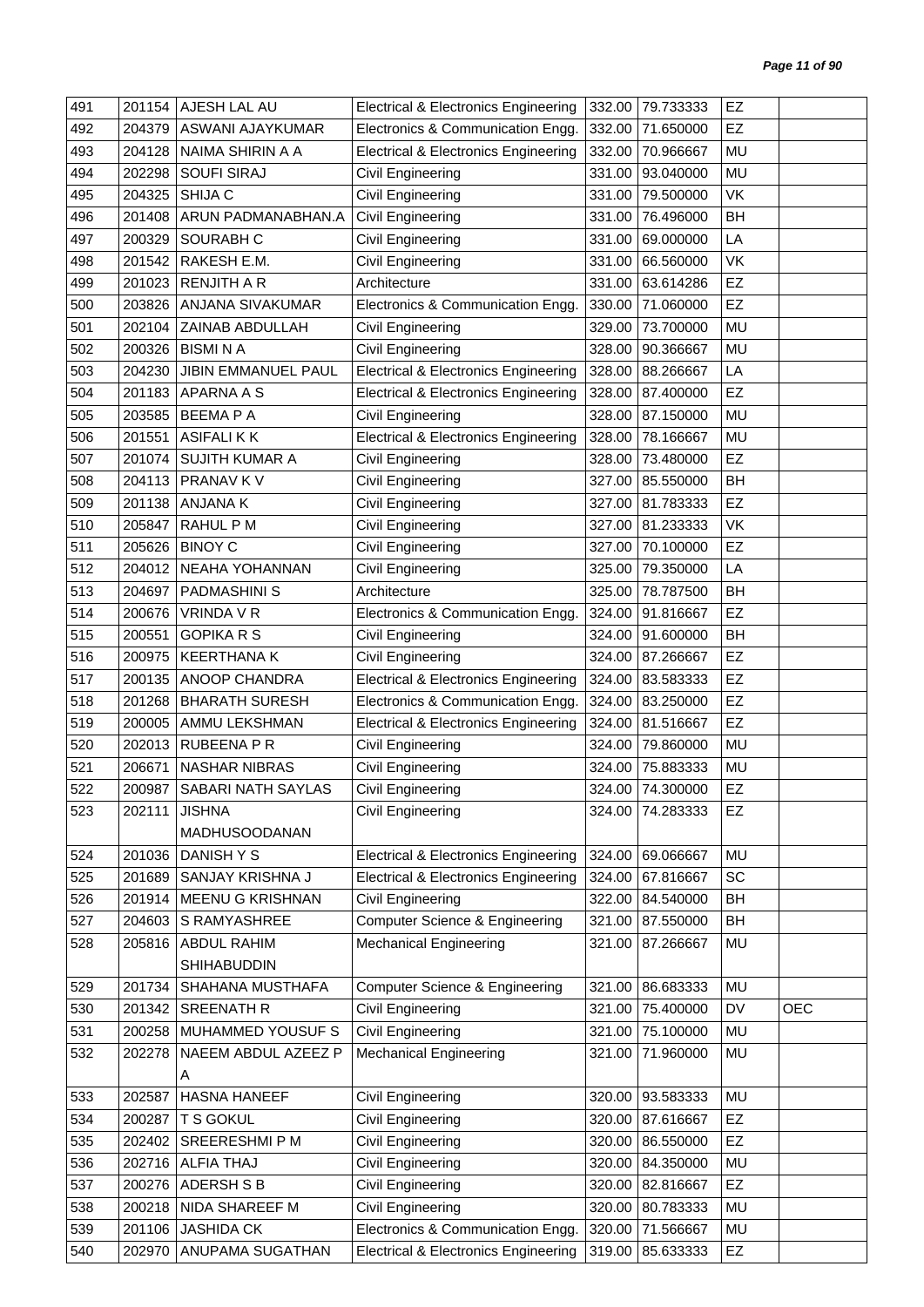| 541 | 203678 | <b>MISHAL K R</b>        | <b>Computer Science &amp; Engineering</b>       | 319.00 | 66.640000        | EZ        |  |
|-----|--------|--------------------------|-------------------------------------------------|--------|------------------|-----------|--|
| 542 | 203807 | <b>NEJRIN M B</b>        | Civil Engineering                               | 318.00 | 76.000000        | MU        |  |
| 543 | 200403 | LYSHA L                  | Civil Engineering                               | 317.00 | 90.883333        | MU        |  |
| 544 | 203050 | ABDUL BASITH             | Civil Engineering                               | 317.00 | 88.466667        | MU        |  |
| 545 | 200289 | PRIYA BALAN M            | Civil Engineering                               | 317.00 | 87.850000        | EZ        |  |
| 546 | 200283 | <b>BIBINA ML</b>         | Civil Engineering                               | 317.00 | 85.800000        | BX        |  |
| 547 | 206278 | MARVA BASHEER            | Electronics and Bio Medical                     | 317.00 | 83.966667        | MU        |  |
|     |        |                          | Engineering                                     |        |                  |           |  |
| 548 | 200698 | AMALRAJ D                | Civil Engineering                               | 317.00 | 79.350000        | EZ        |  |
| 549 | 203458 | <b>KEERTHANA TV</b>      | Civil Engineering                               | 317.00 | 78.033333        | VK        |  |
| 550 | 204966 | <b>SHIJINA T</b>         | <b>Computer Science &amp; Engineering</b>       | 317.00 | 76.866667        | EZ        |  |
| 551 | 201524 | <b>HAFEES MOHAMMED A</b> | Civil Engineering                               | 317.00 | 74.860000        | <b>MU</b> |  |
| 552 | 200411 | SHUHAIB M C              | Civil Engineering                               | 317.00 | 73.400000        | MU        |  |
| 553 | 202462 | HADHIYA RASHEED M        | Civil Engineering                               | 317.00 | 72.000000        | MU        |  |
| 554 | 200113 | SHANIJA.P.S              | <b>Computer Science &amp; Engineering</b>       | 317.00 | 70.731707        | MU        |  |
| 555 | 200094 | NIZAMUDHEEN T I          | <b>Computer Science &amp; Engineering</b>       | 317.00 | 61.248000        | MU        |  |
| 556 | 202153 | <b>RAFKHANA N</b>        | Electronics & Communication Engg.               | 316.00 | 91.533333        | MU        |  |
| 557 | 203499 | <b>JISNA M B</b>         | Electronics & Communication Engg.               | 316.00 | 73.983333        | EZ        |  |
| 558 | 201907 | AJEESH A                 | <b>Mechanical Engineering</b>                   | 313.00 | 76.460000        | EZ        |  |
| 559 | 200114 | <b>APARNA RAVI</b>       | <b>Electrical &amp; Electronics Engineering</b> |        | 311.00 84.533333 | EZ        |  |
| 560 | 202509 | <b>SAJIN S</b>           | <b>Electrical &amp; Electronics Engineering</b> | 311.00 | 73.133333        | EZ        |  |
| 561 | 201671 | SHABEER V                | <b>Electrical &amp; Electronics Engineering</b> | 311.00 | 72.483333        | <b>MU</b> |  |
| 562 | 204870 | <b>AMAL MOHAN</b>        | <b>Electrical &amp; Electronics Engineering</b> | 307.00 | 70.780000        | <b>VK</b> |  |
| 563 | 200074 | MUHAMMAD RAFI M          | <b>Bio Technology</b>                           | 306.00 | 68.216667        | MU        |  |
| 564 | 201338 | SONAM G BOSE             | Civil Engineering                               | 302.00 | 78.666667        | SC        |  |
| 565 | 200366 | <b>REVATHY SURESH</b>    | Civil Engineering                               | 294.00 | 71.780000        | SC        |  |
| 566 | 203066 | <b>ASWATHY C</b>         | Civil Engineering                               | 290.00 | 63.560000        | SC        |  |
| 567 | 202629 | <b>MEERA MOHAN</b>       | Civil Engineering                               | 285.00 | 68.200000        | SC        |  |
| 568 | 200318 | <b>MANJU MOHAN P</b>     | Electronics & Communication Engg.               | 279.00 | 66.320000        | SC        |  |
| 569 | 202964 | RAMESH RAJ G             | Civil Engineering                               | 278.00 | 74.833333        | SC        |  |
| 570 | 204990 | NISHI MOHAN K M          | Civil Engineering                               | 278.00 | 57.629032        | SC        |  |
| 571 |        | 203872   ANUPAMA VJ      | Architecture                                    |        | 276.00 80.950000 | BH        |  |
| 572 | 204163 | SHRADHA HARI             | Civil Engineering                               |        | 275.00 82.100000 | SC        |  |
| 573 | 205812 | ANGITHA VELAYUDHAN       | Electronics & Communication Engg.               | 275.00 | 74.633333        | SC        |  |
| 574 | 202729 | Ashok kumar Nandurka     | Civil Engineering                               | 267.00 | 79.533333        | SC        |  |
| 575 | 202156 | ANJITHA M P              | Electronics & Communication Engg.               | 267.00 | 78.550000        | SC        |  |
| 576 | 200229 | ASWATHI RAJAPPAN         | Civil Engineering                               | 264.00 | 82.266667        | SC        |  |
| 577 | 203421 | <b>UMAROHINI S R</b>     | <b>Civil Engineering</b>                        | 263.00 | 76.733333        | SC        |  |
| 578 | 204735 | ANUPAMA VASUDEVAN.       | Civil Engineering                               | 260.00 | 76.800000        | SC        |  |
|     |        | С                        |                                                 |        |                  |           |  |
| 579 | 202171 | <b>MERIN THOMAS</b>      | Civil Engineering                               | 257.00 | 68.816667        | <b>ST</b> |  |
| 580 | 205522 | <b>VEENA VIJAYAN</b>     | Civil Engineering                               | 256.00 | 62.800000        | SC        |  |
| 581 | 205153 | SURYA C                  | <b>Computer Science &amp; Engineering</b>       | 255.00 | 67.520000        | SC        |  |
| 582 | 203660 | AMRUTHA SANKAR           | Electronics & Communication Engg.               | 254.00 | 83.980000        | SC        |  |
| 583 | 205706 | PRASAD REGHUVARAN        | <b>Aeronautical Engineering</b>                 | 252.00 | 71.283333        | SC        |  |
| 584 | 203724 | SUBIN C. K.              | Civil Engineering                               | 249.00 | 75.300000        | SC        |  |
| 585 | 202034 | ASHNA AKUMAR             | <b>Electrical &amp; Electronics Engineering</b> | 247.00 | 66.280000        | SC        |  |
| 586 | 205917 | <b>ANKIT ASHISH</b>      | <b>Computer Science &amp; Engineering</b>       | 243.00 | 79.266667        | SC        |  |
| 587 | 204241 | <b>ASWATHY KM</b>        | <b>Applied Electronics &amp;</b>                | 243.00 | 73.883333        | SC        |  |
|     |        |                          | Instrumentation                                 |        |                  |           |  |
| 588 | 201721 | K VINEETHA               | <b>Electrical &amp; Electronics Engineering</b> | 243.00 | 59.730496        | SC        |  |
| 589 | 200959 | RAKHI KRISHNA G R        | Civil Engineering                               | 242.00 | 65.200000        | SC        |  |
| 590 | 202341 | KARUN SATHEESH           | <b>Civil Engineering</b>                        | 239.00 | 61.060000        | SC        |  |
|     |        |                          |                                                 |        |                  |           |  |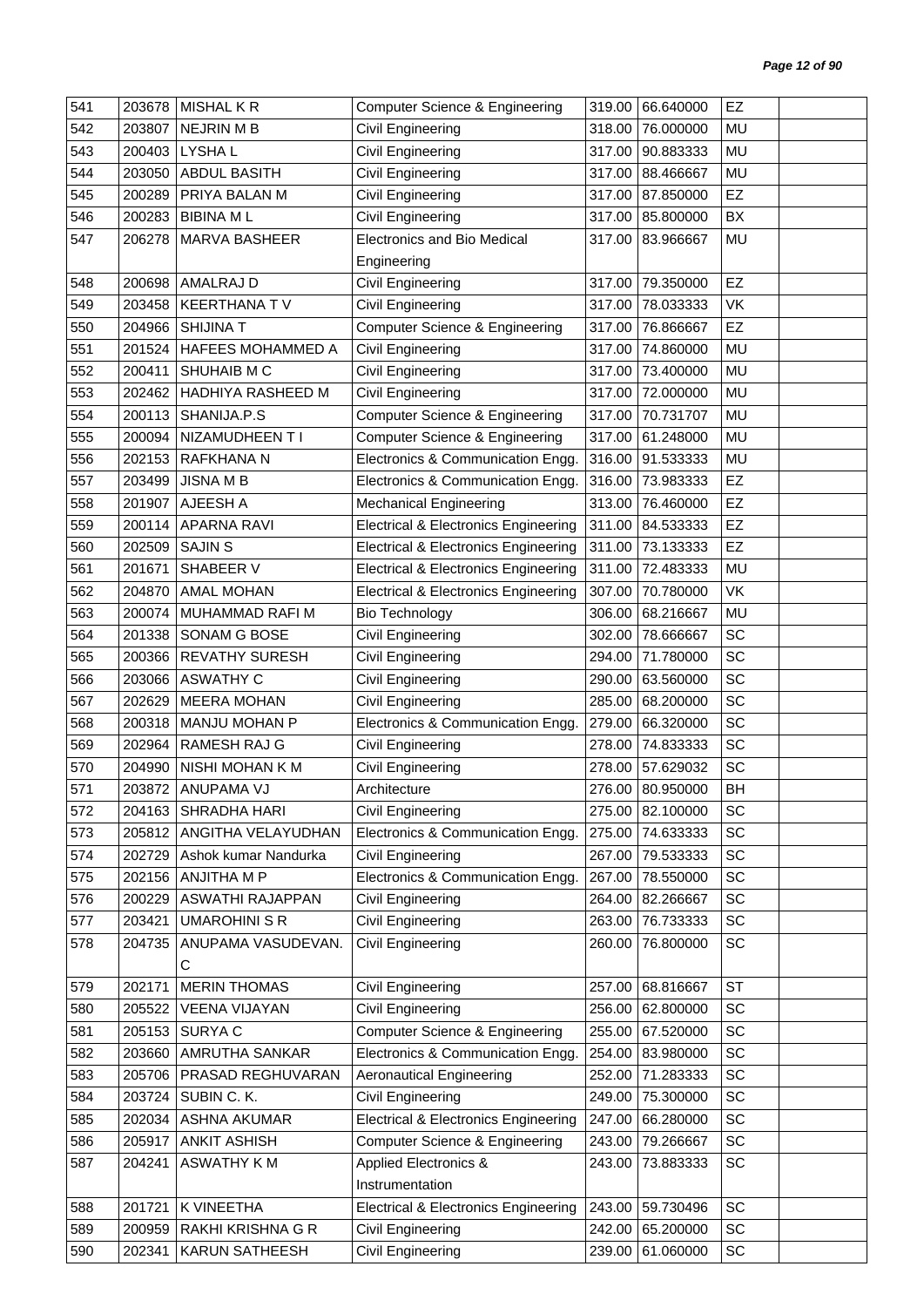| 591 | 205582 | AJAY ASHOKAN E         | Civil Engineering                               |                              | 239.00 53.650000 | SC         |            |
|-----|--------|------------------------|-------------------------------------------------|------------------------------|------------------|------------|------------|
| 592 | 204030 | V INDUMATHY            | Civil Engineering                               | 238.00                       | 89.433333        | SC         |            |
| 593 | 200195 | RAJ MOHAN V            | <b>Mechanical Engineering</b>                   | 229.00                       | 68.080000        | VK         | PD         |
| 594 | 201441 | <b>AKSHAY V</b>        | Architecture                                    | 213.00                       | 59.687500        | SC         |            |
| 595 | 201974 | PARVATHY NAIR          | Electronics & Communication Engg.               | $\blacksquare$               | 98.183333        | <b>SM</b>  |            |
| 596 | 204257 | AJMI MIDHLAJ           | <b>Mechanical Engineering</b>                   | $\frac{1}{2}$                | 96.900000        | MU         | <b>PD</b>  |
| 597 | 201186 | SNEHA ELSA REJI        | Electronics & Communication Engg.               | $\blacksquare$               | 96.616667        | <b>SM</b>  |            |
| 598 | 201514 | <b>JOVITA SABU</b>     | Civil Engineering                               | $\overline{\phantom{a}}$     | 96.250000        | <b>EWS</b> |            |
| 599 | 200568 | <b>BINOJ JAMES</b>     | <b>Electrical &amp; Electronics Engineering</b> | $\overline{\phantom{a}}$     | 96.233333        | LA         |            |
| 600 | 200416 | <b>DONA THOMAS</b>     | Civil Engineering                               | $\qquad \qquad \blacksquare$ | 96.133333        | <b>SM</b>  |            |
| 601 | 205235 | <b>IRENE ROSE PAUL</b> | <b>Computer Science &amp; Engineering</b>       | ÷,                           | 96.100000        | <b>SM</b>  |            |
| 602 | 203399 | ANSU P SAJI            | Civil Engineering                               | $\overline{\phantom{a}}$     | 95.666667        | <b>SM</b>  |            |
| 603 | 200236 | NIRMAL THOMAS          | <b>Mechanical Engineering</b>                   | $\blacksquare$               | 95.300000        | <b>SM</b>  |            |
| 604 | 201969 | <b>HENNA MARIA</b>     | Civil Engineering                               |                              | 95.283333        | <b>SM</b>  |            |
| 605 | 200824 | DILSE P DIL            | Civil Engineering                               | $\overline{\phantom{a}}$     | 95.233333        | EZ         |            |
| 606 | 200048 | <b>SWATHY K</b>        | Electronics & Communication Engg.               | $\overline{\phantom{a}}$     | 95.050000        | <b>SM</b>  |            |
| 607 | 204014 | AKSHARA J              | Civil Engineering                               | ä,                           | 95.016667        | <b>SM</b>  |            |
| 608 | 203331 | <b>VAISHNAVI</b>       | Civil Engineering                               | ÷                            | 94.883333        | <b>SM</b>  |            |
| 609 | 200726 | MERVIN RAJ M           | Civil Engineering                               | $\overline{\phantom{a}}$     | 94.633333        | BX         |            |
| 610 | 202088 | <b>LEKSHMI K RAVI</b>  | Aerospace Engineering                           | $\overline{\phantom{a}}$     | 94.533333        | <b>EWS</b> |            |
| 611 | 203352 | MAREENA MARIYA         | Electronics & Communication Engg.               | $\blacksquare$               | 94.216667        | <b>SM</b>  |            |
|     |        | ABRAHAM                |                                                 |                              |                  |            |            |
| 612 | 201513 | SNEHAT                 | <b>Computer Science &amp; Engineering</b>       | $\blacksquare$               | 94.200000        | <b>SM</b>  |            |
| 613 | 201605 | ANISHMA UDAY           | Aerospace Engineering                           | $\overline{\phantom{a}}$     | 94.033333        | EZ         |            |
| 614 | 202774 | <b>ABHIJITH S</b>      | <b>Electrical &amp; Electronics Engineering</b> | $\blacksquare$               | 94.000000        | EZ         |            |
| 615 | 204651 | <b>GODSON KUNJUMON</b> | <b>Mechanical Engineering</b>                   | $\overline{\phantom{a}}$     | 94.000000        | <b>SM</b>  |            |
| 616 | 203367 | RESHMA CHANDRAN B      | Civil Engineering                               | $\blacksquare$               | 94.000000        | BH         |            |
| 617 | 200122 | AKHILA. P              | Civil Engineering                               | ÷,                           | 93.900000        | EZ         |            |
| 618 | 202305 | <b>SHAHANA T</b>       | Civil Engineering                               | $\overline{\phantom{a}}$     | 93.850000        | MU         |            |
| 619 | 201655 | REENU MARIAM ABY       | <b>Electrical &amp; Electronics Engineering</b> | $\overline{\phantom{a}}$     | 93.766667        | SM         |            |
| 620 | 204157 | ANEETA CICI GEORGE     | Civil Engineering                               | $\blacksquare$               | 93.740000        | <b>SM</b>  |            |
| 621 | 200747 | SALMA J                | Civil Engineering                               |                              | 93.733333        | MU         |            |
| 622 | 200478 | <b>GEETHU RAJ</b>      | Civil Engineering                               | $\blacksquare$               | 93.716667        | <b>SM</b>  |            |
| 623 | 201698 | <b>BINIL JOHN</b>      | <b>Mechanical Engineering</b>                   | $\overline{\phantom{a}}$     | 93.650000        | <b>SM</b>  |            |
| 624 | 200501 | <b>SARANG KRISHNAN</b> | <b>Electrical &amp; Electronics Engineering</b> | $\blacksquare$               | 93.383333        | VK         |            |
| 625 | 201142 | ANJANA JAYAKUMAR       | Civil Engineering                               | ÷,                           | 93.300000        | <b>SM</b>  |            |
| 626 | 203527 | AMINA M.K              | Civil Engineering                               | $\overline{\phantom{a}}$     | 93.283333        | MU         |            |
| 627 | 202619 | KRISHNA PRIYA V M      | Civil Engineering                               | $\overline{\phantom{a}}$     | 93.220000        | EZ         |            |
| 628 | 202673 | <b>ASWATHY S R</b>     | Civil Engineering                               | $\overline{\phantom{a}}$     | 93.183333        | <b>SM</b>  |            |
| 629 | 201394 | AMINA SALIM            | <b>Electrical &amp; Electronics Engineering</b> | $\overline{\phantom{a}}$     | 93.150000        | MU         |            |
| 630 | 202381 | ARCHANA NAIR           | Information Technology                          | $\overline{\phantom{a}}$     | 93.133333        | <b>SM</b>  |            |
| 631 | 200235 | NITHYA KRISHNAN        | Aerospace Engineering                           | $\overline{\phantom{a}}$     | 93.050000        | <b>SM</b>  |            |
| 632 | 206732 | NANDU ANILKUMAR        | <b>Mechanical Engineering</b>                   | $\overline{\phantom{a}}$     | 93.050000        | <b>EZ</b>  |            |
| 633 | 203984 | Nadha Nafeesath        | Civil Engineering                               | $\overline{\phantom{a}}$     | 93.050000        | MU         |            |
| 634 | 204440 | <b>KEERTHY</b>         | <b>Aeronautical Engineering</b>                 | $\overline{\phantom{a}}$     | 92.880000        | KN         | <b>OEC</b> |
|     |        | <b>UNNIKRISHNAN</b>    |                                                 |                              |                  |            |            |
| 635 | 201262 | DEVIKA V S             | Civil Engineering                               | $\blacksquare$               | 92.783333        | EZ         |            |
| 636 | 203344 | PAVITHRA S NAIR        | Civil Engineering                               | $\overline{\phantom{a}}$     | 92.750000        | <b>SM</b>  |            |
| 637 | 201606 | <b>DEVIKA K B</b>      | Civil Engineering                               | $\overline{\phantom{a}}$     | 92.750000        | EZ         |            |
| 638 | 201617 | <b>HARIS THOMAS</b>    | <b>Mechanical Engineering</b>                   | ٠                            | 92.683333        | <b>SM</b>  |            |
| 639 | 201331 | <b>ASWINI A S</b>      | Civil Engineering                               | $\overline{\phantom{a}}$     | 92.566667        | <b>SM</b>  |            |
| 640 | 204054 | <b>AMINA SALIM</b>     | Civil Engineering                               | $\overline{\phantom{a}}$     | 92.450000        | MU         |            |
| 641 | 204612 | ATHIRA P V             | Electronics & Communication Engg.               | $\overline{\phantom{a}}$     | 92.383333        | <b>SM</b>  |            |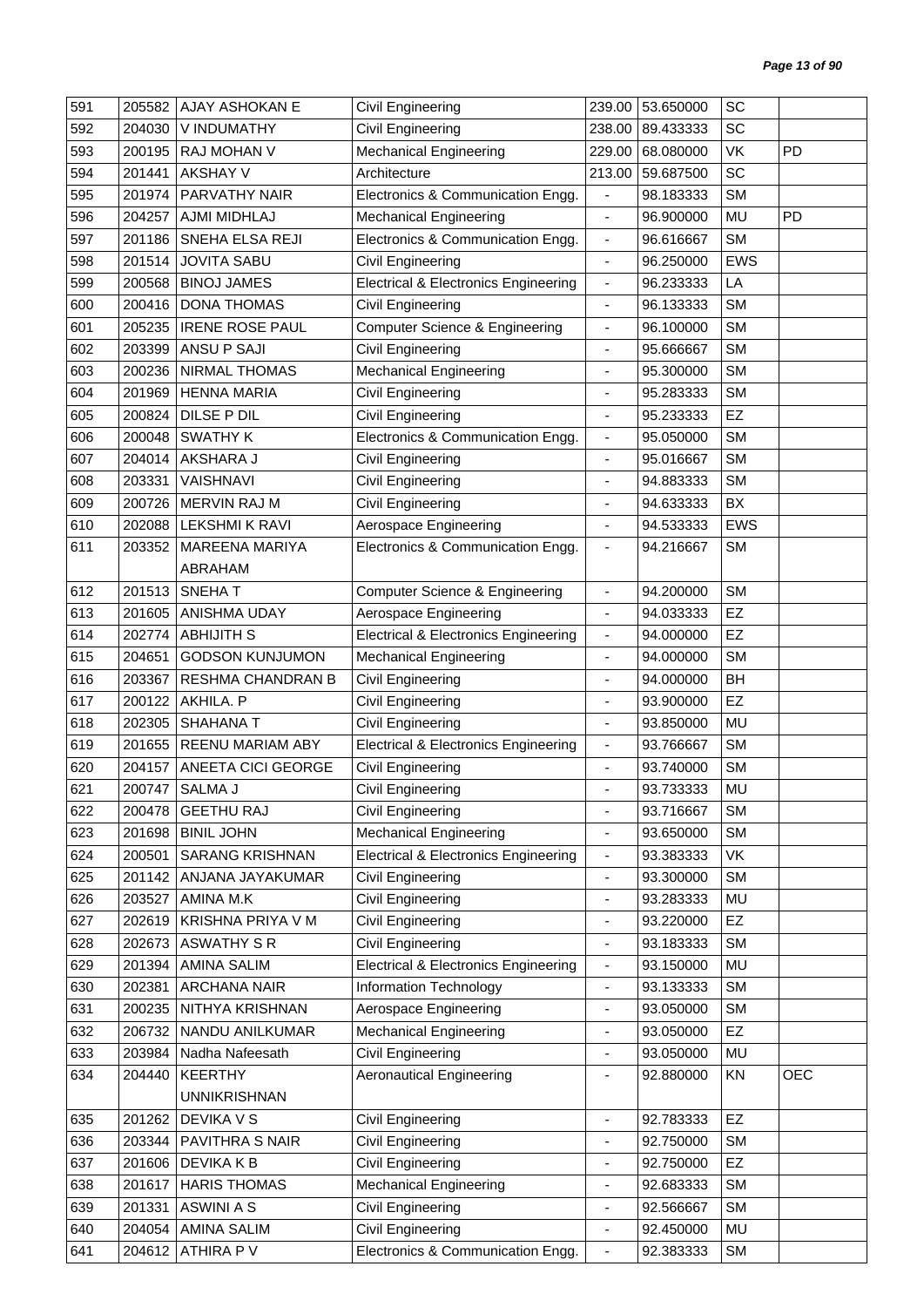| 642 | 204806 | <b>SUNISHA S</b>       | Electronics & Communication Engg.               | $\overline{\phantom{a}}$     | 92.250000 | EZ        |  |
|-----|--------|------------------------|-------------------------------------------------|------------------------------|-----------|-----------|--|
| 643 | 200704 | <b>SHARON C LAZAR</b>  | <b>Electrical &amp; Electronics Engineering</b> | $\blacksquare$               | 92.216667 | LA        |  |
| 644 | 203178 | <b>MUHSIN S</b>        | <b>Mechanical Engineering</b>                   | $\blacksquare$               | 92.183333 | <b>SM</b> |  |
| 645 | 200783 | NIPIN J GEORGE         | <b>Mechanical Engineering</b>                   | $\overline{\phantom{a}}$     | 92.150000 | <b>SM</b> |  |
| 646 | 200992 | <b>GOPIKA A G</b>      | Civil Engineering                               | ÷,                           | 92.116667 | <b>SM</b> |  |
| 647 | 204955 | <b>ATHIRA ASHOK</b>    | Civil Engineering                               | ÷,                           | 92.100000 | EZ        |  |
| 648 | 202283 | HARI KRISHNAN M S      | <b>Mechanical Engineering</b>                   | $\blacksquare$               | 92.100000 | <b>SM</b> |  |
| 649 | 202003 | DEEPTHI PRAKASH        | Civil Engineering                               | $\blacksquare$               | 92.020000 | VK        |  |
| 650 | 201607 | MOHAMMAD SHIKAF        | Civil Engineering                               | $\blacksquare$               | 92.016667 | MU        |  |
|     |        | ALI.S                  |                                                 |                              |           |           |  |
| 651 | 202411 | <b>ADITHYA S KUMAR</b> | <b>Electrical &amp; Electronics Engineering</b> | $\blacksquare$               | 91.950000 | <b>BH</b> |  |
| 652 | 202852 | JINU V RAJAN           | Civil Engineering                               |                              | 91.900000 | <b>SM</b> |  |
|     |        | PAVITHRA K             |                                                 |                              |           | <b>BH</b> |  |
| 653 | 203476 |                        | Civil Engineering                               | $\blacksquare$               | 91.850000 |           |  |
| 654 | 205105 | <b>DITTA FRANCIS</b>   | Civil Engineering                               |                              | 91.716667 | <b>SM</b> |  |
| 655 | 200619 | LEKSHMI SREEKUMAR      | Civil Engineering                               | $\overline{\phantom{a}}$     | 91.683333 | EZ        |  |
| 656 | 202557 | <b>HITHA M</b>         | Electronics & Communication Engg.               | $\blacksquare$               | 91.683333 | VK        |  |
| 657 | 204671 | MARY JEETHU A J        | Electronics & Communication Engg.               | $\blacksquare$               | 91.550000 | <b>SM</b> |  |
| 658 | 204919 | VISHNU V.R             | <b>Mechanical Engineering</b>                   | $\blacksquare$               | 91.516667 | <b>SM</b> |  |
| 659 | 204004 | ANAKHA S G             | Civil Engineering                               | $\blacksquare$               | 91.483333 | EZ        |  |
| 660 | 200937 | JAYADEEP K             | <b>Mechanical Engineering</b>                   | $\blacksquare$               | 91.466667 | <b>SM</b> |  |
| 661 | 202623 | SOUPARNIKA V M         | <b>Electrical &amp; Electronics Engineering</b> | $\overline{\phantom{a}}$     | 91.433333 | <b>SM</b> |  |
| 662 | 201218 | PAVITHRA V VALLATH     | <b>Civil Engineering</b>                        | $\blacksquare$               | 91.366667 | EZ        |  |
| 663 | 201010 | FATHIMATHU SAHALA P    | <b>Civil Engineering</b>                        | $\blacksquare$               | 91.366667 | MU        |  |
|     |        | S                      |                                                 |                              |           |           |  |
| 664 | 202161 | <b>REHNA CHERIAN</b>   | Computer Science & Engineering                  | $\overline{\phantom{a}}$     | 91.316667 | <b>SM</b> |  |
|     |        | KATTAKAYAM             |                                                 |                              |           |           |  |
| 665 | 201286 | ABHIJITH K R           | <b>Mechanical Engineering</b>                   | $\overline{\phantom{a}}$     | 91.250000 | EZ        |  |
| 666 | 202382 | RAMZEENA MAJEED        | Civil Engineering                               |                              | 91.233333 | MU        |  |
| 667 | 200784 | SUMAYYA THASNEEM P     | <b>Electrical &amp; Electronics Engineering</b> | $\overline{\phantom{a}}$     | 91.220000 | MU        |  |
| 668 | 200983 | SNEHAR                 | <b>Civil Engineering</b>                        | $\blacksquare$               | 91.200000 | <b>SM</b> |  |
| 669 | 205737 | ANJANA O               | Civil Engineering                               |                              | 91.150000 | EZ        |  |
| 670 | 203565 | ANISHA LALU            | Architecture                                    |                              | 91.083333 | SM        |  |
| 671 | 203861 | AKASH V M              | <b>Mechanical Engineering</b>                   | $\overline{\phantom{a}}$     | 91.083333 | BX        |  |
| 672 | 205637 | <b>SALMA M</b>         | <b>Computer Science &amp; Engineering</b>       | $\qquad \qquad \blacksquare$ | 91.066667 | MU        |  |
| 673 | 202281 | <b>ANITTA ANTO</b>     | Civil Engineering                               | $\overline{\phantom{a}}$     | 91.050000 | <b>SM</b> |  |
| 674 | 202778 | SADIYA NASSIM N        | Civil Engineering                               | $\blacksquare$               | 91.016667 | MU        |  |
| 675 | 200159 | SHILPA MANIKANDAN      | <b>Electrical &amp; Electronics Engineering</b> | $\overline{\phantom{a}}$     | 91.016667 | <b>SM</b> |  |
| 676 | 202554 | <b>RUMA S R</b>        | Electronics & Communication Engg.               | $\blacksquare$               | 91.000000 | <b>EZ</b> |  |
| 677 | 200605 | PRANAV AJITH           | Civil Engineering                               | $\blacksquare$               | 91.000000 | EZ        |  |
| 678 | 205330 | JESLINE JOHNSON        | <b>Mechanical Engineering</b>                   | $\overline{\phantom{a}}$     | 91.000000 | LA        |  |
| 679 | 200870 | <b>LAVINA S VIJAY</b>  | <b>Electrical &amp; Electronics Engineering</b> | $\overline{\phantom{a}}$     | 91.000000 | LA        |  |
| 680 | 205478 | ANJANA S M             | Civil Engineering                               | $\blacksquare$               | 90.966667 | EZ        |  |
| 681 | 202758 | AISHA BEEVI A          | <b>Electrical &amp; Electronics Engineering</b> | $\blacksquare$               | 90.933333 | MU        |  |
| 682 |        | SEETHA LEKSHMI P       | Electronics & Communication Engg.               |                              |           | EZ        |  |
|     | 204391 |                        |                                                 | $\overline{\phantom{a}}$     | 90.933333 |           |  |
| 683 | 201821 | AKSHAY BABU            | <b>Mechanical Engineering</b>                   | $\overline{\phantom{a}}$     | 90.933333 | EZ        |  |
| 684 | 200735 | AMRUTHA B NAIR         | Civil Engineering                               | $\overline{\phantom{a}}$     | 90.883333 | <b>SM</b> |  |
| 685 | 200613 | ARATHY A S             | Electronics & Communication Engg.               | $\blacksquare$               | 90.883333 | <b>SM</b> |  |
| 686 | 200244 | <b>SHANAKP</b>         | <b>Chemical Engineering</b>                     | $\qquad \qquad \blacksquare$ | 90.833333 | MU        |  |
| 687 | 202159 | NISHA MARY D'CRUZ      | Civil Engineering                               | $\blacksquare$               | 90.783333 | LA        |  |
| 688 | 205881 | SHEENA NAZEER          | Civil Engineering                               |                              | 90.750000 | <b>SM</b> |  |
| 689 | 201145 | FATHIMA FEMI P K       | Civil Engineering                               | $\qquad \qquad \blacksquare$ | 90.733333 | MU        |  |
| 690 | 201585 | <b>HARIPRIYA</b>       | Civil Engineering                               | $\blacksquare$               | 90.666667 | <b>SM</b> |  |
| 691 | 205190 | <b>DITTY FRANCIS</b>   | Civil Engineering                               | $\overline{\phantom{a}}$     | 90.650000 | <b>SM</b> |  |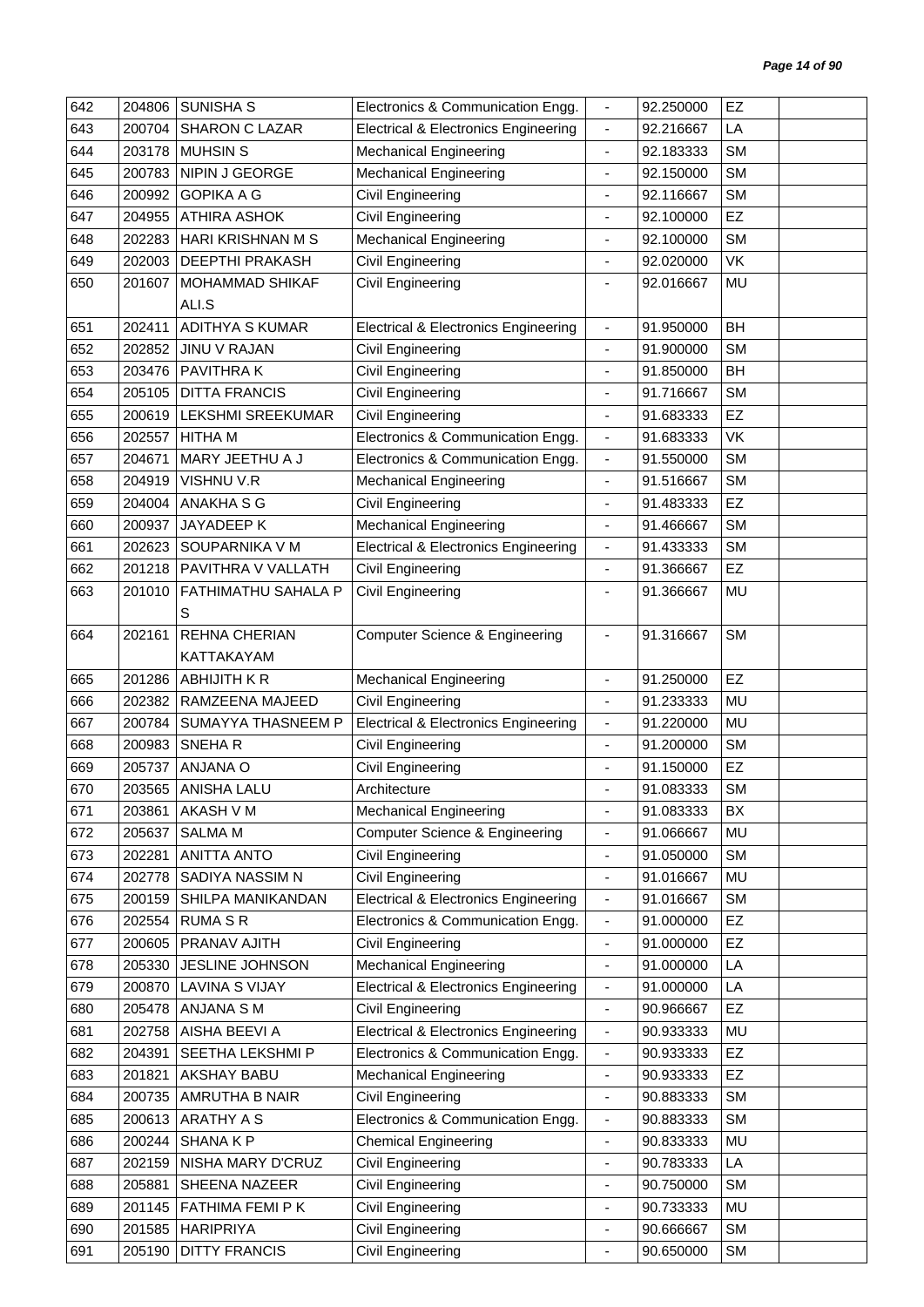| 692 | 204193 | AMEERA HYDROSE           | Civil Engineering                               |                          | 90.583333 | MU        |  |
|-----|--------|--------------------------|-------------------------------------------------|--------------------------|-----------|-----------|--|
| 693 | 202899 | <b>MUBARAKTN</b>         | <b>Mechanical Engineering</b>                   | $\overline{\phantom{a}}$ | 90.566667 | MU        |  |
| 694 | 202533 | <b>SHAJINA S</b>         | Civil Engineering                               | $\overline{\phantom{a}}$ | 90.550000 | MU        |  |
| 695 | 203345 | <b>AVYA ASOK</b>         | Civil Engineering                               | ÷                        | 90.550000 | <b>SM</b> |  |
| 696 | 200948 | <b>NAYANA DAS</b>        | Civil Engineering                               | $\overline{\phantom{a}}$ | 90.516667 | LA        |  |
| 697 | 203550 | MANUKULATHILAKAN S       | Electronics & Communication Engg.               | $\overline{\phantom{a}}$ | 90.466667 | <b>SM</b> |  |
| 698 | 200713 | <b>NARMADA M S</b>       | <b>Electrical &amp; Electronics Engineering</b> | $\overline{\phantom{a}}$ | 90.466667 | <b>SM</b> |  |
| 699 | 202649 | MEREENA ELSA JOSE        | Civil Engineering                               | $\blacksquare$           | 90.450000 | <b>SM</b> |  |
| 700 | 203379 | <b>HARITHA PAUL</b>      | <b>Computer Science &amp; Engineering</b>       | $\overline{\phantom{a}}$ | 90.433333 | <b>SM</b> |  |
| 701 | 205183 | NIMISHA K                | Civil Engineering                               | $\overline{\phantom{a}}$ | 90.333333 | EZ        |  |
| 702 | 201043 | ANGEL MARIYA JOSEPH      | <b>Civil Engineering</b>                        | $\blacksquare$           | 90.316667 | <b>SM</b> |  |
| 703 | 203969 | SIVAPRASAD S             | <b>Mechanical Engineering</b>                   | ä,                       | 90.300000 | <b>SM</b> |  |
| 704 | 201494 | ALNA D MANJALY           | Civil Engineering                               | $\overline{\phantom{a}}$ | 90.283333 | <b>SM</b> |  |
| 705 | 203975 | PRANAVYA J R             | Civil Engineering                               | $\overline{\phantom{a}}$ | 90.250000 | <b>SM</b> |  |
| 706 | 205141 | <b>KUNJACHAN T BASIL</b> | <b>Mechanical Engineering</b>                   | $\blacksquare$           | 90.250000 | <b>SM</b> |  |
| 707 | 204174 | <b>DRISHYA SAJEEV</b>    | Civil Engineering                               | $\overline{\phantom{a}}$ | 90.240000 | EZ        |  |
| 708 | 204823 | ANNIE MARY JOHN          | Electronics & Communication Engg.               | $\blacksquare$           | 90.233333 | <b>SM</b> |  |
| 709 | 202372 | AHDA S                   | Electronics & Communication Engg.               | $\overline{\phantom{a}}$ | 90.166667 | MU        |  |
| 710 | 203143 | PRIYAJA K                | Electronics & Communication Engg.               | $\blacksquare$           | 90.116667 | BH        |  |
| 711 | 200132 | NIKITHA HAKKIM           | Civil Engineering                               | ä,                       | 90.116667 | MU        |  |
| 712 | 202336 | SREE LEKSHMI V S         | Civil Engineering                               | $\overline{\phantom{a}}$ | 90.100000 | <b>SM</b> |  |
| 713 | 202277 | AKSHARA K P              | Civil Engineering                               | $\blacksquare$           | 90.083333 | EZ        |  |
| 714 | 205789 | ADITHYAN K.S             | <b>Mechanical Engineering</b>                   | $\overline{\phantom{a}}$ | 90.066667 | <b>BH</b> |  |
| 715 | 201868 | R S SRAVYA               | Electronics & Communication Engg.               | $\overline{\phantom{a}}$ | 90.066667 | <b>SM</b> |  |
| 716 | 200990 | <b>DRISSYAK</b>          | Electronics & Communication Engg.               | $\blacksquare$           | 90.033333 | EZ        |  |
| 717 | 203738 | <b>AATHIRA</b>           | Civil Engineering                               | $\overline{\phantom{a}}$ | 90.016667 | <b>SM</b> |  |
|     |        | REGHUNANDANAN            |                                                 |                          |           |           |  |
| 718 | 203045 | <b>SUSAN THOMAS V</b>    | Electronics & Communication Engg.               | $\blacksquare$           | 90.016667 | <b>SM</b> |  |
| 719 | 204350 | <b>KAVYA S NAIR</b>      | <b>Mechanical Engineering</b>                   | $\overline{\phantom{a}}$ | 89.966667 | <b>SM</b> |  |
| 720 | 205731 | <b>RAJASREE R S</b>      | <b>Electrical &amp; Electronics Engineering</b> | $\blacksquare$           | 89.933333 | <b>SM</b> |  |
| 721 | 201994 | SHARMINA C               | Civil Engineering                               |                          | 89.916667 | MU        |  |
| 722 |        | 202335 NIMA P S          | Civil Engineering                               |                          | 89.916667 | EZ        |  |
| 723 | 202430 | ANJANA VISWANATH         | Civil Engineering                               | $\blacksquare$           | 89.900000 | <b>SM</b> |  |
| 724 | 203783 | <b>SUMIS</b>             | <b>Electrical &amp; Electronics Engineering</b> | $\overline{\phantom{a}}$ | 89.900000 | <b>EZ</b> |  |
| 725 | 201549 | <b>FATHIMATH</b>         | Civil Engineering                               | $\blacksquare$           | 89.900000 | MU        |  |
|     |        | <b>THASLEEMA</b>         |                                                 |                          |           |           |  |
| 726 | 205003 | SREELAKSHMI R            | Electronics & Communication Engg.               | $\blacksquare$           | 89.900000 | BH        |  |
| 727 | 201114 | BIJO B.S.                | <b>Mechanical Engineering</b>                   | $\overline{\phantom{a}}$ | 89.883333 | BX        |  |
| 728 | 204617 | APARNA SK                | Civil Engineering                               | $\overline{\phantom{a}}$ | 89.833333 | EZ        |  |
| 729 | 201492 | TINA MARIA KURIAN        | Civil Engineering                               | $\overline{\phantom{a}}$ | 89.816667 | <b>SM</b> |  |
| 730 | 205329 | DAYYA YESUDAS            | <b>Electrical &amp; Electronics Engineering</b> | $\blacksquare$           | 89.816667 | LA        |  |
| 731 | 203005 | JEENA SL                 | Civil Engineering                               | $\blacksquare$           | 89.816667 | LA        |  |
| 732 | 201960 | ABHIRAMI A.L             | Civil Engineering                               | $\overline{\phantom{a}}$ | 89.800000 | <b>SM</b> |  |
| 733 | 200013 | ALEENA T AJI             | Civil Engineering                               | $\overline{\phantom{a}}$ | 89.783333 | <b>SM</b> |  |
| 734 | 204189 | LAYARAJ                  | <b>Electrical &amp; Electronics Engineering</b> | $\overline{\phantom{a}}$ | 89.750000 | <b>SM</b> |  |
| 735 | 202621 | AKHILA SURENDRAN         | Civil Engineering                               | $\overline{\phantom{a}}$ | 89.733333 | EZ        |  |
| 736 | 202928 | SUNEINA JEMIMA           | <b>Electrical &amp; Electronics Engineering</b> | $\overline{\phantom{a}}$ | 89.700000 | <b>SM</b> |  |
|     |        | <b>CHEERAN</b>           |                                                 |                          |           |           |  |
| 737 | 202197 | AMINA NAVAS              | Civil Engineering                               | $\overline{\phantom{a}}$ | 89.683333 | MU        |  |
| 738 | 201855 | VARSHA V S               | Civil Engineering                               | $\blacksquare$           | 89.666667 | EZ        |  |
| 739 | 204463 | FATHIMA HASSAN C K       | Civil Engineering                               | $\overline{\phantom{a}}$ | 89.616667 | MU        |  |
| 740 | 202120 | AYISHA V A               | Electronics & Communication Engg.               | $\overline{\phantom{a}}$ | 89.583333 | MU        |  |
| 741 | 203088 | <b>SREERENJINI S</b>     | Civil Engineering                               | $\blacksquare$           | 89.580000 | <b>SM</b> |  |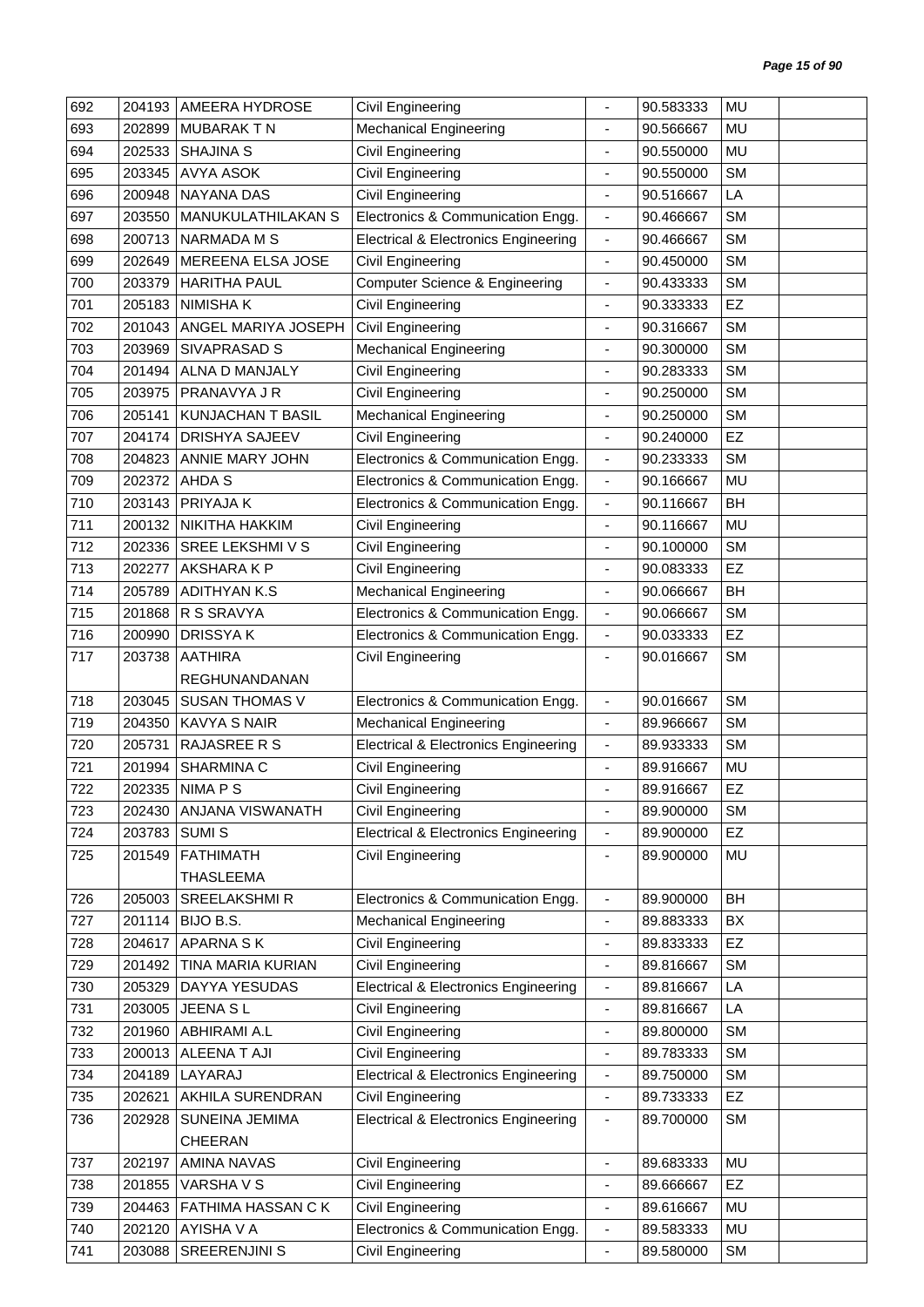| ANCY ELDHO<br><b>SM</b><br>743<br>201264<br>Civil Engineering<br>89.533333<br>$\blacksquare$<br><b>RASMI MOHAN T</b><br><b>SM</b><br>744<br>201028<br>Civil Engineering<br>89.533333<br>$\overline{\phantom{a}}$<br>745<br><b>Mechanical Engineering</b><br>EZ<br>202004<br>MANU MOHAN V<br>89.516667<br>$\overline{\phantom{a}}$<br>201019<br><b>FEBA PAUL</b><br>Civil Engineering<br>746<br>89.516667<br><b>SM</b><br>$\blacksquare$<br><b>ANJALIPS</b><br>Civil Engineering<br>BH<br>747<br>203947<br>89.516667<br>$\blacksquare$<br>Civil Engineering<br><b>SM</b><br>748<br>201377<br>NEHAL ANNA MATHEW<br>89.500000<br>$\overline{\phantom{a}}$<br>749<br><b>ABHIJITH S</b><br><b>Mechanical Engineering</b><br><b>SM</b><br>202535<br>89.450000<br>$\overline{\phantom{a}}$<br><b>SM</b><br>750<br>201509<br><b>FATHIMA S</b><br><b>Electrical &amp; Electronics Engineering</b><br>89.433333<br>$\overline{\phantom{a}}$<br>VIJILESH TK<br>751<br>203639<br>Civil Engineering<br>89.416667<br>BH<br>$\qquad \qquad \blacksquare$<br>752<br>201175<br>ANJANA G RAMESH<br>Civil Engineering<br>89.383333<br><b>SM</b><br>$\overline{\phantom{a}}$<br><b>MANISHA M S</b><br>Civil Engineering<br>EZ<br>753<br>200778<br>89.383333<br>$\blacksquare$<br><b>Mechanical Engineering</b><br><b>VIVEK.C RAVI</b><br><b>SM</b><br>754<br>202412<br>89.316667<br>$\overline{\phantom{a}}$<br><b>EZ</b><br>755<br>200835<br>M B GOURI DEVI<br><b>Civil Engineering</b><br>89.283333<br>$\overline{\phantom{a}}$<br>MUHSINA SULTANA MY<br>Electronics & Communication Engg.<br><b>MU</b><br>756<br>200248<br>89.283333<br>$\overline{\phantom{a}}$<br>203102<br><b>SM</b><br>757<br>DELNA JOSEPH<br>Civil Engineering<br>89.266667<br>$\overline{\phantom{a}}$<br>Mechanical Stream Production<br>EZ<br>758<br>200892<br>ANANDHU ANIL<br>89.250000<br>$\blacksquare$<br>Engineering<br><b>Mechanical Stream Production</b><br>MIDHUN.A.R<br><b>SM</b><br>759<br>201066<br>89.220000<br>$\blacksquare$<br>Engineering<br>ANCY S GEORGE<br><b>SM</b><br>760<br>202812<br><b>Electrical &amp; Electronics Engineering</b><br>89.216667<br>$\overline{\phantom{a}}$<br>206539<br><b>ANCY THOMAS</b><br>Civil Engineering<br>89.200000<br>BX<br>761<br>$\overline{\phantom{a}}$<br><b>ASWATHY E B</b><br><b>Civil Engineering</b><br>EZ<br>762<br>202166<br>89.166667<br>$\blacksquare$<br><b>Computer Science &amp; Engineering</b><br>203132<br><b>JISA SHAJI</b><br>BH<br>763<br>89.133333<br>$\blacksquare$<br><b>SM</b><br>POOJA C M<br><b>Mechanical Engineering</b><br>764<br>205070<br>89.100000<br>$\overline{\phantom{a}}$<br>Civil Engineering<br><b>SM</b><br>765<br>201305<br><b>JUBY ELSA SUNNY</b><br>89.050000<br>$\blacksquare$<br>202284<br><b>BINITHA BABU</b><br>Electronics & Communication Engg.<br>EZ<br>766<br>89.033333<br>$\overline{\phantom{a}}$<br><b>SM</b><br>767<br>203355<br><b>MEENAKSHY M S</b><br><b>Electrical &amp; Electronics Engineering</b><br>89.016667<br>$\blacksquare$<br>768<br>202065<br>RAIHANA KU<br>Civil Engineering<br>88.966667<br>MU<br>$\qquad \qquad \blacksquare$<br>769<br>202211<br><b>FATHIMA SHANA MP</b><br>Civil Engineering<br>MU<br>88.933333<br>$\overline{\phantom{a}}$<br><b>MUHSINA P A</b><br>Electronics & Communication Engg.<br>MU<br>770<br>201979<br>88.933333<br>$\blacksquare$<br><b>SM</b><br>771<br>202585<br><b>MERLIN MARIAM</b><br><b>Electrical &amp; Electronics Engineering</b><br>88.916667<br>-<br>VARUGHESE<br>772<br><b>SM</b><br>203985<br><b>MERLIN MARIAM</b><br><b>Electrical &amp; Electronics Engineering</b><br>88.916667<br>$\overline{\phantom{a}}$<br><b>VARUGHESE</b><br><b>MU</b><br>202798<br>AZIYA N<br>773<br>Electrical & Electronics Engineering<br>88.900000<br>$\blacksquare$<br>MANJUSHA P<br>Civil Engineering<br><b>SM</b><br>774<br>202479<br>88.800000<br>$\blacksquare$<br><b>ASWATHY V S</b><br><b>Electrical &amp; Electronics Engineering</b><br><b>EZ</b><br>775<br>200945<br>88.783333<br>$\qquad \qquad \blacksquare$<br><b>SM</b><br>776<br>203097<br>NAEEMA AMINA NAJEEB<br>Civil Engineering<br>88.783333<br>$\frac{1}{2}$<br>777<br>AMALA ROSE JAMES<br>Civil Engineering<br>88.750000<br><b>SM</b><br>201414<br>$\qquad \qquad \blacksquare$<br>200940<br>ATHIRA ASHOK KUMAR<br><b>Electrical &amp; Electronics Engineering</b><br><b>SM</b><br>778<br>88.750000<br>$\blacksquare$<br><b>ANJANA ANIL</b><br><b>Electrical &amp; Electronics Engineering</b><br><b>SM</b><br>779<br>202149<br>88.733333<br>$\overline{\phantom{a}}$<br><b>VINIPRASAD V</b><br><b>EZ</b><br>780<br>200302<br>Electronics & Communication Engg.<br>88.716667<br>$\overline{\phantom{a}}$<br>781<br>NOEL THOMAS<br><b>SM</b><br>201870<br><b>Mechanical Engineering</b><br>88.700000<br>$\overline{\phantom{a}}$<br><b>SM</b><br>782<br>205861<br><b>KRISHNA S NAIR</b><br><b>Mechanical Engineering</b><br>88.683333<br>$\overline{\phantom{a}}$<br>783<br>203843<br><b>ANAGHAN</b><br>Civil Engineering<br>88.650000<br><b>EWS</b><br>$\blacksquare$<br>205281<br>UMA PU<br>Electronics & Communication Engg.<br>88.616667<br><b>SM</b><br>784<br>$\overline{\phantom{a}}$<br><b>SM</b><br>785<br>205510<br>ANUGRAHA STEPHEN<br>Information Technology<br>88.566667<br>$\overline{\phantom{a}}$<br><b>Electrical &amp; Electronics Engineering</b><br><b>SM</b><br>202304<br>SARATH S NAIR<br>88.550000<br>786<br>$\qquad \qquad \blacksquare$<br><b>SM</b><br>787<br>202754<br><b>KASYAP V</b><br><b>Mechanical Engineering</b><br>88.500000<br>ä,<br>SONA P S<br>203145<br>Civil Engineering<br>88.483333<br>BH<br>788<br>$\qquad \qquad \blacksquare$<br><b>ASWANITC</b><br><b>Chemical Engineering</b><br>789<br>206620<br>88.466667<br><b>SM</b><br>$\overline{\phantom{a}}$ | 742 | 202770 | <b>JASNA S</b> | <b>Electrical &amp; Electronics Engineering</b> | $\overline{\phantom{a}}$ | 89.550000 | MU |  |
|---------------------------------------------------------------------------------------------------------------------------------------------------------------------------------------------------------------------------------------------------------------------------------------------------------------------------------------------------------------------------------------------------------------------------------------------------------------------------------------------------------------------------------------------------------------------------------------------------------------------------------------------------------------------------------------------------------------------------------------------------------------------------------------------------------------------------------------------------------------------------------------------------------------------------------------------------------------------------------------------------------------------------------------------------------------------------------------------------------------------------------------------------------------------------------------------------------------------------------------------------------------------------------------------------------------------------------------------------------------------------------------------------------------------------------------------------------------------------------------------------------------------------------------------------------------------------------------------------------------------------------------------------------------------------------------------------------------------------------------------------------------------------------------------------------------------------------------------------------------------------------------------------------------------------------------------------------------------------------------------------------------------------------------------------------------------------------------------------------------------------------------------------------------------------------------------------------------------------------------------------------------------------------------------------------------------------------------------------------------------------------------------------------------------------------------------------------------------------------------------------------------------------------------------------------------------------------------------------------------------------------------------------------------------------------------------------------------------------------------------------------------------------------------------------------------------------------------------------------------------------------------------------------------------------------------------------------------------------------------------------------------------------------------------------------------------------------------------------------------------------------------------------------------------------------------------------------------------------------------------------------------------------------------------------------------------------------------------------------------------------------------------------------------------------------------------------------------------------------------------------------------------------------------------------------------------------------------------------------------------------------------------------------------------------------------------------------------------------------------------------------------------------------------------------------------------------------------------------------------------------------------------------------------------------------------------------------------------------------------------------------------------------------------------------------------------------------------------------------------------------------------------------------------------------------------------------------------------------------------------------------------------------------------------------------------------------------------------------------------------------------------------------------------------------------------------------------------------------------------------------------------------------------------------------------------------------------------------------------------------------------------------------------------------------------------------------------------------------------------------------------------------------------------------------------------------------------------------------------------------------------------------------------------------------------------------------------------------------------------------------------------------------------------------------------------------------------------------------------------------------------------------------------------------------------------------------------------------------------------------------------------------------------------------------------------------------------------------------------------------------------------------------------------------------------------------------------------------------------------------------------------------------------------------------------------------------------------------------------------------------------------------------------------------------------------------------------------------------------------------------------------------------------------|-----|--------|----------------|-------------------------------------------------|--------------------------|-----------|----|--|
|                                                                                                                                                                                                                                                                                                                                                                                                                                                                                                                                                                                                                                                                                                                                                                                                                                                                                                                                                                                                                                                                                                                                                                                                                                                                                                                                                                                                                                                                                                                                                                                                                                                                                                                                                                                                                                                                                                                                                                                                                                                                                                                                                                                                                                                                                                                                                                                                                                                                                                                                                                                                                                                                                                                                                                                                                                                                                                                                                                                                                                                                                                                                                                                                                                                                                                                                                                                                                                                                                                                                                                                                                                                                                                                                                                                                                                                                                                                                                                                                                                                                                                                                                                                                                                                                                                                                                                                                                                                                                                                                                                                                                                                                                                                                                                                                                                                                                                                                                                                                                                                                                                                                                                                                                                                                                                                                                                                                                                                                                                                                                                                                                                                                                                                                                                                       |     |        |                |                                                 |                          |           |    |  |
|                                                                                                                                                                                                                                                                                                                                                                                                                                                                                                                                                                                                                                                                                                                                                                                                                                                                                                                                                                                                                                                                                                                                                                                                                                                                                                                                                                                                                                                                                                                                                                                                                                                                                                                                                                                                                                                                                                                                                                                                                                                                                                                                                                                                                                                                                                                                                                                                                                                                                                                                                                                                                                                                                                                                                                                                                                                                                                                                                                                                                                                                                                                                                                                                                                                                                                                                                                                                                                                                                                                                                                                                                                                                                                                                                                                                                                                                                                                                                                                                                                                                                                                                                                                                                                                                                                                                                                                                                                                                                                                                                                                                                                                                                                                                                                                                                                                                                                                                                                                                                                                                                                                                                                                                                                                                                                                                                                                                                                                                                                                                                                                                                                                                                                                                                                                       |     |        |                |                                                 |                          |           |    |  |
|                                                                                                                                                                                                                                                                                                                                                                                                                                                                                                                                                                                                                                                                                                                                                                                                                                                                                                                                                                                                                                                                                                                                                                                                                                                                                                                                                                                                                                                                                                                                                                                                                                                                                                                                                                                                                                                                                                                                                                                                                                                                                                                                                                                                                                                                                                                                                                                                                                                                                                                                                                                                                                                                                                                                                                                                                                                                                                                                                                                                                                                                                                                                                                                                                                                                                                                                                                                                                                                                                                                                                                                                                                                                                                                                                                                                                                                                                                                                                                                                                                                                                                                                                                                                                                                                                                                                                                                                                                                                                                                                                                                                                                                                                                                                                                                                                                                                                                                                                                                                                                                                                                                                                                                                                                                                                                                                                                                                                                                                                                                                                                                                                                                                                                                                                                                       |     |        |                |                                                 |                          |           |    |  |
|                                                                                                                                                                                                                                                                                                                                                                                                                                                                                                                                                                                                                                                                                                                                                                                                                                                                                                                                                                                                                                                                                                                                                                                                                                                                                                                                                                                                                                                                                                                                                                                                                                                                                                                                                                                                                                                                                                                                                                                                                                                                                                                                                                                                                                                                                                                                                                                                                                                                                                                                                                                                                                                                                                                                                                                                                                                                                                                                                                                                                                                                                                                                                                                                                                                                                                                                                                                                                                                                                                                                                                                                                                                                                                                                                                                                                                                                                                                                                                                                                                                                                                                                                                                                                                                                                                                                                                                                                                                                                                                                                                                                                                                                                                                                                                                                                                                                                                                                                                                                                                                                                                                                                                                                                                                                                                                                                                                                                                                                                                                                                                                                                                                                                                                                                                                       |     |        |                |                                                 |                          |           |    |  |
|                                                                                                                                                                                                                                                                                                                                                                                                                                                                                                                                                                                                                                                                                                                                                                                                                                                                                                                                                                                                                                                                                                                                                                                                                                                                                                                                                                                                                                                                                                                                                                                                                                                                                                                                                                                                                                                                                                                                                                                                                                                                                                                                                                                                                                                                                                                                                                                                                                                                                                                                                                                                                                                                                                                                                                                                                                                                                                                                                                                                                                                                                                                                                                                                                                                                                                                                                                                                                                                                                                                                                                                                                                                                                                                                                                                                                                                                                                                                                                                                                                                                                                                                                                                                                                                                                                                                                                                                                                                                                                                                                                                                                                                                                                                                                                                                                                                                                                                                                                                                                                                                                                                                                                                                                                                                                                                                                                                                                                                                                                                                                                                                                                                                                                                                                                                       |     |        |                |                                                 |                          |           |    |  |
|                                                                                                                                                                                                                                                                                                                                                                                                                                                                                                                                                                                                                                                                                                                                                                                                                                                                                                                                                                                                                                                                                                                                                                                                                                                                                                                                                                                                                                                                                                                                                                                                                                                                                                                                                                                                                                                                                                                                                                                                                                                                                                                                                                                                                                                                                                                                                                                                                                                                                                                                                                                                                                                                                                                                                                                                                                                                                                                                                                                                                                                                                                                                                                                                                                                                                                                                                                                                                                                                                                                                                                                                                                                                                                                                                                                                                                                                                                                                                                                                                                                                                                                                                                                                                                                                                                                                                                                                                                                                                                                                                                                                                                                                                                                                                                                                                                                                                                                                                                                                                                                                                                                                                                                                                                                                                                                                                                                                                                                                                                                                                                                                                                                                                                                                                                                       |     |        |                |                                                 |                          |           |    |  |
|                                                                                                                                                                                                                                                                                                                                                                                                                                                                                                                                                                                                                                                                                                                                                                                                                                                                                                                                                                                                                                                                                                                                                                                                                                                                                                                                                                                                                                                                                                                                                                                                                                                                                                                                                                                                                                                                                                                                                                                                                                                                                                                                                                                                                                                                                                                                                                                                                                                                                                                                                                                                                                                                                                                                                                                                                                                                                                                                                                                                                                                                                                                                                                                                                                                                                                                                                                                                                                                                                                                                                                                                                                                                                                                                                                                                                                                                                                                                                                                                                                                                                                                                                                                                                                                                                                                                                                                                                                                                                                                                                                                                                                                                                                                                                                                                                                                                                                                                                                                                                                                                                                                                                                                                                                                                                                                                                                                                                                                                                                                                                                                                                                                                                                                                                                                       |     |        |                |                                                 |                          |           |    |  |
|                                                                                                                                                                                                                                                                                                                                                                                                                                                                                                                                                                                                                                                                                                                                                                                                                                                                                                                                                                                                                                                                                                                                                                                                                                                                                                                                                                                                                                                                                                                                                                                                                                                                                                                                                                                                                                                                                                                                                                                                                                                                                                                                                                                                                                                                                                                                                                                                                                                                                                                                                                                                                                                                                                                                                                                                                                                                                                                                                                                                                                                                                                                                                                                                                                                                                                                                                                                                                                                                                                                                                                                                                                                                                                                                                                                                                                                                                                                                                                                                                                                                                                                                                                                                                                                                                                                                                                                                                                                                                                                                                                                                                                                                                                                                                                                                                                                                                                                                                                                                                                                                                                                                                                                                                                                                                                                                                                                                                                                                                                                                                                                                                                                                                                                                                                                       |     |        |                |                                                 |                          |           |    |  |
|                                                                                                                                                                                                                                                                                                                                                                                                                                                                                                                                                                                                                                                                                                                                                                                                                                                                                                                                                                                                                                                                                                                                                                                                                                                                                                                                                                                                                                                                                                                                                                                                                                                                                                                                                                                                                                                                                                                                                                                                                                                                                                                                                                                                                                                                                                                                                                                                                                                                                                                                                                                                                                                                                                                                                                                                                                                                                                                                                                                                                                                                                                                                                                                                                                                                                                                                                                                                                                                                                                                                                                                                                                                                                                                                                                                                                                                                                                                                                                                                                                                                                                                                                                                                                                                                                                                                                                                                                                                                                                                                                                                                                                                                                                                                                                                                                                                                                                                                                                                                                                                                                                                                                                                                                                                                                                                                                                                                                                                                                                                                                                                                                                                                                                                                                                                       |     |        |                |                                                 |                          |           |    |  |
|                                                                                                                                                                                                                                                                                                                                                                                                                                                                                                                                                                                                                                                                                                                                                                                                                                                                                                                                                                                                                                                                                                                                                                                                                                                                                                                                                                                                                                                                                                                                                                                                                                                                                                                                                                                                                                                                                                                                                                                                                                                                                                                                                                                                                                                                                                                                                                                                                                                                                                                                                                                                                                                                                                                                                                                                                                                                                                                                                                                                                                                                                                                                                                                                                                                                                                                                                                                                                                                                                                                                                                                                                                                                                                                                                                                                                                                                                                                                                                                                                                                                                                                                                                                                                                                                                                                                                                                                                                                                                                                                                                                                                                                                                                                                                                                                                                                                                                                                                                                                                                                                                                                                                                                                                                                                                                                                                                                                                                                                                                                                                                                                                                                                                                                                                                                       |     |        |                |                                                 |                          |           |    |  |
|                                                                                                                                                                                                                                                                                                                                                                                                                                                                                                                                                                                                                                                                                                                                                                                                                                                                                                                                                                                                                                                                                                                                                                                                                                                                                                                                                                                                                                                                                                                                                                                                                                                                                                                                                                                                                                                                                                                                                                                                                                                                                                                                                                                                                                                                                                                                                                                                                                                                                                                                                                                                                                                                                                                                                                                                                                                                                                                                                                                                                                                                                                                                                                                                                                                                                                                                                                                                                                                                                                                                                                                                                                                                                                                                                                                                                                                                                                                                                                                                                                                                                                                                                                                                                                                                                                                                                                                                                                                                                                                                                                                                                                                                                                                                                                                                                                                                                                                                                                                                                                                                                                                                                                                                                                                                                                                                                                                                                                                                                                                                                                                                                                                                                                                                                                                       |     |        |                |                                                 |                          |           |    |  |
|                                                                                                                                                                                                                                                                                                                                                                                                                                                                                                                                                                                                                                                                                                                                                                                                                                                                                                                                                                                                                                                                                                                                                                                                                                                                                                                                                                                                                                                                                                                                                                                                                                                                                                                                                                                                                                                                                                                                                                                                                                                                                                                                                                                                                                                                                                                                                                                                                                                                                                                                                                                                                                                                                                                                                                                                                                                                                                                                                                                                                                                                                                                                                                                                                                                                                                                                                                                                                                                                                                                                                                                                                                                                                                                                                                                                                                                                                                                                                                                                                                                                                                                                                                                                                                                                                                                                                                                                                                                                                                                                                                                                                                                                                                                                                                                                                                                                                                                                                                                                                                                                                                                                                                                                                                                                                                                                                                                                                                                                                                                                                                                                                                                                                                                                                                                       |     |        |                |                                                 |                          |           |    |  |
|                                                                                                                                                                                                                                                                                                                                                                                                                                                                                                                                                                                                                                                                                                                                                                                                                                                                                                                                                                                                                                                                                                                                                                                                                                                                                                                                                                                                                                                                                                                                                                                                                                                                                                                                                                                                                                                                                                                                                                                                                                                                                                                                                                                                                                                                                                                                                                                                                                                                                                                                                                                                                                                                                                                                                                                                                                                                                                                                                                                                                                                                                                                                                                                                                                                                                                                                                                                                                                                                                                                                                                                                                                                                                                                                                                                                                                                                                                                                                                                                                                                                                                                                                                                                                                                                                                                                                                                                                                                                                                                                                                                                                                                                                                                                                                                                                                                                                                                                                                                                                                                                                                                                                                                                                                                                                                                                                                                                                                                                                                                                                                                                                                                                                                                                                                                       |     |        |                |                                                 |                          |           |    |  |
|                                                                                                                                                                                                                                                                                                                                                                                                                                                                                                                                                                                                                                                                                                                                                                                                                                                                                                                                                                                                                                                                                                                                                                                                                                                                                                                                                                                                                                                                                                                                                                                                                                                                                                                                                                                                                                                                                                                                                                                                                                                                                                                                                                                                                                                                                                                                                                                                                                                                                                                                                                                                                                                                                                                                                                                                                                                                                                                                                                                                                                                                                                                                                                                                                                                                                                                                                                                                                                                                                                                                                                                                                                                                                                                                                                                                                                                                                                                                                                                                                                                                                                                                                                                                                                                                                                                                                                                                                                                                                                                                                                                                                                                                                                                                                                                                                                                                                                                                                                                                                                                                                                                                                                                                                                                                                                                                                                                                                                                                                                                                                                                                                                                                                                                                                                                       |     |        |                |                                                 |                          |           |    |  |
|                                                                                                                                                                                                                                                                                                                                                                                                                                                                                                                                                                                                                                                                                                                                                                                                                                                                                                                                                                                                                                                                                                                                                                                                                                                                                                                                                                                                                                                                                                                                                                                                                                                                                                                                                                                                                                                                                                                                                                                                                                                                                                                                                                                                                                                                                                                                                                                                                                                                                                                                                                                                                                                                                                                                                                                                                                                                                                                                                                                                                                                                                                                                                                                                                                                                                                                                                                                                                                                                                                                                                                                                                                                                                                                                                                                                                                                                                                                                                                                                                                                                                                                                                                                                                                                                                                                                                                                                                                                                                                                                                                                                                                                                                                                                                                                                                                                                                                                                                                                                                                                                                                                                                                                                                                                                                                                                                                                                                                                                                                                                                                                                                                                                                                                                                                                       |     |        |                |                                                 |                          |           |    |  |
|                                                                                                                                                                                                                                                                                                                                                                                                                                                                                                                                                                                                                                                                                                                                                                                                                                                                                                                                                                                                                                                                                                                                                                                                                                                                                                                                                                                                                                                                                                                                                                                                                                                                                                                                                                                                                                                                                                                                                                                                                                                                                                                                                                                                                                                                                                                                                                                                                                                                                                                                                                                                                                                                                                                                                                                                                                                                                                                                                                                                                                                                                                                                                                                                                                                                                                                                                                                                                                                                                                                                                                                                                                                                                                                                                                                                                                                                                                                                                                                                                                                                                                                                                                                                                                                                                                                                                                                                                                                                                                                                                                                                                                                                                                                                                                                                                                                                                                                                                                                                                                                                                                                                                                                                                                                                                                                                                                                                                                                                                                                                                                                                                                                                                                                                                                                       |     |        |                |                                                 |                          |           |    |  |
|                                                                                                                                                                                                                                                                                                                                                                                                                                                                                                                                                                                                                                                                                                                                                                                                                                                                                                                                                                                                                                                                                                                                                                                                                                                                                                                                                                                                                                                                                                                                                                                                                                                                                                                                                                                                                                                                                                                                                                                                                                                                                                                                                                                                                                                                                                                                                                                                                                                                                                                                                                                                                                                                                                                                                                                                                                                                                                                                                                                                                                                                                                                                                                                                                                                                                                                                                                                                                                                                                                                                                                                                                                                                                                                                                                                                                                                                                                                                                                                                                                                                                                                                                                                                                                                                                                                                                                                                                                                                                                                                                                                                                                                                                                                                                                                                                                                                                                                                                                                                                                                                                                                                                                                                                                                                                                                                                                                                                                                                                                                                                                                                                                                                                                                                                                                       |     |        |                |                                                 |                          |           |    |  |
|                                                                                                                                                                                                                                                                                                                                                                                                                                                                                                                                                                                                                                                                                                                                                                                                                                                                                                                                                                                                                                                                                                                                                                                                                                                                                                                                                                                                                                                                                                                                                                                                                                                                                                                                                                                                                                                                                                                                                                                                                                                                                                                                                                                                                                                                                                                                                                                                                                                                                                                                                                                                                                                                                                                                                                                                                                                                                                                                                                                                                                                                                                                                                                                                                                                                                                                                                                                                                                                                                                                                                                                                                                                                                                                                                                                                                                                                                                                                                                                                                                                                                                                                                                                                                                                                                                                                                                                                                                                                                                                                                                                                                                                                                                                                                                                                                                                                                                                                                                                                                                                                                                                                                                                                                                                                                                                                                                                                                                                                                                                                                                                                                                                                                                                                                                                       |     |        |                |                                                 |                          |           |    |  |
|                                                                                                                                                                                                                                                                                                                                                                                                                                                                                                                                                                                                                                                                                                                                                                                                                                                                                                                                                                                                                                                                                                                                                                                                                                                                                                                                                                                                                                                                                                                                                                                                                                                                                                                                                                                                                                                                                                                                                                                                                                                                                                                                                                                                                                                                                                                                                                                                                                                                                                                                                                                                                                                                                                                                                                                                                                                                                                                                                                                                                                                                                                                                                                                                                                                                                                                                                                                                                                                                                                                                                                                                                                                                                                                                                                                                                                                                                                                                                                                                                                                                                                                                                                                                                                                                                                                                                                                                                                                                                                                                                                                                                                                                                                                                                                                                                                                                                                                                                                                                                                                                                                                                                                                                                                                                                                                                                                                                                                                                                                                                                                                                                                                                                                                                                                                       |     |        |                |                                                 |                          |           |    |  |
|                                                                                                                                                                                                                                                                                                                                                                                                                                                                                                                                                                                                                                                                                                                                                                                                                                                                                                                                                                                                                                                                                                                                                                                                                                                                                                                                                                                                                                                                                                                                                                                                                                                                                                                                                                                                                                                                                                                                                                                                                                                                                                                                                                                                                                                                                                                                                                                                                                                                                                                                                                                                                                                                                                                                                                                                                                                                                                                                                                                                                                                                                                                                                                                                                                                                                                                                                                                                                                                                                                                                                                                                                                                                                                                                                                                                                                                                                                                                                                                                                                                                                                                                                                                                                                                                                                                                                                                                                                                                                                                                                                                                                                                                                                                                                                                                                                                                                                                                                                                                                                                                                                                                                                                                                                                                                                                                                                                                                                                                                                                                                                                                                                                                                                                                                                                       |     |        |                |                                                 |                          |           |    |  |
|                                                                                                                                                                                                                                                                                                                                                                                                                                                                                                                                                                                                                                                                                                                                                                                                                                                                                                                                                                                                                                                                                                                                                                                                                                                                                                                                                                                                                                                                                                                                                                                                                                                                                                                                                                                                                                                                                                                                                                                                                                                                                                                                                                                                                                                                                                                                                                                                                                                                                                                                                                                                                                                                                                                                                                                                                                                                                                                                                                                                                                                                                                                                                                                                                                                                                                                                                                                                                                                                                                                                                                                                                                                                                                                                                                                                                                                                                                                                                                                                                                                                                                                                                                                                                                                                                                                                                                                                                                                                                                                                                                                                                                                                                                                                                                                                                                                                                                                                                                                                                                                                                                                                                                                                                                                                                                                                                                                                                                                                                                                                                                                                                                                                                                                                                                                       |     |        |                |                                                 |                          |           |    |  |
|                                                                                                                                                                                                                                                                                                                                                                                                                                                                                                                                                                                                                                                                                                                                                                                                                                                                                                                                                                                                                                                                                                                                                                                                                                                                                                                                                                                                                                                                                                                                                                                                                                                                                                                                                                                                                                                                                                                                                                                                                                                                                                                                                                                                                                                                                                                                                                                                                                                                                                                                                                                                                                                                                                                                                                                                                                                                                                                                                                                                                                                                                                                                                                                                                                                                                                                                                                                                                                                                                                                                                                                                                                                                                                                                                                                                                                                                                                                                                                                                                                                                                                                                                                                                                                                                                                                                                                                                                                                                                                                                                                                                                                                                                                                                                                                                                                                                                                                                                                                                                                                                                                                                                                                                                                                                                                                                                                                                                                                                                                                                                                                                                                                                                                                                                                                       |     |        |                |                                                 |                          |           |    |  |
|                                                                                                                                                                                                                                                                                                                                                                                                                                                                                                                                                                                                                                                                                                                                                                                                                                                                                                                                                                                                                                                                                                                                                                                                                                                                                                                                                                                                                                                                                                                                                                                                                                                                                                                                                                                                                                                                                                                                                                                                                                                                                                                                                                                                                                                                                                                                                                                                                                                                                                                                                                                                                                                                                                                                                                                                                                                                                                                                                                                                                                                                                                                                                                                                                                                                                                                                                                                                                                                                                                                                                                                                                                                                                                                                                                                                                                                                                                                                                                                                                                                                                                                                                                                                                                                                                                                                                                                                                                                                                                                                                                                                                                                                                                                                                                                                                                                                                                                                                                                                                                                                                                                                                                                                                                                                                                                                                                                                                                                                                                                                                                                                                                                                                                                                                                                       |     |        |                |                                                 |                          |           |    |  |
|                                                                                                                                                                                                                                                                                                                                                                                                                                                                                                                                                                                                                                                                                                                                                                                                                                                                                                                                                                                                                                                                                                                                                                                                                                                                                                                                                                                                                                                                                                                                                                                                                                                                                                                                                                                                                                                                                                                                                                                                                                                                                                                                                                                                                                                                                                                                                                                                                                                                                                                                                                                                                                                                                                                                                                                                                                                                                                                                                                                                                                                                                                                                                                                                                                                                                                                                                                                                                                                                                                                                                                                                                                                                                                                                                                                                                                                                                                                                                                                                                                                                                                                                                                                                                                                                                                                                                                                                                                                                                                                                                                                                                                                                                                                                                                                                                                                                                                                                                                                                                                                                                                                                                                                                                                                                                                                                                                                                                                                                                                                                                                                                                                                                                                                                                                                       |     |        |                |                                                 |                          |           |    |  |
|                                                                                                                                                                                                                                                                                                                                                                                                                                                                                                                                                                                                                                                                                                                                                                                                                                                                                                                                                                                                                                                                                                                                                                                                                                                                                                                                                                                                                                                                                                                                                                                                                                                                                                                                                                                                                                                                                                                                                                                                                                                                                                                                                                                                                                                                                                                                                                                                                                                                                                                                                                                                                                                                                                                                                                                                                                                                                                                                                                                                                                                                                                                                                                                                                                                                                                                                                                                                                                                                                                                                                                                                                                                                                                                                                                                                                                                                                                                                                                                                                                                                                                                                                                                                                                                                                                                                                                                                                                                                                                                                                                                                                                                                                                                                                                                                                                                                                                                                                                                                                                                                                                                                                                                                                                                                                                                                                                                                                                                                                                                                                                                                                                                                                                                                                                                       |     |        |                |                                                 |                          |           |    |  |
|                                                                                                                                                                                                                                                                                                                                                                                                                                                                                                                                                                                                                                                                                                                                                                                                                                                                                                                                                                                                                                                                                                                                                                                                                                                                                                                                                                                                                                                                                                                                                                                                                                                                                                                                                                                                                                                                                                                                                                                                                                                                                                                                                                                                                                                                                                                                                                                                                                                                                                                                                                                                                                                                                                                                                                                                                                                                                                                                                                                                                                                                                                                                                                                                                                                                                                                                                                                                                                                                                                                                                                                                                                                                                                                                                                                                                                                                                                                                                                                                                                                                                                                                                                                                                                                                                                                                                                                                                                                                                                                                                                                                                                                                                                                                                                                                                                                                                                                                                                                                                                                                                                                                                                                                                                                                                                                                                                                                                                                                                                                                                                                                                                                                                                                                                                                       |     |        |                |                                                 |                          |           |    |  |
|                                                                                                                                                                                                                                                                                                                                                                                                                                                                                                                                                                                                                                                                                                                                                                                                                                                                                                                                                                                                                                                                                                                                                                                                                                                                                                                                                                                                                                                                                                                                                                                                                                                                                                                                                                                                                                                                                                                                                                                                                                                                                                                                                                                                                                                                                                                                                                                                                                                                                                                                                                                                                                                                                                                                                                                                                                                                                                                                                                                                                                                                                                                                                                                                                                                                                                                                                                                                                                                                                                                                                                                                                                                                                                                                                                                                                                                                                                                                                                                                                                                                                                                                                                                                                                                                                                                                                                                                                                                                                                                                                                                                                                                                                                                                                                                                                                                                                                                                                                                                                                                                                                                                                                                                                                                                                                                                                                                                                                                                                                                                                                                                                                                                                                                                                                                       |     |        |                |                                                 |                          |           |    |  |
|                                                                                                                                                                                                                                                                                                                                                                                                                                                                                                                                                                                                                                                                                                                                                                                                                                                                                                                                                                                                                                                                                                                                                                                                                                                                                                                                                                                                                                                                                                                                                                                                                                                                                                                                                                                                                                                                                                                                                                                                                                                                                                                                                                                                                                                                                                                                                                                                                                                                                                                                                                                                                                                                                                                                                                                                                                                                                                                                                                                                                                                                                                                                                                                                                                                                                                                                                                                                                                                                                                                                                                                                                                                                                                                                                                                                                                                                                                                                                                                                                                                                                                                                                                                                                                                                                                                                                                                                                                                                                                                                                                                                                                                                                                                                                                                                                                                                                                                                                                                                                                                                                                                                                                                                                                                                                                                                                                                                                                                                                                                                                                                                                                                                                                                                                                                       |     |        |                |                                                 |                          |           |    |  |
|                                                                                                                                                                                                                                                                                                                                                                                                                                                                                                                                                                                                                                                                                                                                                                                                                                                                                                                                                                                                                                                                                                                                                                                                                                                                                                                                                                                                                                                                                                                                                                                                                                                                                                                                                                                                                                                                                                                                                                                                                                                                                                                                                                                                                                                                                                                                                                                                                                                                                                                                                                                                                                                                                                                                                                                                                                                                                                                                                                                                                                                                                                                                                                                                                                                                                                                                                                                                                                                                                                                                                                                                                                                                                                                                                                                                                                                                                                                                                                                                                                                                                                                                                                                                                                                                                                                                                                                                                                                                                                                                                                                                                                                                                                                                                                                                                                                                                                                                                                                                                                                                                                                                                                                                                                                                                                                                                                                                                                                                                                                                                                                                                                                                                                                                                                                       |     |        |                |                                                 |                          |           |    |  |
|                                                                                                                                                                                                                                                                                                                                                                                                                                                                                                                                                                                                                                                                                                                                                                                                                                                                                                                                                                                                                                                                                                                                                                                                                                                                                                                                                                                                                                                                                                                                                                                                                                                                                                                                                                                                                                                                                                                                                                                                                                                                                                                                                                                                                                                                                                                                                                                                                                                                                                                                                                                                                                                                                                                                                                                                                                                                                                                                                                                                                                                                                                                                                                                                                                                                                                                                                                                                                                                                                                                                                                                                                                                                                                                                                                                                                                                                                                                                                                                                                                                                                                                                                                                                                                                                                                                                                                                                                                                                                                                                                                                                                                                                                                                                                                                                                                                                                                                                                                                                                                                                                                                                                                                                                                                                                                                                                                                                                                                                                                                                                                                                                                                                                                                                                                                       |     |        |                |                                                 |                          |           |    |  |
|                                                                                                                                                                                                                                                                                                                                                                                                                                                                                                                                                                                                                                                                                                                                                                                                                                                                                                                                                                                                                                                                                                                                                                                                                                                                                                                                                                                                                                                                                                                                                                                                                                                                                                                                                                                                                                                                                                                                                                                                                                                                                                                                                                                                                                                                                                                                                                                                                                                                                                                                                                                                                                                                                                                                                                                                                                                                                                                                                                                                                                                                                                                                                                                                                                                                                                                                                                                                                                                                                                                                                                                                                                                                                                                                                                                                                                                                                                                                                                                                                                                                                                                                                                                                                                                                                                                                                                                                                                                                                                                                                                                                                                                                                                                                                                                                                                                                                                                                                                                                                                                                                                                                                                                                                                                                                                                                                                                                                                                                                                                                                                                                                                                                                                                                                                                       |     |        |                |                                                 |                          |           |    |  |
|                                                                                                                                                                                                                                                                                                                                                                                                                                                                                                                                                                                                                                                                                                                                                                                                                                                                                                                                                                                                                                                                                                                                                                                                                                                                                                                                                                                                                                                                                                                                                                                                                                                                                                                                                                                                                                                                                                                                                                                                                                                                                                                                                                                                                                                                                                                                                                                                                                                                                                                                                                                                                                                                                                                                                                                                                                                                                                                                                                                                                                                                                                                                                                                                                                                                                                                                                                                                                                                                                                                                                                                                                                                                                                                                                                                                                                                                                                                                                                                                                                                                                                                                                                                                                                                                                                                                                                                                                                                                                                                                                                                                                                                                                                                                                                                                                                                                                                                                                                                                                                                                                                                                                                                                                                                                                                                                                                                                                                                                                                                                                                                                                                                                                                                                                                                       |     |        |                |                                                 |                          |           |    |  |
|                                                                                                                                                                                                                                                                                                                                                                                                                                                                                                                                                                                                                                                                                                                                                                                                                                                                                                                                                                                                                                                                                                                                                                                                                                                                                                                                                                                                                                                                                                                                                                                                                                                                                                                                                                                                                                                                                                                                                                                                                                                                                                                                                                                                                                                                                                                                                                                                                                                                                                                                                                                                                                                                                                                                                                                                                                                                                                                                                                                                                                                                                                                                                                                                                                                                                                                                                                                                                                                                                                                                                                                                                                                                                                                                                                                                                                                                                                                                                                                                                                                                                                                                                                                                                                                                                                                                                                                                                                                                                                                                                                                                                                                                                                                                                                                                                                                                                                                                                                                                                                                                                                                                                                                                                                                                                                                                                                                                                                                                                                                                                                                                                                                                                                                                                                                       |     |        |                |                                                 |                          |           |    |  |
|                                                                                                                                                                                                                                                                                                                                                                                                                                                                                                                                                                                                                                                                                                                                                                                                                                                                                                                                                                                                                                                                                                                                                                                                                                                                                                                                                                                                                                                                                                                                                                                                                                                                                                                                                                                                                                                                                                                                                                                                                                                                                                                                                                                                                                                                                                                                                                                                                                                                                                                                                                                                                                                                                                                                                                                                                                                                                                                                                                                                                                                                                                                                                                                                                                                                                                                                                                                                                                                                                                                                                                                                                                                                                                                                                                                                                                                                                                                                                                                                                                                                                                                                                                                                                                                                                                                                                                                                                                                                                                                                                                                                                                                                                                                                                                                                                                                                                                                                                                                                                                                                                                                                                                                                                                                                                                                                                                                                                                                                                                                                                                                                                                                                                                                                                                                       |     |        |                |                                                 |                          |           |    |  |
|                                                                                                                                                                                                                                                                                                                                                                                                                                                                                                                                                                                                                                                                                                                                                                                                                                                                                                                                                                                                                                                                                                                                                                                                                                                                                                                                                                                                                                                                                                                                                                                                                                                                                                                                                                                                                                                                                                                                                                                                                                                                                                                                                                                                                                                                                                                                                                                                                                                                                                                                                                                                                                                                                                                                                                                                                                                                                                                                                                                                                                                                                                                                                                                                                                                                                                                                                                                                                                                                                                                                                                                                                                                                                                                                                                                                                                                                                                                                                                                                                                                                                                                                                                                                                                                                                                                                                                                                                                                                                                                                                                                                                                                                                                                                                                                                                                                                                                                                                                                                                                                                                                                                                                                                                                                                                                                                                                                                                                                                                                                                                                                                                                                                                                                                                                                       |     |        |                |                                                 |                          |           |    |  |
|                                                                                                                                                                                                                                                                                                                                                                                                                                                                                                                                                                                                                                                                                                                                                                                                                                                                                                                                                                                                                                                                                                                                                                                                                                                                                                                                                                                                                                                                                                                                                                                                                                                                                                                                                                                                                                                                                                                                                                                                                                                                                                                                                                                                                                                                                                                                                                                                                                                                                                                                                                                                                                                                                                                                                                                                                                                                                                                                                                                                                                                                                                                                                                                                                                                                                                                                                                                                                                                                                                                                                                                                                                                                                                                                                                                                                                                                                                                                                                                                                                                                                                                                                                                                                                                                                                                                                                                                                                                                                                                                                                                                                                                                                                                                                                                                                                                                                                                                                                                                                                                                                                                                                                                                                                                                                                                                                                                                                                                                                                                                                                                                                                                                                                                                                                                       |     |        |                |                                                 |                          |           |    |  |
|                                                                                                                                                                                                                                                                                                                                                                                                                                                                                                                                                                                                                                                                                                                                                                                                                                                                                                                                                                                                                                                                                                                                                                                                                                                                                                                                                                                                                                                                                                                                                                                                                                                                                                                                                                                                                                                                                                                                                                                                                                                                                                                                                                                                                                                                                                                                                                                                                                                                                                                                                                                                                                                                                                                                                                                                                                                                                                                                                                                                                                                                                                                                                                                                                                                                                                                                                                                                                                                                                                                                                                                                                                                                                                                                                                                                                                                                                                                                                                                                                                                                                                                                                                                                                                                                                                                                                                                                                                                                                                                                                                                                                                                                                                                                                                                                                                                                                                                                                                                                                                                                                                                                                                                                                                                                                                                                                                                                                                                                                                                                                                                                                                                                                                                                                                                       |     |        |                |                                                 |                          |           |    |  |
|                                                                                                                                                                                                                                                                                                                                                                                                                                                                                                                                                                                                                                                                                                                                                                                                                                                                                                                                                                                                                                                                                                                                                                                                                                                                                                                                                                                                                                                                                                                                                                                                                                                                                                                                                                                                                                                                                                                                                                                                                                                                                                                                                                                                                                                                                                                                                                                                                                                                                                                                                                                                                                                                                                                                                                                                                                                                                                                                                                                                                                                                                                                                                                                                                                                                                                                                                                                                                                                                                                                                                                                                                                                                                                                                                                                                                                                                                                                                                                                                                                                                                                                                                                                                                                                                                                                                                                                                                                                                                                                                                                                                                                                                                                                                                                                                                                                                                                                                                                                                                                                                                                                                                                                                                                                                                                                                                                                                                                                                                                                                                                                                                                                                                                                                                                                       |     |        |                |                                                 |                          |           |    |  |
|                                                                                                                                                                                                                                                                                                                                                                                                                                                                                                                                                                                                                                                                                                                                                                                                                                                                                                                                                                                                                                                                                                                                                                                                                                                                                                                                                                                                                                                                                                                                                                                                                                                                                                                                                                                                                                                                                                                                                                                                                                                                                                                                                                                                                                                                                                                                                                                                                                                                                                                                                                                                                                                                                                                                                                                                                                                                                                                                                                                                                                                                                                                                                                                                                                                                                                                                                                                                                                                                                                                                                                                                                                                                                                                                                                                                                                                                                                                                                                                                                                                                                                                                                                                                                                                                                                                                                                                                                                                                                                                                                                                                                                                                                                                                                                                                                                                                                                                                                                                                                                                                                                                                                                                                                                                                                                                                                                                                                                                                                                                                                                                                                                                                                                                                                                                       |     |        |                |                                                 |                          |           |    |  |
|                                                                                                                                                                                                                                                                                                                                                                                                                                                                                                                                                                                                                                                                                                                                                                                                                                                                                                                                                                                                                                                                                                                                                                                                                                                                                                                                                                                                                                                                                                                                                                                                                                                                                                                                                                                                                                                                                                                                                                                                                                                                                                                                                                                                                                                                                                                                                                                                                                                                                                                                                                                                                                                                                                                                                                                                                                                                                                                                                                                                                                                                                                                                                                                                                                                                                                                                                                                                                                                                                                                                                                                                                                                                                                                                                                                                                                                                                                                                                                                                                                                                                                                                                                                                                                                                                                                                                                                                                                                                                                                                                                                                                                                                                                                                                                                                                                                                                                                                                                                                                                                                                                                                                                                                                                                                                                                                                                                                                                                                                                                                                                                                                                                                                                                                                                                       |     |        |                |                                                 |                          |           |    |  |
|                                                                                                                                                                                                                                                                                                                                                                                                                                                                                                                                                                                                                                                                                                                                                                                                                                                                                                                                                                                                                                                                                                                                                                                                                                                                                                                                                                                                                                                                                                                                                                                                                                                                                                                                                                                                                                                                                                                                                                                                                                                                                                                                                                                                                                                                                                                                                                                                                                                                                                                                                                                                                                                                                                                                                                                                                                                                                                                                                                                                                                                                                                                                                                                                                                                                                                                                                                                                                                                                                                                                                                                                                                                                                                                                                                                                                                                                                                                                                                                                                                                                                                                                                                                                                                                                                                                                                                                                                                                                                                                                                                                                                                                                                                                                                                                                                                                                                                                                                                                                                                                                                                                                                                                                                                                                                                                                                                                                                                                                                                                                                                                                                                                                                                                                                                                       |     |        |                |                                                 |                          |           |    |  |
|                                                                                                                                                                                                                                                                                                                                                                                                                                                                                                                                                                                                                                                                                                                                                                                                                                                                                                                                                                                                                                                                                                                                                                                                                                                                                                                                                                                                                                                                                                                                                                                                                                                                                                                                                                                                                                                                                                                                                                                                                                                                                                                                                                                                                                                                                                                                                                                                                                                                                                                                                                                                                                                                                                                                                                                                                                                                                                                                                                                                                                                                                                                                                                                                                                                                                                                                                                                                                                                                                                                                                                                                                                                                                                                                                                                                                                                                                                                                                                                                                                                                                                                                                                                                                                                                                                                                                                                                                                                                                                                                                                                                                                                                                                                                                                                                                                                                                                                                                                                                                                                                                                                                                                                                                                                                                                                                                                                                                                                                                                                                                                                                                                                                                                                                                                                       |     |        |                |                                                 |                          |           |    |  |
|                                                                                                                                                                                                                                                                                                                                                                                                                                                                                                                                                                                                                                                                                                                                                                                                                                                                                                                                                                                                                                                                                                                                                                                                                                                                                                                                                                                                                                                                                                                                                                                                                                                                                                                                                                                                                                                                                                                                                                                                                                                                                                                                                                                                                                                                                                                                                                                                                                                                                                                                                                                                                                                                                                                                                                                                                                                                                                                                                                                                                                                                                                                                                                                                                                                                                                                                                                                                                                                                                                                                                                                                                                                                                                                                                                                                                                                                                                                                                                                                                                                                                                                                                                                                                                                                                                                                                                                                                                                                                                                                                                                                                                                                                                                                                                                                                                                                                                                                                                                                                                                                                                                                                                                                                                                                                                                                                                                                                                                                                                                                                                                                                                                                                                                                                                                       |     |        |                |                                                 |                          |           |    |  |
|                                                                                                                                                                                                                                                                                                                                                                                                                                                                                                                                                                                                                                                                                                                                                                                                                                                                                                                                                                                                                                                                                                                                                                                                                                                                                                                                                                                                                                                                                                                                                                                                                                                                                                                                                                                                                                                                                                                                                                                                                                                                                                                                                                                                                                                                                                                                                                                                                                                                                                                                                                                                                                                                                                                                                                                                                                                                                                                                                                                                                                                                                                                                                                                                                                                                                                                                                                                                                                                                                                                                                                                                                                                                                                                                                                                                                                                                                                                                                                                                                                                                                                                                                                                                                                                                                                                                                                                                                                                                                                                                                                                                                                                                                                                                                                                                                                                                                                                                                                                                                                                                                                                                                                                                                                                                                                                                                                                                                                                                                                                                                                                                                                                                                                                                                                                       |     |        |                |                                                 |                          |           |    |  |
|                                                                                                                                                                                                                                                                                                                                                                                                                                                                                                                                                                                                                                                                                                                                                                                                                                                                                                                                                                                                                                                                                                                                                                                                                                                                                                                                                                                                                                                                                                                                                                                                                                                                                                                                                                                                                                                                                                                                                                                                                                                                                                                                                                                                                                                                                                                                                                                                                                                                                                                                                                                                                                                                                                                                                                                                                                                                                                                                                                                                                                                                                                                                                                                                                                                                                                                                                                                                                                                                                                                                                                                                                                                                                                                                                                                                                                                                                                                                                                                                                                                                                                                                                                                                                                                                                                                                                                                                                                                                                                                                                                                                                                                                                                                                                                                                                                                                                                                                                                                                                                                                                                                                                                                                                                                                                                                                                                                                                                                                                                                                                                                                                                                                                                                                                                                       |     |        |                |                                                 |                          |           |    |  |
|                                                                                                                                                                                                                                                                                                                                                                                                                                                                                                                                                                                                                                                                                                                                                                                                                                                                                                                                                                                                                                                                                                                                                                                                                                                                                                                                                                                                                                                                                                                                                                                                                                                                                                                                                                                                                                                                                                                                                                                                                                                                                                                                                                                                                                                                                                                                                                                                                                                                                                                                                                                                                                                                                                                                                                                                                                                                                                                                                                                                                                                                                                                                                                                                                                                                                                                                                                                                                                                                                                                                                                                                                                                                                                                                                                                                                                                                                                                                                                                                                                                                                                                                                                                                                                                                                                                                                                                                                                                                                                                                                                                                                                                                                                                                                                                                                                                                                                                                                                                                                                                                                                                                                                                                                                                                                                                                                                                                                                                                                                                                                                                                                                                                                                                                                                                       |     |        |                |                                                 |                          |           |    |  |
|                                                                                                                                                                                                                                                                                                                                                                                                                                                                                                                                                                                                                                                                                                                                                                                                                                                                                                                                                                                                                                                                                                                                                                                                                                                                                                                                                                                                                                                                                                                                                                                                                                                                                                                                                                                                                                                                                                                                                                                                                                                                                                                                                                                                                                                                                                                                                                                                                                                                                                                                                                                                                                                                                                                                                                                                                                                                                                                                                                                                                                                                                                                                                                                                                                                                                                                                                                                                                                                                                                                                                                                                                                                                                                                                                                                                                                                                                                                                                                                                                                                                                                                                                                                                                                                                                                                                                                                                                                                                                                                                                                                                                                                                                                                                                                                                                                                                                                                                                                                                                                                                                                                                                                                                                                                                                                                                                                                                                                                                                                                                                                                                                                                                                                                                                                                       |     |        |                |                                                 |                          |           |    |  |
|                                                                                                                                                                                                                                                                                                                                                                                                                                                                                                                                                                                                                                                                                                                                                                                                                                                                                                                                                                                                                                                                                                                                                                                                                                                                                                                                                                                                                                                                                                                                                                                                                                                                                                                                                                                                                                                                                                                                                                                                                                                                                                                                                                                                                                                                                                                                                                                                                                                                                                                                                                                                                                                                                                                                                                                                                                                                                                                                                                                                                                                                                                                                                                                                                                                                                                                                                                                                                                                                                                                                                                                                                                                                                                                                                                                                                                                                                                                                                                                                                                                                                                                                                                                                                                                                                                                                                                                                                                                                                                                                                                                                                                                                                                                                                                                                                                                                                                                                                                                                                                                                                                                                                                                                                                                                                                                                                                                                                                                                                                                                                                                                                                                                                                                                                                                       |     |        |                |                                                 |                          |           |    |  |
|                                                                                                                                                                                                                                                                                                                                                                                                                                                                                                                                                                                                                                                                                                                                                                                                                                                                                                                                                                                                                                                                                                                                                                                                                                                                                                                                                                                                                                                                                                                                                                                                                                                                                                                                                                                                                                                                                                                                                                                                                                                                                                                                                                                                                                                                                                                                                                                                                                                                                                                                                                                                                                                                                                                                                                                                                                                                                                                                                                                                                                                                                                                                                                                                                                                                                                                                                                                                                                                                                                                                                                                                                                                                                                                                                                                                                                                                                                                                                                                                                                                                                                                                                                                                                                                                                                                                                                                                                                                                                                                                                                                                                                                                                                                                                                                                                                                                                                                                                                                                                                                                                                                                                                                                                                                                                                                                                                                                                                                                                                                                                                                                                                                                                                                                                                                       |     |        |                |                                                 |                          |           |    |  |
|                                                                                                                                                                                                                                                                                                                                                                                                                                                                                                                                                                                                                                                                                                                                                                                                                                                                                                                                                                                                                                                                                                                                                                                                                                                                                                                                                                                                                                                                                                                                                                                                                                                                                                                                                                                                                                                                                                                                                                                                                                                                                                                                                                                                                                                                                                                                                                                                                                                                                                                                                                                                                                                                                                                                                                                                                                                                                                                                                                                                                                                                                                                                                                                                                                                                                                                                                                                                                                                                                                                                                                                                                                                                                                                                                                                                                                                                                                                                                                                                                                                                                                                                                                                                                                                                                                                                                                                                                                                                                                                                                                                                                                                                                                                                                                                                                                                                                                                                                                                                                                                                                                                                                                                                                                                                                                                                                                                                                                                                                                                                                                                                                                                                                                                                                                                       |     |        |                |                                                 |                          |           |    |  |
|                                                                                                                                                                                                                                                                                                                                                                                                                                                                                                                                                                                                                                                                                                                                                                                                                                                                                                                                                                                                                                                                                                                                                                                                                                                                                                                                                                                                                                                                                                                                                                                                                                                                                                                                                                                                                                                                                                                                                                                                                                                                                                                                                                                                                                                                                                                                                                                                                                                                                                                                                                                                                                                                                                                                                                                                                                                                                                                                                                                                                                                                                                                                                                                                                                                                                                                                                                                                                                                                                                                                                                                                                                                                                                                                                                                                                                                                                                                                                                                                                                                                                                                                                                                                                                                                                                                                                                                                                                                                                                                                                                                                                                                                                                                                                                                                                                                                                                                                                                                                                                                                                                                                                                                                                                                                                                                                                                                                                                                                                                                                                                                                                                                                                                                                                                                       |     |        |                |                                                 |                          |           |    |  |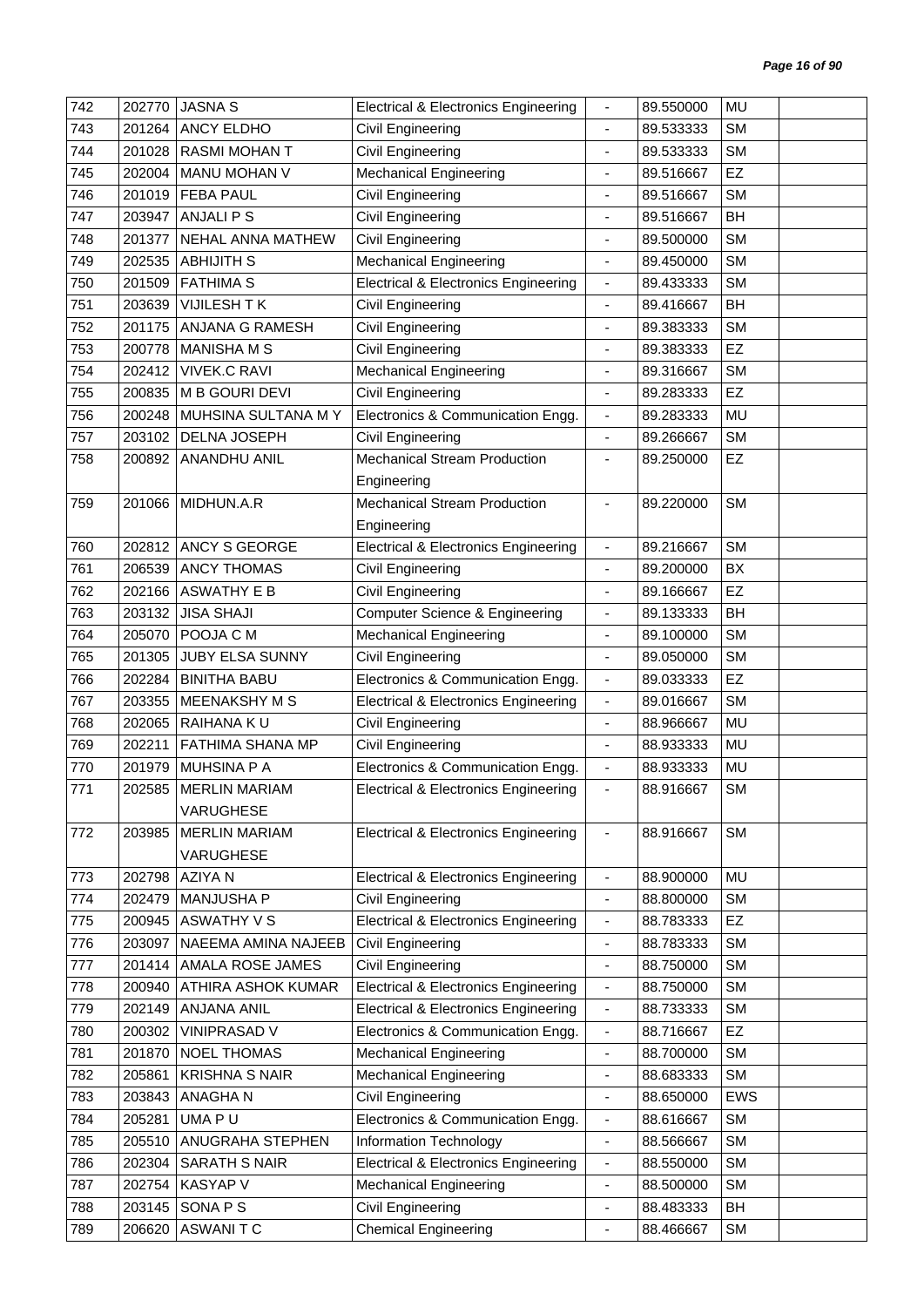| 790 | 203694 | <b>SUKANYA</b>           | <b>Computer Science &amp; Engineering</b>       | $\overline{\phantom{0}}$     | 88.450000 | BH         |  |
|-----|--------|--------------------------|-------------------------------------------------|------------------------------|-----------|------------|--|
|     |        | <b>SUDHARSANAN</b>       |                                                 |                              |           |            |  |
| 791 | 201307 | <b>SARAN S RAJAN</b>     | <b>Mechanical Engineering</b>                   | $\blacksquare$               | 88.450000 | <b>SM</b>  |  |
| 792 | 204475 | SHITHIN DAS T.S          | <b>Electrical &amp; Electronics Engineering</b> | $\overline{\phantom{a}}$     | 88.433333 | EZ         |  |
| 793 | 200869 | <b>VYSHNAVY B PILLAI</b> | Civil Engineering                               | $\qquad \qquad \blacksquare$ | 88.416667 | <b>SM</b>  |  |
| 794 | 206123 | NANDINI JAYARAM M        | <b>Mechanical Engineering</b>                   | $\overline{a}$               | 88.400000 | <b>SM</b>  |  |
| 795 | 206701 | <b>FARSHANA M</b>        | <b>Civil Engineering</b>                        | ٠                            | 88.400000 | MU         |  |
| 796 | 203150 | MUZAMMIL A N             | <b>Mechanical Engineering</b>                   | $\blacksquare$               | 88.383333 | <b>MU</b>  |  |
| 797 | 204080 | KINARASAJJAI             | Civil Engineering                               | ÷                            | 88.366667 | EZ         |  |
| 798 | 202939 | Susan Ligori .M          | Aerospace Engineering                           | ٠                            | 88.333333 | LA         |  |
| 799 | 205550 | SOUPARNIKA P H           | Civil Engineering                               | $\blacksquare$               | 88.316667 | VK         |  |
| 800 | 203023 | <b>GEETHIKA MOORTHY</b>  | Civil Engineering                               | ÷,                           | 88.300000 | EZ         |  |
| 801 | 200760 | APARNA B MOHAN           | <b>Civil Engineering</b>                        | ÷,                           | 88.266667 | EZ         |  |
| 802 | 203443 | FARSANA NOUSHAD          | Civil Engineering                               | $\overline{\phantom{a}}$     | 88.250000 | <b>MU</b>  |  |
| 803 | 204774 | NOUREEN MOHAMED          | Civil Engineering                               |                              | 88.200000 | <b>MU</b>  |  |
|     |        | <b>RAFY</b>              |                                                 |                              |           |            |  |
| 804 | 205649 | <b>AJIL LAL</b>          | <b>Mechanical Engineering</b>                   | $\overline{a}$               | 88.150000 | BX         |  |
| 805 | 202233 | SARANYA M V              | Civil Engineering                               | ٠                            | 88.100000 | BH         |  |
| 806 | 205030 | <b>DHANYAN</b>           | <b>Chemical Engineering</b>                     | $\blacksquare$               | 88.100000 | <b>SM</b>  |  |
| 807 | 201950 | <b>GOPIKA A V</b>        | Civil Engineering                               |                              | 88.083333 | BH         |  |
| 808 | 202160 | <b>JEFI SARA MANI</b>    | Civil Engineering                               | -                            | 88.050000 | <b>SM</b>  |  |
| 809 | 200327 | NIMISHA R U              |                                                 |                              |           | <b>SM</b>  |  |
|     |        | <b>KEERTHI GOPAL D</b>   | Civil Engineering                               | $\overline{\phantom{a}}$     | 88.050000 | <b>SM</b>  |  |
| 810 | 204998 |                          | <b>Electrical &amp; Electronics Engineering</b> | $\blacksquare$               | 88.016667 |            |  |
| 811 | 200858 | <b>AJAX JOJY</b>         | <b>Mechanical Engineering</b>                   | $\overline{\phantom{a}}$     | 88.000000 | <b>SM</b>  |  |
| 812 | 206425 | <b>MERIN MARIYA</b>      | Architecture                                    | ٠                            | 87.971429 | <b>SM</b>  |  |
|     |        | <b>GEORGE</b>            |                                                 |                              |           |            |  |
| 813 | 200652 | HRIDYA RAJ T.V.          | Electronics & Communication Engg.               | $\blacksquare$               | 87.966667 | EZ         |  |
| 814 | 201865 | <b>JEENA S CHANDRAN</b>  | Civil Engineering                               | $\overline{\phantom{a}}$     | 87.950000 | BX         |  |
| 815 | 200740 | <b>GOWRIS</b>            | Civil Engineering                               | ٠                            | 87.933333 | <b>SM</b>  |  |
| 816 | 206086 | PARTHASARATHY B M        | Electronics & Communication Engg.               | $\qquad \qquad \blacksquare$ | 87.933333 | <b>SM</b>  |  |
| 817 | 205414 | <b>NOUFIK</b>            | Civil Engineering                               |                              | 87.933333 | <b>SM</b>  |  |
| 818 |        | 200433   MANJUSHA P T    | Electronics & Communication Engg.               | -                            | 87.933333 | BH         |  |
| 819 | 202046 | MANJUSHA P T             | Electronics & Communication Engg.               | $\overline{\phantom{a}}$     | 87.933333 | BH         |  |
| 820 | 201206 | <b>JAWADA FATHIMA</b>    | Civil Engineering                               | $\overline{\phantom{a}}$     | 87.800000 | MU         |  |
| 821 | 204632 | PARVATHY L               | Applied Electronics &                           | ٠                            | 87.783333 | EZ         |  |
|     |        |                          | Instrumentation                                 |                              |           |            |  |
| 822 | 200675 | <b>RESHMAPR</b>          | <b>Civil Engineering</b>                        | $\overline{\phantom{a}}$     | 87.766667 | <b>SM</b>  |  |
| 823 | 200636 | AISWARYA C               | Electronics & Communication Engg.               | $\qquad \qquad \blacksquare$ | 87.766667 | <b>EWS</b> |  |
| 824 | 203867 | <b>ASWIN C VENU</b>      | <b>Electrical &amp; Electronics Engineering</b> | $\qquad \qquad \blacksquare$ | 87.766667 | <b>SM</b>  |  |
| 825 | 202029 | THASNEEM KV              | Civil Engineering                               | $\overline{\phantom{0}}$     | 87.733333 | MU         |  |
| 826 | 201766 | <b>RESHMARS</b>          | <b>Civil Engineering</b>                        | $\qquad \qquad \blacksquare$ | 87.716667 | BH         |  |
| 827 | 200429 | DALVINET K VARGHESE      | <b>Civil Engineering</b>                        | ä,                           | 87.716667 | <b>SM</b>  |  |
| 828 | 203348 | <b>SWATHIS</b>           | <b>Electrical &amp; Electronics Engineering</b> | $\qquad \qquad \blacksquare$ | 87.700000 | <b>SM</b>  |  |
| 829 | 200635 | JASMINE FATHIMA K H      | Civil Engineering                               | $\blacksquare$               | 87.700000 | <b>MU</b>  |  |
| 830 | 201169 | <b>RENJITHA M</b>        | Electronics & Communication Engg.               | $\blacksquare$               | 87.700000 | <b>SM</b>  |  |
| 831 | 201211 | <b>SREELEKSHMI S R</b>   | <b>Civil Engineering</b>                        | $\qquad \qquad \blacksquare$ | 87.683333 | <b>SM</b>  |  |
| 832 | 205323 | NEETHU SABU              | <b>Civil Engineering</b>                        | $\qquad \qquad \blacksquare$ | 87.680000 | <b>SM</b>  |  |
| 833 | 206731 | Alan Boby                | <b>Mechanical Engineering</b>                   | ٠                            | 87.666667 | <b>SM</b>  |  |
| 834 | 201900 | <b>SRUTHY K S</b>        | Electronics & Communication Engg.               | ٠                            | 87.650000 | <b>EWS</b> |  |
| 835 | 203991 | ANJU ASHOKAN             | <b>Computer Science &amp; Engineering</b>       | $\overline{\phantom{a}}$     | 87.650000 | <b>SM</b>  |  |
| 836 | 204246 | ANUGRAHA SAM             | Electronics & Communication Engg.               | $\qquad \qquad \blacksquare$ | 87.633333 | BX         |  |
| 837 | 204455 | <b>BISMIS</b>            | <b>Civil Engineering</b>                        | $\overline{\phantom{a}}$     | 87.633333 | MU         |  |
| 838 | 204808 | AMRUTHA BABU             | <b>Civil Engineering</b>                        | ÷,                           | 87.633333 | EZ         |  |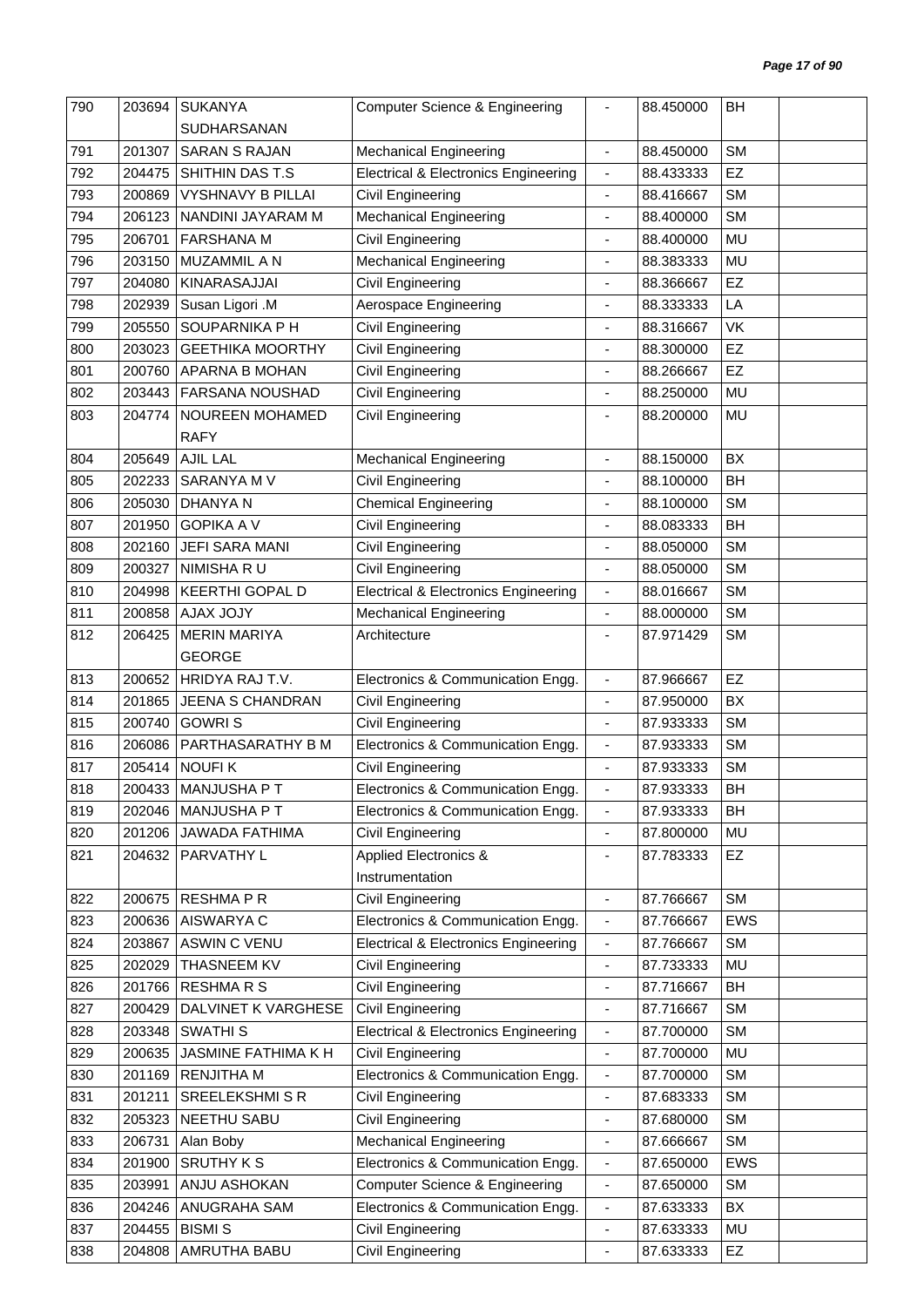| 839 | 206176 | <b>BINSA S B</b>        | Civil Engineering                               |                              | 87.616667 | LA        |            |
|-----|--------|-------------------------|-------------------------------------------------|------------------------------|-----------|-----------|------------|
| 840 | 203381 | AISWARYA B.BABU         | <b>Civil Engineering</b>                        | $\blacksquare$               | 87.616667 | SC        |            |
| 841 | 203235 | <b>ROSE GEORGY</b>      | Electronics & Communication Engg.               | $\overline{\phantom{a}}$     | 87.583333 | <b>SM</b> |            |
| 842 | 202965 | <b>SREEDEVIKL</b>       | Electronics & Communication Engg.               | $\blacksquare$               | 87.583333 | <b>SM</b> |            |
| 843 | 203408 | MEGHA SHANTI ANIL       | Civil Engineering                               | $\overline{\phantom{a}}$     | 87.550000 | <b>SM</b> |            |
| 844 | 201809 | <b>AJITHKUMARKS</b>     | <b>Electrical &amp; Electronics Engineering</b> | $\blacksquare$               | 87.550000 | EZ        |            |
| 845 | 206010 | JYOTHI VIJAYAN          | <b>Aeronautical Engineering</b>                 | $\blacksquare$               | 87.540000 | SC        |            |
| 846 | 201991 | <b>RESHMA S</b>         | Civil Engineering                               | $\blacksquare$               | 87.516667 | EZ        |            |
| 847 | 201289 | <b>FASNAKS</b>          | <b>Computer Science &amp; Engineering</b>       | $\qquad \qquad \blacksquare$ | 87.500000 | MU        |            |
| 848 | 206270 | <b>JOBIN JOSHY</b>      | <b>Mechanical Engineering</b>                   | $\blacksquare$               | 87.483333 | <b>SM</b> |            |
| 849 | 202010 | <b>ANJU RAJU</b>        | Civil Engineering                               | $\blacksquare$               | 87.483333 | <b>SM</b> |            |
| 850 | 205173 | Alaka Menon             | Civil Engineering                               | $\qquad \qquad \blacksquare$ | 87.483333 | <b>SM</b> |            |
| 851 | 204256 | S ABHIRAM               | <b>Mechanical Engineering</b>                   | $\blacksquare$               | 87.466667 | <b>SM</b> |            |
| 852 | 201990 | SANDRA ANN JACOB        | <b>Chemical Engineering</b>                     | $\overline{\phantom{a}}$     | 87.450000 | <b>SM</b> |            |
| 853 | 202146 | ANANTHU RAJENDRAN       | Civil Engineering                               | $\qquad \qquad \blacksquare$ | 87.433333 | <b>SM</b> |            |
| 854 | 204326 | <b>NAZERIN N</b>        | <b>Electrical &amp; Electronics Engineering</b> | $\overline{\phantom{a}}$     | 87.416667 | MU        |            |
| 855 | 205253 | <b>ATHUL S GOVIND</b>   | <b>Electrical &amp; Electronics Engineering</b> | $\blacksquare$               | 87.400000 | <b>SM</b> |            |
| 856 | 201279 | <b>KRISHNAKUMAR K</b>   | <b>Mechanical Engineering</b>                   | $\overline{\phantom{a}}$     | 87.400000 | <b>SM</b> |            |
| 857 | 202018 | AKHILA AJAYAN           | Electronics & Communication Engg.               | $\blacksquare$               | 87.400000 | VK        |            |
| 858 | 202172 | <b>ANUPAMA G S</b>      | Civil Engineering                               |                              | 87.383333 | VK        |            |
| 859 | 202745 | <b>AJMAL N</b>          | Mechanical Engineering                          | $\overline{\phantom{a}}$     | 87.383333 | MU        |            |
| 860 | 200751 | ARDRA.P.M               | <b>Civil Engineering</b>                        |                              | 87.383333 | <b>SM</b> |            |
| 861 | 202653 | T V CHANDNI             | Civil Engineering                               | $\qquad \qquad \blacksquare$ | 87.366667 | <b>SM</b> |            |
| 862 | 203752 | <b>ASHIDA SHABEER S</b> | Civil Engineering                               | $\overline{\phantom{a}}$     | 87.350000 | MU        |            |
| 863 | 206421 | P ISSAC SELVIN          | <b>Mechanical Engineering</b>                   | $\overline{\phantom{a}}$     | 87.333333 | BX        | <b>OEC</b> |
| 864 | 201840 | SUMAYA C S              | Civil Engineering                               | $\overline{\phantom{a}}$     | 87.333333 | MU        |            |
| 865 | 200727 | ARYA SREEKUMAR          | <b>Electrical &amp; Electronics Engineering</b> | $\overline{\phantom{a}}$     | 87.316667 | <b>SM</b> |            |
| 866 | 203831 | SHAHINA.Z               | <b>Electrical &amp; Electronics Engineering</b> | $\blacksquare$               | 87.316667 | MU        |            |
| 867 | 203315 | <b>HANEETHA HANEEF</b>  | Civil Engineering                               | $\blacksquare$               | 87.300000 | MU        |            |
| 868 | 200299 | ANANYASREYA PP          | Electronics & Communication Engg.               | $\blacksquare$               | 87.300000 | EZ        |            |
| 869 | 203795 | <b>BHAVYA GEORGE</b>    | Civil Engineering                               |                              | 87.266667 | <b>SM</b> |            |
| 870 | 206648 | REGHUNANDANAN R         | <b>Mechanical Engineering</b>                   |                              | 87.266667 | SM        |            |
| 871 | 201932 | <b>ATHIRA R</b>         | Electronics & Communication Engg.               | $\overline{\phantom{a}}$     | 87.250000 | EWS       |            |
| 872 | 200073 | PARVATHY BINNY          | Electronics & Communication Engg.               | $\overline{\phantom{a}}$     | 87.250000 | EZ        |            |
| 873 | 201034 | ANULEKSHMI A S          | <b>Electrical &amp; Electronics Engineering</b> | $\blacksquare$               | 87.233333 | <b>SM</b> |            |
| 874 | 204221 | ARYA R                  | Civil Engineering                               | $\qquad \qquad \blacksquare$ | 87.200000 | EZ        |            |
| 875 | 203459 | NANDANA I S             | Civil Engineering                               | $\overline{\phantom{a}}$     | 87.166667 | VK        |            |
| 876 | 201194 | <b>VRINDA KRISHNAN</b>  | <b>Mechanical Engineering</b>                   | $\overline{\phantom{a}}$     | 87.150000 | <b>SM</b> |            |
| 877 | 205974 | Aleena Sabrin           | Civil Engineering                               | $\blacksquare$               | 87.116667 | <b>MU</b> |            |
| 878 | 202235 | <b>VYSHNAVI MOHAN</b>   | <b>Electrical &amp; Electronics Engineering</b> | $\overline{\phantom{a}}$     | 87.116667 | <b>SM</b> |            |
| 879 | 200183 | Reenu Jose              | <b>Electrical &amp; Electronics Engineering</b> | $\blacksquare$               | 87.116667 | <b>SM</b> |            |
| 880 | 204283 | PARVATHY V J            | Civil Engineering                               | $\overline{\phantom{a}}$     | 87.100000 | EZ        |            |
| 881 | 200160 | SERENE SIBY             | <b>Electrical &amp; Electronics Engineering</b> | $\qquad \qquad \blacksquare$ | 87.100000 | <b>SM</b> |            |
| 882 | 200956 | <b>ALIFSHA A</b>        | <b>Mechanical Engineering</b>                   | $\overline{\phantom{a}}$     | 87.083333 | MU        |            |
| 883 | 201030 | RIYA ELIZABETH ALEX     | <b>Electrical &amp; Electronics Engineering</b> | $\overline{\phantom{a}}$     | 87.083333 | <b>SM</b> |            |
| 884 | 202848 | SUJA J                  | <b>Electrical &amp; Electronics Engineering</b> | $\blacksquare$               | 87.050000 | <b>SM</b> |            |
| 885 | 204371 | ANJO JOSEPH P           | <b>Mechanical Engineering</b>                   | $\blacksquare$               | 87.016667 | <b>SM</b> |            |
| 886 | 206024 | ATHIRA BAIKP            | Civil Engineering                               | $\overline{\phantom{a}}$     | 87.016667 | <b>SM</b> |            |
| 887 | 201449 | <b>BEEMA SALIM</b>      | Civil Engineering                               | $\overline{\phantom{a}}$     | 87.016667 | MU        |            |
| 888 | 201864 | AISWARYA SURESH         | Civil Engineering                               | $\blacksquare$               | 87.000000 | <b>SM</b> |            |
| 889 | 201009 | <b>RIPSANA S</b>        | Civil Engineering                               | $\overline{\phantom{a}}$     | 86.983333 | MU        |            |
| 890 | 203891 | NASEEFA RAHIMAN A P     | Civil Engineering                               | $\blacksquare$               | 86.950000 | MU        |            |
| 891 | 201208 | AMRUTHASREE RAJAN       | <b>Civil Engineering</b>                        | $\qquad \qquad \blacksquare$ | 86.950000 | <b>SM</b> |            |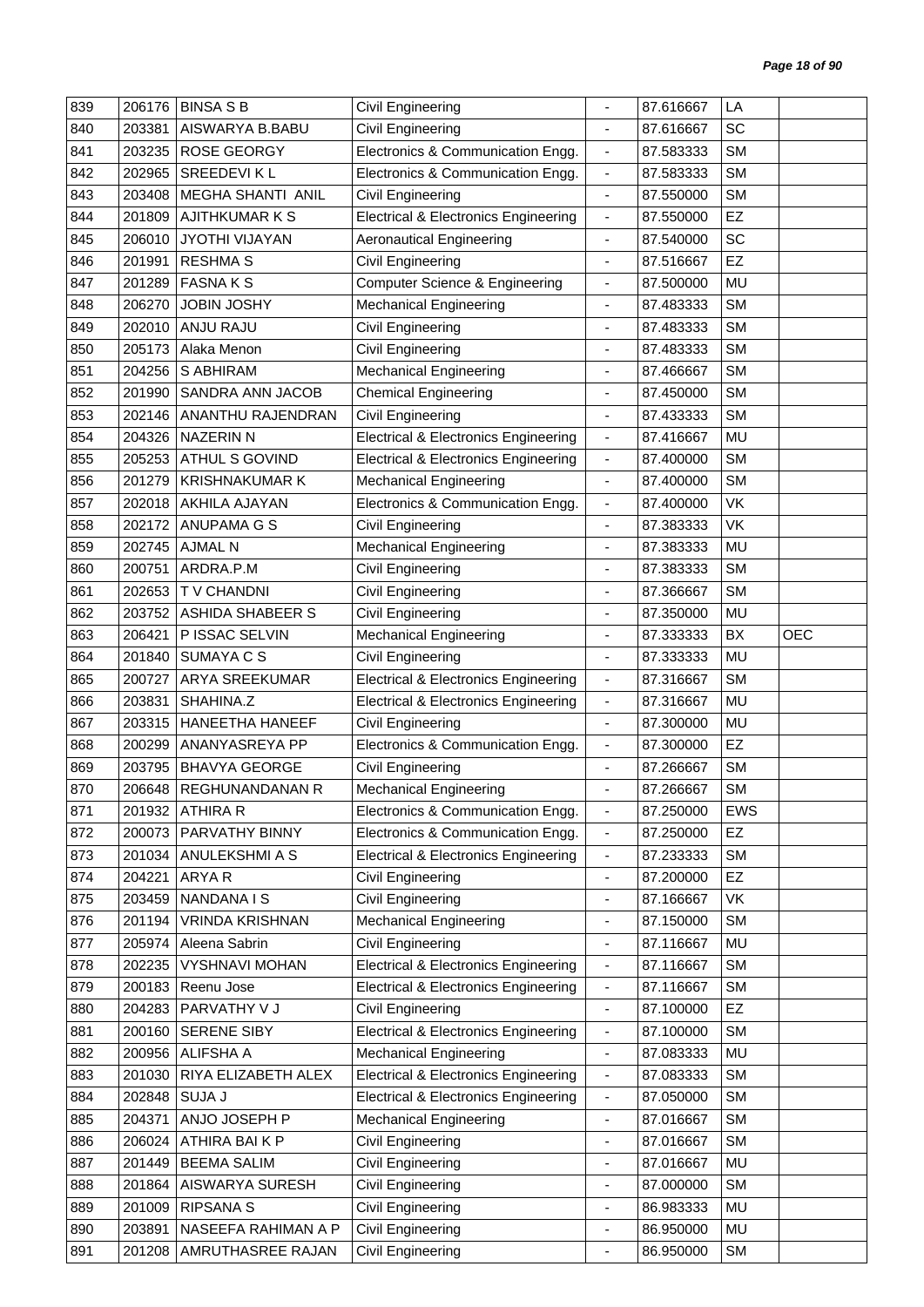| 892 | 205189 | <b>SRUTHIMOL T</b>   | Electronics & Communication Engg.               |                              | 86.933333 | <b>SM</b> |            |
|-----|--------|----------------------|-------------------------------------------------|------------------------------|-----------|-----------|------------|
| 893 | 201802 | <b>HASNA A</b>       | Civil Engineering                               | $\blacksquare$               | 86.933333 | MU        |            |
| 894 | 200692 | STIBINA K BABU       | Electronics & Communication Engg.               | $\overline{\phantom{a}}$     | 86.900000 | <b>SM</b> |            |
| 895 | 200664 | RIYA ANN VARGHESE    | Civil Engineering                               | $\blacksquare$               | 86.866667 | <b>SM</b> |            |
| 896 | 201872 | SHARU SUSAN JACOB    | <b>Electrical &amp; Electronics Engineering</b> | $\overline{\phantom{a}}$     | 86.866667 | <b>SM</b> |            |
| 897 | 200811 | NOMI SUSAN MATHEW    | Civil Engineering                               | $\overline{\phantom{a}}$     | 86.833333 | <b>SM</b> |            |
| 898 | 201098 | DHANUSHMA PRATHAP    | <b>Mechanical Engineering</b>                   | $\overline{\phantom{a}}$     | 86.833333 | EZ        |            |
| 899 | 206265 | ANJALI JOSE          | Electronics & Communication Engg.               | $\blacksquare$               | 86.833333 | <b>SM</b> |            |
| 900 | 202503 | SANJEETHA SHIBILY    | Bio-Technology & Bio-Chemical                   | $\qquad \qquad \blacksquare$ | 86.816667 | MU        |            |
|     |        |                      | Engineering                                     |                              |           |           |            |
| 901 | 201317 | <b>KEERTHANA K</b>   | <b>Civil Engineering</b>                        | $\blacksquare$               | 86.783333 | <b>SM</b> |            |
| 902 | 203293 | <b>AKHILA A</b>      | <b>Electrical &amp; Electronics Engineering</b> | $\blacksquare$               | 86.775000 | EZ        |            |
| 903 | 201897 | ROSEMARY KP          | <b>Computer Science &amp; Engineering</b>       | $\blacksquare$               | 86.766667 | <b>SM</b> |            |
| 904 | 205873 | <b>AMITHA MENON</b>  | Electronics & Communication Engg.               | $\overline{\phantom{a}}$     | 86.750000 | <b>SM</b> |            |
| 905 | 205274 | ASWANTH V UTHAM      | <b>Mechanical Engineering</b>                   | $\blacksquare$               | 86.750000 | <b>BH</b> |            |
| 906 | 204168 | <b>SHAHINA NI</b>    | Civil Engineering                               | $\overline{\phantom{a}}$     | 86.750000 | <b>MU</b> |            |
| 907 | 202550 | DROWPATHY.G          | Electronics & Communication Engg.               | $\blacksquare$               | 86.750000 | EZ        |            |
| 908 | 203389 | AFEEFA P K           | Civil Engineering                               | $\blacksquare$               | 86.733333 | MU        |            |
| 909 | 203706 | NIVEDYA SURENDRAN P  | <b>Civil Engineering</b>                        | $\overline{\phantom{a}}$     | 86.716667 | BH        |            |
|     |        | V                    |                                                 |                              |           |           |            |
| 910 | 200961 | ABHIRAMI K. T.       | Electronics & Communication Engg.               | $\overline{\phantom{a}}$     | 86.716667 | EZ        |            |
| 911 | 204140 | Aiswarya E.K         | <b>Computer Science &amp; Engineering</b>       | $\blacksquare$               | 86.700000 | EZ        |            |
| 912 | 205997 | APARNA VARMA         | Civil Engineering                               | $\blacksquare$               | 86.700000 | <b>SM</b> |            |
| 913 | 204361 | SANDRA SUSAN JOHN    | Electronics & Communication Engg.               | $\blacksquare$               | 86.666667 | <b>SM</b> |            |
| 914 | 200358 | <b>SONU SAJI</b>     | Civil Engineering                               | $\overline{\phantom{a}}$     | 86.666667 | <b>SM</b> |            |
| 915 | 206764 | SHINI SHERIN V P     | <b>Chemical Engineering</b>                     | ÷,                           | 86.650000 | MU        |            |
| 916 | 200683 | ANJU ALEX            | Civil Engineering                               | $\overline{\phantom{a}}$     | 86.633333 | <b>SM</b> |            |
| 917 | 202339 | <b>BLESSY GEORGE</b> | Civil Engineering                               | $\overline{\phantom{a}}$     | 86.566667 | <b>SM</b> |            |
| 918 | 205761 | AYANA SHAJU          | Electronics & Communication Engg.               | $\overline{\phantom{a}}$     | 86.566667 | VK        |            |
| 919 | 203167 | KAVYA MOHAN          | Civil Engineering                               | $\overline{\phantom{a}}$     | 86.560000 | DV        | <b>OEC</b> |
| 920 | 203927 | MINU ALEX            | Civil Engineering                               |                              | 86.550000 | <b>SM</b> |            |
| 921 | 200054 | LIJA JOHN            | Electronics & Communication Engg.               |                              | 86.550000 | LA        |            |
| 922 | 203248 | SAFLANA N A          | <b>Electrical &amp; Electronics Engineering</b> | $\blacksquare$               | 86.540000 | <b>SM</b> |            |
| 923 | 200158 | SANDHRA MARIYA C.B   | Civil Engineering                               | $\blacksquare$               | 86.516667 | <b>SM</b> |            |
| 924 | 200943 | <b>MEHREEN IQBAL</b> | Civil Engineering                               | $\overline{\phantom{a}}$     | 86.466667 | <b>SM</b> |            |
| 925 | 204042 | MALAVIKA N NAIR      | Civil Engineering                               | $\overline{\phantom{a}}$     | 86.433333 | <b>SM</b> |            |
| 926 | 200126 | ADARSH T PILLAI      | Civil Engineering                               | ÷,                           | 86.433333 | <b>SM</b> |            |
| 927 | 205410 | APARNA C B           | Computer Science & Engineering                  | $\overline{\phantom{a}}$     | 86.416667 | <b>SM</b> |            |
| 928 | 203878 | ANUPRIYA P           | Civil Engineering                               | $\overline{\phantom{a}}$     | 86.400000 | EZ        |            |
| 929 | 203805 | ARYA P.K.            | Electronics & Communication Engg.               | $\overline{\phantom{a}}$     | 86.366667 | VK        |            |
| 930 | 200967 | <b>ATHIRA M S</b>    | Civil Engineering                               | $\overline{\phantom{a}}$     | 86.350000 | KN        | <b>OEC</b> |
| 931 | 203938 | SREESHA SURESH       | Electronics & Communication Engg.               | $\overline{\phantom{a}}$     | 86.340000 | EZ        |            |
| 932 | 203415 | FARSEENA P M         | Electronics & Communication Engg.               | $\overline{\phantom{a}}$     | 86.333333 | MU        |            |
| 933 | 203824 | SOOFIYA N            | Civil Engineering                               | $\blacksquare$               | 86.300000 | MU        |            |
| 934 | 200610 | ALEEDA SHAJU         | Civil Engineering                               | $\overline{\phantom{a}}$     | 86.283333 | <b>SM</b> |            |
| 935 | 201790 | ANUMOL FRANCIS K     | Civil Engineering                               | $\overline{\phantom{a}}$     | 86.283333 | LA        |            |
| 936 | 204755 | Vinaya Murali        | <b>Civil Engineering</b>                        | $\overline{\phantom{a}}$     | 86.283333 | <b>SM</b> |            |
| 937 | 203159 | RUKSANA A A          | Civil Engineering                               | $\overline{\phantom{a}}$     | 86.266667 | MU        |            |
| 938 | 206569 | KRISHNAKUMAR K A     | Electronics & Communication Engg.               | $\qquad \qquad \blacksquare$ | 86.233333 | <b>EZ</b> |            |
| 939 | 204046 | AKHILA N             | Civil Engineering                               | $\blacksquare$               | 86.216667 | <b>SM</b> |            |
| 940 | 200884 | <b>HAMIE HAROLD</b>  | Civil Engineering                               | $\overline{\phantom{a}}$     | 86.216667 | LA        |            |
| 941 | 201728 | <b>GOPIKA M P</b>    | <b>Electrical &amp; Electronics Engineering</b> | $\qquad \qquad \blacksquare$ | 86.200000 | EZ        |            |
| 942 | 203559 | SILLA ANNA SHIBU     | <b>Civil Engineering</b>                        | $\blacksquare$               | 86.200000 | <b>SM</b> |            |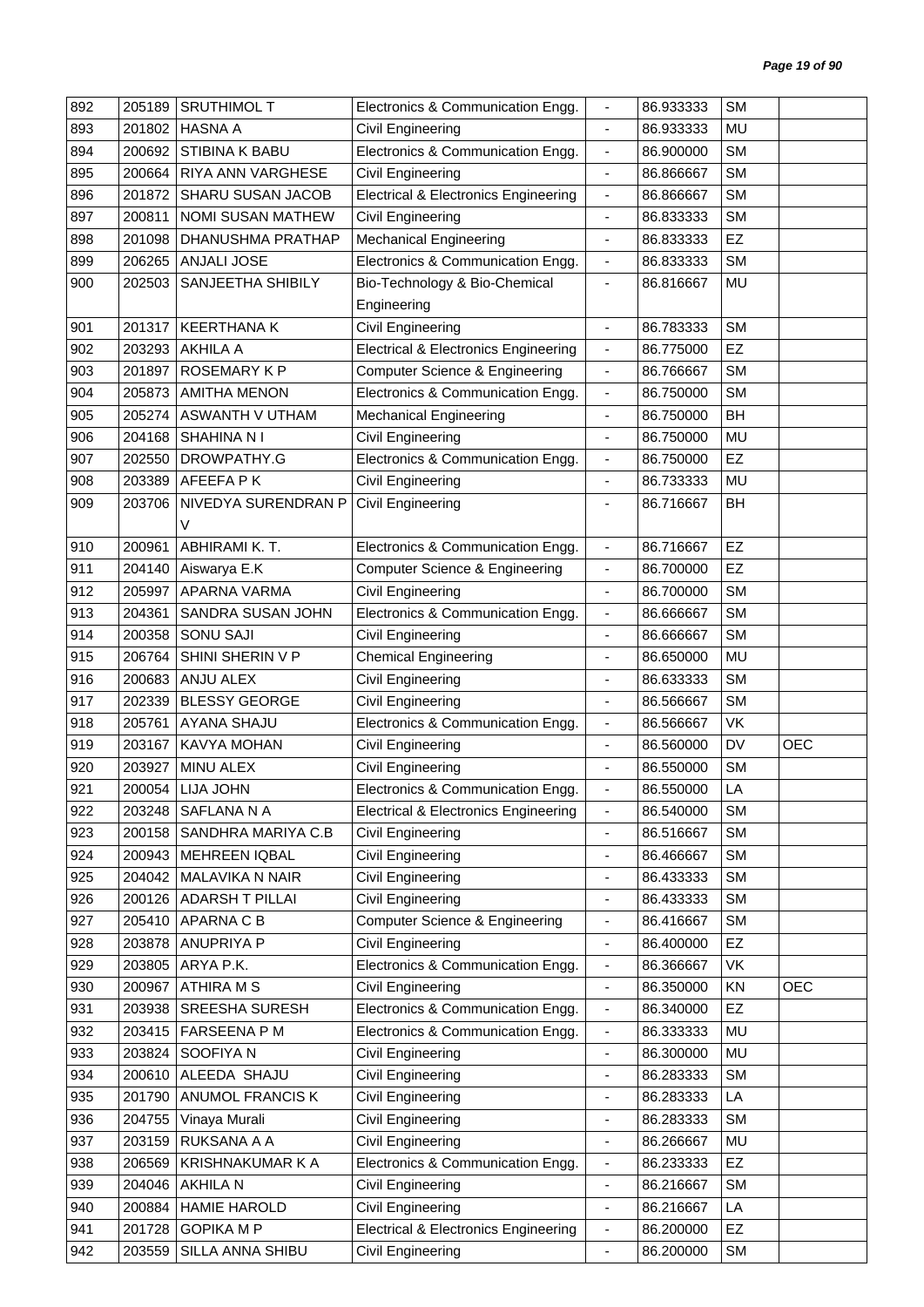| 943 | 205176 | <b>DIVYA ISAAC</b>        | <b>Electrical &amp; Electronics Engineering</b> | $\overline{\phantom{a}}$ | 86.200000 | <b>SM</b> |  |
|-----|--------|---------------------------|-------------------------------------------------|--------------------------|-----------|-----------|--|
| 944 | 204787 | <b>JINTU MERIN THOMAS</b> | Electronics & Communication Engg.               | $\blacksquare$           | 86.183333 | <b>SM</b> |  |
| 945 | 202016 | <b>MAYALEKSHMIS</b>       | <b>Chemical Engineering</b>                     | $\blacksquare$           | 86.183333 | <b>SM</b> |  |
| 946 | 200741 | ARYA S J                  | <b>Electrical &amp; Electronics Engineering</b> | $\overline{\phantom{a}}$ | 86.183333 | <b>SM</b> |  |
| 947 | 200723 | <b>ANU RAJU</b>           | Civil Engineering                               | $\overline{\phantom{a}}$ | 86.183333 | <b>SM</b> |  |
| 948 | 200479 | <b>FATHIMA THANGAL</b>    | Civil Engineering                               | $\blacksquare$           | 86.166667 | MU        |  |
| 949 | 200952 | DRISYA KRISHNA K          | Electronics & Communication Engg.               | $\overline{\phantom{a}}$ | 86.133333 | <b>SM</b> |  |
| 950 | 204962 | AHNA NOUSHAD              | <b>Electrical &amp; Electronics Engineering</b> | $\blacksquare$           | 86.116667 | <b>SM</b> |  |
| 951 | 202482 | <b>RENJINI R</b>          | Civil Engineering                               | $\overline{\phantom{a}}$ | 86.100000 | BH        |  |
| 952 | 204395 | ABINS E A                 | Mechanical Engineering                          | $\overline{\phantom{a}}$ | 86.100000 | MU        |  |
| 953 | 203566 | ATHIRA SOMARAJAN          | Civil Engineering                               | $\blacksquare$           | 86.100000 | BH        |  |
| 954 | 202738 | <b>HARSHAH</b>            | Civil Engineering                               | $\blacksquare$           | 86.100000 | <b>SM</b> |  |
| 955 | 202645 | SHILPA VENUGOPAL P        | <b>Electrical &amp; Electronics Engineering</b> | $\blacksquare$           | 86.100000 | EZ        |  |
| 956 | 204494 | FATHIMMATH SHIMNA         | Civil Engineering                               |                          | 86.083333 | MU        |  |
|     |        | <b>SHERIN P</b>           |                                                 |                          |           |           |  |
| 957 | 201193 | <b>AMRITHA ANIL</b>       | <b>Electrical &amp; Electronics Engineering</b> | $\blacksquare$           | 86.083333 | EZ        |  |
| 958 | 200253 | HARITHA MANOHARAN         | Electronics & Communication Engg.               | $\blacksquare$           | 86.066667 | <b>BH</b> |  |
| 959 | 205035 | ANJANA RAJ S D            | Civil Engineering                               | $\overline{\phantom{a}}$ | 86.033333 | <b>SM</b> |  |
| 960 | 204474 | <b>ADHITHYAN</b>          | <b>Mechanical Engineering</b>                   | $\overline{\phantom{a}}$ | 86.016667 | BH        |  |
|     |        | VENUGOPAL                 |                                                 |                          |           |           |  |
| 961 | 204089 | FARSANA P SHAHUL          | Electronics & Communication Engg.               | $\blacksquare$           | 86.016667 | <b>MU</b> |  |
| 962 | 200109 | <b>ANANTHARAM GS</b>      | <b>Mechanical Engineering</b>                   | $\frac{1}{2}$            | 86.016667 | <b>SM</b> |  |
| 963 | 203482 | <b>KAVYA C P</b>          | Civil Engineering                               | $\blacksquare$           | 85.983333 | <b>SM</b> |  |
| 964 | 203004 | <b>MERIN MARIYA PAUL</b>  | Civil Engineering                               | $\blacksquare$           | 85.980000 | <b>SM</b> |  |
| 965 | 200917 | <b>JISHMA L.H</b>         | Civil Engineering                               | ÷,                       | 85.950000 | BX        |  |
| 966 | 201566 | <b>RESHMA S</b>           | Architecture                                    | $\overline{\phantom{a}}$ | 85.937500 | EZ        |  |
| 967 | 200862 | <b>GEETHU VARGHESE</b>    | Civil Engineering                               | $\blacksquare$           | 85.933333 | <b>SM</b> |  |
| 968 | 200223 | <b>LAMEK JOBY</b>         | Civil Engineering                               | ÷,                       | 85.933333 | <b>SM</b> |  |
| 969 | 206567 | MIDHUN ABRAHAM            | Mechanical Engineering                          | $\overline{\phantom{a}}$ | 85.933333 | <b>SM</b> |  |
| 970 | 204572 | <b>NAYANA P</b>           | Civil Engineering                               | $\overline{\phantom{a}}$ | 85.925000 | EZ        |  |
| 971 | 204471 | <b>ANCY G</b>             | Civil Engineering                               | ä,                       | 85.920000 | LA        |  |
| 972 |        | 205730 THASNY KK          | Civil Engineering                               |                          | 85.916667 | MU        |  |
| 973 | 204872 | SAVITHRI K M              | Civil Engineering                               |                          | 85.916667 | <b>SM</b> |  |
| 974 | 201684 | JOMY JACOB                | Electronics & Communication Engg.               | $\overline{\phantom{a}}$ | 85.900000 | <b>SM</b> |  |
| 975 | 205314 | <b>IRFAD N</b>            | <b>Mechanical Engineering</b>                   | $\overline{\phantom{a}}$ | 85.883333 | MU        |  |
| 976 | 200469 | NILESH KUMAR V            | <b>Mechanical Engineering</b>                   | ÷                        | 85.883333 | BH        |  |
| 977 | 204048 | FATHIMA PARVEEN A S       | <b>Electrical &amp; Electronics Engineering</b> | $\overline{\phantom{a}}$ | 85.866667 | MU        |  |
| 978 | 203594 | KARTHIKA SATHEESH G       | Civil Engineering                               | $\blacksquare$           | 85.850000 | <b>SM</b> |  |
| 979 | 200367 | SREELEKSHMI M             | <b>Electrical &amp; Electronics Engineering</b> | $\overline{\phantom{a}}$ | 85.833333 | <b>SM</b> |  |
| 980 | 204154 | ATHIRA N P                | Civil Engineering                               | $\overline{\phantom{a}}$ | 85.833333 | <b>SM</b> |  |
| 981 | 202123 | <b>SRUTHIK</b>            | Civil Engineering                               | $\overline{\phantom{a}}$ | 85.800000 | SC        |  |
| 982 | 201573 | SWETHA SUNIL              | Civil Engineering                               | $\blacksquare$           | 85.800000 | EZ        |  |
| 983 | 200414 | ALEXANDER KURUVILLA       | <b>Electrical &amp; Electronics Engineering</b> | $\overline{\phantom{a}}$ | 85.800000 | <b>SM</b> |  |
| 984 | 205666 | <b>EBIN JOSEPH</b>        | <b>Mechanical Engineering</b>                   | $\overline{\phantom{a}}$ | 85.800000 | LA        |  |
| 985 | 202441 | PARVATHY KRISHNAN R       | Civil Engineering                               | $\overline{\phantom{a}}$ | 85.800000 | <b>SM</b> |  |
| 986 | 200407 | ATHIRA RAJ                | Civil Engineering                               | $\overline{\phantom{a}}$ | 85.766667 | <b>SM</b> |  |
| 987 | 200297 | SOPHIYA ANTONY            | <b>Computer Science &amp; Engineering</b>       | $\overline{\phantom{a}}$ | 85.766667 | LA        |  |
| 988 | 204802 | ANJANA VIJAYAN            | <b>Electrical &amp; Electronics Engineering</b> | $\overline{\phantom{a}}$ | 85.766667 | VK        |  |
| 989 | 203948 | <b>ATHIRA C P</b>         | <b>Electrical &amp; Electronics Engineering</b> | $\overline{\phantom{a}}$ | 85.750000 | EZ        |  |
| 990 | 205991 | <b>GOUTHAM SANKAR</b>     | <b>Mechanical Engineering</b>                   | $\overline{\phantom{a}}$ | 85.750000 | <b>SM</b> |  |
|     |        | <b>KRISHNA</b>            |                                                 |                          |           |           |  |
| 991 | 206154 | S LEKSHMI                 | Civil Engineering                               | $\overline{\phantom{a}}$ | 85.750000 | EZ        |  |
| 992 | 206000 | ATHUL S GOVIND            | <b>Electrical &amp; Electronics Engineering</b> | $\overline{\phantom{a}}$ | 85.733333 | EZ        |  |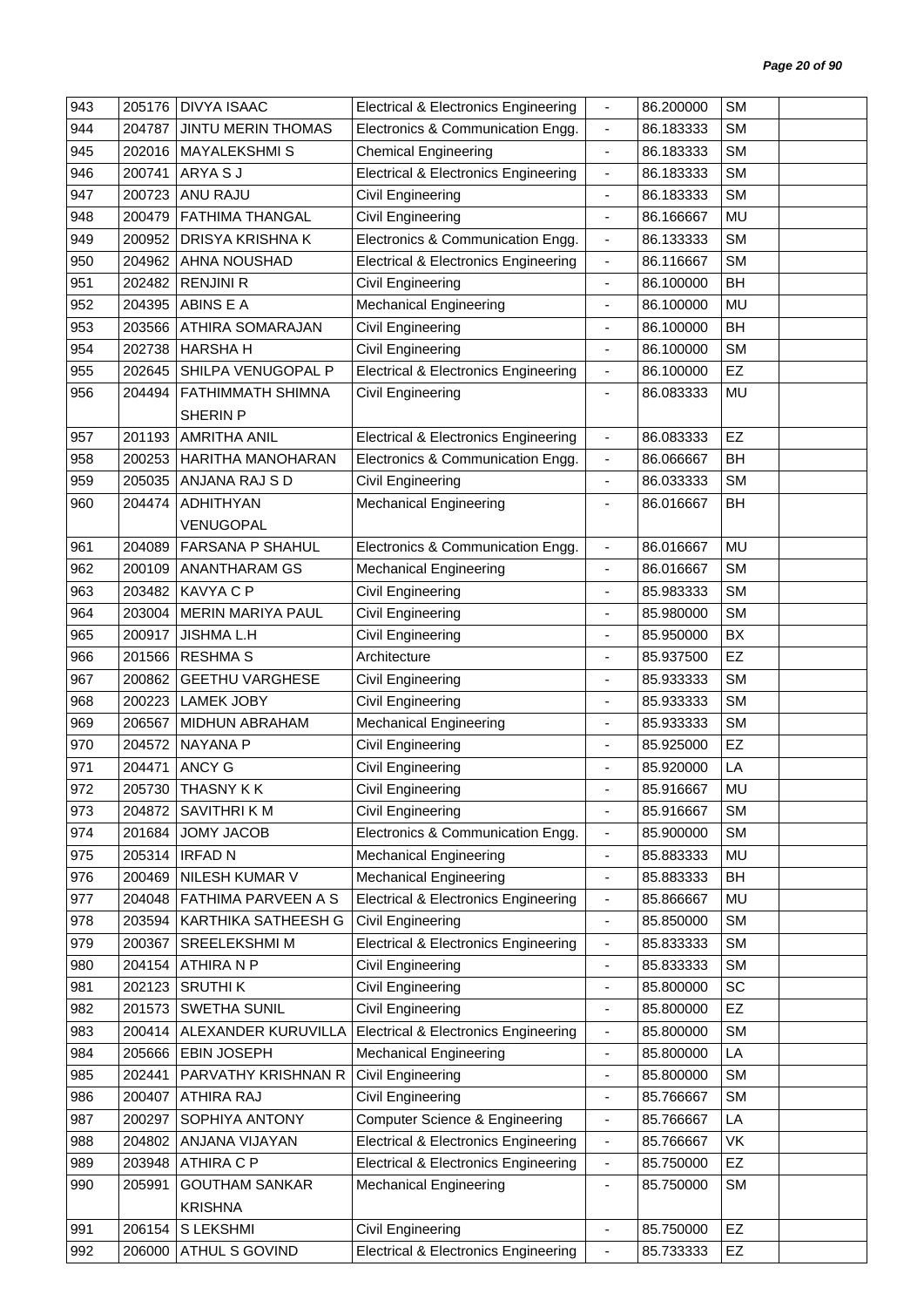| 993  | 203742 | Amal J Kumar          | <b>Mechanical Engineering</b>                   |                              | 85.716667 | <b>SM</b> |            |
|------|--------|-----------------------|-------------------------------------------------|------------------------------|-----------|-----------|------------|
| 994  | 203274 | AKASH.V.NAIR          | <b>Mechanical Engineering</b>                   | ÷,                           | 85.716667 | <b>SM</b> |            |
| 995  | 201652 | ARUNDHATHI U          | Civil Engineering                               | $\blacksquare$               | 85.700000 | <b>EZ</b> |            |
| 996  | 202191 | <b>GOPIKA K.U</b>     | Civil Engineering                               | ä,                           | 85.683333 | <b>SM</b> |            |
| 997  | 205551 | Muraleekrishnan R     | <b>Electrical &amp; Electronics Engineering</b> | $\overline{\phantom{a}}$     | 85.683333 | VK        |            |
| 998  | 200476 | <b>SREELAKSHMIKR</b>  | Civil Engineering                               | $\overline{\phantom{a}}$     | 85.666667 | BH        |            |
| 999  | 202158 | ANJU G                | Civil Engineering                               | $\overline{\phantom{a}}$     | 85.633333 | BX        | <b>OEC</b> |
| 1000 | 201032 | PRIYAN POTHEN PHILIP  | <b>Mechanical Engineering</b>                   | $\overline{\phantom{a}}$     | 85.633333 | <b>SM</b> |            |
| 1001 | 205949 | Rosemary Jose         | Electronics & Communication Engg.               | $\overline{\phantom{a}}$     | 85.583333 | <b>SM</b> |            |
| 1002 | 202157 | AASHNA S S            | Electronics & Communication Engg.               | $\blacksquare$               | 85.550000 | MU        |            |
| 1003 | 203536 | NINDU PRIYA LAXMI S B | Civil Engineering                               | $\overline{\phantom{a}}$     | 85.533333 | EZ        |            |
|      |        | N                     |                                                 |                              |           |           |            |
| 1004 | 203769 | <b>ARUNDHATHI S</b>   | <b>Electrical &amp; Electronics Engineering</b> | $\blacksquare$               | 85.533333 | <b>SM</b> |            |
| 1005 | 204503 | <b>NAMITHATS</b>      | Civil Engineering                               | ÷,                           | 85.500000 | EZ        |            |
| 1006 | 201903 | THULASY KRISHNAN      | Civil Engineering                               | $\overline{\phantom{a}}$     | 85.483333 | BH        |            |
| 1007 | 204421 | <b>ASHNA A S</b>      | Electronics & Communication Engg.               | $\overline{\phantom{a}}$     | 85.483333 | EZ        |            |
| 1008 | 203528 | <b>ABHIRAM R</b>      | Civil Engineering                               | $\blacksquare$               | 85.466667 | EZ        |            |
| 1009 | 200141 | Elena John            | Electronics & Communication Engg.               | $\overline{\phantom{a}}$     | 85.450000 | <b>SM</b> |            |
| 1010 | 202351 | <b>ROSIL BABY</b>     | Civil Engineering                               | $\overline{\phantom{a}}$     | 85.450000 | <b>SM</b> |            |
| 1011 | 201115 | <b>SREEKANTH K S</b>  | Civil Engineering                               | ÷,                           | 85.433333 | EZ        |            |
| 1012 | 205474 | AKHILA KRISHNAKUMAR   | Electronics & Communication Engg.               | $\overline{\phantom{a}}$     | 85.433333 | <b>SM</b> |            |
| 1013 | 202282 | <b>VYSHNAVI M</b>     | Civil Engineering                               | $\overline{\phantom{a}}$     | 85.433333 | EZ        |            |
| 1014 | 205261 | <b>GOKUL S</b>        | <b>Mechanical Engineering</b>                   | ÷,                           | 85.420000 | <b>SM</b> |            |
| 1015 | 204291 | RINSIYA C SUBAIR      | <b>Chemical Engineering</b>                     | $\overline{\phantom{a}}$     | 85.416667 | <b>SM</b> |            |
| 1016 | 201989 | ARDHRA RAJU           | Civil Engineering                               | $\overline{\phantom{a}}$     | 85.416667 | SC        |            |
| 1017 | 201290 | <b>JEBIN B KOSHY</b>  | Civil Engineering                               |                              | 85.383333 | <b>SM</b> |            |
| 1018 | 203794 | ANIL C A              | <b>Mechatronics Engineering</b>                 | $\overline{\phantom{a}}$     | 85.383333 | BH        |            |
| 1019 | 203718 | SAFIYATH A. S.        | Civil Engineering                               | $\blacksquare$               | 85.350000 | <b>MU</b> |            |
| 1020 | 202026 | THASNEEM VAZIM        | Electronics & Communication Engg.               | $\overline{\phantom{a}}$     | 85.333333 | <b>SM</b> |            |
| 1021 | 206566 | JOE JOY OLICKAL       | <b>Mechanical Engineering</b>                   | ÷,                           | 85.333333 | <b>SM</b> |            |
| 1022 | 203022 | POOJA PALLEN          | Civil Engineering                               |                              | 85.283333 | BH        |            |
|      |        | <b>SANTHOSH</b>       |                                                 |                              |           |           |            |
| 1023 | 204373 | RINCY JOHNY           | Civil Engineering                               | $\blacksquare$               | 85.283333 | <b>SM</b> |            |
| 1024 | 205904 | SOUBHAGYA S           | Civil Engineering                               | $\blacksquare$               | 85.266667 | EZ        |            |
| 1025 | 200871 | Rethy P V             | Computer Science & Engineering                  | $\overline{\phantom{a}}$     | 85.261905 | EZ        | Sponsored  |
| 1026 | 201167 | SUBUHANA N            | <b>Electrical &amp; Electronics Engineering</b> | $\overline{\phantom{a}}$     | 85.240000 | <b>MU</b> |            |
| 1027 | 204049 | SHERIN VARGHESE       | Electronics & Communication Engg.               | $\overline{\phantom{a}}$     | 85.233333 | <b>SM</b> |            |
| 1028 | 200245 | NABEELA P A           | Civil Engineering                               | $\qquad \qquad \blacksquare$ | 85.233333 | MU        |            |
| 1029 | 204007 | DEVIKA RAJESH         | Civil Engineering                               | $\frac{1}{2}$                | 85.233333 | EZ        |            |
| 1030 | 204264 | STHUTHI S UNNITHAN    | Civil Engineering                               | -                            | 85.220000 | <b>SM</b> |            |
| 1031 | 200067 | ASWATHY ASOKAN        | Computer Science & Engineering                  | $\overline{\phantom{a}}$     | 85.200000 | EZ        |            |
| 1032 | 202328 | <b>ASHLY JAMES</b>    | <b>Computer Science &amp; Engineering</b>       | ÷                            | 85.183333 | <b>SM</b> |            |
| 1033 | 204100 | <b>ASWATHY B S</b>    | <b>Bio Medical Engineering</b>                  | $\overline{\phantom{a}}$     | 85.183333 | <b>SM</b> |            |
| 1034 | 200180 | AMINA B               | <b>Electrical &amp; Electronics Engineering</b> | $\overline{\phantom{a}}$     | 85.166667 | MU        |            |
| 1035 | 200773 | Jenita Mary Thomas    | Civil Engineering                               | $\overline{\phantom{a}}$     | 85.166667 | <b>SM</b> |            |
| 1036 | 206672 | NIKHIL M J            | Civil Engineering                               | $\overline{\phantom{a}}$     | 85.150000 | <b>SM</b> |            |
| 1037 | 203366 | SWATHI G              | <b>Electrical &amp; Electronics Engineering</b> | $\overline{\phantom{a}}$     | 85.150000 | BH        |            |
| 1038 | 201177 | ADITHYA A K           | Electronics & Communication Engg.               | $\overline{\phantom{a}}$     | 85.133333 | EZ        |            |
| 1039 | 201367 | ANU BL                | Electronics & Communication Engg.               | $\overline{\phantom{a}}$     | 85.116667 | <b>EZ</b> |            |
| 1040 | 204043 | <b>HIMA MB</b>        | Civil Engineering                               | $\overline{\phantom{a}}$     | 85.100000 | <b>SM</b> |            |
| 1041 | 202855 | SYAMA A U             | Civil Engineering                               | $\overline{\phantom{a}}$     | 85.100000 | <b>SM</b> |            |
| 1042 | 205250 | <b>LAKSHMI A S</b>    | Electronics & Communication Engg.               | $\overline{\phantom{a}}$     | 85.100000 | EZ        |            |
| 1043 | 200188 | <b>JIBI GEORGE</b>    | <b>Electrical &amp; Electronics Engineering</b> | $\blacksquare$               | 85.100000 | <b>SM</b> |            |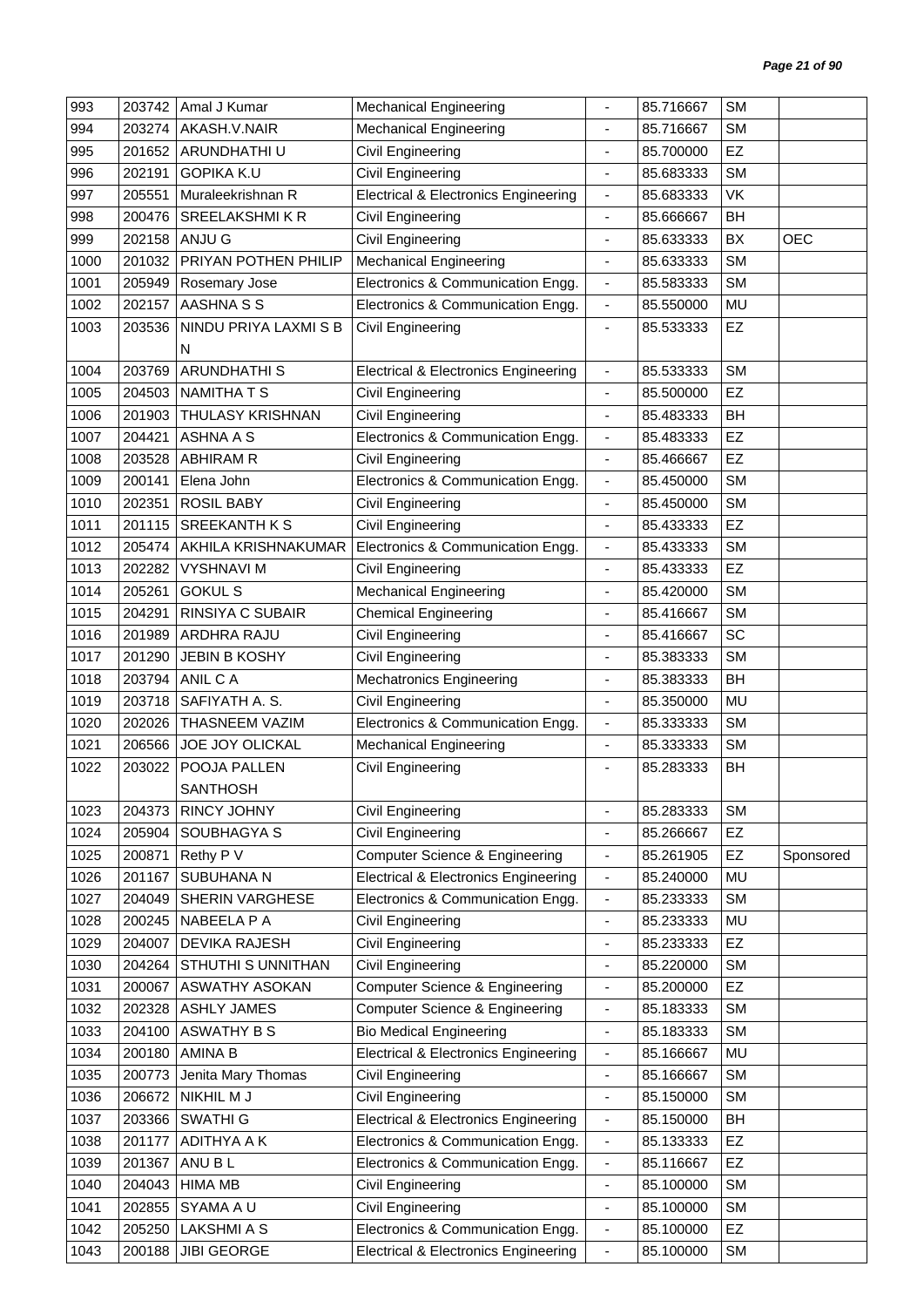| 1044         | 202512           | <b>ASHA MANOJ</b>                 | Civil Engineering                               |                                                          | 85.083333              | LA        |    |
|--------------|------------------|-----------------------------------|-------------------------------------------------|----------------------------------------------------------|------------------------|-----------|----|
| 1045         | 204850           | <b>FATHIMA.S</b>                  | Electronics & Communication Engg.               | $\overline{\phantom{a}}$                                 | 85.083333              | <b>MU</b> |    |
| 1046         | 205968           | <b>GRISHMA GOPINATH</b>           | Civil Engineering                               | ä,                                                       | 85.075000              | VK        |    |
| 1047         | 200745           | ANU C PAUL                        | Civil Engineering                               | ٠                                                        | 85.075000              | <b>SM</b> |    |
| 1048         | 200706           | <b>SUHAILA KT</b>                 | <b>Civil Engineering</b>                        | $\frac{1}{2}$                                            | 85.066667              | MU        |    |
| 1049         | 201649           | SNEHA JOSEPH                      | <b>Computer Science &amp; Engineering</b>       | $\blacksquare$                                           | 85.066667              | <b>SM</b> |    |
| 1050         | 202394           | <b>KRISHNAPRIYA S</b>             | Electronics & Communication Engg.               | $\overline{\phantom{a}}$                                 | 85.050000              | <b>SM</b> |    |
| 1051         | 204567           | ANUJA E V                         | Civil Engineering                               | $\frac{1}{2}$                                            | 85.033333              | <b>SM</b> |    |
| 1052         | 204120           | <b>ALEX MATHEW</b>                | <b>Mechanical Engineering</b>                   | ÷                                                        | 85.033333              | <b>SM</b> |    |
| 1053         | 202788           | PRIYAMVADA K                      | Computer Science & Engineering                  | $\blacksquare$                                           | 85.033333              | <b>SM</b> |    |
| 1054         | 200196           | <b>ANN MARISSA</b>                | Civil Engineering                               | ä,                                                       | 85.033333              | <b>SM</b> |    |
|              |                  | VARGHESE                          |                                                 |                                                          |                        |           |    |
| 1055         | 203492           | <b>FARSANA HAFSAL</b>             | Civil Engineering                               | $\frac{1}{2}$                                            | 85.016667              | MU        |    |
| 1056         | 202039           | <b>REENU RAJAN</b>                | Civil Engineering                               |                                                          | 85.000000              | <b>SM</b> |    |
| 1057         | 205045           | UMA PARVATHY M                    | <b>Civil Engineering</b>                        | ÷                                                        | 84.983333              | <b>SM</b> |    |
| 1058         | 202398           | ABHINAND J L                      | <b>Mechanical Engineering</b>                   | $\frac{1}{2}$                                            | 84.980000              | <b>SM</b> |    |
| 1059         | 201118           | SANTHWANA E                       | <b>Civil Engineering</b>                        | $\overline{a}$                                           | 84.966667              | BH        |    |
| 1060         | 200257           | SUBHANA SHANAVAS                  | <b>Civil Engineering</b>                        | ä,                                                       | 84.933333              | <b>MU</b> |    |
| 1061         | 201219           | MANASA MUKUNDAN                   | <b>Civil Engineering</b>                        | $\overline{\phantom{0}}$                                 | 84.916667              | EZ        |    |
| 1062         | 202813           | ARYA J                            | <b>Civil Engineering</b>                        | ä,                                                       | 84.900000              | <b>SM</b> |    |
| 1063         | 200823           | SUMITH T S                        | Mechanical Engineering                          | $\frac{1}{2}$                                            | 84.900000              | <b>SM</b> |    |
| 1064         | 202342           | C SREERAM                         | <b>Civil Engineering</b>                        | ÷,                                                       | 84.900000              | <b>SM</b> |    |
| 1065         | 202666           | <b>NANDA B</b>                    | Civil Engineering                               | $\overline{\phantom{a}}$                                 | 84.900000              | EZ        |    |
| 1066         | 200334           | LAVANYA                           | Electronics & Communication Engg.               | $\overline{\phantom{a}}$                                 | 84.883333              | BH        |    |
|              |                  | <b>BALAKRISHNAN</b>               |                                                 |                                                          |                        |           |    |
|              |                  | ELAMBILAN N.                      |                                                 |                                                          |                        |           |    |
| 1067         | 202981           | <b>ANJU THOMAS</b>                | <b>Electrical &amp; Electronics Engineering</b> | $\blacksquare$                                           | 84.800000              | <b>SM</b> | PD |
| 1068         | 204672           | <b>APARNAS</b>                    | Civil Engineering                               | $\overline{a}$                                           | 84.783333              | <b>SM</b> |    |
| 1069         | 202031           | <b>RESHMA S R</b>                 | <b>Electrical &amp; Electronics Engineering</b> | $\overline{\phantom{a}}$                                 | 84.766667              | <b>SM</b> |    |
| 1070         | 202477           | ANAGHA V V                        | <b>Civil Engineering</b>                        | $\frac{1}{2}$                                            | 84.766667              | <b>SM</b> |    |
| 1071         | 201024           | AGNA SHAJU P.                     | Electronics & Communication Engg.               | $\overline{\phantom{a}}$                                 | 84.766667              | <b>SM</b> |    |
| 1072         |                  | 204460 ABHILASH B K               | Aeronautical Engineering                        |                                                          | 84.750000              | SM        |    |
| 1073         | 201924           | SETHULEKSHMI.G                    | Electronics & Communication Engg.               | $\qquad \qquad \blacksquare$                             | 84.733333              | <b>SM</b> |    |
| 1074         | 201483           | <b>SALIMA B S</b>                 | <b>Electrical &amp; Electronics Engineering</b> | $\overline{\phantom{a}}$                                 | 84.733333              | SC        |    |
| 1075         | 203386           | <b>AMISHA P</b>                   | Electronics & Communication Engg.               | $\overline{\phantom{a}}$                                 | 84.733333              | <b>SM</b> |    |
| 1076         | 203311           | <b>GOURIPRIYA K</b>               | <b>Electrical &amp; Electronics Engineering</b> | $\overline{\phantom{0}}$                                 | 84.733333              | <b>SM</b> |    |
| 1077         | 200750           | <b>ALKA NIXON</b>                 | <b>Computer Science &amp; Engineering</b>       | $\overline{\phantom{a}}$                                 | 84.716667              | <b>SM</b> |    |
| 1078         | 200192           | <b>LEKSHMY M G</b>                | <b>Information Technology</b>                   | $\overline{\phantom{a}}$                                 | 84.683333              | <b>SM</b> |    |
| 1079         | 206737           | SRUTHI.M.J                        | Electronics & Communication Engg.               | $\overline{\phantom{a}}$                                 | 84.680000              | <b>SM</b> |    |
| 1080         | 201401           | <b>GOPIKA.S</b>                   | <b>Electrical &amp; Electronics Engineering</b> | $\overline{\phantom{a}}$                                 | 84.666667              | <b>SM</b> |    |
| 1081         | 201191           | <b>KAJAL K NAIR</b>               | <b>Computer Science &amp; Engineering</b>       | $\overline{\phantom{a}}$                                 | 84.666667              | <b>SM</b> |    |
| 1082         | 202243           | FADHIYA BEEGUM S                  | Civil Engineering                               | $\qquad \qquad \blacksquare$                             | 84.666667              | MU        |    |
| 1083         |                  |                                   |                                                 |                                                          |                        |           |    |
| 1084         |                  |                                   |                                                 |                                                          |                        |           |    |
|              | 203864           | ATHULYANK                         | Electronics & Communication Engg.               | $\qquad \qquad \blacksquare$                             | 84.660000              | BH        |    |
|              | 203075           | ANCY A                            | Electronics & Communication Engg.               | $\overline{\phantom{a}}$                                 | 84.660000              | MU        |    |
| 1085         | 204031           | AYANA A VISWANATHAN               | <b>Bio Medical Engineering</b>                  | $\overline{\phantom{0}}$                                 | 84.616667              | <b>SM</b> |    |
| 1086         | 204765           | ANJANA BA                         | Civil Engineering                               | $\overline{\phantom{a}}$<br>÷                            | 84.600000              | <b>SM</b> |    |
| 1087         | 201244           | <b>ASNAP</b>                      | Civil Engineering                               |                                                          | 84.600000              | MU        |    |
| 1088         | 201785           | <b>JINSHAV</b>                    | Civil Engineering                               | -                                                        | 84.583333              | MU        |    |
| 1089         | 203448           | DIJO GEORGE BIJU                  | <b>Mechanical Engineering</b>                   | -                                                        | 84.583333              | <b>SM</b> |    |
| 1090         | 200033           | <b>MARY ANIL</b>                  | Civil Engineering                               | ÷                                                        | 84.583333              | <b>SM</b> |    |
| 1091         | 203142           | <b>NADIYA</b>                     | Civil Engineering                               | $\qquad \qquad \blacksquare$                             | 84.580000              | MU        |    |
| 1092<br>1093 | 203753<br>204258 | <b>NEETHUS</b><br>KRISHNA NIDHI B | Civil Engineering<br><b>Civil Engineering</b>   | $\qquad \qquad \blacksquare$<br>$\overline{\phantom{0}}$ | 84.566667<br>84.550000 | EZ<br>EZ  |    |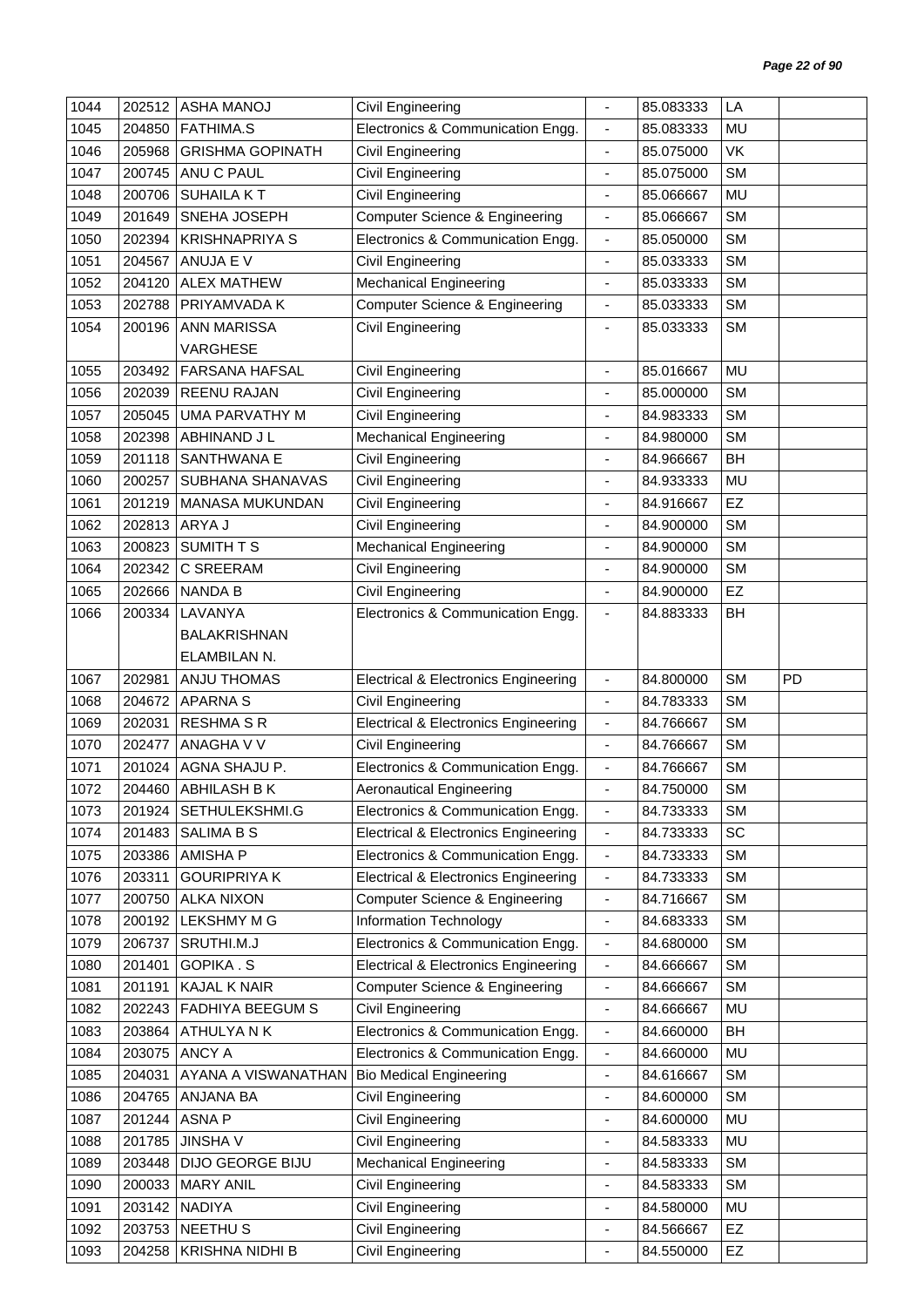| 1094 | 202846 | <b>RESHMA</b>              | Civil Engineering                               |                              | 84.550000 | <b>SM</b> |  |
|------|--------|----------------------------|-------------------------------------------------|------------------------------|-----------|-----------|--|
| 1095 | 200874 | SANIKA SUMESH              | Civil Engineering                               | $\blacksquare$               | 84.550000 | EZ        |  |
| 1096 | 200867 | <b>ARYA AJITH</b>          | <b>Electrical &amp; Electronics Engineering</b> | $\overline{\phantom{a}}$     | 84.533333 | BH        |  |
| 1097 | 203369 | ANUJITH J A                | Civil Engineering                               | $\overline{\phantom{a}}$     | 84.533333 | EZ        |  |
| 1098 | 202414 | AKHILA E R                 | <b>Civil Engineering</b>                        | $\blacksquare$               | 84.520000 | EZ        |  |
| 1099 | 200827 | <b>ANJALIS</b>             | Civil Engineering                               | ä,                           | 84.516667 | <b>SM</b> |  |
| 1100 | 202816 | ANAGHA K. K                | Civil Engineering                               | ÷                            | 84.516667 | <b>SM</b> |  |
| 1101 | 203410 | <b>SABIRAN</b>             | <b>Computer Science &amp; Engineering</b>       | $\overline{\phantom{a}}$     | 84.516667 | <b>MU</b> |  |
| 1102 | 204465 | <b>ANANDHUS</b>            | <b>Mechanical Engineering</b>                   | $\overline{\phantom{a}}$     | 84.500000 | <b>SM</b> |  |
| 1103 | 201682 | <b>SUJITH S</b>            | <b>Mechanical Engineering</b>                   | ÷                            | 84.483333 | <b>SM</b> |  |
| 1104 | 203708 | NIHALA AMEEN               | <b>Aeronautical Engineering</b>                 | ÷,                           | 84.466667 | MU        |  |
| 1105 | 202094 | DEEPU V S                  | Civil Engineering                               | $\overline{\phantom{a}}$     | 84.466667 | VK        |  |
| 1106 | 200430 | JITHIN PU                  | Civil Engineering                               | $\overline{\phantom{a}}$     | 84.466667 | <b>SM</b> |  |
| 1107 | 204098 | APARNA KRISHNAN            | <b>Electrical &amp; Electronics Engineering</b> | $\overline{\phantom{a}}$     | 84.450000 | <b>SM</b> |  |
| 1108 | 200446 | <b>VISHAL RAMAN</b>        | <b>Mechanical Engineering</b>                   | $\overline{\phantom{a}}$     | 84.420000 | <b>SM</b> |  |
| 1109 | 204023 | ARUNDHATHY.S               | Civil Engineering                               | $\overline{\phantom{a}}$     | 84.416667 | <b>SM</b> |  |
| 1110 | 201850 | VAFA A J                   | <b>Electrical &amp; Electronics Engineering</b> | $\overline{\phantom{a}}$     | 84.400000 | <b>MU</b> |  |
| 1111 | 204980 | AKHILA V A                 | <b>Computer Science &amp; Engineering</b>       | $\overline{\phantom{a}}$     | 84.400000 | BH        |  |
| 1112 | 201999 | <b>NAEEMA ABDUL</b>        | Civil Engineering                               | $\overline{\phantom{a}}$     | 84.383333 | MU        |  |
|      |        | <b>GAFOOR</b>              |                                                 |                              |           |           |  |
| 1113 | 202107 | <b>FEBA KOSHY</b>          | <b>Electrical &amp; Electronics Engineering</b> | $\blacksquare$               | 84.383333 | <b>SM</b> |  |
| 1114 | 201353 | VISHNU AG                  | Electronics & Communication Engg.               | $\blacksquare$               | 84.350000 | <b>SM</b> |  |
| 1115 | 203238 | SNEHAMOL M                 | Civil Engineering                               | $\overline{\phantom{a}}$     | 84.350000 | EZ        |  |
| 1116 | 204915 | <b>GOPIKA S NATH</b>       | <b>Electrical &amp; Electronics Engineering</b> | $\overline{\phantom{a}}$     | 84.340000 | EZ        |  |
| 1117 | 206207 | <b>STEFI JOMI</b>          | <b>Electrical &amp; Electronics Engineering</b> | $\blacksquare$               | 84.316667 | <b>SM</b> |  |
| 1118 | 206356 | ARJUN M J                  | <b>Mechanical Engineering</b>                   | $\qquad \qquad \blacksquare$ | 84.316667 | SC        |  |
| 1119 | 203953 | ANJITHA A M                | Civil Engineering                               | $\overline{\phantom{a}}$     | 84.316667 | <b>SM</b> |  |
| 1120 | 204649 | CHITHRA K.S.               | Civil Engineering                               | $\overline{\phantom{a}}$     | 84.300000 | <b>SM</b> |  |
| 1121 | 204988 | ANAND DEVANATHAN           | <b>Electrical &amp; Electronics Engineering</b> | $\overline{\phantom{a}}$     | 84.300000 | <b>SM</b> |  |
| 1122 | 201395 | PRAMITHA B                 | Civil Engineering                               | $\overline{\phantom{a}}$     | 84.266667 | <b>SM</b> |  |
| 1123 | 201854 | <b>GOPIKA KRISHNAN K</b>   | <b>Electrical &amp; Electronics Engineering</b> | $\blacksquare$               | 84.266667 | <b>EZ</b> |  |
| 1124 |        | 203730   VISMAYA RAVINDRAN | Civil Engineering                               |                              | 84.266667 | <b>BH</b> |  |
| 1125 | 202461 | SAFEER S S                 | <b>Mechanical Engineering</b>                   | $\overline{\phantom{a}}$     | 84.266667 | MU        |  |
| 1126 | 200320 | <b>KRISHNA R</b>           | Civil Engineering                               | $\overline{\phantom{a}}$     | 84.250000 | <b>SM</b> |  |
| 1127 | 204276 | <b>RESHMAPS</b>            | Civil Engineering                               | $\overline{\phantom{a}}$     | 84.240000 | BH        |  |
| 1128 | 206177 | NEENUMOL P P               | <b>Electrical &amp; Electronics Engineering</b> | $\blacksquare$               | 84.225000 | <b>SM</b> |  |
| 1129 | 202725 | SITHARA S S                | <b>Electrical &amp; Electronics Engineering</b> | $\overline{\phantom{a}}$     | 84.216667 | MU        |  |
| 1130 | 202709 | ANJU SURESH                | Civil Engineering                               | $\blacksquare$               | 84.200000 | <b>SM</b> |  |
| 1131 | 205891 | <b>FIDHA A</b>             | Electronics & Communication Engg.               | $\overline{\phantom{a}}$     | 84.200000 | <b>SM</b> |  |
| 1132 | 203361 | REENU MARY R               | <b>Electrical &amp; Electronics Engineering</b> | $\overline{\phantom{a}}$     | 84.183333 | <b>SM</b> |  |
| 1133 | 200788 | <b>BHAGYA B ANIL</b>       | Electronics & Communication Engg.               | $\blacksquare$               | 84.183333 | VK        |  |
| 1134 | 200216 | <b>CEREENA S JACKSON</b>   | <b>Electrical &amp; Electronics Engineering</b> | $\overline{\phantom{a}}$     | 84.183333 | LA        |  |
| 1135 | 202249 | ANJANA K                   | Civil Engineering                               | $\blacksquare$               | 84.166667 | BH        |  |
| 1136 | 200662 | AFSANA S NAJEEB            | Civil Engineering                               | $\overline{\phantom{a}}$     | 84.166667 | MU        |  |
| 1137 | 200261 | <b>CICIN SUNNY</b>         | Electronics & Communication Engg.               | $\overline{\phantom{a}}$     | 84.150000 | <b>SM</b> |  |
| 1138 | 202340 | <b>VAISHAK C</b>           | <b>Mechanical Engineering</b>                   | $\overline{\phantom{a}}$     | 84.150000 | <b>SM</b> |  |
| 1139 | 203689 | <b>FEBINAS</b>             | Civil Engineering                               | $\blacksquare$               | 84.133333 | <b>MU</b> |  |
| 1140 | 200057 | <b>VISHNU</b>              | <b>Mechanical Engineering</b>                   | $\overline{\phantom{a}}$     | 84.133333 | BH        |  |
|      |        | PURUSHOTHAMAN              |                                                 |                              |           |           |  |
| 1141 | 204781 | SHAHANA N K                | Civil Engineering                               | $\overline{\phantom{a}}$     | 84.116667 | MU        |  |
| 1142 | 202475 | <b>SARANYA S</b>           | Electronics & Communication Engg.               | $\overline{\phantom{a}}$     | 84.116667 | EZ        |  |
| 1143 | 203683 | ANJANA JAYARAJ             | Civil Engineering                               | $\overline{\phantom{a}}$     | 84.116667 | <b>SM</b> |  |
| 1144 | 203174 | RITHWIK PRADEEP            | <b>Computer Science &amp; Engineering</b>       | $\blacksquare$               | 84.116667 | <b>SM</b> |  |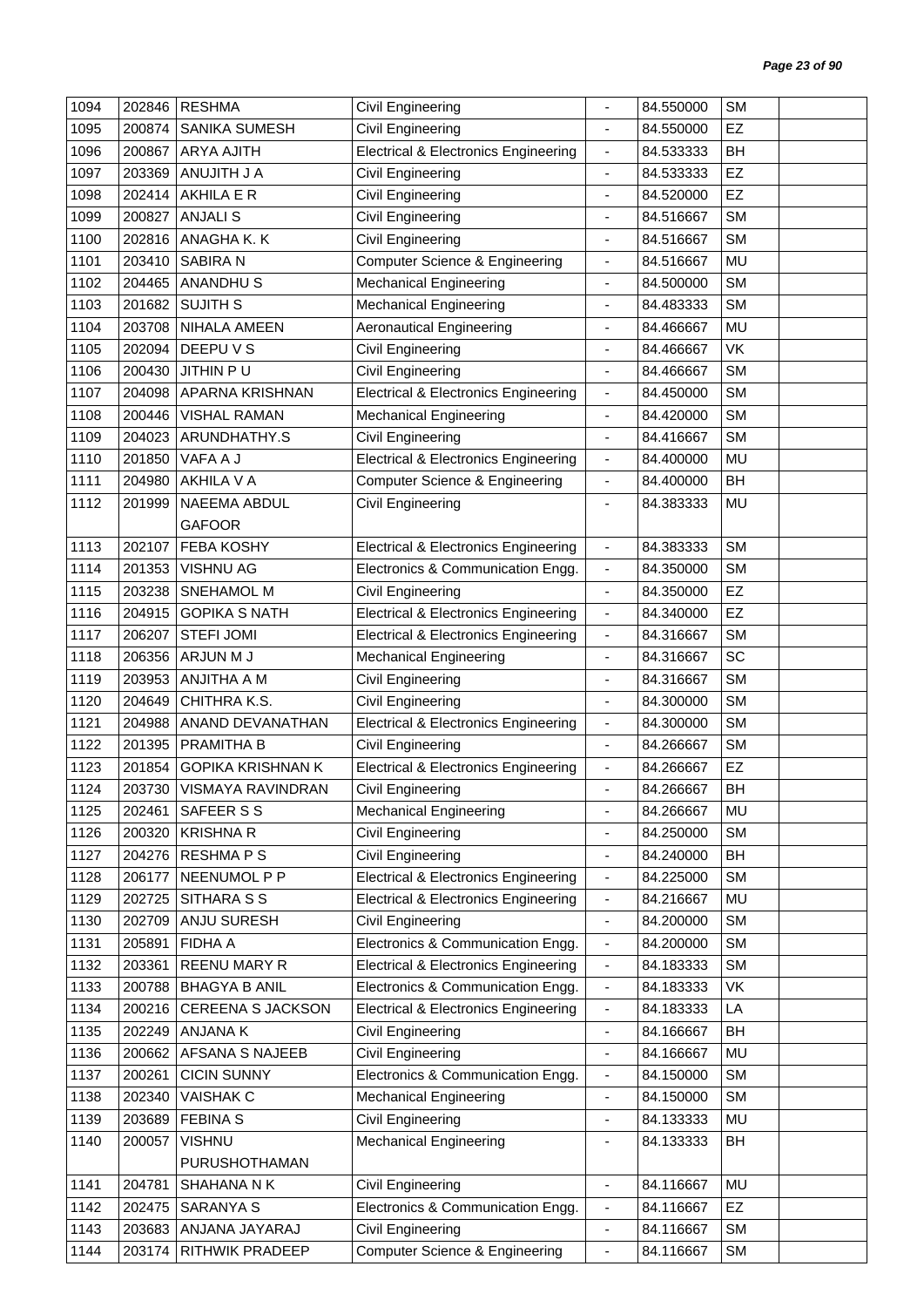| 1145 | 203354 | <b>GAYATHRIS</b>           | <b>Electrical &amp; Electronics Engineering</b> |                              | 84.116667 | <b>SM</b> |            |
|------|--------|----------------------------|-------------------------------------------------|------------------------------|-----------|-----------|------------|
| 1146 | 200702 | SANDRA R S                 | Civil Engineering                               | $\overline{\phantom{a}}$     | 84.100000 | BH        |            |
| 1147 | 201176 | JAZLAH MAJEED              | Civil Engineering                               | $\overline{\phantom{a}}$     | 84.100000 | <b>MU</b> |            |
|      |        | <b>SULAIMAN</b>            |                                                 |                              |           |           |            |
| 1148 | 200953 | <b>SONIMA A</b>            | Civil Engineering                               | $\overline{\phantom{a}}$     | 84.087719 | <b>MU</b> |            |
| 1149 | 202885 | <b>Merlin Mathew</b>       | Civil Engineering                               |                              | 84.083333 | <b>SM</b> |            |
| 1150 | 201101 | <b>JIBI KURIAN</b>         | Civil Engineering                               | $\overline{\phantom{a}}$     | 84.066667 | <b>SM</b> |            |
| 1151 | 202529 | AMRUTHA JOSHY              | Civil Engineering                               | $\overline{\phantom{a}}$     | 84.066667 | EZ        |            |
| 1152 | 204223 | NIGIL SUSAN CHARLEY        | <b>Civil Engineering</b>                        |                              | 84.050000 | <b>SM</b> |            |
| 1153 | 204409 | DHANYA K N                 | Electronics & Communication Engg.               | $\overline{\phantom{a}}$     | 84.050000 | VK        |            |
| 1154 | 205473 | KEERTHI JAYARAJ            | Civil Engineering                               | $\blacksquare$               | 84.040000 | <b>SM</b> |            |
| 1155 | 202956 | FEBA SUSAN JOHN            | <b>Chemical Engineering</b>                     | ä,                           | 84.033333 | <b>SM</b> |            |
| 1156 | 200238 | <b>VISHNU VINOD</b>        | <b>Computer Science &amp; Engineering</b>       | $\overline{\phantom{a}}$     | 84.033333 | BH        |            |
| 1157 | 205655 | SUDHIN SUNDAR              | <b>Mechanical Engineering</b>                   | $\overline{\phantom{a}}$     | 84.016667 | EZ        |            |
| 1158 | 201890 | <b>VIJITHA V N</b>         | Civil Engineering                               | ä,                           | 84.016667 | <b>BH</b> |            |
| 1159 | 201057 | SIVAPRIYA M S              | <b>Civil Engineering</b>                        | ÷                            | 83.983333 | <b>EZ</b> |            |
| 1160 | 200220 | JINCY JOHNSON              | <b>Civil Engineering</b>                        | $\overline{\phantom{a}}$     | 83.966667 | LA        |            |
| 1161 | 202712 | AISWARYA PRAKASH           | <b>Bio Medical Engineering</b>                  | $\blacksquare$               | 83.966667 | VK        |            |
| 1162 | 201190 | <b>FATHIMA SHEERIN</b>     | <b>Electrical &amp; Electronics Engineering</b> | $\overline{\phantom{a}}$     | 83.950000 | MU        |            |
|      |        | AHAMED                     |                                                 |                              |           |           |            |
| 1163 | 201949 | ANAGHA                     | Civil Engineering                               | $\overline{\phantom{a}}$     | 83.950000 | <b>SM</b> |            |
|      |        | <b>JAYACHANDRAN</b>        |                                                 |                              |           |           |            |
| 1164 | 201407 | <b>AYSHAP</b>              | Information Technology                          | $\overline{a}$               | 83.950000 | <b>MU</b> |            |
| 1165 | 203908 | <b>VINCY P P</b>           | <b>Civil Engineering</b>                        | $\overline{\phantom{a}}$     | 83.933333 | <b>SM</b> |            |
| 1166 | 200091 | CHANDHANA.P.S              | <b>Civil Engineering</b>                        | $\overline{\phantom{a}}$     | 83.933333 | DV        | <b>OEC</b> |
| 1167 | 200629 | <b>ANU THOMAS</b>          | <b>Computer Science &amp; Engineering</b>       | $\overline{\phantom{a}}$     | 83.900000 | <b>SM</b> |            |
| 1168 | 202422 | <b>BENET PHILIPS JOHNS</b> | Civil Engineering                               | $\blacksquare$               | 83.900000 | <b>SM</b> |            |
| 1169 | 203801 | <b>VISHNU C NAIR</b>       | Electronics & Communication Engg.               | $\blacksquare$               | 83.900000 | <b>SM</b> |            |
| 1170 | 202893 | LAKSHMI BABURAJAN          | Civil Engineering                               | $\overline{\phantom{a}}$     | 83.900000 | <b>SM</b> |            |
| 1171 | 205379 | NEERAJA K                  | <b>Electrical &amp; Electronics Engineering</b> | $\blacksquare$               | 83.900000 | <b>EZ</b> |            |
| 1172 | 205851 | <b>JITHINKV</b>            | <b>Mechanical Engineering</b>                   | $\blacksquare$               | 83.883333 | <b>BH</b> |            |
| 1173 |        | 204715 ANJU THOMAS         | <b>Mechanical Engineering</b>                   |                              | 83.866667 | <b>SM</b> |            |
| 1174 | 204456 | <b>JESMA JAISON</b>        | Electronics & Communication Engg.               | $\blacksquare$               | 83.866667 | <b>SM</b> |            |
| 1175 | 206287 | HARSHA DINESH              | Bio-Technology & Bio-Chemical                   | $\overline{\phantom{a}}$     | 83.866667 | <b>SM</b> |            |
|      |        |                            | Engineering                                     |                              |           |           |            |
| 1176 | 200176 | SIJI VINCENT A             | <b>Civil Engineering</b>                        | $\overline{\phantom{a}}$     | 83.866667 | <b>SM</b> |            |
| 1177 | 201189 | NICEY MERIN MATHEW         | Civil Engineering                               | ÷,                           | 83.850000 | <b>SM</b> |            |
| 1178 | 200663 | <b>SOUMYA RAJ</b>          | <b>Civil Engineering</b>                        | $\qquad \qquad \blacksquare$ | 83.833333 | VK        |            |
| 1179 | 201104 | <b>GIBIN MATHEW</b>        | <b>Civil Engineering</b>                        | $\overline{\phantom{a}}$     | 83.833333 | <b>SM</b> |            |
|      |        | <b>PANICKER</b>            |                                                 |                              |           |           |            |
| 1180 | 202584 | NINA JAILS                 | Electronics & Communication Engg.               | $\overline{\phantom{a}}$     | 83.833333 | <b>SM</b> |            |
| 1181 | 203512 | <b>DEVIKAK</b>             | Electronics & Communication Engg.               | $\overline{\phantom{a}}$     | 83.833333 | <b>SM</b> |            |
| 1182 | 204838 | <b>GIBINA JAMAL</b>        | Civil Engineering                               | $\overline{\phantom{a}}$     | 83.816667 | MU        |            |
| 1183 | 200441 | ANGEL MARY JACOB           | <b>Civil Engineering</b>                        | $\blacksquare$               | 83.816667 | <b>SM</b> |            |
| 1184 | 200034 | <b>RISHI RAJ</b>           | Electronics & Communication Engg.               | $\overline{\phantom{a}}$     | 83.783333 | <b>SM</b> |            |
| 1185 | 205175 | <b>BABITHA ELDOE</b>       | Civil Engineering                               | $\qquad \qquad \blacksquare$ | 83.766667 | <b>SM</b> |            |
| 1186 | 203060 | <b>GOPIKA CHANDRAN</b>     | Civil Engineering                               | $\blacksquare$               | 83.766667 | <b>SM</b> |            |
| 1187 | 204164 | <b>LIJA A ITTY</b>         | <b>Civil Engineering</b>                        | ٠                            | 83.766667 | <b>SM</b> |            |
| 1188 | 200324 | ABDUL AZEEZ P              | <b>Mechanical Engineering</b>                   | $\overline{\phantom{a}}$     | 83.760000 | MU        |            |
| 1189 | 205925 | JALIBA SHERIN T            | Electronics & Communication Engg.               | $\overline{\phantom{a}}$     | 83.750000 | MU        |            |
| 1190 | 204497 | ANUPRIYA AJITH M           | Civil Engineering                               | $\overline{\phantom{a}}$     | 83.733333 | <b>EZ</b> |            |
| 1191 | 203353 | KAUSAL SANTHOSH            | <b>Electrical &amp; Electronics Engineering</b> | $\overline{\phantom{a}}$     | 83.716667 | <b>SM</b> |            |
| 1192 | 203313 | NIMA S S                   | Electronics & Communication Engg.               | $\overline{\phantom{a}}$     | 83.700000 | BX        |            |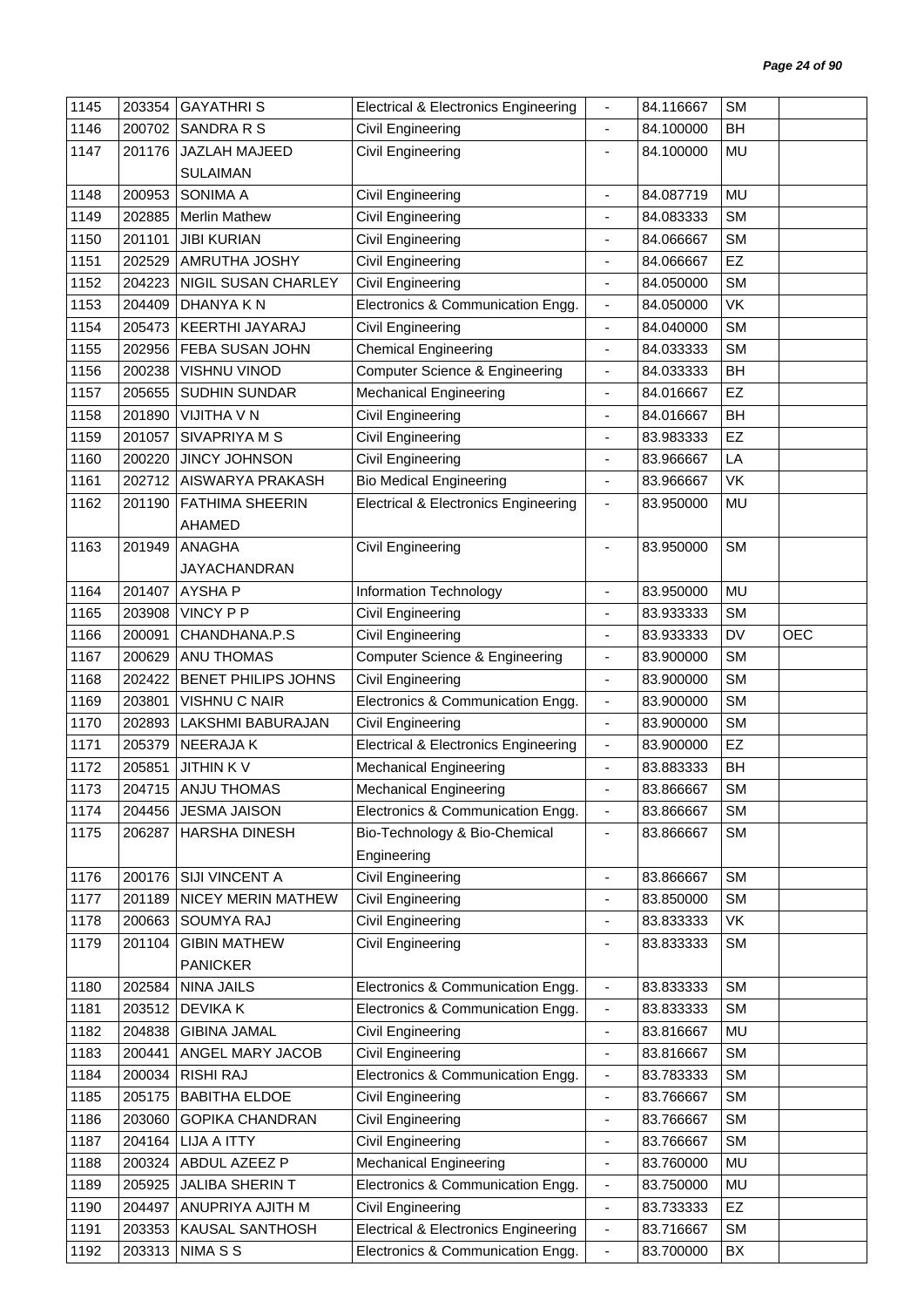| 1193 | 204625 | <b>KANNAN RAJEEV</b>      | Electronics & Communication Engg.               | $\overline{\phantom{a}}$     | 83.700000 | <b>SM</b> |            |
|------|--------|---------------------------|-------------------------------------------------|------------------------------|-----------|-----------|------------|
| 1194 | 204000 | YADUKRISHNAN T            | <b>Mechanical Engineering</b>                   | $\blacksquare$               | 83.700000 | EZ        |            |
| 1195 | 200728 | SUDHEESH S                | <b>Mechanical Engineering</b>                   | $\blacksquare$               | 83.700000 | BH        |            |
| 1196 | 200716 | <b>ASWATHY SABU</b>       | Civil Engineering                               | $\overline{\phantom{a}}$     | 83.683333 | <b>SM</b> |            |
| 1197 | 201474 | <b>MEGHA RAJ</b>          | <b>Electrical &amp; Electronics Engineering</b> | $\blacksquare$               | 83.666667 | EZ        |            |
| 1198 | 200006 | <b>DENNA JOY</b>          | Electronics & Communication Engg.               | $\overline{\phantom{a}}$     | 83.666667 | <b>SM</b> |            |
| 1199 | 203674 | <b>FATHIMA MUSTHAFA</b>   | Civil Engineering                               | $\blacksquare$               | 83.666667 | MU        |            |
| 1200 | 200440 | PARVATHI NAIR             | Civil Engineering                               | $\overline{\phantom{a}}$     | 83.650000 | <b>SM</b> |            |
| 1201 | 204430 | SWATHY KRISHNA A K        | Civil Engineering                               | $\overline{\phantom{a}}$     | 83.650000 | <b>VK</b> |            |
| 1202 | 204109 | <b>GOPIKA PREETHAM</b>    | <b>Civil Engineering</b>                        | $\overline{\phantom{a}}$     | 83.640000 | <b>SM</b> |            |
| 1203 | 200919 | <b>RIHAN SIDHIK</b>       | <b>Civil Engineering</b>                        | $\blacksquare$               | 83.600000 | <b>MU</b> |            |
| 1204 | 203332 | VINEESH K P               | <b>Mechanical Engineering</b>                   | ä,                           | 83.600000 | <b>SM</b> |            |
| 1205 | 201471 | <b>SALINI K P</b>         | Information Technology                          | ÷                            | 83.583333 | BH        |            |
| 1206 | 205824 | <b>ROJINI S R</b>         | <b>Mechanical Engineering</b>                   | $\overline{\phantom{a}}$     | 83.583333 | BX        |            |
| 1207 | 200817 | <b>EKATHAKS</b>           | <b>Civil Engineering</b>                        | $\overline{\phantom{a}}$     | 83.566667 | <b>SM</b> |            |
| 1208 | 202632 | <b>BISMI B S</b>          | Electronics & Communication Engg.               | $\blacksquare$               | 83.566667 | <b>SM</b> |            |
| 1209 | 201157 | AMAL K B                  | Electronics & Communication Engg.               | $\blacksquare$               | 83.550000 | <b>BH</b> |            |
| 1210 | 200531 | ADITHYA CHANDRAN C        | <b>Computer Science &amp; Engineering</b>       | $\overline{\phantom{a}}$     | 83.550000 | <b>EZ</b> |            |
|      |        | K                         |                                                 |                              |           |           |            |
| 1211 | 201035 | <b>CATHERINE JACOB</b>    | <b>Chemical Engineering</b>                     | $\overline{\phantom{a}}$     | 83.533333 | <b>SM</b> |            |
| 1212 | 202435 | <b>SUJITH ANTONY</b>      | Civil Engineering                               | $\blacksquare$               | 83.516667 | <b>SM</b> |            |
|      |        | VARGHESE                  |                                                 |                              |           |           |            |
| 1213 | 204300 | LIJO G C                  | <b>Civil Engineering</b>                        | $\blacksquare$               | 83.516667 | LA        |            |
| 1214 | 205116 | POOJA PUSHPAN             | <b>Electronics and Bio Medical</b>              | $\overline{a}$               | 83.500000 | EZ        |            |
|      |        |                           | Engineering                                     |                              |           |           |            |
| 1215 | 202702 | SREETHUPR                 | Electronics & Communication Engg.               | $\overline{\phantom{a}}$     | 83.475000 | <b>SM</b> |            |
| 1216 | 205977 | <b>ALFIYA HAKKIM</b>      | <b>Civil Engineering</b>                        | $\blacksquare$               | 83.466667 | MU        |            |
| 1217 | 201591 | <b>ARYA B NAIR</b>        | <b>Civil Engineering</b>                        | $\blacksquare$               | 83.466667 | <b>SM</b> |            |
| 1218 | 204271 | <b>CAROL PONNU RENJI</b>  | Electronics & Communication Engg.               | $\overline{\phantom{a}}$     | 83.460000 | <b>SM</b> |            |
| 1219 | 202126 | <b>NIKHIL S RAJ</b>       | <b>Mechanical Engineering</b>                   | $\blacksquare$               | 83.450000 | EZ        |            |
| 1220 | 203034 | <b>HARIKRISHNAN S</b>     | <b>Mechanical Engineering</b>                   |                              | 83.450000 | EZ        |            |
| 1221 |        | 203574   BHADRA PRIYA S S | Electronics & Communication Engg.               |                              | 83.450000 | EZ        |            |
| 1222 |        | 201512 ANNA SUNNY         | <b>Electrical &amp; Electronics Engineering</b> | $\overline{\phantom{a}}$     | 83.450000 | <b>SM</b> |            |
| 1223 | 201777 | <b>AKHIL AR</b>           | Mechanical Stream Production                    | $\overline{\phantom{a}}$     | 83.450000 | <b>SM</b> |            |
|      |        |                           | Engineering                                     |                              |           |           |            |
| 1224 | 204122 | <b>SANDRA MURALI</b>      | <b>Electrical &amp; Electronics Engineering</b> | $\blacksquare$               | 83.450000 | <b>SM</b> |            |
| 1225 | 204826 | APARNA NARAYANAN          | Civil Engineering                               | $\overline{\phantom{a}}$     | 83.433333 | <b>SM</b> |            |
| 1226 | 201336 | <b>GOWRI GOPAL</b>        | <b>Electrical &amp; Electronics Engineering</b> | $\blacksquare$               | 83.433333 | <b>SM</b> |            |
| 1227 | 201038 | AKSA SUSAN THOMAS         | Electronics and Instrumentation                 | $\overline{\phantom{a}}$     | 83.416667 | <b>SM</b> |            |
| 1228 | 205269 | SREELEKSHMI A N           | Electronics & Communication Engg.               | $\overline{\phantom{a}}$     | 83.400000 | <b>SM</b> |            |
| 1229 | 201961 | ALDIA DCRUZ               | Civil Engineering                               | $\blacksquare$               | 83.383333 | LA        |            |
| 1230 | 205560 | RASHMIKA GOPINATH K       | Civil Engineering                               | ٠                            | 83.366667 | BH        |            |
| 1231 | 202525 | <b>REVATHY KRISHNAN</b>   | <b>Civil Engineering</b>                        | ÷                            | 83.366667 | <b>SM</b> |            |
| 1232 | 201771 | <b>ALBIN JOY</b>          | <b>Civil Engineering</b>                        | $\overline{\phantom{a}}$     | 83.366667 | <b>SM</b> |            |
| 1233 | 200580 | AMBADY P.S                | Civil Engineering                               | $\overline{\phantom{a}}$     | 83.366667 | ΚN        | <b>OEC</b> |
| 1234 | 204973 | <b>VINEETHA V</b>         | Electronics & Communication Engg.               | $\overline{\phantom{a}}$     | 83.366667 | BH        |            |
| 1235 | 204502 | Anjana S                  | Civil Engineering                               | $\overline{\phantom{a}}$     | 83.350000 | BH        |            |
| 1236 | 202593 | MEGHA M                   | Civil Engineering                               | $\qquad \qquad \blacksquare$ | 83.333333 | <b>SM</b> |            |
| 1237 | 201732 | <b>ASITHA MUMNA</b>       | <b>Computer Science &amp; Engineering</b>       | $\overline{\phantom{a}}$     | 83.316667 | MU        |            |
| 1238 | 200575 | NAMITHA RAVEENDRAN        | <b>Civil Engineering</b>                        | $\blacksquare$               | 83.316667 | <b>SM</b> |            |
| 1239 | 201893 | DRISYA C                  | Electronics & Communication Engg.               | $\overline{\phantom{a}}$     | 83.283333 | <b>SM</b> |            |
| 1240 | 206348 | <b>GEETHU KRISHNA S</b>   | Civil Engineering                               | $\blacksquare$               | 83.283333 | EZ        |            |
| 1241 |        | 204536 NEERAJA S NAIR     | <b>Computer Science &amp; Engineering</b>       | $\blacksquare$               | 83.283333 | <b>SM</b> |            |
|      |        |                           |                                                 |                              |           |           |            |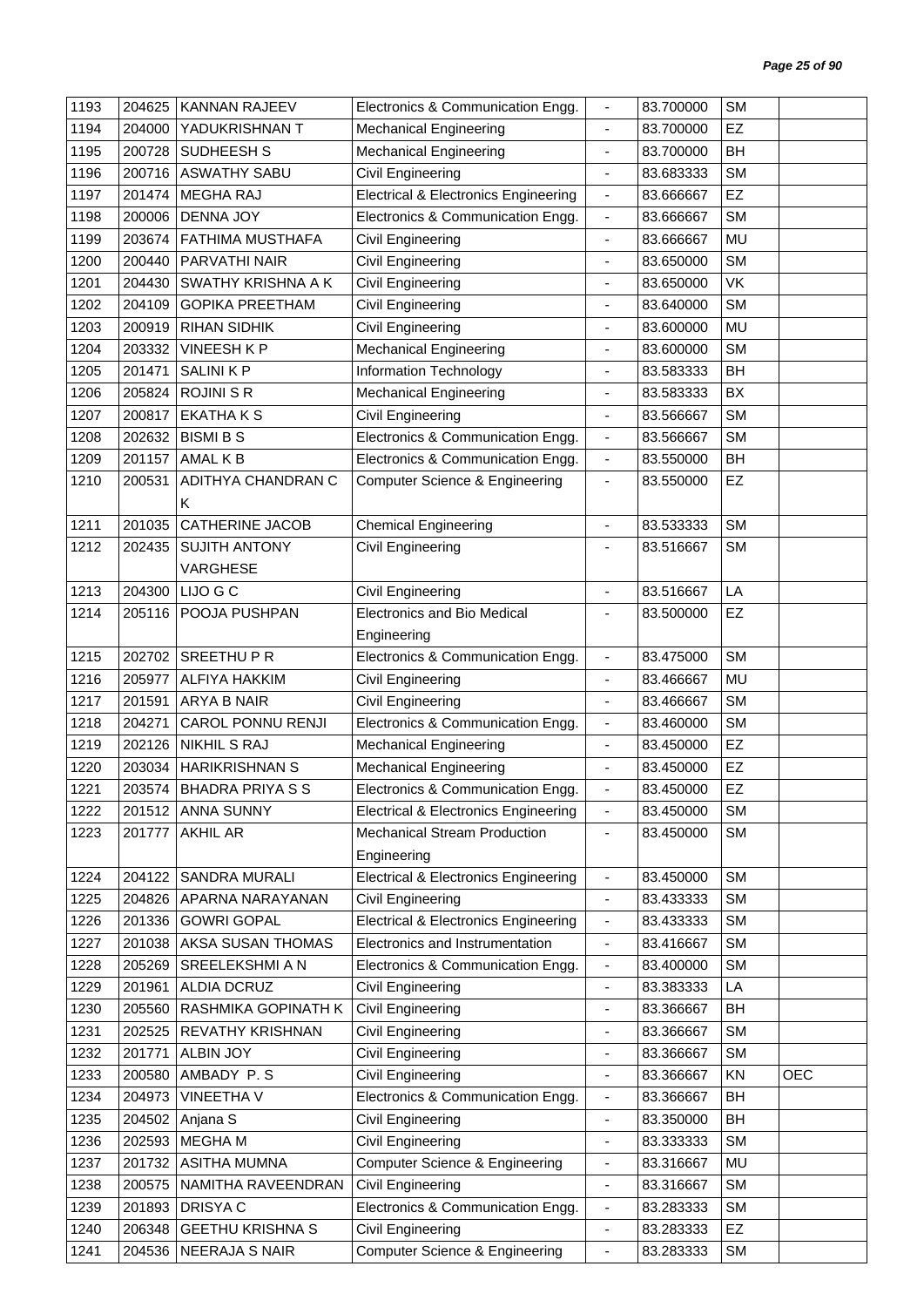| 1242 | 202683 | ANJANA GEORGE               | Civil Engineering                               |                              | 83.283333 | <b>SM</b> |  |
|------|--------|-----------------------------|-------------------------------------------------|------------------------------|-----------|-----------|--|
| 1243 | 202836 | <b>ASHILA ALIYAR</b>        | <b>Civil Engineering</b>                        |                              | 83.260000 | <b>MU</b> |  |
| 1244 | 203751 | E. B. AKHIL                 | Civil Engineering                               | $\frac{1}{2}$                | 83.260000 | <b>EZ</b> |  |
| 1245 | 204289 | <b>MARTIN MATHEW</b>        | <b>Mechanical Engineering</b>                   | ٠                            | 83.250000 | <b>SM</b> |  |
| 1246 | 200014 | ANSHULA VIJAYAM S J         | Electronics & Communication Engg.               | $\overline{\phantom{0}}$     | 83.233333 | BH        |  |
| 1247 | 201928 | <b>AKHILA THULASE</b>       | Civil Engineering                               | $\overline{a}$               | 83.233333 | <b>SM</b> |  |
| 1248 | 204817 | SRUTHI M.K.                 | Electronics & Communication Engg.               | $\overline{\phantom{a}}$     | 83.220000 | BH        |  |
| 1249 | 200640 | M V KARTHIKA                | Civil Engineering                               | $\frac{1}{2}$                | 83.220000 | <b>SM</b> |  |
| 1250 | 201151 | AISHWARYA VIPIN             | Civil Engineering                               | ä,                           | 83.216667 | <b>SM</b> |  |
| 1251 | 204180 | <b>MARITTA STEPHEN</b>      | <b>Computer Science &amp; Engineering</b>       | $\qquad \qquad \blacksquare$ | 83.216667 | <b>SM</b> |  |
| 1252 | 206439 | ATHIRA R MOHAN              | <b>Electrical &amp; Electronics Engineering</b> | $\overline{\phantom{a}}$     | 83.200000 | BH        |  |
| 1253 | 200729 | ABHINAND R S                | Civil Engineering                               | $\frac{1}{2}$                | 83.183333 | EZ        |  |
| 1254 | 200966 | <b>VISHAL RAVIKUMAR</b>     | <b>Electrical &amp; Electronics Engineering</b> | $\blacksquare$               | 83.183333 | EZ        |  |
| 1255 | 204981 | LITHA MARIAM THAMPI         | Civil Engineering                               | $\blacksquare$               | 83.183333 | <b>SM</b> |  |
| 1256 | 205530 | ABEL ABBU VARGHESE          | <b>Electrical &amp; Electronics Engineering</b> | $\overline{\phantom{a}}$     | 83.166667 | <b>SM</b> |  |
| 1257 | 200584 | SONIYA S                    | <b>Mechanical Engineering</b>                   | $\qquad \qquad \blacksquare$ | 83.166667 | BX        |  |
| 1258 | 200077 | <b>ZEENAR</b>               | <b>Applied Electronics &amp;</b>                | ä,                           | 83.150000 | MU        |  |
|      |        |                             | Instrumentation                                 |                              |           |           |  |
| 1259 | 202199 | MIDHULA R R                 | <b>Civil Engineering</b>                        | $\blacksquare$               | 83.150000 | BH        |  |
| 1260 | 203488 | <b>HARITHAKR</b>            | Civil Engineering                               | ä,                           | 83.150000 | EZ        |  |
| 1261 | 205102 | SNEHA V YADAV               | Electronics & Communication Engg.               | $\overline{\phantom{a}}$     | 83.133333 | BH        |  |
| 1262 | 204217 | <b>NOWFIYA B S</b>          | <b>Electrical &amp; Electronics Engineering</b> | $\qquad \qquad \blacksquare$ | 83.133333 | <b>MU</b> |  |
| 1263 | 203946 | SHINEY JOSE                 | Civil Engineering                               | $\frac{1}{2}$                | 83.116667 | <b>SM</b> |  |
| 1264 | 203007 | <b>RAKHIPK</b>              | Civil Engineering                               | $\overline{\phantom{a}}$     | 83.100000 | <b>SM</b> |  |
| 1265 | 202061 | <b>GREESHMA MT</b>          | <b>Electrical &amp; Electronics Engineering</b> | $\overline{\phantom{a}}$     | 83.100000 | VK        |  |
| 1266 | 201752 | <b>SNEHAK</b>               | Civil Engineering                               | $\qquad \qquad \blacksquare$ | 83.090909 | EZ        |  |
| 1267 | 205026 | <b>ASHWA SANA</b>           | <b>Civil Engineering</b>                        | $\qquad \qquad \blacksquare$ | 83.083333 | MU        |  |
| 1268 | 200190 | AISWARYA A                  | <b>Aeronautical Engineering</b>                 | ä,                           | 83.083333 | EZ        |  |
|      |        | SATHEESAN                   |                                                 |                              |           |           |  |
| 1269 | 202254 | ANUSREE PRADEEP             | <b>Electrical &amp; Electronics Engineering</b> | $\blacksquare$               | 83.083333 | EZ        |  |
| 1270 | 203269 | <b>JYOTHIS E M</b>          | <b>Electrical &amp; Electronics Engineering</b> |                              | 83.083333 | BH        |  |
| 1271 |        | 202240   LAKSHMI MEVALLUR B | Civil Engineering                               | -                            | 83.060000 | <b>SM</b> |  |
| 1272 | 200019 | JISSMOL T JAMES             | Civil Engineering                               | $\overline{\phantom{a}}$     | 83.050000 | <b>SM</b> |  |
| 1273 | 204481 | VARSHA CHANDRAN             | Electronics & Communication Engg.               | $\overline{\phantom{a}}$     | 83.050000 | BH        |  |
| 1274 | 202624 | <b>FESTUS TITUS</b>         | <b>Mechanical Engineering</b>                   | $\overline{\phantom{a}}$     | 83.050000 | <b>SM</b> |  |
| 1275 | 204752 | <b>SRUTHY MOHANAN</b>       | Civil Engineering                               | $\qquad \qquad \blacksquare$ | 83.050000 | BH        |  |
| 1276 | 200420 | <b>HARIKRISHNAN S</b>       | <b>Electrical &amp; Electronics Engineering</b> | $\overline{\phantom{a}}$     | 83.033333 | <b>SM</b> |  |
| 1277 | 206685 | ANJITHA V KRISHNA           | <b>Civil Engineering</b>                        | $\overline{\phantom{0}}$     | 83.033333 | VK        |  |
| 1278 | 203101 | PARVATHY AJAYAN             | <b>Electrical &amp; Electronics Engineering</b> | $\overline{\phantom{a}}$     | 83.033333 | <b>SM</b> |  |
| 1279 | 200925 | <b>ASWATHY V</b>            | <b>Electrical &amp; Electronics Engineering</b> | $\qquad \qquad \blacksquare$ | 83.025000 | EZ        |  |
| 1280 | 200495 | ABHARNNA NATH V S           | Civil Engineering                               | 4                            | 83.000000 | <b>SM</b> |  |
| 1281 | 200243 | ASHINA ANNA RONNI           | Civil Engineering                               | ÷,                           | 83.000000 | <b>SM</b> |  |
| 1282 | 204751 | NOORA SALAM                 | Civil Engineering                               | $\overline{\phantom{0}}$     | 82.966667 | MU        |  |
| 1283 | 200444 | <b>JOMY JAMES</b>           | Civil Engineering                               | $\frac{1}{2}$                | 82.966667 | <b>SM</b> |  |
| 1284 | 200155 | FAITH ABDUL RASAK           | Architecture                                    | ٠                            | 82.950000 | <b>SM</b> |  |
|      |        | <b>ASHARAF</b>              |                                                 |                              |           |           |  |
| 1285 | 203422 | <b>JEMY JACOB</b>           | Electronics & Communication Engg.               | $\blacksquare$               | 82.950000 | <b>SM</b> |  |
| 1286 | 204355 | SNEHA V S                   | <b>Civil Engineering</b>                        | $\frac{1}{2}$                | 82.940000 | EZ        |  |
| 1287 | 200439 | ARADHYA M ANIL              | <b>Computer Science &amp; Engineering</b>       |                              | 82.933333 | <b>EZ</b> |  |
| 1288 | 201705 | <b>MEERA MOHAN</b>          | Civil Engineering                               | $\frac{1}{2}$                | 82.933333 | <b>SM</b> |  |
| 1289 | 201002 | ALLEN JOSSY                 | <b>Civil Engineering</b>                        | $\overline{\phantom{0}}$     | 82.933333 | <b>SM</b> |  |
| 1290 | 203224 | ARYA C                      | <b>Electrical &amp; Electronics Engineering</b> | $\overline{\phantom{0}}$     | 82.933333 | <b>SM</b> |  |
| 1291 | 201131 | <b>REVATHIP</b>             | Civil Engineering                               | ٠                            | 82.933333 | EZ        |  |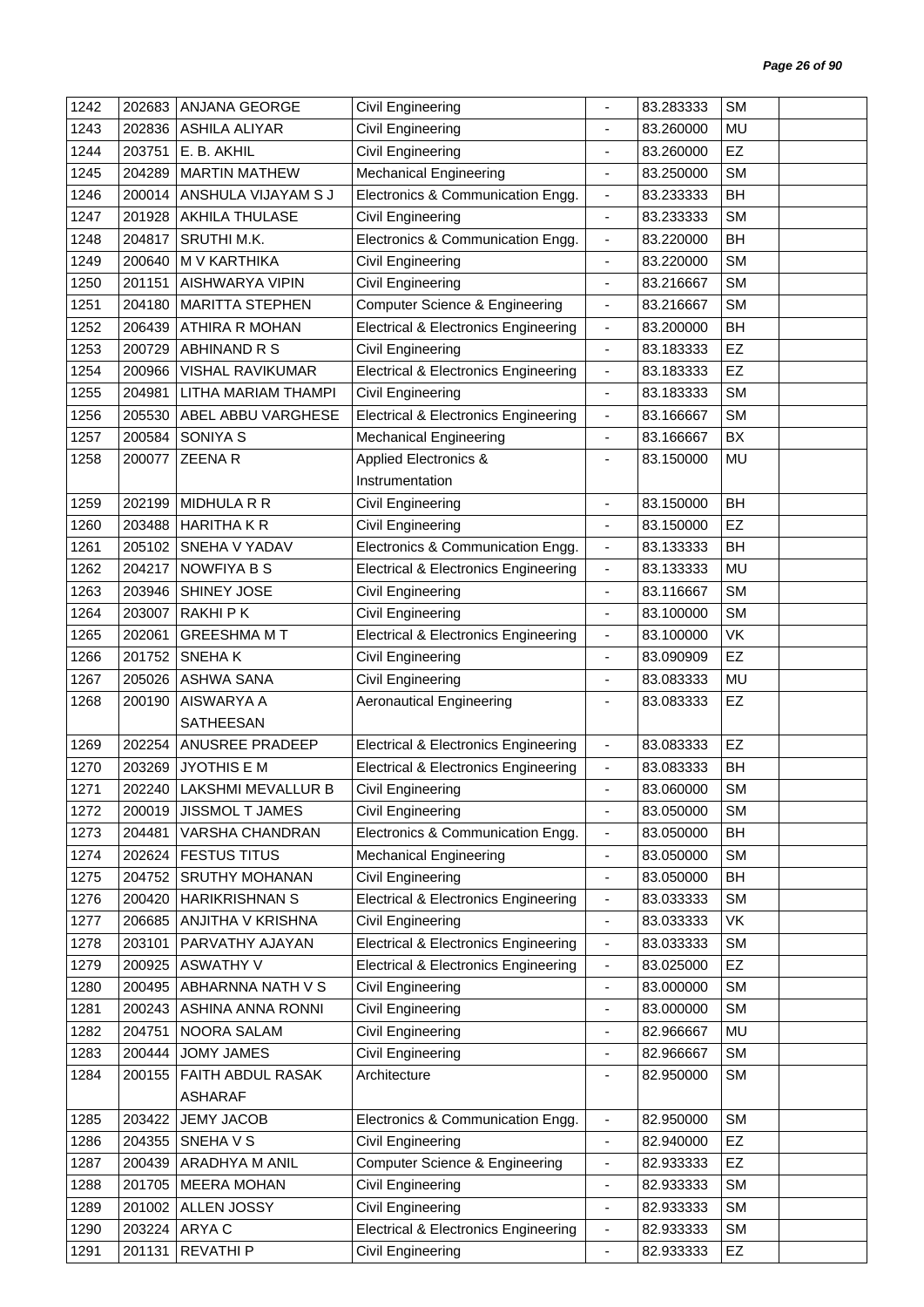| 1292 | 201804 | FEBIN GEO SAM             | <b>Mechanical Engineering</b>                   | $\overline{\phantom{0}}$     | 82.916667 | <b>SM</b>  |            |
|------|--------|---------------------------|-------------------------------------------------|------------------------------|-----------|------------|------------|
| 1293 | 204829 | AATHIRA N A               | Civil Engineering                               | ä,                           | 82.916667 | <b>SM</b>  |            |
| 1294 | 203765 | SHEEJA DAVID              | <b>Electrical &amp; Electronics Engineering</b> | $\overline{\phantom{a}}$     | 82.900000 | <b>SM</b>  |            |
| 1295 | 205394 | ANAGHA A S                | <b>Computer Science &amp; Engineering</b>       | $\qquad \qquad \blacksquare$ | 82.900000 | <b>SM</b>  |            |
| 1296 | 202272 | ASISH ISSAC ALEX          | <b>Mechanical Engineering</b>                   | $\blacksquare$               | 82.900000 | <b>SM</b>  |            |
| 1297 | 205198 | AISWARYA A R              | <b>Civil Engineering</b>                        | ä,                           | 82.883333 | <b>SM</b>  |            |
| 1298 | 203328 | SIMI <sub>S</sub>         | <b>Civil Engineering</b>                        | $\qquad \qquad \blacksquare$ | 82.883333 | VK         |            |
| 1299 | 200413 | <b>RAHUL R</b>            | <b>Mechanical Engineering</b>                   | $\overline{\phantom{0}}$     | 82.883333 | <b>SM</b>  |            |
| 1300 | 201056 | SANJANA D NAMBIAR         | Civil Engineering                               | ÷,                           | 82.866667 | <b>SM</b>  |            |
| 1301 | 202898 | ALEN MARIA RAJ            | <b>Electrical &amp; Electronics Engineering</b> | $\overline{\phantom{a}}$     | 82.866667 | <b>SM</b>  |            |
| 1302 | 202743 | ASWIN CHAND S S           | Civil Engineering                               | $\overline{\phantom{0}}$     | 82.866667 | <b>SM</b>  |            |
| 1303 | 204210 | <b>GANGA S S</b>          | Civil Engineering                               | ä,                           | 82.866667 | <b>SM</b>  |            |
| 1304 | 204105 | <b>GAYATRI P NAIR</b>     | Civil Engineering                               | ٠                            | 82.860000 | <b>SM</b>  |            |
| 1305 | 205777 | <b>TIJA C JAISON</b>      | <b>Polymer Engineering</b>                      | ä,                           | 82.850000 | <b>SM</b>  |            |
| 1306 | 201261 | KARTHIKA M S PILLAI       | Civil Engineering                               | ٠                            | 82.833333 | <b>SM</b>  |            |
| 1307 | 205709 | <b>KRISHNENDU PRATHAP</b> | <b>Civil Engineering</b>                        | $\blacksquare$               | 82.833333 | DV         | <b>OEC</b> |
| 1308 | 205892 | <b>ASHNISP</b>            | Bio-Technology & Bio-Chemical                   | $\overline{\phantom{a}}$     | 82.833333 | <b>SM</b>  |            |
|      |        |                           | Engineering                                     |                              |           |            |            |
| 1309 | 206735 | HITESH A H                | Electronics & Communication Engg.               | $\overline{\phantom{a}}$     | 82.833333 | <b>SM</b>  |            |
| 1310 | 200233 | <b>MEGHA SHAIJU</b>       | <b>Electrical &amp; Electronics Engineering</b> | $\overline{\phantom{a}}$     | 82.833333 | <b>EWS</b> |            |
| 1311 | 205775 | <b>GREESHMA</b>           | <b>Electrical &amp; Electronics Engineering</b> | $\blacksquare$               | 82.816667 | DV         | <b>OEC</b> |
| 1312 | 200373 | ALEN JOE MANUEL           | <b>Mechanical Engineering</b>                   | $\blacksquare$               | 82.816667 | <b>SM</b>  |            |
| 1313 | 202569 | FEBIN FATHIMA N M         | Civil Engineering                               | ٠                            | 82.816667 | <b>SM</b>  |            |
| 1314 | 201341 | <b>ASWINI A S</b>         | Civil Engineering                               | $\qquad \qquad \blacksquare$ | 82.816667 | <b>SM</b>  |            |
| 1315 | 200472 | ALEENA JOHNSON            | Electronics & Communication Engg.               | $\overline{\phantom{a}}$     | 82.800000 | <b>SM</b>  |            |
| 1316 | 204930 | <b>AKHILA SANKAR</b>      | <b>Electrical &amp; Electronics Engineering</b> | $\overline{\phantom{a}}$     | 82.800000 | <b>SM</b>  |            |
| 1317 | 203407 | ANIRUDH K M               | Civil Engineering                               | $\blacksquare$               | 82.766667 | BH         |            |
| 1318 | 200016 | <b>VINAY KRISHNAN K</b>   | <b>Electrical &amp; Electronics Engineering</b> | $\blacksquare$               | 82.766667 | <b>SM</b>  |            |
| 1319 | 200710 | Imasree P.                | Civil Engineering                               | $\qquad \qquad \blacksquare$ | 82.766667 | EZ         |            |
| 1320 | 202823 | <b>SINAM SHIRIN</b>       | <b>Civil Engineering</b>                        | $\blacksquare$               | 82.750000 | <b>MU</b>  |            |
| 1321 | 200323 | <b>ANURAG P</b>           | <b>Mechanical Engineering</b>                   |                              | 82.750000 | <b>SM</b>  |            |
| 1322 | 202955 | AJINA N                   | Civil Engineering                               |                              | 82.750000 | <b>MU</b>  |            |
| 1323 |        | 200648 JESNI ANNA JOHN    | Civil Engineering                               | $\blacksquare$               | 82.750000 | <b>SM</b>  |            |
| 1324 | 200732 | SWATHI GOPAN              | Electronics & Communication Engg.               | $\overline{\phantom{a}}$     | 82.750000 | <b>SM</b>  |            |
| 1325 | 204296 | SREESHMA C V              | Civil Engineering                               | $\overline{\phantom{0}}$     | 82.733333 | BH         |            |
| 1326 | 203719 | DEVIKA P NAIR             | Civil Engineering                               | $\qquad \qquad \blacksquare$ | 82.733333 | <b>SM</b>  |            |
| 1327 | 201223 | <b>VYSHNA PT</b>          | <b>Electrical &amp; Electronics Engineering</b> | $\qquad \qquad \blacksquare$ | 82.720000 | <b>SM</b>  |            |
| 1328 | 204307 | ASHETHAK                  | Information Technology                          | $\blacksquare$               | 82.716667 | <b>EZ</b>  |            |
| 1329 | 200294 | <b>LINCY SUNNY K</b>      | <b>Chemical Engineering</b>                     | $\frac{1}{2}$                | 82.700000 | <b>SM</b>  |            |
| 1330 | 200969 | LIYA MARY DENNY           | Civil Engineering                               | $\overline{\phantom{0}}$     | 82.683333 | <b>SM</b>  |            |
| 1331 | 203941 | SAMEENA C M               | Civil Engineering                               | $\qquad \qquad \blacksquare$ | 82.666667 | MU         |            |
| 1332 | 201237 | ANCY RAJ V E              | Civil Engineering                               | -                            | 82.666667 | BX         |            |
| 1333 | 205809 | MARY MABLE ASHNA K        | <b>Electrical &amp; Electronics Engineering</b> | $\overline{\phantom{0}}$     | 82.660000 | LA         |            |
|      |        | S                         |                                                 |                              |           |            |            |
| 1334 | 203933 | <b>ADITHYA NIMOD</b>      | Civil Engineering                               | $\overline{\phantom{a}}$     | 82.650000 | EZ         |            |
| 1335 | 206388 | <b>HITHESH K</b>          | <b>Electrical &amp; Electronics Engineering</b> | $\overline{\phantom{0}}$     | 82.650000 | <b>SM</b>  |            |
| 1336 | 203893 | Elizabeth Mathew          | Civil Engineering                               | $\qquad \qquad \blacksquare$ | 82.640000 | <b>SM</b>  |            |
| 1337 | 202470 | SANA V H                  | Information Technology                          | $\overline{\phantom{0}}$     | 82.633333 | MU         |            |
| 1338 | 204353 | ALEENA BABU E             | Civil Engineering                               | $\qquad \qquad \blacksquare$ | 82.633333 | <b>SM</b>  |            |
| 1339 | 201849 | <b>ASHITHAKP</b>          | Civil Engineering                               | $\frac{1}{2}$                | 82.633333 | <b>SM</b>  |            |
| 1340 | 205827 | NIKHIL JOHNO MATHEW       | <b>Electrical &amp; Electronics Engineering</b> | $\overline{\phantom{a}}$     | 82.633333 | SM         |            |
| 1341 |        | ABHINANTH J               | <b>Mechanical Engineering</b>                   | $\qquad \qquad \blacksquare$ | 82.616667 | <b>EWS</b> |            |
|      | 202319 |                           |                                                 |                              |           |            |            |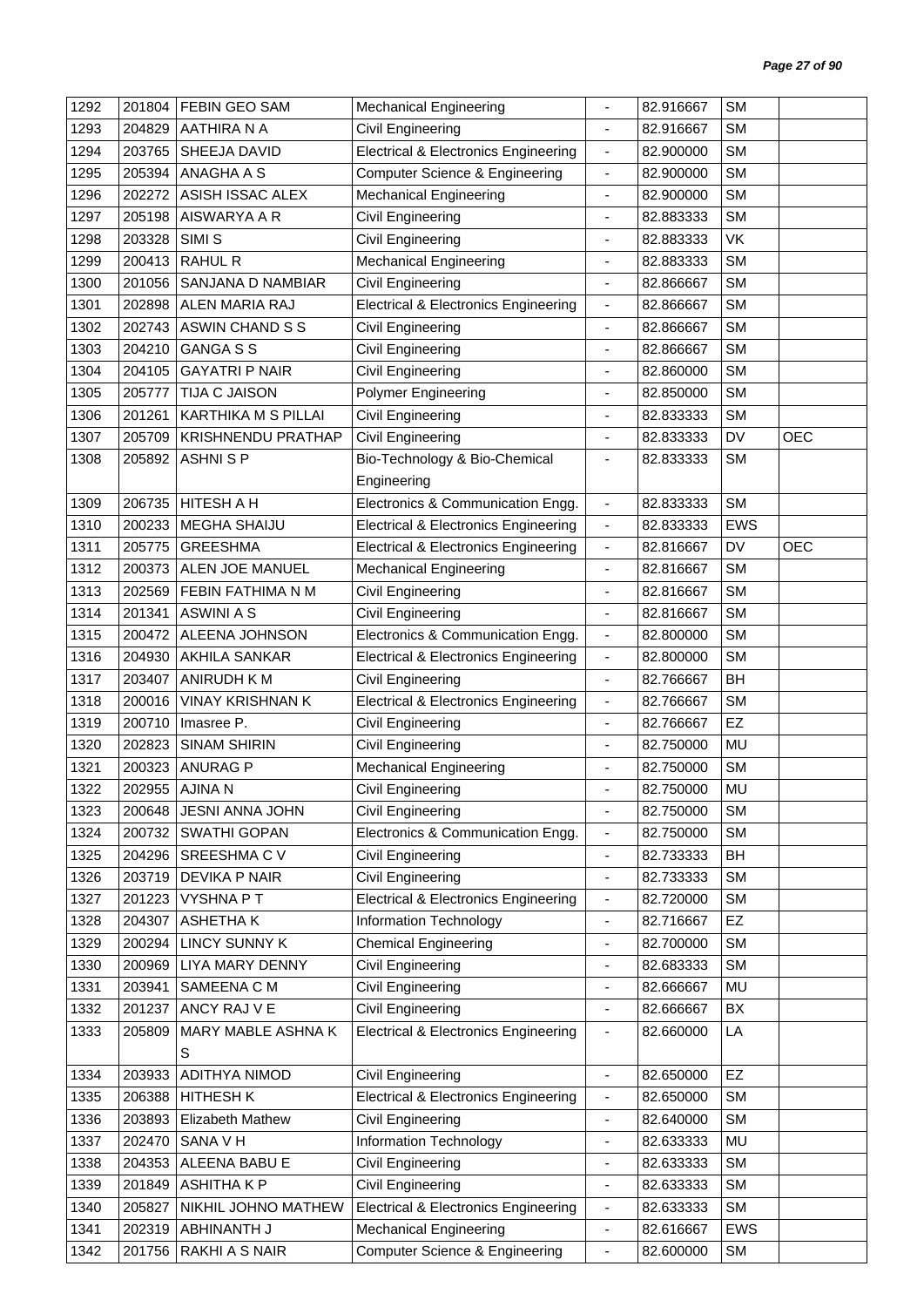| 1343 | 200179 | ANANNYA B S             | Electronics & Communication Engg.               | $\blacksquare$                                           | 82.600000 | <b>SM</b> |            |
|------|--------|-------------------------|-------------------------------------------------|----------------------------------------------------------|-----------|-----------|------------|
| 1344 | 200112 | JINCY K JOSE            | Civil Engineering                               | $\blacksquare$                                           | 82.583333 | <b>SM</b> |            |
| 1345 | 201996 | PARVATHY G M            | Electronics & Communication Engg.               | $\overline{\phantom{a}}$                                 | 82.566667 | <b>EZ</b> |            |
| 1346 | 202241 | TEJAS .S                | Electronics & Communication Engg.               | $\overline{\phantom{a}}$                                 | 82.566667 | EZ        |            |
| 1347 | 203682 | <b>NANMA NV</b>         | Civil Engineering                               | $\blacksquare$                                           | 82.566667 | BH        |            |
| 1348 | 203571 | ANUSREE KV              | Civil Engineering                               | $\blacksquare$                                           | 82.566667 | BH        |            |
| 1349 | 201811 | ATHIRA E V              | Electronics & Communication Engg.               | $\overline{\phantom{a}}$                                 | 82.566667 | <b>SM</b> |            |
| 1350 | 201454 | <b>ATHULYAKS</b>        | <b>Mechanical Engineering</b>                   | $\blacksquare$                                           | 82.566667 | KU        | <b>OEC</b> |
| 1351 | 200105 | <b>SILPA S</b>          | Civil Engineering                               | $\overline{\phantom{a}}$                                 | 82.566667 | <b>SM</b> |            |
| 1352 | 201718 | ARYA J                  | <b>Civil Engineering</b>                        | $\overline{\phantom{a}}$                                 | 82.550000 | <b>SM</b> |            |
| 1353 | 206554 | NEETHU SUDARSH          | Civil Engineering                               | $\blacksquare$                                           | 82.540000 | EZ        |            |
| 1354 | 204727 | SONA SUSAN SAJI         | <b>Electrical &amp; Electronics Engineering</b> | $\overline{\phantom{a}}$                                 | 82.540000 | <b>SM</b> |            |
| 1355 | 200030 | <b>ABHIJIT MENON</b>    | Civil Engineering                               | $\overline{\phantom{a}}$                                 | 82.533333 | <b>SM</b> |            |
|      |        | <b>UDAYAKUMARAN</b>     |                                                 |                                                          |           |           |            |
| 1356 | 202054 | ARYAKS                  | Civil Engineering                               | $\overline{\phantom{a}}$                                 | 82.533333 | EZ        |            |
| 1357 | 201055 | GOPIKA. A. P            | <b>Civil Engineering</b>                        | $\blacksquare$                                           | 82.516667 | <b>EZ</b> |            |
| 1358 | 200410 | <b>KRISHNAPRIYA M V</b> | <b>Civil Engineering</b>                        | ÷.                                                       | 82.516667 | VK        |            |
| 1359 | 200434 | <b>DEVIKA V S</b>       | Civil Engineering                               | $\overline{\phantom{a}}$                                 | 82.516667 | <b>EZ</b> |            |
| 1360 | 201547 | <b>ASHLY JOY</b>        | <b>Civil Engineering</b>                        | $\overline{\phantom{a}}$                                 | 82.516667 | <b>SM</b> |            |
| 1361 | 200951 | RAJALAKSHMY S           | <b>Electrical &amp; Electronics Engineering</b> | $\overline{\phantom{a}}$                                 | 82.500000 | <b>SM</b> |            |
| 1362 | 204172 | Ashik jose              | Civil Engineering                               | $\overline{\phantom{a}}$                                 | 82.500000 | <b>SM</b> |            |
| 1363 | 205885 | <b>UDAYA SREE.K</b>     | Electronics & Communication Engg.               | $\blacksquare$                                           | 82.480000 | <b>SM</b> |            |
| 1364 | 202245 | VISHNU V                | <b>Mechanical Engineering</b>                   | $\overline{\phantom{a}}$                                 | 82.466667 | VK        |            |
| 1365 | 205541 | ANNETTE MATHEW          | <b>Chemical Engineering</b>                     | $\overline{\phantom{a}}$                                 | 82.466667 | <b>SM</b> |            |
| 1366 | 200536 | REVATHY KRISHNA A.S     | <b>Civil Engineering</b>                        | ÷,                                                       | 82.466667 | <b>SM</b> |            |
| 1367 | 206150 | ANISHA MOHAMED          | Civil Engineering                               | $\qquad \qquad \blacksquare$                             | 82.450000 | <b>MU</b> |            |
| 1368 | 202499 | <b>DEVIKA SIVADAS</b>   | Civil Engineering                               | $\blacksquare$                                           | 82.450000 | <b>SM</b> |            |
| 1369 | 206417 | <b>SRUTHI S VIJAY</b>   | Civil Engineering                               | $\blacksquare$                                           | 82.433333 | EZ        |            |
| 1370 | 205119 | <b>RIYA SUNNY</b>       | Civil Engineering                               | $\overline{\phantom{a}}$                                 | 82.433333 | <b>SM</b> |            |
| 1371 | 205317 | SHEENA MARY JOSE        | Civil Engineering                               | $\overline{\phantom{a}}$                                 | 82.433333 | <b>SM</b> |            |
| 1372 | 204754 | ELISUBA KURUVILLA       | Civil Engineering                               |                                                          | 82.416667 | <b>SM</b> |            |
| 1373 |        | 205160 ALFI KA          | Civil Engineering                               |                                                          | 82.400000 | <b>MU</b> |            |
| 1374 | 201654 | <b>SRADDHA</b>          | Civil Engineering                               |                                                          | 82.400000 | <b>SM</b> |            |
|      |        | RAVEENDRAN              |                                                 |                                                          |           |           |            |
| 1375 | 202644 | <b>KRISHNA M</b>        | <b>Electrical &amp; Electronics Engineering</b> | $\blacksquare$                                           | 82.400000 | <b>EZ</b> |            |
| 1376 | 200093 | MOHAMED YAZIR K M       | <b>Civil Engineering</b>                        | ä,                                                       | 82.383333 | MU        |            |
| 1377 | 202311 | ADARSH SV NAIR          | <b>Mechanical Engineering</b>                   | $\qquad \qquad \blacksquare$                             | 82.383333 | <b>SM</b> |            |
| 1378 | 204446 | PRIYANKA K              | <b>Electrical &amp; Electronics Engineering</b> | $\overline{\phantom{a}}$                                 | 82.383333 | <b>SM</b> |            |
| 1379 | 202150 | AMRUTHA K               | <b>Bio Technology</b>                           | $\overline{\phantom{a}}$                                 | 82.366667 | <b>EZ</b> |            |
| 1380 | 203930 | SHAFINA MUTHLIF         | Civil Engineering                               | $\overline{\phantom{a}}$                                 | 82.350000 | MU        |            |
| 1381 | 201552 | <b>SREEBHAMS</b>        | Civil Engineering                               | $\overline{\phantom{a}}$                                 | 82.350000 | EZ        |            |
| 1382 | 205640 | SABIN SURESH N          | <b>Mechanical Engineering</b>                   | $\blacksquare$                                           | 82.350000 | <b>EZ</b> |            |
| 1383 | 206410 | <b>SANTA DAVID</b>      | <b>Electrical &amp; Electronics Engineering</b> | $\overline{\phantom{a}}$                                 | 82.350000 | LA        |            |
| 1384 | 200338 | <b>GOKUL CHANDRA</b>    | Civil Engineering                               | $\blacksquare$                                           | 82.300000 | EZ        |            |
| 1385 | 200031 | <b>SOJA CLIFTEN</b>     | <b>Electrical &amp; Electronics Engineering</b> | $\overline{\phantom{a}}$                                 | 82.300000 | <b>SM</b> |            |
| 1386 | 202506 | ADARSH.P.S              | <b>Electrical &amp; Electronics Engineering</b> | $\blacksquare$                                           | 82.280000 | VK        |            |
| 1387 | 204483 | ASWATHI.S               | Architecture                                    | ÷,                                                       | 82.271429 | EZ        |            |
| 1388 | 205098 | SHABEERA M P            |                                                 |                                                          | 82.266667 | MU        |            |
| 1389 | 202595 | <b>DIVYA V S</b>        | Civil Engineering<br>Civil Engineering          | $\qquad \qquad \blacksquare$<br>$\overline{\phantom{a}}$ | 82.266667 | BX        |            |
| 1390 | 206514 | ANAGHA E B              | <b>Electrical &amp; Electronics Engineering</b> | $\overline{\phantom{a}}$                                 | 82.250000 | <b>SM</b> |            |
| 1391 | 201031 | Afsal Lais              | <b>Electrical &amp; Electronics Engineering</b> | $\overline{\phantom{a}}$                                 | 82.250000 | MU        |            |
| 1392 | 203553 | <b>BIBI TB</b>          | Civil Engineering                               | $\blacksquare$                                           | 82.250000 | EWS       |            |
| 1393 | 204034 | <b>ATHUL S</b>          | Electronics and Instrumentation                 | $\blacksquare$                                           | 82.250000 | EZ        |            |
|      |        |                         |                                                 |                                                          |           |           |            |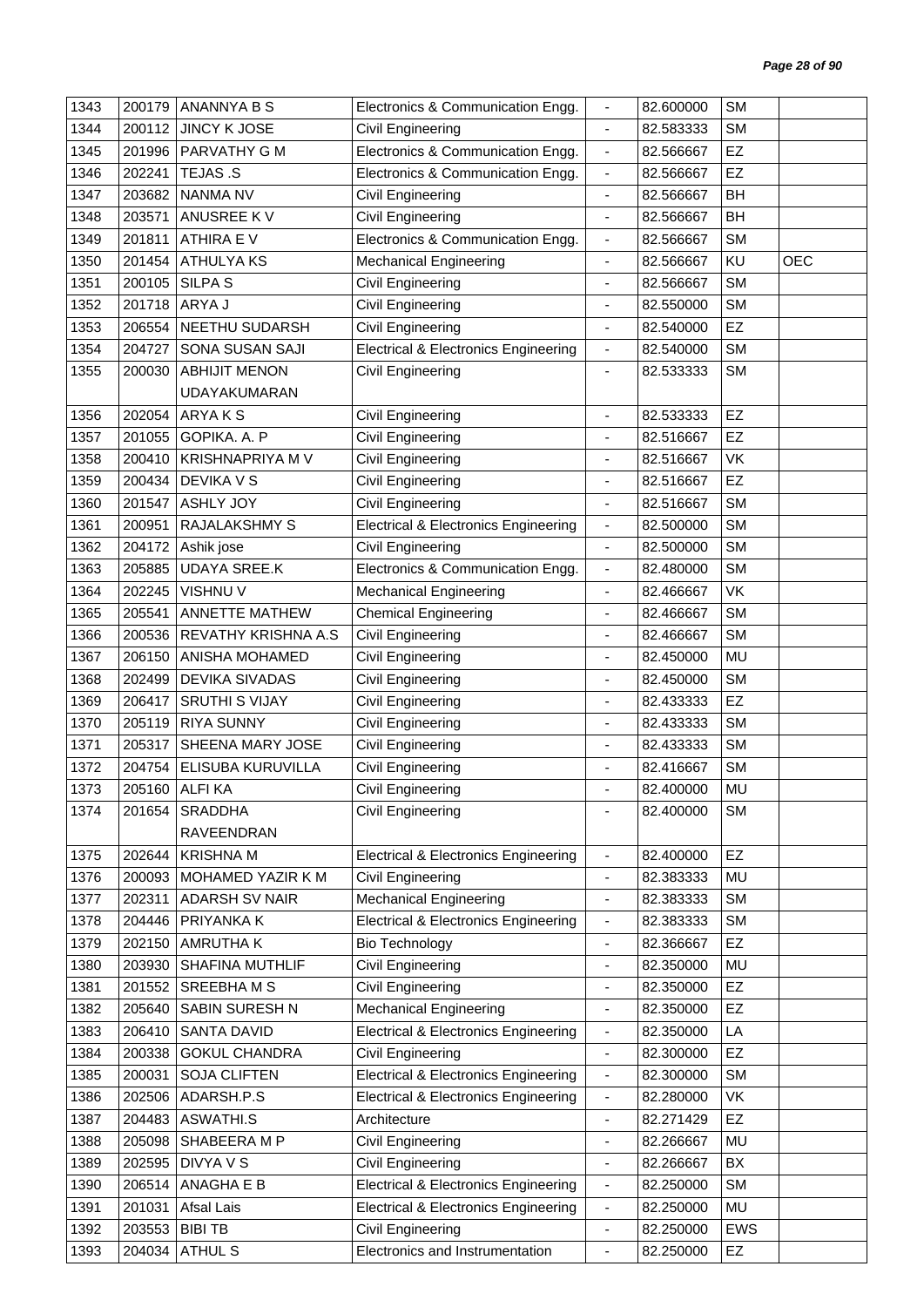| 1394 | 205420 | <b>BUSHARA HAMZA</b>   | <b>Computer Science &amp; Engineering</b>       | $\overline{\phantom{0}}$ | 82.216667 | <b>SM</b> |  |
|------|--------|------------------------|-------------------------------------------------|--------------------------|-----------|-----------|--|
| 1395 | 204200 | <b>SUDHIN XAVIER</b>   | <b>Mechanical Engineering</b>                   | $\blacksquare$           | 82.216667 | LA        |  |
| 1396 | 201758 | YAMUNA U               | <b>Electrical &amp; Electronics Engineering</b> | $\blacksquare$           | 82.216667 | EZ        |  |
| 1397 | 200694 | <b>NISSI SAMUEL</b>    | Electronics & Communication Engg.               | $\overline{\phantom{a}}$ | 82.200000 | <b>SM</b> |  |
| 1398 | 201647 | <b>ADITHYA ANIL</b>    | Electronics & Communication Engg.               | $\blacksquare$           | 82.200000 | EZ        |  |
| 1399 | 200309 | ROSE MARY THOMAS       | Electronics & Communication Engg.               | ÷,                       | 82.200000 | <b>SM</b> |  |
| 1400 | 200641 | ANAND RATHNAKARAN      | <b>Mechanical Engineering</b>                   | $\overline{\phantom{a}}$ | 82.183333 | <b>SM</b> |  |
| 1401 | 204320 | <b>AVANI S BABU</b>    | Civil Engineering                               | $\blacksquare$           | 82.183333 | BH        |  |
| 1402 | 204698 | SILVY MARY ABRAHAM     | Civil Engineering                               | $\blacksquare$           | 82.180000 | <b>SM</b> |  |
| 1403 | 202271 | AJESH ANTONY           | Mechanical Engineering                          | $\overline{\phantom{a}}$ | 82.166667 | LA        |  |
| 1404 | 201361 | ANGELINA SUSAN         | Civil Engineering                               | $\blacksquare$           | 82.166667 | <b>SM</b> |  |
|      |        | <b>GEORGE</b>          |                                                 |                          |           |           |  |
| 1405 | 202643 | ATHULYA G S            | Civil Engineering                               | $\blacksquare$           | 82.150000 | BX        |  |
| 1406 | 205405 | ROHITH RAJ             | <b>Mechanical Engineering</b>                   | $\blacksquare$           | 82.150000 | <b>SM</b> |  |
| 1407 | 204713 | <b>AKASH S PAI</b>     | Electronics & Communication Engg.               | $\overline{\phantom{a}}$ | 82.150000 | <b>SM</b> |  |
| 1408 | 204450 | NEETHU P N             | Civil Engineering                               | ÷,                       | 82.150000 | <b>SM</b> |  |
| 1409 | 204341 | <b>SHAHINA S</b>       | <b>Electrical &amp; Electronics Engineering</b> | ÷,                       | 82.150000 | <b>MU</b> |  |
| 1410 | 201256 | ATHULLIA EMMANUEL      | Electronics & Communication Engg.               | $\overline{\phantom{a}}$ | 82.133333 | LA        |  |
| 1411 | 204407 | SNEHATV                | Electronics & Communication Engg.               | $\blacksquare$           | 82.125000 | EZ        |  |
| 1412 | 204073 | HARSHA SUSAN SAM       | Civil Engineering                               | $\blacksquare$           | 82.116667 | <b>SM</b> |  |
| 1413 | 203073 | Arin Sara Mathew       | Electronics and Instrumentation                 | $\overline{\phantom{a}}$ | 82.100000 | <b>SM</b> |  |
| 1414 | 205051 | <b>RAHUL A</b>         | <b>Mechanical Engineering</b>                   | $\overline{\phantom{a}}$ | 82.100000 | EZ        |  |
| 1415 | 203576 | SANDRA MANOJ           | Civil Engineering                               |                          | 82.100000 | EZ        |  |
| 1416 | 200079 | <b>RESHMAR</b>         | Electronics & Communication Engg.               | $\overline{\phantom{a}}$ | 82.100000 | <b>BH</b> |  |
| 1417 | 204441 | <b>DILSHA SHERINT</b>  | Civil Engineering                               |                          | 82.100000 | MU        |  |
| 1418 | 202617 | NAFEESATHULMISIRIA     | Civil Engineering                               | $\overline{\phantom{a}}$ | 82.100000 | MU        |  |
| 1419 | 202390 | NAVASMRUTHY M R        | Electronics & Communication Engg.               | $\blacksquare$           | 82.075000 | <b>SM</b> |  |
| 1420 | 203601 | MEERA L M              | Civil Engineering                               |                          | 82.066667 | BH        |  |
| 1421 | 200508 | AISWARYATP             | Civil Engineering                               | $\overline{\phantom{a}}$ | 82.066667 | EZ        |  |
| 1422 | 202251 | KEERTHANA RANJITH      | <b>Civil Engineering</b>                        | $\blacksquare$           | 82.066667 | <b>SM</b> |  |
| 1423 | 201201 | LIJI C M               | Electronics & Communication Engg.               | $\blacksquare$           | 82.050000 | <b>SM</b> |  |
| 1424 |        | 201224 NIVEDYA.M       | Electronics & Communication Engg.               | $\overline{\phantom{a}}$ | 82.050000 | BH        |  |
| 1425 | 201541 | POOJA R                | Information Technology                          | $\frac{1}{2}$            | 82.050000 | <b>SM</b> |  |
| 1426 | 202942 | <b>JINTU KURIAKOSE</b> | Civil Engineering                               | ٠                        | 82.020000 | <b>SM</b> |  |
| 1427 | 201116 | FABIOLA KOSHY V        | Civil Engineering                               | $\overline{\phantom{a}}$ | 82.016667 | <b>SM</b> |  |
| 1428 | 202688 | ANJU S                 | Electronics & Communication Engg.               | $\blacksquare$           | 82.000000 | <b>EZ</b> |  |
| 1429 | 204814 | <b>FATHIMA T.S</b>     | Civil Engineering                               | $\overline{\phantom{a}}$ | 81.983333 | MU        |  |
| 1430 | 203330 | ARIF MUHAMMED T A      | <b>Mechanical Engineering</b>                   | $\blacksquare$           | 81.983333 | MU        |  |
| 1431 | 206350 | <b>CATHERINE GINGS</b> | Architecture                                    |                          | 81.962500 | <b>SM</b> |  |
| 1432 | 202737 | RUKZANA NAZAR          | Civil Engineering                               | $\overline{\phantom{0}}$ | 81.960000 | MU        |  |
| 1433 | 201987 | SHEETHAL SANTHOSH      | Civil Engineering                               | $\overline{\phantom{a}}$ | 81.950000 | LA        |  |
| 1434 | 202227 | <b>SURABHISS</b>       | Civil Engineering                               | ٠                        | 81.950000 | EZ        |  |
| 1435 | 204195 | <b>FATHIMIT</b>        | Computer Science & Engineering                  | $\blacksquare$           | 81.950000 | MU        |  |
| 1436 | 201817 | ANNA SARA GEORGE       | <b>Electrical &amp; Electronics Engineering</b> | $\overline{\phantom{a}}$ | 81.950000 | <b>SM</b> |  |
| 1437 | 203897 | <b>THASNA S</b>        | Instrumentation and Control                     | $\overline{\phantom{0}}$ | 81.933333 | MU        |  |
|      |        |                        | Engineering                                     |                          |           |           |  |
| 1438 | 202901 | YADUKRISHNA P.S        | <b>Mechanical Engineering</b>                   | ÷,                       | 81.925000 | BH        |  |
| 1439 | 205309 | OLIVIA MARIA JOHNSON   | <b>Electrical &amp; Electronics Engineering</b> | $\overline{\phantom{a}}$ | 81.916667 | <b>SM</b> |  |
| 1440 | 204199 | SANDRA JOSEPH          | Civil Engineering                               | $\blacksquare$           | 81.916667 | SM        |  |
| 1441 | 203723 | JAYALEKSHMI J R        | <b>Electrical &amp; Electronics Engineering</b> | $\overline{\phantom{a}}$ | 81.900000 | <b>EZ</b> |  |
| 1442 | 201806 | RESHMA PRASAD          | <b>Aeronautical Engineering</b>                 | $\overline{\phantom{a}}$ | 81.883333 | <b>EZ</b> |  |
| 1443 | 203463 | ANJU A S               | <b>Electrical &amp; Electronics Engineering</b> | $\overline{\phantom{a}}$ | 81.883333 | BH        |  |
| 1444 | 205355 | ANAINA JOSEPH          | Electronics & Communication Engg.               | $\overline{\phantom{a}}$ | 81.883333 | <b>SM</b> |  |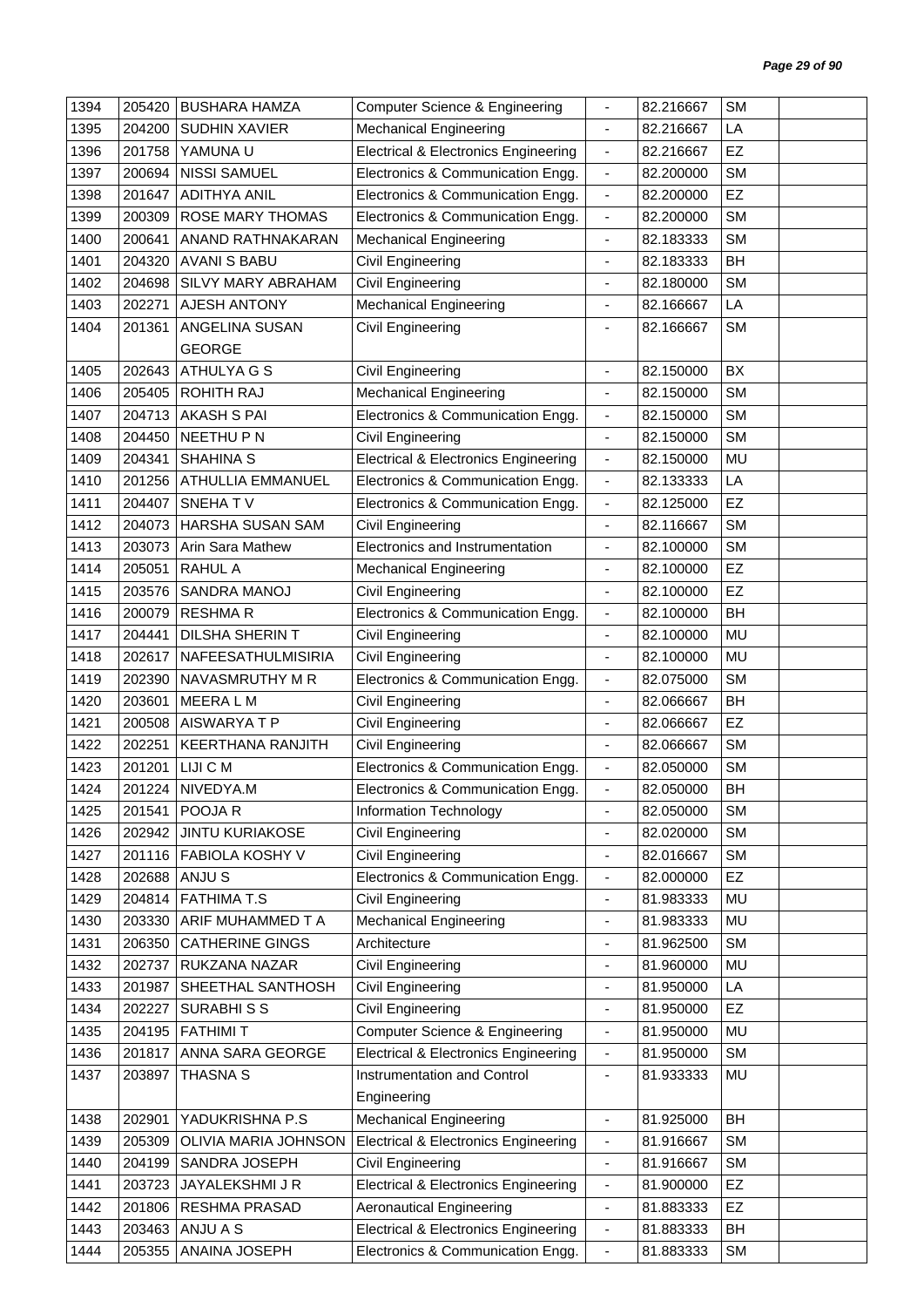| 1445 | 203397 | <b>HARISHMA P</b>        | Civil Engineering                               |                              | 81.883333 | EZ        |            |
|------|--------|--------------------------|-------------------------------------------------|------------------------------|-----------|-----------|------------|
|      |        | <b>MOHANDAS</b>          |                                                 |                              |           |           |            |
| 1446 | 206430 | AHALYA KUMAR A           | Civil Engineering                               | $\blacksquare$               | 81.866667 | <b>SM</b> |            |
| 1447 | 205829 | <b>ADORN SEBASTIAN</b>   | Civil Engineering                               | ä,                           | 81.866667 | <b>SM</b> |            |
| 1448 | 201365 | <b>GAYATHRI I NATH</b>   | <b>Civil Engineering</b>                        | $\overline{\phantom{a}}$     | 81.866667 | <b>SM</b> |            |
| 1449 | 205767 | <b>SARANGI GOPAN</b>     | Civil Engineering                               | $\blacksquare$               | 81.866667 | EZ        |            |
| 1450 | 203254 | ANJALIKRISHNA U R        | Electronics & Communication Engg.               | $\overline{\phantom{a}}$     | 81.850000 | <b>SM</b> |            |
| 1451 | 204522 | FATHIMA MAJUMA           | Civil Engineering                               | $\blacksquare$               | 81.850000 | MU        |            |
| 1452 | 206497 | <b>ANAND P</b>           | <b>Civil Engineering</b>                        | ä,                           | 81.840000 | <b>SM</b> |            |
| 1453 | 205930 | <b>VISHNU SANKAR S J</b> | <b>Mechanical Engineering</b>                   | $\qquad \qquad \blacksquare$ | 81.833333 | <b>SM</b> |            |
| 1454 | 205195 | S. ANANTHAKRISHNAN       | <b>Electrical &amp; Electronics Engineering</b> | $\blacksquare$               | 81.833333 | <b>SM</b> |            |
| 1455 | 206066 | ARPPANA ANIL KUMAR       | <b>Bio Medical Engineering</b>                  | ä,                           | 81.833333 | EZ        |            |
|      |        | RANI                     |                                                 |                              |           |           |            |
| 1456 | 205828 | GASNA P. A.              | Civil Engineering                               | $\overline{\phantom{a}}$     | 81.816667 | MU        |            |
| 1457 | 200015 | ASWATHI MANOHARAN        | <b>Mechanical Engineering</b>                   | $\blacksquare$               | 81.816667 | <b>SM</b> |            |
| 1458 | 204554 | C K AMBILI               | Electronics & Communication Engg.               | $\overline{\phantom{a}}$     | 81.816667 | VK        |            |
| 1459 | 203365 | <b>AMRITHA P R</b>       | <b>Electrical &amp; Electronics Engineering</b> | $\blacksquare$               | 81.783333 | <b>VK</b> |            |
| 1460 | 204862 | <b>TESSY THOMAS</b>      | Electronics & Communication Engg.               |                              | 81.780000 | <b>SM</b> |            |
| 1461 |        | AKSHAY KR                | Instrumentation and Control                     | $\overline{\phantom{a}}$     | 81.766667 | <b>EZ</b> |            |
|      | 201883 |                          |                                                 | $\overline{\phantom{a}}$     |           |           |            |
|      |        |                          | Engineering                                     |                              |           |           |            |
| 1462 | 202690 | <b>ASWATHY SATHEESH</b>  | Civil Engineering                               | ٠                            | 81.750000 | <b>SM</b> |            |
|      |        | <b>KUMAR</b>             |                                                 |                              |           |           |            |
| 1463 | 200920 | SIJIN SEEMON C           | <b>Civil Engineering</b>                        | ä,                           | 81.750000 | <b>SM</b> |            |
| 1464 | 203652 | ARUN A R                 | <b>Mechanical Engineering</b>                   | $\blacksquare$               | 81.750000 | <b>EZ</b> |            |
| 1465 | 202794 | MEDHA LIS ANNA MARIA     | <b>Computer Science &amp; Engineering</b>       | $\overline{\phantom{a}}$     | 81.733333 | LA        |            |
| 1466 | 205009 | MEDHA LIS ANNA MARIA     | <b>Computer Science &amp; Engineering</b>       | $\overline{\phantom{a}}$     | 81.733333 | LA        |            |
| 1467 | 200443 | PARVATHY RAJEEV          | <b>Civil Engineering</b>                        | $\blacksquare$               | 81.720000 | EZ        |            |
| 1468 | 201122 | ANAGHA K V               | Civil Engineering                               | $\blacksquare$               | 81.716667 | BH        |            |
| 1469 | 205618 | <b>MANNA MARIA NIXON</b> | Architecture                                    | ä,                           | 81.700000 | <b>SM</b> |            |
| 1470 | 202099 | SANDRA SANTHOSH          | Civil Engineering                               | $\overline{\phantom{a}}$     | 81.700000 | EZ        |            |
| 1471 | 205237 | MUHAMMED SHAFI K.P       | <b>Mechanical Engineering</b>                   | ä,                           | 81.683333 | <b>MU</b> |            |
| 1472 |        | 205707 THEJUS K          | <b>Mechanical Engineering</b>                   |                              | 81.683333 | <b>SM</b> |            |
| 1473 | 203883 | VISHAKH N.               | <b>Mechanical Engineering</b>                   | $\blacksquare$               | 81.680000 | BH        |            |
| 1474 | 201825 | <b>JIPSON GEORGE</b>     | <b>Mechanical Engineering</b>                   | ٠                            | 81.666667 | <b>SM</b> |            |
| 1475 | 204063 | ABHIRAMI P A             | Civil Engineering                               | $\qquad \qquad \blacksquare$ | 81.666667 | <b>EZ</b> |            |
| 1476 | 205848 | <b>ASTHAK A S</b>        | Civil Engineering                               | $\overline{\phantom{a}}$     | 81.666667 | MU        |            |
| 1477 | 205398 | ANJANA R                 | Electronics & Communication Engg.               | $\overline{\phantom{a}}$     | 81.666667 | BH        |            |
| 1478 | 200392 | SARGA JOSE               | <b>Electrical &amp; Electronics Engineering</b> | $\overline{\phantom{a}}$     | 81.660000 | <b>SM</b> |            |
| 1479 | 204959 | <b>REMYA KRISHNAN R</b>  | Electronics & Communication Engg.               | $\overline{\phantom{a}}$     | 81.650000 | <b>EZ</b> |            |
| 1480 | 202880 | PARVATHY                 | Civil Engineering                               | $\overline{\phantom{a}}$     | 81.650000 | EZ        |            |
|      |        | <b>SREEKUMAR</b>         |                                                 |                              |           |           |            |
| 1481 | 206705 | PRAVEEN PV               | Electronics & Communication Engg.               | $\overline{\phantom{a}}$     | 81.650000 | KN        | <b>OEC</b> |
| 1482 | 202703 | <b>ABHIDEV MG</b>        | <b>Mechanical Engineering</b>                   | $\qquad \qquad \blacksquare$ | 81.633333 | <b>SM</b> |            |
| 1483 | 204312 | M G PRIYANKA             | Electronics & Communication Engg.               | $\blacksquare$               | 81.616667 | VK        |            |
| 1484 | 204616 | <b>SREEJITH VK</b>       | <b>Mechanical Engineering</b>                   | $\overline{\phantom{a}}$     | 81.616667 | <b>SM</b> |            |
| 1485 | 205565 | PUNYAM A                 | Civil Engineering                               | $\overline{\phantom{a}}$     | 81.616667 | <b>EZ</b> |            |
| 1486 | 202914 | PRIYANKA PILLAI P R      | Electronics & Communication Engg.               | $\qquad \qquad \blacksquare$ | 81.600000 | <b>SM</b> |            |
| 1487 | 205668 | <b>VARSHA VIJAY</b>      | Civil Engineering                               | ÷,                           | 81.600000 | DV        | <b>OEC</b> |
| 1488 | 205725 | <b>DIVYAM</b>            | <b>Civil Engineering</b>                        | $\blacksquare$               | 81.580000 | <b>SM</b> |            |
| 1489 | 203572 | <b>APARNATP</b>          | Civil Engineering                               | $\overline{\phantom{a}}$     | 81.566667 | <b>EZ</b> |            |
| 1490 | 202995 | AISWARYA M A             | Electronics & Communication Engg.               | $\overline{\phantom{a}}$     | 81.566667 | LA        |            |
| 1491 | 205275 | <b>SURAJ RAJU</b>        | <b>Civil Engineering</b>                        | $\blacksquare$               | 81.550000 | EZ        |            |
| 1492 | 203297 | ALKA ANNA ABEY           | Civil Engineering                               | $\blacksquare$               | 81.550000 | <b>SM</b> |            |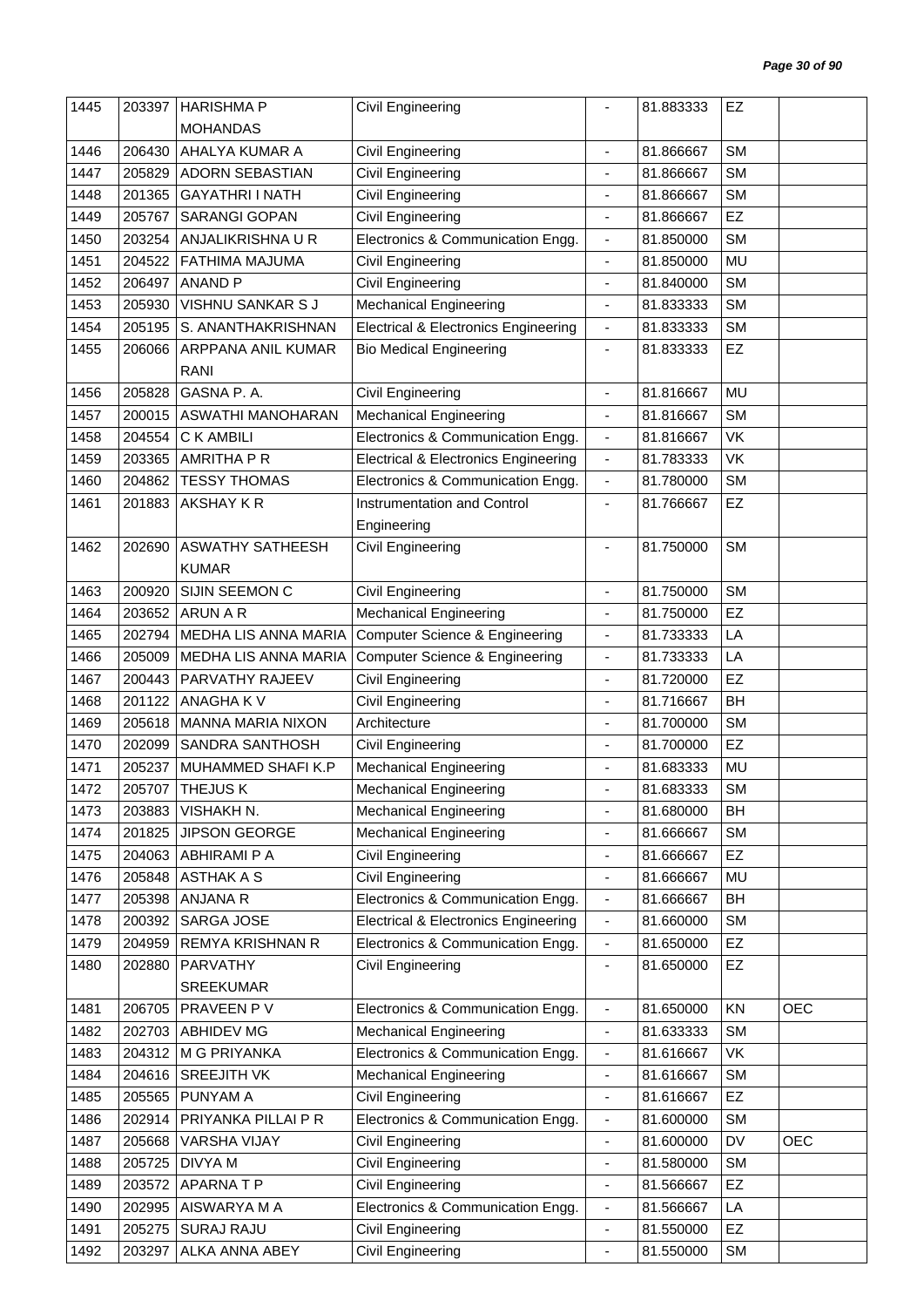| 1493 | 206401 | <b>KRISHNA B</b>         | Computer Science & Engineering                  | $\overline{\phantom{a}}$     | 81.533333 | <b>SM</b> |           |
|------|--------|--------------------------|-------------------------------------------------|------------------------------|-----------|-----------|-----------|
| 1494 | 202847 | KAVYA KRISHNA N G        | Civil Engineering                               | ä,                           | 81.533333 | <b>SM</b> |           |
| 1495 | 204491 | <b>SARATH PAUL</b>       | Civil Engineering                               | $\blacksquare$               | 81.533333 | <b>SM</b> |           |
| 1496 | 200546 | AISWARYA SAJO            | Electronics & Communication Engg.               | $\overline{\phantom{a}}$     | 81.533333 | <b>SM</b> |           |
| 1497 | 203358 | MUHAMMED SHAZ P          | Civil Engineering                               | $\blacksquare$               | 81.533333 | MU        |           |
| 1498 | 205592 | NIVIA JOSE               | <b>Computer Science &amp; Engineering</b>       | ÷,                           | 81.516667 | <b>SM</b> |           |
| 1499 | 203607 | ARYA                     | Civil Engineering                               | $\blacksquare$               | 81.483333 | <b>SM</b> |           |
|      |        | <b>GOPALAKRISHNAN</b>    |                                                 |                              |           |           |           |
| 1500 | 202890 | <b>FATHIMA IQBAL</b>     | <b>Electrical &amp; Electronics Engineering</b> | $\blacksquare$               | 81.483333 | <b>MU</b> |           |
| 1501 | 203612 | <b>GOURI V ANIL</b>      | <b>Electrical &amp; Electronics Engineering</b> | $\blacksquare$               | 81.483333 | <b>SM</b> |           |
| 1502 | 203539 | DONA RACHEL BABY         | Civil Engineering                               | $\blacksquare$               | 81.480000 | <b>SM</b> |           |
| 1503 | 205765 | FATHIMA HANAN P          | <b>Civil Engineering</b>                        | $\blacksquare$               | 81.466667 | MU        |           |
| 1504 | 205027 | MOHMED SINAN M P         | Civil Engineering                               | ٠                            | 81.466667 | MU        |           |
| 1505 | 204917 | SHILPA M NAIR            | Architecture                                    | $\blacksquare$               | 81.450000 | <b>SM</b> |           |
| 1506 | 202101 | <b>RINSHY ANNIE</b>      | Electronics and Instrumentation                 | $\overline{\phantom{a}}$     | 81.416667 | <b>SM</b> |           |
|      |        | <b>VARUGHESE</b>         |                                                 |                              |           |           |           |
| 1507 | 200602 | <b>FARHA JAFAR</b>       | <b>Computer Science &amp; Engineering</b>       | $\blacksquare$               | 81.416667 | <b>MU</b> |           |
| 1508 | 200427 | J AARCHA RAJ             | Civil Engineering                               | $\overline{\phantom{a}}$     | 81.416667 | <b>BH</b> |           |
| 1509 | 204997 | NIKHITHA SOBHANAN        | <b>Civil Engineering</b>                        | $\blacksquare$               | 81.416667 | EZ        |           |
| 1510 | 205494 | R S SANIKA               | Civil Engineering                               | ٠                            | 81.416667 | <b>SM</b> |           |
| 1511 | 200172 | <b>ARUNKUMAR S S</b>     | <b>Production Engineering</b>                   | ÷                            | 81.400000 | <b>SM</b> | Sponsored |
| 1512 | 201213 | <b>RITHIKATR</b>         | Architecture                                    | $\blacksquare$               | 81.400000 | BH        |           |
| 1513 | 200793 | <b>AJMAL S N</b>         | Civil Engineering                               | $\blacksquare$               | 81.383333 | <b>SM</b> |           |
| 1514 | 204236 | VAISHNAVI VIJAYAN        | <b>Electrical &amp; Electronics Engineering</b> | $\overline{\phantom{a}}$     | 81.383333 | <b>SM</b> |           |
| 1515 | 202269 | PATRIC PAUL              | <b>Electrical &amp; Electronics Engineering</b> | $\blacksquare$               | 81.383333 | <b>SM</b> |           |
|      |        | PULLUKKARA               |                                                 |                              |           |           |           |
| 1516 | 202178 | <b>GOPIKA P</b>          | Civil Engineering                               | $\overline{\phantom{a}}$     | 81.366667 | BH        |           |
| 1517 | 206027 | SREERANJINI.M            | Civil Engineering                               |                              | 81.366667 | BH        |           |
| 1518 | 200264 | <b>TINCYMOL ANTONY</b>   | Civil Engineering                               | $\qquad \qquad \blacksquare$ | 81.350000 | <b>SM</b> |           |
| 1519 | 203970 | <b>AMRUTHA KP</b>        | <b>Civil Engineering</b>                        | $\blacksquare$               | 81.333333 | <b>SM</b> |           |
| 1520 | 204549 | <b>LEKSHMI DEV S</b>     | Civil Engineering                               |                              | 81.333333 | EZ        |           |
| 1521 |        | 201079 AKSHARA.K.ANIL    | Civil Engineering                               |                              | 81.333333 | EWS       |           |
| 1522 |        | 200986 ANOOP KUMAR A     | <b>Mechanical Engineering</b>                   | $\overline{\phantom{a}}$     | 81.333333 | <b>SM</b> |           |
| 1523 | 204596 | AVINASH V KUMAR          | <b>Mechanical Engineering</b>                   | $\overline{\phantom{a}}$     | 81.320000 | <b>SM</b> |           |
| 1524 | 201356 | <b>GAYATHRIS</b>         | Civil Engineering                               | $\qquad \qquad \blacksquare$ | 81.316667 | <b>SM</b> |           |
| 1525 | 203519 | RIYA B ABRAHAM           | Civil Engineering                               | ä,                           | 81.316667 | <b>SM</b> |           |
| 1526 | 205123 | THASNEEM MANSOOR         | Civil Engineering                               | $\qquad \qquad \blacksquare$ | 81.283333 | <b>SM</b> |           |
| 1527 | 203064 | ANUJA PRADEEP            | Civil Engineering                               | $\qquad \qquad \blacksquare$ | 81.283333 | <b>SM</b> |           |
| 1528 | 201354 | JIBY GEORGE JOSEPH       | <b>Mechanical Engineering</b>                   |                              | 81.283333 | LA        |           |
| 1529 | 203967 | SREEDUL DETH P           | Electronics & Communication Engg.               | $\overline{\phantom{a}}$     | 81.283333 | <b>SM</b> |           |
| 1530 | 206383 | <b>SREYAKK</b>           | <b>Electrical &amp; Electronics Engineering</b> | $\blacksquare$               | 81.266667 | BH        |           |
| 1531 | 200763 | <b>KRISHNA J S</b>       | Civil Engineering                               | $\overline{\phantom{a}}$     | 81.260000 | <b>SM</b> |           |
| 1532 | 201675 | SREEHARI S               | Civil Engineering                               | $\blacksquare$               | 81.253968 | <b>SM</b> | Sponsored |
| 1533 | 202164 | CHRISTO JOSEPH PAUL      | <b>Mechanical Engineering</b>                   | $\overline{\phantom{a}}$     | 81.233333 | <b>SM</b> |           |
| 1534 | 205203 | SAGAR TV                 | <b>Mechanical Engineering</b>                   | $\overline{\phantom{a}}$     | 81.233333 | <b>SM</b> |           |
| 1535 | 202701 | <b>DIVYA SURESH</b>      | <b>Computer Science &amp; Engineering</b>       | $\overline{\phantom{a}}$     | 81.233333 | <b>SM</b> |           |
| 1536 | 206374 | <b>KRISHNA PRIYA B S</b> | Civil Engineering                               | $\blacksquare$               | 81.233333 | <b>EZ</b> |           |
| 1537 | 201476 | J ASWATHY                | <b>Civil Engineering</b>                        | $\qquad \qquad \blacksquare$ | 81.216667 | EZ        |           |
| 1538 | 202752 | DANIA MANAVALAN          | <b>Civil Engineering</b>                        | $\overline{\phantom{a}}$     | 81.216667 | <b>SM</b> |           |
| 1539 | 202522 | ANVITHA O                | Civil Engineering                               |                              | 81.200000 | <b>EZ</b> |           |
| 1540 | 200384 | SNEHA MATHAI             | Civil Engineering                               | $\overline{\phantom{a}}$     | 81.183333 | <b>SM</b> |           |
| 1541 | 201051 | NASHRA N                 | <b>Civil Engineering</b>                        | $\blacksquare$               | 81.183333 | MU        |           |
| 1542 | 205450 | ANJAY RANJAN             | <b>Electrical &amp; Electronics Engineering</b> | $\overline{\phantom{a}}$     | 81.166667 | EZ        |           |
|      |        |                          |                                                 |                              |           |           |           |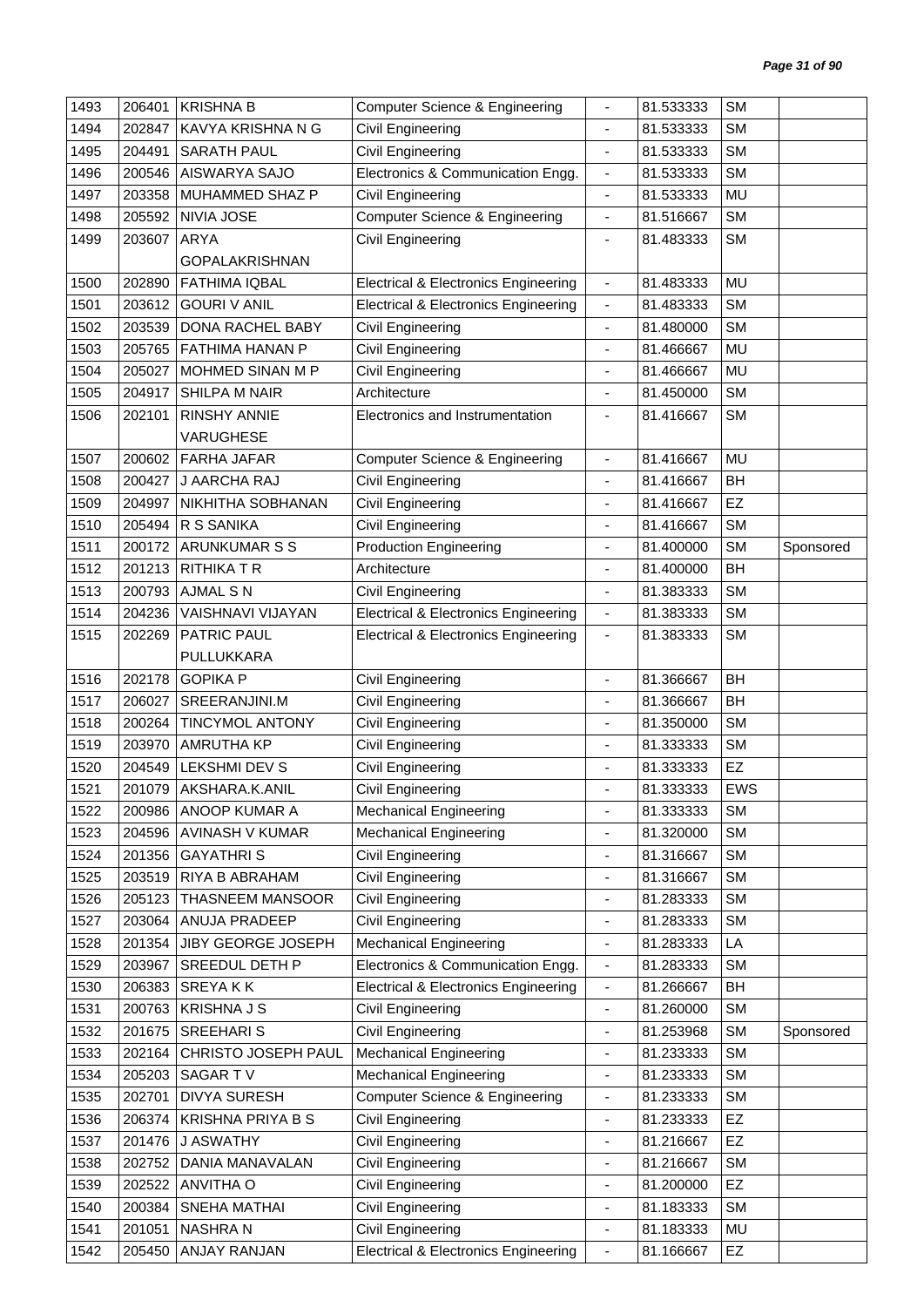| 1543 | 206494 | <b>VISHNU CV</b>         | <b>Electrical &amp; Electronics Engineering</b> | $\overline{\phantom{a}}$     | 81.166667 | <b>SM</b> |  |
|------|--------|--------------------------|-------------------------------------------------|------------------------------|-----------|-----------|--|
| 1544 | 201672 | <b>KRISHNA VI</b>        | <b>Electrical &amp; Electronics Engineering</b> | $\blacksquare$               | 81.166667 | <b>SM</b> |  |
| 1545 | 203717 | <b>ANIMA VINOD</b>       | Civil Engineering                               | $\overline{\phantom{a}}$     | 81.166667 | <b>SM</b> |  |
| 1546 | 200474 | T K Kiran Karthik        | <b>Mechanical Engineering</b>                   | $\overline{\phantom{a}}$     | 81.150000 | <b>SM</b> |  |
| 1547 | 204340 | FATHIMA JAMSHEENA P      | <b>Civil Engineering</b>                        | $\blacksquare$               | 81.133333 | <b>MU</b> |  |
| 1548 | 204439 | <b>AMULYA S ANIL</b>     | Civil Engineering                               | $\blacksquare$               | 81.133333 | EZ        |  |
| 1549 | 205801 | Lekshmi B Nair           | Electronics & Communication Engg.               | $\overline{\phantom{a}}$     | 81.116667 | <b>SM</b> |  |
| 1550 | 202421 | Theertha Rajeev          | Computer Science & Engineering                  | $\blacksquare$               | 81.100000 | <b>SM</b> |  |
| 1551 | 204907 | LAVANYA LU               | Electronics & Communication Engg.               | $\overline{\phantom{a}}$     | 81.100000 | <b>SM</b> |  |
| 1552 | 206345 | PARVATHY P G             | Electronics & Communication Engg.               | $\blacksquare$               | 81.100000 | <b>SM</b> |  |
| 1553 | 201355 | <b>ASWATHY SANTHOSH</b>  | <b>Electrical &amp; Electronics Engineering</b> | $\blacksquare$               | 81.083333 | EZ        |  |
| 1554 | 200587 | <b>AATHISH G M</b>       | Industrial Engineering                          | $\overline{\phantom{a}}$     | 81.083333 | <b>SM</b> |  |
| 1555 | 200687 | <b>NITHIN S S</b>        | Electronics & Communication Engg.               | $\overline{\phantom{a}}$     | 81.083333 | MU        |  |
| 1556 | 205211 | <b>VAISHNAV VIJAY</b>    | <b>Civil Engineering</b>                        | $\overline{\phantom{a}}$     | 81.080000 | <b>SM</b> |  |
| 1557 | 203180 | <b>FARZANA SALEEM</b>    | Electronics and Instrumentation                 | $\overline{\phantom{a}}$     | 81.080000 | MU        |  |
| 1558 | 200398 | <b>GAYATHRI SARKAR</b>   | Civil Engineering                               | $\overline{\phantom{a}}$     | 81.066667 | EZ        |  |
| 1559 | 204860 | <b>TOM JOSE</b>          | <b>Mechanical Engineering</b>                   | $\blacksquare$               | 81.050000 | <b>SM</b> |  |
| 1560 | 201424 | KAVYA D.K                | <b>Civil Engineering</b>                        | $\overline{\phantom{a}}$     | 81.033333 | VK        |  |
| 1561 | 206076 | SIYAMOL MEERAN           | <b>Civil Engineering</b>                        | $\overline{\phantom{a}}$     | 81.033333 | MU        |  |
| 1562 | 201786 | DEESHMAKB                | Electronics & Communication Engg.               | $\overline{\phantom{a}}$     | 81.033333 | EZ        |  |
| 1563 | 204076 | <b>NIVYAK</b>            | Civil Engineering                               | $\qquad \qquad \blacksquare$ | 81.016667 | <b>SM</b> |  |
| 1564 | 200711 | <b>SARA MARY STEPHEN</b> | <b>Civil Engineering</b>                        | $\overline{\phantom{a}}$     | 80.983333 | <b>SM</b> |  |
| 1565 | 205046 | <b>SREEKUTTY SHIBU</b>   | <b>Electrical &amp; Electronics Engineering</b> | $\blacksquare$               | 80.983333 | EZ        |  |
| 1566 | 200412 | <b>ROSE RAPHY</b>        | <b>Electrical &amp; Electronics Engineering</b> | $\overline{\phantom{a}}$     | 80.983333 | <b>SM</b> |  |
|      |        | PALLIKUNNAN              |                                                 |                              |           |           |  |
| 1567 | 205864 | ARCHA DILEEP             | Civil Engineering                               | $\blacksquare$               | 80.983333 | <b>SM</b> |  |
| 1568 | 200118 | ANNMARY VADAKKAN         | Computer Science & Engineering                  | $\overline{\phantom{a}}$     | 80.983333 | <b>SM</b> |  |
| 1569 | 201981 | <b>GREESHMA GIRISH</b>   | <b>Civil Engineering</b>                        |                              | 80.966667 | EZ        |  |
|      |        | <b>KUMAR</b>             |                                                 |                              |           |           |  |
| 1570 | 204533 | <b>FAZIL P</b>           | <b>Mechanical Engineering</b>                   | $\overline{\phantom{a}}$     | 80.950000 | MU        |  |
| 1571 | 203418 | PARVATHY A S             | <b>Civil Engineering</b>                        |                              | 80.950000 | <b>SM</b> |  |
| 1572 |        | 200008 AISWARYA ANIL     | Civil Engineering                               |                              | 80.950000 | <b>SM</b> |  |
| 1573 | 205299 | PARVATHY K               | Civil Engineering                               | $\overline{\phantom{a}}$     | 80.950000 | <b>SM</b> |  |
| 1574 | 201376 | ACHU JOBY MATHEW         | <b>Chemical Engineering</b>                     | $\blacksquare$               | 80.933333 | <b>SM</b> |  |
| 1575 | 206707 | ARCHANAKRISHNA K P       | <b>Civil Engineering</b>                        | $\qquad \qquad \blacksquare$ | 80.933333 | BH        |  |
| 1576 | 201645 | NAMITHA A NAMBIAR        | <b>Civil Engineering</b>                        | $\blacksquare$               | 80.916667 | <b>SM</b> |  |
| 1577 | 202044 | JITHINDAS B P            | <b>Mechanical Engineering</b>                   | $\qquad \qquad \blacksquare$ | 80.916667 | <b>SM</b> |  |
| 1578 | 201993 | <b>ABHIRAMI A</b>        | Information Technology                          | $\overline{\phantom{0}}$     | 80.916667 | <b>SM</b> |  |
| 1579 | 205552 | Gokul Chandran           | <b>Computer Science &amp; Engineering</b>       | $\overline{\phantom{a}}$     | 80.916667 | <b>SM</b> |  |
| 1580 | 204153 | <b>BIBIN VARGHESE</b>    | <b>Mechanical Engineering</b>                   | $\qquad \qquad \blacksquare$ | 80.900000 | <b>SM</b> |  |
| 1581 | 203833 | ASHLY V S                | Civil Engineering                               | $\overline{\phantom{a}}$     | 80.883333 | <b>EZ</b> |  |
| 1582 | 204643 | ANCY C J                 | Civil Engineering                               | ٠                            | 80.883333 | <b>SM</b> |  |
| 1583 | 202988 | <b>FOUSIYA T T</b>       | Electronics & Communication Engg.               | $\overline{\phantom{a}}$     | 80.883333 | MU        |  |
| 1584 | 205905 | NAJWA M                  | Electronics & Communication Engg.               | $\overline{\phantom{a}}$     | 80.850000 | MU        |  |
| 1585 | 206755 | <b>ATHIRA P</b>          | Electronics & Communication Engg.               | $\overline{\phantom{a}}$     | 80.816667 | <b>EZ</b> |  |
| 1586 | 206359 | RUBEENA A A              | <b>Electrical &amp; Electronics Engineering</b> | $\blacksquare$               | 80.816667 | MU        |  |
| 1587 | 200506 | <b>BIBIN BABU</b>        | Civil Engineering                               | $\overline{\phantom{a}}$     | 80.816667 | <b>SM</b> |  |
| 1588 | 201273 | <b>SUSMITHA TM</b>       | <b>Electrical &amp; Electronics Engineering</b> | $\overline{\phantom{a}}$     | 80.816667 | <b>SM</b> |  |
| 1589 | 200820 | ANJANA RAJAN             | Civil Engineering                               | $\overline{\phantom{a}}$     | 80.800000 | <b>EZ</b> |  |
| 1590 | 203915 | APARNA VINAYAN           | Civil Engineering                               | ÷,                           | 80.800000 | <b>SM</b> |  |
| 1591 | 201838 | ADHIL MUBARAK K A        | Electronics and Instrumentation                 | $\qquad \qquad \blacksquare$ | 80.783333 | MU        |  |
| 1592 | 205207 | DARSANA J S              | <b>Civil Engineering</b>                        | $\blacksquare$               | 80.775000 | <b>EZ</b> |  |
| 1593 | 201310 | ABHIRAM M V              | <b>Civil Engineering</b>                        | ÷                            | 80.775000 | <b>SM</b> |  |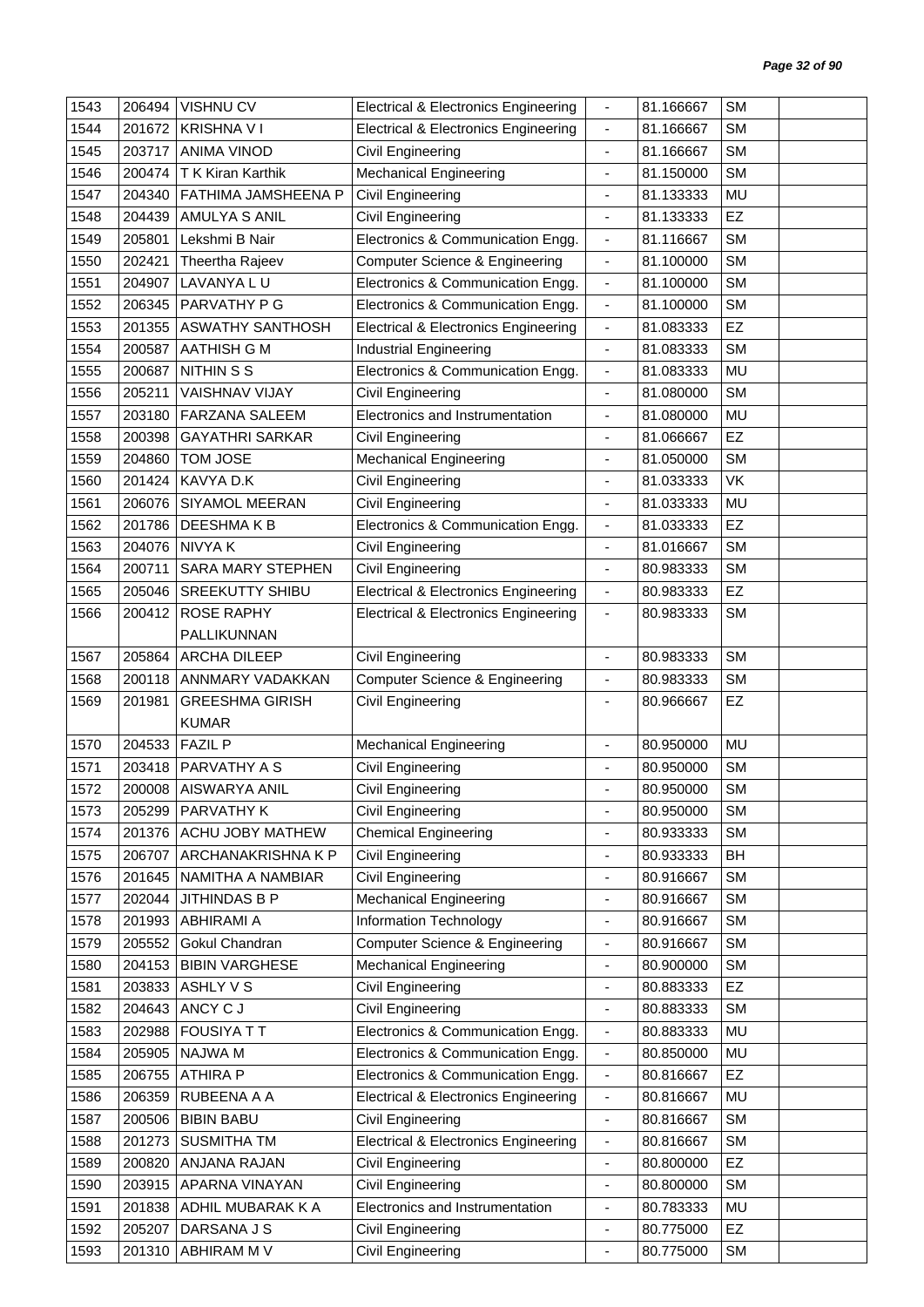| 1594 | 205462 | <b>ARYA BALAN</b>         | Electronics & Communication Engg.               | $\frac{1}{2}$                | 80.766667 | <b>SM</b>  |
|------|--------|---------------------------|-------------------------------------------------|------------------------------|-----------|------------|
| 1595 | 203402 | PRANAV ANAND              | <b>Chemical Engineering</b>                     | $\frac{1}{2}$                | 80.766667 | BH         |
| 1596 | 202464 | <b>DELNA MARIYA</b>       | Civil Engineering                               | $\overline{\phantom{a}}$     | 80.733333 | <b>SM</b>  |
|      |        | <b>GEORGE</b>             |                                                 |                              |           |            |
| 1597 | 202597 | <b>JESWIN ELZA JAMES</b>  | Electronics & Communication Engg.               | $\blacksquare$               | 80.733333 | <b>SM</b>  |
| 1598 | 201589 | <b>LAKSHMI M.S</b>        | Electronics & Communication Engg.               | $\overline{\phantom{a}}$     | 80.720000 | <b>SM</b>  |
| 1599 | 204670 | <b>VIPINM</b>             | Civil Engineering                               |                              | 80.716667 | <b>SM</b>  |
| 1600 | 202358 | JUANITA MENDONZA          | <b>Applied Electronics &amp;</b>                | ä,                           | 80.700000 | LA         |
|      |        |                           | Instrumentation                                 |                              |           |            |
| 1601 | 205069 | Anagha Jayaraj            | Electronics & Communication Engg.               | $\overline{\phantom{a}}$     | 80.700000 | EZ         |
| 1602 | 201425 | SANDRA PRASAD             | <b>Electrical &amp; Electronics Engineering</b> | $\frac{1}{2}$                | 80.700000 | EZ         |
| 1603 | 200477 | <b>THANSIMS</b>           | Civil Engineering                               | $\overline{a}$               | 80.683333 | MU         |
| 1604 | 200262 | SURYA MANOHARAN K         | <b>Computer Science &amp; Engineering</b>       | $\qquad \qquad \blacksquare$ | 80.683333 | BH         |
| 1605 | 201397 | <b>RESHMA S</b>           | <b>Mechatronics Engineering</b>                 | $\frac{1}{2}$                | 80.666667 | EZ         |
| 1606 | 204987 | <b>AISWARIATS</b>         | Civil Engineering                               |                              | 80.666667 | <b>SM</b>  |
| 1607 | 203905 | JEVIN MATHEW JAISON       | <b>Mechanical Engineering</b>                   | ٠                            | 80.650000 | <b>SM</b>  |
| 1608 | 203296 | <b>KEERTHANA PRATHAP</b>  | Civil Engineering                               |                              | 80.650000 | <b>SM</b>  |
| 1609 | 206476 | PARVATHY AS               | Civil Engineering                               |                              | 80.633333 | <b>SM</b>  |
| 1610 | 201978 | ATHULYA.B                 | <b>Civil Engineering</b>                        | $\overline{\phantom{0}}$     | 80.620000 | <b>SM</b>  |
| 1611 | 201963 | KM MOHAMMED NIHAL         | <b>Mechanical Engineering</b>                   | ÷.                           | 80.616667 | <b>MU</b>  |
| 1612 | 203570 | DHANYA SIVADAS M M        | <b>Electrical &amp; Electronics Engineering</b> | 4                            | 80.616667 | <b>SM</b>  |
| 1613 | 203520 | ANEESH M                  | <b>Electrical &amp; Electronics Engineering</b> | ٠                            | 80.600000 | <b>SM</b>  |
| 1614 | 205138 | <b>SALVAK</b>             | <b>Computer Science &amp; Engineering</b>       | $\frac{1}{2}$                | 80.600000 | MU         |
| 1615 | 202521 | RUBY ZACHARIA             | Civil Engineering                               | ٠                            | 80.600000 | <b>SM</b>  |
| 1616 | 203664 | YASNA R S                 | Civil Engineering                               | $\frac{1}{2}$                | 80.600000 | MU         |
| 1617 | 203684 | NIDHI A                   | Computer Science & Engineering                  |                              | 80.600000 | EZ         |
| 1618 | 200165 | RICHU ELESABATH ROY       | <b>Civil Engineering</b>                        | ٠                            | 80.583333 | <b>SM</b>  |
| 1619 | 201641 | ANAKHA V A                | Civil Engineering                               | ÷,                           | 80.583333 | EZ         |
| 1620 | 205062 | AISWARYA R NAIR           | <b>Electrical &amp; Electronics Engineering</b> | $\qquad \qquad \blacksquare$ | 80.583333 | <b>SM</b>  |
| 1621 | 204315 | ARYA U                    | <b>Electrical &amp; Electronics Engineering</b> | ÷,                           | 80.580000 | <b>SM</b>  |
| 1622 |        | 204734   FLORA BOSCO      | Civil Engineering                               |                              | 80.580000 | LA         |
| 1623 |        | 201943 JAGAN MATHEW JACOB | Electronics & Communication Engg.               |                              | 80.560000 | <b>SM</b>  |
| 1624 | 202711 | <b>HIBA FAZLY</b>         | Civil Engineering                               | $\qquad \qquad \blacksquare$ | 80.560000 | MU         |
| 1625 | 201457 | PHEBE JOSHUA              | Information Technology                          | ä,                           | 80.550000 | <b>SM</b>  |
| 1626 | 200424 | CHANDINI CHANDRAN         | <b>Electrical &amp; Electronics Engineering</b> | $\overline{\phantom{a}}$     | 80.550000 | <b>EWS</b> |
| 1627 | 204970 | Sanju Krishna P           | Electronics & Communication Engg.               | $\qquad \qquad \blacksquare$ | 80.550000 | VK         |
| 1628 | 205567 | THULASI ANUP              | Electronics & Communication Engg.               | $\overline{\phantom{0}}$     | 80.550000 | <b>SM</b>  |
| 1629 | 203003 | CHAITHANYA S              | <b>Electrical &amp; Electronics Engineering</b> | $\overline{\phantom{0}}$     | 80.533333 | <b>SM</b>  |
| 1630 | 205748 | <b>AISHA RINSHI</b>       | Civil Engineering                               | $\overline{\phantom{a}}$     | 80.533333 | MU         |
| 1631 | 205607 | <b>NEERAJA S</b>          | Computer Science & Engineering                  | -                            | 80.533333 | <b>SM</b>  |
| 1632 | 205325 | <b>LITHIN NAIR</b>        | <b>Mechanical Engineering</b>                   | -                            | 80.533333 | <b>SM</b>  |
| 1633 | 201229 | JAYAKRISHNAN R            | <b>Mechanical Engineering</b>                   | ٠                            | 80.525000 | EZ         |
| 1634 | 202580 | <b>SANDRA VICTOR</b>      | Electronics & Communication Engg.               | $\overline{\phantom{0}}$     | 80.520000 | BX         |
| 1635 | 202612 | AYSHA REGA S              | Electronics & Communication Engg.               | $\overline{\phantom{0}}$     | 80.516667 | MU         |
| 1636 | 204803 | SAJINA.K                  | <b>Computer Science &amp; Engineering</b>       | $\frac{1}{2}$                | 80.516667 | BH         |
| 1637 | 200944 | <b>MEERA MOHAN</b>        | <b>Electrical &amp; Electronics Engineering</b> | $\overline{\phantom{a}}$     | 80.516667 | <b>SM</b>  |
| 1638 | 206449 | JACOB JOSE                | Information Technology                          | $\frac{1}{2}$                | 80.500000 | <b>SM</b>  |
| 1639 | 205697 | SIVAPRASAD K              | <b>Mechanical Engineering</b>                   | ä,                           | 80.500000 | <b>SM</b>  |
| 1640 | 202371 | MEGHA A M                 | <b>Electrical &amp; Electronics Engineering</b> | -                            | 80.483333 | EZ         |
| 1641 | 200504 | ANAGHA                    | Civil Engineering                               |                              | 80.483333 | BH         |
|      |        | PRABHAKARAN V             |                                                 |                              |           |            |
| 1642 | 204718 | <b>ANJU RAVI</b>          | Civil Engineering                               | $\frac{1}{2}$                | 80.480000 | <b>EZ</b>  |
| 1643 | 206382 | SREELEKSHMI S             | <b>Civil Engineering</b>                        |                              | 80.460000 | <b>SM</b>  |
|      |        |                           |                                                 |                              |           |            |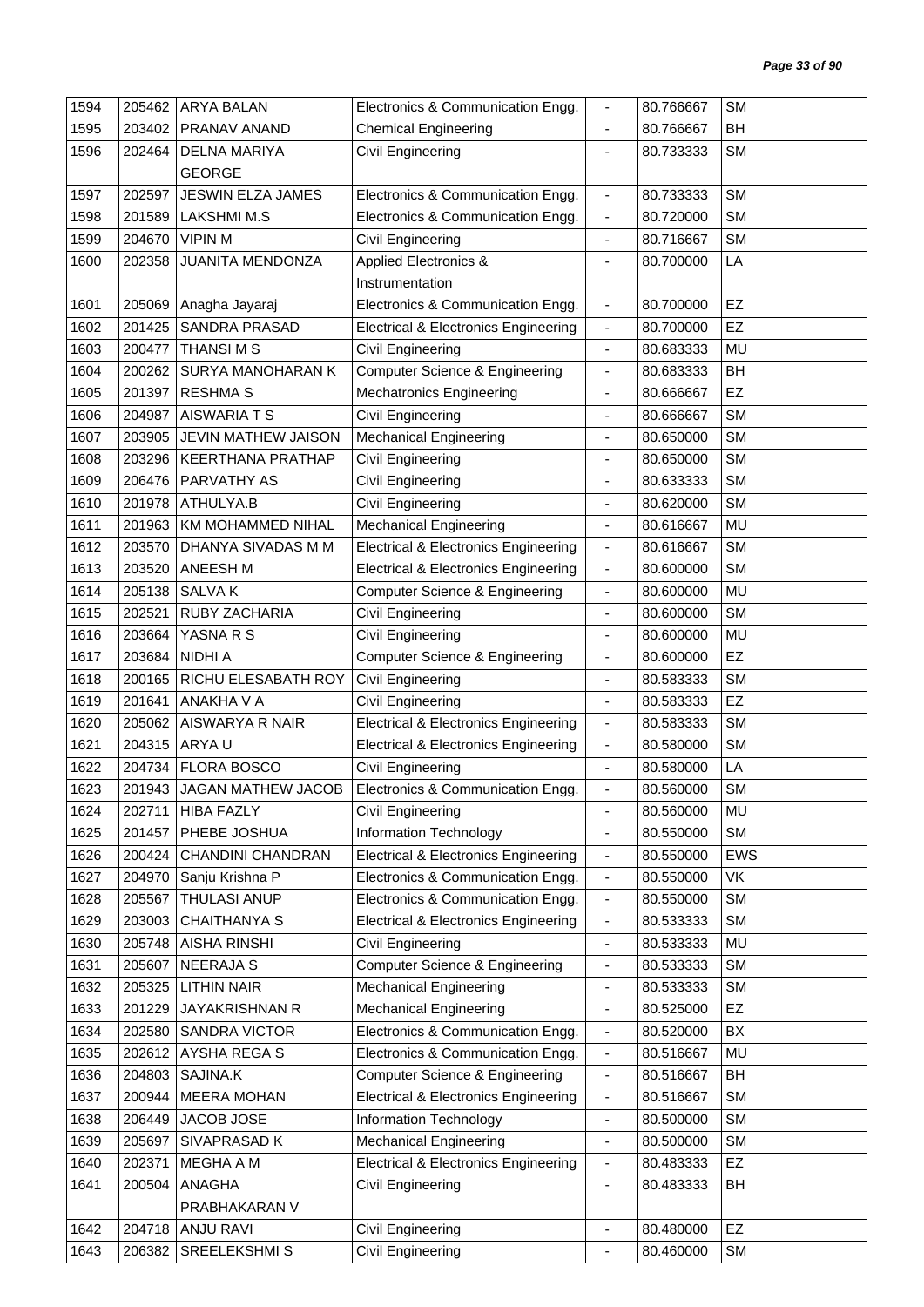| 1644 | 203091 | <b>BASIL BENNY</b>     | <b>Mechanical Engineering</b>                   |                              | 80.433333 | <b>SM</b> |  |
|------|--------|------------------------|-------------------------------------------------|------------------------------|-----------|-----------|--|
| 1645 | 202771 | <b>DILJAN CK</b>       | Architecture                                    |                              | 80.428571 | <b>SM</b> |  |
| 1646 | 203453 | <b>BHAGYA GIRI</b>     | Electronics & Communication Engg.               | $\blacksquare$               | 80.416667 | EZ        |  |
| 1647 | 203068 | <b>ALAN PRINCE</b>     | Civil Engineering                               | $\overline{\phantom{a}}$     | 80.416667 | <b>SM</b> |  |
|      |        | <b>VAVACHAN</b>        |                                                 |                              |           |           |  |
| 1648 | 200737 | <b>PRAVEENA</b>        | <b>Computer Science &amp; Engineering</b>       | $\blacksquare$               | 80.400000 | <b>SM</b> |  |
|      |        | <b>BALAKRISHNAN A</b>  |                                                 |                              |           |           |  |
| 1649 | 203561 | SREELAKSHMI V S        | Civil Engineering                               | $\overline{\phantom{a}}$     | 80.400000 | EZ        |  |
| 1650 | 201461 | <b>ASWATHY B BINU</b>  | Civil Engineering                               | $\overline{\phantom{a}}$     | 80.400000 | BH        |  |
| 1651 | 203383 | <b>FAHMIDA T</b>       | Computer Science & Engineering                  | $\overline{\phantom{a}}$     | 80.383333 | MU        |  |
| 1652 | 203460 | SHERIN SUSAN           | Electronics & Communication Engg.               | $\overline{\phantom{a}}$     | 80.383333 | <b>SM</b> |  |
|      |        | <b>THOMAS</b>          |                                                 |                              |           |           |  |
| 1653 | 205188 | PREMSHANKAR P          | <b>Electrical &amp; Electronics Engineering</b> | $\blacksquare$               | 80.380000 | <b>SM</b> |  |
| 1654 | 202021 | NIKHIL SONY THOMAS     | <b>Mechanical Engineering</b>                   | $\overline{\phantom{a}}$     | 80.366667 | <b>SM</b> |  |
| 1655 | 203172 | <b>SWATHIBS</b>        | <b>Civil Engineering</b>                        | $\overline{\phantom{a}}$     | 80.366667 | <b>SM</b> |  |
| 1656 | 204171 | PARVATHY PAVITHRAN     | <b>Civil Engineering</b>                        | $\blacksquare$               | 80.366667 | EZ        |  |
| 1657 | 201935 | <b>NEETHU B KUMAR</b>  | <b>Mechanical Engineering</b>                   | $\blacksquare$               | 80.366667 | <b>SM</b> |  |
| 1658 | 204506 | <b>GEETHU G S</b>      | <b>Electrical &amp; Electronics Engineering</b> | $\overline{\phantom{a}}$     | 80.366667 | EZ        |  |
| 1659 | 204196 | <b>JAIN JOSEPH</b>     | Electronics & Communication Engg.               | $\blacksquare$               | 80.360000 | <b>SM</b> |  |
| 1660 | 205517 | <b>SANDRA MARIAM</b>   | Civil Engineering                               | $\overline{\phantom{a}}$     | 80.350000 | <b>SM</b> |  |
|      |        | <b>SIMON</b>           |                                                 |                              |           |           |  |
| 1661 | 203799 | AMAL MOHAMED ALI       | Architecture                                    | $\overline{\phantom{a}}$     | 80.337500 | <b>SM</b> |  |
| 1662 | 202682 | MEKHA.S. BABU          | Civil Engineering                               | $\overline{a}$               | 80.333333 | <b>SM</b> |  |
| 1663 | 206473 | <b>KESHAV V</b>        | Mechanical Engineering                          | $\overline{\phantom{a}}$     | 80.333333 | <b>SM</b> |  |
| 1664 | 200535 | <b>ATHIRA M</b>        | <b>Civil Engineering</b>                        | $\blacksquare$               | 80.333333 | <b>VK</b> |  |
| 1665 | 206597 | <b>GOPIKA MOHAN</b>    | <b>Civil Engineering</b>                        | ٠                            | 80.316667 | <b>SM</b> |  |
| 1666 | 205167 | <b>KRISHNASREE S</b>   | <b>Civil Engineering</b>                        | $\overline{\phantom{a}}$     | 80.300000 | EZ        |  |
| 1667 | 206255 | SHEFIN SULTHANA A J    | <b>Civil Engineering</b>                        | $\blacksquare$               | 80.300000 | <b>MU</b> |  |
| 1668 | 200029 | <b>ARCHANAK</b>        | Electronics & Communication Engg.               | $\overline{\phantom{a}}$     | 80.300000 | <b>SM</b> |  |
| 1669 | 204346 | APARNA PK              | Civil Engineering                               | $\overline{\phantom{a}}$     | 80.300000 | BH        |  |
| 1670 | 203241 | ANAND SANKAR A         | <b>Mechanical Engineering</b>                   |                              | 80.283333 | <b>SM</b> |  |
| 1671 |        | 201005 NUFAILA THASNI  | Information Technology                          |                              | 80.283333 | MU        |  |
| 1672 | 205002 | SREELAKSHMI M          | Civil Engineering                               | $\overline{\phantom{a}}$     | 80.280000 | VK        |  |
|      |        | <b>BHASKARAN</b>       |                                                 |                              |           |           |  |
| 1673 | 203363 | <b>GREESHMA RAMESH</b> | Electronics & Communication Engg.               | $\blacksquare$               | 80.275000 | EZ        |  |
| 1674 | 202560 | <b>GREESHMA M</b>      | Civil Engineering                               | $\blacksquare$               | 80.266667 | <b>SM</b> |  |
| 1675 | 205406 | ROSHIN THOMAS          | <b>Electrical &amp; Electronics Engineering</b> | $\overline{\phantom{a}}$     | 80.266667 | <b>SM</b> |  |
|      |        | <b>KOSHY</b>           |                                                 |                              |           |           |  |
| 1676 | 201906 | JAYASREE V             | <b>Electrical &amp; Electronics Engineering</b> | $\blacksquare$               | 80.250000 | BH        |  |
| 1677 | 203906 | ARCHANA V.S            | Electronics & Communication Engg.               | $\overline{\phantom{a}}$     | 80.250000 | <b>SM</b> |  |
| 1678 | 201396 | ABHINANDH V            | Mechanical Stream Automobile                    | $\blacksquare$               | 80.233333 | <b>EZ</b> |  |
|      |        |                        | Engineering                                     |                              |           |           |  |
| 1679 | 203618 | <b>ASWATHY A</b>       | Civil Engineering                               | $\qquad \qquad \blacksquare$ | 80.216667 | <b>EZ</b> |  |
| 1680 | 203170 | ROSE A V               | <b>Electrical &amp; Electronics Engineering</b> | $\overline{\phantom{a}}$     | 80.216667 | <b>SM</b> |  |
| 1681 | 205507 | <b>JIBIN MATHEW</b>    | <b>Electrical &amp; Electronics Engineering</b> | $\overline{\phantom{a}}$     | 80.200000 | <b>SM</b> |  |
| 1682 | 202050 | JEENA MARY JOHN        | Electronics & Communication Engg.               | $\blacksquare$               | 80.200000 | <b>SM</b> |  |
| 1683 | 202427 | <b>ATHIRA S NAIR</b>   | Civil Engineering                               | $\overline{\phantom{a}}$     | 80.200000 | <b>SM</b> |  |
| 1684 | 205408 | <b>JITHIN J S</b>      | <b>Electrical &amp; Electronics Engineering</b> | $\overline{\phantom{a}}$     | 80.200000 | <b>SM</b> |  |
| 1685 | 203306 | SARGA MANOJ            | Civil Engineering                               | $\overline{\phantom{a}}$     | 80.200000 | <b>SM</b> |  |
| 1686 | 200383 | <b>KEERTHANA K</b>     | <b>Electrical &amp; Electronics Engineering</b> | $\overline{\phantom{a}}$     | 80.183333 | BH        |  |
| 1687 | 203327 | SANDRA V S             | Civil Engineering                               | $\qquad \qquad \blacksquare$ | 80.183333 | VK        |  |
| 1688 | 203138 | SOURABH SURESH         | Civil Engineering                               | $\overline{\phantom{a}}$     | 80.166667 | <b>SM</b> |  |
| 1689 | 200991 | MOHASENA S             | Civil Engineering                               | $\overline{\phantom{a}}$     | 80.150000 | <b>SM</b> |  |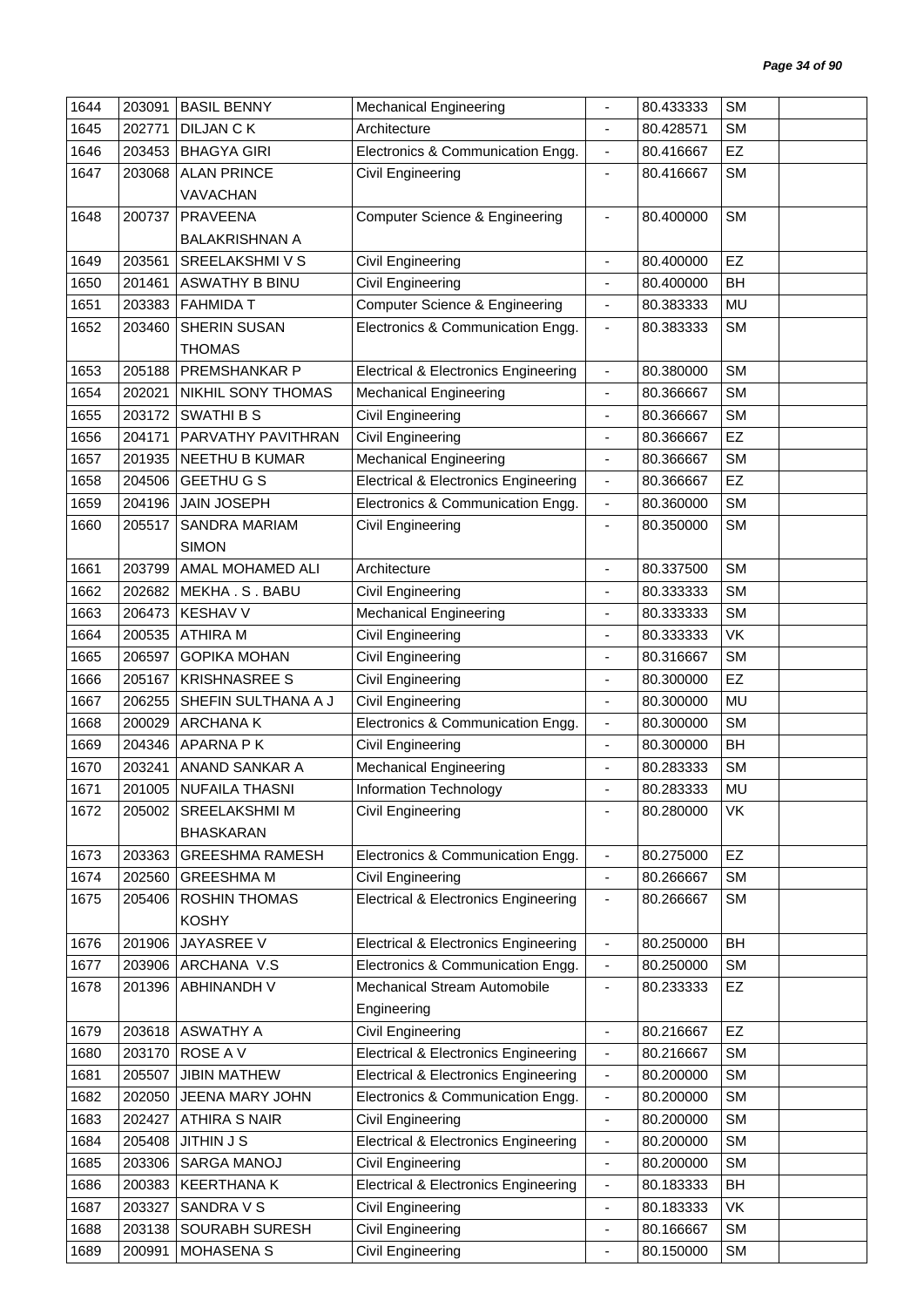| 1690 | 202365 | <b>JESNA S</b>           | <b>Electrical &amp; Electronics Engineering</b> | $\overline{\phantom{a}}$     | 80.150000 | MU        |  |
|------|--------|--------------------------|-------------------------------------------------|------------------------------|-----------|-----------|--|
| 1691 | 202437 | <b>SHANIA AJI</b>        | Civil Engineering                               | $\blacksquare$               | 80.150000 | <b>SM</b> |  |
| 1692 | 204620 | <b>SARATH P</b>          | <b>Electrical &amp; Electronics Engineering</b> | $\blacksquare$               | 80.140000 | <b>BH</b> |  |
| 1693 | 202873 | ANAGHA RAJ R             | Electronics & Communication Engg.               | $\overline{\phantom{a}}$     | 80.133333 | EZ        |  |
| 1694 | 204298 | <b>LITNA ROSE THOMAS</b> | Civil Engineering                               | $\qquad \qquad \blacksquare$ | 80.120000 | <b>SM</b> |  |
| 1695 | 200421 | SHAHNA.K                 | <b>Civil Engineering</b>                        | $\blacksquare$               | 80.083333 | <b>MU</b> |  |
| 1696 | 202083 | <b>KARTHIKA</b>          | Electronics & Communication Engg.               | $\overline{\phantom{a}}$     | 80.083333 | <b>SM</b> |  |
|      |        | VIJAYAKUMAR              |                                                 |                              |           |           |  |
| 1697 | 206606 | <b>GOVIND S</b>          | <b>Mechanical Engineering</b>                   | ÷,                           | 80.083333 | <b>BH</b> |  |
| 1698 | 202987 | <b>DEEPU VINIL</b>       | <b>Mechatronics Engineering</b>                 | $\blacksquare$               | 80.066667 | <b>EZ</b> |  |
| 1699 | 200654 | <b>SHINTON EAPPEN</b>    | <b>Electrical &amp; Electronics Engineering</b> | $\overline{\phantom{a}}$     | 80.066667 | <b>SM</b> |  |
|      |        | <b>GEORGE</b>            |                                                 |                              |           |           |  |
| 1700 | 205992 | <b>TRINI JOHNSON</b>     | Civil Engineering                               | $\overline{\phantom{a}}$     | 80.050000 | <b>SM</b> |  |
| 1701 | 203745 | ANKITHA KRISHNA S        | Civil Engineering                               | $\overline{\phantom{a}}$     | 80.050000 | EZ        |  |
| 1702 | 202329 | <b>DILSHAM</b>           | Civil Engineering                               | $\overline{\phantom{a}}$     | 80.050000 | <b>SM</b> |  |
| 1703 | 201516 | SHRUTI S PILLAI          | <b>Civil Engineering</b>                        | $\blacksquare$               | 80.033333 | <b>SM</b> |  |
| 1704 | 206327 | TASNEEM ABDULKADER       | <b>Computer Science &amp; Engineering</b>       | $\blacksquare$               | 80.033333 | <b>SM</b> |  |
|      |        | <b>SHAJILABEEVI</b>      |                                                 |                              |           |           |  |
| 1705 | 202975 | SHREYA SHYLENDRAN        | Civil Engineering                               | $\overline{\phantom{a}}$     | 80.033333 | EZ        |  |
| 1706 | 202028 | <b>ADITHYA KRISHNA</b>   | <b>Electrical &amp; Electronics Engineering</b> | $\blacksquare$               | 80.016667 | <b>SM</b> |  |
| 1707 | 201487 | <b>NEERAJR</b>           | <b>Electrical &amp; Electronics Engineering</b> | $\blacksquare$               | 80.016667 | <b>SM</b> |  |
| 1708 | 204668 | ANGAJA PRAKASH           | Civil Engineering                               | $\overline{\phantom{a}}$     | 80.000000 | EZ        |  |
| 1709 | 203483 | <b>PRIYESH</b>           | <b>Mechanical Engineering</b>                   | $\blacksquare$               | 80.000000 | <b>BH</b> |  |
|      |        | PADMANABHAN              |                                                 |                              |           |           |  |
| 1710 | 202540 | <b>KARTHIKA C R</b>      | <b>Civil Engineering</b>                        | $\overline{\phantom{a}}$     | 80.000000 | EZ        |  |
| 1711 | 205077 | <b>JOEN REBA GEORGE</b>  | Electronics & Communication Engg.               | $\overline{\phantom{a}}$     | 80.000000 | <b>SM</b> |  |
| 1712 | 201314 | <b>ANJALI B S</b>        | Electronics & Communication Engg.               | $\blacksquare$               | 80.000000 | <b>SM</b> |  |
| 1713 | 204185 | <b>DEEPTHI SASI</b>      | Electronics & Communication Engg.               | $\blacksquare$               | 79.980000 | EZ        |  |
| 1714 | 202338 | SREESHMA K               | <b>Chemical Engineering</b>                     | $\blacksquare$               | 79.966667 | EZ        |  |
| 1715 | 205557 | ABDUL RAHOOF             | <b>Mechanical Engineering</b>                   | ٠                            | 79.966667 | <b>SM</b> |  |
|      |        | PULLATHIYIL              |                                                 |                              |           |           |  |
| 1716 | 205704 | <b>BIJEESH B</b>         | <b>Electrical &amp; Electronics Engineering</b> | -                            | 79.966667 | <b>SM</b> |  |
| 1717 | 204684 | <b>SHIJIN N</b>          | <b>Computer Science &amp; Engineering</b>       | $\overline{\phantom{a}}$     | 79.966667 | <b>SM</b> |  |
| 1718 | 202220 | RAHUL CR                 | <b>Aeronautical Engineering</b>                 | $\overline{\phantom{a}}$     | 79.950000 | <b>EZ</b> |  |
| 1719 | 205778 | SEENU ALEX               | Civil Engineering                               | $\qquad \qquad \blacksquare$ | 79.950000 | <b>SM</b> |  |
| 1720 | 203832 | <b>GOWRIPRIYA M</b>      | Civil Engineering                               | $\overline{\phantom{a}}$     | 79.950000 | <b>SM</b> |  |
| 1721 | 200107 | RAHUL RAJUMOHAN          | <b>Mechanical Engineering</b>                   | $\overline{\phantom{a}}$     | 79.933333 | <b>SM</b> |  |
| 1722 | 201908 | DEEPTHI VALSAN           | Electronics and Bio Medical                     | -                            | 79.931818 | <b>SM</b> |  |
|      |        |                          | Engineering                                     |                              |           |           |  |
| 1723 | 201285 | <b>ATHUL VINOD</b>       | <b>Electrical &amp; Electronics Engineering</b> | $\overline{\phantom{a}}$     | 79.916667 | EZ        |  |
| 1724 | 200628 | AQUILINE JOJO            | Civil Engineering                               | $\blacksquare$               | 79.916667 | EWS       |  |
| 1725 | 205252 | Kavya Sunil              | Electronics & Communication Engg.               | $\overline{\phantom{a}}$     | 79.900000 | <b>SM</b> |  |
| 1726 | 206679 | SREEVINAYAK A V          | <b>Mechanical Engineering</b>                   | $\qquad \qquad \blacksquare$ | 79.883333 | EZ        |  |
| 1727 | 205015 | <b>BINJUK BIJI</b>       | <b>Civil Engineering</b>                        | $\overline{\phantom{a}}$     | 79.880000 | <b>SM</b> |  |
| 1728 | 203325 | SISNA P                  | <b>Computer Science &amp; Engineering</b>       | $\overline{\phantom{a}}$     | 79.880000 | <b>EZ</b> |  |
| 1729 | 200968 | VISHNUPRIYA S            | Civil Engineering                               | $\blacksquare$               | 79.860000 | <b>SM</b> |  |
| 1730 | 204383 | <b>SWATHISH S</b>        | <b>Mechanical Engineering</b>                   | $\blacksquare$               | 79.850000 | BH        |  |
| 1731 | 202927 | JEFFIN SAM MATHEW        | <b>Civil Engineering</b>                        | $\blacksquare$               | 79.850000 | <b>SM</b> |  |
| 1732 | 205521 | SAGARA ELZA JOHN         | Electronics & Communication Engg.               | ٠                            | 79.850000 | <b>SM</b> |  |
| 1733 | 200562 | SREELAKSHMI V N          | Civil Engineering                               | $\blacksquare$               | 79.833333 | <b>SM</b> |  |
| 1734 | 200603 | ALEENA MATHEW            | Civil Engineering                               | $\qquad \qquad \blacksquare$ | 79.833333 | <b>SM</b> |  |
| 1735 | 204876 | SONU SEBASTIAN           | <b>Mechanical Engineering</b>                   | $\overline{\phantom{a}}$     | 79.820000 | <b>SM</b> |  |
| 1736 | 202218 | <b>ASHLY SCARIA</b>      | <b>Civil Engineering</b>                        | $\overline{\phantom{a}}$     | 79.816667 | <b>SM</b> |  |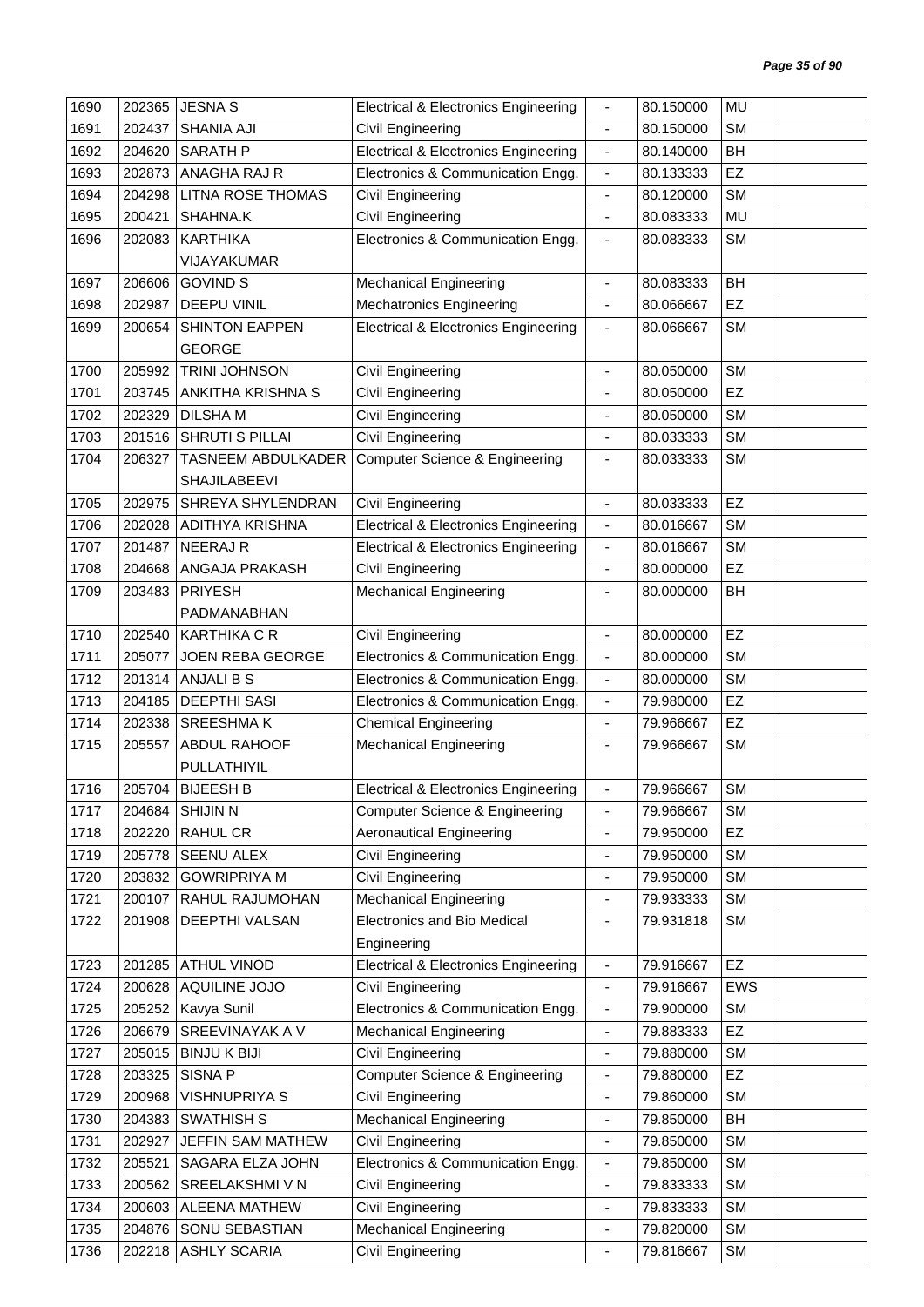| 1737 | 206227 | ANWAR SHADATH N         | <b>Mechatronics Engineering</b>                 | $\blacksquare$               | 79.800000 | <b>SM</b> |           |
|------|--------|-------------------------|-------------------------------------------------|------------------------------|-----------|-----------|-----------|
| 1738 | 200621 | SHEBIN S JOHN           | Civil Engineering                               | $\blacksquare$               | 79.800000 | <b>SM</b> |           |
| 1739 | 206432 | ANWAR K KARIM           | <b>Mechanical Stream Production</b>             | $\overline{\phantom{a}}$     | 79.800000 | <b>SM</b> |           |
|      |        |                         | Engineering                                     |                              |           |           |           |
| 1740 | 204539 | MUHAMMED ASLAM A S      | Electronics & Communication Engg.               | $\blacksquare$               | 79.783333 | <b>MU</b> |           |
| 1741 | 203343 | ATHUL KRISHNA M J       | <b>Mechatronics Engineering</b>                 | $\blacksquare$               | 79.783333 | <b>SM</b> |           |
| 1742 | 202800 | ARUNIMA PRASAD J S      | Electronics & Communication Engg.               | $\overline{\phantom{a}}$     | 79.775000 | BX        |           |
| 1743 | 200965 | <b>SWATHY MM</b>        | Civil Engineering                               | $\overline{\phantom{a}}$     | 79.766667 | <b>SM</b> |           |
| 1744 | 200070 | RESHMA SUDHAKARAN       | <b>Computer Science &amp; Engineering</b>       | $\blacksquare$               | 79.750000 | <b>SM</b> |           |
| 1745 | 206005 | <b>JISHA J</b>          | <b>Electrical &amp; Electronics Engineering</b> | $\overline{\phantom{a}}$     | 79.750000 | <b>SM</b> |           |
| 1746 | 206604 | HARIKRISHNAN M J        | Electronics & Communication Engg.               | $\blacksquare$               | 79.733333 | <b>SM</b> |           |
| 1747 | 206321 | PARVATHY A S            | <b>Electrical &amp; Electronics Engineering</b> | $\blacksquare$               | 79.733333 | EZ        |           |
| 1748 | 205297 | DEVAPRABHA BIJU         | Electronics & Communication Engg.               | $\blacksquare$               | 79.733333 | EZ        |           |
| 1749 | 204378 | JASIYA M.K              | Civil Engineering                               | $\overline{\phantom{a}}$     | 79.733333 | <b>SM</b> |           |
| 1750 | 203862 | <b>NEENUM</b>           | <b>Electrical &amp; Electronics Engineering</b> | $\overline{\phantom{a}}$     | 79.716667 | EZ        |           |
| 1751 | 205836 | <b>JITHIN TV</b>        | Electronics & Communication Engg.               | $\overline{\phantom{a}}$     | 79.700000 | BH        |           |
| 1752 | 203707 | <b>SUMITH SEBASTIAN</b> | Civil Engineering                               | ä,                           | 79.700000 | <b>SM</b> |           |
|      |        | <b>VARGHESE</b>         |                                                 |                              |           |           |           |
| 1753 | 203972 | SANOOJ S                | <b>Electrical &amp; Electronics Engineering</b> | $\blacksquare$               | 79.700000 | <b>SM</b> |           |
| 1754 | 203278 | <b>GOPIKA UNNIT</b>     | Electronics & Communication Engg.               | $\overline{\phantom{a}}$     | 79.700000 | <b>SM</b> |           |
| 1755 | 202680 | <b>GAYATHRI G</b>       | <b>Computer Science &amp; Engineering</b>       | $\overline{\phantom{a}}$     | 79.700000 | EZ        |           |
| 1756 | 201891 | AHMAD THWAYYIB          | <b>Mechanical Engineering</b>                   | $\overline{\phantom{a}}$     | 79.683333 | <b>MU</b> |           |
| 1757 | 205924 | AYSHA HIBA K            | Civil Engineering                               | $\blacksquare$               | 79.683333 | <b>MU</b> |           |
| 1758 | 200544 | MELVIN M THOMAS         | <b>Mechanical Engineering</b>                   | $\overline{\phantom{a}}$     | 79.683333 | <b>SM</b> |           |
| 1759 | 202720 | <b>AVANIM</b>           | Civil Engineering                               | $\overline{\phantom{a}}$     | 79.683333 | EZ        |           |
| 1760 | 204386 | <b>FATHIMA T A</b>      | Electronics & Communication Engg.               | $\overline{\phantom{a}}$     | 79.666667 | MU        |           |
| 1761 | 206471 | <b>RIDHUN M R</b>       | <b>Mechanical Engineering</b>                   | $\overline{\phantom{a}}$     | 79.666667 | EZ        |           |
| 1762 | 202889 | <b>ASWANTH K</b>        | <b>Electrical &amp; Electronics Engineering</b> | $\blacksquare$               | 79.660000 | <b>SM</b> |           |
| 1763 | 201557 | <b>ABIN ALI S</b>       | <b>Mechanical Engineering</b>                   | $\qquad \qquad \blacksquare$ | 79.650000 | MU        |           |
| 1764 | 205375 | <b>VIDYA R</b>          | Civil Engineering                               | $\overline{\phantom{a}}$     | 79.650000 | BH        |           |
| 1765 | 200792 | <b>SANDRA JOY</b>       | <b>Electrical &amp; Electronics Engineering</b> | $\blacksquare$               | 79.633333 | LA        |           |
| 1766 |        | 200521 AMRUTHA G NAIR   | <b>Electrical &amp; Electronics Engineering</b> | -                            | 79.633333 | <b>SM</b> |           |
| 1767 | 200688 | JOSNA JOSE              | <b>Electrical &amp; Electronics Engineering</b> | $\overline{\phantom{a}}$     | 79.633333 | <b>SM</b> |           |
| 1768 | 206118 | PARVATHY VINOD          | Electronics & Communication Engg.               | $\overline{\phantom{a}}$     | 79.616667 | <b>EZ</b> |           |
| 1769 | 200634 | SHANMUGHAPRIYA R        | <b>Electrical &amp; Electronics Engineering</b> | $\blacksquare$               | 79.616667 | <b>SC</b> |           |
| 1770 | 201274 | PARVATHY ASHOK          | <b>Electrical &amp; Electronics Engineering</b> | $\blacksquare$               | 79.583333 | <b>SM</b> |           |
| 1771 | 200041 | SHADIYA P V             | Civil Engineering                               | $\overline{\phantom{a}}$     | 79.583333 | MU        |           |
| 1772 | 200368 | ANJANA T S              | Civil Engineering                               | $\qquad \qquad \blacksquare$ | 79.583333 | <b>EZ</b> |           |
| 1773 | 202145 | <b>JESNA SUNNYCHAN</b>  | Civil Engineering                               | $\overline{\phantom{a}}$     | 79.580000 | <b>SM</b> |           |
| 1774 | 205413 | SHINY NO                | <b>Electrical &amp; Electronics Engineering</b> | $\overline{\phantom{a}}$     | 79.566667 | <b>SM</b> |           |
| 1775 | 204638 | <b>AMRITHA P</b>        | Civil Engineering                               | $\blacksquare$               | 79.566667 | EZ        |           |
| 1776 | 203279 | <b>RIJIN RAJAN</b>      | <b>Mechanical Engineering</b>                   | ٠                            | 79.566667 | <b>SM</b> |           |
| 1777 | 204033 | SREEKUMAR KP            | <b>Mechanical Engineering</b>                   | $\qquad \qquad \blacksquare$ | 79.533333 | <b>SM</b> | Sponsored |
| 1778 | 202717 | Jibin Mathew            | <b>Mechanical Engineering</b>                   | $\overline{\phantom{a}}$     | 79.533333 | <b>SM</b> |           |
| 1779 | 203720 | <b>ASWATHY R S</b>      | <b>Electrical &amp; Electronics Engineering</b> | $\overline{\phantom{a}}$     | 79.533333 | <b>SM</b> |           |
| 1780 | 206369 | <b>AJANTHA S</b>        | Civil Engineering                               | $\overline{\phantom{a}}$     | 79.516667 | <b>SM</b> |           |
| 1781 | 205310 | ANJU V U                | Civil Engineering                               | $\overline{\phantom{a}}$     | 79.483333 | <b>SM</b> |           |
| 1782 | 204519 | ATHUL JAYAKUMAR         | Electronics & Communication Engg.               | $\overline{\phantom{a}}$     | 79.483333 | <b>EZ</b> |           |
| 1783 | 202187 | RIYA U                  | Civil Engineering                               | $\qquad \qquad \blacksquare$ | 79.483333 | BH        |           |
| 1784 | 205390 | NISMA E A               | Civil Engineering                               | ÷,                           | 79.480000 | MU        |           |
| 1785 | 200753 | S SOUMYA                | Civil Engineering                               | $\qquad \qquad \blacksquare$ | 79.466667 | <b>SM</b> |           |
| 1786 | 200807 | <b>ADARSHM</b>          | <b>Electrical &amp; Electronics Engineering</b> | $\overline{\phantom{a}}$     | 79.466667 | <b>SM</b> |           |
| 1787 | 200044 | ABHIJITH A S            | Electronics & Communication Engg.               | $\overline{\phantom{a}}$     | 79.466667 | EZ        |           |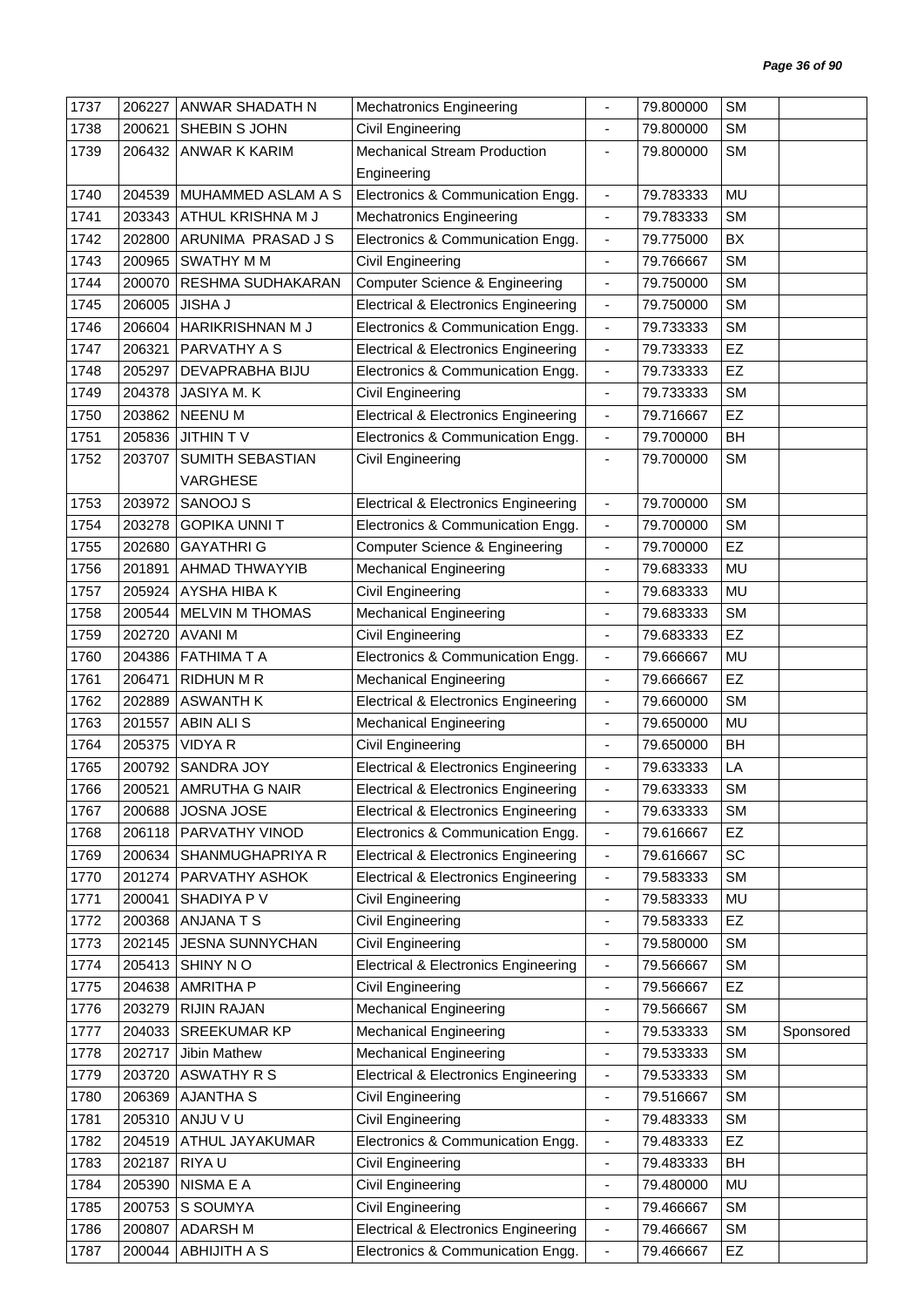| 1788 | 201714 | SHEETHAL STEPHEN         | Electronics & Communication Engg.               |                              | 79.450000 | LA        |            |
|------|--------|--------------------------|-------------------------------------------------|------------------------------|-----------|-----------|------------|
| 1789 | 204064 | ARDRA CHANDRAN S         | Civil Engineering                               | $\blacksquare$               | 79.450000 | BH        |            |
| 1790 | 203978 | SHILPA THANKACHAN        | Civil Engineering                               | $\overline{\phantom{a}}$     | 79.433333 | <b>SM</b> |            |
| 1791 | 205850 | <b>ARJUNK</b>            | <b>Computer Science &amp; Engineering</b>       | $\blacksquare$               | 79.433333 | <b>SM</b> |            |
| 1792 | 203615 | ANNIKA RATNAKARAN        | <b>Electrical &amp; Electronics Engineering</b> | $\overline{\phantom{a}}$     | 79.433333 | EZ        |            |
| 1793 | 203907 | PONNAMBILI TOMY          | <b>Electrical &amp; Electronics Engineering</b> | $\blacksquare$               | 79.425000 | <b>SM</b> |            |
| 1794 | 201642 | SAM                      | <b>Mechanical Engineering</b>                   | $\overline{\phantom{a}}$     | 79.416667 | <b>SM</b> |            |
| 1795 | 205334 | <b>SHARON A S</b>        | <b>Civil Engineering</b>                        | $\blacksquare$               | 79.416667 | BX        |            |
| 1796 | 204599 | SREEKUTTY                | Civil Engineering                               |                              | 79.383333 | VK        |            |
|      |        | <b>SREENIVAS</b>         |                                                 |                              |           |           |            |
| 1797 | 200645 | <b>GEORGE MATHEW</b>     | <b>Civil Engineering</b>                        | $\overline{\phantom{a}}$     | 79.383333 | <b>SM</b> |            |
| 1798 | 203624 | NIHALA MOL VT            | <b>Civil Engineering</b>                        |                              | 79.366667 | <b>MU</b> |            |
| 1799 | 202706 | SREELEKSHMI S RAJ        | Civil Engineering                               | $\overline{\phantom{a}}$     | 79.366667 | BH        |            |
| 1800 | 202180 | <b>STENY VARGHESE</b>    | Electronics & Communication Engg.               | $\overline{\phantom{a}}$     | 79.366667 | <b>SM</b> |            |
| 1801 | 203001 | ANAKHA L V               | <b>Electrical &amp; Electronics Engineering</b> | $\overline{\phantom{a}}$     | 79.366667 | SC        |            |
| 1802 | 204228 | SHYAMKIRAN AP            | <b>Mechanical Engineering</b>                   | $\overline{\phantom{a}}$     | 79.360000 | BH        |            |
| 1803 | 204382 | <b>RESMI REGHUNATHAN</b> | Electronics & Communication Engg.               | $\blacksquare$               | 79.350000 | <b>SM</b> |            |
| 1804 | 205674 | MUFEEDA NASRIN B         | Civil Engineering                               | $\overline{\phantom{a}}$     | 79.350000 | <b>MU</b> |            |
| 1805 | 201039 | <b>MERIN ROY</b>         | <b>Electrical &amp; Electronics Engineering</b> | $\blacksquare$               | 79.350000 | <b>SM</b> |            |
| 1806 | 201954 | KAJAL A K                | Electronics & Communication Engg.               | $\overline{\phantom{a}}$     | 79.333333 | <b>MU</b> |            |
| 1807 | 202399 | <b>LEKSHMI PRIYA</b>     | Civil Engineering                               | $\qquad \qquad \blacksquare$ | 79.333333 | <b>SM</b> |            |
| 1808 | 206136 | <b>KARTHIK K H</b>       | <b>Mechanical Engineering</b>                   | $\overline{\phantom{a}}$     | 79.333333 | <b>SM</b> |            |
| 1809 | 202872 | LEKSHMI VIJAYAN I        | Civil Engineering                               | ä,                           | 79.333333 | <b>SM</b> |            |
| 1810 | 203714 | <b>SHIFA AMEER</b>       | Civil Engineering                               | $\overline{\phantom{a}}$     | 79.316667 | MU        |            |
| 1811 | 201501 | SWETHA VINOD             | Civil Engineering                               | $\overline{\phantom{a}}$     | 79.316667 | <b>SM</b> |            |
| 1812 | 200595 | DENITA ROSE TOM          | Electronics & Communication Engg.               | $\blacksquare$               | 79.300000 | <b>SM</b> |            |
| 1813 | 201156 | <b>KRISHNAPRIYA P K</b>  | Civil Engineering                               | $\overline{\phantom{a}}$     | 79.300000 | <b>SM</b> |            |
| 1814 | 203262 | NEETHU JOY               | <b>Electrical &amp; Electronics Engineering</b> | $\blacksquare$               | 79.300000 | <b>SM</b> |            |
| 1815 | 201083 | ANUROOPA SANTHOSH        | Electronics & Communication Engg.               | $\overline{\phantom{a}}$     | 79.300000 | EZ        |            |
| 1816 | 204130 | SHEFNA S                 | Civil Engineering                               | $\blacksquare$               | 79.283333 | MU        |            |
| 1817 | 203621 | SANDRA JOSEPH            | <b>Bio Technology</b>                           |                              | 79.283333 | <b>SM</b> |            |
| 1818 |        | 202759 SHAMSIA BANU N    | <b>Aeronautical Engineering</b>                 |                              | 79.266667 | MU        |            |
| 1819 | 201882 | <b>SREELAKSHMI R</b>     | <b>Computer Science &amp; Engineering</b>       | $\blacksquare$               | 79.266667 | SC        |            |
| 1820 | 201378 | NITHYA ELSA THOMAS       | Civil Engineering                               | ÷                            | 79.266667 | <b>SM</b> |            |
| 1821 | 201293 | VISHNU M R               | Civil Engineering                               | $\qquad \qquad \blacksquare$ | 79.266667 | BH        |            |
| 1822 | 200570 | JELSA V                  | Civil Engineering                               | $\overline{\phantom{a}}$     | 79.260000 | LA        |            |
| 1823 | 202476 | <b>HARITHA D H</b>       | Civil Engineering                               | $\qquad \qquad \blacksquare$ | 79.250000 | BH        |            |
| 1824 | 202268 | K SREELAKSHMI            | Civil Engineering                               | $\qquad \qquad \blacksquare$ | 79.250000 | BH        |            |
| 1825 | 203385 | JEENA VARGHESE           | <b>Computer Science &amp; Engineering</b>       | $\overline{\phantom{a}}$     | 79.250000 | <b>SM</b> |            |
| 1826 | 201366 | MINAL MOHAMMED           | Electronics and Instrumentation                 | $\overline{\phantom{a}}$     | 79.240000 | MU        |            |
| 1827 | 204329 | SREEJESH N G             | <b>Computer Science &amp; Engineering</b>       | $\overline{\phantom{a}}$     | 79.237288 | <b>SM</b> | Sponsored  |
| 1828 | 205771 | <b>ATHIRA RAJAN</b>      | Civil Engineering                               | ÷,                           | 79.233333 | <b>EZ</b> |            |
| 1829 | 205231 | <b>JESNA NICHOLAS</b>    | Civil Engineering                               | $\qquad \qquad \blacksquare$ | 79.233333 | <b>SM</b> |            |
| 1830 | 201308 | SOJU S J                 | Civil Engineering                               | $\blacksquare$               | 79.233333 | BX        | <b>OEC</b> |
| 1831 | 203693 | Krishnajith K            | Civil Engineering                               | ٠                            | 79.225000 | <b>BH</b> |            |
| 1832 | 204253 | NITHYA S                 | <b>Electrical &amp; Electronics Engineering</b> | $\overline{\phantom{a}}$     | 79.216667 | EZ        |            |
| 1833 | 201539 | SHERIN SHAHANA           | <b>Computer Science &amp; Engineering</b>       | $\overline{\phantom{a}}$     | 79.216667 | <b>SM</b> |            |
| 1834 | 201242 | ANJALI KRISHNA C         | Civil Engineering                               | $\overline{a}$               | 79.200000 | EZ        |            |
| 1835 | 201458 | ELIZABETH PRADEEP        | Civil Engineering                               | $\blacksquare$               | 79.200000 | <b>SM</b> |            |
| 1836 | 200534 | <b>AJIN ANTONY</b>       | <b>Chemical Engineering</b>                     | $\blacksquare$               | 79.200000 | <b>SM</b> |            |
| 1837 | 200814 | HENNA LIYAKATH           | Civil Engineering                               | $\overline{\phantom{a}}$     | 79.166667 | MU        |            |
| 1838 | 206614 | <b>ATHIRAKS</b>          | Civil Engineering                               | ÷,                           | 79.150000 | <b>EZ</b> |            |
|      |        |                          |                                                 |                              |           |           |            |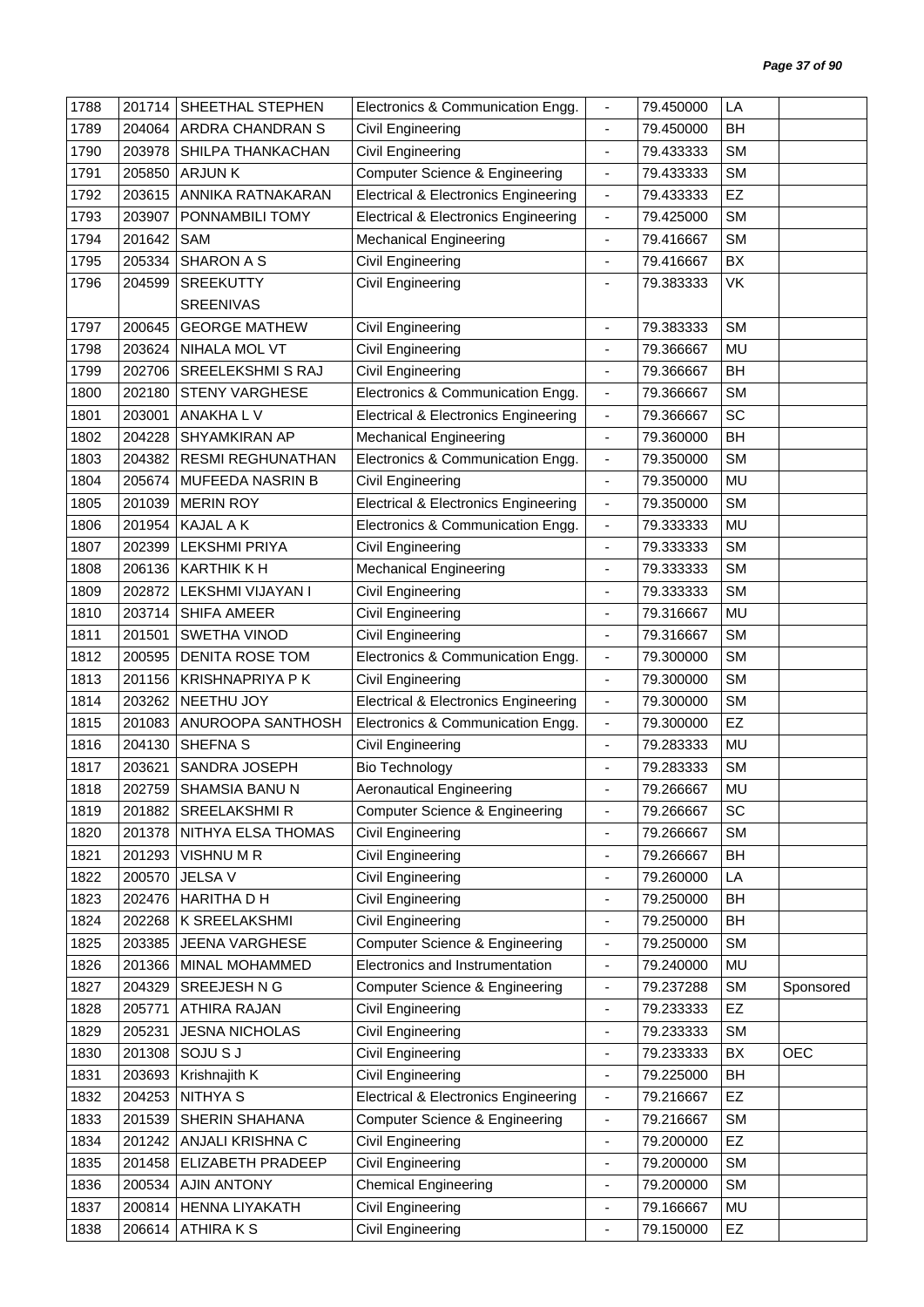| 1840<br>1841<br>1842 |                  | <b>MOHAMMED RASHIDE P</b>             | <b>Computer Science &amp; Engineering</b>                           |                              | 79.133333              | <b>MU</b>       |            |
|----------------------|------------------|---------------------------------------|---------------------------------------------------------------------|------------------------------|------------------------|-----------------|------------|
|                      |                  | R                                     |                                                                     |                              |                        |                 |            |
|                      | 200666           | SNEHA SALIM                           | Civil Engineering                                                   | $\overline{\phantom{a}}$     | 79.133333              | BX              | <b>OEC</b> |
|                      | 201839           | <b>MEERASS</b>                        | Civil Engineering                                                   |                              | 79.133333              | VK              |            |
|                      | 202549           | PARVATHY S                            | Electronics & Communication Engg.                                   | $\overline{\phantom{a}}$     | 79.133333              | <b>SM</b>       |            |
| 1843                 | 202417           | <b>ANJALI B</b>                       | Civil Engineering                                                   | $\overline{\phantom{a}}$     | 79.120000              | <b>SM</b>       |            |
| 1844                 | 204044           | AARYA G                               | <b>Civil Engineering</b>                                            | $\blacksquare$               | 79.116667              | <b>SM</b>       |            |
| 1845                 | 202185           | <b>MANGIMA MOHAN</b>                  | Computer Science & Engineering                                      | $\blacksquare$               | 79.116667              | BH              |            |
| 1846                 | 200080           | RAJALAKSHMI V                         | Electronics & Communication Engg.                                   | $\blacksquare$               | 79.116667              | <b>SM</b>       |            |
| 1847                 | 205081           | JABEER M                              | <b>Electrical &amp; Electronics Engineering</b>                     | $\overline{\phantom{a}}$     | 79.100000              | <b>MU</b>       |            |
| 1848                 | 206045           | MUHAMMED FAVAS                        | <b>Mechanical Engineering</b>                                       | $\blacksquare$               | 79.083333              | MU              |            |
|                      |                  | ABDUL HAMEED                          |                                                                     |                              |                        |                 |            |
| 1849                 | 202332           | <b>VAISHNAVI RAMESH</b>               | <b>Computer Science &amp; Engineering</b>                           | $\blacksquare$               | 79.083333              | EZ              |            |
| 1850                 | 204925           | RESHMA UDAYAN                         | <b>Civil Engineering</b>                                            | $\overline{\phantom{a}}$     | 79.083333              | <b>SM</b>       |            |
| 1851                 | 201464           | <b>NANDANA S</b>                      | <b>Computer Science &amp; Engineering</b>                           | ÷                            | 79.066667              | <b>SM</b>       |            |
| 1852                 | 202799           | <b>IVIN SHIBU</b>                     | <b>Mechanical Engineering</b>                                       | $\overline{\phantom{a}}$     | 79.066667              | <b>SM</b>       |            |
| 1853                 | 204776           | <b>IVIN SHIBU</b>                     | <b>Mechanical Engineering</b>                                       | $\overline{\phantom{a}}$     | 79.066667              | <b>SM</b>       |            |
| 1854                 | 200631           | JAFREY RAOWF A M                      | <b>Mechanical Engineering</b>                                       | $\blacksquare$               | 79.050000              | <b>MU</b>       |            |
| 1855                 | 204624           | <b>SANDRA BS</b>                      | Electronics & Communication Engg.                                   | $\blacksquare$               | 79.050000              | <b>SM</b>       |            |
| 1856                 | 202292           | SREELAKSHMI A J                       | <b>Electrical &amp; Electronics Engineering</b>                     | $\blacksquare$               | 79.050000              | <b>SM</b>       |            |
| 1857                 | 204301           | <b>ANAGHA S NAIR</b>                  | Electronics & Communication Engg.                                   | $\overline{\phantom{a}}$     | 79.050000              | <b>SM</b>       |            |
| 1858                 | 203889           | <b>VYSHAGH</b>                        | <b>Electrical &amp; Electronics Engineering</b>                     | $\overline{\phantom{a}}$     | 79.050000              | <b>SM</b>       |            |
|                      |                  | MURALEEDHARAN                         |                                                                     |                              |                        |                 |            |
| 1859                 | 205744           | ARCHANA V P                           | Civil Engineering                                                   | $\blacksquare$               | 79.040000              | EZ              |            |
| 1860                 | 205898           | SOORYAMS                              | Electronics & Communication Engg.                                   | $\blacksquare$               | 79.033333              | BH              |            |
| 1861                 | 204984           | <b>SRUTHIKS</b>                       | Electronics & Communication Engg.                                   | $\overline{\phantom{a}}$     | 79.016667              | <b>EZ</b>       |            |
|                      |                  |                                       |                                                                     |                              |                        |                 |            |
|                      |                  |                                       |                                                                     |                              |                        |                 |            |
| 1862                 | 201143           | JISHNU NAMBOODIRI                     | <b>Mechanical Engineering</b>                                       | $\overline{\phantom{a}}$     | 79.016667              | <b>SM</b>       |            |
|                      |                  | VN<br><b>GANGA LEKSHMI G</b>          |                                                                     | $\blacksquare$               | 79.016667              |                 |            |
| 1863<br>1864         | 203468<br>206524 |                                       | Electronics & Communication Engg.                                   | $\overline{\phantom{a}}$     | 78.983333              | <b>BH</b><br>LA |            |
|                      |                  | MANJU. M                              | Bio-Technology & Bio-Chemical<br>Engineering                        |                              |                        |                 |            |
| 1865                 |                  |                                       | Civil Engineering                                                   | $\blacksquare$               |                        | EZ              |            |
| 1866                 | 204742           | 201782 ANCHIMA S J<br>SUNIL JOSHUA    | <b>Mechanical Engineering</b>                                       | $\blacksquare$               | 78.983333              | BX              |            |
| 1867                 | 205076           | SILPA MATHEW                          | Civil Engineering                                                   | $\frac{1}{2}$                | 78.983333<br>78.983333 | <b>SM</b>       |            |
| 1868                 | 200946           | NAVANEETH.C                           |                                                                     | $\qquad \qquad \blacksquare$ | 78.966667              | <b>SM</b>       |            |
| 1869                 | 204759           | <b>JOMIS MATHEW</b>                   | Civil Engineering                                                   | $\overline{\phantom{a}}$     | 78.966667              | <b>SM</b>       |            |
| 1870                 | 203923           | ATHULYA J CHETTOOR                    | <b>Mechanical Engineering</b><br><b>Civil Engineering</b>           | $\overline{\phantom{a}}$     | 78.966667              | <b>SM</b>       |            |
| 1871                 | 201428           | SOUMYA S                              | Civil Engineering                                                   | $\overline{\phantom{a}}$     | 78.966667              | <b>EZ</b>       |            |
| 1872                 | 204768           | <b>RISANA S</b>                       | <b>Electrical &amp; Electronics Engineering</b>                     | $\overline{\phantom{a}}$     | 78.966667              | <b>MU</b>       |            |
| 1873                 | 200744           | NAYANA AJAYAKUMAR                     | Civil Engineering                                                   | $\blacksquare$               | 78.966667              | VK              |            |
| 1874                 | 203196           | MITHILA N V                           | Civil Engineering                                                   | $\blacksquare$               | 78.950000              | EZ              | <b>PD</b>  |
| 1875                 | 200529           | LAKSHMI M KAIMAL                      | Electronics & Communication Engg.                                   | $\overline{\phantom{a}}$     | 78.950000              | <b>SM</b>       |            |
| 1876                 | 201390           | <b>SRUTHI DAS</b>                     | Electronics & Communication Engg.                                   | $\overline{\phantom{a}}$     | 78.950000              | EZ              |            |
| 1877                 |                  | <b>GOPIKA V</b>                       |                                                                     | $\overline{\phantom{a}}$     |                        | <b>SM</b>       |            |
|                      | 201375           |                                       | <b>Computer Science &amp; Engineering</b>                           | $\blacksquare$               | 78.950000              |                 |            |
| 1878<br>1879         | 201953<br>203640 | JULIE JOHN<br>ALEESHA M               | Civil Engineering                                                   | $\overline{\phantom{a}}$     | 78.940000<br>78.933333 | <b>SM</b><br>EZ |            |
|                      |                  |                                       | Electronics & Communication Engg.                                   | $\blacksquare$               |                        | <b>SM</b>       |            |
| 1880                 | 204732           | ANU M BIJU                            | Civil Engineering                                                   | ÷,                           | 78.916667              |                 |            |
| 1881<br>1882         | 205833<br>200271 | SWETHA JAYAPRAKASH<br>SRUTHI A SURESH | Civil Engineering                                                   | $\qquad \qquad \blacksquare$ | 78.916667<br>78.916667 | <b>SM</b><br>BH |            |
| 1883                 | 204878           | SIDHARTH S                            | Civil Engineering                                                   | $\overline{\phantom{a}}$     | 78.916667              | <b>SM</b>       |            |
| 1884                 |                  | ANJANA B C                            | <b>Mechatronics Engineering</b>                                     | $\blacksquare$               | 78.916667              | <b>SM</b>       |            |
| 1885                 | 202415<br>200481 | <b>BLESSY BABU</b>                    | Computer Science & Engineering<br>Electronics & Communication Engg. | $\overline{\phantom{a}}$     | 78.900000              | <b>SM</b>       |            |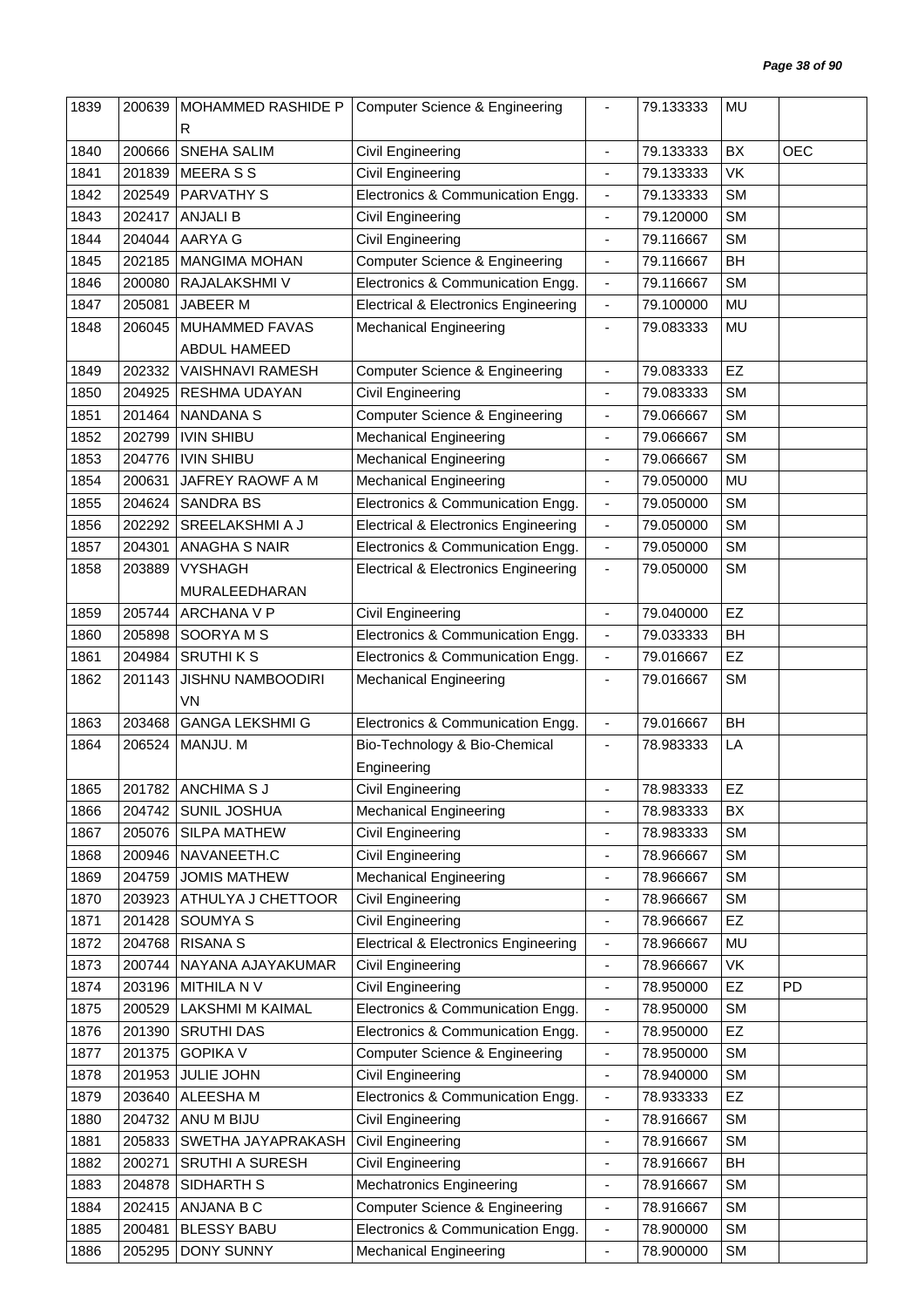| 1887 | 200460 | <b>SURABHIP</b>             | <b>Electrical &amp; Electronics Engineering</b> | $\overline{\phantom{a}}$     | 78.900000 | EZ         |  |
|------|--------|-----------------------------|-------------------------------------------------|------------------------------|-----------|------------|--|
| 1888 | 205845 | Mahima M                    | <b>Mechanical Engineering</b>                   | $\blacksquare$               | 78.900000 | <b>SM</b>  |  |
| 1889 | 204537 | <b>DRISYAC</b>              | Electronics & Communication Engg.               | $\blacksquare$               | 78.883333 | <b>SM</b>  |  |
| 1890 | 206268 | <b>DEEPTHI THAMBAN</b>      | Civil Engineering                               | $\overline{\phantom{a}}$     | 78.883333 | <b>SM</b>  |  |
| 1891 | 204058 | <b>VISHNUK</b>              | Electronics & Communication Engg.               | $\blacksquare$               | 78.866667 | <b>SM</b>  |  |
| 1892 | 203904 | ARYA A S                    | Electronics & Communication Engg.               | $\blacksquare$               | 78.850000 | <b>EWS</b> |  |
| 1893 | 200826 | <b>ANOKHLAL</b>             | <b>Mechanical Engineering</b>                   | $\blacksquare$               | 78.833333 | <b>SM</b>  |  |
|      |        | CHENGUNIVEETTIL             |                                                 |                              |           |            |  |
| 1894 | 206749 | <b>FATHIMA SHAMILA E K</b>  | Civil Engineering                               | ÷,                           | 78.833333 | <b>MU</b>  |  |
| 1895 | 204304 | <b>ARSHITHA M</b>           | Electronics & Communication Engg.               | $\overline{\phantom{a}}$     | 78.825000 | EZ         |  |
| 1896 | 201430 | <b>DIVYA S NAIR</b>         | Electronics & Communication Engg.               | $\overline{\phantom{a}}$     | 78.816667 | <b>SM</b>  |  |
| 1897 | 201841 | <b>EBIN MATHEW PHILIP</b>   | Civil Engineering                               | $\blacksquare$               | 78.816667 | <b>SM</b>  |  |
| 1898 | 202440 | <b>JAHANA THASNEEM</b>      | <b>Electrical &amp; Electronics Engineering</b> | $\blacksquare$               | 78.816667 | MU         |  |
| 1899 | 204269 | <b>ASWATHY SL</b>           | <b>Electrical &amp; Electronics Engineering</b> | $\blacksquare$               | 78.816667 | EZ         |  |
| 1900 | 204363 | <b>HARITHA PK</b>           | Information Technology                          | $\overline{\phantom{a}}$     | 78.816667 | <b>SM</b>  |  |
| 1901 | 202279 | SHERIN M GEORGE             | Civil Engineering                               | ٠                            | 78.800000 | <b>SM</b>  |  |
| 1902 | 203173 | <b>ASLAM MUHAMMED</b>       | <b>Mechanical Engineering</b>                   | ÷,                           | 78.800000 | <b>MU</b>  |  |
| 1903 | 206138 | MINU MUMTHAZ PT             | Civil Engineering                               | ٠                            | 78.800000 | <b>MU</b>  |  |
| 1904 | 204408 | PRIDHUVYAS S PILLAI         | <b>Aeronautical Engineering</b>                 | $\overline{\phantom{a}}$     | 78.783333 | BH         |  |
| 1905 | 201491 | <b>MARIA CISNI FRANCIS</b>  | <b>Electrical &amp; Electronics Engineering</b> | $\overline{\phantom{a}}$     | 78.766667 | LA         |  |
| 1906 | 200004 | ANUPAMA V N                 | <b>Electrical &amp; Electronics Engineering</b> | $\blacksquare$               | 78.766667 | <b>SM</b>  |  |
| 1907 | 202131 | SREE PARVATHY V S           | Civil Engineering                               | $\overline{\phantom{a}}$     | 78.750000 | <b>SM</b>  |  |
| 1908 | 201930 | RENJITH KK                  | <b>Electrical &amp; Electronics Engineering</b> | $\blacksquare$               | 78.750000 | <b>SM</b>  |  |
| 1909 | 203446 | JACOB V JAMES               | Civil Engineering                               | $\blacksquare$               | 78.740000 | <b>SM</b>  |  |
| 1910 | 201072 | <b>DIVYA R</b>              | Civil Engineering                               | $\blacksquare$               | 78.733333 | <b>SM</b>  |  |
| 1911 | 200885 | <b>DEVIKA R DAS</b>         | <b>Civil Engineering</b>                        | $\blacksquare$               | 78.720000 | <b>SM</b>  |  |
| 1912 | 205670 | FIRDHOUSY P E               | <b>Electrical &amp; Electronics Engineering</b> | $\qquad \qquad \blacksquare$ | 78.716667 | <b>SM</b>  |  |
| 1913 | 200618 | ANJU RATHEESH               | Civil Engineering                               | ÷,                           | 78.700000 | EZ         |  |
| 1914 | 203242 | KAVYA ASOK                  | Civil Engineering                               | $\qquad \qquad \blacksquare$ | 78.700000 | <b>SM</b>  |  |
| 1915 | 205249 | AMAYA P T                   | <b>Computer Science &amp; Engineering</b>       | $\overline{\phantom{a}}$     | 78.700000 | EZ         |  |
| 1916 | 205639 | <b>AVANI ANIL</b>           | <b>Civil Engineering</b>                        | $\blacksquare$               | 78.683333 | <b>SM</b>  |  |
| 1917 |        | 200317   DEVIPRIYA SHENOY D | Civil Engineering                               |                              | 78.683333 | <b>SM</b>  |  |
| 1918 | 200234 | SNEHA RACHEL                | <b>Electrical &amp; Electronics Engineering</b> | $\overline{\phantom{a}}$     | 78.683333 | <b>SM</b>  |  |
|      |        | <b>MATHEW</b>               |                                                 |                              |           |            |  |
| 1919 | 203918 | SRUTHI PRASAD               | Civil Engineering                               | $\overline{\phantom{a}}$     | 78.680000 | VK         |  |
| 1920 | 203320 | <b>ANGITHA S</b>            | Civil Engineering                               | $\blacksquare$               | 78.666667 | EZ         |  |
| 1921 | 206239 | <b>KARTHIK R</b>            | <b>Mechanical Engineering</b>                   | $\overline{\phantom{a}}$     | 78.660000 | <b>SM</b>  |  |
| 1922 | 202053 | <b>CHRISTINE MARIAM</b>     | <b>Electrical &amp; Electronics Engineering</b> | ٠                            | 78.650000 | <b>SM</b>  |  |
|      |        | <b>MAMMEN</b>               |                                                 |                              |           |            |  |
| 1923 | 200848 | FATHIMA SAINA AJUMAL        | <b>Civil Engineering</b>                        | $\overline{\phantom{a}}$     | 78.650000 | <b>SM</b>  |  |
| 1924 | 206582 | JOSEMON N SUMESH            | <b>Mechanical Engineering</b>                   | $\overline{\phantom{a}}$     | 78.650000 | <b>SM</b>  |  |
| 1925 | 200731 | <b>HRIDYAN</b>              | Electronics & Communication Engg.               | $\qquad \qquad \blacksquare$ | 78.633333 | <b>EZ</b>  |  |
| 1926 | 200909 | AISWARYA LEKSHMI.B          | Civil Engineering                               | $\overline{\phantom{a}}$     | 78.633333 | BH         |  |
| 1927 | 200960 | ANJALI SREEKUMAR            | Electronics & Communication Engg.               | $\overline{\phantom{a}}$     | 78.616667 | EZ         |  |
| 1928 | 203573 | <b>RESHMA RAMESH</b>        | Electronics & Communication Engg.               | $\overline{\phantom{a}}$     | 78.616667 | <b>BH</b>  |  |
| 1929 | 205041 | <b>BHAGYA GANESH</b>        | Civil Engineering                               | $\blacksquare$               | 78.616667 | <b>EZ</b>  |  |
| 1930 | 202165 | <b>AISWARYA S</b>           | Civil Engineering                               | $\blacksquare$               | 78.616667 | EZ         |  |
| 1931 | 201022 | <b>LEKSHMIRP</b>            | <b>Computer Science &amp; Engineering</b>       | $\overline{\phantom{a}}$     | 78.600000 | <b>SM</b>  |  |
| 1932 | 200111 | PARVATHY V                  | <b>Electrical &amp; Electronics Engineering</b> | $\qquad \qquad \blacksquare$ | 78.600000 | <b>SM</b>  |  |
| 1933 | 201149 | MANEESHA V                  | Architecture                                    | $\overline{\phantom{a}}$     | 78.600000 | EZ         |  |
| 1934 | 206310 | RAHUL RAJ                   | <b>Mechanical Engineering</b>                   | $\qquad \qquad \blacksquare$ | 78.600000 | EZ         |  |
| 1935 | 203521 | ATHIRA A R                  | <b>Computer Science &amp; Engineering</b>       | $\overline{\phantom{a}}$     | 78.600000 | BH         |  |
| 1936 | 202674 | <b>SWATHY</b>               | Civil Engineering                               | $\blacksquare$               | 78.566667 | EZ         |  |
|      |        |                             |                                                 |                              |           |            |  |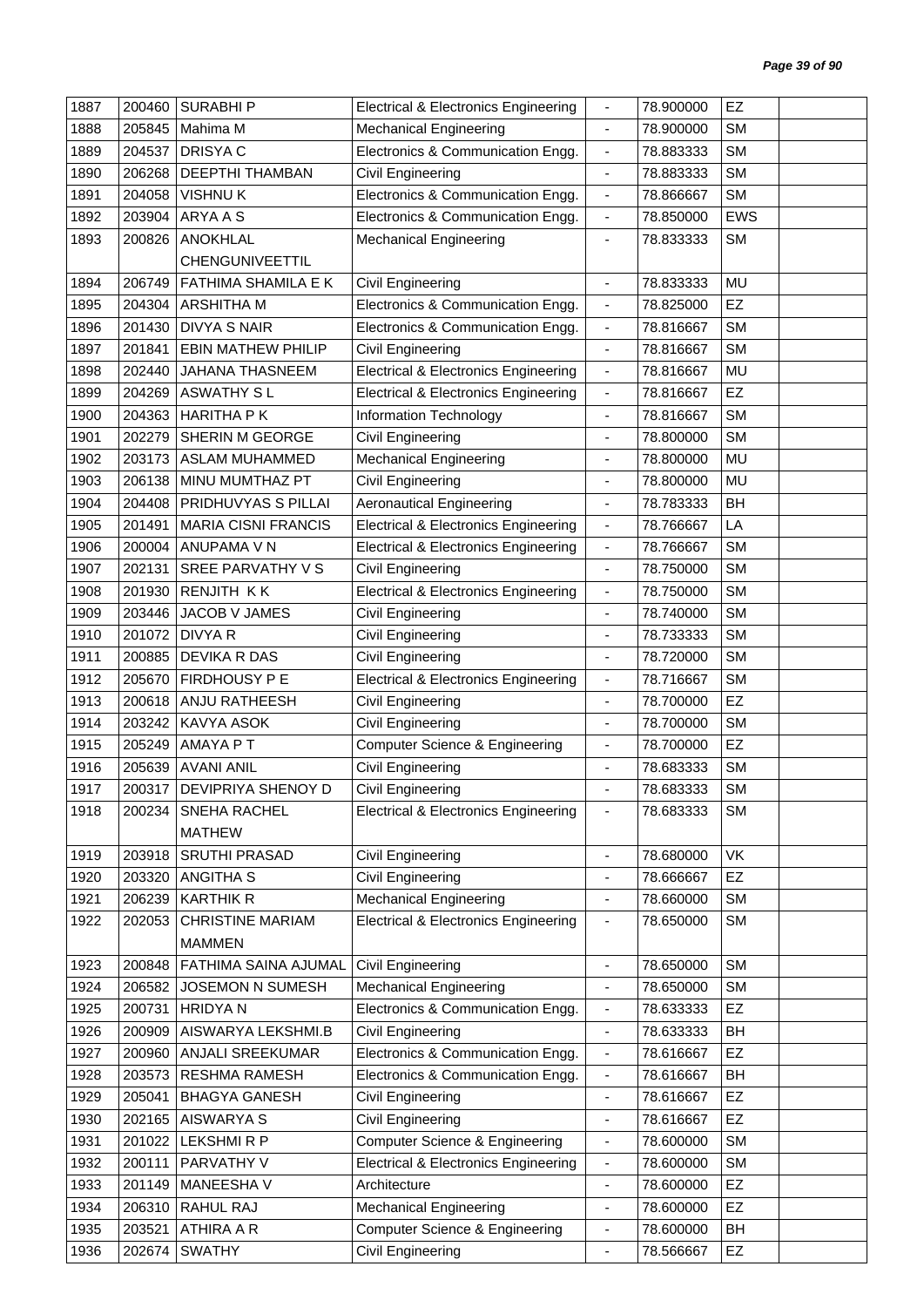| 1938<br>BH<br>204327<br><b>SYAMILISS</b><br>Civil Engineering<br>78.516667<br>÷,<br>1939<br>Information Technology<br><b>SM</b><br>201564<br><b>KRISHNA M V</b><br>78.516667<br><b>SM</b><br>1940<br>202264<br>AKHIL VARGHESE<br>Civil Engineering<br>78.500000<br>$\overline{\phantom{a}}$<br>1941<br>200431<br><b>MONCY M THARAKAN</b><br><b>Mechanical Engineering</b><br><b>SM</b><br>78.483333<br>$\blacksquare$<br>BH<br>1942<br>205773<br>ABHIJHNA C S<br>Civil Engineering<br>78.483333<br>$\overline{a}$<br>1943<br>201538<br><b>ALPHIN JACOB</b><br>Civil Engineering<br>78.483333<br><b>SM</b><br>$\overline{\phantom{a}}$<br>1944<br>BH<br>202416<br>VIGNESH U S<br><b>Electrical &amp; Electronics Engineering</b><br>78.483333<br>$\overline{\phantom{a}}$<br><b>SM</b><br>1945<br>201021<br><b>FATHIMA ANSARI</b><br>Civil Engineering<br>78.466667<br>$\overline{\phantom{a}}$<br><b>OEC</b><br>1946<br>203657<br>SANDRA SARASAN<br>Civil Engineering<br>78.466667<br>DV<br>$\overline{\phantom{a}}$<br><b>SM</b><br>1947<br>205458<br><b>HARIKRISHNAN R</b><br><b>Mechanical Engineering</b><br>78.466667<br>ä,<br><b>Civil Engineering</b><br>VK<br>1948<br>202935<br><b>GAYATHRY RAJAN</b><br>78.466667<br>$\overline{\phantom{a}}$<br><b>JAIN P CHARLES</b><br><b>SM</b><br>1949<br>205371<br><b>Mechanical Engineering</b><br>78.466667<br>$\overline{\phantom{a}}$<br>BH<br>1950<br>202115<br>HARIPRIYARAJ E V<br>Electronics & Communication Engg.<br>78.450000<br>$\overline{\phantom{a}}$<br>BH<br>1951<br>202946<br><b>DEEPTHIM</b><br><b>Electrical &amp; Electronics Engineering</b><br>78.440000<br>$\overline{\phantom{a}}$<br>1952<br><b>ELZA GEORGE</b><br><b>SM</b><br>205516<br>Civil Engineering<br>78.433333<br>$\overline{\phantom{a}}$<br><b>MU</b><br>1953<br>MISNA PARVIN V M<br>Electronics & Communication Engg.<br>203398<br>78.433333<br>$\blacksquare$<br>1954<br>202234<br><b>JENNATH KI</b><br>Civil Engineering<br>78.433333<br>MU<br>$\overline{\phantom{a}}$<br>1955<br><b>GREESHMA M N</b><br><b>SM</b><br>201113<br>Civil Engineering<br>78.416667<br>$\overline{\phantom{a}}$<br><b>SM</b><br>1956<br>201013<br><b>ASWIN P ARAVIND</b><br><b>Mechanical Engineering</b><br>78.416667<br>$\overline{\phantom{a}}$<br>1957<br>KAVITHA M<br>Electronics & Communication Engg.<br><b>SM</b><br>204245<br>78.416667<br>$\blacksquare$<br>1958<br>204132<br><b>KRISHNAPB</b><br>BH<br>Civil Engineering<br>78.416667<br>÷,<br>EZ<br>1959<br>Civil Engineering<br>205058<br>ASWATHY N T<br>78.400000<br>$\overline{\phantom{a}}$<br>1960<br><b>OLFY NIXON</b><br><b>SM</b><br>200514<br>Civil Engineering<br>78.400000<br>$\overline{\phantom{a}}$<br>1961<br>205862<br><b>MU</b><br>MUHAMMED NABEEL P<br><b>Electrical &amp; Electronics Engineering</b><br>78.383333<br>$\overline{\phantom{a}}$<br><b>GOPIKA R</b><br><b>SM</b><br>1962<br>201723<br><b>Electrical &amp; Electronics Engineering</b><br>78.383333<br>$\overline{\phantom{a}}$<br>VK<br>1963<br>200343<br>NEETHU PAVITHRAN C<br>Electronics & Communication Engg.<br>78.383333<br>$\blacksquare$<br><b>SM</b><br>1964<br>200026<br>Electronics & Communication Engg.<br>Sony T<br>78.383333<br>$\overline{\phantom{a}}$<br>EZ<br>1965<br>202607<br><b>ANISHA M</b><br><b>Electrical &amp; Electronics Engineering</b><br>78.380000<br>$\overline{\phantom{a}}$<br>1966<br>VK<br>202903<br><b>VAISAKH R</b><br><b>Mechanical Engineering</b><br>78.366667<br>$\overline{\phantom{a}}$<br>EZ<br><b>ANJALI SAJI</b><br>1967<br>203750<br>Civil Engineering<br>78.350000<br>÷,<br>1968<br>202354<br>MUNEERATH SAJILA V P<br><b>Computer Science &amp; Engineering</b><br>78.350000<br>MU<br>200086 ANUSH KORUTH REGI<br><b>SM</b><br>1969<br>Civil Engineering<br>78.350000<br>$\blacksquare$<br>EZ<br>1970<br>SHIBINA P<br>Civil Engineering<br>78.333333<br>202051<br>$\overline{\phantom{a}}$<br>1971<br>AKHIL ALEX<br><b>Electrical &amp; Electronics Engineering</b><br><b>SM</b><br>204390<br>78.333333<br>$\overline{\phantom{a}}$<br><b>Electrical &amp; Electronics Engineering</b><br>BH<br>1972<br>200928<br>SREELAKSHMI P M<br>78.325000<br>$\overline{\phantom{a}}$<br>1973<br><b>ASWIN R</b><br><b>Electrical &amp; Electronics Engineering</b><br>78.316667<br>EZ<br>201726<br>$\overline{\phantom{a}}$<br>Aiswarya Suresh S<br>EZ<br><b>Computer Science &amp; Engineering</b><br>1974<br>205615<br>78.300000<br>$\blacksquare$<br><b>EZ</b><br>205113<br>NITHA V<br>1975<br>Civil Engineering<br>78.300000<br>$\overline{\phantom{a}}$<br><b>Computer Science &amp; Engineering</b><br>1976<br>200626<br><b>SABITH T</b><br>78.283333<br>MU<br>$\overline{\phantom{a}}$<br>1977<br>204145<br>MOHAMMED FAISAL<br><b>Mechanical Engineering</b><br>MU<br>78.283333<br>$\qquad \qquad \blacksquare$<br>MIRSHAD E M<br>Civil Engineering<br>MU<br>205753<br>78.283333<br>1978<br>$\blacksquare$<br><b>Electrical &amp; Electronics Engineering</b><br><b>EZ</b><br>1979<br>204118<br>VARSHA D JAYAPALAN<br>78.266667<br>$\qquad \qquad \blacksquare$<br>POOJA DAS<br><b>Electrical &amp; Electronics Engineering</b><br><b>SM</b><br>1980<br>200891<br>78.266667<br>$\blacksquare$<br><b>MAHESH M NAIR</b><br>1981<br>201510<br><b>Mechanical Engineering</b><br>78.266667<br><b>SM</b><br>$\overline{\phantom{a}}$<br>1982<br>ARSHA KRISHNAN<br>78.266667<br><b>SC</b><br>201371<br>Civil Engineering<br>$\blacksquare$<br>EZ<br><b>AKHILA P</b><br>Civil Engineering<br>1983<br>206540<br>78.250000<br>$\overline{\phantom{a}}$<br><b>GRACE LEELA ALEX</b><br><b>Electrical &amp; Electronics Engineering</b><br><b>SM</b><br>1984<br>206079<br>78.250000<br>$\overline{\phantom{a}}$<br>ANAND K<br>Electronics & Communication Engg.<br><b>SM</b><br>1985<br>203578<br>78.250000<br>$\blacksquare$<br><b>MU</b><br>1986<br>202471<br><b>SUHAIL</b><br><b>Mechanical Engineering</b><br>78.250000<br>٠<br><b>OEC</b><br>1987<br>201937<br>ARDRA BAIJU<br>Civil Engineering<br>78.250000<br>DV<br>$\overline{\phantom{a}}$<br>1988<br><b>NIRUPAMA S</b><br>Applied Electronics &<br>205370<br><b>SM</b><br>78.233333<br>$\overline{\phantom{a}}$<br>Instrumentation | 1937 | 205348 | <b>ANJALI SURESH</b> | Architecture | 78.516667 | EZ |  |
|-----------------------------------------------------------------------------------------------------------------------------------------------------------------------------------------------------------------------------------------------------------------------------------------------------------------------------------------------------------------------------------------------------------------------------------------------------------------------------------------------------------------------------------------------------------------------------------------------------------------------------------------------------------------------------------------------------------------------------------------------------------------------------------------------------------------------------------------------------------------------------------------------------------------------------------------------------------------------------------------------------------------------------------------------------------------------------------------------------------------------------------------------------------------------------------------------------------------------------------------------------------------------------------------------------------------------------------------------------------------------------------------------------------------------------------------------------------------------------------------------------------------------------------------------------------------------------------------------------------------------------------------------------------------------------------------------------------------------------------------------------------------------------------------------------------------------------------------------------------------------------------------------------------------------------------------------------------------------------------------------------------------------------------------------------------------------------------------------------------------------------------------------------------------------------------------------------------------------------------------------------------------------------------------------------------------------------------------------------------------------------------------------------------------------------------------------------------------------------------------------------------------------------------------------------------------------------------------------------------------------------------------------------------------------------------------------------------------------------------------------------------------------------------------------------------------------------------------------------------------------------------------------------------------------------------------------------------------------------------------------------------------------------------------------------------------------------------------------------------------------------------------------------------------------------------------------------------------------------------------------------------------------------------------------------------------------------------------------------------------------------------------------------------------------------------------------------------------------------------------------------------------------------------------------------------------------------------------------------------------------------------------------------------------------------------------------------------------------------------------------------------------------------------------------------------------------------------------------------------------------------------------------------------------------------------------------------------------------------------------------------------------------------------------------------------------------------------------------------------------------------------------------------------------------------------------------------------------------------------------------------------------------------------------------------------------------------------------------------------------------------------------------------------------------------------------------------------------------------------------------------------------------------------------------------------------------------------------------------------------------------------------------------------------------------------------------------------------------------------------------------------------------------------------------------------------------------------------------------------------------------------------------------------------------------------------------------------------------------------------------------------------------------------------------------------------------------------------------------------------------------------------------------------------------------------------------------------------------------------------------------------------------------------------------------------------------------------------------------------------------------------------------------------------------------------------------------------------------------------------------------------------------------------------------------------------------------------------------------------------------------------------------------------------------------------------------------------------------------------------------------------------------------------------------------------------------------------------------------------------------------------------------------------------------------------------------------------------------------------------------------------------------------------------------------------------------------------------------------------------------------------------------------------------------------------------------|------|--------|----------------------|--------------|-----------|----|--|
|                                                                                                                                                                                                                                                                                                                                                                                                                                                                                                                                                                                                                                                                                                                                                                                                                                                                                                                                                                                                                                                                                                                                                                                                                                                                                                                                                                                                                                                                                                                                                                                                                                                                                                                                                                                                                                                                                                                                                                                                                                                                                                                                                                                                                                                                                                                                                                                                                                                                                                                                                                                                                                                                                                                                                                                                                                                                                                                                                                                                                                                                                                                                                                                                                                                                                                                                                                                                                                                                                                                                                                                                                                                                                                                                                                                                                                                                                                                                                                                                                                                                                                                                                                                                                                                                                                                                                                                                                                                                                                                                                                                                                                                                                                                                                                                                                                                                                                                                                                                                                                                                                                                                                                                                                                                                                                                                                                                                                                                                                                                                                                                                                                                                                                                                                                                                                                                                                                                                                                                                                                                                                                                                                                                               |      |        |                      |              |           |    |  |
|                                                                                                                                                                                                                                                                                                                                                                                                                                                                                                                                                                                                                                                                                                                                                                                                                                                                                                                                                                                                                                                                                                                                                                                                                                                                                                                                                                                                                                                                                                                                                                                                                                                                                                                                                                                                                                                                                                                                                                                                                                                                                                                                                                                                                                                                                                                                                                                                                                                                                                                                                                                                                                                                                                                                                                                                                                                                                                                                                                                                                                                                                                                                                                                                                                                                                                                                                                                                                                                                                                                                                                                                                                                                                                                                                                                                                                                                                                                                                                                                                                                                                                                                                                                                                                                                                                                                                                                                                                                                                                                                                                                                                                                                                                                                                                                                                                                                                                                                                                                                                                                                                                                                                                                                                                                                                                                                                                                                                                                                                                                                                                                                                                                                                                                                                                                                                                                                                                                                                                                                                                                                                                                                                                                               |      |        |                      |              |           |    |  |
|                                                                                                                                                                                                                                                                                                                                                                                                                                                                                                                                                                                                                                                                                                                                                                                                                                                                                                                                                                                                                                                                                                                                                                                                                                                                                                                                                                                                                                                                                                                                                                                                                                                                                                                                                                                                                                                                                                                                                                                                                                                                                                                                                                                                                                                                                                                                                                                                                                                                                                                                                                                                                                                                                                                                                                                                                                                                                                                                                                                                                                                                                                                                                                                                                                                                                                                                                                                                                                                                                                                                                                                                                                                                                                                                                                                                                                                                                                                                                                                                                                                                                                                                                                                                                                                                                                                                                                                                                                                                                                                                                                                                                                                                                                                                                                                                                                                                                                                                                                                                                                                                                                                                                                                                                                                                                                                                                                                                                                                                                                                                                                                                                                                                                                                                                                                                                                                                                                                                                                                                                                                                                                                                                                                               |      |        |                      |              |           |    |  |
|                                                                                                                                                                                                                                                                                                                                                                                                                                                                                                                                                                                                                                                                                                                                                                                                                                                                                                                                                                                                                                                                                                                                                                                                                                                                                                                                                                                                                                                                                                                                                                                                                                                                                                                                                                                                                                                                                                                                                                                                                                                                                                                                                                                                                                                                                                                                                                                                                                                                                                                                                                                                                                                                                                                                                                                                                                                                                                                                                                                                                                                                                                                                                                                                                                                                                                                                                                                                                                                                                                                                                                                                                                                                                                                                                                                                                                                                                                                                                                                                                                                                                                                                                                                                                                                                                                                                                                                                                                                                                                                                                                                                                                                                                                                                                                                                                                                                                                                                                                                                                                                                                                                                                                                                                                                                                                                                                                                                                                                                                                                                                                                                                                                                                                                                                                                                                                                                                                                                                                                                                                                                                                                                                                                               |      |        |                      |              |           |    |  |
|                                                                                                                                                                                                                                                                                                                                                                                                                                                                                                                                                                                                                                                                                                                                                                                                                                                                                                                                                                                                                                                                                                                                                                                                                                                                                                                                                                                                                                                                                                                                                                                                                                                                                                                                                                                                                                                                                                                                                                                                                                                                                                                                                                                                                                                                                                                                                                                                                                                                                                                                                                                                                                                                                                                                                                                                                                                                                                                                                                                                                                                                                                                                                                                                                                                                                                                                                                                                                                                                                                                                                                                                                                                                                                                                                                                                                                                                                                                                                                                                                                                                                                                                                                                                                                                                                                                                                                                                                                                                                                                                                                                                                                                                                                                                                                                                                                                                                                                                                                                                                                                                                                                                                                                                                                                                                                                                                                                                                                                                                                                                                                                                                                                                                                                                                                                                                                                                                                                                                                                                                                                                                                                                                                                               |      |        |                      |              |           |    |  |
|                                                                                                                                                                                                                                                                                                                                                                                                                                                                                                                                                                                                                                                                                                                                                                                                                                                                                                                                                                                                                                                                                                                                                                                                                                                                                                                                                                                                                                                                                                                                                                                                                                                                                                                                                                                                                                                                                                                                                                                                                                                                                                                                                                                                                                                                                                                                                                                                                                                                                                                                                                                                                                                                                                                                                                                                                                                                                                                                                                                                                                                                                                                                                                                                                                                                                                                                                                                                                                                                                                                                                                                                                                                                                                                                                                                                                                                                                                                                                                                                                                                                                                                                                                                                                                                                                                                                                                                                                                                                                                                                                                                                                                                                                                                                                                                                                                                                                                                                                                                                                                                                                                                                                                                                                                                                                                                                                                                                                                                                                                                                                                                                                                                                                                                                                                                                                                                                                                                                                                                                                                                                                                                                                                                               |      |        |                      |              |           |    |  |
|                                                                                                                                                                                                                                                                                                                                                                                                                                                                                                                                                                                                                                                                                                                                                                                                                                                                                                                                                                                                                                                                                                                                                                                                                                                                                                                                                                                                                                                                                                                                                                                                                                                                                                                                                                                                                                                                                                                                                                                                                                                                                                                                                                                                                                                                                                                                                                                                                                                                                                                                                                                                                                                                                                                                                                                                                                                                                                                                                                                                                                                                                                                                                                                                                                                                                                                                                                                                                                                                                                                                                                                                                                                                                                                                                                                                                                                                                                                                                                                                                                                                                                                                                                                                                                                                                                                                                                                                                                                                                                                                                                                                                                                                                                                                                                                                                                                                                                                                                                                                                                                                                                                                                                                                                                                                                                                                                                                                                                                                                                                                                                                                                                                                                                                                                                                                                                                                                                                                                                                                                                                                                                                                                                                               |      |        |                      |              |           |    |  |
|                                                                                                                                                                                                                                                                                                                                                                                                                                                                                                                                                                                                                                                                                                                                                                                                                                                                                                                                                                                                                                                                                                                                                                                                                                                                                                                                                                                                                                                                                                                                                                                                                                                                                                                                                                                                                                                                                                                                                                                                                                                                                                                                                                                                                                                                                                                                                                                                                                                                                                                                                                                                                                                                                                                                                                                                                                                                                                                                                                                                                                                                                                                                                                                                                                                                                                                                                                                                                                                                                                                                                                                                                                                                                                                                                                                                                                                                                                                                                                                                                                                                                                                                                                                                                                                                                                                                                                                                                                                                                                                                                                                                                                                                                                                                                                                                                                                                                                                                                                                                                                                                                                                                                                                                                                                                                                                                                                                                                                                                                                                                                                                                                                                                                                                                                                                                                                                                                                                                                                                                                                                                                                                                                                                               |      |        |                      |              |           |    |  |
|                                                                                                                                                                                                                                                                                                                                                                                                                                                                                                                                                                                                                                                                                                                                                                                                                                                                                                                                                                                                                                                                                                                                                                                                                                                                                                                                                                                                                                                                                                                                                                                                                                                                                                                                                                                                                                                                                                                                                                                                                                                                                                                                                                                                                                                                                                                                                                                                                                                                                                                                                                                                                                                                                                                                                                                                                                                                                                                                                                                                                                                                                                                                                                                                                                                                                                                                                                                                                                                                                                                                                                                                                                                                                                                                                                                                                                                                                                                                                                                                                                                                                                                                                                                                                                                                                                                                                                                                                                                                                                                                                                                                                                                                                                                                                                                                                                                                                                                                                                                                                                                                                                                                                                                                                                                                                                                                                                                                                                                                                                                                                                                                                                                                                                                                                                                                                                                                                                                                                                                                                                                                                                                                                                                               |      |        |                      |              |           |    |  |
|                                                                                                                                                                                                                                                                                                                                                                                                                                                                                                                                                                                                                                                                                                                                                                                                                                                                                                                                                                                                                                                                                                                                                                                                                                                                                                                                                                                                                                                                                                                                                                                                                                                                                                                                                                                                                                                                                                                                                                                                                                                                                                                                                                                                                                                                                                                                                                                                                                                                                                                                                                                                                                                                                                                                                                                                                                                                                                                                                                                                                                                                                                                                                                                                                                                                                                                                                                                                                                                                                                                                                                                                                                                                                                                                                                                                                                                                                                                                                                                                                                                                                                                                                                                                                                                                                                                                                                                                                                                                                                                                                                                                                                                                                                                                                                                                                                                                                                                                                                                                                                                                                                                                                                                                                                                                                                                                                                                                                                                                                                                                                                                                                                                                                                                                                                                                                                                                                                                                                                                                                                                                                                                                                                                               |      |        |                      |              |           |    |  |
|                                                                                                                                                                                                                                                                                                                                                                                                                                                                                                                                                                                                                                                                                                                                                                                                                                                                                                                                                                                                                                                                                                                                                                                                                                                                                                                                                                                                                                                                                                                                                                                                                                                                                                                                                                                                                                                                                                                                                                                                                                                                                                                                                                                                                                                                                                                                                                                                                                                                                                                                                                                                                                                                                                                                                                                                                                                                                                                                                                                                                                                                                                                                                                                                                                                                                                                                                                                                                                                                                                                                                                                                                                                                                                                                                                                                                                                                                                                                                                                                                                                                                                                                                                                                                                                                                                                                                                                                                                                                                                                                                                                                                                                                                                                                                                                                                                                                                                                                                                                                                                                                                                                                                                                                                                                                                                                                                                                                                                                                                                                                                                                                                                                                                                                                                                                                                                                                                                                                                                                                                                                                                                                                                                                               |      |        |                      |              |           |    |  |
|                                                                                                                                                                                                                                                                                                                                                                                                                                                                                                                                                                                                                                                                                                                                                                                                                                                                                                                                                                                                                                                                                                                                                                                                                                                                                                                                                                                                                                                                                                                                                                                                                                                                                                                                                                                                                                                                                                                                                                                                                                                                                                                                                                                                                                                                                                                                                                                                                                                                                                                                                                                                                                                                                                                                                                                                                                                                                                                                                                                                                                                                                                                                                                                                                                                                                                                                                                                                                                                                                                                                                                                                                                                                                                                                                                                                                                                                                                                                                                                                                                                                                                                                                                                                                                                                                                                                                                                                                                                                                                                                                                                                                                                                                                                                                                                                                                                                                                                                                                                                                                                                                                                                                                                                                                                                                                                                                                                                                                                                                                                                                                                                                                                                                                                                                                                                                                                                                                                                                                                                                                                                                                                                                                                               |      |        |                      |              |           |    |  |
|                                                                                                                                                                                                                                                                                                                                                                                                                                                                                                                                                                                                                                                                                                                                                                                                                                                                                                                                                                                                                                                                                                                                                                                                                                                                                                                                                                                                                                                                                                                                                                                                                                                                                                                                                                                                                                                                                                                                                                                                                                                                                                                                                                                                                                                                                                                                                                                                                                                                                                                                                                                                                                                                                                                                                                                                                                                                                                                                                                                                                                                                                                                                                                                                                                                                                                                                                                                                                                                                                                                                                                                                                                                                                                                                                                                                                                                                                                                                                                                                                                                                                                                                                                                                                                                                                                                                                                                                                                                                                                                                                                                                                                                                                                                                                                                                                                                                                                                                                                                                                                                                                                                                                                                                                                                                                                                                                                                                                                                                                                                                                                                                                                                                                                                                                                                                                                                                                                                                                                                                                                                                                                                                                                                               |      |        |                      |              |           |    |  |
|                                                                                                                                                                                                                                                                                                                                                                                                                                                                                                                                                                                                                                                                                                                                                                                                                                                                                                                                                                                                                                                                                                                                                                                                                                                                                                                                                                                                                                                                                                                                                                                                                                                                                                                                                                                                                                                                                                                                                                                                                                                                                                                                                                                                                                                                                                                                                                                                                                                                                                                                                                                                                                                                                                                                                                                                                                                                                                                                                                                                                                                                                                                                                                                                                                                                                                                                                                                                                                                                                                                                                                                                                                                                                                                                                                                                                                                                                                                                                                                                                                                                                                                                                                                                                                                                                                                                                                                                                                                                                                                                                                                                                                                                                                                                                                                                                                                                                                                                                                                                                                                                                                                                                                                                                                                                                                                                                                                                                                                                                                                                                                                                                                                                                                                                                                                                                                                                                                                                                                                                                                                                                                                                                                                               |      |        |                      |              |           |    |  |
|                                                                                                                                                                                                                                                                                                                                                                                                                                                                                                                                                                                                                                                                                                                                                                                                                                                                                                                                                                                                                                                                                                                                                                                                                                                                                                                                                                                                                                                                                                                                                                                                                                                                                                                                                                                                                                                                                                                                                                                                                                                                                                                                                                                                                                                                                                                                                                                                                                                                                                                                                                                                                                                                                                                                                                                                                                                                                                                                                                                                                                                                                                                                                                                                                                                                                                                                                                                                                                                                                                                                                                                                                                                                                                                                                                                                                                                                                                                                                                                                                                                                                                                                                                                                                                                                                                                                                                                                                                                                                                                                                                                                                                                                                                                                                                                                                                                                                                                                                                                                                                                                                                                                                                                                                                                                                                                                                                                                                                                                                                                                                                                                                                                                                                                                                                                                                                                                                                                                                                                                                                                                                                                                                                                               |      |        |                      |              |           |    |  |
|                                                                                                                                                                                                                                                                                                                                                                                                                                                                                                                                                                                                                                                                                                                                                                                                                                                                                                                                                                                                                                                                                                                                                                                                                                                                                                                                                                                                                                                                                                                                                                                                                                                                                                                                                                                                                                                                                                                                                                                                                                                                                                                                                                                                                                                                                                                                                                                                                                                                                                                                                                                                                                                                                                                                                                                                                                                                                                                                                                                                                                                                                                                                                                                                                                                                                                                                                                                                                                                                                                                                                                                                                                                                                                                                                                                                                                                                                                                                                                                                                                                                                                                                                                                                                                                                                                                                                                                                                                                                                                                                                                                                                                                                                                                                                                                                                                                                                                                                                                                                                                                                                                                                                                                                                                                                                                                                                                                                                                                                                                                                                                                                                                                                                                                                                                                                                                                                                                                                                                                                                                                                                                                                                                                               |      |        |                      |              |           |    |  |
|                                                                                                                                                                                                                                                                                                                                                                                                                                                                                                                                                                                                                                                                                                                                                                                                                                                                                                                                                                                                                                                                                                                                                                                                                                                                                                                                                                                                                                                                                                                                                                                                                                                                                                                                                                                                                                                                                                                                                                                                                                                                                                                                                                                                                                                                                                                                                                                                                                                                                                                                                                                                                                                                                                                                                                                                                                                                                                                                                                                                                                                                                                                                                                                                                                                                                                                                                                                                                                                                                                                                                                                                                                                                                                                                                                                                                                                                                                                                                                                                                                                                                                                                                                                                                                                                                                                                                                                                                                                                                                                                                                                                                                                                                                                                                                                                                                                                                                                                                                                                                                                                                                                                                                                                                                                                                                                                                                                                                                                                                                                                                                                                                                                                                                                                                                                                                                                                                                                                                                                                                                                                                                                                                                                               |      |        |                      |              |           |    |  |
|                                                                                                                                                                                                                                                                                                                                                                                                                                                                                                                                                                                                                                                                                                                                                                                                                                                                                                                                                                                                                                                                                                                                                                                                                                                                                                                                                                                                                                                                                                                                                                                                                                                                                                                                                                                                                                                                                                                                                                                                                                                                                                                                                                                                                                                                                                                                                                                                                                                                                                                                                                                                                                                                                                                                                                                                                                                                                                                                                                                                                                                                                                                                                                                                                                                                                                                                                                                                                                                                                                                                                                                                                                                                                                                                                                                                                                                                                                                                                                                                                                                                                                                                                                                                                                                                                                                                                                                                                                                                                                                                                                                                                                                                                                                                                                                                                                                                                                                                                                                                                                                                                                                                                                                                                                                                                                                                                                                                                                                                                                                                                                                                                                                                                                                                                                                                                                                                                                                                                                                                                                                                                                                                                                                               |      |        |                      |              |           |    |  |
|                                                                                                                                                                                                                                                                                                                                                                                                                                                                                                                                                                                                                                                                                                                                                                                                                                                                                                                                                                                                                                                                                                                                                                                                                                                                                                                                                                                                                                                                                                                                                                                                                                                                                                                                                                                                                                                                                                                                                                                                                                                                                                                                                                                                                                                                                                                                                                                                                                                                                                                                                                                                                                                                                                                                                                                                                                                                                                                                                                                                                                                                                                                                                                                                                                                                                                                                                                                                                                                                                                                                                                                                                                                                                                                                                                                                                                                                                                                                                                                                                                                                                                                                                                                                                                                                                                                                                                                                                                                                                                                                                                                                                                                                                                                                                                                                                                                                                                                                                                                                                                                                                                                                                                                                                                                                                                                                                                                                                                                                                                                                                                                                                                                                                                                                                                                                                                                                                                                                                                                                                                                                                                                                                                                               |      |        |                      |              |           |    |  |
|                                                                                                                                                                                                                                                                                                                                                                                                                                                                                                                                                                                                                                                                                                                                                                                                                                                                                                                                                                                                                                                                                                                                                                                                                                                                                                                                                                                                                                                                                                                                                                                                                                                                                                                                                                                                                                                                                                                                                                                                                                                                                                                                                                                                                                                                                                                                                                                                                                                                                                                                                                                                                                                                                                                                                                                                                                                                                                                                                                                                                                                                                                                                                                                                                                                                                                                                                                                                                                                                                                                                                                                                                                                                                                                                                                                                                                                                                                                                                                                                                                                                                                                                                                                                                                                                                                                                                                                                                                                                                                                                                                                                                                                                                                                                                                                                                                                                                                                                                                                                                                                                                                                                                                                                                                                                                                                                                                                                                                                                                                                                                                                                                                                                                                                                                                                                                                                                                                                                                                                                                                                                                                                                                                                               |      |        |                      |              |           |    |  |
|                                                                                                                                                                                                                                                                                                                                                                                                                                                                                                                                                                                                                                                                                                                                                                                                                                                                                                                                                                                                                                                                                                                                                                                                                                                                                                                                                                                                                                                                                                                                                                                                                                                                                                                                                                                                                                                                                                                                                                                                                                                                                                                                                                                                                                                                                                                                                                                                                                                                                                                                                                                                                                                                                                                                                                                                                                                                                                                                                                                                                                                                                                                                                                                                                                                                                                                                                                                                                                                                                                                                                                                                                                                                                                                                                                                                                                                                                                                                                                                                                                                                                                                                                                                                                                                                                                                                                                                                                                                                                                                                                                                                                                                                                                                                                                                                                                                                                                                                                                                                                                                                                                                                                                                                                                                                                                                                                                                                                                                                                                                                                                                                                                                                                                                                                                                                                                                                                                                                                                                                                                                                                                                                                                                               |      |        |                      |              |           |    |  |
|                                                                                                                                                                                                                                                                                                                                                                                                                                                                                                                                                                                                                                                                                                                                                                                                                                                                                                                                                                                                                                                                                                                                                                                                                                                                                                                                                                                                                                                                                                                                                                                                                                                                                                                                                                                                                                                                                                                                                                                                                                                                                                                                                                                                                                                                                                                                                                                                                                                                                                                                                                                                                                                                                                                                                                                                                                                                                                                                                                                                                                                                                                                                                                                                                                                                                                                                                                                                                                                                                                                                                                                                                                                                                                                                                                                                                                                                                                                                                                                                                                                                                                                                                                                                                                                                                                                                                                                                                                                                                                                                                                                                                                                                                                                                                                                                                                                                                                                                                                                                                                                                                                                                                                                                                                                                                                                                                                                                                                                                                                                                                                                                                                                                                                                                                                                                                                                                                                                                                                                                                                                                                                                                                                                               |      |        |                      |              |           |    |  |
|                                                                                                                                                                                                                                                                                                                                                                                                                                                                                                                                                                                                                                                                                                                                                                                                                                                                                                                                                                                                                                                                                                                                                                                                                                                                                                                                                                                                                                                                                                                                                                                                                                                                                                                                                                                                                                                                                                                                                                                                                                                                                                                                                                                                                                                                                                                                                                                                                                                                                                                                                                                                                                                                                                                                                                                                                                                                                                                                                                                                                                                                                                                                                                                                                                                                                                                                                                                                                                                                                                                                                                                                                                                                                                                                                                                                                                                                                                                                                                                                                                                                                                                                                                                                                                                                                                                                                                                                                                                                                                                                                                                                                                                                                                                                                                                                                                                                                                                                                                                                                                                                                                                                                                                                                                                                                                                                                                                                                                                                                                                                                                                                                                                                                                                                                                                                                                                                                                                                                                                                                                                                                                                                                                                               |      |        |                      |              |           |    |  |
|                                                                                                                                                                                                                                                                                                                                                                                                                                                                                                                                                                                                                                                                                                                                                                                                                                                                                                                                                                                                                                                                                                                                                                                                                                                                                                                                                                                                                                                                                                                                                                                                                                                                                                                                                                                                                                                                                                                                                                                                                                                                                                                                                                                                                                                                                                                                                                                                                                                                                                                                                                                                                                                                                                                                                                                                                                                                                                                                                                                                                                                                                                                                                                                                                                                                                                                                                                                                                                                                                                                                                                                                                                                                                                                                                                                                                                                                                                                                                                                                                                                                                                                                                                                                                                                                                                                                                                                                                                                                                                                                                                                                                                                                                                                                                                                                                                                                                                                                                                                                                                                                                                                                                                                                                                                                                                                                                                                                                                                                                                                                                                                                                                                                                                                                                                                                                                                                                                                                                                                                                                                                                                                                                                                               |      |        |                      |              |           |    |  |
|                                                                                                                                                                                                                                                                                                                                                                                                                                                                                                                                                                                                                                                                                                                                                                                                                                                                                                                                                                                                                                                                                                                                                                                                                                                                                                                                                                                                                                                                                                                                                                                                                                                                                                                                                                                                                                                                                                                                                                                                                                                                                                                                                                                                                                                                                                                                                                                                                                                                                                                                                                                                                                                                                                                                                                                                                                                                                                                                                                                                                                                                                                                                                                                                                                                                                                                                                                                                                                                                                                                                                                                                                                                                                                                                                                                                                                                                                                                                                                                                                                                                                                                                                                                                                                                                                                                                                                                                                                                                                                                                                                                                                                                                                                                                                                                                                                                                                                                                                                                                                                                                                                                                                                                                                                                                                                                                                                                                                                                                                                                                                                                                                                                                                                                                                                                                                                                                                                                                                                                                                                                                                                                                                                                               |      |        |                      |              |           |    |  |
|                                                                                                                                                                                                                                                                                                                                                                                                                                                                                                                                                                                                                                                                                                                                                                                                                                                                                                                                                                                                                                                                                                                                                                                                                                                                                                                                                                                                                                                                                                                                                                                                                                                                                                                                                                                                                                                                                                                                                                                                                                                                                                                                                                                                                                                                                                                                                                                                                                                                                                                                                                                                                                                                                                                                                                                                                                                                                                                                                                                                                                                                                                                                                                                                                                                                                                                                                                                                                                                                                                                                                                                                                                                                                                                                                                                                                                                                                                                                                                                                                                                                                                                                                                                                                                                                                                                                                                                                                                                                                                                                                                                                                                                                                                                                                                                                                                                                                                                                                                                                                                                                                                                                                                                                                                                                                                                                                                                                                                                                                                                                                                                                                                                                                                                                                                                                                                                                                                                                                                                                                                                                                                                                                                                               |      |        |                      |              |           |    |  |
|                                                                                                                                                                                                                                                                                                                                                                                                                                                                                                                                                                                                                                                                                                                                                                                                                                                                                                                                                                                                                                                                                                                                                                                                                                                                                                                                                                                                                                                                                                                                                                                                                                                                                                                                                                                                                                                                                                                                                                                                                                                                                                                                                                                                                                                                                                                                                                                                                                                                                                                                                                                                                                                                                                                                                                                                                                                                                                                                                                                                                                                                                                                                                                                                                                                                                                                                                                                                                                                                                                                                                                                                                                                                                                                                                                                                                                                                                                                                                                                                                                                                                                                                                                                                                                                                                                                                                                                                                                                                                                                                                                                                                                                                                                                                                                                                                                                                                                                                                                                                                                                                                                                                                                                                                                                                                                                                                                                                                                                                                                                                                                                                                                                                                                                                                                                                                                                                                                                                                                                                                                                                                                                                                                                               |      |        |                      |              |           |    |  |
|                                                                                                                                                                                                                                                                                                                                                                                                                                                                                                                                                                                                                                                                                                                                                                                                                                                                                                                                                                                                                                                                                                                                                                                                                                                                                                                                                                                                                                                                                                                                                                                                                                                                                                                                                                                                                                                                                                                                                                                                                                                                                                                                                                                                                                                                                                                                                                                                                                                                                                                                                                                                                                                                                                                                                                                                                                                                                                                                                                                                                                                                                                                                                                                                                                                                                                                                                                                                                                                                                                                                                                                                                                                                                                                                                                                                                                                                                                                                                                                                                                                                                                                                                                                                                                                                                                                                                                                                                                                                                                                                                                                                                                                                                                                                                                                                                                                                                                                                                                                                                                                                                                                                                                                                                                                                                                                                                                                                                                                                                                                                                                                                                                                                                                                                                                                                                                                                                                                                                                                                                                                                                                                                                                                               |      |        |                      |              |           |    |  |
|                                                                                                                                                                                                                                                                                                                                                                                                                                                                                                                                                                                                                                                                                                                                                                                                                                                                                                                                                                                                                                                                                                                                                                                                                                                                                                                                                                                                                                                                                                                                                                                                                                                                                                                                                                                                                                                                                                                                                                                                                                                                                                                                                                                                                                                                                                                                                                                                                                                                                                                                                                                                                                                                                                                                                                                                                                                                                                                                                                                                                                                                                                                                                                                                                                                                                                                                                                                                                                                                                                                                                                                                                                                                                                                                                                                                                                                                                                                                                                                                                                                                                                                                                                                                                                                                                                                                                                                                                                                                                                                                                                                                                                                                                                                                                                                                                                                                                                                                                                                                                                                                                                                                                                                                                                                                                                                                                                                                                                                                                                                                                                                                                                                                                                                                                                                                                                                                                                                                                                                                                                                                                                                                                                                               |      |        |                      |              |           |    |  |
|                                                                                                                                                                                                                                                                                                                                                                                                                                                                                                                                                                                                                                                                                                                                                                                                                                                                                                                                                                                                                                                                                                                                                                                                                                                                                                                                                                                                                                                                                                                                                                                                                                                                                                                                                                                                                                                                                                                                                                                                                                                                                                                                                                                                                                                                                                                                                                                                                                                                                                                                                                                                                                                                                                                                                                                                                                                                                                                                                                                                                                                                                                                                                                                                                                                                                                                                                                                                                                                                                                                                                                                                                                                                                                                                                                                                                                                                                                                                                                                                                                                                                                                                                                                                                                                                                                                                                                                                                                                                                                                                                                                                                                                                                                                                                                                                                                                                                                                                                                                                                                                                                                                                                                                                                                                                                                                                                                                                                                                                                                                                                                                                                                                                                                                                                                                                                                                                                                                                                                                                                                                                                                                                                                                               |      |        |                      |              |           |    |  |
|                                                                                                                                                                                                                                                                                                                                                                                                                                                                                                                                                                                                                                                                                                                                                                                                                                                                                                                                                                                                                                                                                                                                                                                                                                                                                                                                                                                                                                                                                                                                                                                                                                                                                                                                                                                                                                                                                                                                                                                                                                                                                                                                                                                                                                                                                                                                                                                                                                                                                                                                                                                                                                                                                                                                                                                                                                                                                                                                                                                                                                                                                                                                                                                                                                                                                                                                                                                                                                                                                                                                                                                                                                                                                                                                                                                                                                                                                                                                                                                                                                                                                                                                                                                                                                                                                                                                                                                                                                                                                                                                                                                                                                                                                                                                                                                                                                                                                                                                                                                                                                                                                                                                                                                                                                                                                                                                                                                                                                                                                                                                                                                                                                                                                                                                                                                                                                                                                                                                                                                                                                                                                                                                                                                               |      |        |                      |              |           |    |  |
|                                                                                                                                                                                                                                                                                                                                                                                                                                                                                                                                                                                                                                                                                                                                                                                                                                                                                                                                                                                                                                                                                                                                                                                                                                                                                                                                                                                                                                                                                                                                                                                                                                                                                                                                                                                                                                                                                                                                                                                                                                                                                                                                                                                                                                                                                                                                                                                                                                                                                                                                                                                                                                                                                                                                                                                                                                                                                                                                                                                                                                                                                                                                                                                                                                                                                                                                                                                                                                                                                                                                                                                                                                                                                                                                                                                                                                                                                                                                                                                                                                                                                                                                                                                                                                                                                                                                                                                                                                                                                                                                                                                                                                                                                                                                                                                                                                                                                                                                                                                                                                                                                                                                                                                                                                                                                                                                                                                                                                                                                                                                                                                                                                                                                                                                                                                                                                                                                                                                                                                                                                                                                                                                                                                               |      |        |                      |              |           |    |  |
|                                                                                                                                                                                                                                                                                                                                                                                                                                                                                                                                                                                                                                                                                                                                                                                                                                                                                                                                                                                                                                                                                                                                                                                                                                                                                                                                                                                                                                                                                                                                                                                                                                                                                                                                                                                                                                                                                                                                                                                                                                                                                                                                                                                                                                                                                                                                                                                                                                                                                                                                                                                                                                                                                                                                                                                                                                                                                                                                                                                                                                                                                                                                                                                                                                                                                                                                                                                                                                                                                                                                                                                                                                                                                                                                                                                                                                                                                                                                                                                                                                                                                                                                                                                                                                                                                                                                                                                                                                                                                                                                                                                                                                                                                                                                                                                                                                                                                                                                                                                                                                                                                                                                                                                                                                                                                                                                                                                                                                                                                                                                                                                                                                                                                                                                                                                                                                                                                                                                                                                                                                                                                                                                                                                               |      |        |                      |              |           |    |  |
|                                                                                                                                                                                                                                                                                                                                                                                                                                                                                                                                                                                                                                                                                                                                                                                                                                                                                                                                                                                                                                                                                                                                                                                                                                                                                                                                                                                                                                                                                                                                                                                                                                                                                                                                                                                                                                                                                                                                                                                                                                                                                                                                                                                                                                                                                                                                                                                                                                                                                                                                                                                                                                                                                                                                                                                                                                                                                                                                                                                                                                                                                                                                                                                                                                                                                                                                                                                                                                                                                                                                                                                                                                                                                                                                                                                                                                                                                                                                                                                                                                                                                                                                                                                                                                                                                                                                                                                                                                                                                                                                                                                                                                                                                                                                                                                                                                                                                                                                                                                                                                                                                                                                                                                                                                                                                                                                                                                                                                                                                                                                                                                                                                                                                                                                                                                                                                                                                                                                                                                                                                                                                                                                                                                               |      |        |                      |              |           |    |  |
|                                                                                                                                                                                                                                                                                                                                                                                                                                                                                                                                                                                                                                                                                                                                                                                                                                                                                                                                                                                                                                                                                                                                                                                                                                                                                                                                                                                                                                                                                                                                                                                                                                                                                                                                                                                                                                                                                                                                                                                                                                                                                                                                                                                                                                                                                                                                                                                                                                                                                                                                                                                                                                                                                                                                                                                                                                                                                                                                                                                                                                                                                                                                                                                                                                                                                                                                                                                                                                                                                                                                                                                                                                                                                                                                                                                                                                                                                                                                                                                                                                                                                                                                                                                                                                                                                                                                                                                                                                                                                                                                                                                                                                                                                                                                                                                                                                                                                                                                                                                                                                                                                                                                                                                                                                                                                                                                                                                                                                                                                                                                                                                                                                                                                                                                                                                                                                                                                                                                                                                                                                                                                                                                                                                               |      |        |                      |              |           |    |  |
|                                                                                                                                                                                                                                                                                                                                                                                                                                                                                                                                                                                                                                                                                                                                                                                                                                                                                                                                                                                                                                                                                                                                                                                                                                                                                                                                                                                                                                                                                                                                                                                                                                                                                                                                                                                                                                                                                                                                                                                                                                                                                                                                                                                                                                                                                                                                                                                                                                                                                                                                                                                                                                                                                                                                                                                                                                                                                                                                                                                                                                                                                                                                                                                                                                                                                                                                                                                                                                                                                                                                                                                                                                                                                                                                                                                                                                                                                                                                                                                                                                                                                                                                                                                                                                                                                                                                                                                                                                                                                                                                                                                                                                                                                                                                                                                                                                                                                                                                                                                                                                                                                                                                                                                                                                                                                                                                                                                                                                                                                                                                                                                                                                                                                                                                                                                                                                                                                                                                                                                                                                                                                                                                                                                               |      |        |                      |              |           |    |  |
|                                                                                                                                                                                                                                                                                                                                                                                                                                                                                                                                                                                                                                                                                                                                                                                                                                                                                                                                                                                                                                                                                                                                                                                                                                                                                                                                                                                                                                                                                                                                                                                                                                                                                                                                                                                                                                                                                                                                                                                                                                                                                                                                                                                                                                                                                                                                                                                                                                                                                                                                                                                                                                                                                                                                                                                                                                                                                                                                                                                                                                                                                                                                                                                                                                                                                                                                                                                                                                                                                                                                                                                                                                                                                                                                                                                                                                                                                                                                                                                                                                                                                                                                                                                                                                                                                                                                                                                                                                                                                                                                                                                                                                                                                                                                                                                                                                                                                                                                                                                                                                                                                                                                                                                                                                                                                                                                                                                                                                                                                                                                                                                                                                                                                                                                                                                                                                                                                                                                                                                                                                                                                                                                                                                               |      |        |                      |              |           |    |  |
|                                                                                                                                                                                                                                                                                                                                                                                                                                                                                                                                                                                                                                                                                                                                                                                                                                                                                                                                                                                                                                                                                                                                                                                                                                                                                                                                                                                                                                                                                                                                                                                                                                                                                                                                                                                                                                                                                                                                                                                                                                                                                                                                                                                                                                                                                                                                                                                                                                                                                                                                                                                                                                                                                                                                                                                                                                                                                                                                                                                                                                                                                                                                                                                                                                                                                                                                                                                                                                                                                                                                                                                                                                                                                                                                                                                                                                                                                                                                                                                                                                                                                                                                                                                                                                                                                                                                                                                                                                                                                                                                                                                                                                                                                                                                                                                                                                                                                                                                                                                                                                                                                                                                                                                                                                                                                                                                                                                                                                                                                                                                                                                                                                                                                                                                                                                                                                                                                                                                                                                                                                                                                                                                                                                               |      |        |                      |              |           |    |  |
|                                                                                                                                                                                                                                                                                                                                                                                                                                                                                                                                                                                                                                                                                                                                                                                                                                                                                                                                                                                                                                                                                                                                                                                                                                                                                                                                                                                                                                                                                                                                                                                                                                                                                                                                                                                                                                                                                                                                                                                                                                                                                                                                                                                                                                                                                                                                                                                                                                                                                                                                                                                                                                                                                                                                                                                                                                                                                                                                                                                                                                                                                                                                                                                                                                                                                                                                                                                                                                                                                                                                                                                                                                                                                                                                                                                                                                                                                                                                                                                                                                                                                                                                                                                                                                                                                                                                                                                                                                                                                                                                                                                                                                                                                                                                                                                                                                                                                                                                                                                                                                                                                                                                                                                                                                                                                                                                                                                                                                                                                                                                                                                                                                                                                                                                                                                                                                                                                                                                                                                                                                                                                                                                                                                               |      |        |                      |              |           |    |  |
|                                                                                                                                                                                                                                                                                                                                                                                                                                                                                                                                                                                                                                                                                                                                                                                                                                                                                                                                                                                                                                                                                                                                                                                                                                                                                                                                                                                                                                                                                                                                                                                                                                                                                                                                                                                                                                                                                                                                                                                                                                                                                                                                                                                                                                                                                                                                                                                                                                                                                                                                                                                                                                                                                                                                                                                                                                                                                                                                                                                                                                                                                                                                                                                                                                                                                                                                                                                                                                                                                                                                                                                                                                                                                                                                                                                                                                                                                                                                                                                                                                                                                                                                                                                                                                                                                                                                                                                                                                                                                                                                                                                                                                                                                                                                                                                                                                                                                                                                                                                                                                                                                                                                                                                                                                                                                                                                                                                                                                                                                                                                                                                                                                                                                                                                                                                                                                                                                                                                                                                                                                                                                                                                                                                               |      |        |                      |              |           |    |  |
|                                                                                                                                                                                                                                                                                                                                                                                                                                                                                                                                                                                                                                                                                                                                                                                                                                                                                                                                                                                                                                                                                                                                                                                                                                                                                                                                                                                                                                                                                                                                                                                                                                                                                                                                                                                                                                                                                                                                                                                                                                                                                                                                                                                                                                                                                                                                                                                                                                                                                                                                                                                                                                                                                                                                                                                                                                                                                                                                                                                                                                                                                                                                                                                                                                                                                                                                                                                                                                                                                                                                                                                                                                                                                                                                                                                                                                                                                                                                                                                                                                                                                                                                                                                                                                                                                                                                                                                                                                                                                                                                                                                                                                                                                                                                                                                                                                                                                                                                                                                                                                                                                                                                                                                                                                                                                                                                                                                                                                                                                                                                                                                                                                                                                                                                                                                                                                                                                                                                                                                                                                                                                                                                                                                               |      |        |                      |              |           |    |  |
|                                                                                                                                                                                                                                                                                                                                                                                                                                                                                                                                                                                                                                                                                                                                                                                                                                                                                                                                                                                                                                                                                                                                                                                                                                                                                                                                                                                                                                                                                                                                                                                                                                                                                                                                                                                                                                                                                                                                                                                                                                                                                                                                                                                                                                                                                                                                                                                                                                                                                                                                                                                                                                                                                                                                                                                                                                                                                                                                                                                                                                                                                                                                                                                                                                                                                                                                                                                                                                                                                                                                                                                                                                                                                                                                                                                                                                                                                                                                                                                                                                                                                                                                                                                                                                                                                                                                                                                                                                                                                                                                                                                                                                                                                                                                                                                                                                                                                                                                                                                                                                                                                                                                                                                                                                                                                                                                                                                                                                                                                                                                                                                                                                                                                                                                                                                                                                                                                                                                                                                                                                                                                                                                                                                               |      |        |                      |              |           |    |  |
|                                                                                                                                                                                                                                                                                                                                                                                                                                                                                                                                                                                                                                                                                                                                                                                                                                                                                                                                                                                                                                                                                                                                                                                                                                                                                                                                                                                                                                                                                                                                                                                                                                                                                                                                                                                                                                                                                                                                                                                                                                                                                                                                                                                                                                                                                                                                                                                                                                                                                                                                                                                                                                                                                                                                                                                                                                                                                                                                                                                                                                                                                                                                                                                                                                                                                                                                                                                                                                                                                                                                                                                                                                                                                                                                                                                                                                                                                                                                                                                                                                                                                                                                                                                                                                                                                                                                                                                                                                                                                                                                                                                                                                                                                                                                                                                                                                                                                                                                                                                                                                                                                                                                                                                                                                                                                                                                                                                                                                                                                                                                                                                                                                                                                                                                                                                                                                                                                                                                                                                                                                                                                                                                                                                               |      |        |                      |              |           |    |  |
|                                                                                                                                                                                                                                                                                                                                                                                                                                                                                                                                                                                                                                                                                                                                                                                                                                                                                                                                                                                                                                                                                                                                                                                                                                                                                                                                                                                                                                                                                                                                                                                                                                                                                                                                                                                                                                                                                                                                                                                                                                                                                                                                                                                                                                                                                                                                                                                                                                                                                                                                                                                                                                                                                                                                                                                                                                                                                                                                                                                                                                                                                                                                                                                                                                                                                                                                                                                                                                                                                                                                                                                                                                                                                                                                                                                                                                                                                                                                                                                                                                                                                                                                                                                                                                                                                                                                                                                                                                                                                                                                                                                                                                                                                                                                                                                                                                                                                                                                                                                                                                                                                                                                                                                                                                                                                                                                                                                                                                                                                                                                                                                                                                                                                                                                                                                                                                                                                                                                                                                                                                                                                                                                                                                               |      |        |                      |              |           |    |  |
|                                                                                                                                                                                                                                                                                                                                                                                                                                                                                                                                                                                                                                                                                                                                                                                                                                                                                                                                                                                                                                                                                                                                                                                                                                                                                                                                                                                                                                                                                                                                                                                                                                                                                                                                                                                                                                                                                                                                                                                                                                                                                                                                                                                                                                                                                                                                                                                                                                                                                                                                                                                                                                                                                                                                                                                                                                                                                                                                                                                                                                                                                                                                                                                                                                                                                                                                                                                                                                                                                                                                                                                                                                                                                                                                                                                                                                                                                                                                                                                                                                                                                                                                                                                                                                                                                                                                                                                                                                                                                                                                                                                                                                                                                                                                                                                                                                                                                                                                                                                                                                                                                                                                                                                                                                                                                                                                                                                                                                                                                                                                                                                                                                                                                                                                                                                                                                                                                                                                                                                                                                                                                                                                                                                               |      |        |                      |              |           |    |  |
|                                                                                                                                                                                                                                                                                                                                                                                                                                                                                                                                                                                                                                                                                                                                                                                                                                                                                                                                                                                                                                                                                                                                                                                                                                                                                                                                                                                                                                                                                                                                                                                                                                                                                                                                                                                                                                                                                                                                                                                                                                                                                                                                                                                                                                                                                                                                                                                                                                                                                                                                                                                                                                                                                                                                                                                                                                                                                                                                                                                                                                                                                                                                                                                                                                                                                                                                                                                                                                                                                                                                                                                                                                                                                                                                                                                                                                                                                                                                                                                                                                                                                                                                                                                                                                                                                                                                                                                                                                                                                                                                                                                                                                                                                                                                                                                                                                                                                                                                                                                                                                                                                                                                                                                                                                                                                                                                                                                                                                                                                                                                                                                                                                                                                                                                                                                                                                                                                                                                                                                                                                                                                                                                                                                               |      |        |                      |              |           |    |  |
|                                                                                                                                                                                                                                                                                                                                                                                                                                                                                                                                                                                                                                                                                                                                                                                                                                                                                                                                                                                                                                                                                                                                                                                                                                                                                                                                                                                                                                                                                                                                                                                                                                                                                                                                                                                                                                                                                                                                                                                                                                                                                                                                                                                                                                                                                                                                                                                                                                                                                                                                                                                                                                                                                                                                                                                                                                                                                                                                                                                                                                                                                                                                                                                                                                                                                                                                                                                                                                                                                                                                                                                                                                                                                                                                                                                                                                                                                                                                                                                                                                                                                                                                                                                                                                                                                                                                                                                                                                                                                                                                                                                                                                                                                                                                                                                                                                                                                                                                                                                                                                                                                                                                                                                                                                                                                                                                                                                                                                                                                                                                                                                                                                                                                                                                                                                                                                                                                                                                                                                                                                                                                                                                                                                               |      |        |                      |              |           |    |  |
|                                                                                                                                                                                                                                                                                                                                                                                                                                                                                                                                                                                                                                                                                                                                                                                                                                                                                                                                                                                                                                                                                                                                                                                                                                                                                                                                                                                                                                                                                                                                                                                                                                                                                                                                                                                                                                                                                                                                                                                                                                                                                                                                                                                                                                                                                                                                                                                                                                                                                                                                                                                                                                                                                                                                                                                                                                                                                                                                                                                                                                                                                                                                                                                                                                                                                                                                                                                                                                                                                                                                                                                                                                                                                                                                                                                                                                                                                                                                                                                                                                                                                                                                                                                                                                                                                                                                                                                                                                                                                                                                                                                                                                                                                                                                                                                                                                                                                                                                                                                                                                                                                                                                                                                                                                                                                                                                                                                                                                                                                                                                                                                                                                                                                                                                                                                                                                                                                                                                                                                                                                                                                                                                                                                               |      |        |                      |              |           |    |  |
|                                                                                                                                                                                                                                                                                                                                                                                                                                                                                                                                                                                                                                                                                                                                                                                                                                                                                                                                                                                                                                                                                                                                                                                                                                                                                                                                                                                                                                                                                                                                                                                                                                                                                                                                                                                                                                                                                                                                                                                                                                                                                                                                                                                                                                                                                                                                                                                                                                                                                                                                                                                                                                                                                                                                                                                                                                                                                                                                                                                                                                                                                                                                                                                                                                                                                                                                                                                                                                                                                                                                                                                                                                                                                                                                                                                                                                                                                                                                                                                                                                                                                                                                                                                                                                                                                                                                                                                                                                                                                                                                                                                                                                                                                                                                                                                                                                                                                                                                                                                                                                                                                                                                                                                                                                                                                                                                                                                                                                                                                                                                                                                                                                                                                                                                                                                                                                                                                                                                                                                                                                                                                                                                                                                               |      |        |                      |              |           |    |  |
|                                                                                                                                                                                                                                                                                                                                                                                                                                                                                                                                                                                                                                                                                                                                                                                                                                                                                                                                                                                                                                                                                                                                                                                                                                                                                                                                                                                                                                                                                                                                                                                                                                                                                                                                                                                                                                                                                                                                                                                                                                                                                                                                                                                                                                                                                                                                                                                                                                                                                                                                                                                                                                                                                                                                                                                                                                                                                                                                                                                                                                                                                                                                                                                                                                                                                                                                                                                                                                                                                                                                                                                                                                                                                                                                                                                                                                                                                                                                                                                                                                                                                                                                                                                                                                                                                                                                                                                                                                                                                                                                                                                                                                                                                                                                                                                                                                                                                                                                                                                                                                                                                                                                                                                                                                                                                                                                                                                                                                                                                                                                                                                                                                                                                                                                                                                                                                                                                                                                                                                                                                                                                                                                                                                               |      |        |                      |              |           |    |  |
|                                                                                                                                                                                                                                                                                                                                                                                                                                                                                                                                                                                                                                                                                                                                                                                                                                                                                                                                                                                                                                                                                                                                                                                                                                                                                                                                                                                                                                                                                                                                                                                                                                                                                                                                                                                                                                                                                                                                                                                                                                                                                                                                                                                                                                                                                                                                                                                                                                                                                                                                                                                                                                                                                                                                                                                                                                                                                                                                                                                                                                                                                                                                                                                                                                                                                                                                                                                                                                                                                                                                                                                                                                                                                                                                                                                                                                                                                                                                                                                                                                                                                                                                                                                                                                                                                                                                                                                                                                                                                                                                                                                                                                                                                                                                                                                                                                                                                                                                                                                                                                                                                                                                                                                                                                                                                                                                                                                                                                                                                                                                                                                                                                                                                                                                                                                                                                                                                                                                                                                                                                                                                                                                                                                               |      |        |                      |              |           |    |  |
|                                                                                                                                                                                                                                                                                                                                                                                                                                                                                                                                                                                                                                                                                                                                                                                                                                                                                                                                                                                                                                                                                                                                                                                                                                                                                                                                                                                                                                                                                                                                                                                                                                                                                                                                                                                                                                                                                                                                                                                                                                                                                                                                                                                                                                                                                                                                                                                                                                                                                                                                                                                                                                                                                                                                                                                                                                                                                                                                                                                                                                                                                                                                                                                                                                                                                                                                                                                                                                                                                                                                                                                                                                                                                                                                                                                                                                                                                                                                                                                                                                                                                                                                                                                                                                                                                                                                                                                                                                                                                                                                                                                                                                                                                                                                                                                                                                                                                                                                                                                                                                                                                                                                                                                                                                                                                                                                                                                                                                                                                                                                                                                                                                                                                                                                                                                                                                                                                                                                                                                                                                                                                                                                                                                               |      |        |                      |              |           |    |  |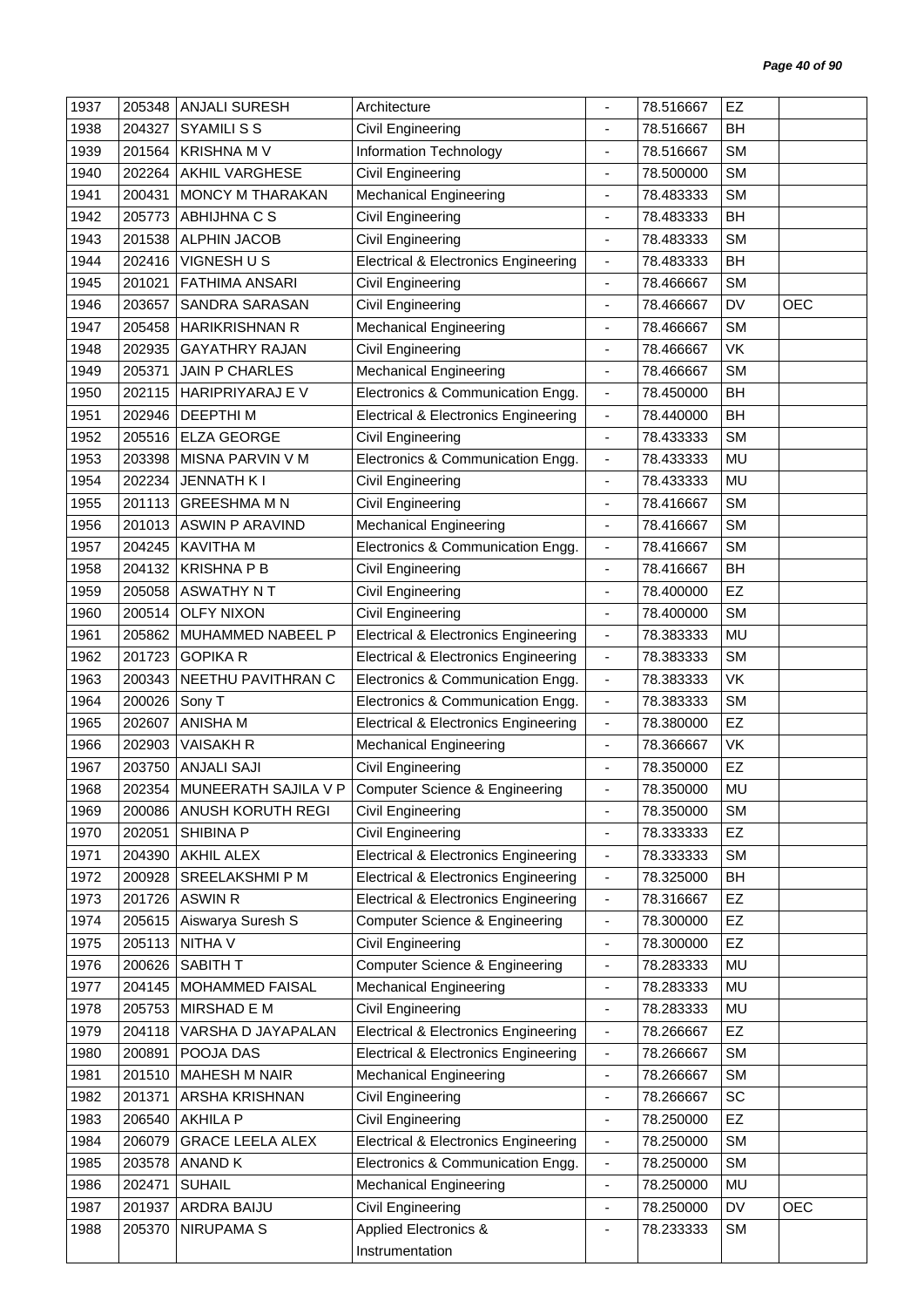| 1989 | 204694 | SHERIN U                | Electronics & Communication Engg.               | $\blacksquare$               | 78.233333 | <b>SM</b> |  |
|------|--------|-------------------------|-------------------------------------------------|------------------------------|-----------|-----------|--|
| 1990 | 202679 | ARSHIN RIZWANA S        | <b>Computer Science &amp; Engineering</b>       | $\blacksquare$               | 78.233333 | MU        |  |
| 1991 | 201735 | RITA MARIA JOSEPH       | Civil Engineering                               |                              | 78.233333 | <b>SM</b> |  |
| 1992 | 205834 | NAMITHA M.P             | Civil Engineering                               | $\overline{\phantom{a}}$     | 78.233333 | <b>SM</b> |  |
| 1993 | 204173 | ANN THERESA CHERIAN     | <b>Electrical &amp; Electronics Engineering</b> | $\blacksquare$               | 78.233333 | LA        |  |
| 1994 | 201719 | <b>ANJANA ANIL</b>      | Civil Engineering                               | $\overline{\phantom{a}}$     | 78.216667 | EZ        |  |
| 1995 | 201958 | <b>KATHIRU A S</b>      | Electronics & Communication Engg.               | $\blacksquare$               | 78.216667 | EZ        |  |
| 1996 | 200401 | ANJANA. T. A            | Civil Engineering                               | $\overline{\phantom{a}}$     | 78.200000 | VK        |  |
| 1997 | 202602 | <b>SAJIKA S R</b>       | Civil Engineering                               | ÷,                           | 78.200000 | <b>SM</b> |  |
| 1998 | 201210 | ARYA S BABU             | Civil Engineering                               | $\qquad \qquad \blacksquare$ | 78.200000 | BH        |  |
| 1999 | 206353 | <b>VISMAYAKP</b>        | Electronics & Communication Engg.               | $\overline{\phantom{a}}$     | 78.200000 | <b>VK</b> |  |
| 2000 | 201656 | <b>AJITH T S</b>        | <b>Mechanical Engineering</b>                   | $\overline{\phantom{a}}$     | 78.183333 | SC        |  |
| 2001 | 204213 | JOHN T P                | <b>Electrical &amp; Electronics Engineering</b> | $\overline{\phantom{a}}$     | 78.183333 | <b>SM</b> |  |
| 2002 | 201905 | <b>MEERA GEORGE</b>     | <b>Electrical &amp; Electronics Engineering</b> | $\blacksquare$               | 78.180000 | <b>SM</b> |  |
| 2003 | 201137 | <b>VIDYA VILAS</b>      | Civil Engineering                               | $\overline{\phantom{a}}$     | 78.166667 | EZ        |  |
| 2004 | 201328 | CHAITHANYA N            | Civil Engineering                               | $\overline{\phantom{a}}$     | 78.166667 | <b>SM</b> |  |
| 2005 | 203485 | <b>SOUMYA PUGAL</b>     | Architecture                                    | ÷,                           | 78.166667 | <b>SM</b> |  |
| 2006 | 203139 | MEGHA A                 | Civil Engineering                               | $\qquad \qquad \blacksquare$ | 78.166667 | <b>SM</b> |  |
| 2007 | 201750 | ANJU S RAJAN            | <b>Electrical &amp; Electronics Engineering</b> | $\overline{\phantom{a}}$     | 78.160000 | EZ        |  |
| 2008 | 200181 | <b>ASHA KURIAN</b>      | Civil Engineering                               | $\overline{\phantom{a}}$     | 78.160000 | <b>SM</b> |  |
| 2009 | 204402 | NISHANA M               | Civil Engineering                               | $\blacksquare$               | 78.150000 | MU        |  |
| 2010 | 201915 | ASHNA MUHAMMED          | Civil Engineering                               | $\blacksquare$               | 78.150000 | <b>MU</b> |  |
| 2011 | 203414 | <b>GREESHMA P MENON</b> | Electronics & Communication Engg.               | $\overline{\phantom{a}}$     | 78.133333 | <b>SM</b> |  |
| 2012 | 203467 | <b>KESSIA JOSEPH</b>    | <b>Electrical &amp; Electronics Engineering</b> | $\blacksquare$               | 78.133333 | <b>SM</b> |  |
| 2013 | 204983 | ARJUN J                 | <b>Mechanical Engineering</b>                   | ÷,                           | 78.133333 | EZ        |  |
| 2014 | 203370 | <b>SWATHI</b>           | Civil Engineering                               | $\overline{\phantom{a}}$     | 78.100000 | <b>SM</b> |  |
| 2015 | 202762 | <b>HEERAM</b>           | Civil Engineering                               | $\blacksquare$               | 78.083333 | BH        |  |
| 2016 | 203133 | <b>ROSHNIYV</b>         | <b>Computer Science &amp; Engineering</b>       | $\overline{\phantom{a}}$     | 78.083333 | <b>SM</b> |  |
| 2017 | 204065 | MOHAMMED ABDUL          | Civil Engineering                               | $\overline{\phantom{a}}$     | 78.080000 | MU        |  |
|      |        | <b>RAHMAN RAFAH</b>     |                                                 |                              |           |           |  |
| 2018 | 205941 | <b>JISHA SATHYAN</b>    | Computer Science & Engineering                  | ÷,                           | 78.075000 | EZ        |  |
| 2019 | 201446 | NANDAGOPAN.A.S          | Mechanical Engineering                          |                              | 78.050000 | SM        |  |
| 2020 | 203208 | <b>KRISHNAPRIYA JK</b>  | Architecture                                    |                              | 78.050000 | <b>SM</b> |  |
| 2021 | 205686 | AYSHA LAZIMA L          | Civil Engineering                               | $\qquad \qquad \blacksquare$ | 78.050000 | MU        |  |
| 2022 | 202472 | <b>ABHIRAMI</b>         | Civil Engineering                               | $\overline{\phantom{a}}$     | 78.050000 | EZ        |  |
| 2023 | 205087 | MOHAMMED RASHID T       | <b>Mechanical Engineering</b>                   | ÷,                           | 78.050000 | MU        |  |
| 2024 | 201570 | <b>ELSA PAUL</b>        | Civil Engineering                               | $\overline{\phantom{a}}$     | 78.040000 | <b>SM</b> |  |
| 2025 | 205713 | AYESHA SADIQUE          | <b>Civil Engineering</b>                        | $\overline{\phantom{a}}$     | 78.033333 | MU        |  |
| 2026 | 201431 | SINU ROY                | Civil Engineering                               | $\qquad \qquad \blacksquare$ | 78.025000 | LA        |  |
| 2027 | 201947 | <b>Risheth Sunil</b>    | <b>Electrical &amp; Electronics Engineering</b> | $\overline{\phantom{a}}$     | 78.016667 | <b>SM</b> |  |
| 2028 | 206402 | <b>SUJU VS</b>          | Electronics & Communication Engg.               | $\blacksquare$               | 78.000000 | <b>SM</b> |  |
| 2029 | 203995 | <b>ELWIN MW</b>         | <b>Electrical &amp; Electronics Engineering</b> | $\blacksquare$               | 78.000000 | <b>SM</b> |  |
| 2030 | 202707 | FAHMIDA MINNA K         | <b>Computer Science &amp; Engineering</b>       | $\overline{\phantom{a}}$     | 78.000000 | MU        |  |
| 2031 | 205345 | SHAFNA V M              | Architecture                                    | $\blacksquare$               | 78.000000 | MU        |  |
| 2032 | 202042 | <b>EVLIN KURIAN</b>     | Civil Engineering                               | $\overline{\phantom{a}}$     | 78.000000 | LA        |  |
| 2033 | 203480 | SMRITHY VADAKKATH       | Civil Engineering                               | $\overline{\phantom{a}}$     | 78.000000 | <b>EZ</b> |  |
|      |        | <b>JOLY</b>             |                                                 |                              |           |           |  |
| 2034 | 203266 | SONA SHABU              | <b>Computer Science &amp; Engineering</b>       | $\overline{\phantom{a}}$     | 77.983333 | EZ        |  |
| 2035 | 206221 | AHALYA Y S              | Civil Engineering                               | $\blacksquare$               | 77.983333 | LA        |  |
| 2036 | 206435 | ASNA KM                 | Civil Engineering                               | $\overline{\phantom{a}}$     | 77.983333 | <b>SM</b> |  |
| 2037 | 201727 | AKSHAY SHANE D          | Civil Engineering                               | $\overline{\phantom{a}}$     | 77.983333 | BX        |  |
| 2038 | 202941 | NIDHEESH SUNDAR         | <b>Mechanical Engineering</b>                   | $\overline{\phantom{a}}$     | 77.966667 | BH        |  |
| 2039 | 203182 | ATHIRA SURESH K         | Civil Engineering                               | $\qquad \qquad \blacksquare$ | 77.966667 | SC        |  |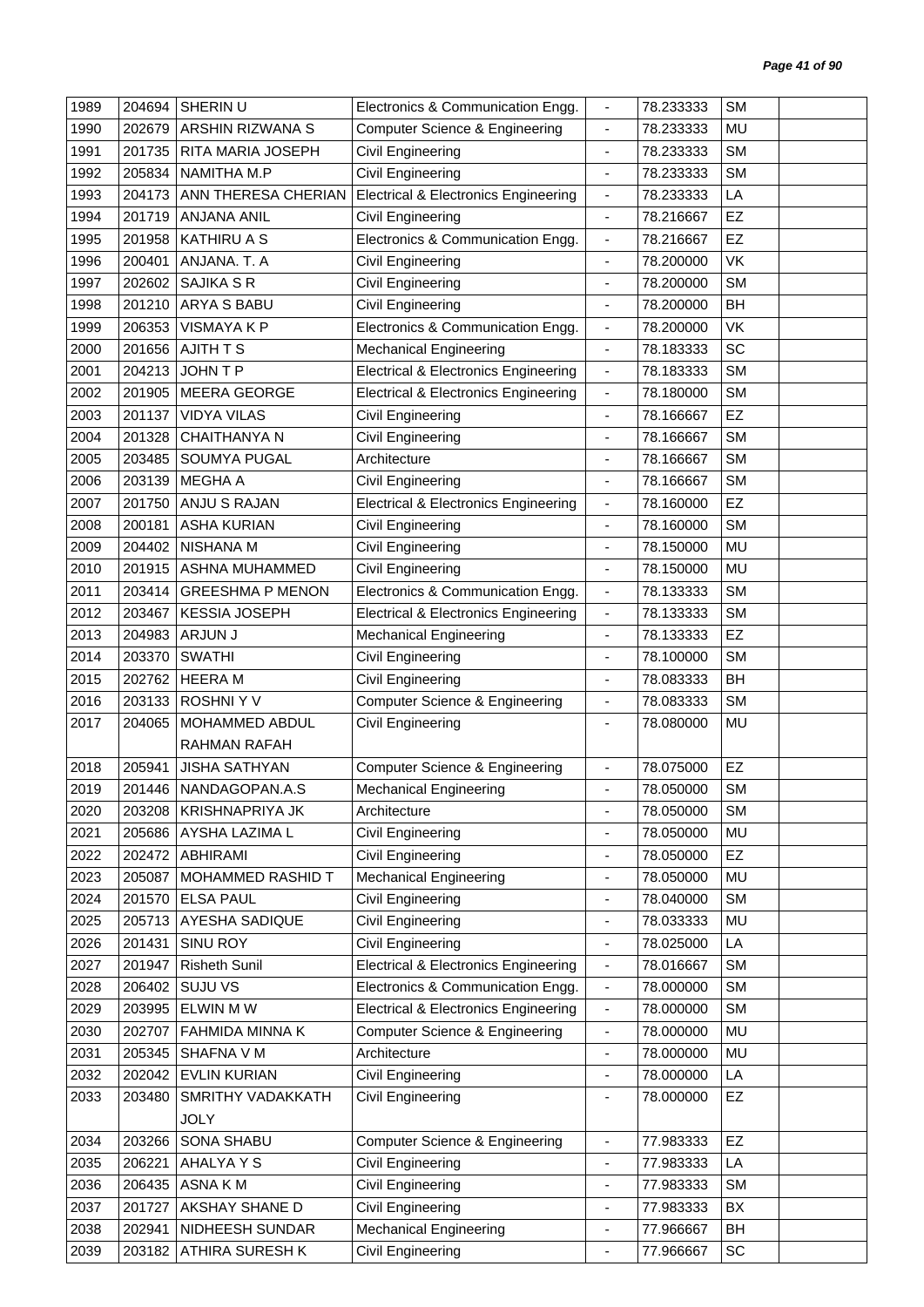| 2040 | 200108 | <b>SREESHNA S</b>        | <b>Computer Science &amp; Engineering</b>       | $\overline{\phantom{a}}$     | 77.966667 | EZ         |            |
|------|--------|--------------------------|-------------------------------------------------|------------------------------|-----------|------------|------------|
| 2041 | 200066 | <b>MARSHA MARIYA</b>     | <b>Computer Science &amp; Engineering</b>       | $\frac{1}{2}$                | 77.950000 | <b>SM</b>  |            |
|      |        | <b>KAPPAN</b>            |                                                 |                              |           |            |            |
| 2042 | 202002 | <b>SRUTHIMM</b>          | Civil Engineering                               | $\overline{\phantom{a}}$     | 77.950000 | <b>SM</b>  |            |
| 2043 | 200780 | ANUSREE M                | Electronics & Communication Engg.               | $\blacksquare$               | 77.950000 | BH         |            |
| 2044 | 206535 | AARYA P AJITH            | <b>Bio Medical Engineering</b>                  | $\overline{\phantom{a}}$     | 77.933333 | <b>SM</b>  |            |
| 2045 | 202591 | AKHIL RAJ B              | Civil Engineering                               | $\overline{\phantom{a}}$     | 77.933333 | <b>SM</b>  |            |
| 2046 | 202393 | RENJITHA UNNITHAN        | <b>Electrical &amp; Electronics Engineering</b> | $\overline{\phantom{a}}$     | 77.916667 | <b>SM</b>  |            |
| 2047 | 203983 | <b>KEERTHANA M S</b>     | Electronics & Communication Engg.               | $\blacksquare$               | 77.916667 | <b>SM</b>  |            |
| 2048 | 200712 | SHEHANA S RAHEEM         | Civil Engineering                               | $\overline{\phantom{a}}$     | 77.916667 | <b>MU</b>  |            |
| 2049 | 200027 | RAHNA M                  | Civil Engineering                               | $\overline{\phantom{a}}$     | 77.916667 | MU         |            |
| 2050 | 206194 | NAVYASREE K              | <b>Bio Medical Engineering</b>                  | ÷,                           | 77.916667 | <b>BH</b>  |            |
| 2051 | 202317 | RIYA SARA REJI           | Civil Engineering                               | ä,                           | 77.900000 | <b>SM</b>  |            |
| 2052 | 201269 | <b>JEMIMAH ANN MONCY</b> | Architecture                                    |                              | 77.900000 | <b>SM</b>  |            |
| 2053 | 201836 | <b>AMAL SAJU</b>         | Electronics & Communication Engg.               | $\overline{\phantom{a}}$     | 77.900000 | <b>SM</b>  |            |
| 2054 | 206600 | <b>MITHULA P</b>         | Electronics & Communication Engg.               | $\blacksquare$               | 77.900000 | EZ         |            |
| 2055 | 204282 | <b>AMRUTHAK</b>          | Civil Engineering                               |                              | 77.900000 | EZ         |            |
| 2056 | 205057 | MUNAVVIR ALI MK          | <b>Mechanical Engineering</b>                   | $\blacksquare$               | 77.883333 | MU         |            |
| 2057 | 205306 | <b>NINY SAM</b>          | Civil Engineering                               | $\blacksquare$               | 77.883333 | BX         |            |
| 2058 | 205553 | ROSE ANN THOMAS          | Civil Engineering                               | $\overline{\phantom{a}}$     | 77.850000 | <b>SM</b>  |            |
| 2059 | 200316 | <b>AKHILA A</b>          | Bio-Technology & Bio-Chemical                   | $\blacksquare$               | 77.850000 | SC         |            |
|      |        |                          | Engineering                                     |                              |           |            |            |
| 2060 | 204321 | <b>SHAMNA N</b>          | Civil Engineering                               | ÷,                           | 77.850000 | MU         |            |
| 2061 | 205872 | SUDHEESH S               | Civil Engineering                               | $\overline{\phantom{a}}$     | 77.833333 | <b>BH</b>  |            |
| 2062 | 201369 | <b>K.ANJANA</b>          | <b>Electrical &amp; Electronics Engineering</b> | $\blacksquare$               | 77.833333 | EZ         |            |
| 2063 | 203778 | <b>BASIL MOHAMED</b>     | Civil Engineering                               | $\overline{\phantom{a}}$     | 77.816667 | MU         |            |
| 2064 | 203562 | PRIYANKA R               | <b>Information Technology</b>                   | $\overline{\phantom{a}}$     | 77.816667 | <b>SM</b>  |            |
| 2065 | 201426 | AMRUTHA K R              | Electronics & Communication Engg.               | $\blacksquare$               | 77.800000 | <b>BH</b>  |            |
| 2066 | 203522 | <b>SYAM S</b>            | Civil Engineering                               | $\overline{\phantom{a}}$     | 77.800000 | <b>EWS</b> |            |
| 2067 | 204676 | RAJALEKSHMI S            | <b>Mechanical Stream Production</b>             | $\overline{\phantom{a}}$     | 77.800000 | <b>SM</b>  |            |
|      |        |                          | Engineering                                     |                              |           |            |            |
| 2068 |        | 200821 SHAHNA MAGIA CP   | Electronics & Communication Engg.               |                              | 77.800000 | MU         |            |
| 2069 | 203998 | SONA B K                 | Civil Engineering                               | $\overline{\phantom{a}}$     | 77.800000 | <b>SM</b>  |            |
| 2070 | 201731 | Nandha Pradeep           | Electronics & Communication Engg.               | $\overline{\phantom{a}}$     | 77.800000 | <b>SM</b>  |            |
| 2071 | 204905 | PARVATHY H R             | Bio-Technology & Bio-Chemical                   | $\overline{\phantom{a}}$     | 77.800000 | BH         |            |
|      |        |                          | Engineering                                     |                              |           |            |            |
| 2072 | 201910 | ANUSREE                  | <b>Electrical &amp; Electronics Engineering</b> | $\overline{\phantom{a}}$     | 77.800000 | EZ         |            |
| 2073 | 202184 | MIDHU NP                 | <b>Electrical &amp; Electronics Engineering</b> | $\blacksquare$               | 77.783333 | EZ         |            |
| 2074 | 202217 | ANANTHA KRISHNAN         | <b>Mechanical Engineering</b>                   | $\overline{\phantom{a}}$     | 77.783333 | DV         | <b>OEC</b> |
| 2075 | 201599 | <b>AJAY KRISHNA</b>      | <b>Mechanical Engineering</b>                   | $\overline{\phantom{a}}$     | 77.766667 | BH         |            |
| 2076 | 203179 | <b>HARISHMA P</b>        | Civil Engineering                               | $\overline{\phantom{a}}$     | 77.766667 | EZ         |            |
| 2077 | 204025 | <b>MEGHA PRAKASH</b>     | Civil Engineering                               | $\qquad \qquad \blacksquare$ | 77.766667 | <b>SM</b>  |            |
| 2078 | 201380 | <b>GOUTHAM SUDHAKAR</b>  | Mechanical Stream Automobile                    | ٠                            | 77.750000 | <b>SM</b>  |            |
|      |        |                          | Engineering                                     |                              |           |            |            |
| 2079 | 202041 | <b>BENITA P J</b>        | Civil Engineering                               | $\blacksquare$               | 77.733333 | <b>SM</b>  |            |
| 2080 | 201873 | ANANDHA KRISHNAN K       | <b>Electrical &amp; Electronics Engineering</b> | $\overline{\phantom{a}}$     | 77.733333 | <b>SM</b>  |            |
| 2081 | 203340 | ARCHIN N BABU            | <b>Electrical &amp; Electronics Engineering</b> | $\blacksquare$               | 77.733333 | EZ         |            |
| 2082 | 202232 | ANN SANDRA NELSON        | Civil Engineering                               | $\overline{\phantom{a}}$     | 77.733333 | <b>SM</b>  |            |
| 2083 | 202661 | LINSHA. K                | Civil Engineering                               | $\blacksquare$               | 77.716667 | MU         |            |
| 2084 | 202724 | LINSHAK                  | Civil Engineering                               | ä,                           | 77.716667 | MU         |            |
| 2085 | 201358 | BLESSY MARIA ABRAO       | Civil Engineering                               | $\overline{\phantom{a}}$     | 77.716667 | <b>SM</b>  |            |
| 2086 | 204059 | KRISHNA PRASAD G         | <b>Electrical &amp; Electronics Engineering</b> | $\overline{\phantom{a}}$     | 77.700000 | <b>SM</b>  |            |
| 2087 | 202753 | <b>BABY RUKHIYA</b>      | <b>Electrical &amp; Electronics Engineering</b> | $\blacksquare$               | 77.700000 | MU         |            |
|      |        |                          |                                                 |                              |           |            |            |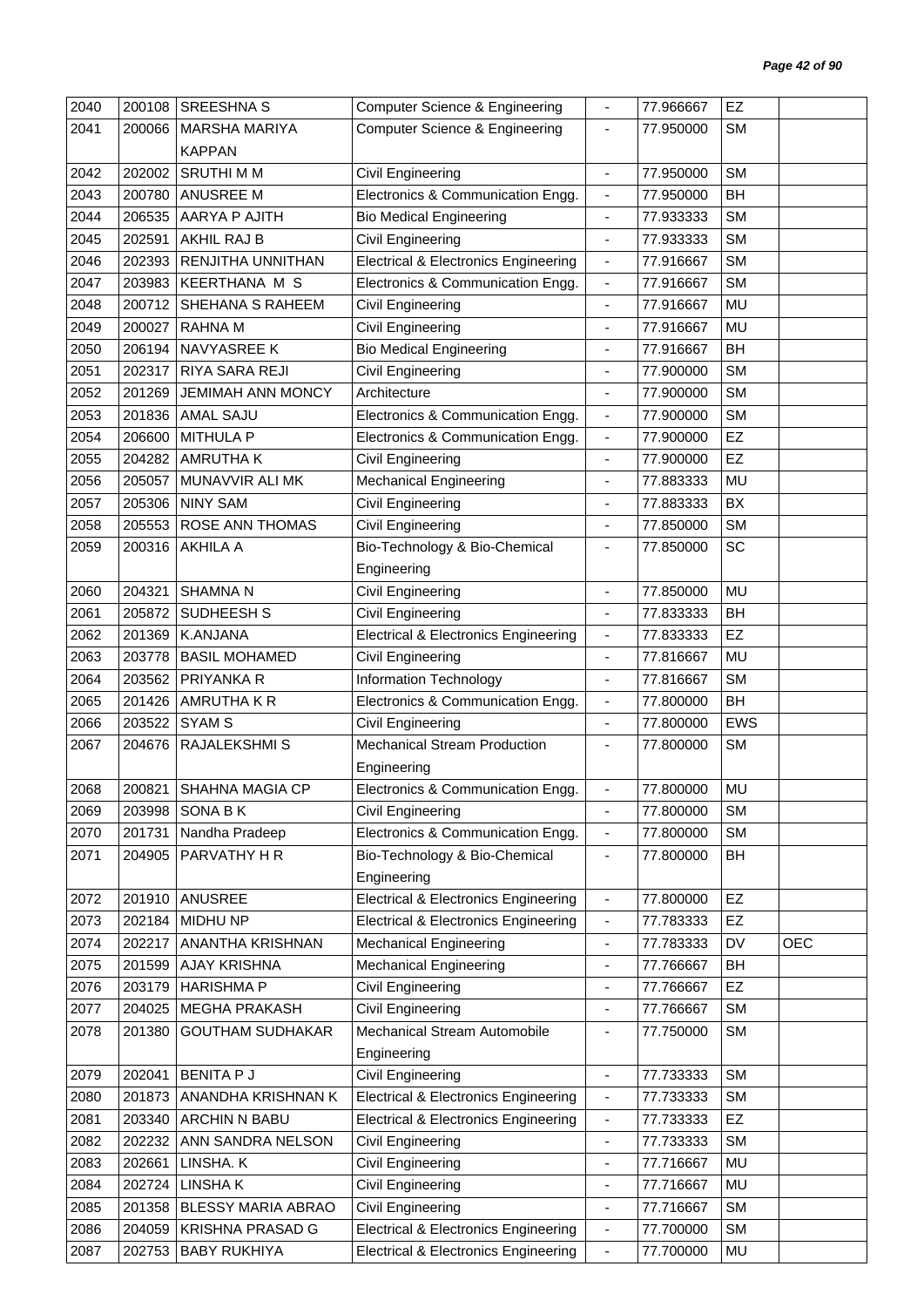| 2088 | 201045 | <b>HARITHA</b>         | <b>Electrical &amp; Electronics Engineering</b> | $\overline{\phantom{a}}$ | 77.700000 | <b>SM</b> |
|------|--------|------------------------|-------------------------------------------------|--------------------------|-----------|-----------|
| 2089 | 202196 | REYONA CELINE K        | Civil Engineering                               | $\overline{\phantom{a}}$ | 77.683333 | LA        |
|      |        | <b>DONEE</b>           |                                                 |                          |           |           |
| 2090 | 202882 | <b>TONY JOSEPH</b>     | Civil Engineering                               | $\overline{\phantom{a}}$ | 77.666667 | <b>SM</b> |
| 2091 | 200002 | MOHAMMED JASEEM        | <b>Mechanical Engineering</b>                   | $\overline{\phantom{a}}$ | 77.650000 | MU        |
|      |        | <b>HAREES</b>          |                                                 |                          |           |           |
| 2092 | 201653 | <b>SAMNA KABEER</b>    | Civil Engineering                               | $\blacksquare$           | 77.633333 | <b>MU</b> |
| 2093 | 202090 | Sajina S               | <b>Civil Engineering</b>                        | $\blacksquare$           | 77.633333 | <b>SM</b> |
| 2094 | 201040 | AATHIRA DILIPKUMAR     | Civil Engineering                               | $\blacksquare$           | 77.633333 | EZ        |
| 2095 | 203081 | <b>ALIN SARA SAM</b>   | Electronics & Communication Engg.               | $\overline{\phantom{a}}$ | 77.633333 | <b>SM</b> |
| 2096 | 202405 | <b>THAMANNA YOUSUF</b> | Civil Engineering                               | $\blacksquare$           | 77.633333 | MU        |
| 2097 | 201884 | <b>BASITH ALI E K</b>  | Civil Engineering                               |                          | 77.620000 | MU        |
| 2098 | 202582 | KEZIAH ELIZABETH       | Electronics & Communication Engg.               | $\overline{\phantom{a}}$ | 77.616667 | <b>SM</b> |
|      |        | <b>THOMAS</b>          |                                                 |                          |           |           |
| 2099 | 203185 | <b>MANASA M</b>        | <b>Electrical &amp; Electronics Engineering</b> | $\overline{\phantom{a}}$ | 77.616667 | <b>SM</b> |
| 2100 | 205660 | ABIN TOM ROY           | <b>Electrical &amp; Electronics Engineering</b> | $\blacksquare$           | 77.616667 | <b>SM</b> |
| 2101 | 201667 | <b>JIJINA A</b>        | Computer Science & Engineering                  | $\blacksquare$           | 77.616000 | <b>SM</b> |
| 2102 | 200389 | SUMAYYA. S             | Architecture                                    | $\blacksquare$           | 77.614286 | MU        |
| 2103 | 204725 | SAJANA A SAMAD         | <b>Aeronautical Engineering</b>                 | $\blacksquare$           | 77.600000 | <b>MU</b> |
| 2104 | 201519 | ANU R PILLAI           | <b>Computer Science &amp; Engineering</b>       | $\blacksquare$           | 77.600000 | <b>SM</b> |
| 2105 | 201141 | <b>DEVIKA A S</b>      | Electronics & Communication Engg.               | $\blacksquare$           | 77.600000 | <b>SM</b> |
| 2106 | 204057 | JOTHISH V DEV          | <b>Electrical &amp; Electronics Engineering</b> | $\blacksquare$           | 77.580000 | EZ        |
| 2107 | 200352 | <b>THASNI NAIZAM</b>   | Civil Engineering                               | $\blacksquare$           | 77.566667 | MU        |
| 2108 | 201612 | SREELEKSHMI PU         | <b>Civil Engineering</b>                        | $\overline{\phantom{a}}$ | 77.566667 | <b>SM</b> |
| 2109 | 204842 | SNEHA NATH S G         | <b>Computer Science &amp; Engineering</b>       | ÷,                       | 77.566667 | <b>SM</b> |
| 2110 | 204435 | <b>ATHIRA R NAIR</b>   | Electronics & Communication Engg.               | $\overline{\phantom{a}}$ | 77.566667 | <b>BH</b> |
| 2111 | 200904 | ANUGRAHA.V             | Civil Engineering                               | $\overline{\phantom{a}}$ | 77.566667 | BH        |
| 2112 | 200496 | <b>GREESHMA</b>        | <b>Civil Engineering</b>                        |                          | 77.566667 | <b>SM</b> |
|      |        | JANARDHANAN            |                                                 |                          |           |           |
| 2113 | 203084 | ABA JABIN A            | Electronics & Communication Engg.               | $\blacksquare$           | 77.550000 | <b>MU</b> |
| 2114 | 201783 | <b>ATHIRAK</b>         | <b>Electrical &amp; Electronics Engineering</b> | $\overline{\phantom{a}}$ | 77.550000 | <b>SM</b> |
| 2115 | 205957 | <b>ANJITH BENZ</b>     | Civil Engineering                               |                          | 77.550000 | BX        |
| 2116 | 205025 | <b>ALFIYA E M</b>      | Civil Engineering                               | $\blacksquare$           | 77.550000 | MU        |
| 2117 | 202856 | PRANITHA S KUMAR       | Civil Engineering                               | ÷                        | 77.533333 | EZ        |
| 2118 | 203181 | SHANU JOY              | Computer Science & Engineering                  | $\overline{\phantom{a}}$ | 77.533333 | <b>SM</b> |
| 2119 | 202133 | <b>AYANA THULASI</b>   | <b>Electrical &amp; Electronics Engineering</b> | $\overline{\phantom{a}}$ | 77.525000 | BH        |
| 2120 | 202112 | ANUSHA KUNJUMON        | Civil Engineering                               | $\overline{\phantom{a}}$ | 77.516667 | MU        |
| 2121 | 206519 | DIVYA VIJAYAN          | Civil Engineering                               | $\overline{\phantom{a}}$ | 77.500000 | EZ        |
| 2122 | 205042 | <b>SHIRINK</b>         | Civil Engineering                               | ä,                       | 77.500000 | MU        |
| 2123 | 203936 | ABHINAV P V            | Electronics & Communication Engg.               | $\overline{\phantom{a}}$ | 77.500000 | BH        |
| 2124 | 203854 | <b>INDUJA</b>          | Electronics & Communication Engg.               | $\overline{\phantom{a}}$ | 77.500000 | <b>SM</b> |
| 2125 | 204147 | VARUN V ANIL           | <b>Aeronautical Engineering</b>                 | $\blacksquare$           | 77.483333 | EZ        |
| 2126 | 205440 | SREELAKSHMI K A        | Civil Engineering                               | $\blacksquare$           | 77.483333 | EZ        |
| 2127 | 200910 | <b>SAJIMI S</b>        | Civil Engineering                               | $\overline{\phantom{a}}$ | 77.483333 | MU        |
| 2128 | 205821 | <b>HARSHAK</b>         | Electronics & Communication Engg.               | $\blacksquare$           | 77.483333 | EZ        |
| 2129 | 203879 | <b>NITHIN S RAJ</b>    | <b>Mechanical Engineering</b>                   | $\overline{\phantom{a}}$ | 77.466667 | EZ        |
| 2130 | 202154 | <b>VINEETH R NAIR</b>  | <b>Mechanical Engineering</b>                   | $\blacksquare$           | 77.466667 | EWS       |
| 2131 | 203324 | MOHAMMED ASHIQ PU      | <b>Civil Engineering</b>                        | $\overline{\phantom{a}}$ | 77.466667 | MU        |
| 2132 | 202934 | DHARSANA BIJU          | Electronics & Communication Engg.               | $\overline{\phantom{a}}$ | 77.466667 | EZ        |
| 2133 | 201826 | VISHNU C V             | <b>Electrical &amp; Electronics Engineering</b> | $\blacksquare$           | 77.466667 | <b>EZ</b> |
| 2134 | 201332 | AMRITHA I B            | Computer Science & Engineering                  | $\overline{\phantom{a}}$ | 77.466667 | EZ        |
| 2135 | 203183 | SREENATH J             | <b>Mechanical Engineering</b>                   | $\overline{\phantom{a}}$ | 77.433333 | SM        |
| 2136 | 204693 | RAHUL G R              | <b>Mechanical Engineering</b>                   | ÷                        | 77.433333 | SM        |
|      |        |                        |                                                 |                          |           |           |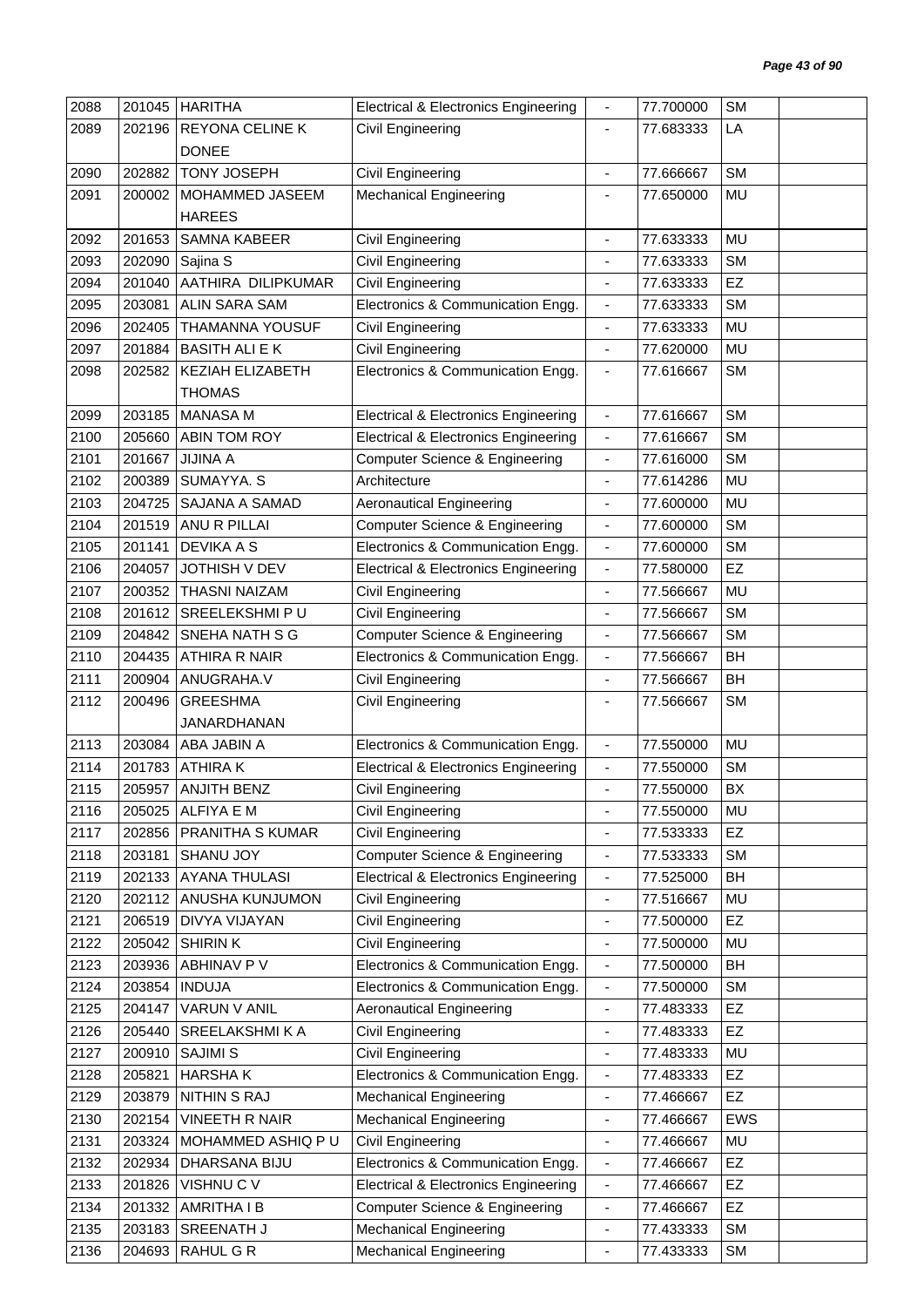| 2137         | 206075 | ARDHRA C S               | Civil Engineering                                   |                              | 77.433333 | EZ        |            |
|--------------|--------|--------------------------|-----------------------------------------------------|------------------------------|-----------|-----------|------------|
| 2138         | 204288 | <b>ARYA</b>              | Electronics & Communication Engg.                   | $\overline{\phantom{a}}$     | 77.433333 | <b>SM</b> |            |
|              |        | MADHUSOODANAN P          |                                                     |                              |           |           |            |
| 2139         | 204492 | ANJALI N K               | Civil Engineering                                   | $\overline{\phantom{a}}$     | 77.433333 | EZ        |            |
| 2140         | 203508 | <b>ADARSH M S</b>        | <b>Mechanical Engineering</b>                       | $\blacksquare$               | 77.433333 | <b>KN</b> | <b>OEC</b> |
| 2141         | 201469 | <b>ANARGHNATH K</b>      | <b>Mechanical Engineering</b>                       | $\blacksquare$               | 77.433333 | EZ        |            |
| 2142         | 204040 | RUKSANA SEMEIR           | Electronics & Communication Engg.                   | $\overline{\phantom{a}}$     | 77.416667 | <b>SM</b> |            |
| 2143         | 201955 | <b>RESHMI RAGHUNATH</b>  | Civil Engineering                                   | $\overline{\phantom{a}}$     | 77.416667 | BH        |            |
| 2144         | 204375 | ATHUL SANKAR VIJAY       | <b>Mechanical Engineering</b>                       | $\overline{\phantom{a}}$     | 77.416667 | BH        |            |
| 2145         | 204528 | AMRUTHA T D              | <b>Electrical &amp; Electronics Engineering</b>     | $\overline{\phantom{a}}$     | 77.416667 | VK        |            |
| 2146         | 201478 | RAMEEZ P R               | <b>Civil Engineering</b>                            | $\overline{\phantom{a}}$     | 77.400000 | <b>MU</b> |            |
| 2147         | 203390 | <b>ARATHY SASI</b>       | <b>Civil Engineering</b>                            | $\blacksquare$               | 77.400000 | <b>VK</b> |            |
| 2148         | 203882 | Jisha Sumesh             | <b>Civil Engineering</b>                            | $\overline{\phantom{a}}$     | 77.400000 | <b>SM</b> |            |
| 2149         | 201362 | <b>DIVYA KONIKKARA</b>   | <b>Computer Science &amp; Engineering</b>           | $\blacksquare$               | 77.383333 | <b>SM</b> |            |
| 2150         | 200485 | <b>ATHIRA S KRISHNAN</b> | Electronics & Communication Engg.                   | $\overline{\phantom{a}}$     | 77.383333 | SC        |            |
| 2151         | 204531 | SHIFA ASMIKP             | Civil Engineering                                   | $\blacksquare$               | 77.383333 | MU        |            |
| 2152         | 202952 | MUHAMMED RABIH           | <b>Mechanical Engineering</b>                       | $\blacksquare$               | 77.383333 | MU        |            |
| 2153         | 205849 | ANJALI P S               | <b>Computer Science &amp; Engineering</b>           | $\overline{\phantom{a}}$     | 77.383333 | EZ        |            |
| 2154         | 202288 | <b>SANA KABEER</b>       | <b>Civil Engineering</b>                            | $\overline{\phantom{a}}$     | 77.366667 | MU        |            |
| 2155         | 203548 | <b>ANJALIK</b>           | Electronics & Communication Engg.                   | $\blacksquare$               | 77.366667 | <b>SM</b> |            |
| 2156         | 203894 | SANJAY P                 | <b>Electrical &amp; Electronics Engineering</b>     | $\overline{\phantom{a}}$     | 77.366667 | SC        |            |
| 2157         | 204443 | <b>DIVYACP</b>           | <b>Computer Science &amp; Engineering</b>           | $\overline{\phantom{a}}$     | 77.366667 | EZ        |            |
| 2158         | 204989 | <b>FATHIMATH SEFINA</b>  | <b>Civil Engineering</b>                            | ÷,                           | 77.366667 | MU        |            |
| 2159         | 201257 | AISWARYA P               | <b>Electrical &amp; Electronics Engineering</b>     | $\overline{\phantom{a}}$     | 77.366667 | EZ        |            |
| 2160         | 205336 | Arya Cv                  | <b>Bio Medical Engineering</b>                      | $\overline{\phantom{a}}$     | 77.366667 | DV        | <b>OEC</b> |
| 2161         | 200719 | <b>FATHIMATH SANA KK</b> | Architecture                                        | $\overline{\phantom{a}}$     | 77.357143 | <b>MU</b> |            |
| 2162         | 201778 | <b>ANJALIS</b>           | Electronics & Communication Engg.                   | $\overline{\phantom{a}}$     | 77.350000 | <b>SM</b> |            |
| 2163         | 201927 | <b>KARTHIKA T M</b>      | <b>Civil Engineering</b>                            | $\blacksquare$               | 77.350000 | KU        | <b>OEC</b> |
| 2164         | 205381 | <b>SARATH S NAIR</b>     | <b>Mechanical Engineering</b>                       | $\qquad \qquad \blacksquare$ | 77.350000 | <b>SM</b> |            |
| 2165         | 202866 | <b>ASHWATHIMS</b>        | Civil Engineering                                   | $\blacksquare$               | 77.350000 | BH        |            |
| 2166         | 200305 | ANJANA B J               | <b>Civil Engineering</b>                            |                              | 77.340000 | <b>SM</b> |            |
|              |        | <b>SHAHLA M</b>          |                                                     |                              |           | <b>SM</b> |            |
| 2167<br>2168 | 204349 | NITHYA B                 | Civil Engineering<br>Computer Science & Engineering |                              | 77.333333 |           |            |
| 2169         | 204581 |                          | Electronics & Communication Engg.                   | $\blacksquare$               | 77.333333 | <b>SM</b> |            |
|              | 203451 | <b>NEETHU</b>            |                                                     | $\overline{\phantom{a}}$     | 77.316667 | BH        |            |
|              |        | RAMAKRISHNAN             |                                                     |                              |           |           |            |
| 2170         | 204646 | ASWINRAJ TV              | <b>Mechanical Engineering</b>                       | $\blacksquare$               | 77.316667 | <b>SM</b> |            |
| 2171         | 203782 | <b>CHARUTHA KRISHNA</b>  | Civil Engineering                                   | $\qquad \qquad \blacksquare$ | 77.300000 | <b>SM</b> |            |
| 2172         | 200197 | T.J.KASMEERA             | Computer Science & Engineering                      | $\overline{\phantom{a}}$     | 77.300000 | DV        | <b>OEC</b> |
| 2173         | 200376 | <b>BAREERA A</b>         | Civil Engineering                                   | ä,                           | 77.300000 | MU        |            |
| 2174         | 200644 | <b>ATHIRA V</b>          | Civil Engineering                                   | $\overline{\phantom{a}}$     | 77.300000 | <b>SM</b> |            |
| 2175         | 200052 | SREELAKSHMILS            | Electronics & Communication Engg.                   | $\overline{\phantom{a}}$     | 77.283333 | <b>SM</b> |            |
| 2176         | 205032 | <b>GEETHU C P</b>        | <b>Civil Engineering</b>                            | ÷,                           | 77.283333 | BX        |            |
| 2177         | 202638 | ANANDUR J                | <b>Mechanical Engineering</b>                       | $\overline{\phantom{a}}$     | 77.283333 | <b>EZ</b> |            |
| 2178         | 205287 | <b>FATHIMA.S</b>         | Civil Engineering                                   | $\blacksquare$               | 77.280000 | <b>SM</b> |            |
| 2179         | 205101 | MOHAMMED AJMAL V         | <b>Electrical &amp; Electronics Engineering</b>     | $\overline{\phantom{a}}$     | 77.266667 | MU        |            |
| 2180         | 200642 | ANJALI BOSE A            | Civil Engineering                                   | $\overline{\phantom{a}}$     | 77.266667 | <b>SM</b> |            |
| 2181         | 203046 | <b>GEETHU SREEKUMAR</b>  | <b>Electrical &amp; Electronics Engineering</b>     | $\overline{\phantom{a}}$     | 77.250000 | BH        |            |
| 2182         | 200985 | THASFIA JAMAL            | Civil Engineering                                   | $\overline{\phantom{a}}$     | 77.250000 | MU        |            |
| 2183         | 204472 | SHEBEER HASSAN           | <b>Electrical &amp; Electronics Engineering</b>     | $\overline{\phantom{a}}$     | 77.250000 | MU        |            |
| 2184         | 203450 | ARSHA V R                | Civil Engineering                                   | $\frac{1}{2}$                | 77.233333 | EZ        |            |
| 2185         | 203255 | SREEJITH VALSAN M        | Electronics & Communication Engg.                   | $\overline{\phantom{a}}$     | 77.220000 | <b>SM</b> |            |
| 2186         | 205981 | AISWARYA A               | Electronics & Communication Engg.                   | $\overline{\phantom{a}}$     | 77.216667 | <b>SM</b> |            |
| 2187         | 201844 | SREELAKSHMIT             | Civil Engineering                                   | $\overline{\phantom{a}}$     | 77.216667 | <b>SM</b> |            |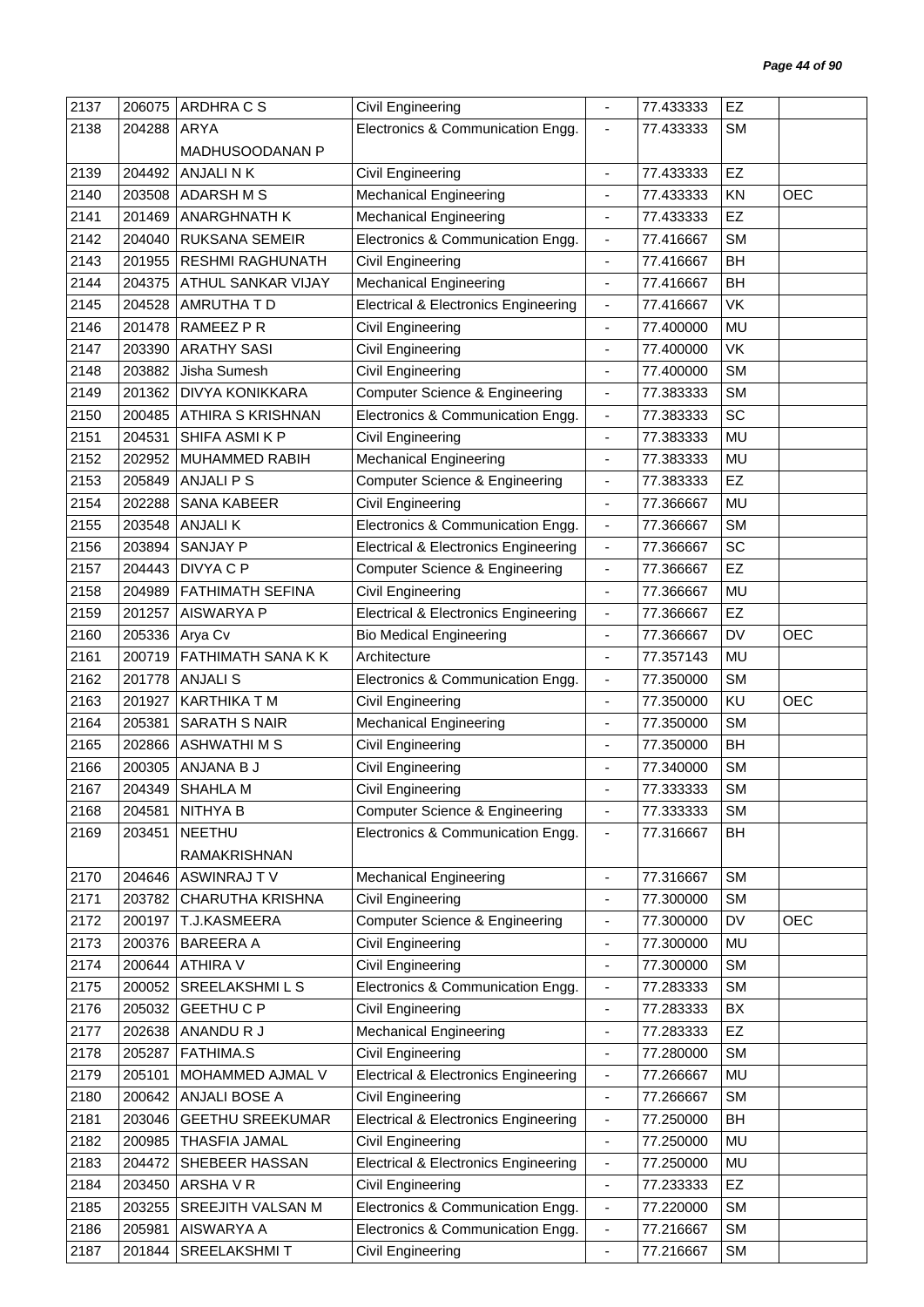| 2188 | 205180 | <b>KRISHNA M</b>          | Civil Engineering                               | $\blacksquare$               | 77.183333 | <b>SM</b>  |           |
|------|--------|---------------------------|-------------------------------------------------|------------------------------|-----------|------------|-----------|
| 2189 | 202114 | SWETHA N V                | <b>Computer Science &amp; Engineering</b>       | $\blacksquare$               | 77.183333 | <b>SM</b>  |           |
| 2190 | 205665 | <b>SHREYAM</b>            | <b>Civil Engineering</b>                        | ä,                           | 77.166667 | <b>SM</b>  |           |
| 2191 | 201831 | <b>ANUROOP R</b>          | <b>Mechanical Engineering</b>                   | $\qquad \qquad \blacksquare$ | 77.166667 | EZ         |           |
| 2192 | 200454 | <b>B BHAGYA BINOY</b>     | <b>Mechanical Engineering</b>                   | $\overline{\phantom{a}}$     | 77.150000 | EZ         |           |
| 2193 | 200847 | PARVATHY S NAIR           | Electronics & Communication Engg.               | $\overline{\phantom{a}}$     | 77.150000 | <b>SM</b>  |           |
| 2194 | 202844 | <b>SMIJA VADAKKATH</b>    | Civil Engineering                               | $\overline{\phantom{a}}$     | 77.150000 | <b>EZ</b>  |           |
|      |        | <b>JOLY</b>               |                                                 |                              |           |            |           |
| 2195 | 204005 | <b>ATHIRA P</b>           | <b>Computer Science &amp; Engineering</b>       | $\overline{\phantom{a}}$     | 77.150000 | <b>SM</b>  |           |
| 2196 | 206170 | <b>ATHIRAKT</b>           | Electronics & Communication Engg.               | $\overline{\phantom{a}}$     | 77.150000 | <b>SM</b>  |           |
| 2197 | 205407 | <b>ANJALI V</b>           | Civil Engineering                               | $\blacksquare$               | 77.150000 | BH         |           |
| 2198 | 201787 | STEJIN THANKACHAN         | <b>Electrical &amp; Electronics Engineering</b> | $\overline{\phantom{a}}$     | 77.140000 | <b>SM</b>  |           |
| 2199 | 206096 | APARNA S KUMAR            | Civil Engineering                               | $\blacksquare$               | 77.133333 | EWS        |           |
| 2200 | 205254 | ANEESA A A                | Civil Engineering                               | $\blacksquare$               | 77.133333 | <b>SM</b>  |           |
| 2201 | 206630 | <b>GOKUL M S</b>          | Electronics & Communication Engg.               | $\overline{\phantom{a}}$     | 77.133333 | <b>SM</b>  |           |
| 2202 | 203949 | <b>FAWAS MUHAMMED</b>     | <b>Computer Science &amp; Engineering</b>       | $\overline{\phantom{a}}$     | 77.133333 | MU         |           |
|      |        | <b>ASHRAF</b>             |                                                 |                              |           |            |           |
| 2203 | 202900 | Athira Viswanath          | Civil Engineering                               | $\blacksquare$               | 77.116667 | <b>SM</b>  |           |
| 2204 | 204570 | <b>MERIL MARIA MATHEW</b> | Architecture                                    | $\overline{\phantom{a}}$     | 77.114286 | <b>SM</b>  |           |
| 2205 | 201555 | <b>MUSHRIFA</b>           | Civil Engineering                               | $\blacksquare$               | 77.100000 | MU         |           |
| 2206 | 203960 | <b>ATHIRA V S</b>         | <b>Civil Engineering</b>                        | $\overline{\phantom{a}}$     | 77.100000 | SC         |           |
| 2207 | 203661 | VINOD V S                 | <b>Mechanical Engineering</b>                   | $\overline{\phantom{a}}$     | 77.100000 | <b>BH</b>  |           |
| 2208 | 200232 | <b>VAIDEHIR</b>           | <b>Electrical &amp; Electronics Engineering</b> | $\overline{\phantom{a}}$     | 77.083333 | VK         |           |
| 2209 | 201333 | <b>NIYA TOJO</b>          | <b>Electrical &amp; Electronics Engineering</b> | $\overline{\phantom{a}}$     | 77.083333 | <b>SM</b>  |           |
| 2210 | 205948 | L S REVATHYKUTTY          | <b>Electrical &amp; Electronics Engineering</b> | $\blacksquare$               | 77.080000 | <b>SM</b>  |           |
| 2211 | 200665 | <b>FARZANA P</b>          | <b>Electrical &amp; Electronics Engineering</b> | $\overline{\phantom{a}}$     | 77.075000 | <b>SM</b>  | Sponsored |
| 2212 | 201633 | <b>THANSEEHA</b>          | <b>Civil Engineering</b>                        | $\overline{\phantom{a}}$     | 77.066667 | MU         |           |
| 2213 | 201304 | NIRANJANA JUNAR           | <b>Computer Science &amp; Engineering</b>       | $\overline{\phantom{a}}$     | 77.066667 | EZ         |           |
| 2214 | 200307 | ANUGRAHA SUNIN            | <b>Civil Engineering</b>                        | $\qquad \qquad \blacksquare$ | 77.066667 | BX         |           |
| 2215 | 205165 | <b>ABIL THOMAS</b>        | <b>Mechanical Engineering</b>                   | $\overline{\phantom{a}}$     | 77.050000 | <b>SM</b>  |           |
| 2216 | 202907 | <b>SREEDAYA M</b>         | <b>Computer Science &amp; Engineering</b>       | $\blacksquare$               | 77.050000 | <b>SM</b>  |           |
| 2217 | 201887 | RESHMA RAJAN              | <b>Electrical &amp; Electronics Engineering</b> | -                            | 77.050000 | SC         |           |
| 2218 |        | 206108 Swathy Lakshmi     | Electronics & Communication Engg.               | $\blacksquare$               | 77.033333 | <b>SM</b>  |           |
| 2219 | 201871 | ANILA V R                 | <b>Computer Science &amp; Engineering</b>       | $\overline{\phantom{a}}$     | 77.033333 | EZ         |           |
| 2220 | 202367 | NITHYA S                  | <b>Civil Engineering</b>                        | $\overline{\phantom{a}}$     | 77.020000 | EZ         |           |
| 2221 | 203563 | ABITHA A                  | <b>Electrical &amp; Electronics Engineering</b> | $\overline{\phantom{a}}$     | 77.016667 | BH         |           |
| 2222 | 202457 | ANAGHA                    | Civil Engineering                               | $\overline{\phantom{a}}$     | 77.016667 | <b>EWS</b> |           |
| 2223 | 205246 | NEHA JAYARAJ V V          | <b>Civil Engineering</b>                        | $\overline{\phantom{a}}$     | 77.016667 | <b>SM</b>  |           |
| 2224 | 200569 | <b>JISHNUCS</b>           | <b>Mechanical Engineering</b>                   | ٠                            | 77.000000 | <b>EZ</b>  |           |
| 2225 | 205581 | KAVYA M J                 | Electronics & Communication Engg.               | $\overline{\phantom{a}}$     | 77.000000 | BH         |           |
| 2226 | 201980 | REEBA THANKAM             | Civil Engineering                               | $\overline{\phantom{a}}$     | 76.983333 | <b>SM</b>  |           |
|      |        | <b>MATHEW</b>             |                                                 |                              |           |            |           |
| 2227 | 203580 | AMALA V R                 | Electronics & Communication Engg.               | $\overline{\phantom{a}}$     | 76.983333 | <b>SM</b>  |           |
| 2228 | 205754 | <b>JILNA THOMAS</b>       | <b>Chemical Engineering</b>                     | $\blacksquare$               | 76.983333 | <b>SM</b>  |           |
| 2229 | 203440 | PUJA C                    | Electronics & Communication Engg.               | $\overline{\phantom{a}}$     | 76.983333 | <b>SM</b>  |           |
| 2230 | 205328 | ARUNTHATHY S              | Civil Engineering                               | $\blacksquare$               | 76.983333 | <b>SM</b>  |           |
| 2231 | 202944 | VISMITHA P C              | <b>Computer Science &amp; Engineering</b>       | $\overline{\phantom{a}}$     | 76.983333 | <b>SM</b>  |           |
| 2232 | 201276 | SHYJU E MANI              | <b>Computer Science &amp; Engineering</b>       | $\overline{\phantom{a}}$     | 76.966667 | <b>SM</b>  | Sponsored |
| 2233 | 203951 | <b>AGNES WILSON</b>       | Electronics & Communication Engg.               | $\overline{\phantom{a}}$     | 76.966667 | <b>SM</b>  |           |
| 2234 | 201816 | SURYA V                   | <b>Mechanical Engineering</b>                   | ٠                            | 76.966667 | <b>BH</b>  |           |
| 2235 | 202362 | <b>ASWATHI</b>            | <b>Computer Science &amp; Engineering</b>       | $\overline{\phantom{a}}$     | 76.950000 | <b>EZ</b>  |           |
| 2236 | 202953 | SREELAKSHMI V S           | Civil Engineering                               | $\overline{\phantom{a}}$     | 76.933333 | <b>SM</b>  |           |
|      |        |                           |                                                 |                              |           |            |           |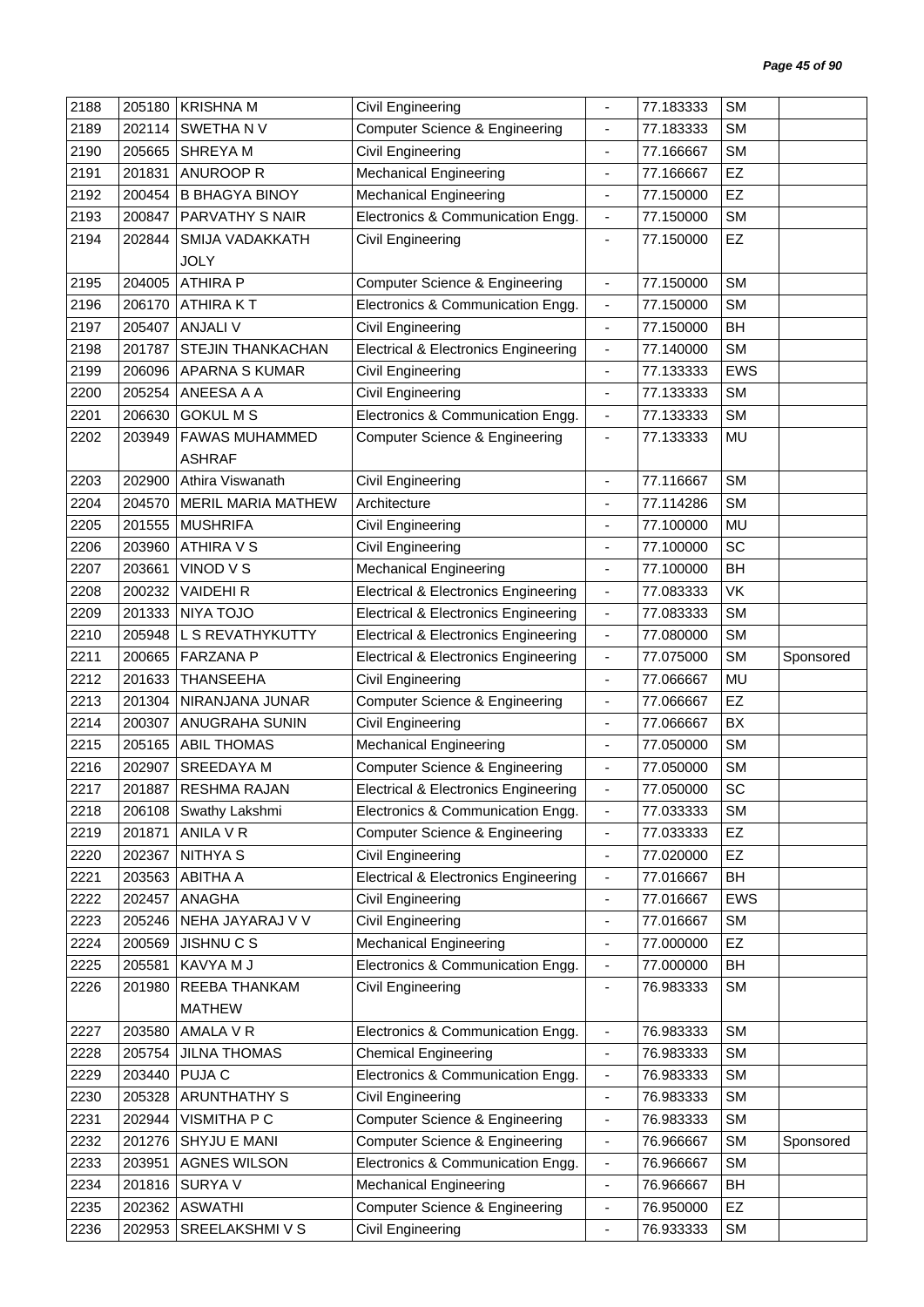| 2237 | 204731 | SHAHEER MOHAMMED        | <b>Civil Engineering</b>                        |                              | 76.933333 | MU        |  |
|------|--------|-------------------------|-------------------------------------------------|------------------------------|-----------|-----------|--|
|      |        | N                       |                                                 |                              |           |           |  |
| 2238 | 203337 | JEEVAN A                | <b>Mechanical Engineering</b>                   | $\blacksquare$               | 76.933333 | EZ        |  |
| 2239 | 203503 | Archana M               | Architecture                                    | ÷,                           | 76.914286 | <b>SM</b> |  |
| 2240 | 205018 | <b>SUHAILA A P</b>      | Electronics & Communication Engg.               | $\overline{\phantom{a}}$     | 76.900000 | MU        |  |
| 2241 | 201749 | <b>SRUTHIM</b>          | Electronics & Communication Engg.               | $\blacksquare$               | 76.900000 | <b>BH</b> |  |
| 2242 | 201443 | <b>GLADLY ANAND D P</b> | Civil Engineering                               | $\overline{\phantom{a}}$     | 76.900000 | BX        |  |
| 2243 | 201518 | <b>NIKHIL BABU</b>      | <b>Electrical &amp; Electronics Engineering</b> | $\overline{\phantom{a}}$     | 76.883333 | EZ        |  |
| 2244 | 205838 | ANUPAMA BIJU            | Electronics & Communication Engg.               | $\blacksquare$               | 76.880000 | EZ        |  |
| 2245 | 204574 | <b>JIPHIN R ISAIAH</b>  | Architecture                                    | $\overline{\phantom{a}}$     | 76.875000 | BX        |  |
| 2246 | 206663 | <b>LEENA ALEX</b>       | <b>Computer Science &amp; Engineering</b>       | $\overline{\phantom{a}}$     | 76.866667 | <b>SM</b> |  |
| 2247 | 202005 | <b>NIKHIL VARGHESE</b>  | <b>Mechanical Engineering</b>                   | ÷,                           | 76.866667 | <b>SM</b> |  |
| 2248 | 204761 | AISWARYA BABU           | Electronics & Communication Engg.               | $\overline{\phantom{a}}$     | 76.850000 | <b>SM</b> |  |
| 2249 | 201253 | <b>LAKSHMI RENJAN</b>   | Civil Engineering                               | $\overline{\phantom{a}}$     | 76.850000 | VK        |  |
| 2250 | 200907 | <b>KRISHNAPRIYA A</b>   | Civil Engineering                               | ÷,                           | 76.850000 | VK        |  |
| 2251 | 205556 | SHAMIR R M              | Mechanical Engineering                          | $\blacksquare$               | 76.833333 | MU        |  |
| 2252 | 202250 | <b>THASNEM FATHIMA</b>  | Civil Engineering                               | $\blacksquare$               | 76.833333 | <b>MU</b> |  |
| 2253 | 200133 | <b>JOJI JOSE</b>        | Electronics & Communication Engg.               | $\overline{\phantom{a}}$     | 76.820000 | <b>SM</b> |  |
| 2254 | 202545 | AKHIL K P               | <b>Mechanical Engineering</b>                   | $\overline{\phantom{a}}$     | 76.816667 | <b>SM</b> |  |
| 2255 | 205555 | AJAY TV                 | <b>Mechanical Engineering</b>                   | $\overline{\phantom{a}}$     | 76.816667 | <b>SM</b> |  |
| 2256 | 202321 | AISWARYA M              | Architecture                                    | $\qquad \qquad \blacksquare$ | 76.814286 | <b>SM</b> |  |
| 2257 | 202581 | <b>FATHIMAD</b>         | Civil Engineering                               | $\blacksquare$               | 76.800000 | MU        |  |
| 2258 | 204496 | <b>FATHIMA R</b>        | Civil Engineering                               | ÷,                           | 76.800000 | <b>MU</b> |  |
| 2259 | 202806 | <b>NIJI K RAJ</b>       | <b>Bio Medical Engineering</b>                  | $\overline{\phantom{a}}$     | 76.783333 | <b>SM</b> |  |
| 2260 | 201623 | ANITTA MARIYA SIMON     | Electronics & Communication Engg.               | $\overline{\phantom{a}}$     | 76.783333 | <b>SM</b> |  |
| 2261 | 203829 | <b>ASIF ALIS</b>        | Civil Engineering                               | ÷,                           | 76.783333 | MU        |  |
| 2262 | 202173 | JYOTHIKA. NAIR L J      | Civil Engineering                               | $\overline{\phantom{a}}$     | 76.766667 | <b>SM</b> |  |
| 2263 | 202193 | MANEESHA SIVARAJ        | <b>Electrical &amp; Electronics Engineering</b> | $\blacksquare$               | 76.750000 | <b>SM</b> |  |
| 2264 | 203400 | <b>SARANYA NAMBIAR</b>  | Electronics & Communication Engg.               | $\overline{\phantom{a}}$     | 76.740000 | <b>SM</b> |  |
| 2265 | 206246 | <b>ROHITH K</b>         | <b>Electrical &amp; Electronics Engineering</b> | $\blacksquare$               | 76.733333 | <b>SM</b> |  |
| 2266 | 205333 | NAVYA ANN THOMAS        | Architecture                                    |                              | 76.716667 | <b>SM</b> |  |
| 2267 |        | 204866 BHAVYA R NATH    | Civil Engineering                               |                              | 76.716667 | VK        |  |
| 2268 | 200880 | SREELAKSHMI L           | Civil Engineering                               | $\blacksquare$               | 76.716667 | EZ        |  |
| 2269 | 203955 | AKSHERA ASOKAN          | Electronics & Communication Engg.               | $\overline{\phantom{a}}$     | 76.716667 | EZ        |  |
| 2270 | 204910 | AKSHERA ASOKAN          | Electronics & Communication Engg.               | $\overline{\phantom{a}}$     | 76.716667 | EZ        |  |
| 2271 | 204594 | <b>ASWANTH K</b>        | <b>Mechanical Engineering</b>                   | $\overline{\phantom{a}}$     | 76.700000 | EZ        |  |
| 2272 | 203055 | <b>BINOY J RAJ</b>      | <b>Electrical &amp; Electronics Engineering</b> | $\overline{\phantom{a}}$     | 76.700000 | BX        |  |
| 2273 | 200340 | SHANKAR H               | Civil Engineering                               | $\blacksquare$               | 76.700000 | <b>SM</b> |  |
| 2274 | 202736 | ROSNA RAJA              | Civil Engineering                               | $\overline{\phantom{a}}$     | 76.700000 | <b>SM</b> |  |
| 2275 | 202443 | <b>DIYA DENNY</b>       | Civil Engineering                               | $\overline{\phantom{a}}$     | 76.700000 | LA        |  |
| 2276 | 203604 | NAVEEN KRISHNA P        | <b>Mechanical Engineering</b>                   | $\overline{\phantom{a}}$     | 76.700000 | <b>SM</b> |  |
| 2277 | 201600 | <b>MEGHA PRAKASH</b>    | Electronics & Communication Engg.               | $\overline{\phantom{a}}$     | 76.683333 | EZ        |  |
| 2278 | 202142 | <b>JOYSHA J</b>         | <b>Electrical &amp; Electronics Engineering</b> | $\overline{\phantom{a}}$     | 76.683333 | LA        |  |
| 2279 | 201543 | <b>LEKSHMIS</b>         | Civil Engineering                               | $\blacksquare$               | 76.683333 | BH        |  |
| 2280 | 206537 | <b>LAKSHMIPT</b>        | Civil Engineering                               | $\overline{\phantom{a}}$     | 76.683333 | <b>SM</b> |  |
| 2281 | 205877 | Guruprasad A R          | <b>Electrical &amp; Electronics Engineering</b> | $\overline{\phantom{a}}$     | 76.666667 | <b>SM</b> |  |
| 2282 | 203510 | AANCHAL M S             | <b>Computer Science &amp; Engineering</b>       | $\overline{\phantom{a}}$     | 76.666667 | EZ        |  |
| 2283 | 200285 | JAFIL MA                | <b>Mechanical Engineering</b>                   | $\qquad \qquad \blacksquare$ | 76.666667 | <b>MU</b> |  |
| 2284 | 203518 | AISWARYA M              | <b>Electrical &amp; Electronics Engineering</b> | $\overline{\phantom{a}}$     | 76.666667 | BH        |  |
| 2285 | 206580 | ALEX RAJAN              | Architecture                                    | $\blacksquare$               | 76.657143 | <b>SM</b> |  |
| 2286 | 203059 | <b>FATHIMA.S</b>        | Computer Science & Engineering                  | $\overline{\phantom{a}}$     | 76.650000 | MU        |  |
| 2287 | 203455 | <b>EBY EUGENE</b>       | Mechanical Engineering                          | $\blacksquare$               | 76.633333 | LA        |  |
|      |        |                         |                                                 |                              |           |           |  |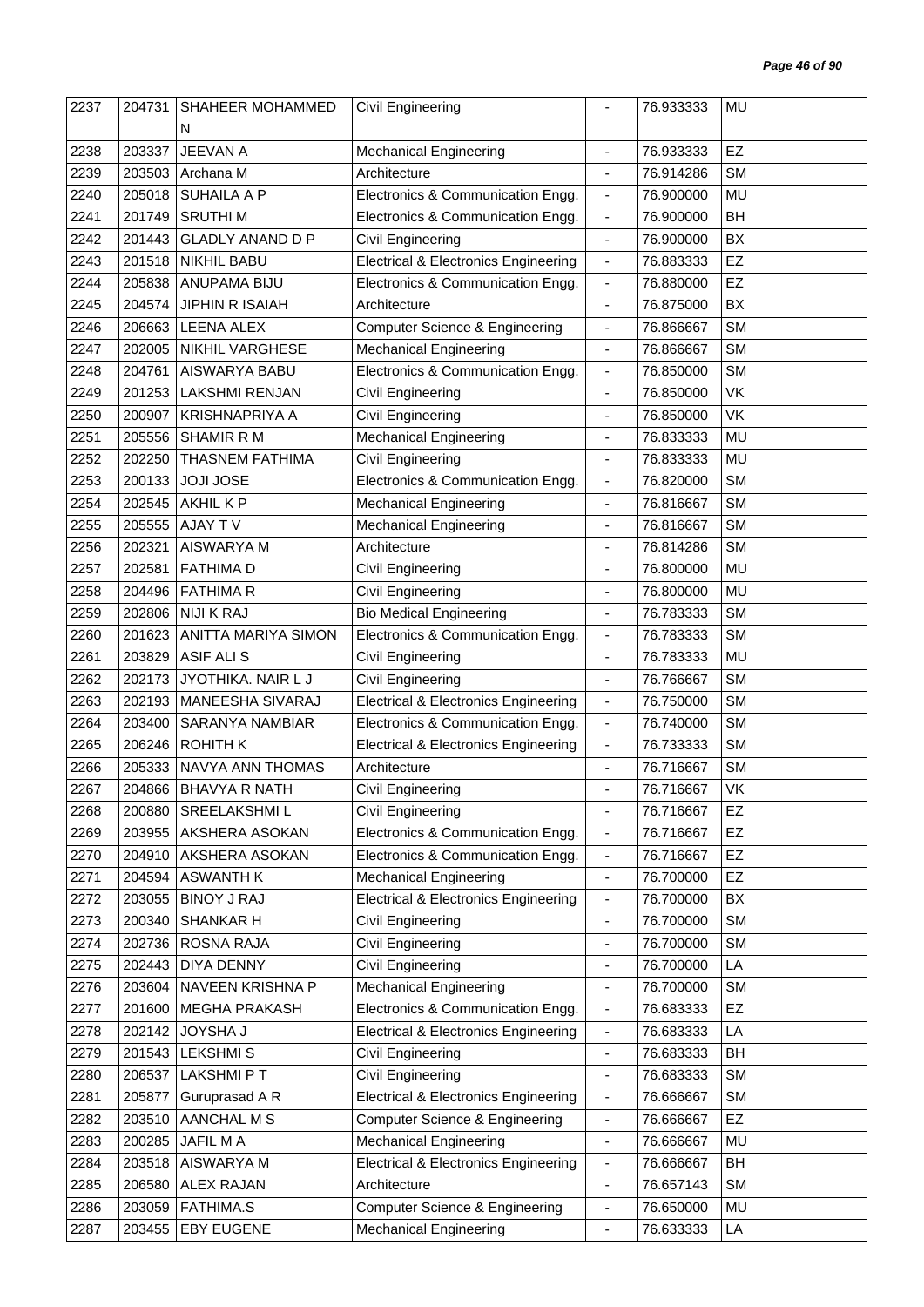| 2288 | 203976 | NIRMIN RAHEEM V        | <b>Applied Electronics &amp;</b>                |                          | 76.620000 | <b>SM</b> |            |
|------|--------|------------------------|-------------------------------------------------|--------------------------|-----------|-----------|------------|
|      |        |                        | Instrumentation                                 |                          |           |           |            |
| 2289 | 204899 | HAREESHNA M THILAK     | Civil Engineering                               |                          | 76.620000 | <b>SM</b> |            |
| 2290 | 203338 | ASWANTH BABU K         | <b>Mechanical Engineering</b>                   | $\overline{\phantom{a}}$ | 76.600000 | BH        |            |
| 2291 | 201313 | KALYANI J.             | <b>Electrical &amp; Electronics Engineering</b> | $\overline{\phantom{a}}$ | 76.600000 | <b>SM</b> |            |
| 2292 | 202563 | <b>JOMINA JOSE</b>     | Civil Engineering                               | $\overline{\phantom{a}}$ | 76.583333 | <b>SM</b> |            |
| 2293 | 205362 | Prajeeshamol PS        | <b>Electrical &amp; Electronics Engineering</b> | $\blacksquare$           | 76.583333 | LA        |            |
| 2294 | 200115 | DIVYA M VIJAYAN        | Electronics and Instrumentation                 | $\overline{\phantom{a}}$ | 76.580000 | EZ        |            |
| 2295 | 204270 | <b>HRIDHYAPK</b>       | Electronics & Communication Engg.               | $\blacksquare$           | 76.566667 | EZ        |            |
| 2296 | 201594 | <b>ANJU BALAN</b>      | <b>Computer Science &amp; Engineering</b>       | $\overline{\phantom{a}}$ | 76.566667 | <b>SM</b> |            |
| 2297 | 206312 | SABEENA. A.K           | <b>Electrical &amp; Electronics Engineering</b> | $\blacksquare$           | 76.560000 | <b>MU</b> |            |
| 2298 | 200417 | NEENU ANN SHAJI        | <b>Computer Science &amp; Engineering</b>       | $\overline{\phantom{a}}$ | 76.560000 | <b>SM</b> |            |
| 2299 | 206428 | FEMIN CHRISTOV P       | <b>Chemical Engineering</b>                     | ÷,                       | 76.533333 | <b>SM</b> |            |
| 2300 | 206028 | AYSHA SHERIN A         | Architecture                                    |                          | 76.533333 | <b>SM</b> |            |
| 2301 | 205705 | AKHIL KUMAR S          | <b>Mechanical Engineering</b>                   | $\overline{\phantom{a}}$ | 76.533333 | LA        |            |
| 2302 | 201500 | <b>ANJANA P</b>        | Electronics & Communication Engg.               | $\overline{\phantom{a}}$ | 76.533333 | EZ        |            |
| 2303 | 205136 | JAGATH PREETH S        | Civil Engineering                               | ÷,                       | 76.533333 | EZ        |            |
| 2304 | 204664 | SANOJ I                | <b>Mechanical Engineering</b>                   | $\blacksquare$           | 76.533333 | MU        |            |
| 2305 | 203687 | <b>SHARON THOMAS</b>   | Civil Engineering                               | $\overline{\phantom{a}}$ | 76.533333 | <b>SM</b> |            |
| 2306 | 206717 | KAVYA THOTTASSERI      | Civil Engineering                               | $\overline{\phantom{a}}$ | 76.533333 | <b>SM</b> |            |
| 2307 | 201391 | LIJA MARIAM BIJU       | Electronics & Communication Engg.               | $\overline{\phantom{a}}$ | 76.533333 | <b>SM</b> |            |
| 2308 | 200510 | T ANJU SURESH          | <b>Computer Science &amp; Engineering</b>       | ÷,                       | 76.516667 | EZ        |            |
| 2309 | 203697 | SHIFNA MUMTHAZ P M     | <b>Computer Science &amp; Engineering</b>       | $\overline{\phantom{a}}$ | 76.516667 | MU        |            |
| 2310 | 204484 | SIBIN SABU             | Architecture                                    | $\overline{\phantom{a}}$ | 76.514286 | <b>SM</b> |            |
| 2311 | 203250 | SREEJA V J             | Civil Engineering                               |                          | 76.500000 | <b>SM</b> |            |
| 2312 | 203041 | RIZANA SHAHEER         | Electronics & Communication Engg.               | $\overline{\phantom{a}}$ | 76.500000 | MU        |            |
| 2313 | 205259 | <b>ADHULYA PV</b>      | <b>Electrical &amp; Electronics Engineering</b> | $\blacksquare$           | 76.500000 | EZ        |            |
| 2314 | 200672 | <b>JESSICA ROY</b>     | Civil Engineering                               | ÷,                       | 76.483333 | <b>SM</b> |            |
| 2315 | 200084 | <b>MANOJNA M</b>       | Civil Engineering                               | $\overline{\phantom{a}}$ | 76.483333 | <b>SM</b> |            |
| 2316 | 204908 | ATHIRA S BABY          | Civil Engineering                               | $\overline{\phantom{a}}$ | 76.483333 | DV        | <b>OEC</b> |
| 2317 | 200185 | Justine Jacob          | <b>Mechanical Engineering</b>                   |                          | 76.460000 | <b>SM</b> |            |
|      |        |                        |                                                 |                          |           |           |            |
| 2318 | 202242 | RAJESH K N             | Civil Engineering                               |                          | 76.456140 | SM        | Sponsored  |
| 2319 |        | 201822 CHITHRA R       | Civil Engineering                               | $\overline{\phantom{a}}$ | 76.450000 | EZ        |            |
| 2320 | 201265 | <b>RESHMA S</b>        | <b>Chemical Engineering</b>                     | $\overline{\phantom{a}}$ | 76.450000 | <b>SM</b> |            |
| 2321 | 201531 | <b>SANILAK</b>         | Electronics & Communication Engg.               | $\overline{\phantom{a}}$ | 76.450000 | <b>SM</b> |            |
| 2322 | 205766 | ANAGHA <sub>S</sub>    | <b>Electrical &amp; Electronics Engineering</b> | $\blacksquare$           | 76.450000 | <b>SM</b> |            |
| 2323 | 201676 | AMRUTHA K V            | <b>Computer Science &amp; Engineering</b>       | $\overline{\phantom{a}}$ | 76.433333 | BH        |            |
| 2324 | 200844 | SREE SABAREESH SV      | <b>Mechanical Engineering</b>                   | $\overline{\phantom{a}}$ | 76.433333 | <b>SM</b> |            |
| 2325 | 203540 | HIBA NOUSHAD           | Civil Engineering                               | ٠                        | 76.433333 | MU        |            |
| 2326 | 200900 | KAVYA VIJAYAN          | Civil Engineering                               | $\overline{\phantom{a}}$ | 76.433333 | BH        |            |
| 2327 | 200989 | <b>LEKSHMI S KUMAR</b> | <b>Computer Science &amp; Engineering</b>       | $\overline{\phantom{a}}$ | 76.433333 | <b>EZ</b> |            |
| 2328 | 200341 | MEERAJA M              | Electronics & Communication Engg.               | $\overline{\phantom{a}}$ | 76.416667 | <b>SM</b> |            |
| 2329 | 202498 | ARYA SASI              | Civil Engineering                               | $\blacksquare$           | 76.400000 | <b>SM</b> |            |
| 2330 | 201234 | <b>HELEN PETER</b>     | Civil Engineering                               | $\blacksquare$           | 76.400000 | <b>SM</b> |            |
| 2331 | 204466 | <b>VENKATESH NAIR</b>  | <b>Electrical &amp; Electronics Engineering</b> | $\overline{\phantom{a}}$ | 76.400000 | <b>SM</b> |            |
| 2332 | 204517 | ANJITHA S ANIL         | Civil Engineering                               | $\blacksquare$           | 76.400000 | <b>SM</b> |            |
| 2333 | 203500 | SRUTHI SURENDRAN P     | Electronics & Communication Engg.               | $\overline{\phantom{a}}$ | 76.400000 | BH        |            |
|      |        | V                      |                                                 |                          |           |           |            |
| 2334 | 200342 | AISWARYA ASOKAN        | <b>Computer Science &amp; Engineering</b>       | $\blacksquare$           | 76.400000 | <b>EZ</b> |            |
| 2335 | 202877 | <b>GOVIND DEV</b>      | Architecture                                    | $\frac{1}{2}$            | 76.385714 | VK        |            |
| 2336 | 204280 | SHUAIB AKBAR KT        | Instrumentation and Control                     | ٠                        | 76.383333 | MU        |            |
|      |        |                        | Engineering                                     |                          |           |           |            |
| 2337 |        | 204186 ANJALY GEORGE K | <b>Electrical &amp; Electronics Engineering</b> | $\overline{\phantom{a}}$ | 76.366667 | <b>SM</b> |            |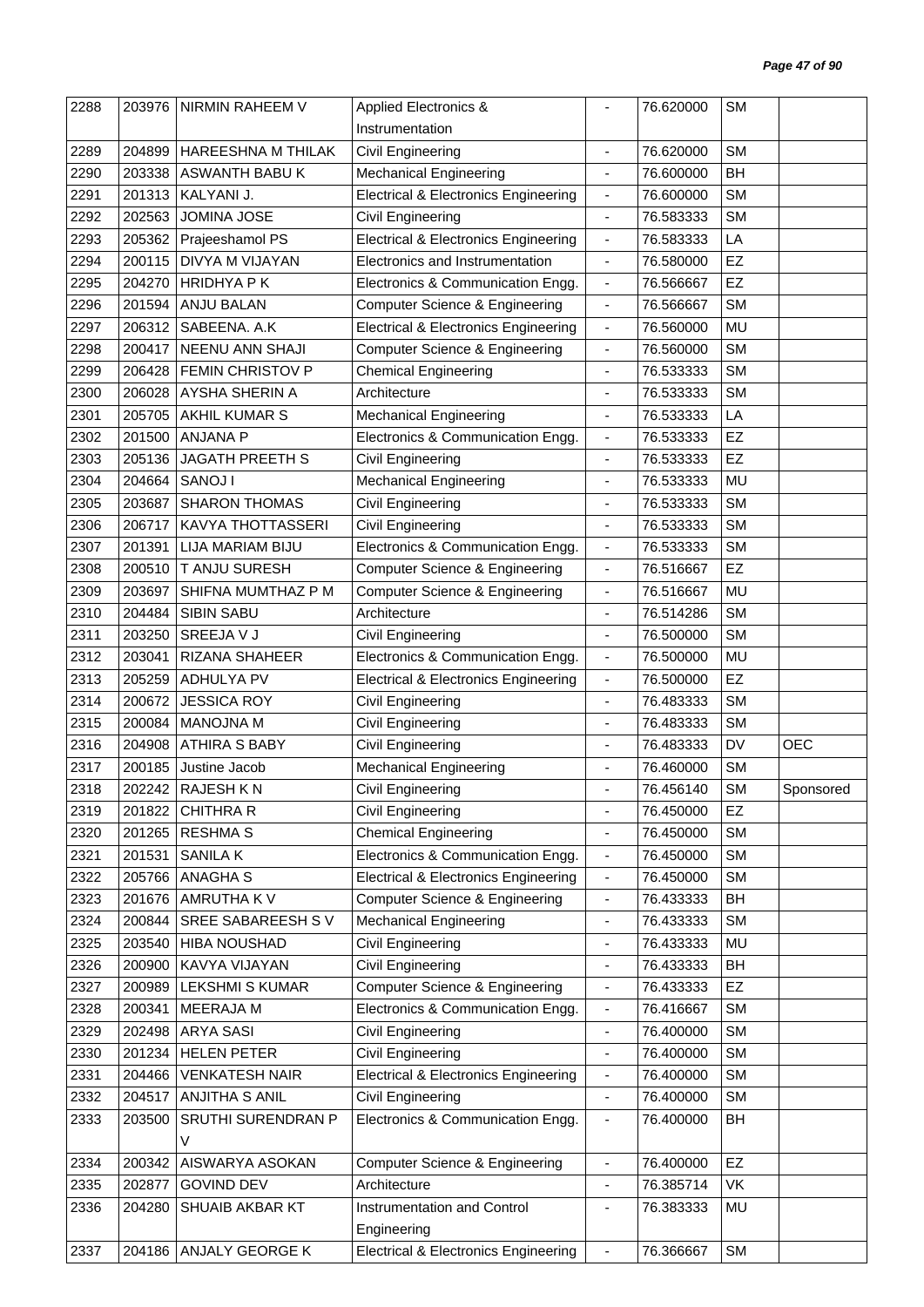| 2338<br>205708                       | ABHAYA D K            | Electronics & Communication Engg.                                   | $\overline{\phantom{a}}$     | 76.360000 | <b>EZ</b>  |            |
|--------------------------------------|-----------------------|---------------------------------------------------------------------|------------------------------|-----------|------------|------------|
| 2339<br>204170                       | <b>DIMPLE MARIA</b>   | Architecture                                                        | $\blacksquare$               | 76.357143 | <b>SM</b>  |            |
| 2340<br>205714                       | ANSU M DANIEL         | Civil Engineering                                                   | $\overline{\phantom{a}}$     | 76.350000 | <b>SM</b>  |            |
| 2341<br>203129                       | JITHU VIJAY VP        | Information Technology                                              | $\overline{\phantom{a}}$     | 76.350000 | LA         |            |
| 2342<br>203106                       | <b>MALAVIKA H S</b>   | Electronics & Communication Engg.                                   | $\blacksquare$               | 76.340000 | VK         |            |
| 2343<br>206584                       | ARYA LEKSHMI J        | <b>Electrical &amp; Electronics Engineering</b>                     | $\blacksquare$               | 76.333333 | <b>SM</b>  |            |
| 2344<br><b>BINCY JOY</b><br>204259   |                       | <b>Electrical &amp; Electronics Engineering</b>                     | $\overline{\phantom{a}}$     | 76.333333 | LA         |            |
| 2345<br>206141                       | DHANAMITHRA R G       | Computer Science & Engineering                                      | $\blacksquare$               | 76.316667 | BH         |            |
| 2346<br>204028                       | <b>CHITHRA SURESH</b> | Civil Engineering                                                   | $\overline{\phantom{a}}$     | 76.300000 | EZ         |            |
| 2347<br>202815                       | SHAMSUDHEEN. K.P      | Civil Engineering                                                   | $\overline{\phantom{a}}$     | 76.283333 | MU         |            |
| 2348<br>205013                       | NEERAJA JAMES         | Computer Science & Engineering                                      | $\overline{\phantom{a}}$     | 76.280000 | <b>SM</b>  |            |
| 2349<br>205075                       | <b>FATHIMA VAJEEB</b> | <b>Civil Engineering</b>                                            | $\blacksquare$               | 76.280000 | <b>SM</b>  |            |
| 2350<br>SUSHA <sub>S</sub><br>203627 |                       | <b>Civil Engineering</b>                                            | $\blacksquare$               | 76.266667 | <b>SM</b>  | Sponsored  |
| 2351<br>201679                       | ANEESU RAHMAN K N     | <b>Civil Engineering</b>                                            | $\blacksquare$               | 76.266667 | <b>MU</b>  |            |
| 2352<br>200657                       | <b>SHARON GRACE</b>   | Civil Engineering                                                   |                              | 76.266667 | LA         |            |
| <b>XAVIER</b>                        |                       |                                                                     |                              |           |            |            |
| 2353<br>202697<br><b>AMRUTHA</b>     |                       | Civil Engineering                                                   | $\blacksquare$               | 76.266667 | <b>SM</b>  |            |
|                                      | MURALEEDHARAN         |                                                                     |                              |           |            |            |
| 201715<br>2354                       | ALEX ABRAHAM S M      | Civil Engineering                                                   | $\overline{\phantom{a}}$     | 76.266667 | <b>SM</b>  |            |
| 2355<br>205228<br><b>NEETHUR</b>     |                       | <b>Electrical &amp; Electronics Engineering</b>                     | $\overline{\phantom{a}}$     | 76.260000 | EZ         |            |
| 2356<br>200840<br>SHILPA M           |                       | Electronics & Communication Engg.                                   | $\overline{\phantom{a}}$     | 76.260000 | <b>SM</b>  |            |
| 2357<br>200896<br><b>ATHIRA B P</b>  |                       | <b>Electrical &amp; Electronics Engineering</b>                     | $\blacksquare$               | 76.250000 | <b>SM</b>  |            |
| 2358<br>203874                       | <b>ABHIJITH K P</b>   | <b>Mechanical Engineering</b>                                       | ÷,                           | 76.233333 | EZ         |            |
| 2359<br>203062                       | ASWINI K. K.          | Electronics & Communication Engg.                                   | $\overline{\phantom{a}}$     | 76.216667 | EZ         |            |
| 2360<br>201634<br><b>DHANYA M</b>    |                       | <b>Computer Science &amp; Engineering</b>                           | $\blacksquare$               | 76.200000 | <b>SM</b>  | Sponsored  |
| 2361<br><b>VISHNU A P</b><br>201553  |                       | Aerospace Engineering                                               | $\overline{\phantom{a}}$     | 76.200000 | <b>SM</b>  |            |
| 2362<br>200493                       | R SREELEKSHMI         | <b>Civil Engineering</b>                                            | ÷,                           | 76.200000 | VK         |            |
| <b>SHARMA</b>                        |                       |                                                                     |                              |           |            |            |
| 2363<br>203887<br><b>INZAMAM K</b>   |                       | <b>Mechanical Engineering</b>                                       | $\blacksquare$               | 76.200000 | <b>MU</b>  |            |
| 2364<br>203444                       | <b>GODWIN GEORGE</b>  | <b>Electrical &amp; Electronics Engineering</b>                     | $\blacksquare$               | 76.200000 | <b>EWS</b> |            |
| 2365<br>201486                       | <b>ALIYYA ASMA</b>    | Electronics & Communication Engg.                                   | $\blacksquare$               | 76.200000 | <b>MU</b>  |            |
| 2366<br>200902   KEERTHANA S K       |                       | Architecture                                                        | -                            | 76.185714 | <b>SM</b>  |            |
| 2367<br>204018                       | <b>GREESHMAUS</b>     | Civil Engineering                                                   | $\blacksquare$               | 76.183333 | <b>SM</b>  |            |
| 2368<br>205650<br>AMAYA.P.B          |                       | Polymer Engineering                                                 | $\overline{\phantom{a}}$     | 76.183333 | <b>EZ</b>  |            |
| 2369<br>202275                       | SARATH KUMAR M        | <b>Mechanical Engineering</b>                                       | $\blacksquare$               | 76.183333 | BH         |            |
| 2370<br>202442                       | <b>MERLIN MARIAM</b>  | Electronics & Communication Engg.                                   | $\qquad \qquad \blacksquare$ | 76.166667 | <b>SM</b>  |            |
|                                      | VARUGHESE             |                                                                     |                              |           |            |            |
| 2371<br>202490                       | AISWARYA HAMLET       | Civil Engineering                                                   | $\blacksquare$               | 76.166667 | LA         |            |
| 2372<br>206180<br>AFRA K             |                       | Electronics & Communication Engg.                                   | $\overline{\phantom{a}}$     | 76.166667 | MU         |            |
| 2373<br>201587                       | PURNIMA S SUBASH      | Civil Engineering                                                   | $\qquad \qquad \blacksquare$ | 76.150000 | BX         |            |
| 2374<br>202434                       | MUHAMMED HAFIS N P    | <b>Mechanical Engineering</b>                                       | $\qquad \qquad \blacksquare$ | 76.150000 | MU         |            |
| 204062<br>2375                       | NOWFA NIZAM           | Civil Engineering                                                   | ÷                            | 76.133333 | MU         |            |
| DEVIKA A D<br>2376<br>200670         |                       | Electronics & Communication Engg.                                   | $\overline{\phantom{a}}$     | 76.133333 | <b>SM</b>  |            |
| 2377<br>201297                       | JILVA JOSEPH          | Civil Engineering                                                   | $\overline{\phantom{a}}$     | 76.120000 | <b>SM</b>  |            |
| 2378<br>202047                       | ANANDU A V            | <b>Mechanical Engineering</b>                                       | $\overline{\phantom{a}}$     | 76.116667 | DV         | <b>OEC</b> |
| MINISHA C<br>2379<br>203403          |                       | <b>Electrical &amp; Electronics Engineering</b>                     | $\overline{\phantom{a}}$     | 76.116667 | MU         |            |
| ANEENA C S<br>2380<br>204809         |                       | <b>Electrical &amp; Electronics Engineering</b>                     | $\overline{\phantom{a}}$     | 76.116667 | BH         |            |
|                                      | DIANA SARA CHACKO     | Civil Engineering                                                   | $\overline{\phantom{a}}$     | 76.100000 | BX         | <b>OEC</b> |
| 2381<br>205641                       |                       |                                                                     |                              |           |            |            |
| 2382<br>200423                       | SREELAKSHMI H         | Electronics & Communication Engg.                                   | $\overline{\phantom{a}}$     | 76.100000 | EZ         |            |
| 2383<br>202769<br><b>HARITHA C</b>   |                       | Civil Engineering                                                   | $\blacksquare$               | 76.100000 | <b>SM</b>  |            |
| <b>AJINATS</b><br>2384<br>202895     |                       |                                                                     | $\overline{\phantom{a}}$     | 76.100000 | MU         |            |
| 2385<br>202023                       | Mayura L Vijayan      | Computer Science & Engineering<br>Electronics & Communication Engg. | $\overline{\phantom{a}}$     | 76.100000 | <b>SM</b>  |            |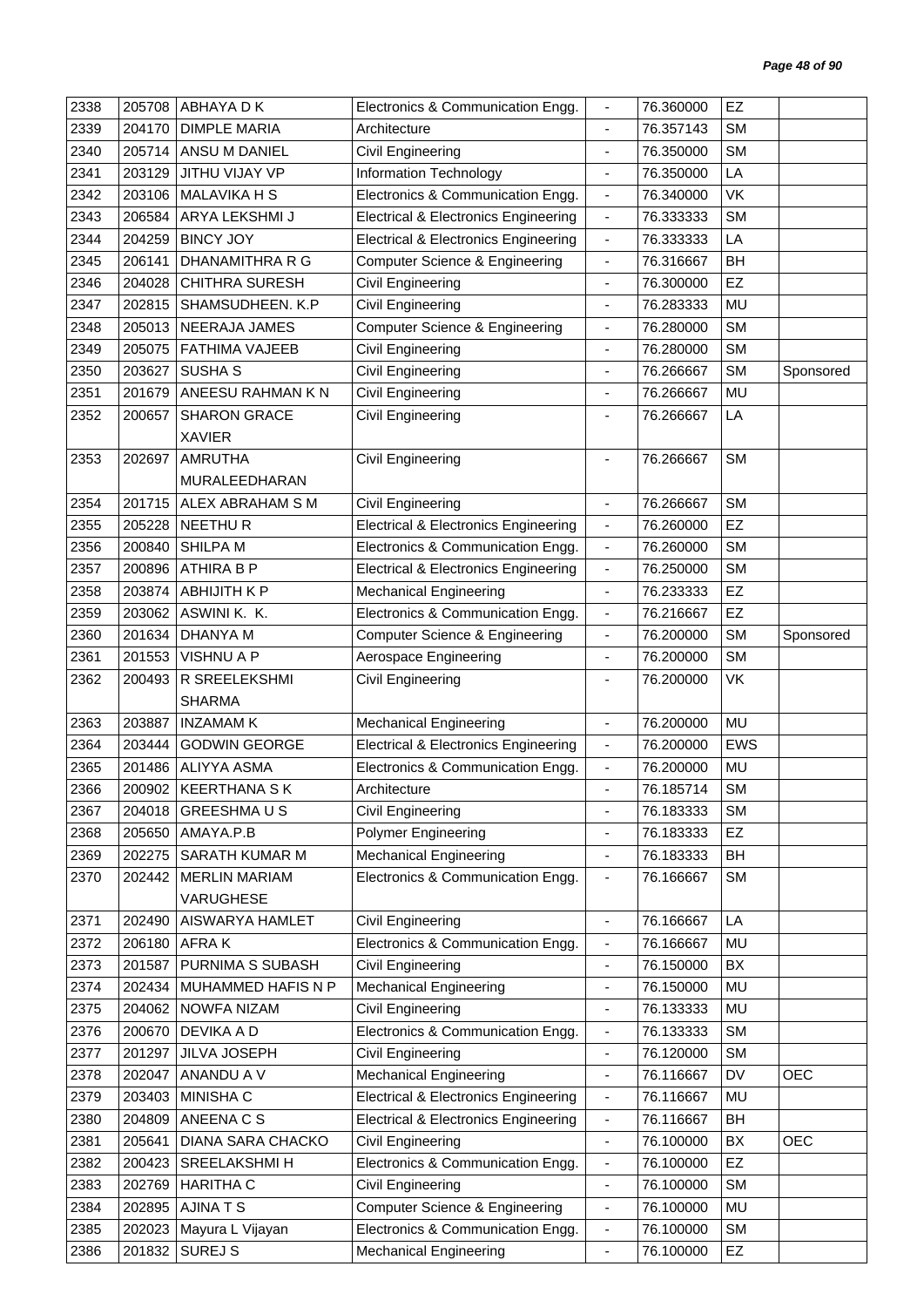| 2387 | 200242 | <b>ANIRUDH S NAIR</b>  | <b>Mechanical Engineering</b>                   | ä,                           | 76.100000 | <b>SM</b> |            |
|------|--------|------------------------|-------------------------------------------------|------------------------------|-----------|-----------|------------|
| 2388 | 200668 | SAIRA FATHIMA RAFI     | Civil Engineering                               | $\blacksquare$               | 76.100000 | MU        |            |
| 2389 | 203813 | JISHNU PRAKASH N P     | <b>Mechanical Engineering</b>                   |                              | 76.100000 | <b>SM</b> |            |
| 2390 | 205518 | SWETHA <sub>S</sub>    | Civil Engineering                               | $\qquad \qquad \blacksquare$ | 76.083333 | <b>SM</b> |            |
| 2391 | 200653 | <b>ANAND S</b>         | <b>Applied Electronics &amp;</b>                | ä,                           | 76.083333 | EZ        |            |
|      |        |                        | Instrumentation                                 |                              |           |           |            |
| 2392 | 201711 | MOHAMMED SHAHIN N      | <b>Mechanical Engineering</b>                   | $\qquad \qquad \blacksquare$ | 76.083333 | <b>SM</b> |            |
| 2393 | 203524 | <b>RUKSANA N</b>       | <b>Electrical &amp; Electronics Engineering</b> | $\overline{\phantom{a}}$     | 76.083333 | MU        |            |
| 2394 | 203466 | NITHYA BABY            | Civil Engineering                               | $\blacksquare$               | 76.066667 | <b>SM</b> |            |
| 2395 | 204227 | NAYANA M A             | <b>Electrical &amp; Electronics Engineering</b> | $\qquad \qquad \blacksquare$ | 76.066667 | <b>SM</b> |            |
| 2396 | 204104 | SREEJAI                | <b>Computer Science &amp; Engineering</b>       | $\blacksquare$               | 76.066667 | DV        | <b>OEC</b> |
| 2397 | 203261 | SIBY RAJU              | <b>Computer Science &amp; Engineering</b>       | $\overline{\phantom{a}}$     | 76.066667 | <b>SM</b> |            |
| 2398 | 201402 | <b>ARCHAB</b>          | Electronics & Communication Engg.               | $\overline{\phantom{a}}$     | 76.050000 | EZ        |            |
| 2399 | 201282 | <b>RESHMAMS</b>        | Electronics & Communication Engg.               | $\blacksquare$               | 76.050000 | <b>SM</b> |            |
| 2400 | 200359 | SHIVANI ANILKUMAR      | Electronics & Communication Engg.               | $\overline{\phantom{a}}$     | 76.050000 | EZ        |            |
| 2401 | 202084 | PARVATHY VINODH        | Electronics & Communication Engg.               | $\overline{\phantom{a}}$     | 76.033333 | <b>SM</b> |            |
| 2402 | 200328 | <b>NIVED KRISHNAN</b>  | <b>Mechanical Engineering</b>                   | ÷,                           | 76.033333 | <b>SM</b> |            |
| 2403 | 203597 | PRATHIBA P             | Civil Engineering                               | $\qquad \qquad \blacksquare$ | 76.033333 | <b>SM</b> |            |
| 2404 | 200272 | SEBY SEBASTIAN         | <b>Mechanical Engineering</b>                   | $\blacksquare$               | 76.016667 | LA        |            |
| 2405 | 200941 | <b>JYOTHIT</b>         | <b>Electrical &amp; Electronics Engineering</b> | $\overline{\phantom{a}}$     | 76.016667 | <b>SM</b> |            |
| 2406 | 205703 | THASNIM M S            | Civil Engineering                               | $\overline{\phantom{a}}$     | 76.000000 | MU        |            |
| 2407 | 203696 | <b>ARYAS</b>           | Civil Engineering                               | $\overline{\phantom{0}}$     | 76.000000 | <b>SM</b> |            |
| 2408 | 202694 | NEELIMA VIJAY          | <b>Applied Electronics &amp;</b>                |                              | 76.000000 | EZ        |            |
|      |        |                        | Instrumentation                                 |                              |           |           |            |
| 2409 | 205544 | <b>SEERSHAK M</b>      | <b>Electrical &amp; Electronics Engineering</b> | $\blacksquare$               | 76.000000 | SC        |            |
| 2410 | 202478 | DANA V G               | <b>Electrical &amp; Electronics Engineering</b> | $\overline{\phantom{a}}$     | 75.983333 | <b>SM</b> |            |
| 2411 | 201578 | <b>KAVYA S</b>         | <b>Electrical &amp; Electronics Engineering</b> | $\blacksquare$               | 75.983333 | EZ        |            |
| 2412 | 203359 | <b>SHAMLA P</b>        | Information Technology                          | ä,                           | 75.983333 | MU        |            |
| 2413 | 205632 | VARUN R V              | <b>Mechanical Engineering</b>                   | $\qquad \qquad \blacksquare$ | 75.980000 | BH        |            |
| 2414 | 202190 | <b>RAGIMOL R</b>       | <b>Civil Engineering</b>                        | ٠                            | 75.968254 | <b>SM</b> |            |
| 2415 | 201567 | J B AKASH              | <b>Mechanical Engineering</b>                   |                              | 75.966667 | BX        |            |
| 2416 | 206431 | DILNA A                | <b>Electrical &amp; Electronics Engineering</b> |                              | 75.966667 | SM        |            |
| 2417 |        | 202883   VIPINA T V    | Electronics & Communication Engg.               | $\blacksquare$               | 75.950000 | BH        |            |
| 2418 | 200725 | ANASWARA               | Civil Engineering                               |                              | 75.950000 | BH        |            |
|      |        | <b>HAREENDRAN</b>      |                                                 |                              |           |           |            |
| 2419 | 201048 | SREELEKSHMI S RAM      | Civil Engineering                               | ÷,                           | 75.933333 | <b>SM</b> |            |
| 2420 | 200042 | MANEESHA C M           | Electronics & Communication Engg.               | ۰                            | 75.933333 | KU        | <b>OEC</b> |
| 2421 | 203292 | <b>REVATHY SIVADAS</b> | <b>Electrical &amp; Electronics Engineering</b> | $\blacksquare$               | 75.925000 | <b>SM</b> |            |
| 2422 | 205839 | AMINA S                | <b>Electrical &amp; Electronics Engineering</b> | $\qquad \qquad \blacksquare$ | 75.916667 | MU        |            |
| 2423 | 204853 | ANJANA P               | Electronics & Communication Engg.               | $\overline{\phantom{a}}$     | 75.900000 | <b>SM</b> |            |
| 2424 | 202973 | AL HAFEEZ. N           | <b>Mechanical Engineering</b>                   | $\overline{\phantom{a}}$     | 75.883333 | MU        |            |
| 2425 | 203701 | <b>NAHANA C</b>        | Computer Science & Engineering                  | $\qquad \qquad \blacksquare$ | 75.883333 | MU        |            |
| 2426 | 202408 | FARY MARIYAM V         | Civil Engineering                               | $\qquad \qquad \blacksquare$ | 75.883333 | MU        |            |
| 2427 | 203849 | <b>ABIN SAJI</b>       | Electrical & Electronics Engineering            | $\blacksquare$               | 75.866667 | SM        |            |
| 2428 | 204960 | Anjaly Krishna         | Electrical & Electronics Engineering            | $\overline{\phantom{a}}$     | 75.860000 | <b>SM</b> |            |
| 2429 | 203031 | ROSAMMA RAPHAEL        | Civil Engineering                               | $\overline{\phantom{a}}$     | 75.850000 | SM        |            |
| 2430 | 202202 | AROOJA M J             | Electronics & Communication Engg.               | $\qquad \qquad \blacksquare$ | 75.850000 | <b>VK</b> |            |
| 2431 | 202324 | SIYAS K                | <b>Computer Science &amp; Engineering</b>       | $\overline{\phantom{a}}$     | 75.833333 | MU        |            |
| 2432 | 206730 | ATHIRA RAJEEV          | <b>Computer Science &amp; Engineering</b>       | $\blacksquare$               | 75.833333 | SM        |            |
| 2433 | 204831 | <b>ARJUN P</b>         | <b>Mechanical Engineering</b>                   | ٠                            | 75.833333 | EZ        |            |
| 2434 | 204647 | <b>JIBIN G GEORGE</b>  | Civil Engineering                               | $\qquad \qquad \blacksquare$ | 75.833333 | <b>SM</b> |            |
| 2435 | 200849 | SARISHMA K             | Electronics & Communication Engg.               | $\overline{\phantom{a}}$     | 75.816667 | SM        |            |
| 2436 | 204548 | DANIEL C               | Electronics & Communication Engg.               | $\overline{\phantom{a}}$     | 75.816667 | SM        |            |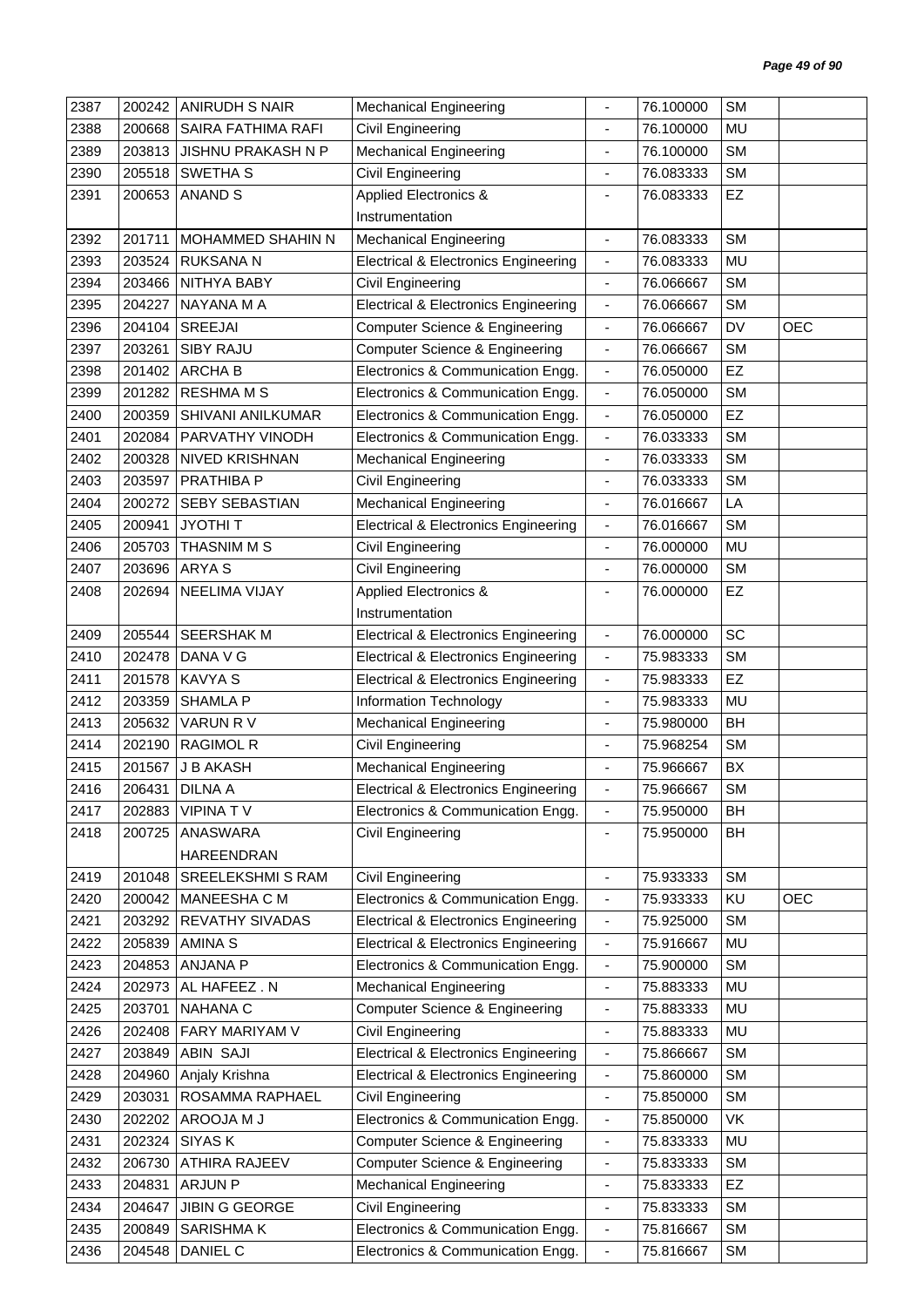| 2437 | 203497 | <b>DRISYA A</b>          | Civil Engineering                               |                                                | 75.800000 | EZ         |            |
|------|--------|--------------------------|-------------------------------------------------|------------------------------------------------|-----------|------------|------------|
| 2438 | 203605 | SAFNA BEEGAM S           | Electronics & Communication Engg.               | $\overline{\phantom{a}}$                       | 75.800000 | MU         |            |
| 2439 | 200344 | ANJU C WILSON            | <b>Electrical &amp; Electronics Engineering</b> | $\overline{\phantom{0}}$                       | 75.800000 | <b>SM</b>  |            |
| 2440 | 200363 | HANNAH ELIZABETH         | Civil Engineering                               | $\qquad \qquad \blacksquare$                   | 75.800000 | <b>SM</b>  |            |
|      |        | <b>EAPEN</b>             |                                                 |                                                |           |            |            |
| 2441 | 204148 | ADHITHYA KRISHNA R S     | <b>Electrical &amp; Electronics Engineering</b> | $\qquad \qquad \blacksquare$                   | 75.800000 | <b>BH</b>  |            |
| 2442 | 204571 | HIBA ABDUL VAHEED        | Architecture                                    | $\qquad \qquad \blacksquare$                   | 75.785714 | MU         |            |
| 2443 | 204912 | VARADA TK                | Architecture                                    | $\blacksquare$                                 | 75.783333 | <b>SM</b>  |            |
| 2444 | 204414 | <b>THAMARA PRAKASH S</b> | Electronics & Communication Engg.               | $\qquad \qquad \blacksquare$                   | 75.783333 | DV         | <b>OEC</b> |
| 2445 | 204342 | <b>ANAKHA B</b>          | Civil Engineering                               | $\qquad \qquad \blacksquare$                   | 75.783333 | <b>SM</b>  |            |
| 2446 | 205593 | KIRAN VARGHESE V         | <b>Mechanical Engineering</b>                   | $\frac{1}{2}$                                  | 75.766667 | <b>SM</b>  |            |
| 2447 | 201690 | JEENA SAMUEL             | Electronics & Communication Engg.               | $\qquad \qquad \blacksquare$                   | 75.766667 | <b>SM</b>  |            |
| 2448 | 203309 | SAYOOJYA R KUMAR         | Electronics & Communication Engg.               | $\blacksquare$                                 | 75.766667 | <b>SM</b>  |            |
| 2449 | 201621 | NIVEDYA MOHAN            | Civil Engineering                               | ÷,                                             | 75.766667 | BH         |            |
| 2450 | 203792 | <b>JISHNU AJITH</b>      | <b>Mechanical Engineering</b>                   | $\qquad \qquad \blacksquare$                   | 75.766667 | EZ         |            |
| 2451 | 204875 | Athmaja M Nair           | <b>Mechatronics Engineering</b>                 | $\blacksquare$                                 | 75.766667 | <b>SM</b>  |            |
| 2452 | 204873 | SHIRIN SHAHANA V         | Electronics & Communication Engg.               | $\qquad \qquad \blacksquare$                   | 75.766667 | <b>SM</b>  |            |
| 2453 | 204559 | <b>BALAGOPALAN A G</b>   | Electronics & Communication Engg.               | $\blacksquare$                                 | 75.760000 | <b>EWS</b> |            |
| 2454 | 200151 | <b>SREELAKSHMIT</b>      | <b>Electrical &amp; Electronics Engineering</b> | $\overline{\phantom{a}}$                       | 75.750000 | EZ         |            |
| 2455 | 201387 | <b>JIHIN</b>             | <b>Mechanical Engineering</b>                   | $\frac{1}{2}$                                  | 75.750000 | <b>SM</b>  |            |
| 2456 | 202078 | <b>VISHNUPRIYA A S</b>   | Electronics & Communication Engg.               | $\qquad \qquad \blacksquare$                   | 75.733333 | <b>SM</b>  |            |
| 2457 | 203434 | <b>ASHITH ALBY</b>       | <b>Aeronautical Engineering</b>                 | $\blacksquare$                                 | 75.733333 | LA         |            |
| 2458 | 205972 | VISMAYA K B              | Civil Engineering                               | ä,                                             | 75.733333 | BH         | PD         |
| 2459 | 206366 | <b>HISANA HASSAN</b>     | Civil Engineering                               | $\blacksquare$                                 | 75.720000 | MU         |            |
| 2460 | 202936 | <b>AJMAL K</b>           | <b>Mechanical Engineering</b>                   | $\overline{a}$                                 | 75.716667 | MU         |            |
| 2461 | 205480 | <b>ARDRA RAMESH</b>      |                                                 |                                                | 75.716667 | EZ         |            |
| 2462 | 202229 | <b>SREEREMA PRASAD S</b> | Civil Engineering<br>Civil Engineering          | $\qquad \qquad \blacksquare$<br>$\blacksquare$ | 75.716667 | <b>SM</b>  |            |
| 2463 | 203086 | MANJU KRISHNA A M        | <b>Computer Science &amp; Engineering</b>       | $\overline{\phantom{a}}$                       | 75.700000 | <b>SM</b>  |            |
| 2464 | 205285 | AHALYA M                 | Civil Engineering                               |                                                | 75.700000 | <b>SM</b>  |            |
| 2465 | 200425 | AJAY DEV JA              |                                                 | $\qquad \qquad \blacksquare$                   | 75.683333 | <b>SM</b>  |            |
| 2466 |        | KARTHIKA.M.P             | <b>Electrical &amp; Electronics Engineering</b> | $\overline{\phantom{a}}$                       |           | <b>SM</b>  |            |
|      | 200136 |                          | Civil Engineering                               |                                                | 75.683333 |            |            |
| 2467 | 201068 | JINU JOSEPH              | Civil Engineering                               |                                                | 75.666667 | SM         |            |
| 2468 |        | 205943   KARTHIKA G NATH | <b>Computer Science &amp; Engineering</b>       | $\blacksquare$                                 | 75.666667 | <b>SM</b>  |            |
| 2469 | 200387 | <b>GAYATHRI CHANDRAN</b> | Civil Engineering                               |                                                | 75.666667 | <b>SM</b>  |            |
|      |        | S S                      |                                                 |                                                |           |            |            |
| 2470 | 202559 | AISWARYA A               | <b>Civil Engineering</b>                        | $\overline{\phantom{a}}$                       | 75.650000 | <b>SM</b>  |            |
| 2471 | 200775 | NANDA S. GOPAN           | Civil Engineering                               | $\qquad \qquad \blacksquare$                   | 75.650000 | <b>SM</b>  |            |
| 2472 | 204996 | <b>GOPU V K</b>          | <b>Civil Engineering</b>                        | $\overline{\phantom{a}}$                       | 75.650000 | SM         |            |
| 2473 | 204830 | AMMU ASOKAN              | Civil Engineering                               | ٠                                              | 75.650000 | EZ         |            |
| 2474 | 204211 | <b>AISWARYA</b>          | Civil Engineering                               | $\qquad \qquad \blacksquare$                   | 75.650000 | <b>SM</b>  |            |
|      |        | <b>VISWANATHAN</b>       |                                                 |                                                |           |            |            |
| 2475 | 204797 | SREEDEVI VIJAY H         | Architecture                                    | $\blacksquare$                                 | 75.637500 | <b>SM</b>  |            |
| 2476 | 200408 | AISWARYA JYOTHI          | Civil Engineering                               | $\qquad \qquad \blacksquare$                   | 75.633333 | EZ         |            |
| 2477 | 203741 | SURYALEKSHMI S           | Civil Engineering                               | $\blacksquare$                                 | 75.633333 | DV         | <b>OEC</b> |
| 2478 | 202552 | SOORYA S MURALI          | <b>Electrical &amp; Electronics Engineering</b> | $\overline{\phantom{a}}$                       | 75.633333 | SC         |            |
| 2479 | 205156 | RINI SARA JOY            | Civil Engineering                               | $\overline{\phantom{a}}$                       | 75.620000 | LA         |            |
| 2480 | 201432 | <b>ARDRAM</b>            | Information Technology                          | $\blacksquare$                                 | 75.616667 | EZ         |            |
| 2481 | 200819 | POOJA KRISHNA P K        | Civil Engineering                               | $\qquad \qquad \blacksquare$                   | 75.616667 | VK         |            |
| 2482 | 203759 | <b>KAVYA G KRISHNA</b>   | Electronics & Communication Engg.               | $\overline{\phantom{a}}$                       | 75.600000 | <b>SM</b>  |            |
| 2483 | 206572 | <b>GEORGET ELDHOSE</b>   | <b>Electrical &amp; Electronics Engineering</b> | $\qquad \qquad \blacksquare$                   | 75.583333 | <b>SM</b>  |            |
| 2484 | 201986 | AKSHAYA M                | Civil Engineering                               | ۰                                              | 75.583333 | <b>EZ</b>  |            |
| 2485 | 204119 | NEETHA MATHEW            | Civil Engineering                               | $\overline{\phantom{a}}$                       | 75.580000 | SM         |            |
| 2486 | 206694 | RUKSANA K P              | Electronics & Communication Engg.               | $\qquad \qquad \blacksquare$                   | 75.580000 | MU         |            |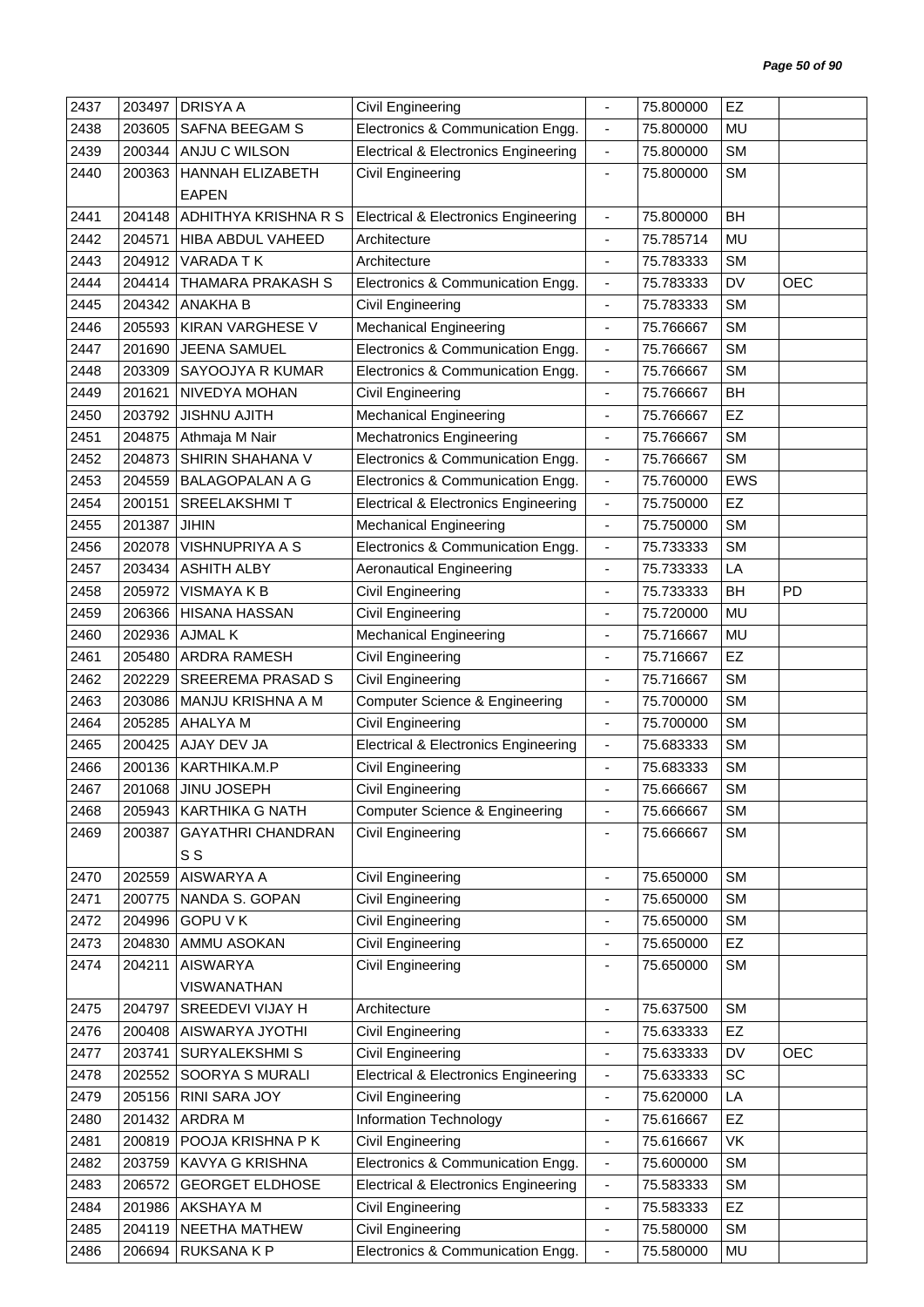| 2487 | 201709 | <b>AKSHAY MOHAN</b>    | Civil Engineering                               |                          | 75.566667 | <b>VK</b> |
|------|--------|------------------------|-------------------------------------------------|--------------------------|-----------|-----------|
| 2488 | 200693 | NIKITHA ABRAHAM        | Computer Science & Engineering                  | $\overline{\phantom{a}}$ | 75.566667 | <b>SM</b> |
| 2489 | 202696 | NIKITHA ABRAHAM        | <b>Computer Science &amp; Engineering</b>       | $\overline{\phantom{a}}$ | 75.566667 | <b>SM</b> |
| 2490 | 205456 | AISWARYA G S           | Civil Engineering                               | $\overline{\phantom{a}}$ | 75.566667 | BH        |
| 2491 | 200637 | <b>ADARSH V M</b>      | <b>Mechanical Engineering</b>                   | $\overline{\phantom{a}}$ | 75.550000 | SC        |
| 2492 | 204941 | AMANIYA THANSIHA E K   | <b>Civil Engineering</b>                        | ÷,                       | 75.550000 | MU        |
| 2493 | 201919 | <b>JIJITHA JOHN</b>    | <b>Electrical &amp; Electronics Engineering</b> | $\overline{\phantom{a}}$ | 75.550000 | <b>SM</b> |
| 2494 | 201364 | <b>ATHULYA HARIDAS</b> | Civil Engineering                               | $\blacksquare$           | 75.533333 | BH        |
| 2495 | 203014 | ARYA T A               | Electronics & Communication Engg.               | $\overline{\phantom{a}}$ | 75.533333 | EZ        |
| 2496 | 203617 | ANANDITHA MINNA A      | <b>Electrical &amp; Electronics Engineering</b> | $\overline{\phantom{a}}$ | 75.516667 | EZ        |
| 2497 | 205508 | YADUKRISHNAN N V       | <b>Mechanical Engineering</b>                   | $\blacksquare$           | 75.516667 | <b>SM</b> |
| 2498 | 201808 | ARUN KRISHNA P         | Civil Engineering                               | $\overline{\phantom{a}}$ | 75.500000 | EZ        |
| 2499 | 203665 | AISWARYA K S           | <b>Computer Science &amp; Engineering</b>       | $\blacksquare$           | 75.500000 | EZ        |
| 2500 | 202139 | AVANI U S              | <b>Electrical &amp; Electronics Engineering</b> | $\overline{\phantom{a}}$ | 75.500000 | EZ        |
| 2501 | 203744 | ADITHYAN K S           | Civil Engineering                               | $\overline{\phantom{a}}$ | 75.483333 | <b>SM</b> |
| 2502 | 206334 | <b>GANESH B</b>        | <b>Electrical &amp; Electronics Engineering</b> | $\overline{\phantom{a}}$ | 75.483333 | <b>SM</b> |
| 2503 | 203654 | <b>SHANI S S</b>       | <b>Electrical &amp; Electronics Engineering</b> | $\blacksquare$           | 75.483333 | <b>MU</b> |
| 2504 | 203870 | MEKHA M G              | Civil Engineering                               | $\overline{\phantom{a}}$ | 75.483333 | VK        |
| 2505 | 202780 | <b>VRINDA R S</b>      | Electronics & Communication Engg.               | $\blacksquare$           | 75.480000 | BH        |
| 2506 | 200069 | ANSHA A                | <b>Computer Science &amp; Engineering</b>       | $\overline{\phantom{a}}$ | 75.466667 | EZ        |
| 2507 | 200589 | AISWARYA A S           | Civil Engineering                               | $\overline{\phantom{a}}$ | 75.466667 | BH        |
| 2508 | 201678 | AISWARYA R NAIR        | <b>Electrical &amp; Electronics Engineering</b> | $\overline{\phantom{a}}$ | 75.462185 | <b>SM</b> |
| 2509 | 200673 | NIGHA BENNY            | Civil Engineering                               | $\overline{\phantom{a}}$ | 75.450000 | <b>SM</b> |
| 2510 | 201092 | SURYA REGINA A A       | Information Technology                          | $\overline{\phantom{a}}$ | 75.433333 | <b>SM</b> |
| 2511 | 202192 | <b>ASWATHY A P</b>     | Electronics & Communication Engg.               | $\overline{\phantom{a}}$ | 75.425000 | <b>BH</b> |
| 2512 | 203113 | KRISHNAPRIYA RAJEEV    | Civil Engineering                               | $\overline{\phantom{a}}$ | 75.420000 | <b>SM</b> |
|      |        | K                      |                                                 |                          |           |           |
| 2513 | 204933 | <b>BHARATH. A. L</b>   | <b>Electrical &amp; Electronics Engineering</b> | $\overline{\phantom{a}}$ | 75.416667 | EZ        |
| 2514 | 200353 | BHAVANA KUTTAPPAN      | Civil Engineering                               | $\blacksquare$           | 75.416667 | SC        |
| 2515 | 204333 | ASHNA MARIA MARTIN     | Civil Engineering                               | $\overline{\phantom{a}}$ | 75.400000 | LA        |
| 2516 | 205651 | NIYAS HANEEN T         | <b>Mechanical Engineering</b>                   |                          | 75.383333 | MU        |
| 2517 | 200832 | KASTHOORI NATH A J     | <b>Mechanical Engineering</b>                   |                          | 75.366667 | EZ        |
| 2518 | 205736 | KRISHNAPRIYA V V       | Electrical & Electronics Engineering            | $\overline{\phantom{a}}$ | 75.366667 | BH        |
| 2519 | 201042 | <b>RITHIKA</b>         | Electronics & Communication Engg.               | $\overline{\phantom{a}}$ | 75.360000 | EZ        |
| 2520 | 205932 | <b>BABITHA C P</b>     | Electronics & Communication Engg.               | $\blacksquare$           | 75.350000 | <b>SM</b> |
| 2521 | 202116 | MUHAMMED FAHEEM P      | Civil Engineering                               | $\overline{\phantom{a}}$ | 75.350000 | MU        |
| 2522 | 201288 | ATHULYA O V            | <b>Chemical Engineering</b>                     | $\overline{\phantom{a}}$ | 75.350000 | <b>EZ</b> |
| 2523 | 202106 | ATHULYA KURIAKOSE      | Electronics & Communication Engg.               | $\overline{\phantom{a}}$ | 75.350000 | SM        |
| 2524 | 205579 | VISMAYA O K            | Electronics & Communication Engg.               | $\overline{\phantom{a}}$ | 75.333333 | SM        |
| 2525 | 200063 | ARYA R                 | Electronics & Communication Engg.               | $\blacksquare$           | 75.316667 | BH        |
| 2526 | 201026 | <b>ANKITA BABU</b>     | Civil Engineering                               | $\blacksquare$           | 75.316667 | <b>SM</b> |
| 2527 | 200555 | APARNA A               | Electronics & Communication Engg.               | $\overline{\phantom{a}}$ | 75.316667 | EZ        |
| 2528 | 202147 | CHIPPY NICHOLAS        | Architecture                                    | $\blacksquare$           | 75.312500 | SM        |
| 2529 | 203030 | <b>EAPEN C MATHEW</b>  | Civil Engineering                               | $\blacksquare$           | 75.300000 | <b>SM</b> |
| 2530 | 202098 | AKHILA ASHOK. J        | Electronics & Communication Engg.               | $\overline{\phantom{a}}$ | 75.283333 | SM        |
| 2531 | 201148 | <b>KRISHNENDUSS</b>    | <b>Computer Science &amp; Engineering</b>       | $\blacksquare$           | 75.283333 | SM        |
| 2532 | 201644 | SRAVAN J               | Civil Engineering                               | $\blacksquare$           | 75.280000 | EZ        |
| 2533 | 200540 | M A ANANDHU            | <b>Mechanical Engineering</b>                   | $\overline{\phantom{a}}$ | 75.266667 | <b>SM</b> |
| 2534 | 203161 | ANU THOMAS             | Electronics & Communication Engg.               | $\overline{\phantom{a}}$ | 75.266667 | <b>SM</b> |
| 2535 | 201604 | SALMANUL FARIS P       | <b>Mechanical Engineering</b>                   | $\overline{\phantom{a}}$ | 75.266667 | SM        |
| 2536 | 200851 | AISWARYA S             | Civil Engineering                               | $\overline{\phantom{a}}$ | 75.266667 | <b>SM</b> |
|      |        | <b>KOOTHERIL</b>       |                                                 |                          |           |           |
| 2537 | 202923 | LUBNA KAREEM N         | Civil Engineering                               |                          | 75.266667 | MU        |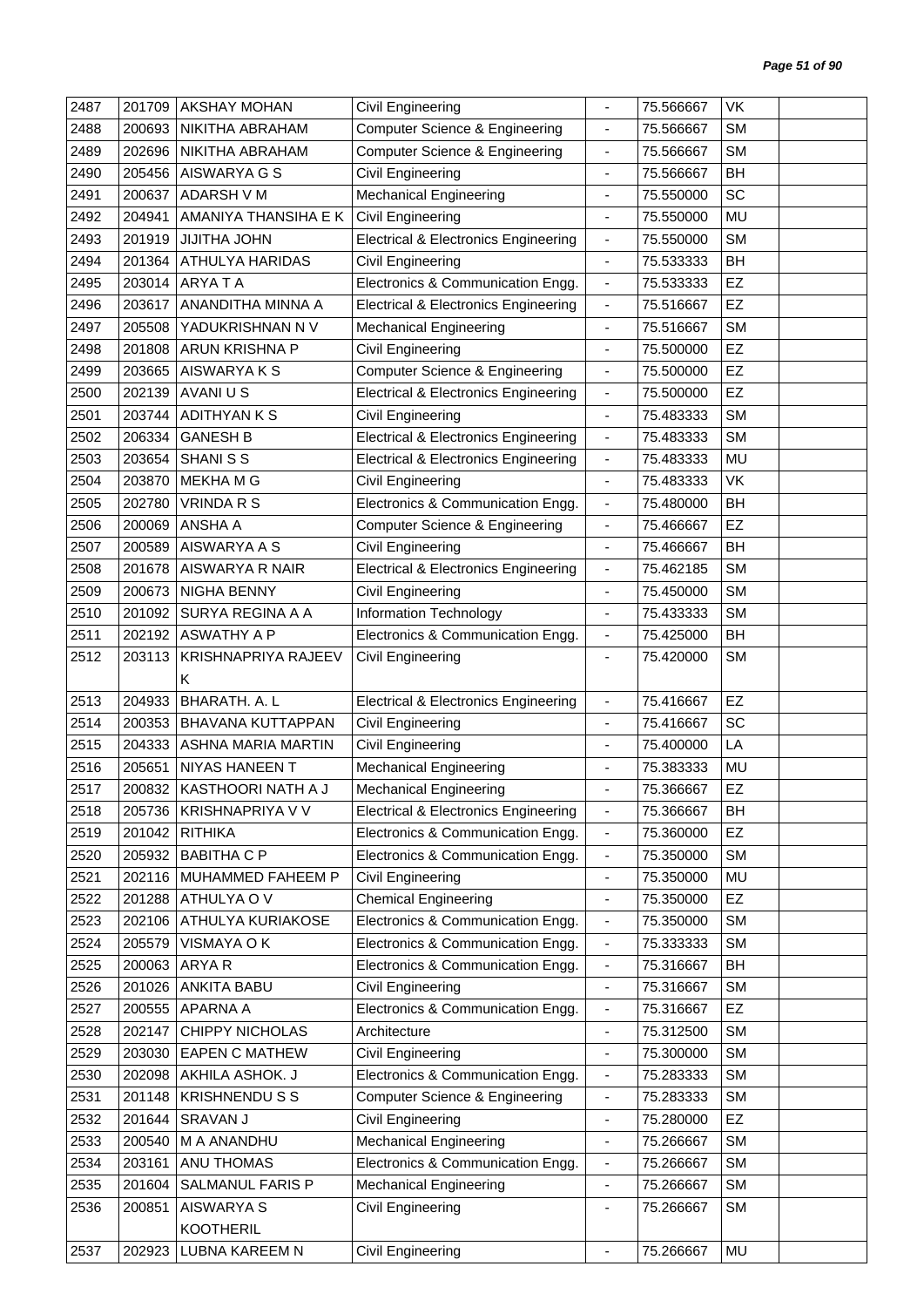| 2538 | 204081 | <b>ARUNIMA LAL</b>       | Electronics & Communication Engg.               |                          | 75.266667 | EZ        |  |
|------|--------|--------------------------|-------------------------------------------------|--------------------------|-----------|-----------|--|
| 2539 | 204247 | AISWARYA P S             | <b>Bio Technology</b>                           | $\blacksquare$           | 75.266667 | EZ        |  |
| 2540 | 202361 | <b>ASHAMOL THOMAS</b>    | <b>Civil Engineering</b>                        | $\overline{\phantom{a}}$ | 75.260000 | <b>SM</b> |  |
| 2541 | 206389 | SHREELAKSHMI             | Electronics & Communication Engg.               | $\blacksquare$           | 75.250000 | <b>SM</b> |  |
|      |        | <b>MANOHAR</b>           |                                                 |                          |           |           |  |
| 2542 | 205210 | NAYANA SHAJAN            | <b>Civil Engineering</b>                        | $\blacksquare$           | 75.250000 | <b>VK</b> |  |
| 2543 | 205591 | AYSHA AMJATHA N R        | Electronics & Communication Engg.               | $\blacksquare$           | 75.240000 | MU        |  |
| 2544 | 200308 | NAYANA M BENOY           | <b>Civil Engineering</b>                        | $\overline{\phantom{a}}$ | 75.233333 | <b>SM</b> |  |
| 2545 | 204278 | K V ANANDKRISHNAN        | <b>Electrical &amp; Electronics Engineering</b> | $\frac{1}{2}$            | 75.233333 | <b>SM</b> |  |
| 2546 | 203200 | <b>ABYNOAH EAPEN</b>     | Civil Engineering                               | $\overline{\phantom{a}}$ | 75.233333 | <b>SM</b> |  |
|      |        | VARUGHESE                |                                                 |                          |           |           |  |
| 2547 | 200545 | SUKANYA V S              | Electronics & Communication Engg.               | $\overline{\phantom{a}}$ | 75.233333 | <b>BH</b> |  |
| 2548 | 203089 | IVIN ZACHARIA THOMAS     | <b>Civil Engineering</b>                        | $\blacksquare$           | 75.216667 | <b>SM</b> |  |
| 2549 | 202983 | <b>ALFIYA A</b>          | Electronics & Communication Engg.               | $\overline{\phantom{a}}$ | 75.216667 | MU        |  |
| 2550 | 201995 | SNEHA P ROBY             | Electronics & Communication Engg.               | $\blacksquare$           | 75.200000 | <b>SM</b> |  |
| 2551 | 200445 | ARYA VARGHESE            | Computer Science & Engineering                  | $\overline{\phantom{a}}$ | 75.200000 | LA        |  |
| 2552 | 204060 | <b>NEPHIN MATHEW</b>     | <b>Mechanical Engineering</b>                   | $\overline{\phantom{a}}$ | 75.183333 | <b>SM</b> |  |
| 2553 | 200101 | ANU D                    | Civil Engineering                               |                          | 75.183333 | <b>SM</b> |  |
| 2554 | 205028 | <b>SETHU RAJ</b>         | <b>Electrical &amp; Electronics Engineering</b> | $\blacksquare$           | 75.180000 | EZ        |  |
| 2555 | 202124 | MOHAMMED AJMAL P         | <b>Mechanical Stream Production</b>             |                          | 75.166667 | MU        |  |
|      |        |                          | Engineering                                     |                          |           |           |  |
| 2556 | 201352 | <b>GOPIKA S</b>          | <b>Civil Engineering</b>                        | $\blacksquare$           | 75.150000 | <b>BH</b> |  |
| 2557 | 202432 | RIYA MARY VARGHESE       | Civil Engineering                               |                          | 75.150000 | <b>SM</b> |  |
| 2558 | 204585 | NIMA BABU                | Civil Engineering                               | $\overline{\phantom{a}}$ | 75.150000 | <b>SM</b> |  |
| 2559 | 203558 | AISWARYA T               | Electronics & Communication Engg.               | $\overline{\phantom{a}}$ | 75.150000 | <b>SM</b> |  |
| 2560 | 200561 | <b>INDUJA R RAJ</b>      | Architecture                                    | $\blacksquare$           | 75.142857 | EZ        |  |
| 2561 | 201077 | NAMEER NAJEEB            | <b>Mechanical Engineering</b>                   | $\blacksquare$           | 75.133333 | MU        |  |
| 2562 | 203602 | <b>FATHIMA BASHEER R</b> | <b>Computer Science &amp; Engineering</b>       | $\overline{\phantom{a}}$ | 75.133333 | <b>MU</b> |  |
| 2563 | 205393 | <b>MOHAMMED FAHEEM T</b> | <b>Mechanical Engineering</b>                   | $\overline{\phantom{a}}$ | 75.133333 | MU        |  |
| 2564 | 204582 | <b>FATHIMA ANZ</b>       | Architecture                                    | $\blacksquare$           | 75.128571 | MU        |  |
| 2565 | 205273 | NOUFIRA MUMTHAS U T      | Architecture                                    |                          | 75.128571 | MU        |  |
| 2566 | 205391 | <b>ANJANIS</b>           | Electronics & Communication Engg.               |                          | 75.120000 | EZ        |  |
| 2567 | 202853 | NITHIN RK                | <b>Mechanical Engineering</b>                   | $\overline{\phantom{a}}$ | 75.116667 | <b>BH</b> |  |
| 2568 | 206720 | ALEENA SUSAN JACOB       | <b>Electrical &amp; Electronics Engineering</b> | $\overline{\phantom{a}}$ | 75.116667 | <b>SM</b> |  |
| 2569 | 205982 | AMAL K V                 | Electronics & Communication Engg.               | $\blacksquare$           | 75.116667 | <b>BH</b> |  |
| 2570 | 202294 | MALAVIKA PRASAD N        | Electronics & Communication Engg.               | $\overline{\phantom{a}}$ | 75.116667 | BH        |  |
| 2571 | 200523 | <b>VARSHA VIVEK</b>      | Architecture                                    | ÷                        | 75.114286 | SM        |  |
| 2572 | 201982 | RITHUPARNA K D           | Information Technology                          | $\overline{\phantom{a}}$ | 75.083333 | EZ        |  |
| 2573 | 205783 | SHARON ACHU KOSHY        | Electronics & Communication Engg.               | $\blacksquare$           | 75.083333 | SM        |  |
| 2574 | 204146 | <b>SRUTHIS</b>           | Computer Science & Engineering                  | $\overline{\phantom{a}}$ | 75.083333 | SM        |  |
| 2575 | 201448 | ROSHIN ROBINSON          | <b>Mechanical Engineering</b>                   | $\blacksquare$           | 75.080000 | LA        |  |
| 2576 | 204275 | ARYA S R                 | <b>Electrical &amp; Electronics Engineering</b> | $\blacksquare$           | 75.066667 | EZ        |  |
| 2577 | 203272 | SILPA <sub>S</sub>       | Electronics & Communication Engg.               | $\overline{\phantom{a}}$ | 75.066667 | EZ        |  |
| 2578 | 200419 | <b>ASWATHY S ANAND</b>   | <b>Electrical &amp; Electronics Engineering</b> | $\blacksquare$           | 75.066667 | EZ        |  |
| 2579 | 200718 | ROSHAN KADAVATH          | Information Technology                          | ÷                        | 75.050000 | EZ        |  |
| 2580 | 204125 | <b>GREESHMA CHANDRAN</b> | Civil Engineering                               | $\overline{\phantom{a}}$ | 75.040000 | VK        |  |
|      |        | т                        |                                                 |                          |           |           |  |
| 2581 | 202547 | ANISHMA A                | <b>Civil Engineering</b>                        | ÷,                       | 75.033333 | EZ        |  |
| 2582 | 202906 | SILLA S S                | Electronics & Communication Engg.               | $\blacksquare$           | 75.020000 | <b>SM</b> |  |
| 2583 | 203802 | <b>AMINA P</b>           | Electronics & Communication Engg.               | $\blacksquare$           | 75.016667 | MU        |  |
| 2584 | 200458 | POOJA SIDHARTHAN         | Electronics & Communication Engg.               | $\overline{\phantom{a}}$ | 75.016667 | SM        |  |
| 2585 | 205512 | SOFIYA SIMON P           | Civil Engineering                               | $\blacksquare$           | 75.016667 | SM        |  |
| 2586 | 203428 | VISMAYA P K              | <b>Electrical &amp; Electronics Engineering</b> | $\overline{\phantom{a}}$ | 75.008000 | VK        |  |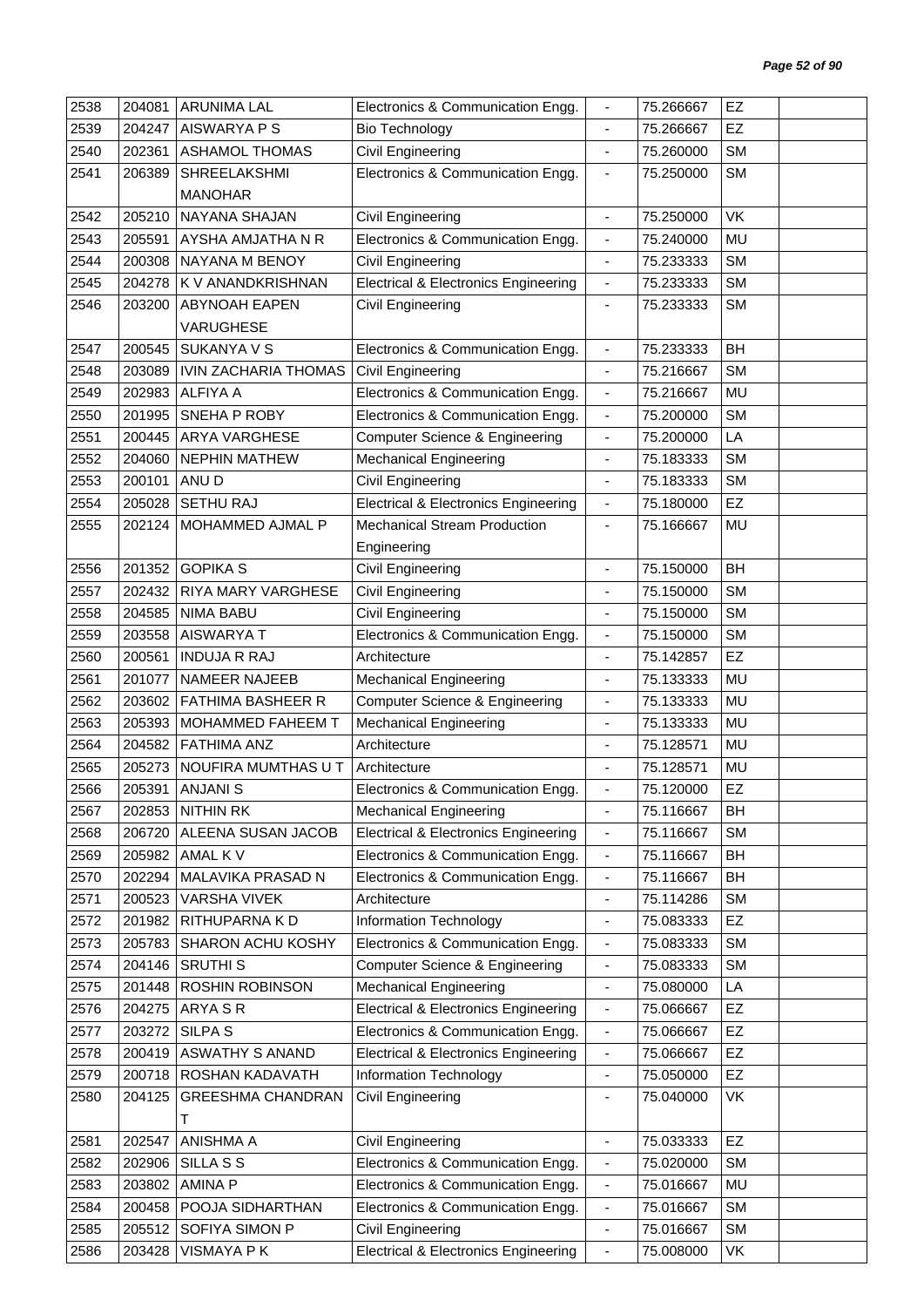| 2587 | 204339 | <b>MALAVIKA S</b>        | <b>Applied Electronics &amp;</b>                |                              | 75.000000 | EZ        |           |
|------|--------|--------------------------|-------------------------------------------------|------------------------------|-----------|-----------|-----------|
|      |        |                          | Instrumentation                                 |                              |           |           |           |
| 2588 | 200249 | <b>MEGHA UNNI</b>        | Civil Engineering                               | $\blacksquare$               | 75.000000 | SC        |           |
| 2589 | 200062 | <b>SACHIN N R</b>        | <b>Mechanical Engineering</b>                   | $\overline{\phantom{a}}$     | 74.991736 | <b>SM</b> |           |
| 2590 | 205303 | MUHAMED SAJAD S          | Electronics & Communication Engg.               | $\blacksquare$               | 74.983333 | MU        |           |
| 2591 | 205216 | ANUPAMA V M              | Civil Engineering                               | $\blacksquare$               | 74.983333 | <b>SM</b> |           |
| 2592 | 203160 | <b>NISSY K NINAN</b>     | Civil Engineering                               | $\overline{\phantom{a}}$     | 74.983333 | <b>SM</b> |           |
| 2593 | 201791 | <b>KESIYA ELIZABETH</b>  | Civil Engineering                               | $\overline{a}$               | 74.983333 | <b>SM</b> |           |
|      |        | <b>SAMUEL</b>            |                                                 |                              |           |           |           |
| 2594 | 205155 | <b>ABHIRAJ S KUMAR</b>   | <b>Electrical &amp; Electronics Engineering</b> | $\blacksquare$               | 74.983333 | <b>BH</b> |           |
| 2595 | 204957 | ASHIQA ABDULKADER        | <b>Electrical &amp; Electronics Engineering</b> | $\blacksquare$               | 74.980000 | <b>MU</b> |           |
| 2596 | 204577 | Parvathi.G.Vijayan       | Civil Engineering                               | $\overline{\phantom{a}}$     | 74.980000 | <b>VK</b> |           |
| 2597 | 200260 | AISWARYA GOPAN           | Electronics & Communication Engg.               | $\overline{\phantom{a}}$     | 74.966667 | <b>SM</b> |           |
| 2598 | 205192 | <b>ARUN NATH A</b>       | Civil Engineering                               | $\blacksquare$               | 74.960000 | <b>SM</b> |           |
| 2599 | 206704 | KRISHNANAND.K.C          | <b>Mechanical Engineering</b>                   | $\blacksquare$               | 74.950000 | <b>SM</b> |           |
| 2600 | 203371 | <b>RESHMA S</b>          | <b>Electrical &amp; Electronics Engineering</b> | $\blacksquare$               | 74.950000 | SC        |           |
| 2601 | 202948 | <b>ASWATHY PRIYA M</b>   | Computer Science & Engineering                  | $\blacksquare$               | 74.941176 | <b>SM</b> |           |
| 2602 | 201505 | C VISHNU                 | <b>Mechanical Engineering</b>                   | $\blacksquare$               | 74.933333 | <b>BH</b> |           |
| 2603 | 203130 | <b>VIBIN IV</b>          | <b>Mechanical Engineering</b>                   | $\overline{\phantom{a}}$     | 74.933333 | EZ        |           |
| 2604 | 202306 | <b>ARTHANA P</b>         | Civil Engineering                               | $\overline{a}$               | 74.925000 | EZ        |           |
| 2605 | 204652 | HARI KRISHNAN M          | <b>Electrical &amp; Electronics Engineering</b> | $\blacksquare$               | 74.916667 | <b>SM</b> |           |
| 2606 | 204166 | ADITHYA KRISHNA          | <b>Mechanical Engineering</b>                   | $\overline{\phantom{a}}$     | 74.916667 | <b>SM</b> |           |
|      |        | <b>MENON</b>             |                                                 |                              |           |           |           |
| 2607 | 204364 | DHRISHIYA U R            | <b>Computer Science &amp; Engineering</b>       | $\blacksquare$               | 74.916667 | EZ        |           |
| 2608 | 202518 | <b>VEENA S KUMAR</b>     | Computer Science & Engineering                  | $\blacksquare$               | 74.916667 | <b>SM</b> |           |
| 2609 | 200888 | JANETTE ELIZABETH        | <b>Chemical Engineering</b>                     | $\overline{\phantom{a}}$     | 74.916667 | <b>SM</b> |           |
|      |        | <b>THOMAS</b>            |                                                 |                              |           |           |           |
| 2610 | 200350 | MADHURI MADHU            | Electronics & Communication Engg.               | $\blacksquare$               | 74.900000 | <b>BH</b> |           |
| 2611 | 205539 | <b>ASHWIN ALIAS</b>      | Civil Engineering                               | $\overline{\phantom{a}}$     | 74.900000 | <b>SM</b> |           |
| 2612 | 202263 | <b>GOPIKA KRISHNAN</b>   | Electronics & Communication Engg.               | $\blacksquare$               | 74.900000 | VK        |           |
| 2613 | 202626 | PORTIA F PETER HOSE      | Civil Engineering                               |                              | 74.900000 | BX        |           |
| 2614 | 202301 | <b>ABHIRAM K</b>         | Civil Engineering                               |                              | 74.900000 | EZ        |           |
| 2615 |        | 202747 JIDHIN DHARAN M P | Instrumentation and Control                     |                              | 74.883333 | <b>SM</b> |           |
|      |        |                          | Engineering                                     |                              |           |           |           |
| 2616 | 204344 | ANJU K VIJAYAN           | Civil Engineering                               | $\overline{\phantom{a}}$     | 74.860000 | EZ        |           |
| 2617 | 206021 | SHINE SUSAN SAJI         | Civil Engineering                               | $\blacksquare$               | 74.860000 | <b>SM</b> |           |
| 2618 | 202073 | NASRINE BEEGOM T         | Civil Engineering                               | $\qquad \qquad \blacksquare$ | 74.850000 | MU        |           |
| 2619 | 200805 | AMAL JOSE GEORGE         | <b>Electrical &amp; Electronics Engineering</b> | $\overline{\phantom{a}}$     | 74.833333 | <b>SM</b> |           |
| 2620 | 204285 | <b>RESHMA RAVI</b>       | Electronics & Communication Engg.               | $\blacksquare$               | 74.833333 | SM        |           |
| 2621 | 204642 | <b>ATHUL K</b>           | <b>Electrical &amp; Electronics Engineering</b> | $\overline{\phantom{a}}$     | 74.800000 | EZ        |           |
| 2622 | 205732 | AKASH A                  | <b>Mechanical Engineering</b>                   | $\blacksquare$               | 74.800000 | <b>SM</b> |           |
| 2623 | 204602 | AKSHAY CHANDRAN P        | <b>Mechanical Engineering</b>                   | $\overline{\phantom{a}}$     | 74.783333 | <b>BH</b> |           |
| 2624 | 201959 | SOURAV D KUMAR           | <b>Mechanical Engineering</b>                   | $\overline{\phantom{a}}$     | 74.783333 | BH        |           |
| 2625 | 203523 | <b>ANCY BABY</b>         | Civil Engineering                               | $\overline{\phantom{a}}$     | 74.766667 | <b>SM</b> |           |
| 2626 | 202376 | RAVI SANKAR S            | <b>Mechanical Engineering</b>                   | $\qquad \qquad \blacksquare$ | 74.766667 | <b>SM</b> |           |
| 2627 | 202296 | ANSIA A M                | Information Technology                          | $\overline{\phantom{a}}$     | 74.760000 | MU        |           |
| 2628 | 204056 | ARAVIND KRISHNA C U      | <b>Electrical &amp; Electronics Engineering</b> | $\blacksquare$               | 74.750000 | <b>BH</b> |           |
| 2629 | 203860 | <b>ARATHI</b>            | Civil Engineering                               | $\overline{\phantom{a}}$     | 74.750000 | <b>SM</b> |           |
|      |        | MADHUSOODANAN            |                                                 |                              |           |           |           |
| 2630 | 205691 | AKSHAYA D K              | Electronics & Communication Engg.               | $\blacksquare$               | 74.740000 | EZ        |           |
| 2631 | 204338 | DHANASREE K              | Civil Engineering                               | $\overline{\phantom{a}}$     | 74.733333 | <b>SM</b> |           |
| 2632 | 204744 | ARCHANA V S              | <b>Civil Engineering</b>                        | $\blacksquare$               | 74.730159 | <b>SM</b> | Sponsored |
| 2633 | 203771 | ARCHA BAHULEYAN          | Civil Engineering                               | $\overline{a}$               | 74.716667 | EZ        |           |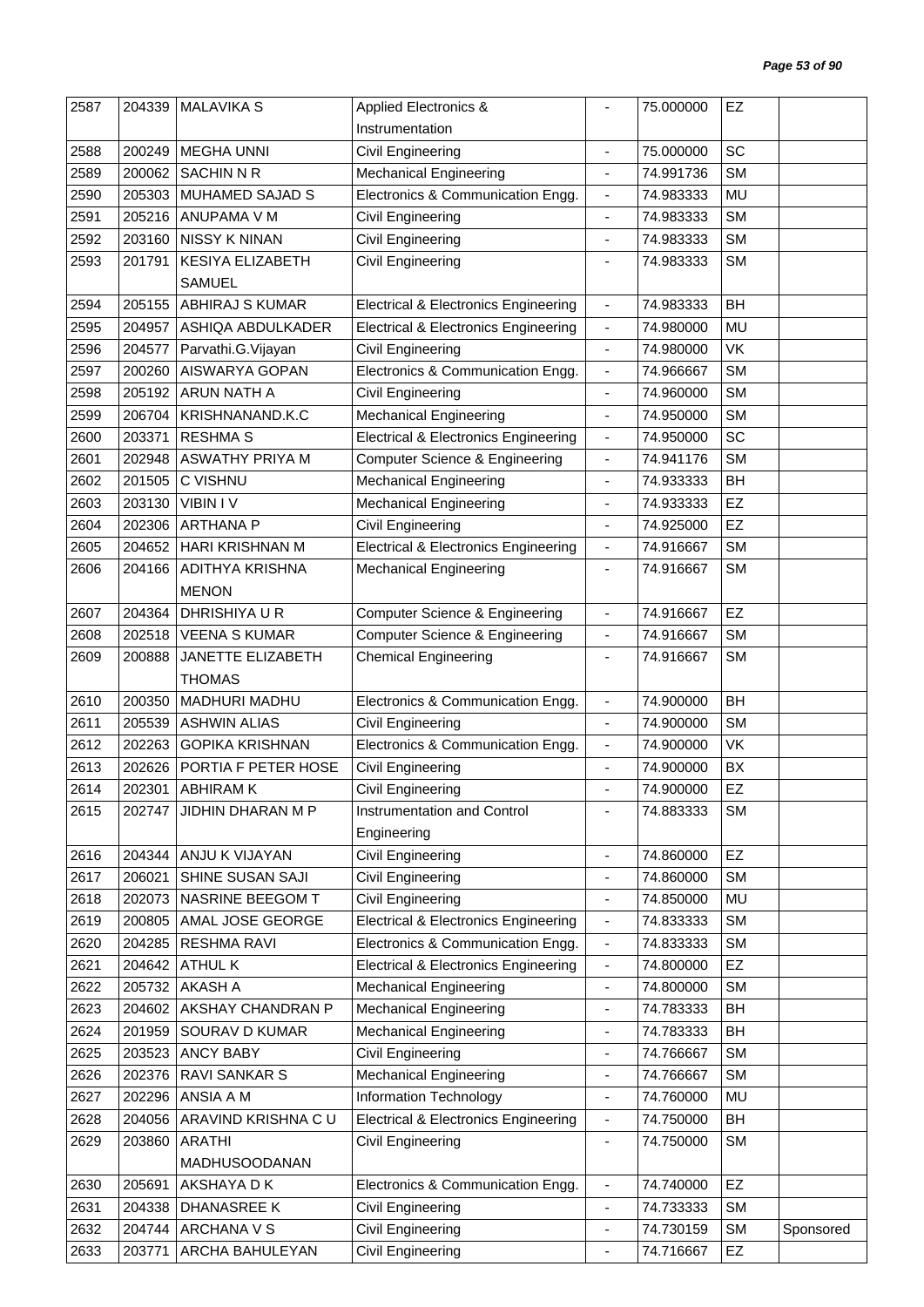| 2634 | 201388 | ALANA RETNAKUMAR      | Electronics & Communication Engg.               |                              | 74.716667 | EZ        |
|------|--------|-----------------------|-------------------------------------------------|------------------------------|-----------|-----------|
| 2635 | 204747 | AMAL KRISHNA K S      | Civil Engineering                               | $\overline{\phantom{a}}$     | 74.716667 | <b>BH</b> |
| 2636 | 205412 | ANSEENA A             | <b>Electrical &amp; Electronics Engineering</b> | $\overline{\phantom{a}}$     | 74.683333 | MU        |
|      |        | SHARAFUDEEN           |                                                 |                              |           |           |
| 2637 | 203656 | <b>ASWATHIR</b>       | Civil Engineering                               | $\overline{\phantom{a}}$     | 74.683333 | <b>EZ</b> |
| 2638 | 203436 | <b>VIVEKTS</b>        | <b>Electrical &amp; Electronics Engineering</b> | $\blacksquare$               | 74.683333 | <b>SM</b> |
| 2639 | 203850 | SOORYA SURESH         | Electronics & Communication Engg.               | $\overline{\phantom{a}}$     | 74.683333 | <b>SM</b> |
| 2640 | 205573 | AJAY K                | <b>Mechanical Engineering</b>                   | $\blacksquare$               | 74.675000 | EZ        |
| 2641 | 203146 | SANDEEP J KUMAR       | Architecture                                    |                              | 74.671429 | <b>SM</b> |
| 2642 | 206290 | ASWAN.S.U             | <b>Electrical &amp; Electronics Engineering</b> | $\overline{\phantom{a}}$     | 74.666667 | <b>SM</b> |
| 2643 | 203362 | <b>SAURAV SIVADAS</b> | <b>Mechanical Engineering</b>                   | $\overline{\phantom{a}}$     | 74.666667 | <b>BH</b> |
| 2644 | 201763 | <b>T S SANDRA</b>     | Civil Engineering                               | ä,                           | 74.650000 | <b>SM</b> |
| 2645 | 203259 | <b>T S SANDRA</b>     | Civil Engineering                               | $\overline{\phantom{a}}$     | 74.650000 | <b>SM</b> |
| 2646 | 203232 | <b>JISMY JELSON</b>   | Electronics & Communication Engg.               | $\overline{\phantom{a}}$     | 74.650000 | <b>SM</b> |
| 2647 | 200606 | <b>ANARKALI PM</b>    | <b>Electrical &amp; Electronics Engineering</b> | $\blacksquare$               | 74.640000 | <b>SM</b> |
| 2648 | 203671 | ABISHEK P B           | Civil Engineering                               | $\overline{\phantom{a}}$     | 74.633333 | <b>SM</b> |
| 2649 | 204560 | <b>SUMINA ZAKEER</b>  | Civil Engineering                               | $\blacksquare$               | 74.633333 | <b>MU</b> |
| 2650 | 205495 | <b>BINSY K</b>        | Computer Science & Engineering                  | $\overline{\phantom{a}}$     | 74.600000 | MU        |
| 2651 | 204284 | TIJU CHANDY           | Computer Science & Engineering                  | $\blacksquare$               | 74.600000 | <b>SM</b> |
| 2652 | 203156 | ANGEL VARGHESE        | Architecture                                    | $\blacksquare$               | 74.585714 | <b>SM</b> |
| 2653 | 203629 | KAILAS BALAN V        | <b>Electrical &amp; Electronics Engineering</b> | $\overline{\phantom{a}}$     | 74.583333 | <b>SM</b> |
| 2654 | 204979 | <b>NISHMA P</b>       | <b>Bio Technology</b>                           | $\blacksquare$               | 74.583333 | <b>MU</b> |
| 2655 | 202057 | NIMISHA C P           | <b>Computer Science &amp; Engineering</b>       | $\overline{\phantom{a}}$     | 74.583333 | <b>EZ</b> |
| 2656 | 204002 | <b>HARILEKSHMI S</b>  | Civil Engineering                               | $\qquad \qquad \blacksquare$ | 74.583333 | SC        |
| 2657 | 204500 | <b>ATHIRA T</b>       | Electronics & Communication Engg.               | $\overline{\phantom{a}}$     | 74.583333 | EZ        |
| 2658 | 203300 | SOORYA B S            | Civil Engineering                               | $\blacksquare$               | 74.583333 | <b>BH</b> |
| 2659 | 205265 | NIMISHA C.J.          | Electronics & Communication Engg.               | $\overline{\phantom{a}}$     | 74.575000 | <b>BH</b> |
| 2660 | 204929 | AJIN.N                | <b>Mechanical Engineering</b>                   | $\blacksquare$               | 74.566667 | MU        |
| 2661 | 203033 | <b>BASIL M BINU</b>   | Civil Engineering                               | $\overline{\phantom{a}}$     | 74.550000 | <b>SM</b> |
| 2662 | 206275 | <b>LIGNA N WILLY</b>  | Electronics and Instrumentation                 | $\blacksquare$               | 74.550000 | <b>SM</b> |
| 2663 | 203205 | <b>RINSY MARY</b>     | Computer Science & Engineering                  |                              | 74.550000 | <b>SM</b> |
|      |        | VARGHESE              |                                                 |                              |           |           |
| 2664 | 201465 | MUHAMMED SUJAH J      | <b>Electrical &amp; Electronics Engineering</b> | $\blacksquare$               | 74.550000 | MU        |
| 2665 | 206034 | AMRUTHA S ARAVIND     | Computer Science & Engineering                  | $\overline{\phantom{a}}$     | 74.550000 | <b>SM</b> |
| 2666 | 202921 | SHARANYA              | Electronics & Communication Engg.               | $\qquad \qquad \blacksquare$ | 74.533333 | SM        |
|      |        | SUKUMARAN NAIR        |                                                 |                              |           |           |
| 2667 | 202958 | SNEHA E K             | Civil Engineering                               | $\blacksquare$               | 74.533333 | EZ        |
| 2668 | 204208 | <b>RESHMIT</b>        | Computer Science & Engineering                  | $\overline{\phantom{a}}$     | 74.516667 | <b>EZ</b> |
| 2669 | 201517 | <b>RESHMA S</b>       | Electronics & Communication Engg.               | $\blacksquare$               | 74.500000 | SM        |
| 2670 | 200045 | ABHIRAMI ANIL KUMAR   | Electronics & Communication Engg.               | $\overline{\phantom{a}}$     | 74.483333 | SM        |
| 2671 | 204039 | AKSHAYA RAMESH        | Civil Engineering                               | $\blacksquare$               | 74.483333 | SC        |
| 2672 | 203019 | <b>AMRITHA A</b>      | Civil Engineering                               | $\overline{\phantom{a}}$     | 74.475000 | <b>SM</b> |
| 2673 | 205251 | ARADHYA ANNA ALEX     | Civil Engineering                               | $\qquad \qquad \blacksquare$ | 74.466667 | SM        |
| 2674 | 203376 | <b>VIDYA V</b>        | Civil Engineering                               | $\overline{\phantom{a}}$     | 74.460000 | <b>SM</b> |
| 2675 | 201619 | AMITHA VIJAY          | Civil Engineering                               | $\overline{\phantom{a}}$     | 74.460000 | <b>SM</b> |
| 2676 | 206547 | KAVYA T               | Electronics & Communication Engg.               | $\qquad \qquad \blacksquare$ | 74.460000 | <b>SM</b> |
| 2677 | 205204 | PRASANTH K P          | <b>Electrical &amp; Electronics Engineering</b> | $\overline{\phantom{a}}$     | 74.450000 | <b>BH</b> |
| 2678 | 202657 | VARSHA MK             | Electronics & Communication Engg.               | $\qquad \qquad \blacksquare$ | 74.450000 | <b>SM</b> |
| 2679 | 205749 | MEERA BENNY           | <b>Applied Electronics &amp;</b>                | $\qquad \qquad \blacksquare$ | 74.450000 | SM        |
|      |        |                       | Instrumentation                                 |                              |           |           |
| 2680 | 201860 | <b>ASWATHY A R</b>    | Civil Engineering                               | $\qquad \qquad \blacksquare$ | 74.428571 | VK        |
| 2681 | 204479 | FATHIMA HAKKIM        | Electronics & Communication Engg.               | $\overline{\phantom{a}}$     | 74.416667 | MU        |
| 2682 | 204604 | SARATH S R            | <b>Mechanical Engineering</b>                   | $\overline{\phantom{a}}$     | 74.416667 | <b>SM</b> |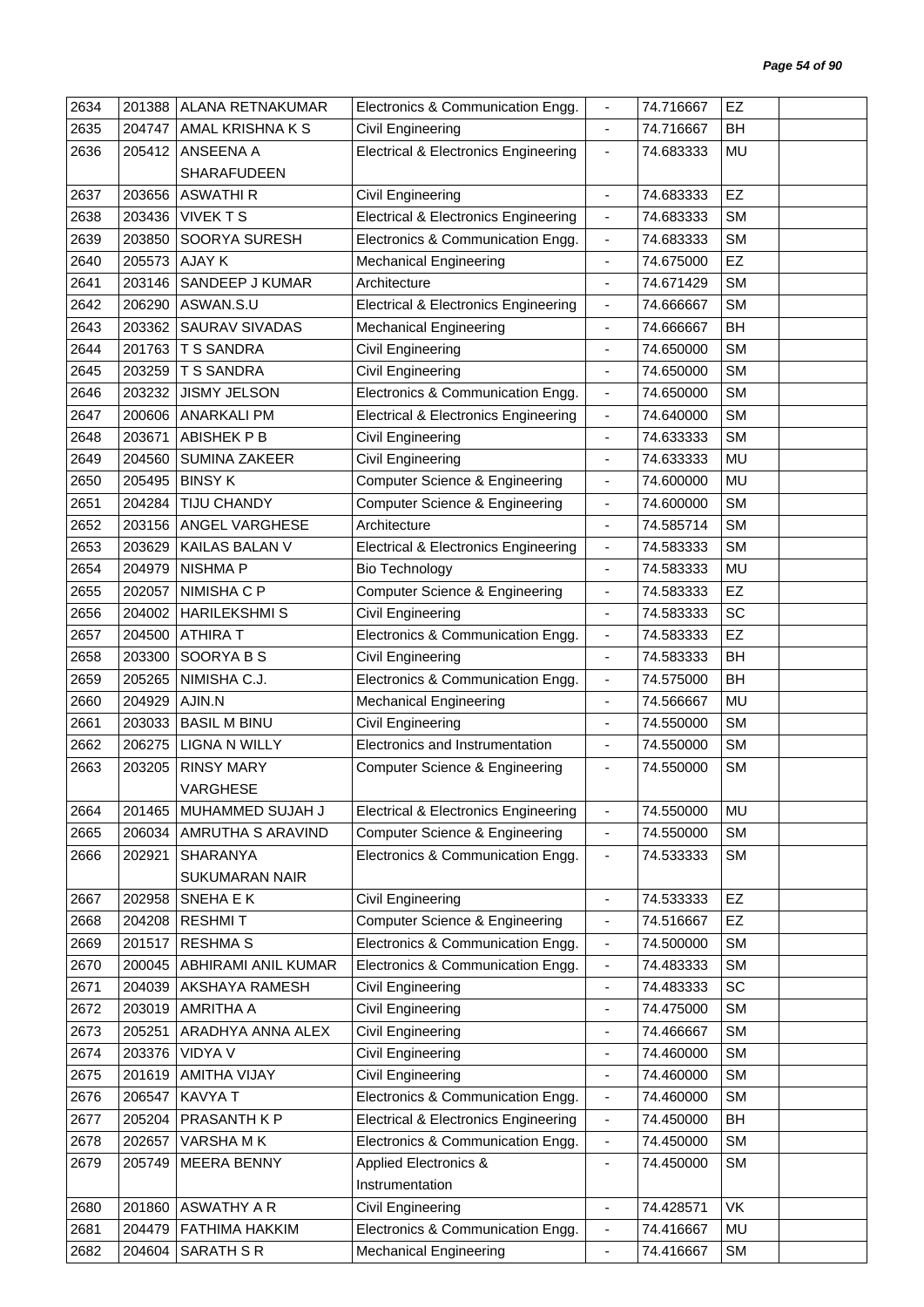| 2683 | 200804 | <b>ATHIRA RAJ</b>      | Electronics & Communication Engg.               | $\overline{\phantom{a}}$     | 74.416667 | SC        |            |
|------|--------|------------------------|-------------------------------------------------|------------------------------|-----------|-----------|------------|
| 2684 | 204317 | <b>TEENA PAULSON</b>   | Civil Engineering                               | $\overline{\phantom{a}}$     | 74.400000 | <b>SM</b> |            |
| 2685 | 201320 | RADHIKA J R            | Civil Engineering                               |                              | 74.400000 | <b>SM</b> |            |
| 2686 | 204555 | <b>ANNA BABY</b>       | Civil Engineering                               | $\overline{\phantom{a}}$     | 74.400000 | <b>SM</b> |            |
| 2687 | 205292 | <b>RENJITH M S</b>     | <b>Electrical &amp; Electronics Engineering</b> | $\overline{\phantom{a}}$     | 74.400000 | SC        |            |
| 2688 | 203547 | <b>REHANAKC</b>        | <b>Computer Science &amp; Engineering</b>       | $\blacksquare$               | 74.400000 | <b>MU</b> |            |
| 2689 | 202262 | MEGHA ANN JOSEPH       | Electronics and Instrumentation                 | $\overline{\phantom{a}}$     | 74.400000 | <b>SM</b> |            |
| 2690 | 203245 | <b>ANAND VIKRAM</b>    | <b>Electrical &amp; Electronics Engineering</b> | $\overline{\phantom{a}}$     | 74.383333 | <b>SM</b> |            |
| 2691 | 202998 | <b>RANJINI P P</b>     | Electronics & Communication Engg.               | $\blacksquare$               | 74.383333 | VK        |            |
| 2692 | 201344 | ARCHANA C              | Civil Engineering                               | $\qquad \qquad \blacksquare$ | 74.383333 | EZ        |            |
| 2693 | 202765 | NEETHUMOL P R          | Civil Engineering                               | $\blacksquare$               | 74.375000 | EZ        |            |
| 2694 | 204889 | <b>DIVYA P</b>         | <b>Civil Engineering</b>                        | $\overline{\phantom{a}}$     | 74.375000 | SC        |            |
| 2695 | 200830 | <b>HISANA C H</b>      | Electronics & Communication Engg.               | $\overline{\phantom{a}}$     | 74.336000 | MU        |            |
| 2696 | 201879 | <b>AKHILESH P</b>      | <b>Mechanical Engineering</b>                   |                              | 74.333333 | <b>SM</b> |            |
| 2697 | 204702 | THEERTHA N             | Civil Engineering                               | $\qquad \qquad \blacksquare$ | 74.333333 | EZ        |            |
| 2698 | 202383 | <b>KEERTHANA K</b>     | <b>Electrical &amp; Electronics Engineering</b> | $\blacksquare$               | 74.333333 | <b>SM</b> |            |
| 2699 | 201203 | DEEPTHY SUSAN          | Civil Engineering                               | $\overline{\phantom{a}}$     | 74.333333 | <b>SM</b> |            |
|      |        | <b>MATHEW</b>          |                                                 |                              |           |           |            |
| 2700 | 205445 | SHAFEER SHA            | <b>Electrical &amp; Electronics Engineering</b> | $\overline{\phantom{a}}$     | 74.320000 | MU        |            |
|      |        | MUNAVVAR M             |                                                 |                              |           |           |            |
| 2701 | 201133 | CHIPPY.V.P             | Civil Engineering                               | $\overline{\phantom{a}}$     | 74.316667 | EZ        |            |
| 2702 | 203127 | JEEVAK TK              | <b>Civil Engineering</b>                        | $\blacksquare$               | 74.316667 | BH        |            |
| 2703 | 205122 | ANJALI N S             | Civil Engineering                               | $\blacksquare$               | 74.300000 | SC        |            |
| 2704 | 205358 | <b>JINSA K JOY</b>     | <b>Electrical &amp; Electronics Engineering</b> | $\overline{\phantom{a}}$     | 74.283333 | <b>SM</b> |            |
| 2705 | 205671 | <b>VISHNUMS</b>        | Civil Engineering                               | ÷,                           | 74.283333 | <b>SM</b> |            |
| 2706 | 202186 | <b>ANAGHA B</b>        | <b>Bio Medical Engineering</b>                  | $\overline{\phantom{a}}$     | 74.283333 | <b>SM</b> |            |
| 2707 | 202949 | <b>JOENA MARIA JOY</b> | <b>Civil Engineering</b>                        | $\blacksquare$               | 74.283333 | <b>SM</b> |            |
| 2708 | 201322 | AYSHA NAJMA IKBAL      | Architecture                                    | $\overline{\phantom{a}}$     | 74.271429 | <b>SM</b> |            |
| 2709 | 202496 | ANUSREE M              | Electronics & Communication Engg.               | $\overline{\phantom{a}}$     | 74.250000 | <b>SM</b> |            |
| 2710 | 206548 | M ATHULYAA             | Civil Engineering                               | $\overline{\phantom{a}}$     | 74.233333 | EZ        |            |
| 2711 | 200061 | <b>ANISH A</b>         | <b>Electrical &amp; Electronics Engineering</b> | $\blacksquare$               | 74.233333 | <b>SM</b> |            |
| 2712 | 203028 | MURALI KRISHNA P G     | <b>Mechanical Engineering</b>                   |                              | 74.220000 | SM        |            |
| 2713 | 203419 | <b>RESHMAL</b>         | Electronics & Communication Engg.               | $\overline{\phantom{a}}$     | 74.216667 | <b>SM</b> |            |
|      |        | UTHANAPADAN            |                                                 |                              |           |           |            |
| 2714 | 203537 | MUHAMMED RASI A P      | <b>Mechanical Engineering</b>                   | $\blacksquare$               | 74.216667 | MU        |            |
| 2715 | 205609 | <b>HASNAM</b>          | <b>Computer Science &amp; Engineering</b>       | $\overline{\phantom{a}}$     | 74.216667 | MU        |            |
| 2716 | 200691 | SMITHA SIMON           | Civil Engineering                               | $\overline{\phantom{a}}$     | 74.200000 | <b>SM</b> |            |
| 2717 | 203647 | SHIRIN SHAHANA C S     | <b>Electrical &amp; Electronics Engineering</b> | $\blacksquare$               | 74.200000 | MU        |            |
| 2718 | 202568 | SAHIR SANOOB T         | Civil Engineering                               | $\overline{\phantom{a}}$     | 74.200000 | MU        |            |
| 2719 | 201393 | ANJANA K.M             | Civil Engineering                               | $\blacksquare$               | 74.200000 | EWS       |            |
| 2720 | 204360 | KEERTHI RAJ C          | Civil Engineering                               | $\overline{\phantom{a}}$     | 74.200000 | EZ        |            |
| 2721 | 200707 | ANGITHA SUSAN ROBY     | Civil Engineering                               | ÷,                           | 74.200000 | <b>SM</b> |            |
| 2722 | 203502 | AFSHANA ALI            | Architecture                                    | $\overline{\phantom{a}}$     | 74.185714 | MU        |            |
| 2723 | 201759 | <b>GREESHMA GOPI</b>   | Applied Electronics &                           | $\overline{\phantom{a}}$     | 74.183333 | BH        |            |
|      |        |                        | Instrumentation                                 |                              |           |           |            |
| 2724 | 201848 | DEVANANDA. R           | Civil Engineering                               | $\blacksquare$               | 74.183333 | <b>SM</b> |            |
| 2725 | 203675 | SHERLY RAJU            | Architecture                                    | ÷,                           | 74.175000 | BX        |            |
| 2726 | 203711 | KARTHIKA MOHAN V       | Electronics & Communication Engg.               | $\overline{\phantom{a}}$     | 74.166667 | <b>SM</b> |            |
| 2727 | 204272 | NABEEL KT              | Civil Engineering                               | $\overline{\phantom{a}}$     | 74.150000 | MU        |            |
| 2728 | 204846 | MALAVIKA SANTHOSH      | <b>Computer Science &amp; Engineering</b>       | $\qquad \qquad \blacksquare$ | 74.150000 | KN        | <b>OEC</b> |
| 2729 | 205677 | PARVATHY TK            | Architecture                                    | $\overline{\phantom{a}}$     | 74.125000 | <b>SM</b> |            |
| 2730 | 205300 | <b>MANYA CK</b>        | Civil Engineering                               | $\overline{\phantom{a}}$     | 74.116667 | SC        |            |
| 2731 | 200995 | SUJITH KRISHNAN U S    | <b>Mechanical Engineering</b>                   | $\blacksquare$               | 74.116667 | <b>SM</b> |            |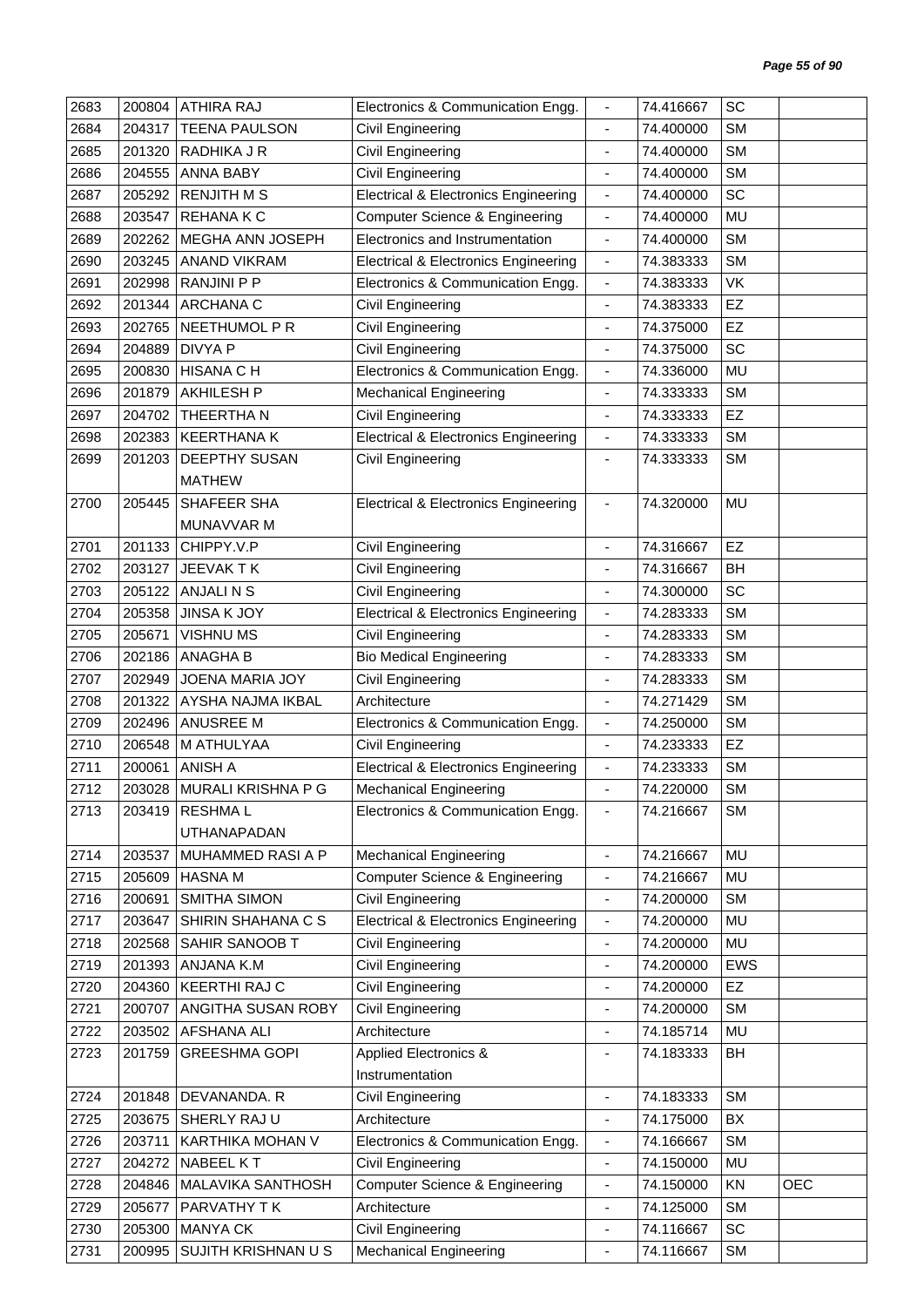| 2732 | 206318 | <b>ASHISH S H</b>        | <b>Mechanical Engineering</b>                   |                              | 74.100000 | <b>SM</b> |            |
|------|--------|--------------------------|-------------------------------------------------|------------------------------|-----------|-----------|------------|
| 2733 | 202273 | <b>ASHITTA MARIAM</b>    | Civil Engineering                               |                              | 74.100000 | <b>SM</b> |            |
|      |        | <b>MATHEW</b>            |                                                 |                              |           |           |            |
| 2734 | 201403 | CHRISTO JOY A            | <b>Mechanical Engineering</b>                   | $\overline{\phantom{a}}$     | 74.100000 | <b>SM</b> |            |
| 2735 | 201748 | <b>GAYATHRI B M</b>      | <b>Electrical &amp; Electronics Engineering</b> | $\blacksquare$               | 74.083333 | <b>SM</b> |            |
| 2736 | 201033 | JEEVAKS                  | Electronics & Communication Engg.               | $\overline{\phantom{a}}$     | 74.066667 | <b>SM</b> |            |
| 2737 | 206078 | SOJAN JOHNY              | Civil Engineering                               | $\overline{\phantom{a}}$     | 74.060000 | <b>SM</b> |            |
| 2738 | 201833 | SREEJITH V S             | <b>Electrical &amp; Electronics Engineering</b> | $\overline{\phantom{a}}$     | 74.050000 | EZ        |            |
| 2739 | 201063 | SARA ZAKKEER             | Civil Engineering                               | $\blacksquare$               | 74.050000 | MU        |            |
| 2740 | 200219 | NEERAJ T SOMAN           | <b>Production Engineering</b>                   | $\overline{\phantom{a}}$     | 74.050000 | <b>EZ</b> |            |
| 2741 | 201660 | JUDE V MECHERY           | Civil Engineering                               | $\overline{\phantom{a}}$     | 74.050000 | <b>SM</b> |            |
| 2742 | 204855 | SARANYA L P              | Civil Engineering                               | $\overline{a}$               | 74.040000 | EZ        |            |
|      |        |                          |                                                 |                              |           |           |            |
| 2743 | 203761 | <b>ARJUNH</b>            | <b>Mechanical Engineering</b>                   | $\overline{\phantom{a}}$     | 74.040000 | <b>SM</b> |            |
| 2744 | 201507 | SANGEETHA KRISHNAN       | <b>Electrical &amp; Electronics Engineering</b> | $\overline{\phantom{a}}$     | 74.033333 | <b>SM</b> |            |
|      |        | G                        |                                                 |                              |           |           |            |
| 2745 | 204447 | <b>AMRUTHA C P</b>       | Electronics & Communication Engg.               | $\blacksquare$               | 74.033333 | <b>SM</b> |            |
| 2746 | 200228 | <b>ANAGHA VISWANATH</b>  | Electronics & Communication Engg.               | $\blacksquare$               | 74.025000 | <b>EZ</b> |            |
| 2747 | 204767 | <b>SHAHANA</b>           | Civil Engineering                               | $\overline{\phantom{a}}$     | 74.016667 | MU        |            |
|      |        | <b>SHAMSUDEEN</b>        |                                                 |                              |           |           |            |
| 2748 | 200282 | ADARSA U                 | Electronics & Communication Engg.               | $\overline{\phantom{a}}$     | 74.016667 | EZ        |            |
| 2749 | 200886 | VISHNU P V               | <b>Electrical &amp; Electronics Engineering</b> | $\blacksquare$               | 74.016667 | <b>SM</b> |            |
| 2750 | 201968 | DEVIKA GOPAKUMAR         | Electronics & Communication Engg.               | $\blacksquare$               | 74.016667 | <b>SM</b> |            |
| 2751 | 202692 | AMINA B                  | Civil Engineering                               | $\blacksquare$               | 74.000000 | MU        |            |
| 2752 | 200406 | AISWARYA DATH K          | Civil Engineering                               | $\overline{\phantom{a}}$     | 74.000000 | <b>SM</b> |            |
| 2753 | 204609 | NELDA PAUL P             | Civil Engineering                               |                              | 74.000000 | <b>SM</b> |            |
| 2754 | 204513 | AISWARYA J B             | Civil Engineering                               | $\overline{\phantom{a}}$     | 73.983333 | VK        |            |
| 2755 | 206412 | SOORYA S RAJ             | Civil Engineering                               | $\blacksquare$               | 73.983333 | SC        |            |
| 2756 | 202333 | <b>GLYADHU KRISHNAN</b>  | <b>Mechanical Engineering</b>                   | $\overline{a}$               | 73.983333 | KN        | <b>OEC</b> |
| 2757 | 200381 | <b>RENJAY RAJAN</b>      | Civil Engineering                               | $\qquad \qquad \blacksquare$ | 73.980000 | <b>SM</b> |            |
| 2758 | 206140 | ALLEN J                  | <b>Electrical &amp; Electronics Engineering</b> | $\overline{\phantom{a}}$     | 73.966667 | <b>SM</b> |            |
| 2759 | 202583 | <b>MIRFATH V</b>         | Civil Engineering                               |                              | 73.966667 | <b>SM</b> |            |
| 2760 | 201810 | <b>ANILA T</b>           | Civil Engineering                               |                              | 73.966667 | EZ        |            |
| 2761 |        | 202182 NITHIN P S        | Civil Engineering                               | $\overline{\phantom{a}}$     | 73.960000 | SC        |            |
| 2762 | 200085 | SHABANA R                | Civil Engineering                               | $\overline{\phantom{a}}$     | 73.960000 | MU        |            |
| 2763 | 202664 | ASMINE .A                | Civil Engineering                               | $\overline{\phantom{a}}$     | 73.950000 | MU        |            |
|      | 202210 | SNEHA DAS                |                                                 |                              | 73.950000 | EZ        |            |
| 2764 |        |                          | Civil Engineering                               | $\blacksquare$               |           |           |            |
| 2765 | 204077 | NAZEEHA S                | Computer Science & Engineering                  | $\overline{\phantom{a}}$     | 73.950000 | MU        |            |
| 2766 | 204611 | Aiomy Shery              | Civil Engineering                               | $\overline{\phantom{a}}$     | 73.950000 | <b>SM</b> |            |
| 2767 | 200191 | RIMITHA SHAJAHAN         | <b>Information Technology</b>                   | $\blacksquare$               | 73.950000 | MU        |            |
| 2768 | 202091 | <b>ASWATHY</b>           | <b>Production Engineering</b>                   | $\overline{\phantom{a}}$     | 73.950000 | DV        | <b>OEC</b> |
|      |        | CHANDRABABU              |                                                 |                              |           |           |            |
| 2769 | 204457 | <b>BADISHANU</b>         | Civil Engineering                               | $\blacksquare$               | 73.950000 | MU        |            |
| 2770 | 203282 | ALEN ASHISH P            | <b>Mechanical Engineering</b>                   | $\overline{\phantom{a}}$     | 73.940000 | LA        |            |
| 2771 | 200043 | <b>DIVYA BALAN</b>       | Civil Engineering                               | $\blacksquare$               | 73.933333 | BH        |            |
| 2772 | 200475 | NEETHU M                 | Civil Engineering                               | $\blacksquare$               | 73.933333 | EZ        |            |
| 2773 | 202698 | JAYAKRISHNAN J S         | Electronics & Communication Engg.               | $\overline{\phantom{a}}$     | 73.916667 | <b>SM</b> |            |
| 2774 | 205617 | <b>JAMSHIYA SULTANA</b>  | Architecture                                    | $\overline{\phantom{a}}$     | 73.916667 | <b>SM</b> |            |
|      |        | <b>SHAFIQ</b>            |                                                 |                              |           |           |            |
| 2775 | 200866 | SANIYYA MK               | Computer Science & Engineering                  | $\blacksquare$               | 73.904000 | <b>SM</b> |            |
| 2776 | 203506 | ATHIRA V E               | Electronics & Communication Engg.               | $\blacksquare$               | 73.900000 | <b>SM</b> |            |
| 2777 | 206199 | JAFER T P                | <b>Mechanical Engineering</b>                   | $\overline{\phantom{a}}$     | 73.900000 | MU        |            |
| 2778 | 205166 | SAYOOJ K                 | <b>Mechanical Engineering</b>                   | $\blacksquare$               | 73.900000 | <b>SM</b> |            |
| 2779 | 205267 | <b>CHRISTY PAPPACHAN</b> | <b>Computer Science &amp; Engineering</b>       | $\blacksquare$               | 73.900000 | <b>SM</b> |            |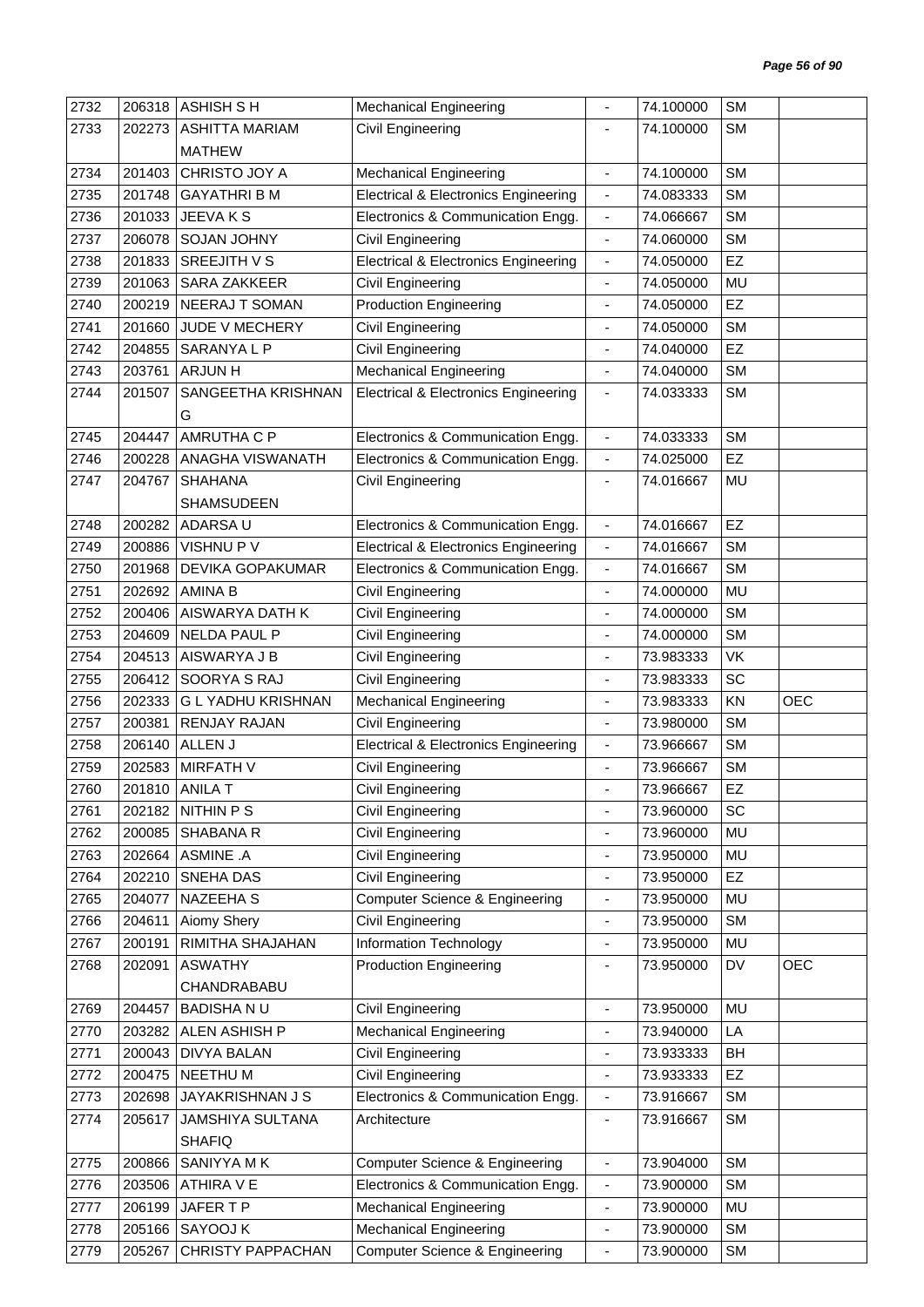| 2780 | 204795 | <b>ARATHY MT</b>         | <b>Civil Engineering</b>                        |                              | 73.900000 | <b>SM</b> |            |
|------|--------|--------------------------|-------------------------------------------------|------------------------------|-----------|-----------|------------|
| 2781 | 200152 | NAHEEZ NAZAR             | Architecture                                    |                              | 73.885714 | MU        |            |
| 2782 | 203649 | ALEENA.R                 | Civil Engineering                               |                              | 73.883333 | <b>SM</b> |            |
| 2783 | 201006 | UNNIMAYA SHYMON          | Civil Engineering                               | $\qquad \qquad \blacksquare$ | 73.883333 | EZ        |            |
| 2784 | 205837 | <b>ANSIYA S</b>          | <b>Electrical &amp; Electronics Engineering</b> | $\blacksquare$               | 73.866667 | MU        |            |
| 2785 | 202892 | <b>JIMSHA ANN GEORGE</b> | <b>Civil Engineering</b>                        | ä,                           | 73.866667 | <b>SM</b> |            |
| 2786 | 205658 | LAKSHMI THEERTHA K.      | <b>Electrical &amp; Electronics Engineering</b> | $\overline{\phantom{a}}$     | 73.850000 | EZ        |            |
|      |        | Ρ.                       |                                                 |                              |           |           |            |
| 2787 | 200139 | RAVINDRAN A              | Civil Engineering                               | $\blacksquare$               | 73.840000 | <b>SM</b> | <b>PD</b>  |
| 2788 | 201898 | <b>AARCHAS</b>           | Computer Science & Engineering                  | $\overline{\phantom{a}}$     | 73.833333 | <b>SM</b> |            |
| 2789 | 201049 | <b>JAIS S JAYAN</b>      | Civil Engineering                               | $\overline{\phantom{a}}$     | 73.833333 | EZ        |            |
| 2790 | 205793 | <b>ABHIJITH I B</b>      | <b>Mechanical Engineering</b>                   |                              | 73.833333 | DV        | <b>OEC</b> |
| 2791 | 201434 | <b>CINO SABULAL</b>      | Civil Engineering                               | $\overline{\phantom{a}}$     | 73.833333 | EZ        |            |
| 2792 | 200766 | AISHWARYA AJAY           | Civil Engineering                               |                              | 73.816667 | <b>SM</b> |            |
| 2793 | 203901 | <b>FARSANAK</b>          | Civil Engineering                               | $\qquad \qquad \blacksquare$ | 73.816667 | MU        |            |
| 2794 | 201347 | MEERA.S.GOPAN            | <b>Civil Engineering</b>                        | $\blacksquare$               | 73.800000 | <b>SM</b> |            |
| 2795 | 202231 | <b>RESHMA RAM C J</b>    | Civil Engineering                               | $\overline{a}$               | 73.800000 | <b>SM</b> |            |
| 2796 | 202025 | <b>MADHURIMA M</b>       | Computer Science & Engineering                  | $\overline{\phantom{a}}$     | 73.800000 | EZ        |            |
| 2797 | 202604 | SREELAKSHMI              | Electronics & Communication Engg.               | $\overline{\phantom{a}}$     | 73.800000 | BH        |            |
|      |        | <b>PAVITHRAN</b>         |                                                 |                              |           |           |            |
| 2798 | 201084 | <b>NIJASMON K S</b>      | Architecture                                    | $\overline{\phantom{a}}$     | 73.785714 | MU        |            |
| 2799 | 205031 | MOHAMMED RASHID B        | <b>Mechanical Engineering</b>                   | $\overline{\phantom{a}}$     | 73.783333 | MU        |            |
| 2800 | 200046 | <b>FATHIMA SARIN</b>     | <b>Electrical &amp; Electronics Engineering</b> | $\blacksquare$               | 73.783333 | MU        |            |
| 2801 | 201231 | <b>ATHIRAKT</b>          | Computer Science & Engineering                  | $\blacksquare$               | 73.783333 | EZ        |            |
| 2802 | 204615 | <b>VISHNU SURESH</b>     | <b>Mechanical Engineering</b>                   | $\blacksquare$               | 73.783333 | <b>SM</b> |            |
| 2803 | 205286 | Ameen Abdulla M.S        | <b>Mechanical Stream Production</b>             | $\overline{\phantom{a}}$     | 73.783333 | MU        |            |
|      |        |                          | Engineering                                     |                              |           |           |            |
| 2804 | 202327 | DEEPUTS                  | <b>Civil Engineering</b>                        | $\blacksquare$               | 73.783333 | KU        | <b>OEC</b> |
| 2805 | 205667 | PRAVEEN K                | <b>Mechanical Engineering</b>                   | $\overline{\phantom{a}}$     | 73.780000 | EZ        |            |
| 2806 | 204659 | <b>BHAMA SANTHOSH</b>    | Electronics & Communication Engg.               | $\overline{\phantom{a}}$     | 73.775000 | EZ        |            |
| 2807 | 203818 | <b>ATHIRA P</b>          | Civil Engineering                               |                              | 73.766667 | EZ        |            |
| 2808 | 204888 | SHANA PARVIN             | Electronics & Communication Engg.               |                              | 73.750000 | MU        |            |
| 2809 | 205681 | CHITHRA V C              | Electronics & Communication Engg.               | $\overline{\phantom{a}}$     | 73.750000 | <b>SM</b> |            |
| 2810 | 204144 | N S GOPIKA               | Civil Engineering                               | $\overline{\phantom{a}}$     | 73.733333 | SM        |            |
| 2811 | 206161 | NAVYA S                  | Civil Engineering                               | $\overline{\phantom{a}}$     | 73.733333 | <b>SM</b> |            |
| 2812 | 205468 | <b>VIPINA V P</b>        | Electronics and Instrumentation                 | $\blacksquare$               | 73.725000 | VK        |            |
| 2813 | 200186 | SWETHA SUGATHAN          | Architecture                                    | $\overline{\phantom{a}}$     | 73.714286 | EZ        |            |
| 2814 | 204188 | JEMIN P JAMES            | Electronics & Communication Engg.               | $\overline{\phantom{a}}$     | 73.700000 | <b>SM</b> |            |
| 2815 | 204218 | <b>SRUTHY S A</b>        | Civil Engineering                               | ÷,                           | 73.700000 | EZ        |            |
| 2816 | 205432 | <b>SREELEKSHMI S</b>     | <b>Electrical &amp; Electronics Engineering</b> | $\overline{\phantom{a}}$     | 73.700000 | <b>SM</b> |            |
| 2817 | 203616 | AISWARYA DEVI S R        | <b>Electrical &amp; Electronics Engineering</b> | $\blacksquare$               | 73.700000 | SC        |            |
| 2818 | 204622 | ARUNIMA K R              | Electronics & Communication Engg.               | $\overline{\phantom{a}}$     | 73.700000 | SC        |            |
| 2819 | 204584 | MUHAMMAD USMAN A H       | Applied Electronics &                           | $\overline{\phantom{a}}$     | 73.700000 | <b>SM</b> |            |
|      |        |                          | Instrumentation                                 |                              |           |           |            |
| 2820 | 200462 | <b>ASWATHIR</b>          | <b>Electrical &amp; Electronics Engineering</b> | $\blacksquare$               | 73.683333 | <b>BH</b> |            |
| 2821 | 206488 | NEEMA HARIDAS            | Electronics & Communication Engg.               | $\overline{\phantom{a}}$     | 73.683333 | DV        | <b>OEC</b> |
| 2822 | 203834 | TENIJA P J               | Electronics & Communication Engg.               | $\blacksquare$               | 73.660000 | LA        |            |
| 2823 | 201372 | <b>THASLEEMA</b>         | Architecture                                    | $\overline{\phantom{a}}$     | 73.657143 | MU        |            |
| 2824 | 202257 | <b>ASWIN S</b>           | Civil Engineering                               | $\blacksquare$               | 73.650000 | EZ        |            |
| 2825 | 200932 | SHAFNA KM                | Electronics & Communication Engg.               | $\blacksquare$               | 73.650000 | MU        |            |
| 2826 | 200563 | SWETHA P DEVASSY         | Architecture                                    | $\overline{\phantom{a}}$     | 73.642857 | SM        |            |
| 2827 | 200859 | <b>AISWARYA</b>          | Civil Engineering                               | $\overline{\phantom{a}}$     | 73.625000 | BH        |            |
|      |        | VISWANATHAN              |                                                 |                              |           |           |            |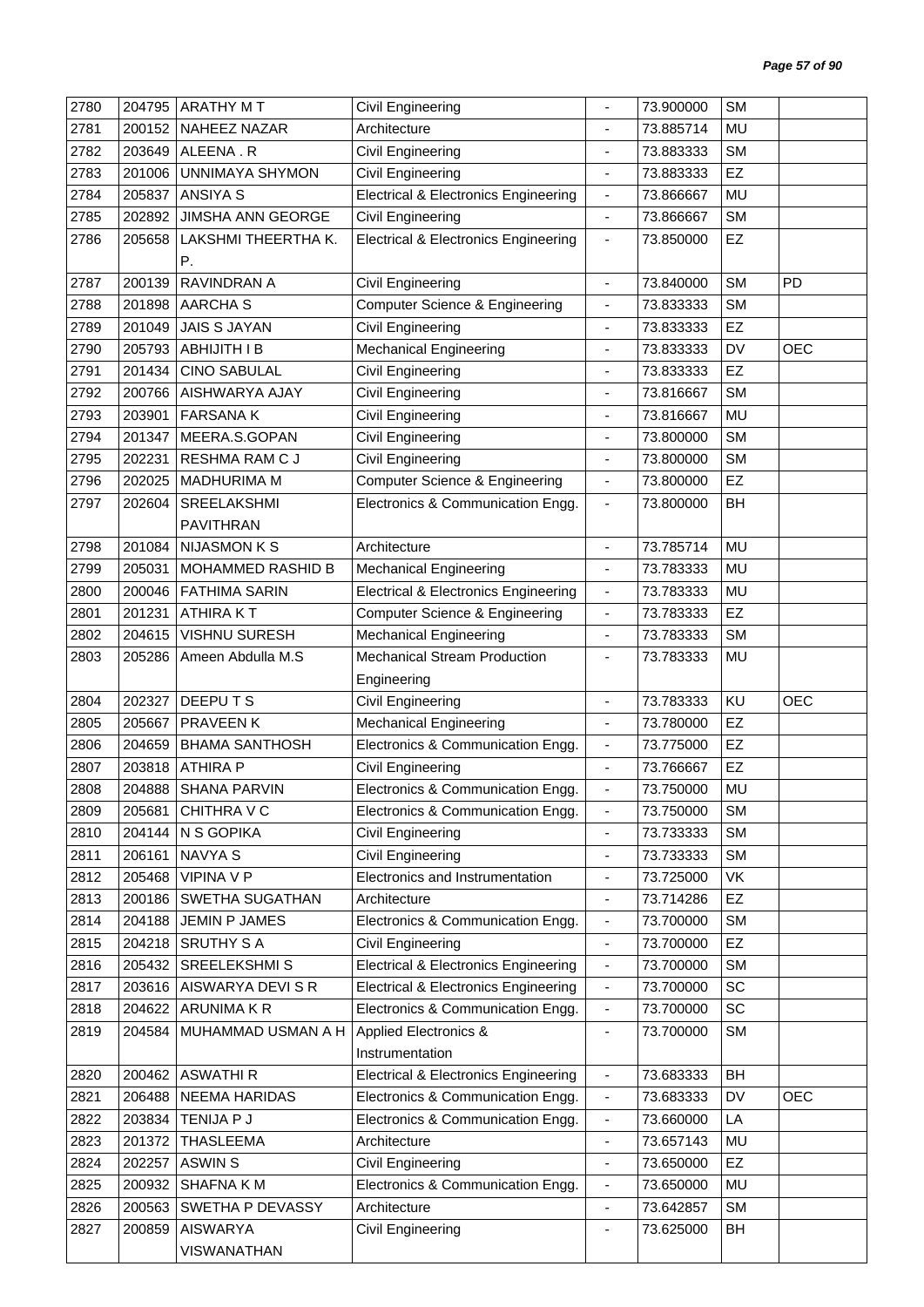| 2828 | 202429 | THANIMA M T            | Civil Engineering                               |                              | 73.616667 | MU         |            |
|------|--------|------------------------|-------------------------------------------------|------------------------------|-----------|------------|------------|
| 2829 | 201878 | <b>LAKSHMI ARAVIND</b> | Electronics & Communication Engg.               | $\blacksquare$               | 73.616667 | <b>SM</b>  |            |
| 2830 | 201181 | <b>PRAVEEN P</b>       | <b>Electrical &amp; Electronics Engineering</b> | $\blacksquare$               | 73.616667 | BH         |            |
| 2831 | 202129 | ARCHANA JAYALAL        | <b>Electrical &amp; Electronics Engineering</b> | $\overline{\phantom{a}}$     | 73.600000 | EZ         |            |
| 2832 | 203755 | <b>HEALSA HENRY</b>    | <b>Electrical &amp; Electronics Engineering</b> | $\blacksquare$               | 73.600000 | LA         |            |
| 2833 | 202613 | ANJU M                 | <b>Computer Science &amp; Engineering</b>       | $\blacksquare$               | 73.600000 | EZ         |            |
| 2834 | 201202 | SHAJILA. A. S          | Civil Engineering                               | $\overline{\phantom{a}}$     | 73.587302 | <b>SM</b>  | Sponsored  |
| 2835 | 201382 | <b>JAYANTHIMS</b>      | <b>Electrical &amp; Electronics Engineering</b> | $\overline{\phantom{a}}$     | 73.583333 | <b>SM</b>  |            |
| 2836 | 202473 | AKHIL S J              | <b>Mechanical Engineering</b>                   | $\blacksquare$               | 73.583333 | LA         |            |
| 2837 | 206372 | <b>HARITHA KM</b>      | Civil Engineering                               | $\qquad \qquad \blacksquare$ | 73.575000 | EZ         |            |
| 2838 | 201911 | <b>ARCHANAKS</b>       | <b>Computer Science &amp; Engineering</b>       | $\overline{\phantom{a}}$     | 73.575000 | VK         |            |
| 2839 | 202648 | <b>ROHITH NAIR A R</b> | Electronics & Communication Engg.               | $\overline{\phantom{a}}$     | 73.566667 | <b>SM</b>  |            |
| 2840 | 202134 | <b>KRISHNA V S</b>     | <b>Electrical &amp; Electronics Engineering</b> | $\overline{\phantom{a}}$     | 73.560000 | <b>SM</b>  |            |
| 2841 | 205338 | AMRITHA CHANDRAN M     | <b>Electrical &amp; Electronics Engineering</b> | $\blacksquare$               | 73.550000 | <b>SM</b>  |            |
| 2842 | 200351 | <b>AJITH MATHEW</b>    | <b>Mechanical Engineering</b>                   | $\overline{\phantom{a}}$     | 73.540000 | <b>SM</b>  |            |
| 2843 | 203732 | A NANDHAN              | Instrumentation and Control                     | $\overline{\phantom{a}}$     | 73.533333 | <b>EWS</b> |            |
|      |        |                        | Engineering                                     |                              |           |            |            |
| 2844 | 202081 | <b>SHANIFA E</b>       | Electronics & Communication Engg.               | $\blacksquare$               | 73.525424 | <b>SM</b>  | Sponsored  |
| 2845 | 201075 | <b>GREESHMAK</b>       | <b>Computer Science &amp; Engineering</b>       | $\overline{\phantom{a}}$     | 73.525000 | <b>SM</b>  |            |
| 2846 |        |                        |                                                 |                              |           | <b>SM</b>  |            |
|      | 204434 | Tony Shaw              | Civil Engineering                               | $\blacksquare$               | 73.516667 |            |            |
| 2847 | 205523 | SNEHARF                | Civil Engineering                               | $\qquad \qquad \blacksquare$ | 73.516667 | MU         |            |
| 2848 | 205951 | <b>KARANKK</b>         | <b>Mechanical Engineering</b>                   | $\blacksquare$               | 73.516667 | SC         |            |
| 2849 | 206162 | <b>Aquiline Moses</b>  | Architecture                                    | $\blacksquare$               | 73.500000 | <b>SM</b>  |            |
| 2850 | 200795 | JEWEL EAPEN MATHEW     | <b>Electrical &amp; Electronics Engineering</b> | $\blacksquare$               | 73.500000 | <b>SM</b>  |            |
| 2851 | 201957 | <b>VARADHAN</b>        | Electronics & Communication Engg.               | $\overline{\phantom{a}}$     | 73.500000 | <b>SM</b>  |            |
| 2852 | 201444 | VINDHUJA VENU          | Civil Engineering                               | $\overline{\phantom{a}}$     | 73.500000 | <b>SM</b>  |            |
| 2853 | 203083 | U V NANDU              | Civil Engineering                               | $\blacksquare$               | 73.500000 | EZ         |            |
| 2854 | 201204 | <b>HAFSA S</b>         | Civil Engineering                               | ÷,                           | 73.483333 | MU         |            |
| 2855 | 203825 | AJINA R                | Civil Engineering                               | $\qquad \qquad \blacksquare$ | 73.483333 | EZ         |            |
| 2856 | 206546 | <b>MIDHUN RAJ K</b>    | <b>Mechanical Engineering</b>                   | $\overline{\phantom{a}}$     | 73.483333 | <b>SM</b>  |            |
| 2857 | 206407 | NAJEEMA.U              | Civil Engineering                               |                              | 73.472527 | <b>SM</b>  |            |
| 2858 | 203735 | JINUMOL. K. M          | <b>Electrical &amp; Electronics Engineering</b> |                              | 73.450000 | EZ         |            |
| 2859 | 204380 | <b>SREELEKSHMI S S</b> | Architecture                                    | $\overline{\phantom{a}}$     | 73.442857 | EZ         |            |
| 2860 | 202735 | <b>BIBY JOSEPH</b>     | Civil Engineering                               | $\qquad \qquad \blacksquare$ | 73.433333 | EWS        | PD         |
| 2861 | 201316 | <b>SREEPRIYA S</b>     | Electronics & Communication Engg.               | $\overline{\phantom{a}}$     | 73.433333 | <b>SM</b>  |            |
| 2862 | 200742 | <b>JASMINA C.H</b>     | Electronics & Communication Engg.               | $\blacksquare$               | 73.424000 | MU         |            |
| 2863 | 203848 | ARYA S CHANDRAN        | Civil Engineering                               | $\overline{\phantom{a}}$     | 73.420000 | <b>SM</b>  |            |
| 2864 | 203052 | HASNA SHERIN TP        | <b>Computer Science &amp; Engineering</b>       | $\blacksquare$               | 73.416667 | MU         |            |
| 2865 | 204902 | ASAD K P               | <b>Mechanical Engineering</b>                   | $\blacksquare$               | 73.416667 | <b>SM</b>  |            |
| 2866 | 204444 | ANAGHA M               | Civil Engineering                               | $\overline{\phantom{a}}$     | 73.400000 | <b>SM</b>  |            |
| 2867 | 206467 | ANOOP V P              | Civil Engineering                               | $\overline{\phantom{a}}$     | 73.400000 | EZ         |            |
| 2868 | 204499 | <b>NEETHUB</b>         | Civil Engineering                               | $\blacksquare$               | 73.400000 | BH         |            |
| 2869 | 205784 | ABRAHAM S ARACKAL      | Fire and Safety Engineering                     | $\overline{\phantom{a}}$     | 73.400000 | <b>SM</b>  |            |
| 2870 | 206026 | L RANJANI              | Applied Electronics &                           | $\overline{\phantom{a}}$     | 73.383333 | <b>SM</b>  |            |
|      |        |                        | Instrumentation                                 |                              |           |            |            |
| 2871 | 200463 | PUNYA L P              | Architecture                                    | $\blacksquare$               | 73.375000 | EZ         |            |
| 2872 | 205488 | NEETHU AP              | <b>Electrical &amp; Electronics Engineering</b> | $\blacksquare$               | 73.366667 | BH         |            |
| 2873 | 200976 | MUHAMMAD JASEER K      | Computer Science & Engineering                  | $\overline{\phantom{a}}$     | 73.366667 | MU         |            |
|      |        | P                      |                                                 |                              |           |            |            |
| 2874 | 201128 | <b>GANGA V SAJI</b>    | Electronics & Communication Engg.               | $\overline{\phantom{a}}$     | 73.350000 | VK         |            |
| 2875 | 204306 | MEENU SASEENDRAN       | Electronics & Communication Engg.               | $\overline{\phantom{a}}$     | 73.350000 | EZ         |            |
| 2876 | 206525 | POOJA GIRISH           | Civil Engineering                               | $\overline{\phantom{a}}$     | 73.350000 | DV         | <b>OEC</b> |
| 2877 | 200809 | ANUSREE V V            | Civil Engineering                               | $\overline{a}$               | 73.333333 | EZ         |            |
|      |        |                        |                                                 |                              |           |            |            |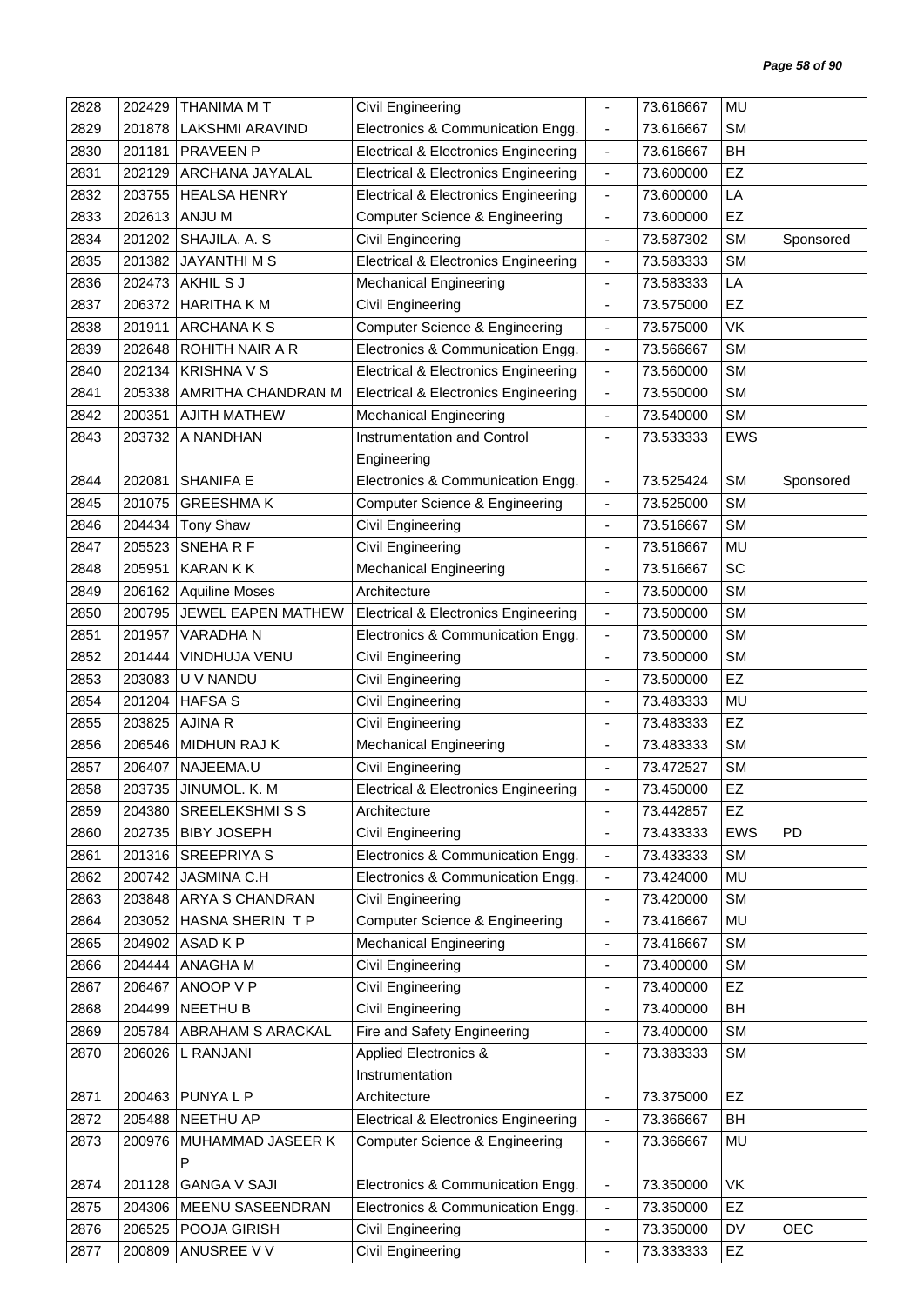| 2878 | 200023 | ARDRA B G               | Electronics & Communication Engg.               | $\blacksquare$               | 73.316667 | <b>SM</b> |            |
|------|--------|-------------------------|-------------------------------------------------|------------------------------|-----------|-----------|------------|
| 2879 | 206448 | ANAIDA KS               | <b>Mechanical Engineering</b>                   | $\blacksquare$               | 73.316667 | <b>SM</b> |            |
| 2880 | 202188 | Geo Kurian              | <b>Mechanical Engineering</b>                   | $\overline{\phantom{a}}$     | 73.316667 | <b>SM</b> |            |
| 2881 | 200464 | ANJANA K R              | Civil Engineering                               | ÷                            | 73.316667 | <b>SM</b> |            |
| 2882 | 200552 | <b>ARJUN PK</b>         | Electronics & Communication Engg.               | $\blacksquare$               | 73.300000 | <b>SM</b> |            |
| 2883 | 202355 | SHIBINA BEEGUM          | Civil Engineering                               | $\blacksquare$               | 73.283333 | MU        |            |
| 2884 | 203333 | DARSHANA DIVAKARAN      | <b>Civil Engineering</b>                        | $\overline{\phantom{a}}$     | 73.283333 | EZ        |            |
|      |        | K V                     |                                                 |                              |           |           |            |
| 2885 | 205525 | ATHIRA PRAMOD T         | Civil Engineering                               |                              | 73.283333 | DV        | <b>OEC</b> |
| 2886 | 203959 | <b>ATHIRA S</b>         | Computer Science & Engineering                  | $\overline{\phantom{a}}$     | 73.266667 | <b>SM</b> |            |
| 2887 | 202940 | <b>MOHAMMED</b>         | <b>Electrical &amp; Electronics Engineering</b> | $\overline{\phantom{a}}$     | 73.266667 | MU        |            |
|      |        | THAKIYUDHEEN T K        |                                                 |                              |           |           |            |
| 2888 | 204116 | <b>ALFIYA RAZAK</b>     | Civil Engineering                               | $\overline{\phantom{a}}$     | 73.266667 | MU        |            |
| 2889 | 203420 | AMRITHA V S             | Civil Engineering                               | $\blacksquare$               | 73.266667 | LA        |            |
| 2890 | 201964 | MEGHANA K.K             | Civil Engineering                               |                              | 73.266667 | SC        |            |
| 2891 | 204459 | RISHANA ISMAIL          | Civil Engineering                               | $\overline{\phantom{a}}$     | 73.250000 | MU        |            |
| 2892 | 201436 | SHANIYA Z               | <b>Electrical &amp; Electronics Engineering</b> | $\overline{\phantom{a}}$     | 73.250000 | MU        |            |
| 2893 | 202286 | NAYANA RAVINDRAN        | <b>Bio Technology</b>                           | $\overline{\phantom{a}}$     | 73.250000 | EZ        |            |
|      |        | <b>BANGAPPATTA</b>      |                                                 |                              |           |           |            |
| 2894 | 205029 | <b>AAVANI AJITH</b>     | Civil Engineering                               | $\overline{\phantom{a}}$     | 73.240000 | <b>DV</b> | <b>OEC</b> |
| 2895 | 204861 | AMANDA SARA PHILIP      | Electronics & Communication Engg.               | $\blacksquare$               | 73.233333 | <b>SM</b> |            |
| 2896 | 204052 | ASHKAR MUHAMMED         | <b>Electrical &amp; Electronics Engineering</b> | $\blacksquare$               | 73.216667 | <b>SM</b> |            |
| 2897 | 202265 | ALEENA BABU             | Civil Engineering                               | $\blacksquare$               | 73.216667 | <b>SM</b> |            |
| 2898 | 206262 | <b>TREESA AUGUSTINE</b> | Electronics & Communication Engg.               | $\blacksquare$               | 73.216667 | <b>SM</b> |            |
| 2899 | 203651 | <b>AISWARYA B</b>       | <b>Civil Engineering</b>                        | $\overline{\phantom{a}}$     | 73.216667 | <b>SM</b> |            |
| 2900 | 202589 | SHERIN SEBASTIAN        | Computer Science & Engineering                  | $\qquad \qquad \blacksquare$ | 73.216667 | <b>SM</b> |            |
| 2901 | 203186 | AMEERA SALAM            | <b>Civil Engineering</b>                        | $\blacksquare$               | 73.216667 | MU        |            |
| 2902 | 200486 | <b>EKTHAV</b>           | Civil Engineering                               | ÷,                           | 73.216667 | SC        |            |
| 2903 | 200955 | <b>RENJITH KM</b>       | Electronics & Communication Engg.               | $\overline{\phantom{a}}$     | 73.200000 | <b>SM</b> | Sponsored  |
| 2904 | 206259 | PREETHA MARIAM          | <b>Civil Engineering</b>                        | ÷                            | 73.200000 | <b>SM</b> |            |
|      |        | <b>GEORGE</b>           |                                                 |                              |           |           |            |
| 2905 | 202204 | <b>REEMA JOSE</b>       | Computer Science & Engineering                  |                              | 73.200000 | <b>SM</b> |            |
| 2906 | 200021 | POOJA K P               | Civil Engineering                               | $\overline{\phantom{a}}$     | 73.200000 | EZ        |            |
| 2907 | 202676 | AMINA N KHAN            | Civil Engineering                               | ÷,                           | 73.183333 | MU        |            |
| 2908 | 200993 | <b>RIYASUNNISA</b>      | <b>Bio Medical Engineering</b>                  | $\overline{\phantom{a}}$     | 73.183333 | MU        |            |
| 2909 | 200558 | <b>VRINDA M S</b>       | <b>Electrical &amp; Electronics Engineering</b> | $\blacksquare$               | 73.183333 | EWS       |            |
| 2910 | 201247 | <b>MERLIN T ROSE</b>    | Architecture                                    | $\overline{\phantom{m}}$     | 73.171429 | SM        |            |
| 2911 | 201298 | <b>ANJANA P</b>         | Architecture                                    | $\overline{\phantom{a}}$     | 73.166667 | EZ        |            |
| 2912 | 200452 | SONATS                  | Electronics & Communication Engg.               | $\blacksquare$               | 73.150000 | EZ        |            |
| 2913 | 200314 | <b>MERIN ALEX</b>       | Civil Engineering                               | $\overline{\phantom{a}}$     | 73.150000 | <b>SM</b> |            |
| 2914 | 201913 | <b>MERLIN SY</b>        | <b>Applied Electronics &amp;</b>                | $\overline{\phantom{a}}$     | 73.150000 | <b>SM</b> |            |
|      |        |                         | Instrumentation                                 |                              |           |           |            |
| 2915 | 201140 | <b>FAISA T</b>          | Electronics & Communication Engg.               | $\blacksquare$               | 73.142857 | <b>SM</b> |            |
| 2916 | 204324 | BHAVITHA BHASKARAN      | Civil Engineering                               | $\overline{\phantom{a}}$     | 73.133333 | SC        |            |
| 2917 | 202659 | <b>HARISHMA S NAIR</b>  | Electronics & Communication Engg.               | $\blacksquare$               | 73.133333 | SM        |            |
| 2918 | 205563 | Ashish A S              | <b>Mechanical Engineering</b>                   | $\blacksquare$               | 73.133333 | <b>SM</b> |            |
| 2919 | 200507 | AHANA ARSHAD S          | <b>Aeronautical Engineering</b>                 | $\overline{\phantom{a}}$     | 73.133333 | MU        |            |
| 2920 | 205597 | SANDRA ROSE             | Architecture                                    | ÷,                           | 73.085714 | SM        |            |
| 2921 | 205825 | AKHIL MATHEW            | Computer Science & Engineering                  | $\overline{\phantom{a}}$     | 73.083333 | SM        |            |
| 2922 | 202888 | RAECHEL BABY            | <b>Computer Science &amp; Engineering</b>       | $\blacksquare$               | 73.083333 | SM        |            |
| 2923 | 200988 | VISHNUPRIYA.R.L         | Civil Engineering                               | $\overline{\phantom{a}}$     | 73.075000 | SC        |            |
|      |        |                         |                                                 |                              |           |           |            |
| 2924 | 202377 | ATHIRA JAYAPRAKASH      | <b>Chemical Engineering</b>                     | $\blacksquare$               | 73.066667 | EZ        |            |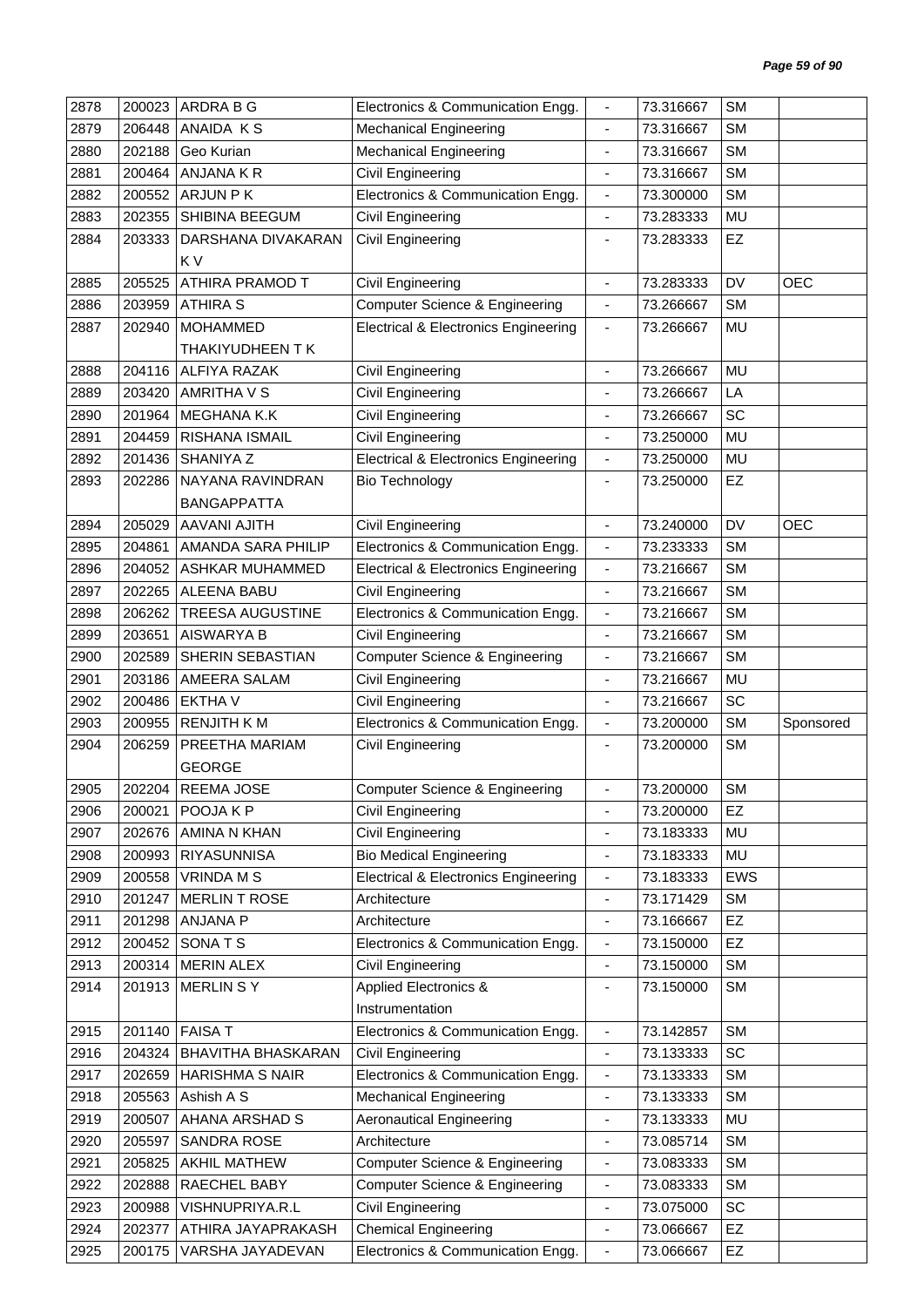| 2926         | 203775           | <b>REMYAA</b>                         | Civil Engineering                                      | $\blacksquare$                             | 73.056000              | <b>SM</b>              |            |
|--------------|------------------|---------------------------------------|--------------------------------------------------------|--------------------------------------------|------------------------|------------------------|------------|
| 2927         | 204580           | SEENA JOSE                            | Electronics & Communication Engg.                      | $\blacksquare$                             | 73.050000              | <b>SM</b>              |            |
| 2928         | 202474           | PARVATHY M                            | Civil Engineering                                      | ä,                                         | 73.050000              | <b>EZ</b>              |            |
| 2929         | 204906           | ARJUN V AJITH                         | <b>Mechanical Engineering</b>                          | $\qquad \qquad \blacksquare$               | 73.050000              | EZ                     |            |
| 2930         | 204631           | ASNA K A                              | Civil Engineering                                      | $\blacksquare$                             | 73.050000              | <b>MU</b>              |            |
| 2931         | 200590           | <b>LAKSHMI C R</b>                    | Architecture                                           | ä,                                         | 73.042857              | EZ                     |            |
| 2932         | 200488           | <b>ANLY SAJU</b>                      | Civil Engineering                                      | ÷                                          | 73.040000              | <b>SM</b>              |            |
| 2933         | 202011           | MUFEEDA SHIRIN M M                    | Civil Engineering                                      | $\overline{\phantom{a}}$                   | 73.016667              | MU                     |            |
| 2934         | 204425           | <b>ADHITHYA C R</b>                   | Civil Engineering                                      | $\overline{\phantom{a}}$                   | 73.000000              | <b>EWS</b>             |            |
| 2935         | 206097           | ANUSREE PV                            | Electronics & Communication Engg.                      | $\overline{\phantom{a}}$                   | 73.000000              | <b>SM</b>              |            |
| 2936         | 203094           | SANTHWANA P S                         | Civil Engineering                                      | $\blacksquare$                             | 73.000000              | EZ                     |            |
| 2937         | 204825           | DHEEPIKARAY T.P.                      | <b>Computer Science &amp; Engineering</b>              | $\overline{\phantom{a}}$                   | 73.000000              | EZ                     |            |
| 2938         | 200697           | <b>SURABHIS</b>                       | Applied Electronics &                                  | $\overline{\phantom{a}}$                   | 72.983333              | SC                     |            |
|              |                  |                                       | Instrumentation                                        |                                            |                        |                        |            |
| 2939         | 202807           | <b>SWATI S</b>                        | <b>Computer Science &amp; Engineering</b>              | $\overline{\phantom{a}}$                   | 72.980000              | <b>SM</b>              |            |
| 2940         | 203642           | SHARON K MAMACHAN                     | Computer Science & Engineering                         | $\blacksquare$                             | 72.980000              | <b>SM</b>              |            |
| 2941         | 203093           | AMEERA N                              | <b>Computer Science &amp; Engineering</b>              | $\overline{\phantom{a}}$                   | 72.966667              | MU                     |            |
| 2942         | 205294           | KRISHNATHULASI KU                     | Civil Engineering                                      | $\qquad \qquad \blacksquare$               | 72.966667              | <b>SM</b>              |            |
| 2943         | 203307           | HARITHA M V                           | Computer Science & Engineering                         | $\overline{\phantom{a}}$                   | 72.960000              | BH                     |            |
| 2944         | 203823           | <b>HRIDYA A L</b>                     | Civil Engineering                                      | $\overline{\phantom{a}}$                   | 72.950000              | <b>SM</b>              |            |
| 2945         | 201560           | <b>GREESHMA S NAIR</b>                | Electronics & Communication Engg.                      | $\overline{\phantom{a}}$                   | 72.940000              | <b>SM</b>              |            |
| 2946         | 203128           | R RAVEENA                             | Civil Engineering                                      | $\frac{1}{2}$                              | 72.933333              | EZ                     |            |
| 2947         | 203858           | AKSHAYA SR                            | Electronics & Communication Engg.                      | $\overline{\phantom{a}}$                   | 72.933333              | EZ                     |            |
| 2948         | 200758           | AMAL KRISHNA                          | Civil Engineering                                      | $\blacksquare$                             | 72.933333              | EZ                     |            |
| 2949         | 202650           | <b>LAKSHMI ANIL</b>                   | Electronics & Communication Engg.                      | $\overline{\phantom{a}}$                   | 72.916667              | EZ                     |            |
| 2950         | 202579           | ANJALY STEPHEN SL                     | Electronics & Communication Engg.                      | $\overline{\phantom{a}}$                   | 72.916667              | LA                     |            |
| 2951         | 200483           | SRUTHI.V                              | <b>Electrical &amp; Electronics Engineering</b>        | $\blacksquare$                             | 72.916667              | SC                     |            |
| 2952         | 201090           | AKHILA ASHOKAN                        | Electronics & Communication Engg.                      | $\overline{\phantom{a}}$                   | 72.916667              | EZ                     |            |
| 2953         | 203538           | SAMUEL BABY                           | Civil Engineering                                      | $\overline{\phantom{a}}$                   | 72.900000              | <b>SM</b>              |            |
| 2954         | 200211           | REMYA V JOHN                          | Civil Engineering                                      | $\overline{\phantom{a}}$                   | 72.900000              | LA                     |            |
| 2955         | 205623           | ANJANA M                              | <b>Electrical &amp; Electronics Engineering</b>        | $\blacksquare$                             | 72.900000              | EZ                     |            |
| 2956         | 202222           | KAVYA MURALI                          | <b>Computer Science &amp; Engineering</b>              | ٠                                          | 72.900000              | <b>SM</b>              |            |
| 2957         | 200451           | <b>AMITH TOM MATHEW</b>               | <b>Mechanical Engineering</b>                          |                                            | 72.900000              | <b>SM</b>              |            |
| 2958         | 202761           | FATHIMATHUL ZAIBA                     | Civil Engineering                                      |                                            | 72.900000              | MU                     |            |
|              |                  | <b>JALEEL</b>                         |                                                        |                                            |                        |                        |            |
| 2959         | 204700           | SREEHARI P                            | <b>Mechanical Engineering</b>                          |                                            | 72.900000              | <b>BH</b>              |            |
| 2960         | 203990           | RANJITHA.R                            | Civil Engineering                                      | $\overline{\phantom{a}}$                   | 72.900000              | VK                     |            |
| 2961         | 203710           | <b>ABHIRAMI A</b>                     | Civil Engineering                                      | $\overline{\phantom{a}}$                   | 72.900000              | EZ                     |            |
| 2962         | 203314           | AMRITHA N K                           | <b>Electrical &amp; Electronics Engineering</b>        | $\overline{\phantom{a}}$                   | 72.883333              | <b>SM</b>              |            |
| 2963         | 203409           | <b>ASHA SIMON</b>                     | <b>Computer Science &amp; Engineering</b>              | $\overline{\phantom{a}}$                   | 72.883333              | BX                     |            |
| 2964         | 205061           | ANAGHA GOPAN O G                      | Civil Engineering                                      | $\overline{\phantom{a}}$                   | 72.880000              | <b>SM</b>              |            |
| 2965         | 205103           | MUHAMMED NAJIH M                      | <b>Mechanical Engineering</b>                          | ÷,                                         | 72.875000              | MU                     |            |
| 2966         | 201470           | JEESHMA REMESH P V                    | Electronics & Communication Engg.                      | $\overline{\phantom{a}}$                   | 72.875000              | DV                     | <b>OEC</b> |
| 2967         | 204303           | <b>GAYATRIJ</b>                       | Civil Engineering                                      | $\blacksquare$                             | 72.864865              | <b>SM</b>              | Sponsored  |
| 2968         | 203457           | ANISHA ANGEL S J                      | Electronics & Communication Engg.                      | $\overline{\phantom{a}}$                   | 72.860000              | <b>SM</b>              |            |
| 2969         | 200060           | ARADHANA V A                          | Civil Engineering                                      | $\overline{\phantom{a}}$                   | 72.850000              | VK                     |            |
| 2970         | 203121           | UNNI H                                | <b>Mechanical Engineering</b>                          | $\blacksquare$                             | 72.840000              | SC                     |            |
|              |                  |                                       |                                                        |                                            |                        |                        |            |
| 2971<br>2972 | 205914<br>201670 | <b>GEETHU THOMAS</b><br>MEKHANA GOPAL | Electronics & Communication Engg.<br>Civil Engineering | $\overline{\phantom{a}}$<br>$\blacksquare$ | 72.840000<br>72.833333 | <b>SM</b><br><b>SM</b> |            |
| 2973         | 203126           | <b>JOYAL SUNNY</b>                    | Electronics & Communication Engg.                      |                                            | 72.825000              | <b>SM</b>              |            |
| 2974         | 200749           | ABHIJITH KUMAR B L                    | Electronics & Communication Engg.                      | $\overline{\phantom{a}}$<br>$\blacksquare$ | 72.816667              | <b>EWS</b>             |            |
| 2975         | 200168           | <b>ARJUN S KUMAR</b>                  | Architecture                                           | $\overline{\phantom{a}}$                   | 72.812500              | <b>SM</b>              |            |
|              |                  | ANISHMA A B                           |                                                        | ÷,                                         | 72.800000              | EZ                     |            |
| 2976         | 201052           |                                       | Civil Engineering                                      |                                            |                        |                        |            |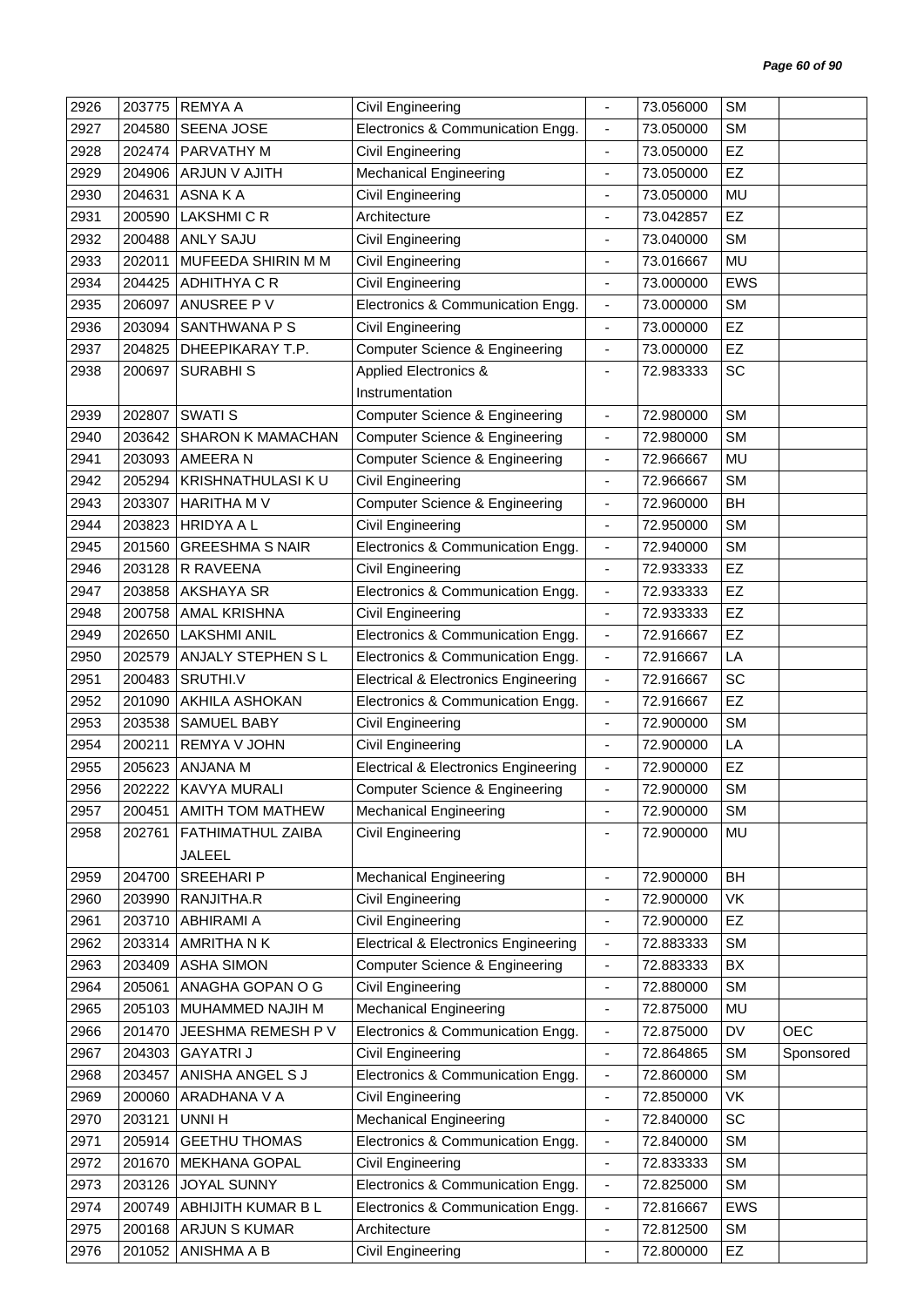| 2977 | 204234 | <b>ANJITHA A P</b>       | Electronics & Communication Engg.                                                | $\overline{\phantom{a}}$     | 72.800000              | SC        |           |
|------|--------|--------------------------|----------------------------------------------------------------------------------|------------------------------|------------------------|-----------|-----------|
| 2978 | 205995 | <b>SWATHY SURESH</b>     | Electronics & Communication Engg.                                                | $\blacksquare$               | 72.783333              | <b>SM</b> |           |
| 2979 | 201886 | A R SREELEKSHMI          | Civil Engineering                                                                |                              | 72.783333              | EZ        |           |
| 2980 | 203668 | MANEESHA.M               | <b>Electrical &amp; Electronics Engineering</b>                                  | $\overline{\phantom{a}}$     | 72.780000              | BH        |           |
| 2981 | 202931 | <b>FEMIYA LAWRENCE</b>   | <b>Civil Engineering</b>                                                         | $\overline{\phantom{a}}$     | 72.766667              | LA        |           |
| 2982 | 203490 | JUBILY V REJI            | Electronics & Communication Engg.                                                | $\blacksquare$               | 72.766667              | <b>SM</b> |           |
| 2983 | 201651 | <b>VEENA P VARGHESE</b>  | Architecture                                                                     | $\overline{\phantom{a}}$     | 72.762500              | <b>SM</b> |           |
| 2984 | 204299 | REEJA FELIX              | <b>Aeronautical Engineering</b>                                                  | $\overline{\phantom{a}}$     | 72.736842              | LA        |           |
| 2985 | 206761 | ANJU G S                 | Civil Engineering                                                                | $\overline{\phantom{a}}$     | 72.733333              | BX        |           |
| 2986 | 200199 | <b>ARAVIND V A</b>       | <b>Electrical &amp; Electronics Engineering</b>                                  | $\blacksquare$               | 72.733333              | SC        |           |
| 2987 | 201226 | <b>JIBIN BIJU</b>        | Civil Engineering                                                                | $\blacksquare$               | 72.733333              | <b>SM</b> |           |
| 2988 | 205509 | SWATHY KRISHNA P P       | Civil Engineering                                                                | $\blacksquare$               | 72.733333              | <b>SM</b> |           |
| 2989 | 200924 | <b>MELBIN SIBY</b>       | <b>Electrical &amp; Electronics Engineering</b>                                  | $\blacksquare$               | 72.720000              | <b>SM</b> |           |
| 2990 | 200577 | <b>KEERTHI RAJENDRAN</b> | Civil Engineering                                                                | $\overline{\phantom{a}}$     | 72.716667              | LA        |           |
| 2991 | 203299 | ROSEMERIN JUSTIN         | Computer Science & Engineering                                                   | $\blacksquare$               | 72.716667              | <b>SM</b> |           |
| 2992 | 200470 | <b>JAIN TERESA JOSE</b>  | <b>Civil Engineering</b>                                                         | $\overline{\phantom{a}}$     | 72.716667              | LA        |           |
| 2993 | 204793 | <b>MRUDHUL A M</b>       | <b>Mechanical Engineering</b>                                                    | ÷,                           | 72.716667              | EZ        |           |
| 2994 | 205219 | ABHINA VIJAYAN           | Civil Engineering                                                                |                              | 72.716667              | EZ        |           |
|      |        | VALIYAPARAMBIL           |                                                                                  |                              |                        |           |           |
| 2995 | 200022 | ANJANA LAKSHMANAN        | Architecture                                                                     | ÷,                           | 72.712500              | <b>SM</b> |           |
| 2996 | 203544 | AYSHA SIRAJUDHEEN        | Civil Engineering                                                                | $\overline{\phantom{a}}$     | 72.700000              | <b>SM</b> |           |
| 2997 | 202772 | <b>SEETHAR</b>           | <b>Computer Science &amp; Engineering</b>                                        | $\blacksquare$               | 72.700000              | <b>SM</b> |           |
| 2998 | 203892 | DIVYA ELIZABETH          | Electronics & Communication Engg.                                                | $\blacksquare$               | 72.700000              | <b>SM</b> |           |
|      |        | <b>MATHEW</b>            |                                                                                  |                              |                        |           |           |
| 2999 | 206167 | <b>ADITH K</b>           | <b>Mechanical Engineering</b>                                                    | $\blacksquare$               | 72.700000              | <b>SM</b> |           |
| 3000 | 204837 | SANEEHAK                 | Electronics & Communication Engg.                                                | $\overline{\phantom{a}}$     | 72.688000              | <b>SM</b> |           |
| 3001 | 205055 | <b>AMARTHYA SEN</b>      | Civil Engineering                                                                | $\overline{\phantom{a}}$     | 72.683333              | <b>SM</b> |           |
| 3002 | 200448 | SOORYA SURESH            | <b>Computer Science &amp; Engineering</b>                                        | ä,                           | 72.683333              | EZ        |           |
| 3003 | 203049 | <b>AJMAL P S</b>         | <b>Mechanical Engineering</b>                                                    | $\overline{\phantom{a}}$     | 72.683333              | MU        |           |
| 3004 | 204778 | ANN MARIA T. J.          | Architecture                                                                     | $\overline{\phantom{a}}$     | 72.671429              | LA        |           |
| 3005 | 203729 | SINU P P                 | Electronics & Communication Engg.                                                | $\blacksquare$               | 72.666667              | MU        |           |
|      | 203267 | <b>ABHIJITH JOY</b>      |                                                                                  |                              |                        | <b>EZ</b> |           |
| 3006 |        | 206463 ANJITHA P V       | <b>Mechanical Engineering</b><br><b>Electrical &amp; Electronics Engineering</b> |                              | 72.666667<br>72.666667 | BH        |           |
| 3007 |        |                          |                                                                                  | $\overline{\phantom{a}}$     |                        |           |           |
| 3008 | 206695 | FEMINA NAZRIN A          | Civil Engineering                                                                | $\overline{\phantom{a}}$     | 72.650000              | MU        |           |
| 3009 | 204898 | Harikrishnan J           | Civil Engineering                                                                | $\blacksquare$               | 72.650000              | <b>EZ</b> |           |
| 3010 | 202564 | SHEHIN N                 | <b>Mechanical Engineering</b>                                                    | ä,                           | 72.640000              | <b>MU</b> |           |
| 3011 | 205672 | SREEKANTAN.S             | Civil Engineering                                                                | $\overline{\phantom{a}}$     | 72.633333              | <b>SM</b> |           |
| 3012 | 205384 | SREEKANTH V M            | <b>Mechanical Engineering</b>                                                    | $\qquad \qquad \blacksquare$ | 72.625000              | <b>SM</b> |           |
| 3013 | 205536 | SANDRA MARIA SAJAN       | Civil Engineering                                                                | ٠                            | 72.620000              | <b>SM</b> |           |
| 3014 | 205272 | ABI M P                  | <b>Electrical &amp; Electronics Engineering</b>                                  | $\overline{\phantom{a}}$     | 72.616667              | <b>SM</b> |           |
| 3015 | 204478 | DAYA GIREESH TK          | <b>Chemical Engineering</b>                                                      | $\overline{\phantom{a}}$     | 72.616667              | EZ        |           |
| 3016 | 203043 | <b>REVATHY A</b>         | Electronics & Communication Engg.                                                | $\overline{\phantom{a}}$     | 72.616667              | BH        |           |
| 3017 | 203631 | <b>GIGIMOL GEORGE</b>    | Electronics & Communication Engg.                                                | $\overline{\phantom{a}}$     | 72.600000              | <b>SM</b> | Sponsored |
| 3018 | 205947 | KAILAS G NATH            | Civil Engineering                                                                | $\blacksquare$               | 72.600000              | <b>SM</b> |           |
| 3019 | 206715 | <b>JENSON JOSE</b>       | <b>Production Engineering</b>                                                    | ٠                            | 72.600000              | <b>SM</b> |           |
|      |        | KINATTINGAL              |                                                                                  |                              |                        |           |           |
| 3020 | 201480 | <b>SREETHIKA P.S</b>     | <b>Electrical &amp; Electronics Engineering</b>                                  | $\overline{\phantom{a}}$     | 72.600000              | <b>EZ</b> |           |
| 3021 | 202226 | SHILPA SADANANDAN T      | <b>Computer Science &amp; Engineering</b>                                        | $\overline{\phantom{a}}$     | 72.600000              | EZ        |           |
| 3022 | 206204 | AFFIN D SAMUEL           | Electronics & Communication Engg.                                                | $\blacksquare$               | 72.600000              | <b>SM</b> |           |
| 3023 | 203800 | ANN HUBERT               | Architecture                                                                     | $\frac{1}{2}$                | 72.585714              | LA        |           |
| 3024 | 200119 | ABIN GEORGE              | Electronics & Communication Engg.                                                | $\overline{\phantom{a}}$     | 72.583333              | <b>SM</b> |           |
| 3025 | 200942 | ANUSREE. K               | Civil Engineering                                                                | $\overline{\phantom{a}}$     | 72.583333              | <b>SM</b> |           |
| 3026 | 205628 | NANDU V K                | <b>Computer Science &amp; Engineering</b>                                        | $\blacksquare$               | 72.583333              | <b>SM</b> |           |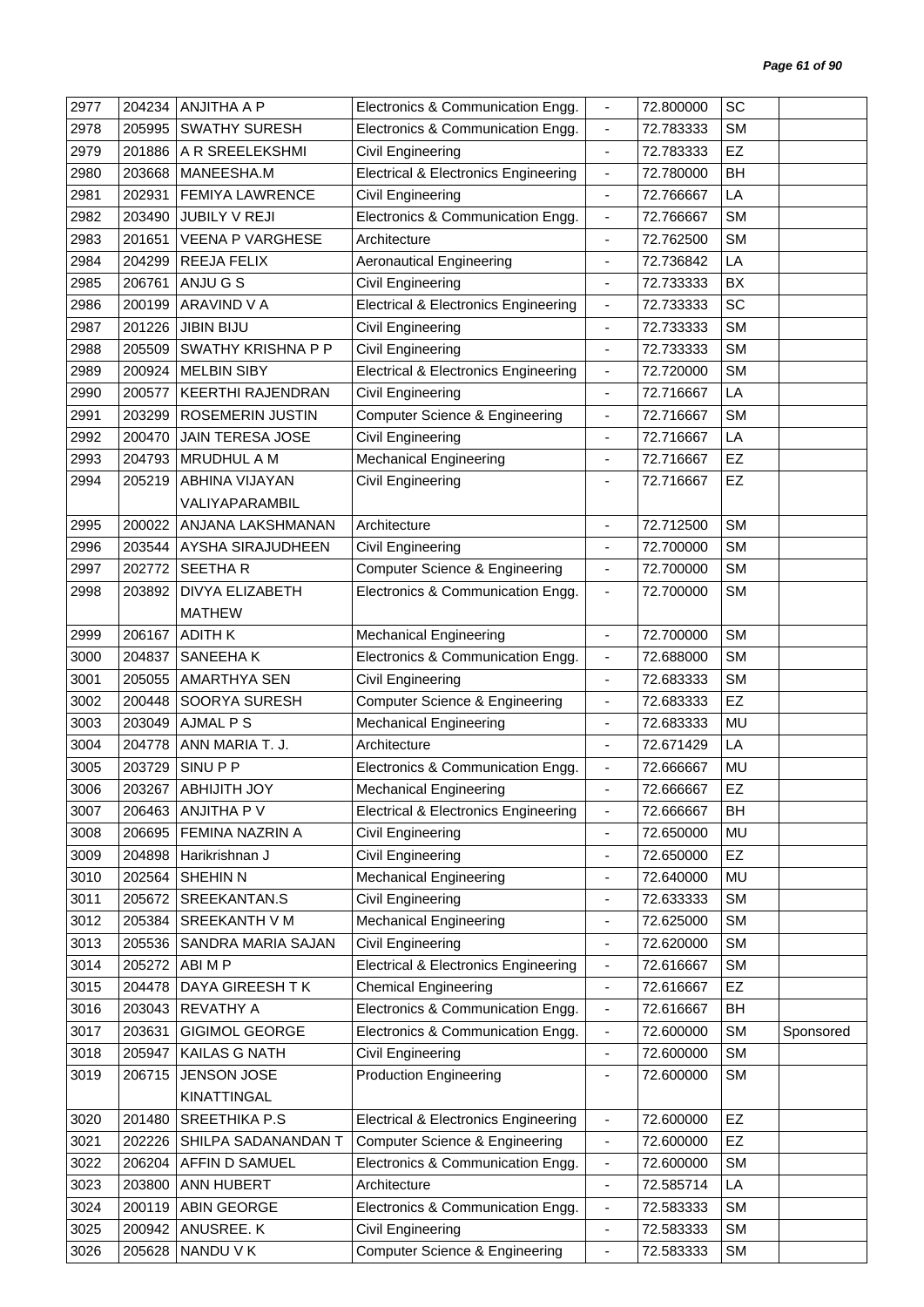| 3027 | 202728 | ANJALI ULLAS            | Electronics & Communication Engg.               | $\overline{\phantom{a}}$     | 72.583333 | EZ        |            |
|------|--------|-------------------------|-------------------------------------------------|------------------------------|-----------|-----------|------------|
| 3028 | 202138 | <b>ARATHY S NAIR</b>    | Civil Engineering                               | $\blacksquare$               | 72.583333 | <b>SM</b> |            |
| 3029 | 206397 | SOURAV SOUMENDRAN       | <b>Mechanical Engineering</b>                   | $\blacksquare$               | 72.576000 | EZ        |            |
|      |        | Т                       |                                                 |                              |           |           |            |
| 3030 | 204779 | <b>NANCY T PEREIRA</b>  | Civil Engineering                               | $\overline{\phantom{a}}$     | 72.566667 | LA        |            |
| 3031 | 200437 | MALAVIKA BALAGOPAL      | Electronics & Communication Engg.               | $\blacksquare$               | 72.566667 | <b>BH</b> |            |
| 3032 | 203793 | <b>SUMIS</b>            | <b>Computer Science &amp; Engineering</b>       | $\overline{\phantom{a}}$     | 72.550000 | LA        |            |
| 3033 | 202992 | AJMI JALEEL             | Computer Science & Engineering                  | $\blacksquare$               | 72.550000 | MU        |            |
| 3034 | 203015 | DEEPTHIRK               | <b>Electrical &amp; Electronics Engineering</b> | $\blacksquare$               | 72.550000 | <b>BH</b> |            |
| 3035 | 201386 | <b>RESHMA M S</b>       | <b>Computer Science &amp; Engineering</b>       | $\blacksquare$               | 72.540000 | <b>SM</b> |            |
| 3036 | 204178 | AISWARYA K.N.           | Electronics & Communication Engg.               | $\blacksquare$               | 72.533333 | <b>BH</b> |            |
| 3037 | 203804 | MOHAMMED AJNAS T        | <b>Mechanical Engineering</b>                   | $\blacksquare$               | 72.533333 | <b>MU</b> |            |
| 3038 | 201602 | JOFFIN P J              | Electronics & Communication Engg.               | $\overline{\phantom{a}}$     | 72.533333 | LA        |            |
| 3039 | 204094 | ARYA.P                  | Electronics & Communication Engg.               | $\blacksquare$               | 72.525000 | EZ        |            |
| 3040 | 203202 | <b>HARSHITH A S</b>     | <b>Computer Science &amp; Engineering</b>       | $\blacksquare$               | 72.525000 | <b>SM</b> |            |
| 3041 | 205876 | <b>GAYATHRY KV</b>      | <b>Civil Engineering</b>                        | $\overline{\phantom{a}}$     | 72.520000 | <b>SM</b> |            |
| 3042 | 206106 | RAKENDU B R             | Electronics & Communication Engg.               | $\overline{\phantom{a}}$     | 72.516667 | <b>SM</b> |            |
| 3043 | 205511 | <b>AMRUTHAK</b>         | Civil Engineering                               | $\overline{\phantom{a}}$     | 72.516667 | <b>SM</b> |            |
| 3044 | 203971 | REVYA RAJ               | Civil Engineering                               | $\blacksquare$               | 72.516667 | <b>SM</b> |            |
| 3045 | 200167 | RUBIN MATHEW RANJI      | <b>Mechanical Engineering</b>                   | ÷,                           | 72.500000 | <b>SM</b> |            |
| 3046 | 206709 | SYNO ANN VARGHESE       | <b>Chemical Engineering</b>                     | $\overline{\phantom{a}}$     | 72.500000 | <b>SM</b> |            |
| 3047 | 203633 | <b>VAISHNAVI S S</b>    | Civil Engineering                               | $\overline{\phantom{a}}$     | 72.500000 | <b>SM</b> |            |
| 3048 | 200039 | ALEENA JOSEPH           | <b>Electrical &amp; Electronics Engineering</b> | $\blacksquare$               | 72.483333 | <b>SM</b> |            |
| 3049 | 204207 | Aditya Dev S            | Information Technology                          | $\overline{\phantom{a}}$     | 72.480000 | <b>SM</b> |            |
| 3050 | 200524 | PARVATHY LAKSHMY        | Electronics & Communication Engg.               | $\blacksquare$               | 72.470588 | <b>SM</b> |            |
| 3051 | 204311 | PARVATHY LAKSHMY        | Electronics & Communication Engg.               | $\overline{\phantom{a}}$     | 72.470588 | <b>SM</b> |            |
| 3052 | 202891 | <b>KADAMBARIS</b>       | Architecture                                    | $\qquad \qquad \blacksquare$ | 72.457143 | EZ        |            |
| 3053 | 202502 | <b>SHAHINA N</b>        | Civil Engineering                               | $\blacksquare$               | 72.450000 | <b>MU</b> |            |
| 3054 | 206393 | <b>ASWATHY MOHAN K</b>  | <b>Electrical &amp; Electronics Engineering</b> | $\overline{\phantom{a}}$     | 72.450000 | <b>BH</b> |            |
| 3055 | 205082 | <b>VIDHISHA P</b>       | Electronics & Communication Engg.               | $\blacksquare$               | 72.440678 | <b>SM</b> | Sponsored  |
| 3056 |        | 206693 ADERSH S H       | <b>Mechanical Engineering</b>                   |                              | 72.440000 | <b>SM</b> |            |
| 3057 |        | 200877 ANJU MARY MATHEW | Electronics & Communication Engg.               |                              | 72.433333 | <b>SM</b> |            |
| 3058 | 203815 | VISHNU VENUGOPAL        | Electronics & Communication Engg.               | $\overline{\phantom{a}}$     | 72.420000 | <b>SM</b> |            |
| 3059 | 204877 | RESHMA PRASAD           | <b>Computer Science &amp; Engineering</b>       | $\overline{\phantom{a}}$     | 72.416667 | <b>EZ</b> |            |
| 3060 | 200293 | RINI C V                | Electronics & Communication Engg.               | $\overline{\phantom{a}}$     | 72.416667 | <b>SM</b> |            |
| 3061 | 200878 | <b>HANNA ROBIN</b>      | <b>Computer Science &amp; Engineering</b>       | $\blacksquare$               | 72.400000 | LA        |            |
| 3062 | 203276 | <b>AMAN P</b>           | <b>Mechanical Engineering</b>                   | $\overline{\phantom{a}}$     | 72.400000 | <b>SM</b> |            |
| 3063 | 201614 | ATHIRA HRISHIKESAN      | <b>Computer Science &amp; Engineering</b>       | $\qquad \qquad \blacksquare$ | 72.400000 | <b>EZ</b> |            |
| 3064 | 201301 | MUBASHIRA CV            | Electronics & Communication Engg.               | $\blacksquare$               | 72.400000 | <b>SM</b> |            |
| 3065 | 200372 | AKSHAYA.P               | Architecture                                    | $\overline{\phantom{a}}$     | 72.385714 | EZ        |            |
| 3066 | 202375 | <b>ARCHANA</b>          | Electronics & Communication Engg.               | $\blacksquare$               | 72.383333 | DV        | <b>OEC</b> |
|      |        | SWAMINATHAN P           |                                                 |                              |           |           |            |
| 3067 | 201784 | <b>B SHILPA</b>         | Civil Engineering                               | $\overline{\phantom{a}}$     | 72.366667 | <b>SM</b> |            |
| 3068 | 205225 | MAY MOL ROBERT          | <b>Computer Science &amp; Engineering</b>       | $\overline{\phantom{a}}$     | 72.366667 | <b>SM</b> |            |
| 3069 | 206447 | ASISH J BABU            | Electronics & Communication Engg.               | $\overline{\phantom{a}}$     | 72.366667 | <b>SM</b> |            |
| 3070 | 206666 | <b>ASHNA KUMAR</b>      | <b>Computer Science &amp; Engineering</b>       | $\overline{\phantom{a}}$     | 72.350000 | <b>SC</b> |            |
| 3071 | 206343 | <b>SURABHI S NAIR</b>   | Electronics & Communication Engg.               | $\overline{\phantom{a}}$     | 72.340000 | <b>SM</b> |            |
| 3072 | 202143 | <b>NEHAR</b>            | Civil Engineering                               | $\qquad \qquad \blacksquare$ | 72.340000 | <b>EZ</b> |            |
| 3073 | 203334 | <b>JITHIN SAMUEL</b>    | <b>Electrical &amp; Electronics Engineering</b> | $\overline{\phantom{a}}$     | 72.333333 | <b>SM</b> |            |
| 3074 | 204029 | KIRAN VARMA C V         | <b>Mechanical Engineering</b>                   | $\frac{1}{2}$                | 72.333333 | <b>SM</b> |            |
| 3075 | 200997 | RAJESH O K              | Electronics & Communication Engg.               | $\overline{\phantom{a}}$     | 72.322034 | <b>SM</b> | Sponsored  |
| 3076 | 200149 | MAHABOOB P              | <b>Mechanical Engineering</b>                   | $\overline{\phantom{a}}$     | 72.316667 | <b>SM</b> |            |
| 3077 | 200853 | JERRIN T JAYAN          | <b>Electrical &amp; Electronics Engineering</b> | $\blacksquare$               | 72.316667 | SM        |            |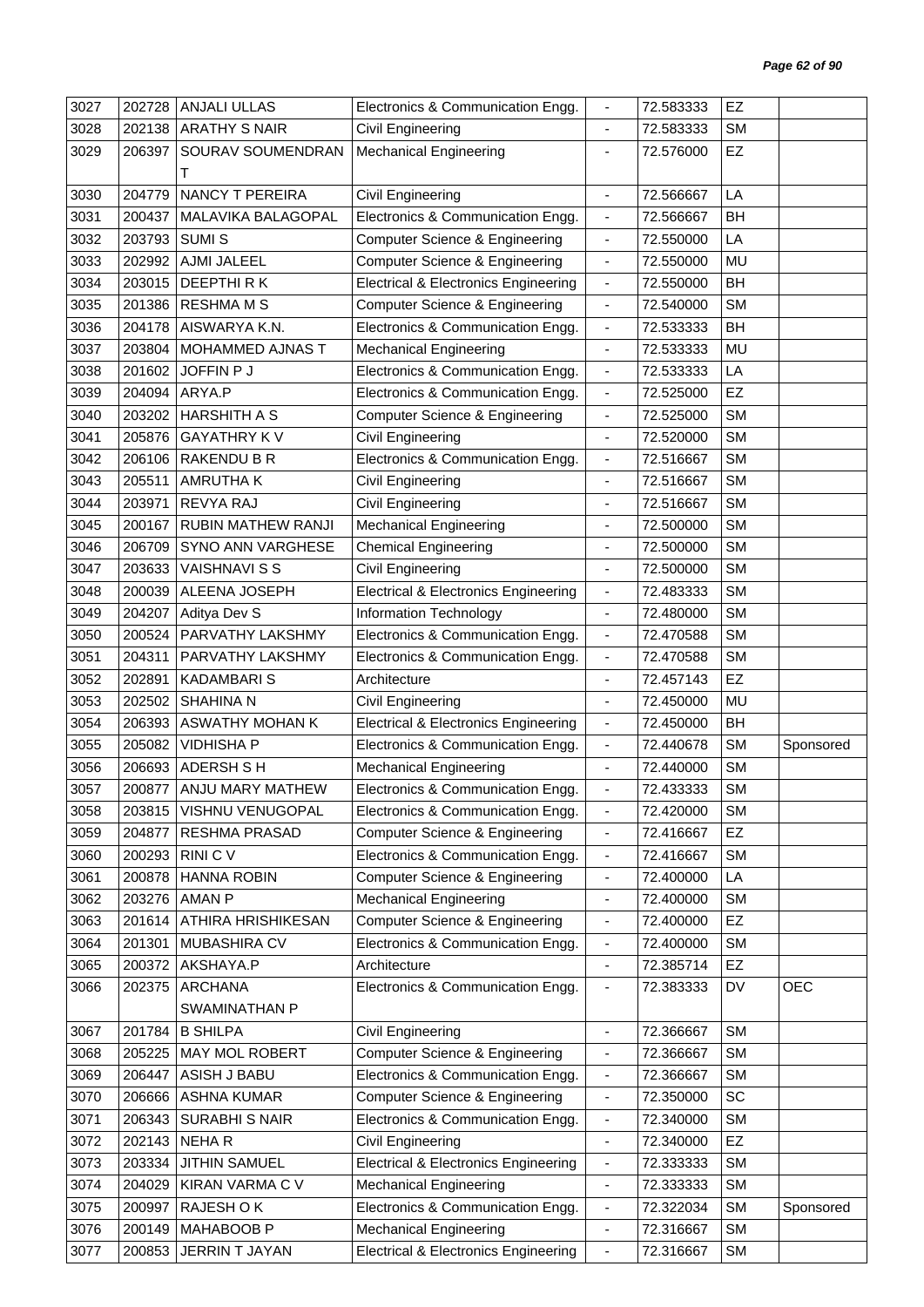| 3078 | 200757 | <b>AVANIC</b>         | Civil Engineering                               |                              | 72.316667 | EZ        |            |
|------|--------|-----------------------|-------------------------------------------------|------------------------------|-----------|-----------|------------|
| 3079 | 201739 | <b>RESHMA THOMAS</b>  | Electronics & Communication Engg.               | $\overline{\phantom{a}}$     | 72.300000 | LA        |            |
| 3080 | 200825 | ANANTHAKRISHNAN K S   | <b>Chemical Engineering</b>                     | $\overline{\phantom{a}}$     | 72.300000 | EZ        |            |
| 3081 | 203452 | ABIN R                | Electronics & Communication Engg.               | $\blacksquare$               | 72.300000 | <b>SM</b> |            |
| 3082 | 202346 | <b>DISA JAISON</b>    | <b>Aeronautical Engineering</b>                 | $\overline{\phantom{a}}$     | 72.283333 | BX        | <b>OEC</b> |
| 3083 | 201130 | <b>ARATHITP</b>       | Civil Engineering                               | ÷,                           | 72.283333 | KN        | <b>OEC</b> |
| 3084 | 205852 | RUKSANA NAVAS         | Civil Engineering                               | $\overline{\phantom{a}}$     | 72.266667 | MU        |            |
| 3085 | 205378 | <b>SURYA HARILAL</b>  | Civil Engineering                               | $\blacksquare$               | 72.266667 | <b>SM</b> |            |
| 3086 | 204438 | ASHA M DADS           | Civil Engineering                               | $\overline{\phantom{a}}$     | 72.266667 | <b>SM</b> |            |
| 3087 | 201692 | <b>ROHINIL</b>        | <b>Information Technology</b>                   | $\overline{\phantom{a}}$     | 72.266667 | <b>SM</b> |            |
| 3088 | 204511 | SNEHA V V             | Electronics & Communication Engg.               | $\blacksquare$               | 72.266667 | BH        |            |
| 3089 | 206713 | RIYA RAJAN            | Information Technology                          | $\overline{\phantom{a}}$     | 72.260000 | <b>BH</b> |            |
| 3090 | 205452 | SHAHANA P.K           | Civil Engineering                               | $\overline{\phantom{a}}$     | 72.250000 | <b>SM</b> |            |
| 3091 | 201998 | SHEETHAL SASIKUMAR    | Civil Engineering                               | ÷,                           | 72.250000 | EZ        |            |
| 3092 | 204279 | POURNAMI SUNIL        | Electronics & Communication Engg.               | $\overline{\phantom{a}}$     | 72.250000 | EZ        |            |
| 3093 | 203659 | JASNA JOSEPH          | Civil Engineering                               | $\overline{\phantom{a}}$     | 72.240000 | <b>SM</b> |            |
| 3094 | 204175 | <b>SUKANYA SUDHIR</b> | Electronics & Communication Engg.               | $\blacksquare$               | 72.233333 | EZ        |            |
| 3095 | 203945 | KARTHIKA BAIJU        | <b>Computer Science &amp; Engineering</b>       | $\overline{\phantom{a}}$     | 72.233333 | EZ        |            |
| 3096 | 201792 | <b>KEERTHANA N</b>    | Civil Engineering                               | $\overline{\phantom{a}}$     | 72.233333 | <b>BH</b> |            |
| 3097 | 206690 | FATHIMA DHILFA V P    | <b>Computer Science &amp; Engineering</b>       | $\qquad \qquad \blacksquare$ | 72.233333 | MU        |            |
| 3098 | 206612 | <b>SHYNO M RAJAN</b>  | <b>Mechanical Engineering</b>                   | $\overline{\phantom{a}}$     | 72.233333 | <b>SM</b> |            |
| 3099 | 200829 | Hari Dev M J          | Architecture                                    |                              | 72.225000 | EZ        |            |
| 3100 | 200526 | <b>SHILPA V</b>       | Civil Engineering                               | $\qquad \qquad \blacksquare$ | 72.216667 | <b>SM</b> |            |
| 3101 | 200979 | SONU <sub>S</sub>     | <b>Mechanical Engineering</b>                   | $\overline{\phantom{a}}$     | 72.216667 | EZ        |            |
| 3102 | 203584 | SARIKA KRISHNA K R    | Civil Engineering                               | ÷,                           | 72.216667 | <b>SM</b> |            |
| 3103 | 201485 | MEGHA. M              | Information Technology                          | $\overline{\phantom{a}}$     | 72.200000 | EZ        |            |
| 3104 | 201561 | PRINCE JULIOUS        | Applied Electronics &                           | $\overline{\phantom{a}}$     | 72.200000 | LA        |            |
|      |        |                       | Instrumentation                                 |                              |           |           |            |
| 3105 | 202168 | <b>AKHILA MAJEED</b>  | Architecture                                    | $\blacksquare$               | 72.185714 | MU        |            |
| 3106 | 204923 | <b>KANCHANA C S</b>   | <b>Computer Science &amp; Engineering</b>       | $\overline{\phantom{a}}$     | 72.183333 | SC        |            |
| 3107 | 205304 | Vipil Prabhu K        | <b>Mechanical Engineering</b>                   | $\overline{\phantom{a}}$     | 72.175000 | BH        |            |
| 3108 |        | 203166 DIVYA STEPHEN  | <b>Computer Science &amp; Engineering</b>       |                              | 72.166667 | SM        |            |
| 3109 | 201174 | SANGEETHA SS          | Civil Engineering                               |                              | 72.166667 | <b>BH</b> |            |
| 3110 | 204954 | <b>VISHNU THULASI</b> | Civil Engineering                               | $\qquad \qquad \blacksquare$ | 72.160000 | SC        |            |
| 3111 | 204281 | SUBINA KALLYANI M     | <b>Electrical &amp; Electronics Engineering</b> | $\overline{\phantom{a}}$     | 72.150000 | EZ        |            |
| 3112 | 200720 | MEGHA KALYAN P M      | Electronics & Communication Engg.               | $\overline{\phantom{a}}$     | 72.150000 | EZ        |            |
| 3113 | 201559 | SANJAY SANTHOSH       | <b>Computer Science &amp; Engineering</b>       | $\overline{\phantom{a}}$     | 72.150000 | VK        |            |
| 3114 | 203285 | NEETHU P DAVIS        | Civil Engineering                               | $\overline{\phantom{a}}$     | 72.140000 | <b>SM</b> |            |
| 3115 | 204359 | SNEHA MARY MATHEW     | <b>Electrical &amp; Electronics Engineering</b> | $\overline{\phantom{a}}$     | 72.140000 | EWS       |            |
| 3116 | 206495 | ASWATHY VISHNU        | Electronics & Communication Engg.               | $\blacksquare$               | 72.140000 | <b>SM</b> |            |
| 3117 | 203426 | Amal MP               | <b>Electrical &amp; Electronics Engineering</b> | $\blacksquare$               | 72.133333 | BH        |            |
| 3118 | 202811 | FAHMIDHA RAZAK K      | <b>Computer Science &amp; Engineering</b>       | $\overline{\phantom{a}}$     | 72.133333 | MU        |            |
| 3119 | 204190 | <b>DINESH S</b>       | <b>Computer Science &amp; Engineering</b>       | $\qquad \qquad \blacksquare$ | 72.133333 | SC        |            |
| 3120 | 201059 | JETHA B. CHALAKKAL    | <b>Chemical Engineering</b>                     | $\overline{\phantom{a}}$     | 72.125000 | <b>SM</b> |            |
| 3121 | 204927 | NISHMA P K            | <b>Bio Technology</b>                           | $\overline{\phantom{a}}$     | 72.116667 | MU        |            |
| 3122 | 204740 | MUHAMMED HAJJUNAS     | <b>Electrical &amp; Electronics Engineering</b> | $\overline{\phantom{a}}$     | 72.111111 | <b>SM</b> |            |
|      |        | EM                    |                                                 |                              |           |           |            |
| 3123 | 202719 | SHAMLEE M P           | Civil Engineering                               | $\blacksquare$               | 72.100000 | <b>SM</b> |            |
| 3124 | 204932 | SARATH SASIDHARAN     | <b>Electrical &amp; Electronics Engineering</b> | $\overline{\phantom{a}}$     | 72.100000 | VK        |            |
| 3125 | 205870 | ARYA GOPAKUMAR        | <b>Electrical &amp; Electronics Engineering</b> | $\overline{\phantom{a}}$     | 72.083333 | <b>SM</b> |            |
| 3126 | 201272 | ANJALI A M            | Civil Engineering                               | $\overline{\phantom{a}}$     | 72.083333 | SM        |            |
| 3127 | 205787 | ASWATHY RAJ L R       | Civil Engineering                               | $\overline{\phantom{a}}$     | 72.066667 | <b>EZ</b> |            |
| 3128 | 205920 | SNEHA MOHANAN         | Civil Engineering                               | $\qquad \qquad \blacksquare$ | 72.066667 | <b>SM</b> |            |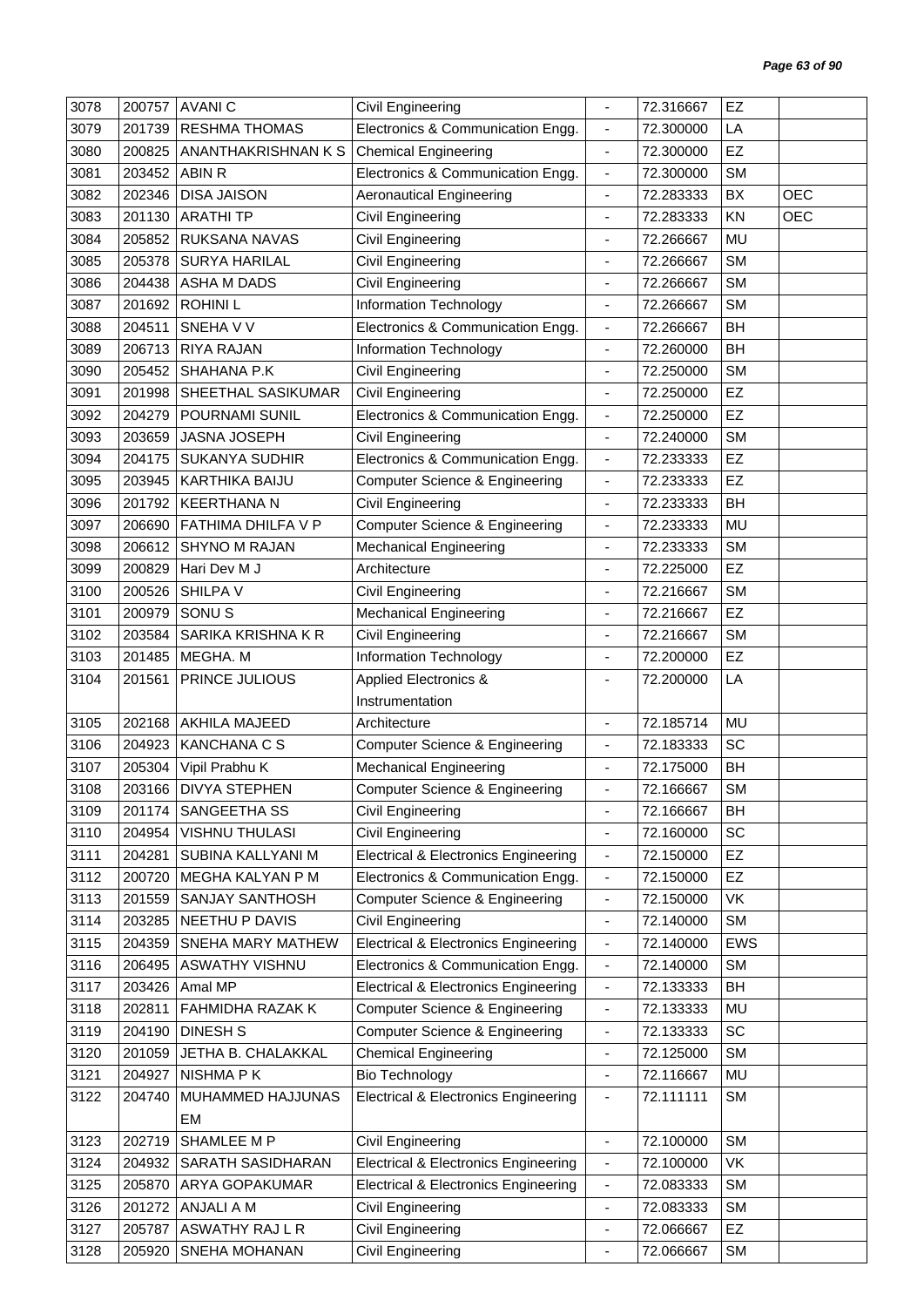| 3129 | 205647 | <b>JOISY JOSE</b>           | Electronics & Communication Engg.               | $\overline{\phantom{a}}$     | 72.066667 | <b>SM</b>  |           |
|------|--------|-----------------------------|-------------------------------------------------|------------------------------|-----------|------------|-----------|
| 3130 | 203614 | <b>IRFANATH NABEELA K A</b> | <b>Electrical &amp; Electronics Engineering</b> | $\blacksquare$               | 72.066667 | MU         |           |
| 3131 | 204238 | AISWARYA V V                | Electronics & Communication Engg.               | $\blacksquare$               | 72.050000 | <b>SM</b>  |           |
| 3132 | 200157 | <b>ANJITHA VISAL</b>        | <b>Electrical &amp; Electronics Engineering</b> | $\blacksquare$               | 72.040000 | EZ         |           |
| 3133 | 204498 | <b>MEGHA S KUMAR</b>        | Information Technology                          | $\overline{\phantom{a}}$     | 72.033333 | <b>SM</b>  |           |
| 3134 | 200999 | <b>JASMIN SHANAVAS</b>      | <b>Electrical &amp; Electronics Engineering</b> | $\blacksquare$               | 72.016667 | <b>SM</b>  |           |
| 3135 | 202454 | Dilsha M K                  | <b>Electrical &amp; Electronics Engineering</b> | $\blacksquare$               | 72.000000 | EZ         |           |
| 3136 | 205008 | <b>SHANET BABU</b>          | <b>Electrical &amp; Electronics Engineering</b> | $\blacksquare$               | 71.983333 | <b>SM</b>  |           |
| 3137 | 201340 | LOYAL GEORGE                | Architecture                                    | $\overline{\phantom{a}}$     | 71.975000 | <b>SM</b>  |           |
| 3138 | 201235 | <b>SRUTHY SHAIJU</b>        | <b>Computer Science &amp; Engineering</b>       | $\blacksquare$               | 71.966667 | <b>SM</b>  |           |
| 3139 | 204411 | ANJU JOY                    | <b>Computer Science &amp; Engineering</b>       | $\overline{\phantom{a}}$     | 71.966667 | LA         |           |
| 3140 | 204991 | DERSANA P J                 | Electronics & Communication Engg.               | $\overline{\phantom{a}}$     | 71.966667 | <b>SM</b>  |           |
| 3141 | 202438 | <b>GOKUL NATH J S</b>       | <b>Mechanical Engineering</b>                   | $\overline{\phantom{a}}$     | 71.960000 | <b>SM</b>  |           |
| 3142 | 203509 | <b>ARIEF A</b>              | <b>Chemical Engineering</b>                     | ä,                           | 71.950000 | MU         |           |
| 3143 | 205091 | <b>REVATHY R</b>            | Civil Engineering                               |                              | 71.950000 | <b>SM</b>  |           |
|      |        | VIJAYAKUMAR                 |                                                 |                              |           |            |           |
| 3144 | 204331 | <b>JOSEPH MATHEW</b>        | <b>Chemical Engineering</b>                     | $\blacksquare$               | 71.933333 | <b>SM</b>  |           |
| 3145 | 200812 | <b>ASHOK V</b>              | Computer Science & Engineering                  | $\overline{\phantom{a}}$     | 71.920000 | <b>SM</b>  |           |
| 3146 | 204858 | ARCHANA K MOHAN             | Civil Engineering                               | ÷,                           | 71.916667 | VK         |           |
| 3147 | 206646 | ANN MARY JOSY               | Architecture                                    | ä,                           | 71.914286 | LA         |           |
| 3148 | 202230 | DEEPAK V S                  | <b>Instrumentation Engineering</b>              | $\frac{1}{2}$                | 71.900000 | <b>SM</b>  | Sponsored |
| 3149 | 200658 | <b>SMRUDU TK</b>            | Civil Engineering                               | ÷,                           | 71.900000 | EZ         |           |
| 3150 | 204451 | THEERTHA J P                | Civil Engineering                               | $\qquad \qquad \blacksquare$ | 71.883333 | <b>EWS</b> |           |
| 3151 | 200689 | <b>PARVATHY S</b>           | Civil Engineering                               | $\overline{\phantom{a}}$     | 71.883333 | <b>SM</b>  |           |
| 3152 | 203435 | <b>ABHINANDH P</b>          | <b>Mechanical Engineering</b>                   | ä,                           | 71.883333 | EZ         |           |
| 3153 | 204103 | PRANAYA                     | Information Technology                          | ٠                            | 71.880000 | <b>SM</b>  |           |
| 3154 | 202447 | <b>RUKSANA A S</b>          | <b>Computer Science &amp; Engineering</b>       | $\overline{\phantom{a}}$     | 71.866667 | <b>SM</b>  |           |
| 3155 | 203541 | <b>SRUTHY C BABU</b>        | Civil Engineering                               | $\blacksquare$               | 71.850000 | EZ         |           |
| 3156 | 202647 | SREYA DILEEP N              | Civil Engineering                               | $\blacksquare$               | 71.850000 | BH         |           |
| 3157 | 206100 | <b>JASMINE RASHEED</b>      | Civil Engineering                               | $\overline{\phantom{a}}$     | 71.840000 | MU         |           |
| 3158 | 202487 | ADEEB FASIL MT              | Civil Engineering                               |                              | 71.816667 | <b>SM</b>  |           |
| 3159 | 201129 | <b>ANAGHAV</b>              | Information Technology                          |                              | 71.816667 | SC         |           |
| 3160 |        | 203764   SINDHOORI A S      | Electronics & Communication Engg.               | $\overline{\phantom{a}}$     | 71.816667 | <b>SM</b>  |           |
| 3161 | 204078 | <b>IJAS AHAMMED C K</b>     | Electrical & Electronics Engineering            | $\overline{\phantom{a}}$     | 71.808000 | MU         |           |
| 3162 | 206639 | JISHNU PRAKASH K P          | <b>Electrical &amp; Electronics Engineering</b> | $\blacksquare$               | 71.800000 | <b>SM</b>  |           |
| 3163 | 202347 | <b>SAFWANK</b>              | Civil Engineering                               | ٠                            | 71.800000 | <b>SM</b>  |           |
| 3164 | 201797 | <b>RESHMA KUMAR S</b>       | Civil Engineering                               | $\overline{\phantom{a}}$     | 71.800000 | EZ         |           |
| 3165 | 205332 | ANOOP RAJ A R               | Civil Engineering                               | $\overline{\phantom{a}}$     | 71.783333 | BH         |           |
| 3166 | 205811 | <b>VYSHNAKV</b>             | Electronics & Communication Engg.               | $\overline{\phantom{a}}$     | 71.783333 | VK         |           |
| 3167 | 202531 | PARVATHI K                  | <b>Electrical &amp; Electronics Engineering</b> | $\blacksquare$               | 71.775000 | <b>SM</b>  |           |
| 3168 | 205790 | <b>SRUTHY SR</b>            | Civil Engineering                               | $\overline{\phantom{a}}$     | 71.766667 | BH         |           |
| 3169 | 204857 | <b>ASWATHI J S</b>          | <b>Electrical &amp; Electronics Engineering</b> | $\overline{\phantom{a}}$     | 71.766667 | <b>SM</b>  |           |
| 3170 | 204836 | SHANIRA U U                 | Computer Science & Engineering                  | $\overline{\phantom{a}}$     | 71.750000 | MU         |           |
| 3171 | 202423 | RAJEESH M                   | <b>Mechanical Engineering</b>                   | $\overline{\phantom{0}}$     | 71.750000 | BH         |           |
| 3172 | 202419 | Anju Santhosh               | Computer Science & Engineering                  | $\qquad \qquad \blacksquare$ | 71.750000 | VK         |           |
| 3173 | 200447 | ARYA PH                     | <b>Bio Technology</b>                           | $\overline{\phantom{a}}$     | 71.750000 | <b>EZ</b>  |           |
| 3174 | 202001 | MANIKANDAN K                | <b>Mechanical Engineering</b>                   | ä,                           | 71.740000 | SC         |           |
| 3175 | 202151 | SUSHMITHA S S               | <b>Computer Science &amp; Engineering</b>       | $\overline{\phantom{a}}$     | 71.740000 | BH         |           |
| 3176 | 206128 | NEESHMA A                   | <b>Computer Science &amp; Engineering</b>       | $\overline{\phantom{a}}$     | 71.733333 | EZ         |           |
| 3177 | 200981 | ROHITH S.P                  | <b>Mechanical Engineering</b>                   | $\blacksquare$               | 71.733333 | BX         |           |
| 3178 | 203810 | <b>ABIDALI V</b>            | Electronics & Communication Engg.               | $\overline{\phantom{a}}$     | 71.733333 | MU         |           |
| 3179 | 206570 | <b>ASWATHIV</b>             | Architecture                                    | $\blacksquare$               | 71.728571 | <b>SM</b>  |           |
| 3180 | 205600 | <b>VAISAKH M S</b>          | Civil Engineering                               | $\blacksquare$               | 71.720000 | KN         | OEC       |
|      |        |                             |                                                 |                              |           |            |           |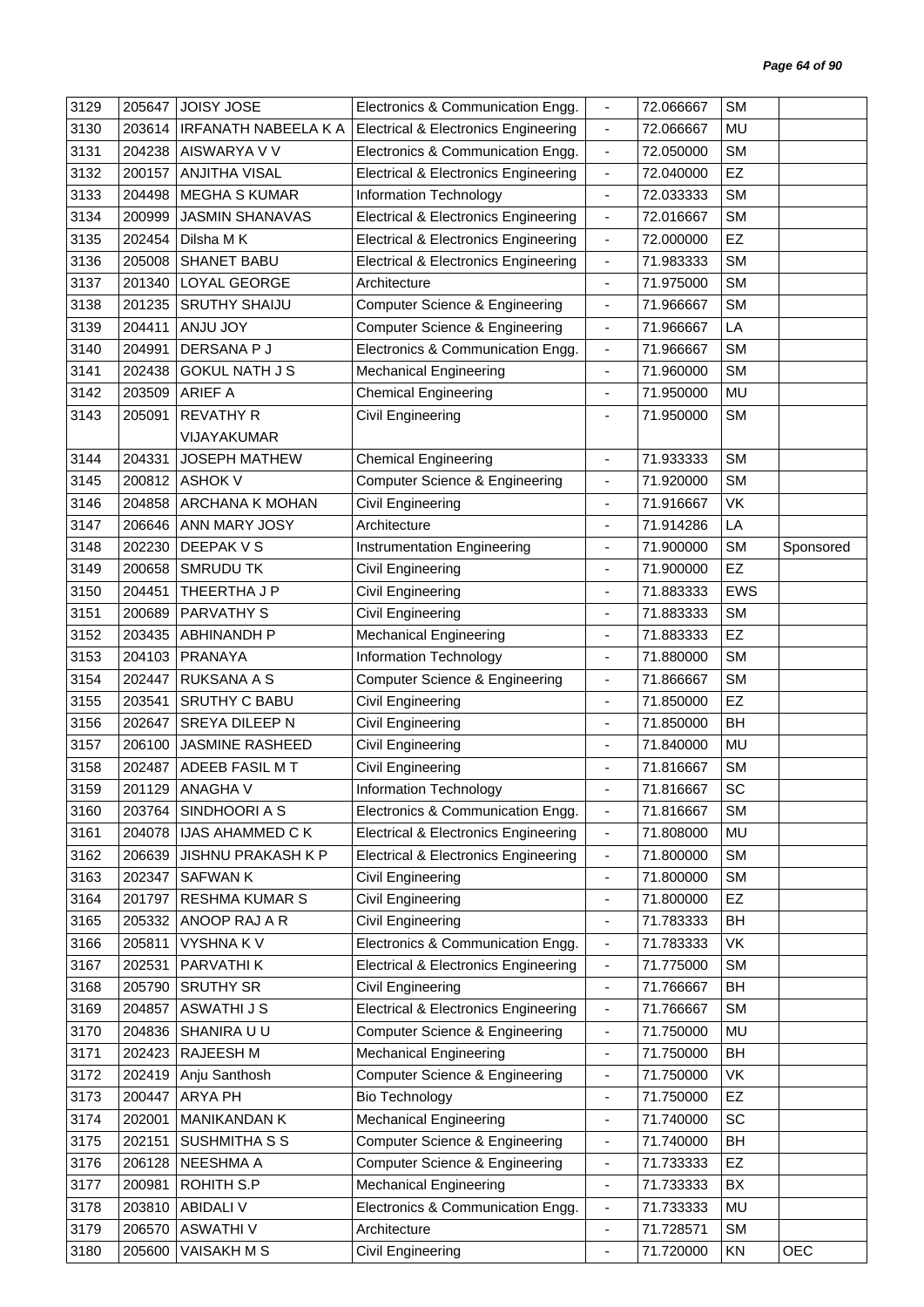| 3181 | 200833 | PRAVEENA M THAMPI             | Civil Engineering                                                  | ÷,                           | 71.716667 | <b>SM</b>  |           |
|------|--------|-------------------------------|--------------------------------------------------------------------|------------------------------|-----------|------------|-----------|
| 3182 | 205311 | E V RENJITH BESANIO           | <b>Aeronautical Engineering</b>                                    | $\overline{\phantom{a}}$     | 71.716667 | <b>SM</b>  |           |
| 3183 | 202494 | ADHITHYA AJAYAN               | Electronics & Communication Engg.                                  | $\overline{\phantom{a}}$     | 71.716667 | EZ         |           |
| 3184 | 206244 | SUNDEEP P S                   | <b>Computer Science &amp; Engineering</b>                          | $\overline{\phantom{a}}$     | 71.716667 | <b>EWS</b> |           |
| 3185 | 202541 | <b>JEFY JOSEPH</b>            | Electronics & Communication Engg.                                  | $\blacksquare$               | 71.700000 | <b>SM</b>  |           |
| 3186 | 206331 | <b>SUKHESH NAIK KI</b>        | <b>Mechanical Engineering</b>                                      | $\blacksquare$               | 71.700000 | <b>ST</b>  |           |
| 3187 | 205289 | MOHAMMED ASHFAQ K             | <b>Electrical &amp; Electronics Engineering</b>                    | $\overline{\phantom{a}}$     | 71.696000 | MU         |           |
| 3188 | 203148 | <b>VIMAL CHAKIATH</b>         | Civil Engineering                                                  | $\overline{\phantom{a}}$     | 71.683333 | <b>SM</b>  |           |
| 3189 | 202359 | <b>SHIGILA K R</b>            | <b>Electrical &amp; Electronics Engineering</b>                    | $\blacksquare$               | 71.683333 | EZ         |           |
| 3190 | 200471 | SANDHYA P M                   | Civil Engineering                                                  | $\overline{\phantom{a}}$     | 71.680000 | <b>SM</b>  |           |
| 3191 | 201669 | <b>SURAJ S NAIR</b>           | Electronics & Communication Engg.                                  | $\blacksquare$               | 71.666667 | <b>SM</b>  |           |
| 3192 | 205472 | <b>KRISHNAPRASAD A</b>        | <b>Mechanical Engineering</b>                                      | $\overline{\phantom{a}}$     | 71.666667 | <b>SM</b>  |           |
| 3193 | 205365 | <b>ARUNKUMAR P</b>            | Civil Engineering                                                  | $\overline{\phantom{a}}$     | 71.666667 | <b>SM</b>  |           |
| 3194 | 200705 | ALLEN J JOSE                  | Architecture                                                       |                              | 71.662500 | <b>SM</b>  |           |
| 3195 | 205610 | <b>THANSI THAHA</b>           | Civil Engineering                                                  | $\qquad \qquad \blacksquare$ | 71.660000 | <b>SM</b>  |           |
| 3196 | 201881 | V H AKSHAY                    | <b>Aeronautical Engineering</b>                                    | $\overline{\phantom{a}}$     | 71.650000 | BH         |           |
| 3197 | 200914 | <b>KIRANRAJ K R</b>           | <b>Mechanical Engineering</b>                                      | $\overline{\phantom{a}}$     | 71.650000 | <b>SM</b>  |           |
| 3198 | 203425 | <b>ARCHANA</b>                | <b>Electrical &amp; Electronics Engineering</b>                    | $\overline{\phantom{a}}$     | 71.650000 | <b>SM</b>  |           |
|      |        | RAMACHANDRAN                  |                                                                    |                              |           |            |           |
| 3199 | 203623 | JENEESHATJ                    | <b>Electrical &amp; Electronics Engineering</b>                    | $\blacksquare$               | 71.650000 | LA         |           |
| 3200 | 204397 | <b>ANJU A</b>                 | <b>Computer Science &amp; Engineering</b>                          | $\overline{\phantom{a}}$     | 71.633333 | <b>SM</b>  |           |
| 3201 | 201896 | STEFFIE AJINA MATHEW          | <b>Computer Science &amp; Engineering</b>                          | $\blacksquare$               | 71.633333 | <b>SM</b>  |           |
| 3202 | 203487 | <b>REENA MP</b>               | <b>Computer Science &amp; Engineering</b>                          | $\overline{\phantom{a}}$     | 71.633333 | SC         |           |
| 3203 | 203727 | <b>GAYATHRIBS</b>             | <b>Electrical &amp; Electronics Engineering</b>                    | $\overline{\phantom{a}}$     | 71.616667 | EZ         |           |
| 3204 | 204608 | ANIJA J ANILKUMAR             | <b>Electrical &amp; Electronics Engineering</b>                    | $\blacksquare$               | 71.616667 | EZ         |           |
| 3205 | 202162 | <b>GOKUL M</b>                | <b>Electrical &amp; Electronics Engineering</b>                    | $\overline{\phantom{a}}$     | 71.616667 | EZ         |           |
| 3206 | 203096 | ANN MARIYA LAZAR              | Electronics & Communication Engg.                                  | $\blacksquare$               | 71.600000 | <b>SM</b>  |           |
| 3207 | 205034 | <b>MUHAMMED K A</b>           | <b>Civil Engineering</b>                                           | ä,                           | 71.600000 | <b>SM</b>  |           |
| 3208 | 205007 | <b>ATHIRA SURESH</b>          | Information Technology                                             | $\overline{\phantom{a}}$     | 71.566667 | <b>SM</b>  |           |
| 3209 | 205053 | <b>JITHIN CHANDRAN</b>        | <b>Computer Science &amp; Engineering</b>                          | $\overline{\phantom{a}}$     | 71.566667 | EZ         |           |
| 3210 | 202610 | <b>GEETHU G</b>               | Civil Engineering                                                  | $\blacksquare$               | 71.560000 | EZ         |           |
| 3211 |        | 201287   SURESH A.T.K.        |                                                                    |                              | 71.555556 | SM         |           |
| 3212 | 202577 | SHAHIDA KT                    | <b>Computer Science &amp; Engineering</b><br>Civil Engineering     | $\blacksquare$               | 71.550000 | MU         | Sponsored |
| 3213 |        | <b>GISHAMOL R</b>             | Electronics & Communication Engg.                                  |                              | 71.550000 | <b>SM</b>  |           |
| 3214 | 200879 |                               |                                                                    | $\overline{\phantom{a}}$     | 71.550000 | MU         |           |
|      | 205818 | Anwar shaik<br>Swathi S Kumar | <b>Mechanical Engineering</b><br>Electronics & Communication Engg. | $\overline{\phantom{a}}$     |           | <b>SM</b>  |           |
| 3215 | 203679 |                               |                                                                    | $\overline{\phantom{a}}$     | 71.550000 |            |           |
| 3216 | 206531 | HARI NARAYANAN A              | Civil Engineering                                                  | $\overline{\phantom{a}}$     | 71.550000 | VK         |           |
| 3217 | 203992 | Sumodh MS                     | Civil Engineering                                                  | $\overline{\phantom{a}}$     | 71.550000 | SC         |           |
| 3218 | 204250 | MANOJ.J                       | <b>Mechanical Engineering</b>                                      | ٠                            | 71.549550 | <b>SM</b>  | Sponsored |
| 3219 | 205611 | SAYED ALI ANSAR               | Civil Engineering                                                  | $\overline{\phantom{a}}$     | 71.540000 | MU         |           |
| 3220 | 203104 | JERLIN P RAJ                  | Electronics & Communication Engg.                                  | $\overline{\phantom{a}}$     | 71.533333 | <b>SM</b>  |           |
| 3221 | 202718 | <b>SALMA S NAZAR</b>          | Civil Engineering                                                  | $\blacksquare$               | 71.533333 | MU         |           |
| 3222 | 205724 | SHILPAT                       | Architecture                                                       | $\overline{\phantom{a}}$     | 71.521277 | <b>EZ</b>  |           |
| 3223 | 202979 | ANJANA RAGHAVAN               | Civil Engineering                                                  | $\overline{\phantom{a}}$     | 71.520000 | <b>SM</b>  |           |
| 3224 | 205800 | AMMUKRISHNA S                 | <b>Electrical &amp; Electronics Engineering</b>                    | $\overline{\phantom{a}}$     | 71.516667 | <b>EZ</b>  |           |
| 3225 | 200912 | <b>ASWANI K RAJ</b>           | Electronics & Communication Engg.                                  | $\overline{\phantom{a}}$     | 71.516667 | EZ         |           |
| 3226 | 205937 | SREYA P B                     | Architecture                                                       | $\overline{\phantom{a}}$     | 71.514286 | <b>SM</b>  |           |
| 3227 | 203253 | ALEESHA UNNI THOMAS           | Electronics & Communication Engg.                                  | $\overline{\phantom{a}}$     | 71.504000 | <b>SM</b>  |           |
| 3228 | 201445 | <b>JEREENA RAHIM</b>          | <b>Chemical Engineering</b>                                        | $\blacksquare$               | 71.500000 | MU         |           |
| 3229 | 205659 | ARIL GEORGE                   | Electronics & Communication Engg.                                  | $\overline{\phantom{a}}$     | 71.500000 | <b>SM</b>  |           |
| 3230 | 201620 | <b>LAKSHMI SUNIL</b>          | <b>Electrical &amp; Electronics Engineering</b>                    | $\overline{\phantom{a}}$     | 71.500000 | EZ         |           |
| 3231 | 201159 | <b>BADSHA P ANAND</b>         | <b>Bio Medical Engineering</b>                                     | $\qquad \qquad \blacksquare$ | 71.483333 | <b>SM</b>  |           |
| 3232 | 200153 | SRUTHYKRISHNAN CR             | Electronics & Communication Engg.                                  | $\overline{\phantom{a}}$     | 71.483333 | <b>SM</b>  |           |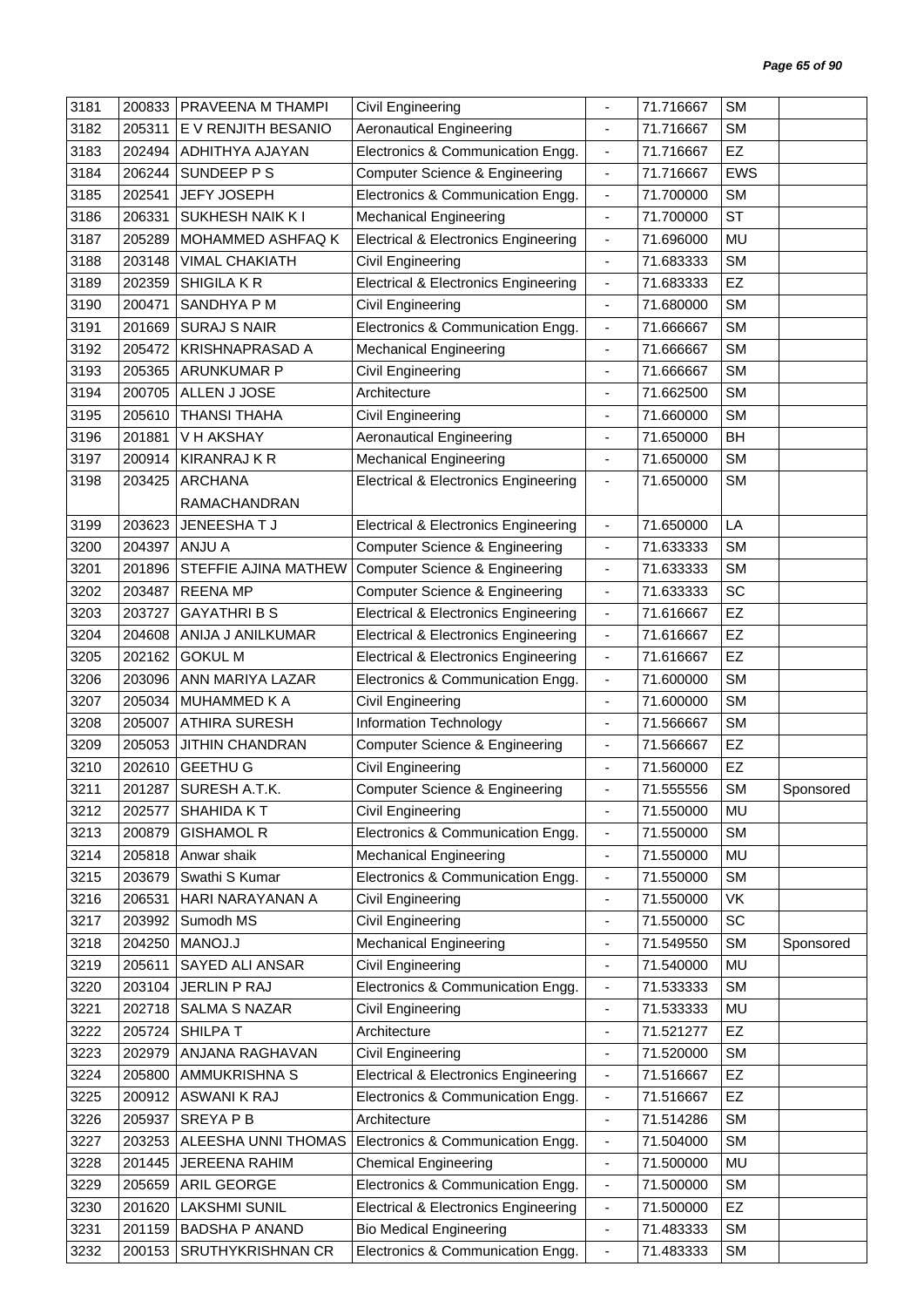| 3233 | 205779 | <b>SITHA SAJI</b>         | Civil Engineering                               |                              | 71.483333 | <b>SM</b> |            |
|------|--------|---------------------------|-------------------------------------------------|------------------------------|-----------|-----------|------------|
| 3234 | 200040 | <b>SRUTHY SATHYAN</b>     | <b>Civil Engineering</b>                        |                              | 71.475000 | <b>SC</b> |            |
| 3235 | 201255 | <b>AGNAS DEVASSY</b>      | Civil Engineering                               | $\blacksquare$               | 71.466667 | <b>SM</b> |            |
| 3236 | 200378 | <b>DEEPAKA</b>            | <b>Electrical &amp; Electronics Engineering</b> | $\overline{\phantom{a}}$     | 71.466667 | <b>SM</b> |            |
| 3237 | 203643 | ANJALI SANTHOSH           | Civil Engineering                               | $\overline{\phantom{a}}$     | 71.466667 | BH        |            |
| 3238 | 206347 | <b>ANAND KT</b>           | Civil Engineering                               | $\blacksquare$               | 71.460000 | <b>SM</b> |            |
| 3239 | 203840 | SHIBILI SAID CHALIL       | Electronics & Communication Engg.               | $\overline{\phantom{a}}$     | 71.460000 | <b>SM</b> |            |
|      |        | <b>ATTAYIL</b>            |                                                 |                              |           |           |            |
| 3240 | 204561 | ANJANA PRADEEP            | Civil Engineering                               | $\blacksquare$               | 71.450000 | EZ        |            |
| 3241 | 201767 | ARJUN B MURALI            | Electronics & Communication Engg.               | $\blacksquare$               | 71.450000 | <b>SM</b> |            |
| 3242 | 204963 | <b>DEVIKA K A</b>         | <b>Electrical &amp; Electronics Engineering</b> | $\overline{\phantom{a}}$     | 71.433333 | KU        | <b>OEC</b> |
| 3243 | 204404 | SIFANA NAZRIN             | Civil Engineering                               | $\blacksquare$               | 71.433333 | <b>MU</b> |            |
| 3244 | 200743 | AKSHAYA B R               | <b>Computer Science &amp; Engineering</b>       | $\blacksquare$               | 71.408000 | <b>BH</b> |            |
| 3245 | 202757 | <b>AKSA T ANGEL</b>       | Civil Engineering                               | $\overline{\phantom{a}}$     | 71.400000 | BX        | <b>OEC</b> |
| 3246 | 200116 | <b>ASHLY C PRASAD</b>     | Civil Engineering                               | $\overline{\phantom{a}}$     | 71.400000 | EZ        |            |
| 3247 | 205096 | <b>ATHIRA S BABU</b>      | <b>Civil Engineering</b>                        | $\overline{\phantom{a}}$     | 71.400000 | SC        |            |
| 3248 | 203532 | <b>RESHMA RAJENDRAN</b>   | <b>Civil Engineering</b>                        | $\blacksquare$               | 71.396825 | <b>SM</b> | Sponsored  |
| 3249 | 200001 | ASWATHY L C               | <b>Computer Science &amp; Engineering</b>       | $\overline{\phantom{a}}$     | 71.383333 | <b>SM</b> |            |
| 3250 | 205193 | AISWARYA K                | Electronics & Communication Engg.               | $\blacksquare$               | 71.366667 | <b>SM</b> |            |
| 3251 | 201590 | <b>LAKSHMIPRIYA SUNIL</b> | Electronics & Communication Engg.               | $\overline{\phantom{a}}$     | 71.350000 | EZ        |            |
| 3252 | 203756 | <b>MERLIN JAMES</b>       | Civil Engineering                               | $\overline{\phantom{a}}$     | 71.350000 | LA        |            |
| 3253 | 202366 | <b>MERIN SARA RAJAN</b>   | Architecture                                    | $\overline{\phantom{a}}$     | 71.342857 | <b>SM</b> |            |
| 3254 | 202905 | NAVEEN T P                | <b>Mechanical Engineering</b>                   | ÷,                           | 71.340000 | EZ        |            |
| 3255 | 203637 | <b>HARITHA S</b>          | Civil Engineering                               | $\blacksquare$               | 71.340000 | <b>EZ</b> |            |
| 3256 | 202085 | ANISHA DHARMARAJAN        | <b>Electrical &amp; Electronics Engineering</b> | $\blacksquare$               | 71.333333 | <b>BH</b> |            |
| 3257 | 200947 | <b>RAHULK</b>             | Electronics & Communication Engg.               | $\overline{\phantom{a}}$     | 71.316667 | EZ        |            |
| 3258 | 201088 | <b>VIDHYA J S</b>         | Electronics & Communication Engg.               | $\overline{\phantom{a}}$     | 71.316667 | VK        |            |
| 3259 | 206184 | <b>ATHIRA P</b>           | <b>Computer Science &amp; Engineering</b>       | $\blacksquare$               | 71.316667 | SC        |            |
| 3260 | 206729 | AYSHA HUSSAIN             | Electronics & Communication Engg.               | $\overline{\phantom{a}}$     | 71.300000 | MU        |            |
| 3261 | 201119 | ANEKA BOBBY GEORGE        | <b>Civil Engineering</b>                        | $\overline{\phantom{a}}$     | 71.300000 | <b>SM</b> |            |
| 3262 | 202950 | <b>SREELAKSHMIKS</b>      | Electronics & Communication Engg.               | $\frac{1}{2}$                | 71.283333 | EZ        |            |
| 3263 |        | 202785   SHAHEER KHAN NS  | <b>Aeronautical Engineering</b>                 |                              | 71.283333 | MU        |            |
| 3264 | 206271 | SAIFUDHEEN P              | <b>Electrical &amp; Electronics Engineering</b> | $\overline{\phantom{a}}$     | 71.283333 | MU        |            |
| 3265 | 204784 | <b>SHANIEB</b>            | Civil Engineering                               | $\frac{1}{2}$                | 71.283333 | MU        |            |
| 3266 | 205503 | ISHITA MARIA STANLY       | Electronics & Communication Engg.               | $\overline{\phantom{a}}$     | 71.283333 | LA        |            |
| 3267 | 201243 | SWATHI KRISHNA A S        | Civil Engineering                               | $\blacksquare$               | 71.266667 | <b>EZ</b> |            |
| 3268 | 201011 | MOHAMMED SAFVAN K         | <b>Electrical &amp; Electronics Engineering</b> | $\blacksquare$               | 71.250000 | MU        |            |
|      |        | P                         |                                                 |                              |           |           |            |
| 3269 | 201318 | SIDHARTH M                | Civil Engineering                               | $\blacksquare$               | 71.250000 | <b>SM</b> |            |
| 3270 | 205487 | <b>ANUPA SIMON</b>        | Civil Engineering                               | $\qquad \qquad \blacksquare$ | 71.250000 | <b>SM</b> |            |
| 3271 | 202553 | SALINI SASIDHARAN S       | Computer Science & Engineering                  | $\overline{\phantom{a}}$     | 71.233333 | <b>SM</b> |            |
| 3272 | 200047 | ANISHA SOMAN              | Computer Science & Engineering                  | $\qquad \qquad \blacksquare$ | 71.233333 | <b>SM</b> |            |
| 3273 | 206676 | <b>SULTHANA LATHEEF</b>   | Civil Engineering                               | $\overline{\phantom{a}}$     | 71.200000 | <b>SM</b> |            |
| 3274 | 203911 | LAKSHMIPRIYA T S          | Architecture                                    | $\overline{\phantom{a}}$     | 71.200000 | <b>SM</b> |            |
| 3275 | 203853 | ARSHAD ALSAB P            | Civil Engineering                               | $\overline{\phantom{a}}$     | 71.183333 | MU        |            |
| 3276 | 202576 | NISAMUDHEEN T             | Automobile Engineering                          | $\blacksquare$               | 71.183333 | <b>SM</b> |            |
| 3277 | 205320 | Naveen Chandran R         | Electronics & Communication Engg.               | $\overline{\phantom{a}}$     | 71.183333 | VK        |            |
| 3278 | 200850 | <b>KIRAN V</b>            | <b>Electrical &amp; Electronics Engineering</b> | $\overline{\phantom{a}}$     | 71.183333 | EZ        |            |
| 3279 | 204461 | PANCHAMI P S              | Civil Engineering                               | $\overline{\phantom{a}}$     | 71.183333 | <b>ST</b> |            |
| 3280 | 202802 | ARYA RAJAGOPAL            | <b>Computer Science &amp; Engineering</b>       | $\blacksquare$               | 71.183333 | <b>SM</b> |            |
| 3281 | 202167 | DIVYA C                   | Electronics & Communication Engg.               | $\overline{\phantom{a}}$     | 71.170732 | <b>SM</b> | Sponsored  |
| 3282 | 205496 | SISIRA.P                  | Electronics & Communication Engg.               | $\blacksquare$               | 71.166667 | <b>SM</b> |            |
| 3283 | 205886 | SISIRA P                  | Electronics & Communication Engg.               | $\overline{\phantom{a}}$     | 71.166667 | <b>SM</b> |            |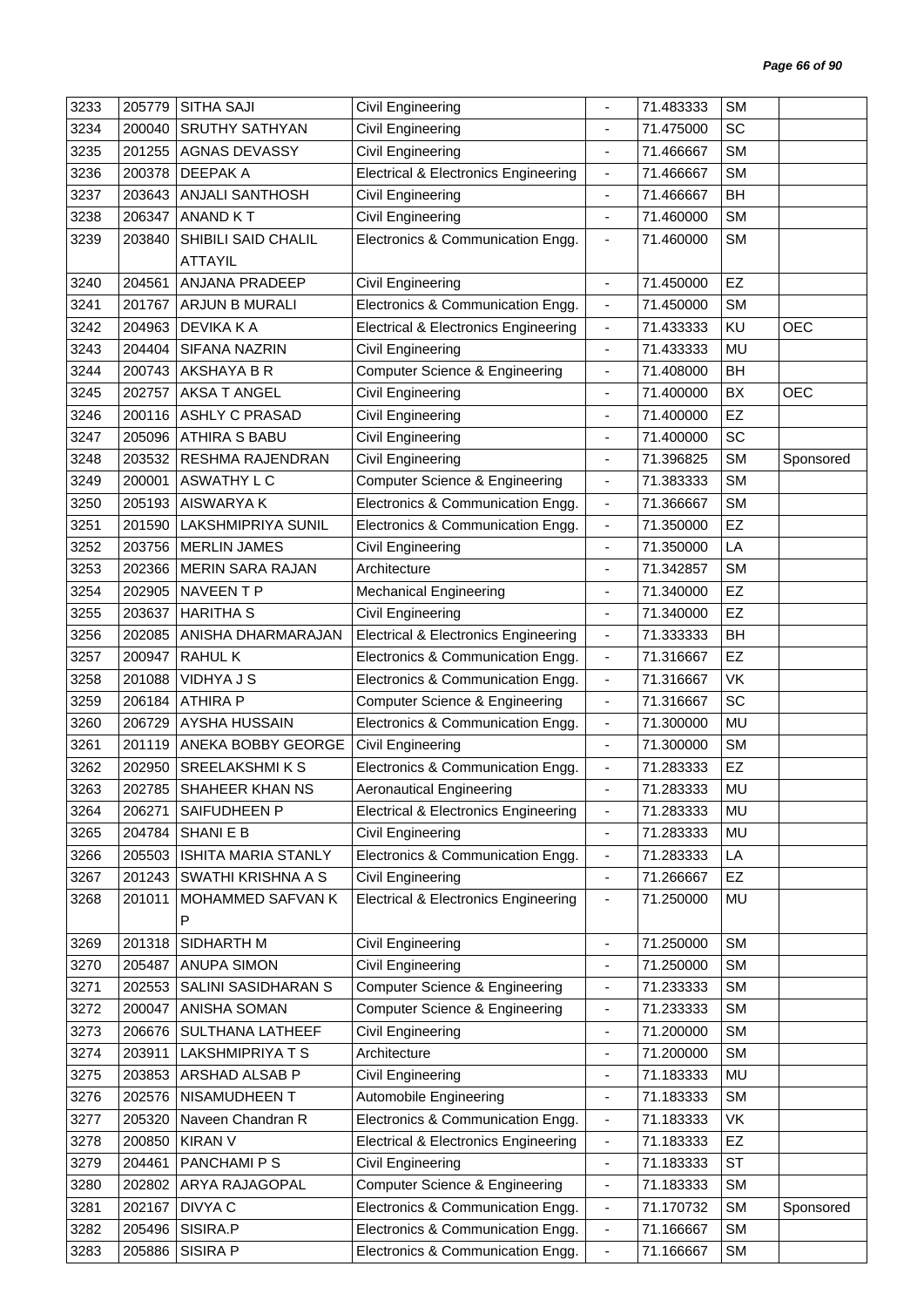| 3284 |        | 201199 Amarjith Vinod   | <b>Mechatronics Engineering</b>                 |                                    | 71.150000              | <b>SM</b> |            |
|------|--------|-------------------------|-------------------------------------------------|------------------------------------|------------------------|-----------|------------|
| 3285 | 203294 | RESHMIL SURESH BABU     | <b>Mechanical Engineering</b>                   | $\blacksquare$                     | 71.150000              | EZ        |            |
| 3286 | 202744 | <b>ABHIJITH</b>         | <b>Electrical &amp; Electronics Engineering</b> | $\overline{\phantom{a}}$           | 71.142857              | SM        |            |
|      |        | MURALEEDHARA            |                                                 |                                    |                        |           |            |
|      |        | <b>WARRIER</b>          |                                                 |                                    |                        |           |            |
| 3287 | 205037 | <b>BINCY C</b>          | Electronics & Communication Engg.               | $\blacksquare$                     | 71.133333              | EZ        |            |
| 3288 | 200254 | AHAMMED AFRID H A       | Civil Engineering                               | $\qquad \qquad \blacksquare$       | 71.133333              | <b>MU</b> |            |
| 3289 | 205599 | REETA JOJO              | <b>Civil Engineering</b>                        | $\frac{1}{2}$                      | 71.116667              | <b>SM</b> |            |
| 3290 | 200950 | <b>BHAGYA UTHAMAN</b>   | Civil Engineering                               |                                    | 71.116667              | <b>ST</b> |            |
| 3291 | 202837 | ATHIRA REJI             | Architecture                                    | $\qquad \qquad \blacksquare$       | 71.100000              | <b>SM</b> |            |
| 3292 | 202504 | NAJEEMATHUL             | Electronics & Communication Engg.               | $\overline{\phantom{a}}$           | 71.100000              | <b>MU</b> |            |
|      |        | MUNAVVARA               |                                                 |                                    |                        |           |            |
| 3293 | 204686 | RIYA M RASHMI           | Civil Engineering                               | $\overline{\phantom{a}}$           | 71.100000              | <b>SM</b> |            |
| 3294 | 202651 | ARYA S S                | Civil Engineering                               | $\blacksquare$                     | 71.100000              | <b>BH</b> |            |
| 3295 | 203151 | PRAMODKUMAR K           | Mechanical Engineering                          |                                    | 71.083333              | <b>SM</b> | Sponsored  |
|      |        | <b>JENNY LAWRENCE</b>   |                                                 |                                    |                        | <b>SM</b> |            |
| 3296 | 204454 | <b>FEMIN MARIA I X</b>  | Civil Engineering                               | $\qquad \qquad \blacksquare$<br>÷, | 71.083333<br>71.083333 | <b>SM</b> |            |
| 3297 | 205699 |                         | Civil Engineering                               |                                    |                        |           |            |
| 3298 | 200281 | NIMMY ABRAHAM           | Civil Engineering                               | ٠                                  | 71.083333              | <b>SM</b> |            |
| 3299 | 204724 | JESNA ELSA JOSE         | Civil Engineering                               | $\blacksquare$                     | 71.083333              | <b>SM</b> |            |
| 3300 | 203056 | <b>JINSHA M S</b>       | Civil Engineering                               |                                    | 71.066667              | <b>SM</b> |            |
| 3301 | 200247 | <b>VARSHA S KRISHNA</b> | Civil Engineering                               | $\qquad \qquad \blacksquare$       | 71.066667              | SC        |            |
| 3302 | 204322 | DHANYA O K              | Electronics & Communication Engg.               | $\blacksquare$                     | 71.066667              | EZ        |            |
| 3303 | 203556 | NIDHIN NARAYANAN        | <b>Mechanical Engineering</b>                   | $\blacksquare$                     | 71.066667              | <b>BH</b> |            |
| 3304 | 205532 | ARCHA A                 | Electronics & Communication Engg.               | $\overline{\phantom{a}}$           | 71.050000              | EZ        |            |
| 3305 | 205810 | ARYAKS                  | Civil Engineering                               | $\blacksquare$                     | 71.050000              | <b>SM</b> |            |
| 3306 | 206624 | ANJUSREE A R            | <b>Computer Science &amp; Engineering</b>       | $\overline{\phantom{a}}$           | 71.033333              | <b>SM</b> |            |
| 3307 | 200511 | <b>KRIPA KRISHNA A</b>  | <b>Electrical &amp; Electronics Engineering</b> | $\overline{\phantom{a}}$           | 71.033333              | EZ        |            |
| 3308 | 205854 | <b>ASWATHY BABU</b>     | <b>Electrical &amp; Electronics Engineering</b> | $\blacksquare$                     | 71.033333              | EZ        |            |
| 3309 | 200512 | AKHILA D RAJESH         | Civil Engineering                               | $\qquad \qquad \blacksquare$       | 71.033333              | EZ        |            |
| 3310 | 201205 | ANEENA WILSON           | <b>Civil Engineering</b>                        | $\blacksquare$                     | 71.033333              | <b>SM</b> |            |
| 3311 | 201065 | <b>JINSA SB</b>         | <b>Civil Engineering</b>                        |                                    | 71.020000              | MU        |            |
| 3312 |        | 201153   PRATHEESH N K  | <b>Mechanical Engineering</b>                   |                                    | 71.016667              | <b>BH</b> |            |
| 3313 | 201196 | <b>KAVYA CHANDRAN</b>   | <b>Computer Science &amp; Engineering</b>       | $\overline{\phantom{a}}$           | 71.016667              | <b>SM</b> |            |
| 3314 | 205343 | <b>RAMSANA S</b>        | Civil Engineering                               | ÷,                                 | 71.016667              | <b>SM</b> |            |
| 3315 | 201892 | <b>JADIL MA</b>         | Civil Engineering                               | $\qquad \qquad \blacksquare$       | 71.000000              | MU        |            |
| 3316 | 200756 | SHABNAM SHAK            | Architecture                                    | $\qquad \qquad \blacksquare$       | 70.985714              | MU        |            |
| 3317 | 205361 | ALEENA ANNA FRANCIS     | <b>Electrical &amp; Electronics Engineering</b> | ۰                                  | 70.983333              | SM        |            |
| 3318 | 205307 | MOHAMMED SHIHAB C       | <b>Electrical &amp; Electronics Engineering</b> | $\qquad \qquad \blacksquare$       | 70.983333              | MU        |            |
|      |        | A                       |                                                 |                                    |                        |           |            |
| 3319 | 205768 | MERLIN MW               | Electronics & Communication Engg.               | ۰                                  | 70.975000              | <b>SM</b> |            |
| 3320 | 204804 | ATHULYA JAYA J.G        | Civil Engineering                               | $\overline{\phantom{a}}$           | 70.966667              | SC        |            |
| 3321 | 202636 | ASWATHY. K.B            | <b>Electrical &amp; Electronics Engineering</b> | $\qquad \qquad \blacksquare$       | 70.960000              | EZ        |            |
| 3322 | 204521 | Shigina Babu E          | <b>Electrical &amp; Electronics Engineering</b> | $\overline{\phantom{a}}$           | 70.960000              | EZ        |            |
| 3323 | 200405 | VAISHNAV UMESH          | <b>Mechanical Engineering</b>                   | $\overline{\phantom{a}}$           | 70.950000              | KU        | <b>OEC</b> |
| 3324 | 206521 | AISHWARYA RANI P        | Electronics & Communication Engg.               | $\qquad \qquad \blacksquare$       | 70.933333              | <b>SM</b> |            |
| 3325 | 206197 | RINSHAD TP              | <b>Electrical &amp; Electronics Engineering</b> | $\overline{\phantom{a}}$           | 70.916667              | MU        |            |
| 3326 | 202665 | REVA ARAVIND            | Electronics & Communication Engg.               | $\blacksquare$                     | 70.916667              | <b>SM</b> |            |
| 3327 | 202331 | FIDA SHAHNAS N K        | Electronics & Communication Engg.               | $\overline{\phantom{a}}$           | 70.916667              | MU        |            |
| 3328 | 205059 | SREEJITHA PV            | Civil Engineering                               | $\qquad \qquad \blacksquare$       | 70.916667              | DV        | <b>OEC</b> |
| 3329 | 204022 | IRFANA. C. T            | Civil Engineering                               | $\blacksquare$                     | 70.900000              | <b>SM</b> |            |
| 3330 | 203875 | SARA RACHEL JOHN        | Civil Engineering                               | $\qquad \qquad \blacksquare$       | 70.883333              | <b>ST</b> |            |
| 3331 | 204833 | Neethu Prasad           | <b>Electrical &amp; Electronics Engineering</b> | $\overline{\phantom{a}}$           | 70.860000              | LA        |            |
| 3332 | 200936 | ARUN T R                | Electronics & Communication Engg.               | $\qquad \qquad \blacksquare$       | 70.860000              | SM        |            |
|      |        |                         |                                                 |                                    |                        |           |            |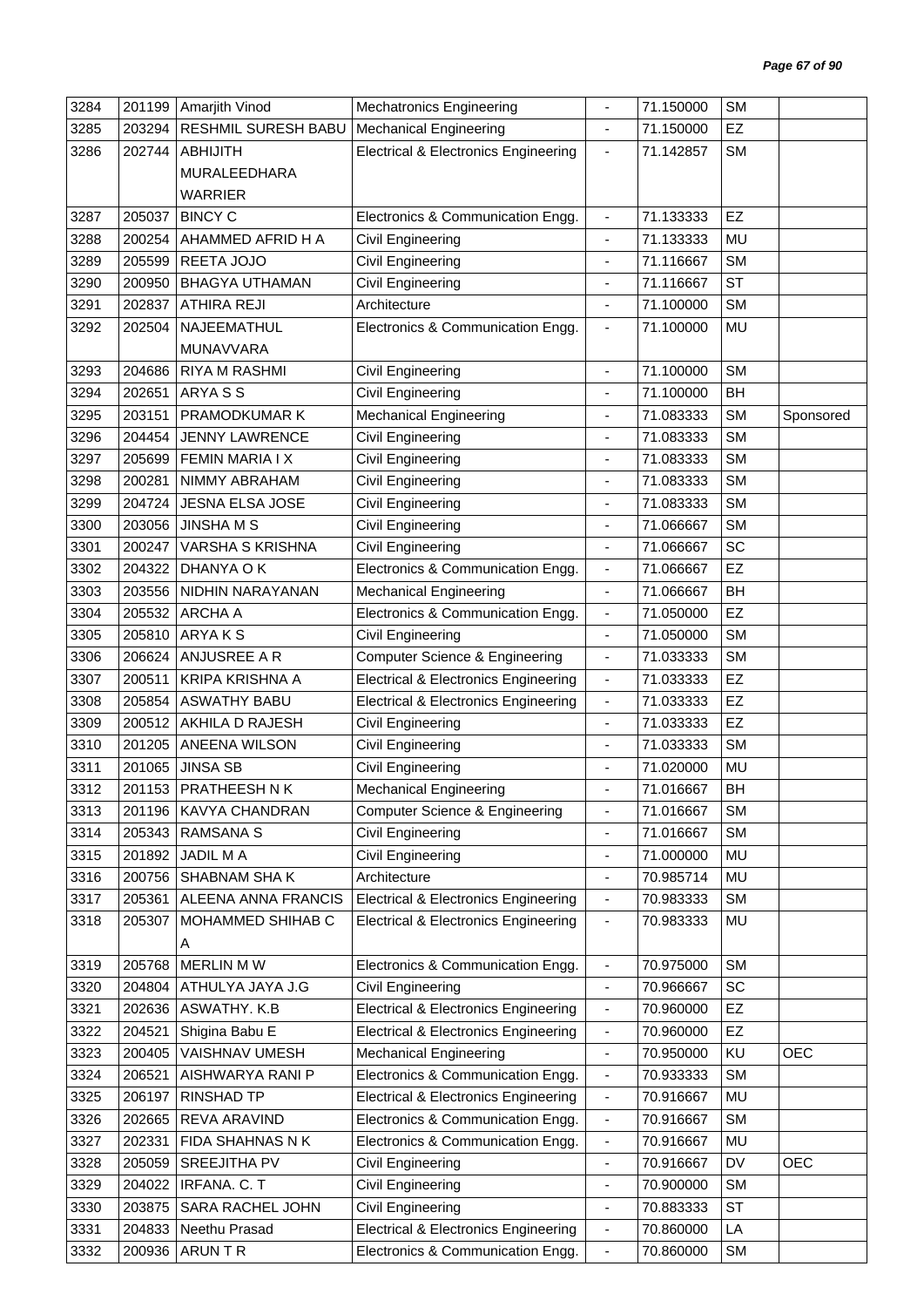| 3333 | 205089 | SREEDEVIDP              | <b>Electrical &amp; Electronics Engineering</b> | $\overline{\phantom{a}}$     | 70.850000 | EZ        |            |
|------|--------|-------------------------|-------------------------------------------------|------------------------------|-----------|-----------|------------|
| 3334 | 203839 | ANJANA MOHAN K V        | Electronics & Communication Engg.               | $\overline{\phantom{a}}$     | 70.850000 | <b>SM</b> |            |
| 3335 | 204392 | <b>ADIYA JASNEEM</b>    | <b>Computer Science &amp; Engineering</b>       | ÷,                           | 70.833333 | MU        |            |
| 3336 | 200213 | AMRUTHA K B             | Civil Engineering                               | $\overline{\phantom{a}}$     | 70.833333 | <b>SM</b> |            |
| 3337 | 206726 | <b>AZIMA A</b>          | Civil Engineering                               | $\overline{\phantom{a}}$     | 70.800000 | <b>SM</b> |            |
| 3338 | 200432 | <b>IRENE BOBY</b>       | Electronics & Communication Engg.               | $\overline{\phantom{a}}$     | 70.800000 | <b>SM</b> |            |
| 3339 | 203237 | MOHAMMED AFZAL A        | <b>Electrical &amp; Electronics Engineering</b> | $\blacksquare$               | 70.783333 | MU        |            |
| 3340 | 205158 | ATHULYA RAVEENDRAN      | Architecture                                    | $\blacksquare$               | 70.783333 | EZ        |            |
| 3341 | 202849 | AMIRTHA M LALAS         | <b>Computer Science &amp; Engineering</b>       | $\overline{\phantom{a}}$     | 70.783333 | VK        |            |
| 3342 | 205169 | <b>ABUBACKER</b>        | <b>Mechanical Engineering</b>                   | $\overline{\phantom{a}}$     | 70.783333 | <b>MU</b> |            |
| 3343 | 202015 | SIDHARTH K              | <b>Electrical &amp; Electronics Engineering</b> | $\blacksquare$               | 70.783333 | BH        |            |
| 3344 | 204822 | <b>REMESH V M</b>       | <b>Mechanical Engineering</b>                   | $\overline{\phantom{a}}$     | 70.766667 | EZ        |            |
| 3345 | 201178 | AMALA M                 | <b>Electrical &amp; Electronics Engineering</b> | $\blacksquare$               | 70.766667 | SC        |            |
| 3346 | 200730 | AASIYA SHAMSUDEEN       | Civil Engineering                               | $\blacksquare$               | 70.766667 | MU        |            |
| 3347 | 203493 | HAFEEZ MUHAMMED K       | Civil Engineering                               | $\qquad \qquad \blacksquare$ | 70.766667 | MU        |            |
| 3348 | 205154 | <b>VISAKH K R</b>       | <b>Mechanical Engineering</b>                   | $\blacksquare$               | 70.760000 | EZ        |            |
| 3349 | 205718 | VARSHAKR                | Civil Engineering                               |                              | 70.733333 | <b>SM</b> |            |
| 3350 | 203377 | AKHILA A R              | Civil Engineering                               | $\overline{\phantom{a}}$     | 70.733333 | BH        |            |
| 3351 | 200883 | <b>ADITHYA RAMESH</b>   | <b>Electrical &amp; Electronics Engineering</b> | $\overline{\phantom{a}}$     | 70.733333 | KN        | <b>OEC</b> |
| 3352 | 202236 | <b>VIDYAKRISHNA P</b>   | Civil Engineering                               | $\blacksquare$               | 70.700000 | <b>SM</b> |            |
|      |        | VIDHYADHARAN            |                                                 |                              |           |           |            |
| 3353 | 203525 | <b>NAVYA S PREM</b>     | <b>Electrical &amp; Electronics Engineering</b> | $\blacksquare$               | 70.700000 | BX        |            |
| 3354 | 202652 | <b>AKSHAYA K</b>        | Civil Engineering                               | ٠                            | 70.700000 | EZ        |            |
| 3355 | 202070 | LALITHAMBIKA N S        | Architecture                                    | $\overline{\phantom{a}}$     | 70.670213 | VK        |            |
| 3356 | 206571 | MINJU B CHANDRAN        | <b>Electrical &amp; Electronics Engineering</b> | $\overline{\phantom{a}}$     | 70.666667 | <b>SM</b> |            |
| 3357 | 205859 | ANAVADYA.A              | Civil Engineering                               | $\overline{\phantom{a}}$     | 70.666667 | EZ        |            |
| 3358 | 205664 | JOBY JOGS               | <b>Mechanical Engineering</b>                   | $\overline{\phantom{a}}$     | 70.666667 | BX        |            |
| 3359 | 205832 | <b>DEEPAKM</b>          | Electronics & Communication Engg.               | $\blacksquare$               | 70.660000 | SC        |            |
| 3360 | 205975 | <b>ASWATHY A S</b>      | <b>Computer Science &amp; Engineering</b>       | $\overline{\phantom{a}}$     | 70.650000 | EZ        |            |
| 3361 | 206361 | <b>MEENUL</b>           | Electronics & Communication Engg.               | $\blacksquare$               | 70.650000 | LA        |            |
| 3362 | 205422 | ASHISH JOSE             | Electronics & Communication Engg.               | $\blacksquare$               | 70.650000 | <b>SM</b> |            |
| 3363 |        | 206480 CHANCHAL MOL K V | Civil Engineering                               |                              | 70.650000 | LA        |            |
| 3364 |        | 204135   THEJA SUJATHAN | Electronics & Communication Engg.               | $\overline{\phantom{a}}$     | 70.650000 | <b>SM</b> |            |
| 3365 | 203940 | MUFEEDA KV              | Civil Engineering                               | $\overline{\phantom{a}}$     | 70.633333 | MU        |            |
| 3366 | 203581 | ANJITHA AJAYAN          | Computer Science & Engineering                  | $\overline{\phantom{a}}$     | 70.633333 | EZ        |            |
| 3367 | 203078 | <b>IRINE BAIJU</b>      | Civil Engineering                               | $\frac{1}{2}$                | 70.616667 | <b>SM</b> |            |
| 3368 | 203192 | <b>HARITHA B S</b>      | <b>Computer Science &amp; Engineering</b>       | $\overline{\phantom{a}}$     | 70.616667 | <b>SM</b> |            |
| 3369 | 205638 | NIMISHA. T. S           | Computer Science & Engineering                  | $\overline{\phantom{a}}$     | 70.600000 | <b>SM</b> |            |
| 3370 | 201520 | <b>ATHUL MUKUND A</b>   | Civil Engineering                               | $\overline{\phantom{a}}$     | 70.600000 | EZ        |            |
| 3371 | 202100 | ANUSREE VINOD K V       | Civil Engineering                               | $\overline{\phantom{a}}$     | 70.583333 | <b>EZ</b> |            |
| 3372 | 206722 | Kiran Nath C            | <b>Mechanical Engineering</b>                   | $\overline{\phantom{a}}$     | 70.583333 | <b>SM</b> |            |
| 3373 | 206153 | ARIYA ANAND             | Electronics & Communication Engg.               | $\overline{\phantom{a}}$     | 70.566667 | EZ        |            |
| 3374 | 202675 | <b>ATHULYA KC</b>       | Electronics & Communication Engg.               | $\blacksquare$               | 70.566667 | BH        |            |
| 3375 |        | 201966 ANUJA S S        | Electronics & Communication Engg.               | $\blacksquare$               | 70.550000 | BH        |            |
| 3376 | 201173 | <b>SREEKANTH KM</b>     | <b>Mechanical Engineering</b>                   | $\blacksquare$               | 70.550000 | EZ        |            |
| 3377 | 206122 | HANNA MARIYAM KP        | Electronics & Communication Engg.               | $\overline{\phantom{a}}$     | 70.540000 | <b>SM</b> |            |
| 3378 | 204520 | JISHNU VIJAYAN P        | <b>Mechanical Engineering</b>                   | $\frac{1}{2}$                | 70.540000 | <b>SM</b> |            |
| 3379 | 205150 | <b>BINSHAD AHAMED M</b> | Electronics & Communication Engg.               | $\overline{\phantom{a}}$     | 70.533333 | <b>SM</b> |            |
| 3380 | 202805 | <b>FARHANK</b>          | Civil Engineering                               | $\blacksquare$               | 70.520000 | MU        |            |
| 3381 | 205604 | AKHIL K                 | Architecture                                    | ÷,                           | 70.516667 | <b>SM</b> |            |
| 3382 | 201462 | <b>SAJJADH M</b>        | Civil Engineering                               | $\overline{\phantom{a}}$     | 70.516667 | MU        |            |
| 3383 | 205936 | JOSEPH JAMES            | <b>Electrical &amp; Electronics Engineering</b> | $\overline{\phantom{a}}$     | 70.516667 | <b>SM</b> |            |
| 3384 | 203760 | <b>ASWIN P</b>          | <b>Electrical &amp; Electronics Engineering</b> | $\overline{\phantom{a}}$     | 70.516667 | BH        |            |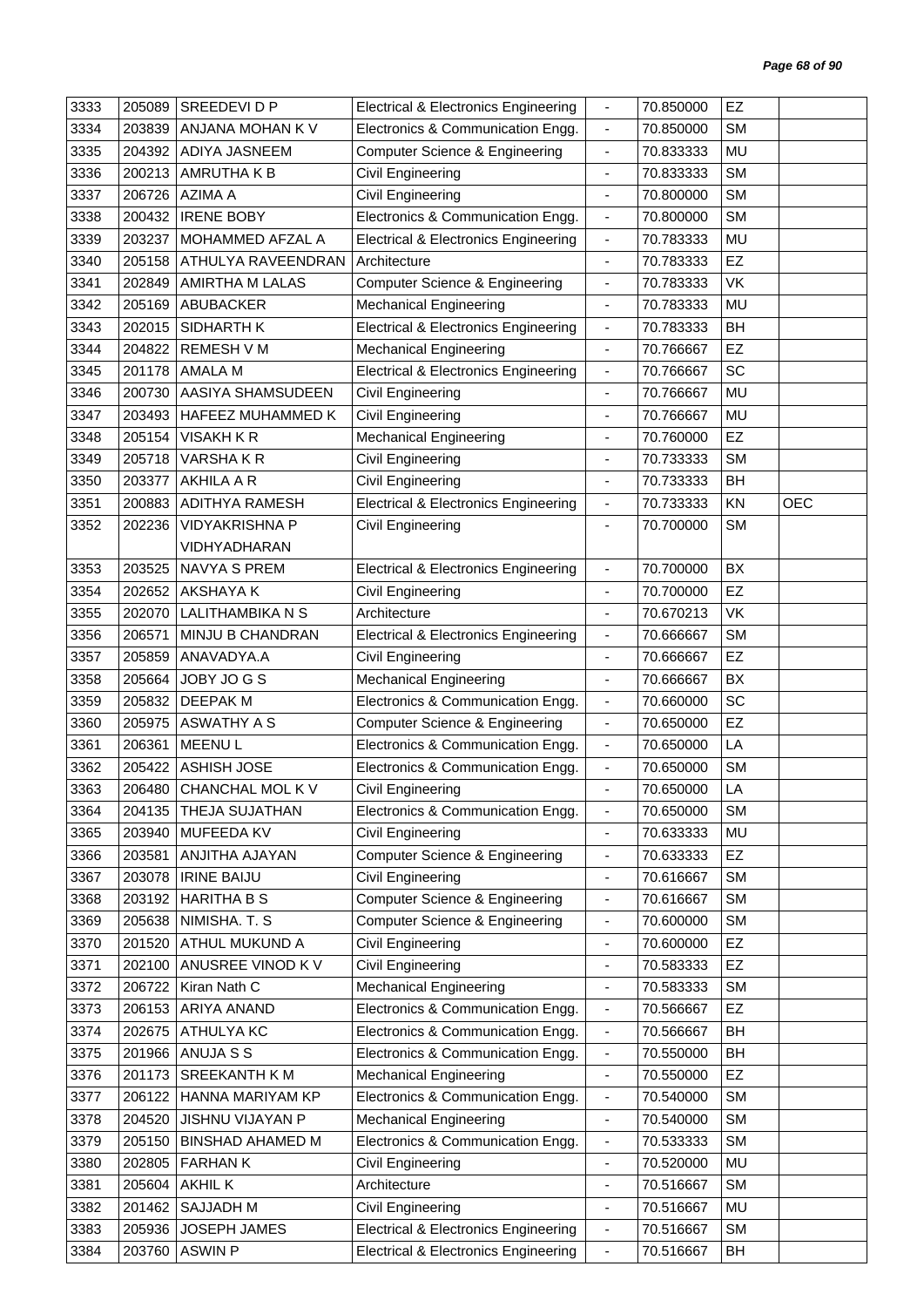| 3386<br>206083<br>SWEETY TJ<br>70.500000<br>EZ<br>Electronics & Communication Engg.<br>$\blacksquare$<br>3387<br><b>AJMAL CK</b><br>70.500000<br><b>MU</b><br>202603<br>Civil Engineering<br>ä,<br>ARAVINDH A<br>Mechanical Engineering<br><b>SM</b><br>3388<br>205014<br>70.500000<br>$\qquad \qquad \blacksquare$<br><b>Civil Engineering</b><br>VK<br>3389<br>203994<br><b>SWATHI BABU</b><br>70.483333<br>$\blacksquare$<br>200786<br><b>ASWINK</b><br><b>Mechanical Engineering</b><br>SC<br>3390<br>70.483333<br>$\blacksquare$<br>Electronics & Communication Engg.<br>3391<br>203454<br><b>HUDHAKK</b><br>70.483333<br>MU<br>$\overline{\phantom{a}}$<br>3392<br>204874<br><b>GOPIKA SURENDRAN</b><br>Information Technology<br>BH<br>70.483333<br>$\overline{\phantom{a}}$<br>Computer Science & Engineering<br>MU<br>3393<br>201525<br><b>ASHIQUE T P</b><br>70.466667<br>$\blacksquare$<br>3394<br>200217<br>P. ARJUN<br><b>Mechanical Engineering</b><br>70.466667<br><b>SM</b><br>$\overline{\phantom{a}}$<br>3395<br>203184<br>MUHAMMED SALIH M S<br>Civil Engineering<br>MU<br>70.466667<br>$\blacksquare$<br>Civil Engineering<br>3396<br>SHINI S POMSON<br><b>SM</b><br>201102<br>70.466667<br>$\blacksquare$<br>3397<br><b>SHABNA S</b><br>Civil Engineering<br>70.460000<br>MU<br>204448<br>$\blacksquare$<br>Samyuktha Krishnan<br><b>SM</b><br>3398<br>202897<br>Architecture<br>70.457143<br>Thundil Muralikrishnan<br>3399<br>206565<br><b>KEZIA ANN SHIJI</b><br>Civil Engineering<br>70.450000<br><b>SM</b><br>$\overline{\phantom{a}}$<br>3400<br>205863<br>Civil Engineering<br><b>SM</b><br><b>AKSHAY VIKRAM</b><br>70.450000<br>Civil Engineering<br>DV<br><b>OEC</b><br>3401<br>206294<br>LAKSHMIPRIYA V U<br>70.450000<br>$\overline{\phantom{a}}$<br>3402<br><b>SHERIN MARY</b><br><b>SM</b><br>201894<br>Architecture<br>70.442857<br>$\blacksquare$<br><b>VARGHESE</b><br>ATHIRA P REJI<br>Architecture<br>EZ<br>3403<br>200390<br>70.442857<br>$\blacksquare$<br>3404<br>202520<br>MUHAMMED FEBIN A S<br><b>MU</b><br><b>Mechanical Engineering</b><br>70.440000<br>$\blacksquare$<br>3405<br>ANJALI DEVI P S<br>Electronics & Communication Engg.<br>EZ<br>201484<br>70.433333<br>$\overline{\phantom{a}}$<br><b>EZ</b><br>3406<br>204069<br>SHIDIN P<br>70.433333<br><b>Mechanical Engineering</b><br>$\overline{\phantom{a}}$<br>3407<br><b>Mechanical Engineering</b><br>BH<br>203149<br>AMOGHKRISHNAN<br>70.416667<br>ä,<br>EZ<br>3408<br>204097<br><b>JISHNU RAJEEV</b><br><b>Mechanical Engineering</b><br>70.416667<br>$\overline{\phantom{a}}$<br><b>Mechanical Engineering</b><br><b>OEC</b><br>3409<br>202040<br><b>MANU G DAS</b><br>70.400000<br>BX<br>$\overline{\phantom{a}}$<br>Electronics & Communication Engg.<br>BH<br>3410<br>200973<br><b>NAMITHA</b><br>70.400000<br>$\overline{\phantom{a}}$<br>JANARDHANAN<br>200336<br>VK<br>3411<br><b>DIVYA RAMADASAN</b><br>Civil Engineering<br>70.400000<br>$\overline{\phantom{a}}$<br>3412<br><b>BHAVYA KRISHNAN</b><br>Civil Engineering<br><b>EZ</b><br>201489<br>70.383333<br>3413<br>202922 LEKSHMI DILEEP<br><b>BH</b><br>Civil Engineering<br>70.383333<br>200752 ASWATHI<br>Information Technology<br>70.383333<br>BH<br>3414<br>RADHAKRISHNAN K M<br>ANEESH F SELVIN<br>70.380000<br><b>SM</b><br>3415<br>202751<br><b>Mechanical Engineering</b><br>$\blacksquare$<br><b>SM</b><br>202819<br><b>VYSHNAVIMS</b><br>Civil Engineering<br>3416<br>70.380000<br>$\blacksquare$<br>3417<br>204969<br>SHAHANA BEEGHAM A<br>Instrumentation and Control<br>70.375000<br>MU<br>$\qquad \qquad \blacksquare$<br>P<br>Engineering<br>EZ<br>200369<br><b>MEGHA P KRISHNA</b><br>Electronics & Communication Engg.<br>70.366667<br>3418<br>$\overline{\phantom{a}}$<br>3419<br>205727<br>AJAYAGHOSH K<br>Civil Engineering<br>70.366667<br><b>SM</b><br>$\overline{\phantom{a}}$<br>201232<br><b>NEHA ANDREWS</b><br>Civil Engineering<br>70.366667<br>LA<br>3420<br>$\overline{\phantom{a}}$<br>SANJID AJMAL A P<br>Civil Engineering<br>3421<br>205669<br>70.350000<br>MU<br>÷,<br><b>BHAVYA P S</b><br>Architecture<br><b>SM</b><br>3422<br>200860<br>70.342857<br>÷,<br><b>ANAMICA S NAIR</b><br>Electronics & Communication Engg.<br><b>SM</b><br>3423<br>204818<br>70.333333<br>$\overline{\phantom{a}}$<br>ROSHNA RAJEEV<br>3424<br>204262<br>Civil Engineering<br>70.316667<br><b>SM</b><br>$\overline{\phantom{a}}$<br>3425<br>200655<br>STEFY MARY SIMON<br>Civil Engineering<br>70.316667<br><b>SM</b><br>$\overline{\phantom{a}}$<br>3426<br>206403<br><b>HRIDYAK</b><br>Electronics & Communication Engg.<br><b>SM</b><br>70.316667<br>$\blacksquare$<br><b>MEGHA S NAIR</b><br>Electronics & Communication Engg.<br>70.300000<br><b>SM</b><br>3427<br>200036<br>$\overline{\phantom{a}}$<br><b>NAIFA SAIF</b><br>70.300000<br>MU<br>3428<br>204240<br>Civil Engineering<br>$\blacksquare$<br>Electronics & Communication Engg.<br>3429<br>201608<br>ASHIDHA ASHARAF<br>70.283333<br>MU<br>$\overline{\phantom{a}}$<br><b>MARY TERESA</b><br><b>SM</b><br>3430<br>200442<br>Computer Science & Engineering<br>70.283333<br>$\overline{\phantom{a}}$<br>3431<br>SREELEKSHMI O K<br>Civil Engineering<br>70.275000<br>EZ<br>202097<br>$\overline{\phantom{a}}$ | 3385 | 205401 | NIDHI R S | Electronics and Instrumentation | $\blacksquare$ | 70.516667 | BH |  |
|----------------------------------------------------------------------------------------------------------------------------------------------------------------------------------------------------------------------------------------------------------------------------------------------------------------------------------------------------------------------------------------------------------------------------------------------------------------------------------------------------------------------------------------------------------------------------------------------------------------------------------------------------------------------------------------------------------------------------------------------------------------------------------------------------------------------------------------------------------------------------------------------------------------------------------------------------------------------------------------------------------------------------------------------------------------------------------------------------------------------------------------------------------------------------------------------------------------------------------------------------------------------------------------------------------------------------------------------------------------------------------------------------------------------------------------------------------------------------------------------------------------------------------------------------------------------------------------------------------------------------------------------------------------------------------------------------------------------------------------------------------------------------------------------------------------------------------------------------------------------------------------------------------------------------------------------------------------------------------------------------------------------------------------------------------------------------------------------------------------------------------------------------------------------------------------------------------------------------------------------------------------------------------------------------------------------------------------------------------------------------------------------------------------------------------------------------------------------------------------------------------------------------------------------------------------------------------------------------------------------------------------------------------------------------------------------------------------------------------------------------------------------------------------------------------------------------------------------------------------------------------------------------------------------------------------------------------------------------------------------------------------------------------------------------------------------------------------------------------------------------------------------------------------------------------------------------------------------------------------------------------------------------------------------------------------------------------------------------------------------------------------------------------------------------------------------------------------------------------------------------------------------------------------------------------------------------------------------------------------------------------------------------------------------------------------------------------------------------------------------------------------------------------------------------------------------------------------------------------------------------------------------------------------------------------------------------------------------------------------------------------------------------------------------------------------------------------------------------------------------------------------------------------------------------------------------------------------------------------------------------------------------------------------------------------------------------------------------------------------------------------------------------------------------------------------------------------------------------------------------------------------------------------------------------------------------------------------------------------------------------------------------------------------------------------------------------------------------------------------------------------------------------------------------------------------------------------------------------------------------------------------------------------------------------------------------------------------------------------------------------------------------------------------------------------------------------------------------------------------------------------------------------------------------------------------------------------------------------------------------------------------------------|------|--------|-----------|---------------------------------|----------------|-----------|----|--|
|                                                                                                                                                                                                                                                                                                                                                                                                                                                                                                                                                                                                                                                                                                                                                                                                                                                                                                                                                                                                                                                                                                                                                                                                                                                                                                                                                                                                                                                                                                                                                                                                                                                                                                                                                                                                                                                                                                                                                                                                                                                                                                                                                                                                                                                                                                                                                                                                                                                                                                                                                                                                                                                                                                                                                                                                                                                                                                                                                                                                                                                                                                                                                                                                                                                                                                                                                                                                                                                                                                                                                                                                                                                                                                                                                                                                                                                                                                                                                                                                                                                                                                                                                                                                                                                                                                                                                                                                                                                                                                                                                                                                                                                                                                                                                                                                                                                                                                                                                                                                                                                                                                                                                                                                                                                                            |      |        |           |                                 |                |           |    |  |
|                                                                                                                                                                                                                                                                                                                                                                                                                                                                                                                                                                                                                                                                                                                                                                                                                                                                                                                                                                                                                                                                                                                                                                                                                                                                                                                                                                                                                                                                                                                                                                                                                                                                                                                                                                                                                                                                                                                                                                                                                                                                                                                                                                                                                                                                                                                                                                                                                                                                                                                                                                                                                                                                                                                                                                                                                                                                                                                                                                                                                                                                                                                                                                                                                                                                                                                                                                                                                                                                                                                                                                                                                                                                                                                                                                                                                                                                                                                                                                                                                                                                                                                                                                                                                                                                                                                                                                                                                                                                                                                                                                                                                                                                                                                                                                                                                                                                                                                                                                                                                                                                                                                                                                                                                                                                            |      |        |           |                                 |                |           |    |  |
|                                                                                                                                                                                                                                                                                                                                                                                                                                                                                                                                                                                                                                                                                                                                                                                                                                                                                                                                                                                                                                                                                                                                                                                                                                                                                                                                                                                                                                                                                                                                                                                                                                                                                                                                                                                                                                                                                                                                                                                                                                                                                                                                                                                                                                                                                                                                                                                                                                                                                                                                                                                                                                                                                                                                                                                                                                                                                                                                                                                                                                                                                                                                                                                                                                                                                                                                                                                                                                                                                                                                                                                                                                                                                                                                                                                                                                                                                                                                                                                                                                                                                                                                                                                                                                                                                                                                                                                                                                                                                                                                                                                                                                                                                                                                                                                                                                                                                                                                                                                                                                                                                                                                                                                                                                                                            |      |        |           |                                 |                |           |    |  |
|                                                                                                                                                                                                                                                                                                                                                                                                                                                                                                                                                                                                                                                                                                                                                                                                                                                                                                                                                                                                                                                                                                                                                                                                                                                                                                                                                                                                                                                                                                                                                                                                                                                                                                                                                                                                                                                                                                                                                                                                                                                                                                                                                                                                                                                                                                                                                                                                                                                                                                                                                                                                                                                                                                                                                                                                                                                                                                                                                                                                                                                                                                                                                                                                                                                                                                                                                                                                                                                                                                                                                                                                                                                                                                                                                                                                                                                                                                                                                                                                                                                                                                                                                                                                                                                                                                                                                                                                                                                                                                                                                                                                                                                                                                                                                                                                                                                                                                                                                                                                                                                                                                                                                                                                                                                                            |      |        |           |                                 |                |           |    |  |
|                                                                                                                                                                                                                                                                                                                                                                                                                                                                                                                                                                                                                                                                                                                                                                                                                                                                                                                                                                                                                                                                                                                                                                                                                                                                                                                                                                                                                                                                                                                                                                                                                                                                                                                                                                                                                                                                                                                                                                                                                                                                                                                                                                                                                                                                                                                                                                                                                                                                                                                                                                                                                                                                                                                                                                                                                                                                                                                                                                                                                                                                                                                                                                                                                                                                                                                                                                                                                                                                                                                                                                                                                                                                                                                                                                                                                                                                                                                                                                                                                                                                                                                                                                                                                                                                                                                                                                                                                                                                                                                                                                                                                                                                                                                                                                                                                                                                                                                                                                                                                                                                                                                                                                                                                                                                            |      |        |           |                                 |                |           |    |  |
|                                                                                                                                                                                                                                                                                                                                                                                                                                                                                                                                                                                                                                                                                                                                                                                                                                                                                                                                                                                                                                                                                                                                                                                                                                                                                                                                                                                                                                                                                                                                                                                                                                                                                                                                                                                                                                                                                                                                                                                                                                                                                                                                                                                                                                                                                                                                                                                                                                                                                                                                                                                                                                                                                                                                                                                                                                                                                                                                                                                                                                                                                                                                                                                                                                                                                                                                                                                                                                                                                                                                                                                                                                                                                                                                                                                                                                                                                                                                                                                                                                                                                                                                                                                                                                                                                                                                                                                                                                                                                                                                                                                                                                                                                                                                                                                                                                                                                                                                                                                                                                                                                                                                                                                                                                                                            |      |        |           |                                 |                |           |    |  |
|                                                                                                                                                                                                                                                                                                                                                                                                                                                                                                                                                                                                                                                                                                                                                                                                                                                                                                                                                                                                                                                                                                                                                                                                                                                                                                                                                                                                                                                                                                                                                                                                                                                                                                                                                                                                                                                                                                                                                                                                                                                                                                                                                                                                                                                                                                                                                                                                                                                                                                                                                                                                                                                                                                                                                                                                                                                                                                                                                                                                                                                                                                                                                                                                                                                                                                                                                                                                                                                                                                                                                                                                                                                                                                                                                                                                                                                                                                                                                                                                                                                                                                                                                                                                                                                                                                                                                                                                                                                                                                                                                                                                                                                                                                                                                                                                                                                                                                                                                                                                                                                                                                                                                                                                                                                                            |      |        |           |                                 |                |           |    |  |
|                                                                                                                                                                                                                                                                                                                                                                                                                                                                                                                                                                                                                                                                                                                                                                                                                                                                                                                                                                                                                                                                                                                                                                                                                                                                                                                                                                                                                                                                                                                                                                                                                                                                                                                                                                                                                                                                                                                                                                                                                                                                                                                                                                                                                                                                                                                                                                                                                                                                                                                                                                                                                                                                                                                                                                                                                                                                                                                                                                                                                                                                                                                                                                                                                                                                                                                                                                                                                                                                                                                                                                                                                                                                                                                                                                                                                                                                                                                                                                                                                                                                                                                                                                                                                                                                                                                                                                                                                                                                                                                                                                                                                                                                                                                                                                                                                                                                                                                                                                                                                                                                                                                                                                                                                                                                            |      |        |           |                                 |                |           |    |  |
|                                                                                                                                                                                                                                                                                                                                                                                                                                                                                                                                                                                                                                                                                                                                                                                                                                                                                                                                                                                                                                                                                                                                                                                                                                                                                                                                                                                                                                                                                                                                                                                                                                                                                                                                                                                                                                                                                                                                                                                                                                                                                                                                                                                                                                                                                                                                                                                                                                                                                                                                                                                                                                                                                                                                                                                                                                                                                                                                                                                                                                                                                                                                                                                                                                                                                                                                                                                                                                                                                                                                                                                                                                                                                                                                                                                                                                                                                                                                                                                                                                                                                                                                                                                                                                                                                                                                                                                                                                                                                                                                                                                                                                                                                                                                                                                                                                                                                                                                                                                                                                                                                                                                                                                                                                                                            |      |        |           |                                 |                |           |    |  |
|                                                                                                                                                                                                                                                                                                                                                                                                                                                                                                                                                                                                                                                                                                                                                                                                                                                                                                                                                                                                                                                                                                                                                                                                                                                                                                                                                                                                                                                                                                                                                                                                                                                                                                                                                                                                                                                                                                                                                                                                                                                                                                                                                                                                                                                                                                                                                                                                                                                                                                                                                                                                                                                                                                                                                                                                                                                                                                                                                                                                                                                                                                                                                                                                                                                                                                                                                                                                                                                                                                                                                                                                                                                                                                                                                                                                                                                                                                                                                                                                                                                                                                                                                                                                                                                                                                                                                                                                                                                                                                                                                                                                                                                                                                                                                                                                                                                                                                                                                                                                                                                                                                                                                                                                                                                                            |      |        |           |                                 |                |           |    |  |
|                                                                                                                                                                                                                                                                                                                                                                                                                                                                                                                                                                                                                                                                                                                                                                                                                                                                                                                                                                                                                                                                                                                                                                                                                                                                                                                                                                                                                                                                                                                                                                                                                                                                                                                                                                                                                                                                                                                                                                                                                                                                                                                                                                                                                                                                                                                                                                                                                                                                                                                                                                                                                                                                                                                                                                                                                                                                                                                                                                                                                                                                                                                                                                                                                                                                                                                                                                                                                                                                                                                                                                                                                                                                                                                                                                                                                                                                                                                                                                                                                                                                                                                                                                                                                                                                                                                                                                                                                                                                                                                                                                                                                                                                                                                                                                                                                                                                                                                                                                                                                                                                                                                                                                                                                                                                            |      |        |           |                                 |                |           |    |  |
|                                                                                                                                                                                                                                                                                                                                                                                                                                                                                                                                                                                                                                                                                                                                                                                                                                                                                                                                                                                                                                                                                                                                                                                                                                                                                                                                                                                                                                                                                                                                                                                                                                                                                                                                                                                                                                                                                                                                                                                                                                                                                                                                                                                                                                                                                                                                                                                                                                                                                                                                                                                                                                                                                                                                                                                                                                                                                                                                                                                                                                                                                                                                                                                                                                                                                                                                                                                                                                                                                                                                                                                                                                                                                                                                                                                                                                                                                                                                                                                                                                                                                                                                                                                                                                                                                                                                                                                                                                                                                                                                                                                                                                                                                                                                                                                                                                                                                                                                                                                                                                                                                                                                                                                                                                                                            |      |        |           |                                 |                |           |    |  |
|                                                                                                                                                                                                                                                                                                                                                                                                                                                                                                                                                                                                                                                                                                                                                                                                                                                                                                                                                                                                                                                                                                                                                                                                                                                                                                                                                                                                                                                                                                                                                                                                                                                                                                                                                                                                                                                                                                                                                                                                                                                                                                                                                                                                                                                                                                                                                                                                                                                                                                                                                                                                                                                                                                                                                                                                                                                                                                                                                                                                                                                                                                                                                                                                                                                                                                                                                                                                                                                                                                                                                                                                                                                                                                                                                                                                                                                                                                                                                                                                                                                                                                                                                                                                                                                                                                                                                                                                                                                                                                                                                                                                                                                                                                                                                                                                                                                                                                                                                                                                                                                                                                                                                                                                                                                                            |      |        |           |                                 |                |           |    |  |
|                                                                                                                                                                                                                                                                                                                                                                                                                                                                                                                                                                                                                                                                                                                                                                                                                                                                                                                                                                                                                                                                                                                                                                                                                                                                                                                                                                                                                                                                                                                                                                                                                                                                                                                                                                                                                                                                                                                                                                                                                                                                                                                                                                                                                                                                                                                                                                                                                                                                                                                                                                                                                                                                                                                                                                                                                                                                                                                                                                                                                                                                                                                                                                                                                                                                                                                                                                                                                                                                                                                                                                                                                                                                                                                                                                                                                                                                                                                                                                                                                                                                                                                                                                                                                                                                                                                                                                                                                                                                                                                                                                                                                                                                                                                                                                                                                                                                                                                                                                                                                                                                                                                                                                                                                                                                            |      |        |           |                                 |                |           |    |  |
|                                                                                                                                                                                                                                                                                                                                                                                                                                                                                                                                                                                                                                                                                                                                                                                                                                                                                                                                                                                                                                                                                                                                                                                                                                                                                                                                                                                                                                                                                                                                                                                                                                                                                                                                                                                                                                                                                                                                                                                                                                                                                                                                                                                                                                                                                                                                                                                                                                                                                                                                                                                                                                                                                                                                                                                                                                                                                                                                                                                                                                                                                                                                                                                                                                                                                                                                                                                                                                                                                                                                                                                                                                                                                                                                                                                                                                                                                                                                                                                                                                                                                                                                                                                                                                                                                                                                                                                                                                                                                                                                                                                                                                                                                                                                                                                                                                                                                                                                                                                                                                                                                                                                                                                                                                                                            |      |        |           |                                 |                |           |    |  |
|                                                                                                                                                                                                                                                                                                                                                                                                                                                                                                                                                                                                                                                                                                                                                                                                                                                                                                                                                                                                                                                                                                                                                                                                                                                                                                                                                                                                                                                                                                                                                                                                                                                                                                                                                                                                                                                                                                                                                                                                                                                                                                                                                                                                                                                                                                                                                                                                                                                                                                                                                                                                                                                                                                                                                                                                                                                                                                                                                                                                                                                                                                                                                                                                                                                                                                                                                                                                                                                                                                                                                                                                                                                                                                                                                                                                                                                                                                                                                                                                                                                                                                                                                                                                                                                                                                                                                                                                                                                                                                                                                                                                                                                                                                                                                                                                                                                                                                                                                                                                                                                                                                                                                                                                                                                                            |      |        |           |                                 |                |           |    |  |
|                                                                                                                                                                                                                                                                                                                                                                                                                                                                                                                                                                                                                                                                                                                                                                                                                                                                                                                                                                                                                                                                                                                                                                                                                                                                                                                                                                                                                                                                                                                                                                                                                                                                                                                                                                                                                                                                                                                                                                                                                                                                                                                                                                                                                                                                                                                                                                                                                                                                                                                                                                                                                                                                                                                                                                                                                                                                                                                                                                                                                                                                                                                                                                                                                                                                                                                                                                                                                                                                                                                                                                                                                                                                                                                                                                                                                                                                                                                                                                                                                                                                                                                                                                                                                                                                                                                                                                                                                                                                                                                                                                                                                                                                                                                                                                                                                                                                                                                                                                                                                                                                                                                                                                                                                                                                            |      |        |           |                                 |                |           |    |  |
|                                                                                                                                                                                                                                                                                                                                                                                                                                                                                                                                                                                                                                                                                                                                                                                                                                                                                                                                                                                                                                                                                                                                                                                                                                                                                                                                                                                                                                                                                                                                                                                                                                                                                                                                                                                                                                                                                                                                                                                                                                                                                                                                                                                                                                                                                                                                                                                                                                                                                                                                                                                                                                                                                                                                                                                                                                                                                                                                                                                                                                                                                                                                                                                                                                                                                                                                                                                                                                                                                                                                                                                                                                                                                                                                                                                                                                                                                                                                                                                                                                                                                                                                                                                                                                                                                                                                                                                                                                                                                                                                                                                                                                                                                                                                                                                                                                                                                                                                                                                                                                                                                                                                                                                                                                                                            |      |        |           |                                 |                |           |    |  |
|                                                                                                                                                                                                                                                                                                                                                                                                                                                                                                                                                                                                                                                                                                                                                                                                                                                                                                                                                                                                                                                                                                                                                                                                                                                                                                                                                                                                                                                                                                                                                                                                                                                                                                                                                                                                                                                                                                                                                                                                                                                                                                                                                                                                                                                                                                                                                                                                                                                                                                                                                                                                                                                                                                                                                                                                                                                                                                                                                                                                                                                                                                                                                                                                                                                                                                                                                                                                                                                                                                                                                                                                                                                                                                                                                                                                                                                                                                                                                                                                                                                                                                                                                                                                                                                                                                                                                                                                                                                                                                                                                                                                                                                                                                                                                                                                                                                                                                                                                                                                                                                                                                                                                                                                                                                                            |      |        |           |                                 |                |           |    |  |
|                                                                                                                                                                                                                                                                                                                                                                                                                                                                                                                                                                                                                                                                                                                                                                                                                                                                                                                                                                                                                                                                                                                                                                                                                                                                                                                                                                                                                                                                                                                                                                                                                                                                                                                                                                                                                                                                                                                                                                                                                                                                                                                                                                                                                                                                                                                                                                                                                                                                                                                                                                                                                                                                                                                                                                                                                                                                                                                                                                                                                                                                                                                                                                                                                                                                                                                                                                                                                                                                                                                                                                                                                                                                                                                                                                                                                                                                                                                                                                                                                                                                                                                                                                                                                                                                                                                                                                                                                                                                                                                                                                                                                                                                                                                                                                                                                                                                                                                                                                                                                                                                                                                                                                                                                                                                            |      |        |           |                                 |                |           |    |  |
|                                                                                                                                                                                                                                                                                                                                                                                                                                                                                                                                                                                                                                                                                                                                                                                                                                                                                                                                                                                                                                                                                                                                                                                                                                                                                                                                                                                                                                                                                                                                                                                                                                                                                                                                                                                                                                                                                                                                                                                                                                                                                                                                                                                                                                                                                                                                                                                                                                                                                                                                                                                                                                                                                                                                                                                                                                                                                                                                                                                                                                                                                                                                                                                                                                                                                                                                                                                                                                                                                                                                                                                                                                                                                                                                                                                                                                                                                                                                                                                                                                                                                                                                                                                                                                                                                                                                                                                                                                                                                                                                                                                                                                                                                                                                                                                                                                                                                                                                                                                                                                                                                                                                                                                                                                                                            |      |        |           |                                 |                |           |    |  |
|                                                                                                                                                                                                                                                                                                                                                                                                                                                                                                                                                                                                                                                                                                                                                                                                                                                                                                                                                                                                                                                                                                                                                                                                                                                                                                                                                                                                                                                                                                                                                                                                                                                                                                                                                                                                                                                                                                                                                                                                                                                                                                                                                                                                                                                                                                                                                                                                                                                                                                                                                                                                                                                                                                                                                                                                                                                                                                                                                                                                                                                                                                                                                                                                                                                                                                                                                                                                                                                                                                                                                                                                                                                                                                                                                                                                                                                                                                                                                                                                                                                                                                                                                                                                                                                                                                                                                                                                                                                                                                                                                                                                                                                                                                                                                                                                                                                                                                                                                                                                                                                                                                                                                                                                                                                                            |      |        |           |                                 |                |           |    |  |
|                                                                                                                                                                                                                                                                                                                                                                                                                                                                                                                                                                                                                                                                                                                                                                                                                                                                                                                                                                                                                                                                                                                                                                                                                                                                                                                                                                                                                                                                                                                                                                                                                                                                                                                                                                                                                                                                                                                                                                                                                                                                                                                                                                                                                                                                                                                                                                                                                                                                                                                                                                                                                                                                                                                                                                                                                                                                                                                                                                                                                                                                                                                                                                                                                                                                                                                                                                                                                                                                                                                                                                                                                                                                                                                                                                                                                                                                                                                                                                                                                                                                                                                                                                                                                                                                                                                                                                                                                                                                                                                                                                                                                                                                                                                                                                                                                                                                                                                                                                                                                                                                                                                                                                                                                                                                            |      |        |           |                                 |                |           |    |  |
|                                                                                                                                                                                                                                                                                                                                                                                                                                                                                                                                                                                                                                                                                                                                                                                                                                                                                                                                                                                                                                                                                                                                                                                                                                                                                                                                                                                                                                                                                                                                                                                                                                                                                                                                                                                                                                                                                                                                                                                                                                                                                                                                                                                                                                                                                                                                                                                                                                                                                                                                                                                                                                                                                                                                                                                                                                                                                                                                                                                                                                                                                                                                                                                                                                                                                                                                                                                                                                                                                                                                                                                                                                                                                                                                                                                                                                                                                                                                                                                                                                                                                                                                                                                                                                                                                                                                                                                                                                                                                                                                                                                                                                                                                                                                                                                                                                                                                                                                                                                                                                                                                                                                                                                                                                                                            |      |        |           |                                 |                |           |    |  |
|                                                                                                                                                                                                                                                                                                                                                                                                                                                                                                                                                                                                                                                                                                                                                                                                                                                                                                                                                                                                                                                                                                                                                                                                                                                                                                                                                                                                                                                                                                                                                                                                                                                                                                                                                                                                                                                                                                                                                                                                                                                                                                                                                                                                                                                                                                                                                                                                                                                                                                                                                                                                                                                                                                                                                                                                                                                                                                                                                                                                                                                                                                                                                                                                                                                                                                                                                                                                                                                                                                                                                                                                                                                                                                                                                                                                                                                                                                                                                                                                                                                                                                                                                                                                                                                                                                                                                                                                                                                                                                                                                                                                                                                                                                                                                                                                                                                                                                                                                                                                                                                                                                                                                                                                                                                                            |      |        |           |                                 |                |           |    |  |
|                                                                                                                                                                                                                                                                                                                                                                                                                                                                                                                                                                                                                                                                                                                                                                                                                                                                                                                                                                                                                                                                                                                                                                                                                                                                                                                                                                                                                                                                                                                                                                                                                                                                                                                                                                                                                                                                                                                                                                                                                                                                                                                                                                                                                                                                                                                                                                                                                                                                                                                                                                                                                                                                                                                                                                                                                                                                                                                                                                                                                                                                                                                                                                                                                                                                                                                                                                                                                                                                                                                                                                                                                                                                                                                                                                                                                                                                                                                                                                                                                                                                                                                                                                                                                                                                                                                                                                                                                                                                                                                                                                                                                                                                                                                                                                                                                                                                                                                                                                                                                                                                                                                                                                                                                                                                            |      |        |           |                                 |                |           |    |  |
|                                                                                                                                                                                                                                                                                                                                                                                                                                                                                                                                                                                                                                                                                                                                                                                                                                                                                                                                                                                                                                                                                                                                                                                                                                                                                                                                                                                                                                                                                                                                                                                                                                                                                                                                                                                                                                                                                                                                                                                                                                                                                                                                                                                                                                                                                                                                                                                                                                                                                                                                                                                                                                                                                                                                                                                                                                                                                                                                                                                                                                                                                                                                                                                                                                                                                                                                                                                                                                                                                                                                                                                                                                                                                                                                                                                                                                                                                                                                                                                                                                                                                                                                                                                                                                                                                                                                                                                                                                                                                                                                                                                                                                                                                                                                                                                                                                                                                                                                                                                                                                                                                                                                                                                                                                                                            |      |        |           |                                 |                |           |    |  |
|                                                                                                                                                                                                                                                                                                                                                                                                                                                                                                                                                                                                                                                                                                                                                                                                                                                                                                                                                                                                                                                                                                                                                                                                                                                                                                                                                                                                                                                                                                                                                                                                                                                                                                                                                                                                                                                                                                                                                                                                                                                                                                                                                                                                                                                                                                                                                                                                                                                                                                                                                                                                                                                                                                                                                                                                                                                                                                                                                                                                                                                                                                                                                                                                                                                                                                                                                                                                                                                                                                                                                                                                                                                                                                                                                                                                                                                                                                                                                                                                                                                                                                                                                                                                                                                                                                                                                                                                                                                                                                                                                                                                                                                                                                                                                                                                                                                                                                                                                                                                                                                                                                                                                                                                                                                                            |      |        |           |                                 |                |           |    |  |
|                                                                                                                                                                                                                                                                                                                                                                                                                                                                                                                                                                                                                                                                                                                                                                                                                                                                                                                                                                                                                                                                                                                                                                                                                                                                                                                                                                                                                                                                                                                                                                                                                                                                                                                                                                                                                                                                                                                                                                                                                                                                                                                                                                                                                                                                                                                                                                                                                                                                                                                                                                                                                                                                                                                                                                                                                                                                                                                                                                                                                                                                                                                                                                                                                                                                                                                                                                                                                                                                                                                                                                                                                                                                                                                                                                                                                                                                                                                                                                                                                                                                                                                                                                                                                                                                                                                                                                                                                                                                                                                                                                                                                                                                                                                                                                                                                                                                                                                                                                                                                                                                                                                                                                                                                                                                            |      |        |           |                                 |                |           |    |  |
|                                                                                                                                                                                                                                                                                                                                                                                                                                                                                                                                                                                                                                                                                                                                                                                                                                                                                                                                                                                                                                                                                                                                                                                                                                                                                                                                                                                                                                                                                                                                                                                                                                                                                                                                                                                                                                                                                                                                                                                                                                                                                                                                                                                                                                                                                                                                                                                                                                                                                                                                                                                                                                                                                                                                                                                                                                                                                                                                                                                                                                                                                                                                                                                                                                                                                                                                                                                                                                                                                                                                                                                                                                                                                                                                                                                                                                                                                                                                                                                                                                                                                                                                                                                                                                                                                                                                                                                                                                                                                                                                                                                                                                                                                                                                                                                                                                                                                                                                                                                                                                                                                                                                                                                                                                                                            |      |        |           |                                 |                |           |    |  |
|                                                                                                                                                                                                                                                                                                                                                                                                                                                                                                                                                                                                                                                                                                                                                                                                                                                                                                                                                                                                                                                                                                                                                                                                                                                                                                                                                                                                                                                                                                                                                                                                                                                                                                                                                                                                                                                                                                                                                                                                                                                                                                                                                                                                                                                                                                                                                                                                                                                                                                                                                                                                                                                                                                                                                                                                                                                                                                                                                                                                                                                                                                                                                                                                                                                                                                                                                                                                                                                                                                                                                                                                                                                                                                                                                                                                                                                                                                                                                                                                                                                                                                                                                                                                                                                                                                                                                                                                                                                                                                                                                                                                                                                                                                                                                                                                                                                                                                                                                                                                                                                                                                                                                                                                                                                                            |      |        |           |                                 |                |           |    |  |
|                                                                                                                                                                                                                                                                                                                                                                                                                                                                                                                                                                                                                                                                                                                                                                                                                                                                                                                                                                                                                                                                                                                                                                                                                                                                                                                                                                                                                                                                                                                                                                                                                                                                                                                                                                                                                                                                                                                                                                                                                                                                                                                                                                                                                                                                                                                                                                                                                                                                                                                                                                                                                                                                                                                                                                                                                                                                                                                                                                                                                                                                                                                                                                                                                                                                                                                                                                                                                                                                                                                                                                                                                                                                                                                                                                                                                                                                                                                                                                                                                                                                                                                                                                                                                                                                                                                                                                                                                                                                                                                                                                                                                                                                                                                                                                                                                                                                                                                                                                                                                                                                                                                                                                                                                                                                            |      |        |           |                                 |                |           |    |  |
|                                                                                                                                                                                                                                                                                                                                                                                                                                                                                                                                                                                                                                                                                                                                                                                                                                                                                                                                                                                                                                                                                                                                                                                                                                                                                                                                                                                                                                                                                                                                                                                                                                                                                                                                                                                                                                                                                                                                                                                                                                                                                                                                                                                                                                                                                                                                                                                                                                                                                                                                                                                                                                                                                                                                                                                                                                                                                                                                                                                                                                                                                                                                                                                                                                                                                                                                                                                                                                                                                                                                                                                                                                                                                                                                                                                                                                                                                                                                                                                                                                                                                                                                                                                                                                                                                                                                                                                                                                                                                                                                                                                                                                                                                                                                                                                                                                                                                                                                                                                                                                                                                                                                                                                                                                                                            |      |        |           |                                 |                |           |    |  |
|                                                                                                                                                                                                                                                                                                                                                                                                                                                                                                                                                                                                                                                                                                                                                                                                                                                                                                                                                                                                                                                                                                                                                                                                                                                                                                                                                                                                                                                                                                                                                                                                                                                                                                                                                                                                                                                                                                                                                                                                                                                                                                                                                                                                                                                                                                                                                                                                                                                                                                                                                                                                                                                                                                                                                                                                                                                                                                                                                                                                                                                                                                                                                                                                                                                                                                                                                                                                                                                                                                                                                                                                                                                                                                                                                                                                                                                                                                                                                                                                                                                                                                                                                                                                                                                                                                                                                                                                                                                                                                                                                                                                                                                                                                                                                                                                                                                                                                                                                                                                                                                                                                                                                                                                                                                                            |      |        |           |                                 |                |           |    |  |
|                                                                                                                                                                                                                                                                                                                                                                                                                                                                                                                                                                                                                                                                                                                                                                                                                                                                                                                                                                                                                                                                                                                                                                                                                                                                                                                                                                                                                                                                                                                                                                                                                                                                                                                                                                                                                                                                                                                                                                                                                                                                                                                                                                                                                                                                                                                                                                                                                                                                                                                                                                                                                                                                                                                                                                                                                                                                                                                                                                                                                                                                                                                                                                                                                                                                                                                                                                                                                                                                                                                                                                                                                                                                                                                                                                                                                                                                                                                                                                                                                                                                                                                                                                                                                                                                                                                                                                                                                                                                                                                                                                                                                                                                                                                                                                                                                                                                                                                                                                                                                                                                                                                                                                                                                                                                            |      |        |           |                                 |                |           |    |  |
|                                                                                                                                                                                                                                                                                                                                                                                                                                                                                                                                                                                                                                                                                                                                                                                                                                                                                                                                                                                                                                                                                                                                                                                                                                                                                                                                                                                                                                                                                                                                                                                                                                                                                                                                                                                                                                                                                                                                                                                                                                                                                                                                                                                                                                                                                                                                                                                                                                                                                                                                                                                                                                                                                                                                                                                                                                                                                                                                                                                                                                                                                                                                                                                                                                                                                                                                                                                                                                                                                                                                                                                                                                                                                                                                                                                                                                                                                                                                                                                                                                                                                                                                                                                                                                                                                                                                                                                                                                                                                                                                                                                                                                                                                                                                                                                                                                                                                                                                                                                                                                                                                                                                                                                                                                                                            |      |        |           |                                 |                |           |    |  |
|                                                                                                                                                                                                                                                                                                                                                                                                                                                                                                                                                                                                                                                                                                                                                                                                                                                                                                                                                                                                                                                                                                                                                                                                                                                                                                                                                                                                                                                                                                                                                                                                                                                                                                                                                                                                                                                                                                                                                                                                                                                                                                                                                                                                                                                                                                                                                                                                                                                                                                                                                                                                                                                                                                                                                                                                                                                                                                                                                                                                                                                                                                                                                                                                                                                                                                                                                                                                                                                                                                                                                                                                                                                                                                                                                                                                                                                                                                                                                                                                                                                                                                                                                                                                                                                                                                                                                                                                                                                                                                                                                                                                                                                                                                                                                                                                                                                                                                                                                                                                                                                                                                                                                                                                                                                                            |      |        |           |                                 |                |           |    |  |
|                                                                                                                                                                                                                                                                                                                                                                                                                                                                                                                                                                                                                                                                                                                                                                                                                                                                                                                                                                                                                                                                                                                                                                                                                                                                                                                                                                                                                                                                                                                                                                                                                                                                                                                                                                                                                                                                                                                                                                                                                                                                                                                                                                                                                                                                                                                                                                                                                                                                                                                                                                                                                                                                                                                                                                                                                                                                                                                                                                                                                                                                                                                                                                                                                                                                                                                                                                                                                                                                                                                                                                                                                                                                                                                                                                                                                                                                                                                                                                                                                                                                                                                                                                                                                                                                                                                                                                                                                                                                                                                                                                                                                                                                                                                                                                                                                                                                                                                                                                                                                                                                                                                                                                                                                                                                            |      |        |           |                                 |                |           |    |  |
|                                                                                                                                                                                                                                                                                                                                                                                                                                                                                                                                                                                                                                                                                                                                                                                                                                                                                                                                                                                                                                                                                                                                                                                                                                                                                                                                                                                                                                                                                                                                                                                                                                                                                                                                                                                                                                                                                                                                                                                                                                                                                                                                                                                                                                                                                                                                                                                                                                                                                                                                                                                                                                                                                                                                                                                                                                                                                                                                                                                                                                                                                                                                                                                                                                                                                                                                                                                                                                                                                                                                                                                                                                                                                                                                                                                                                                                                                                                                                                                                                                                                                                                                                                                                                                                                                                                                                                                                                                                                                                                                                                                                                                                                                                                                                                                                                                                                                                                                                                                                                                                                                                                                                                                                                                                                            |      |        |           |                                 |                |           |    |  |
|                                                                                                                                                                                                                                                                                                                                                                                                                                                                                                                                                                                                                                                                                                                                                                                                                                                                                                                                                                                                                                                                                                                                                                                                                                                                                                                                                                                                                                                                                                                                                                                                                                                                                                                                                                                                                                                                                                                                                                                                                                                                                                                                                                                                                                                                                                                                                                                                                                                                                                                                                                                                                                                                                                                                                                                                                                                                                                                                                                                                                                                                                                                                                                                                                                                                                                                                                                                                                                                                                                                                                                                                                                                                                                                                                                                                                                                                                                                                                                                                                                                                                                                                                                                                                                                                                                                                                                                                                                                                                                                                                                                                                                                                                                                                                                                                                                                                                                                                                                                                                                                                                                                                                                                                                                                                            |      |        |           |                                 |                |           |    |  |
|                                                                                                                                                                                                                                                                                                                                                                                                                                                                                                                                                                                                                                                                                                                                                                                                                                                                                                                                                                                                                                                                                                                                                                                                                                                                                                                                                                                                                                                                                                                                                                                                                                                                                                                                                                                                                                                                                                                                                                                                                                                                                                                                                                                                                                                                                                                                                                                                                                                                                                                                                                                                                                                                                                                                                                                                                                                                                                                                                                                                                                                                                                                                                                                                                                                                                                                                                                                                                                                                                                                                                                                                                                                                                                                                                                                                                                                                                                                                                                                                                                                                                                                                                                                                                                                                                                                                                                                                                                                                                                                                                                                                                                                                                                                                                                                                                                                                                                                                                                                                                                                                                                                                                                                                                                                                            |      |        |           |                                 |                |           |    |  |
|                                                                                                                                                                                                                                                                                                                                                                                                                                                                                                                                                                                                                                                                                                                                                                                                                                                                                                                                                                                                                                                                                                                                                                                                                                                                                                                                                                                                                                                                                                                                                                                                                                                                                                                                                                                                                                                                                                                                                                                                                                                                                                                                                                                                                                                                                                                                                                                                                                                                                                                                                                                                                                                                                                                                                                                                                                                                                                                                                                                                                                                                                                                                                                                                                                                                                                                                                                                                                                                                                                                                                                                                                                                                                                                                                                                                                                                                                                                                                                                                                                                                                                                                                                                                                                                                                                                                                                                                                                                                                                                                                                                                                                                                                                                                                                                                                                                                                                                                                                                                                                                                                                                                                                                                                                                                            |      |        |           |                                 |                |           |    |  |
|                                                                                                                                                                                                                                                                                                                                                                                                                                                                                                                                                                                                                                                                                                                                                                                                                                                                                                                                                                                                                                                                                                                                                                                                                                                                                                                                                                                                                                                                                                                                                                                                                                                                                                                                                                                                                                                                                                                                                                                                                                                                                                                                                                                                                                                                                                                                                                                                                                                                                                                                                                                                                                                                                                                                                                                                                                                                                                                                                                                                                                                                                                                                                                                                                                                                                                                                                                                                                                                                                                                                                                                                                                                                                                                                                                                                                                                                                                                                                                                                                                                                                                                                                                                                                                                                                                                                                                                                                                                                                                                                                                                                                                                                                                                                                                                                                                                                                                                                                                                                                                                                                                                                                                                                                                                                            |      |        |           |                                 |                |           |    |  |
|                                                                                                                                                                                                                                                                                                                                                                                                                                                                                                                                                                                                                                                                                                                                                                                                                                                                                                                                                                                                                                                                                                                                                                                                                                                                                                                                                                                                                                                                                                                                                                                                                                                                                                                                                                                                                                                                                                                                                                                                                                                                                                                                                                                                                                                                                                                                                                                                                                                                                                                                                                                                                                                                                                                                                                                                                                                                                                                                                                                                                                                                                                                                                                                                                                                                                                                                                                                                                                                                                                                                                                                                                                                                                                                                                                                                                                                                                                                                                                                                                                                                                                                                                                                                                                                                                                                                                                                                                                                                                                                                                                                                                                                                                                                                                                                                                                                                                                                                                                                                                                                                                                                                                                                                                                                                            |      |        |           |                                 |                |           |    |  |
|                                                                                                                                                                                                                                                                                                                                                                                                                                                                                                                                                                                                                                                                                                                                                                                                                                                                                                                                                                                                                                                                                                                                                                                                                                                                                                                                                                                                                                                                                                                                                                                                                                                                                                                                                                                                                                                                                                                                                                                                                                                                                                                                                                                                                                                                                                                                                                                                                                                                                                                                                                                                                                                                                                                                                                                                                                                                                                                                                                                                                                                                                                                                                                                                                                                                                                                                                                                                                                                                                                                                                                                                                                                                                                                                                                                                                                                                                                                                                                                                                                                                                                                                                                                                                                                                                                                                                                                                                                                                                                                                                                                                                                                                                                                                                                                                                                                                                                                                                                                                                                                                                                                                                                                                                                                                            |      |        |           |                                 |                |           |    |  |
|                                                                                                                                                                                                                                                                                                                                                                                                                                                                                                                                                                                                                                                                                                                                                                                                                                                                                                                                                                                                                                                                                                                                                                                                                                                                                                                                                                                                                                                                                                                                                                                                                                                                                                                                                                                                                                                                                                                                                                                                                                                                                                                                                                                                                                                                                                                                                                                                                                                                                                                                                                                                                                                                                                                                                                                                                                                                                                                                                                                                                                                                                                                                                                                                                                                                                                                                                                                                                                                                                                                                                                                                                                                                                                                                                                                                                                                                                                                                                                                                                                                                                                                                                                                                                                                                                                                                                                                                                                                                                                                                                                                                                                                                                                                                                                                                                                                                                                                                                                                                                                                                                                                                                                                                                                                                            |      |        |           |                                 |                |           |    |  |
|                                                                                                                                                                                                                                                                                                                                                                                                                                                                                                                                                                                                                                                                                                                                                                                                                                                                                                                                                                                                                                                                                                                                                                                                                                                                                                                                                                                                                                                                                                                                                                                                                                                                                                                                                                                                                                                                                                                                                                                                                                                                                                                                                                                                                                                                                                                                                                                                                                                                                                                                                                                                                                                                                                                                                                                                                                                                                                                                                                                                                                                                                                                                                                                                                                                                                                                                                                                                                                                                                                                                                                                                                                                                                                                                                                                                                                                                                                                                                                                                                                                                                                                                                                                                                                                                                                                                                                                                                                                                                                                                                                                                                                                                                                                                                                                                                                                                                                                                                                                                                                                                                                                                                                                                                                                                            |      |        |           |                                 |                |           |    |  |
|                                                                                                                                                                                                                                                                                                                                                                                                                                                                                                                                                                                                                                                                                                                                                                                                                                                                                                                                                                                                                                                                                                                                                                                                                                                                                                                                                                                                                                                                                                                                                                                                                                                                                                                                                                                                                                                                                                                                                                                                                                                                                                                                                                                                                                                                                                                                                                                                                                                                                                                                                                                                                                                                                                                                                                                                                                                                                                                                                                                                                                                                                                                                                                                                                                                                                                                                                                                                                                                                                                                                                                                                                                                                                                                                                                                                                                                                                                                                                                                                                                                                                                                                                                                                                                                                                                                                                                                                                                                                                                                                                                                                                                                                                                                                                                                                                                                                                                                                                                                                                                                                                                                                                                                                                                                                            |      |        |           |                                 |                |           |    |  |
|                                                                                                                                                                                                                                                                                                                                                                                                                                                                                                                                                                                                                                                                                                                                                                                                                                                                                                                                                                                                                                                                                                                                                                                                                                                                                                                                                                                                                                                                                                                                                                                                                                                                                                                                                                                                                                                                                                                                                                                                                                                                                                                                                                                                                                                                                                                                                                                                                                                                                                                                                                                                                                                                                                                                                                                                                                                                                                                                                                                                                                                                                                                                                                                                                                                                                                                                                                                                                                                                                                                                                                                                                                                                                                                                                                                                                                                                                                                                                                                                                                                                                                                                                                                                                                                                                                                                                                                                                                                                                                                                                                                                                                                                                                                                                                                                                                                                                                                                                                                                                                                                                                                                                                                                                                                                            |      |        |           |                                 |                |           |    |  |
|                                                                                                                                                                                                                                                                                                                                                                                                                                                                                                                                                                                                                                                                                                                                                                                                                                                                                                                                                                                                                                                                                                                                                                                                                                                                                                                                                                                                                                                                                                                                                                                                                                                                                                                                                                                                                                                                                                                                                                                                                                                                                                                                                                                                                                                                                                                                                                                                                                                                                                                                                                                                                                                                                                                                                                                                                                                                                                                                                                                                                                                                                                                                                                                                                                                                                                                                                                                                                                                                                                                                                                                                                                                                                                                                                                                                                                                                                                                                                                                                                                                                                                                                                                                                                                                                                                                                                                                                                                                                                                                                                                                                                                                                                                                                                                                                                                                                                                                                                                                                                                                                                                                                                                                                                                                                            |      |        |           |                                 |                |           |    |  |
|                                                                                                                                                                                                                                                                                                                                                                                                                                                                                                                                                                                                                                                                                                                                                                                                                                                                                                                                                                                                                                                                                                                                                                                                                                                                                                                                                                                                                                                                                                                                                                                                                                                                                                                                                                                                                                                                                                                                                                                                                                                                                                                                                                                                                                                                                                                                                                                                                                                                                                                                                                                                                                                                                                                                                                                                                                                                                                                                                                                                                                                                                                                                                                                                                                                                                                                                                                                                                                                                                                                                                                                                                                                                                                                                                                                                                                                                                                                                                                                                                                                                                                                                                                                                                                                                                                                                                                                                                                                                                                                                                                                                                                                                                                                                                                                                                                                                                                                                                                                                                                                                                                                                                                                                                                                                            |      |        |           |                                 |                |           |    |  |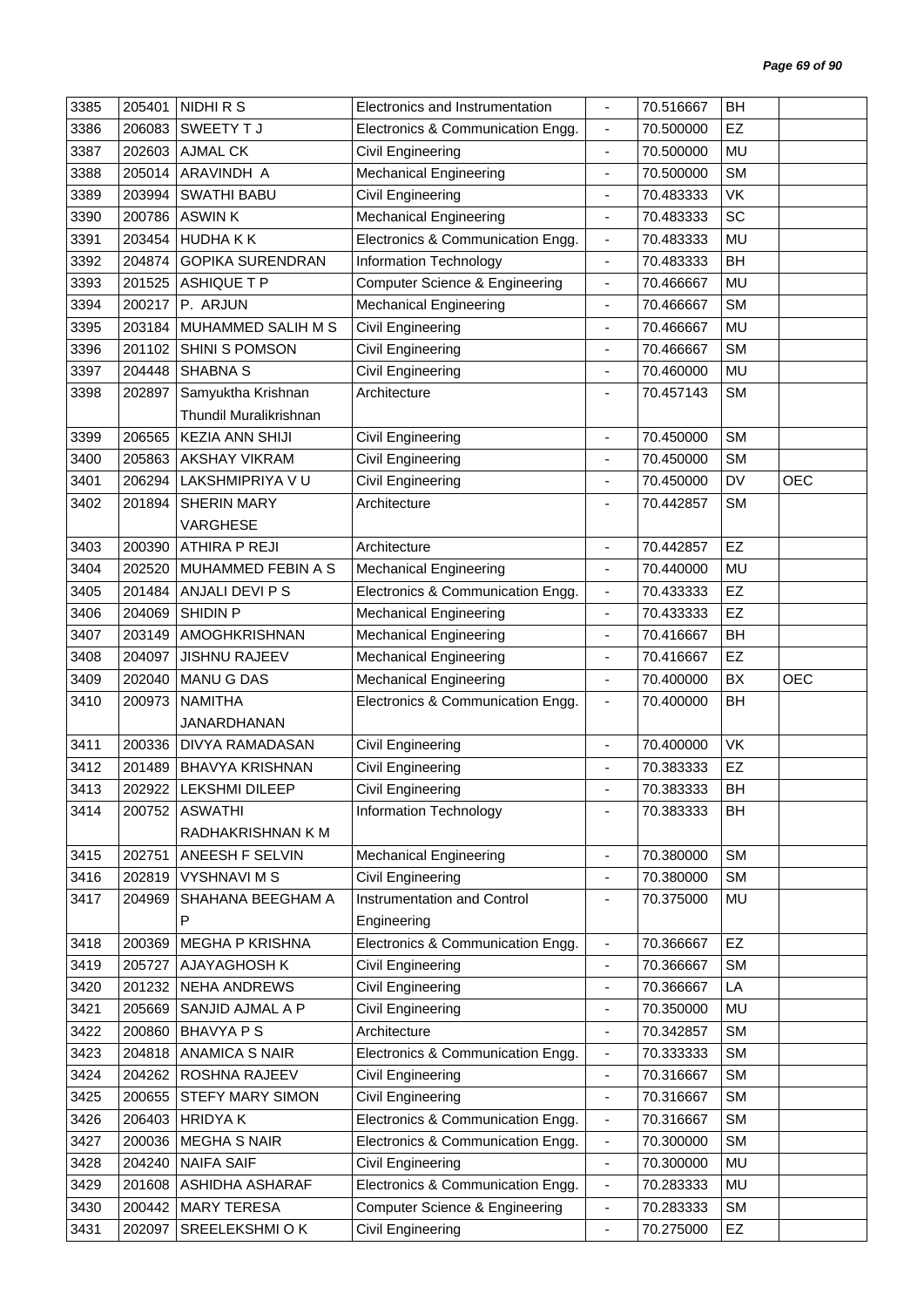| 3432 | 203505 | <b>NAKUL NAIR</b>      | Instrumentation and Control                     |                              | 70.266667 | <b>SM</b> |            |
|------|--------|------------------------|-------------------------------------------------|------------------------------|-----------|-----------|------------|
|      |        |                        | Engineering                                     |                              |           |           |            |
| 3433 | 201736 | <b>ZAINABA</b>         | Electronics & Communication Engg.               | $\overline{\phantom{a}}$     | 70.266667 | <b>MU</b> |            |
|      |        | ABDULRAHIMAN           |                                                 |                              |           |           |            |
| 3434 | 206183 | <b>AJMINA S R</b>      | <b>Electrical &amp; Electronics Engineering</b> | $\blacksquare$               | 70.266667 | MU        |            |
| 3435 | 200246 | ANJANA SURESH          | <b>Electrical &amp; Electronics Engineering</b> | $\blacksquare$               | 70.250000 | EZ        |            |
| 3436 | 205083 | PREENU ACHA PRASAD     | <b>Electrical &amp; Electronics Engineering</b> | $\overline{\phantom{a}}$     | 70.240000 | <b>SM</b> |            |
| 3437 | 203790 | <b>JITHINK</b>         | <b>Mechanical Engineering</b>                   | $\blacksquare$               | 70.220000 | <b>SM</b> |            |
| 3438 | 204468 | <b>HARIPRASAD N</b>    | <b>Mechanical Engineering</b>                   | ä,                           | 70.220000 | <b>SM</b> |            |
| 3439 | 200677 | AJITH KR               | <b>Production Engineering</b>                   | $\qquad \qquad \blacksquare$ | 70.216667 | EZ        |            |
| 3440 | 204244 | <b>RENJURS</b>         | Computer Science & Engineering                  | $\overline{\phantom{a}}$     | 70.200000 | <b>SM</b> |            |
| 3441 | 205346 | <b>ARJUN P</b>         | <b>Mechanical Engineering</b>                   | $\blacksquare$               | 70.200000 | EZ        |            |
| 3442 | 206472 | K V ARUNDATHY          | Civil Engineering                               | $\overline{\phantom{a}}$     | 70.200000 | DV        | <b>OEC</b> |
| 3443 | 201568 | SONU SOMARAJAN         | Architecture                                    | $\overline{\phantom{a}}$     | 70.183333 | EZ        |            |
| 3444 | 201581 | VISHNU V S             | Architecture                                    |                              | 70.183333 | <b>SM</b> |            |
| 3445 | 204420 | NASHMA SHAJAHAN S      | Civil Engineering                               | $\overline{\phantom{a}}$     | 70.180000 | MU        |            |
| 3446 | 205814 | <b>GOKUL PREMDAS</b>   | <b>Mechanical Engineering</b>                   | $\blacksquare$               | 70.166667 | EZ        |            |
| 3447 |        |                        |                                                 |                              | 70.166667 | <b>SM</b> |            |
|      | 200459 | <b>MERIN BABU</b>      | Electronics & Communication Engg.               | $\qquad \qquad \blacksquare$ |           |           |            |
| 3448 | 201861 | <b>RAMVALSAL S</b>     | <b>Mechanical Engineering</b>                   | $\blacksquare$               | 70.133333 | EZ        |            |
| 3449 | 200586 | <b>JAGATH C M</b>      | <b>Mechanical Engineering</b>                   | $\overline{\phantom{a}}$     | 70.133333 | EZ        |            |
| 3450 | 205831 | <b>SREYA CHANDRAN</b>  | Electronics & Communication Engg.               | $\blacksquare$               | 70.133333 | <b>SM</b> |            |
| 3451 | 203477 | <b>SRUTHIS</b>         | Computer Science & Engineering                  | $\blacksquare$               | 70.100000 | EZ        |            |
| 3452 | 205373 | SWATHI.P               | Electronics & Communication Engg.               | $\blacksquare$               | 70.100000 | EZ        |            |
| 3453 | 205206 | <b>VIVEK S</b>         | <b>Industrial Engineering</b>                   | $\blacksquare$               | 70.100000 | SC        |            |
| 3454 | 205437 | ELDO JOSEPH            | <b>Electrical &amp; Electronics Engineering</b> | $\blacksquare$               | 70.100000 | <b>SM</b> |            |
| 3455 | 200797 | ADITHYA C H            | Computer Science & Engineering                  | $\qquad \qquad \blacksquare$ | 70.083333 | EZ        |            |
| 3456 | 205879 | <b>SHAMILA</b>         | Architecture                                    | $\blacksquare$               | 70.071429 | MU        |            |
| 3457 | 201037 | <b>ARATHY K</b>        | Civil Engineering                               | ÷,                           | 70.066667 | <b>BH</b> |            |
| 3458 | 205036 | EMI ELIZABATH SAJU     | Civil Engineering                               | ٠                            | 70.066667 | <b>SM</b> |            |
| 3459 | 203394 | <b>ATHIRA P PREMAN</b> | <b>Production Engineering</b>                   | $\blacksquare$               | 70.066667 | <b>SM</b> |            |
| 3460 | 206667 | JASMIN JABBAR          | Civil Engineering                               |                              | 70.060000 | MU        |            |
| 3461 |        | 203070   AYANA K SUNIL | Computer Science & Engineering                  |                              | 70.050000 | EZ        |            |
| 3462 | 203777 | MITHU KOSHY            | Civil Engineering                               | $\blacksquare$               | 70.040000 | <b>SM</b> |            |
| 3463 | 201781 | <b>JITHIN J K</b>      | Electronics & Communication Engg.               | $\qquad \qquad \blacksquare$ | 70.033333 | VK        |            |
| 3464 | 201335 | VISHNU M               | <b>Electrical &amp; Electronics Engineering</b> | $\overline{\phantom{a}}$     | 70.033333 | SC        |            |
| 3465 | 205855 | <b>GOVIND A</b>        | <b>Electrical &amp; Electronics Engineering</b> | $\blacksquare$               | 70.033333 | EZ        |            |
| 3466 | 203441 | ANZY A                 | <b>Electrical &amp; Electronics Engineering</b> | $\qquad \qquad \blacksquare$ | 70.025000 | MU        |            |
| 3467 | 205017 | DIVYAKUTTAN            | Civil Engineering                               | $\overline{\phantom{a}}$     | 70.020000 | DV        | <b>OEC</b> |
| 3468 | 206291 | AISWARYA C P           | Electronics & Communication Engg.               | $\qquad \qquad \blacksquare$ | 70.000000 | DV        | <b>OEC</b> |
| 3469 | 205942 | AKHILA AJAYAN          | Civil Engineering                               | $\qquad \qquad \blacksquare$ | 69.983333 | SC        |            |
| 3470 | 205052 | ANJANA E               | Civil Engineering                               | $\blacksquare$               | 69.983333 | EZ        |            |
| 3471 | 202406 | ARDHRA RAGHAVAN        | Civil Engineering                               | ÷                            | 69.983333 | SC        |            |
| 3472 | 203473 | Akhil Kurian Philip    | Civil Engineering                               | $\qquad \qquad \blacksquare$ | 69.966667 | <b>SM</b> |            |
| 3473 | 205710 | ROSME JOSE             | Computer Science & Engineering                  | $\qquad \qquad \blacksquare$ | 69.966667 | BX        | <b>OEC</b> |
| 3474 | 204669 | NAVEEN J S             | <b>Mechanical Engineering</b>                   | $\qquad \qquad \blacksquare$ | 69.966667 | BX        |            |
| 3475 | 204589 | <b>VISHNUS</b>         | <b>Electrical &amp; Electronics Engineering</b> | $\qquad \qquad \blacksquare$ | 69.966667 | <b>SM</b> |            |
| 3476 | 200162 | JAMSEER N              | Electronics & Communication Engg.               | $\blacksquare$               | 69.966102 | <b>SM</b> | Sponsored  |
| 3477 | 204436 | P MEGHA                | Civil Engineering                               | $\qquad \qquad \blacksquare$ | 69.950000 | <b>EZ</b> |            |
| 3478 | 205897 | SRUTHI.V               | <b>Electrical &amp; Electronics Engineering</b> | $\qquad \qquad \blacksquare$ | 69.950000 | <b>SM</b> |            |
| 3479 | 200843 | PRINCE JOHN MATHEW     | <b>Electrical &amp; Electronics Engineering</b> | $\blacksquare$               | 69.933333 | <b>SM</b> |            |
| 3480 | 204901 | MARY ANGEL MATHEW      | Civil Engineering                               | $\qquad \qquad \blacksquare$ | 69.920000 | <b>SM</b> |            |
| 3481 | 205843 | MARY ANGEL MATHEW      | Civil Engineering                               | $\blacksquare$               | 69.920000 | SM        |            |
| 3482 | 205826 | POOJA VIJAYAN          | Civil Engineering                               | $\overline{\phantom{a}}$     | 69.904762 | EZ        |            |
|      |        |                        |                                                 |                              |           |           |            |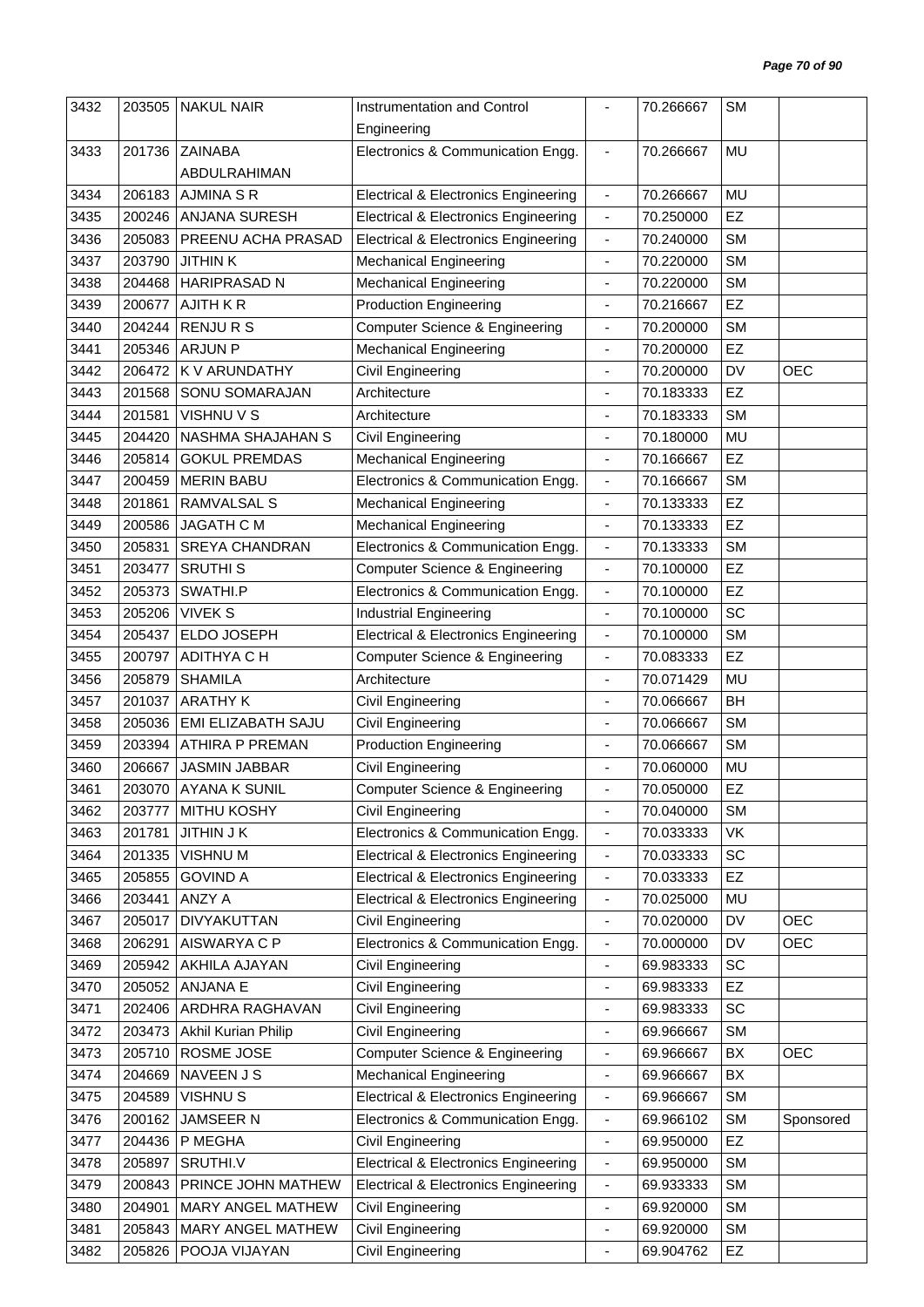| 3483 | 202348 | LEKSHMAN HARISH E      | <b>Mechanical Engineering</b>                   | $\blacksquare$                                       | 69.883333 | BH         |            |
|------|--------|------------------------|-------------------------------------------------|------------------------------------------------------|-----------|------------|------------|
| 3484 | 200576 | <b>K ANANJAN</b>       | <b>Mechanical Engineering</b>                   |                                                      | 69.883333 | <b>SM</b>  |            |
| 3485 | 206509 | <b>K ANANJAN</b>       | <b>Mechanical Engineering</b>                   | $\blacksquare$                                       | 69.883333 | <b>SM</b>  |            |
| 3486 | 206305 | SARATH TK              | <b>Mechanical Engineering</b>                   | $\overline{\phantom{a}}$                             | 69.875000 | BH         |            |
| 3487 | 201319 | <b>ATHIRA A</b>        | Electronics & Communication Engg.               | $\overline{\phantom{a}}$                             | 69.866667 | <b>SM</b>  |            |
| 3488 | 206607 | ANJU P                 | Electrical & Electronics Engineering            | $\blacksquare$                                       | 69.854167 | EZ         |            |
| 3489 | 202766 | SANDRA JEYES C         | <b>Computer Science &amp; Engineering</b>       | $\overline{\phantom{a}}$                             | 69.850000 | SC         |            |
| 3490 | 202704 | <b>BRIGIT FRANCIS</b>  | <b>Civil Engineering</b>                        | $\blacksquare$                                       | 69.850000 | <b>SM</b>  |            |
| 3491 | 206443 | <b>JERRY JOHN</b>      | <b>Computer Science &amp; Engineering</b>       | $\overline{\phantom{a}}$                             | 69.840000 | <b>SM</b>  |            |
| 3492 | 202869 | AMAL KRISHNA K         | Electronics & Communication Engg.               | $\overline{\phantom{a}}$                             | 69.833333 | <b>SM</b>  |            |
| 3493 | 201975 | PALLAVI LAL            | <b>Computer Science &amp; Engineering</b>       | $\blacksquare$                                       | 69.816667 | <b>SM</b>  |            |
| 3494 | 205817 | K A JAYALAKSHMY        | Civil Engineering                               | $\frac{1}{2}$                                        | 69.816667 | EZ         |            |
| 3495 | 206637 | <b>DINU DHANESAN</b>   | Architecture                                    | $\overline{\phantom{a}}$                             | 69.814286 | <b>SM</b>  |            |
| 3496 | 203845 | <b>VIGNESH K</b>       | Applied Electronics &                           | ٠                                                    | 69.800000 | <b>SM</b>  |            |
|      |        |                        | Instrumentation                                 |                                                      |           |            |            |
| 3497 | 205066 | NEETHU NAZAR           | Electronics & Communication Engg.               | $\blacksquare$                                       | 69.800000 | MU         |            |
| 3498 | 205524 | <b>DRISYAK</b>         | Electronics & Communication Engg.               | $\blacksquare$                                       | 69.800000 | SC         |            |
| 3499 | 202266 | ANEESH S               | <b>Mechanical Engineering</b>                   | $\overline{\phantom{a}}$                             | 69.800000 | LA         |            |
| 3500 | 201166 | ANAND R B              | <b>Electrical &amp; Electronics Engineering</b> | $\blacksquare$                                       | 69.800000 | <b>SM</b>  |            |
| 3501 | 203721 | <b>SACHIN KRISHNA</b>  | Electronics & Communication Engg.               | $\overline{\phantom{a}}$                             | 69.783333 | EZ         |            |
|      |        | ANGAJAN                |                                                 |                                                      |           |            |            |
| 3502 | 205065 | <b>FASNAKV</b>         | <b>Electrical &amp; Electronics Engineering</b> | $\blacksquare$                                       | 69.783333 | <b>MU</b>  |            |
| 3503 | 205875 | <b>SAJIN KUMAR S</b>   | <b>Mechanical Engineering</b>                   | $\blacksquare$                                       | 69.783333 | <b>SM</b>  |            |
| 3504 | 205652 | <b>GOPIKA SANTHOSH</b> | Electronics and Instrumentation                 | $\overline{\phantom{a}}$                             | 69.780000 | EZ         |            |
| 3505 | 202908 | <b>MABINESH M</b>      | Architecture                                    | $\blacksquare$                                       | 69.733333 | <b>SM</b>  |            |
| 3506 | 203592 | ARYA LEKSHMI V         | <b>Electrical &amp; Electronics Engineering</b> | $\overline{\phantom{a}}$                             | 69.733333 | <b>SM</b>  | PD         |
| 3507 | 202219 | <b>ALEENA STANY</b>    | Civil Engineering                               | $\blacksquare$                                       | 69.733333 | LA         |            |
| 3508 | 201729 | <b>LAVANYA M S</b>     | Electronics & Communication Engg.               | $\blacksquare$                                       | 69.725000 | EZ         |            |
| 3509 | 200380 | JOISE JOSE GEORGE      | <b>Electrical &amp; Electronics Engineering</b> | $\overline{\phantom{a}}$                             | 69.720000 | <b>SM</b>  |            |
| 3510 | 206616 | MOHAMMED SHABAB        | Electronics & Communication Engg.               | $\overline{\phantom{a}}$                             | 69.716667 | <b>SM</b>  |            |
| 3511 | 201099 | DILAVAR P D            | Electronics & Communication Engg.               | $\blacksquare$                                       | 69.716667 | MU         |            |
| 3512 |        | 205084   ROHAN G       | <b>Electrical &amp; Electronics Engineering</b> | $\overline{\phantom{a}}$                             | 69.716667 | BX         |            |
| 3513 | 203676 | <b>ARATHY VIJAYAN</b>  | <b>Civil Engineering</b>                        | $\overline{\phantom{a}}$                             | 69.700000 | <b>SM</b>  |            |
| 3514 | 202656 | <b>AKHILA S KUMAR</b>  | Civil Engineering                               | $\frac{1}{2}$                                        | 69.700000 | BH         |            |
| 3515 | 200098 | <b>ANJIMATR</b>        | <b>Electrical &amp; Electronics Engineering</b> | $\overline{\phantom{a}}$                             | 69.700000 | EZ         |            |
| 3516 | 203507 | ASHIFA ASHARAF         | Civil Engineering                               | $\frac{1}{2}$                                        | 69.683333 | MU         |            |
| 3517 | 204821 | ANIRUDDH GANESH        | <b>Mechanical Engineering</b>                   | $\blacksquare$                                       | 69.683333 | <b>SM</b>  |            |
| 3518 | 200072 | <b>LEKSHMI B</b>       | <b>Civil Engineering</b>                        | ٠                                                    | 69.660000 | <b>SM</b>  |            |
| 3519 | 204749 | MOHINUDEEN RAZIK.R     | <b>Mechanical Engineering</b>                   | ÷,                                                   | 69.650000 | MU         |            |
| 3520 | 204985 | <b>RESHMA S</b>        | Electronics & Communication Engg.               | $\overline{\phantom{a}}$                             | 69.650000 | <b>EWS</b> |            |
| 3521 | 205797 | SREEKARTHIK K          | <b>Mechanical Engineering</b>                   | $\blacksquare$                                       | 69.640000 | <b>SM</b>  |            |
| 3522 | 203395 | KAVYASENAN             | <b>Computer Science &amp; Engineering</b>       | $\overline{\phantom{a}}$                             | 69.633333 | EZ         |            |
| 3523 | 203411 | <b>VINEETH V</b>       | <b>Electrical &amp; Electronics Engineering</b> |                                                      | 69.633333 | <b>SM</b>  |            |
| 3524 | 206536 | THANSEEL N N           | <b>Mechanical Engineering</b>                   | $\overline{\phantom{a}}$<br>$\overline{\phantom{a}}$ | 69.626016 | MU         |            |
| 3525 | 200513 | <b>ANISHA RAVI</b>     | Electronics & Communication Engg.               |                                                      |           | <b>SM</b>  |            |
|      |        | AMINA RUSHDHA. P.T     | Architecture                                    | $\overline{\phantom{a}}$                             | 69.625000 | <b>SM</b>  |            |
| 3526 | 204934 |                        |                                                 | $\overline{\phantom{a}}$                             | 69.616667 | SC         |            |
| 3527 | 202912 | VISHNU S SANKAR        | <b>Electrical &amp; Electronics Engineering</b> | $\overline{\phantom{a}}$                             | 69.616667 |            |            |
| 3528 | 200435 | VIDYA VIJAYAN          | Civil Engineering                               | $\overline{\phantom{a}}$                             | 69.600000 | KU         | <b>OEC</b> |
| 3529 | 205853 | <b>SRUTHY L</b>        | Electronics & Communication Engg.               | $\qquad \qquad \blacksquare$                         | 69.600000 | <b>SM</b>  |            |
| 3530 | 205998 | AVANY DEVARAJ          | Architecture                                    | $\overline{\phantom{a}}$                             | 69.585714 | EZ         |            |
| 3531 | 201277 | DIYA R                 | <b>Electrical &amp; Electronics Engineering</b> | $\overline{\phantom{a}}$                             | 69.583333 | EZ         |            |
| 3532 | 201053 | <b>SHAMNA P</b>        | Civil Engineering                               | $\blacksquare$                                       | 69.580000 | EZ         |            |
| 3533 | 200473 | ABHIRAMI V S           | <b>Civil Engineering</b>                        | $\blacksquare$                                       | 69.550000 | EZ         |            |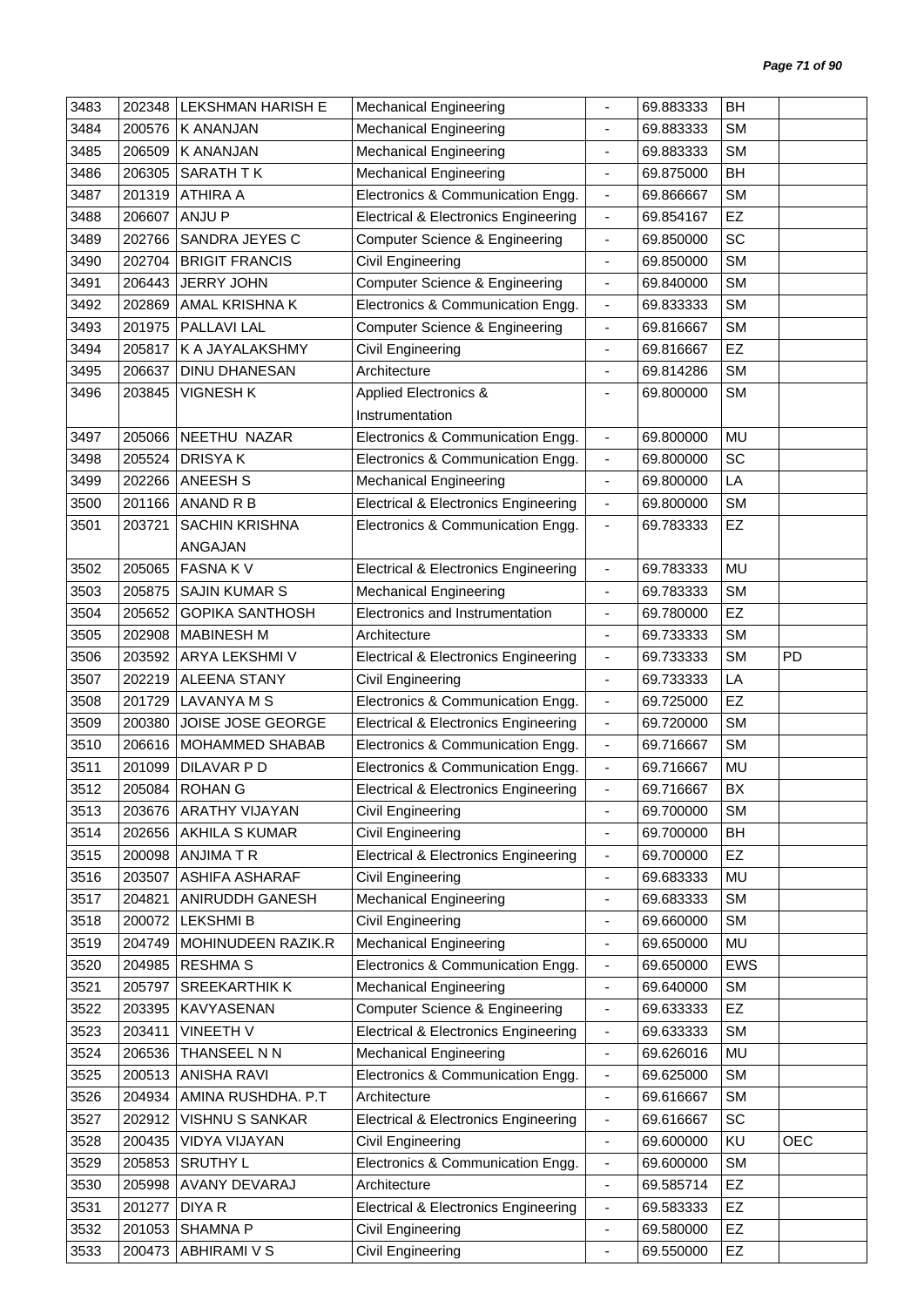| 3534 | 201502 | <b>DIVYAK</b>            | <b>Computer Science &amp; Engineering</b>       |                              | 69.540000 | <b>SM</b> |           |
|------|--------|--------------------------|-------------------------------------------------|------------------------------|-----------|-----------|-----------|
| 3535 | 204775 | <b>SAIN SANTY</b>        | <b>Mechanical Engineering</b>                   | $\blacksquare$               | 69.540000 | <b>SM</b> |           |
| 3536 | 205159 | SIVA PRASAD V U          | <b>Mechanical Engineering</b>                   | ÷,                           | 69.540000 | <b>BH</b> |           |
| 3537 | 206224 | <b>FARSANA U</b>         | <b>Electrical &amp; Electronics Engineering</b> | $\overline{\phantom{a}}$     | 69.533333 | <b>SM</b> |           |
| 3538 | 201661 | HENA NAIR K P            | Electronics & Communication Engg.               | $\blacksquare$               | 69.520000 | <b>SM</b> |           |
| 3539 | 200964 | <b>ANJU PETER</b>        | <b>Electrical &amp; Electronics Engineering</b> | $\blacksquare$               | 69.516667 | LA        |           |
| 3540 | 205229 | FATHIMA IRFANA           | Civil Engineering                               | $\overline{\phantom{a}}$     | 69.500000 | <b>SM</b> |           |
| 3541 | 204372 | <b>SHYNI N</b>           | Civil Engineering                               | $\overline{\phantom{a}}$     | 69.483333 | <b>SM</b> |           |
| 3542 | 204958 | <b>TISA JOSEPH</b>       | <b>Computer Science &amp; Engineering</b>       | $\blacksquare$               | 69.483333 | <b>SM</b> |           |
| 3543 | 206129 | <b>ANISHMAN</b>          | Civil Engineering                               | $\overline{\phantom{a}}$     | 69.483333 | EZ        |           |
| 3544 | 200210 | <b>ALEENA M</b>          | <b>Electrical &amp; Electronics Engineering</b> | $\overline{\phantom{a}}$     | 69.460000 | <b>MU</b> |           |
| 3545 | 202205 | <b>ARCHA DAS</b>         | Civil Engineering                               | $\qquad \qquad \blacksquare$ | 69.450000 | EZ        |           |
| 3546 | 200971 | <b>ATHUL JAMES</b>       | <b>Mechanical Engineering</b>                   | $\overline{\phantom{a}}$     | 69.450000 | <b>SM</b> |           |
| 3547 | 201603 | <b>VYSHAKH E J</b>       | Civil Engineering                               |                              | 69.433333 | <b>BH</b> |           |
| 3548 | 203405 | <b>ANCY G</b>            | <b>Electrical &amp; Electronics Engineering</b> | $\overline{\phantom{a}}$     | 69.433333 | <b>SM</b> |           |
| 3549 | 201597 | PRIYANKA A               | <b>Electrical &amp; Electronics Engineering</b> | $\blacksquare$               | 69.420000 | <b>SM</b> |           |
| 3550 | 201100 | <b>ATHIRASREE DAS</b>    | <b>Computer Science &amp; Engineering</b>       | $\overline{\phantom{a}}$     | 69.420000 | EZ        |           |
| 3551 | 200455 | <b>SHARON G BABU</b>     | <b>Computer Science &amp; Engineering</b>       | $\overline{\phantom{a}}$     | 69.416667 | <b>SM</b> |           |
| 3552 | 202109 | ANSIYA MOHAMMED          | <b>Computer Science &amp; Engineering</b>       | $\overline{\phantom{a}}$     | 69.400000 | MU        |           |
| 3553 | 203590 | <b>SANDRA S</b>          | Electronics & Communication Engg.               | $\blacksquare$               | 69.383333 | <b>SM</b> |           |
| 3554 | 200597 | <b>GOUTHAM KRISHNA V</b> | Electronics & Communication Engg.               | $\blacksquare$               | 69.383333 | <b>SM</b> |           |
| 3555 | 201583 | <b>REJIRA K ROBI</b>     | Architecture                                    | $\blacksquare$               | 69.380000 | BX        |           |
| 3556 | 201899 | <b>HARIKRISHNAN</b>      | <b>Mechanical Engineering</b>                   | $\overline{\phantom{a}}$     | 69.366667 | <b>SM</b> |           |
|      |        | NAMPOOTHIRI V            |                                                 |                              |           |           |           |
| 3557 | 200347 | DIVYA VINAYAN            | Electronics & Communication Engg.               | $\overline{\phantom{a}}$     | 69.366667 | EZ        |           |
| 3558 | 205572 | SMRITHI G B              | Architecture                                    | $\overline{\phantom{a}}$     | 69.361702 | <b>SM</b> |           |
| 3559 | 206446 | ARAVIND SANKAR SG        | <b>Electrical &amp; Electronics Engineering</b> | $\blacksquare$               | 69.350000 | <b>SM</b> |           |
| 3560 | 203268 | ABHIJITH U               | Electronics & Communication Engg.               | $\overline{\phantom{a}}$     | 69.350000 | EZ        |           |
| 3561 | 200596 | <b>SRUTHIN A</b>         | <b>Aeronautical Engineering</b>                 | $\overline{\phantom{a}}$     | 69.333333 | EZ        |           |
| 3562 | 204654 | <b>JITHIN K THOMAS</b>   | <b>Electrical &amp; Electronics Engineering</b> | $\overline{\phantom{a}}$     | 69.333333 | <b>SM</b> |           |
| 3563 | 203787 | <b>SILPA PS</b>          | <b>Electrical &amp; Electronics Engineering</b> | $\blacksquare$               | 69.333333 | EZ        |           |
| 3564 | 205620 | SAYOOJ A P               | Computer Science & Engineering                  |                              | 69.333333 | SM        |           |
| 3565 | 202379 | <b>NIVEDH A M</b>        | <b>Electrical &amp; Electronics Engineering</b> | $\overline{\phantom{a}}$     | 69.333333 | <b>EZ</b> |           |
| 3566 | 204943 | FATHIMATH SAHDIYA S      | Civil Engineering                               | $\overline{\phantom{a}}$     | 69.333333 | MU        |           |
|      |        | A                        |                                                 |                              |           |           |           |
| 3567 | 201117 | <b>AISHA RANI</b>        | <b>Civil Engineering</b>                        | ÷,                           | 69.316667 | MU        |           |
| 3568 | 204629 | <b>GEETHU SUSEENDRAN</b> | <b>Computer Science &amp; Engineering</b>       | $\overline{\phantom{a}}$     | 69.316667 | EZ        |           |
| 3569 | 204330 | NITHYANB                 | Electronics & Communication Engg.               | $\overline{\phantom{a}}$     | 69.300000 | <b>SM</b> | Sponsored |
| 3570 | 204540 | ARJUN G                  | <b>Mechanical Engineering</b>                   | $\overline{\phantom{a}}$     | 69.300000 | <b>SM</b> |           |
| 3571 | 203109 | <b>KALIDAS R</b>         | <b>Aeronautical Engineering</b>                 | $\qquad \qquad \blacksquare$ | 69.300000 | EZ        |           |
| 3572 | 203135 | <b>SWATHY S MOHAN</b>    | Information Technology                          | $\overline{\phantom{a}}$     | 69.300000 | BH        |           |
| 3573 | 204248 | <b>KIRANJITH B</b>       | <b>Mechanical Engineering</b>                   | $\blacksquare$               | 69.300000 | <b>SM</b> |           |
| 3574 | 200709 | ARYA J S                 | Electronics & Communication Engg.               | $\overline{\phantom{a}}$     | 69.300000 | SC        |           |
| 3575 | 202974 | CHRISTIN LINTO C L       | Civil Engineering                               | $\blacksquare$               | 69.283333 | LA        |           |
| 3576 | 205895 | LEEBA VAHID              | Civil Engineering                               | $\overline{\phantom{a}}$     | 69.280000 | MU        |           |
| 3577 | 201294 | ANCYMOL A                | Electronics & Communication Engg.               | $\blacksquare$               | 69.280000 | MU        |           |
| 3578 | 200863 | <b>ARCHANA P</b>         | Computer Science & Engineering                  | $\overline{\phantom{a}}$     | 69.280000 | EZ        |           |
| 3579 | 204274 | ANUSREE UC.              | <b>Electrical &amp; Electronics Engineering</b> | $\overline{\phantom{a}}$     | 69.275000 | <b>SM</b> |           |
| 3580 | 201902 | AMRUTHA ANDREWS          | Electronics & Communication Engg.               | $\blacksquare$               | 69.266667 | LA        |           |
| 3581 | 204816 | MUHAMMED NAJEEB C        | Civil Engineering                               | $\overline{\phantom{a}}$     | 69.266667 | MU        |           |
| 3582 | 203011 | MUFEEDHA FAHEEM          | <b>Electrical &amp; Electronics Engineering</b> | $\blacksquare$               | 69.250000 | <b>SM</b> |           |
| 3583 | 204251 | SHABNA K ABDUL           | Civil Engineering                               | $\overline{\phantom{a}}$     | 69.250000 | <b>SM</b> |           |
|      |        | SALAM                    |                                                 |                              |           |           |           |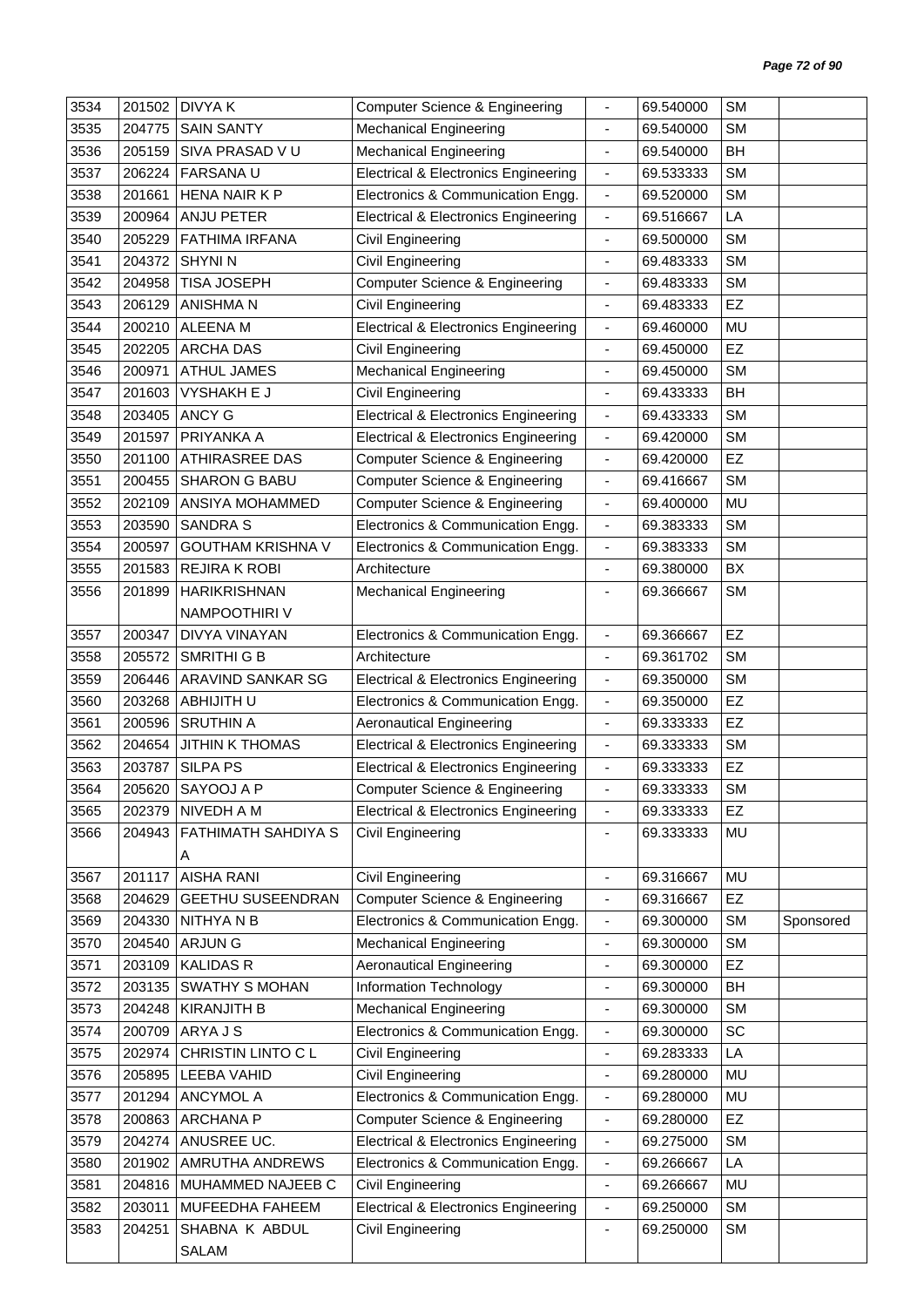| 3584 | 204095 | AMAL VISHNU K R            | Civil Engineering                               |                              | 69.240000 | BH        |  |
|------|--------|----------------------------|-------------------------------------------------|------------------------------|-----------|-----------|--|
| 3585 | 202460 | <b>LIYA ISMAIL</b>         | Civil Engineering                               |                              | 69.233333 | MU        |  |
| 3586 | 201017 | <b>AKHILA SHAJI</b>        | Civil Engineering                               | $\blacksquare$               | 69.233333 | EZ        |  |
| 3587 | 201125 | SWAPNA PV                  | <b>Chemical Engineering</b>                     | ÷                            | 69.220000 | EZ        |  |
| 3588 | 206400 | ASWATHY.S                  | Civil Engineering                               | $\qquad \qquad \blacksquare$ | 69.216667 | <b>SM</b> |  |
| 3589 | 202588 | <b>RUGMA A S</b>           | Electronics & Communication Engg.               | $\overline{\phantom{a}}$     | 69.200000 | EZ        |  |
| 3590 | 201643 | ASHIM. K.S.                | Electronics & Communication Engg.               | $\overline{\phantom{a}}$     | 69.200000 | <b>MU</b> |  |
| 3591 | 201291 | <b>SRUTHI RAJAN</b>        | Civil Engineering                               | $\overline{\phantom{a}}$     | 69.200000 | <b>SM</b> |  |
| 3592 | 203038 | <b>SREELAKSHMI E NAIR</b>  | <b>Computer Science &amp; Engineering</b>       | ÷                            | 69.200000 | <b>SM</b> |  |
| 3593 | 201312 | THEJUS SREEHARI            | Civil Engineering                               | $\overline{\phantom{a}}$     | 69.200000 | BH        |  |
| 3594 | 200170 | <b>REJITHAV</b>            | Civil Engineering                               | $\qquad \qquad \blacksquare$ | 69.186441 | <b>SM</b> |  |
| 3595 | 205243 | MOHAMED SHIYAD K           | <b>Mechanical Engineering</b>                   | ä,                           | 69.180000 | <b>MU</b> |  |
| 3596 | 203123 | SANDEEP A V                | <b>Electrical &amp; Electronics Engineering</b> | $\overline{\phantom{a}}$     | 69.175000 | BH        |  |
| 3597 | 201970 | <b>SAJNA S</b>             | Civil Engineering                               | $\blacksquare$               | 69.160000 | MU        |  |
| 3598 | 205270 | SHABEEHA HIND T            | Electronics & Communication Engg.               | $\overline{\phantom{a}}$     | 69.150000 | MU        |  |
| 3599 | 204088 | <b>DELNA MARIA ELIAS</b>   | Civil Engineering                               | $\overline{\phantom{a}}$     | 69.150000 | <b>SM</b> |  |
| 3600 | 204255 | <b>MANJITH LAL M</b>       | <b>Mechanical Engineering</b>                   | $\blacksquare$               | 69.150000 | EZ        |  |
| 3601 | 202739 | <b>GOUTHAM GIRISH</b>      | <b>Mechanical Engineering</b>                   | $\overline{\phantom{a}}$     | 69.150000 | <b>SM</b> |  |
| 3602 | 204628 | AJEESH. K. RAJ             | <b>Mechanical Engineering</b>                   | $\blacksquare$               | 69.140000 | VK        |  |
| 3603 | 205499 | RADHIKA RAJEEV             | Civil Engineering                               | $\overline{\phantom{a}}$     | 69.140000 | <b>SM</b> |  |
| 3604 | 204037 | <b>RASHA</b>               | Electronics & Communication Engg.               | $\blacksquare$               | 69.133333 | MU        |  |
|      |        | RAZOOLUDHEEN MOIDY         |                                                 |                              |           |           |  |
| 3605 | 201278 | DEVI D K                   | <b>Computer Science &amp; Engineering</b>       | ÷,                           | 69.133333 | <b>SM</b> |  |
| 3606 | 201586 | <b>GOKULDAS K K</b>        | <b>Mechanical Engineering</b>                   | $\blacksquare$               | 69.133333 | BH        |  |
| 3607 | 201626 | SHELVIN P D                | <b>Computer Science &amp; Engineering</b>       | $\overline{\phantom{a}}$     | 69.133333 | <b>SM</b> |  |
| 3608 | 204965 | PRANAV C                   | <b>Mechanical Engineering</b>                   | $\qquad \qquad \blacksquare$ | 69.133333 | <b>SM</b> |  |
| 3609 | 203919 | <b>BASNIYA LATHEEF N.K</b> | Civil Engineering                               | $\qquad \qquad \blacksquare$ | 69.125000 | MU        |  |
| 3610 | 203474 | <b>JIBINA</b>              | <b>Computer Science &amp; Engineering</b>       | $\overline{\phantom{a}}$     | 69.120000 | MU        |  |
| 3611 | 205763 | SHONITHA RAJAN K.P         | Computer Science & Engineering                  | $\overline{\phantom{a}}$     | 69.118644 | EZ        |  |
| 3612 | 205140 | <b>SRUTHI AK</b>           | <b>Computer Science &amp; Engineering</b>       | $\blacksquare$               | 69.116667 | VK        |  |
| 3613 | 204429 | <b>SRUTHI FRANCIS</b>      | Civil Engineering                               |                              | 69.116667 | LA        |  |
| 3614 |        | 203478   ABNA C. AZAD      | Architecture                                    |                              | 69.114286 | EZ        |  |
| 3615 | 206496 | JANET MARIA JOSE           | <b>Chemical Engineering</b>                     | $\blacksquare$               | 69.100000 | <b>SM</b> |  |
| 3616 | 202689 | <b>JESNAN</b>              | <b>Electrical &amp; Electronics Engineering</b> | $\blacksquare$               | 69.100000 | MU        |  |
| 3617 | 206324 | AMAL RAJ R                 | <b>Mechanical Engineering</b>                   | $\overline{\phantom{a}}$     | 69.100000 | <b>SM</b> |  |
| 3618 | 205049 | MUHAMMED MAZIN P M         | <b>Mechanical Engineering</b>                   | $\blacksquare$               | 69.083333 | MU        |  |
| 3619 | 203061 | ALEENA JOY                 | Civil Engineering                               | $\overline{\phantom{a}}$     | 69.083333 | <b>SM</b> |  |
| 3620 | 202169 | AADRA SARAH                | Civil Engineering                               | $\qquad \qquad \blacksquare$ | 69.083333 | <b>SM</b> |  |
|      |        | ABRAHAM                    |                                                 |                              |           |           |  |
| 3621 | 202315 | ARUNIMA C L                | Computer Science & Engineering                  | $\overline{\phantom{a}}$     | 69.083333 | EZ        |  |
| 3622 | 204813 | <b>ATHUL S</b>             | Civil Engineering                               | $\blacksquare$               | 69.066667 | <b>SM</b> |  |
| 3623 | 204452 | <b>ATHIRA RAJAN</b>        | Civil Engineering                               | ä,                           | 69.063492 | SC        |  |
| 3624 | 206594 | AJMAL.K.V                  | Civil Engineering                               | $\qquad \qquad \blacksquare$ | 69.033333 | MU        |  |
| 3625 | 204864 | APARNA MENON               | Electronics & Communication Engg.               | $\overline{\phantom{a}}$     | 69.033333 | <b>SM</b> |  |
| 3626 | 200286 | SOORAJTS                   | Electronics & Communication Engg.               | $\overline{\phantom{a}}$     | 69.033333 | BH        |  |
| 3627 | 201744 | RAIHANA FATHIMA N          | Civil Engineering                               | $\blacksquare$               | 69.020000 | MU        |  |
| 3628 | 200695 | <b>GREESHMAK</b>           | <b>Electrical &amp; Electronics Engineering</b> | $\overline{\phantom{a}}$     | 69.016667 | <b>SM</b> |  |
| 3629 | 206743 | DEEPAK JOHN                | <b>Mechanical Engineering</b>                   | $\overline{\phantom{a}}$     | 69.016667 | <b>SM</b> |  |
| 3630 | 201152 | Anjala Arun                | Architecture                                    | $\overline{\phantom{a}}$     | 69.000000 | <b>SM</b> |  |
| 3631 | 205479 | <b>RINSHAMR</b>            | <b>Electrical &amp; Electronics Engineering</b> | $\qquad \qquad \blacksquare$ | 69.000000 | EZ        |  |
| 3632 | 205050 | PREETHY PRAKASH            | <b>Computer Science &amp; Engineering</b>       | $\overline{\phantom{a}}$     | 69.000000 | EZ        |  |
| 3633 | 203999 | VARUN S JAYARAJ            | <b>Mechanical Engineering</b>                   | $\overline{\phantom{a}}$     | 68.983333 | <b>SM</b> |  |
| 3634 | 201704 | ATHULYA T                  | Civil Engineering                               | ٠                            | 68.983333 | <b>EZ</b> |  |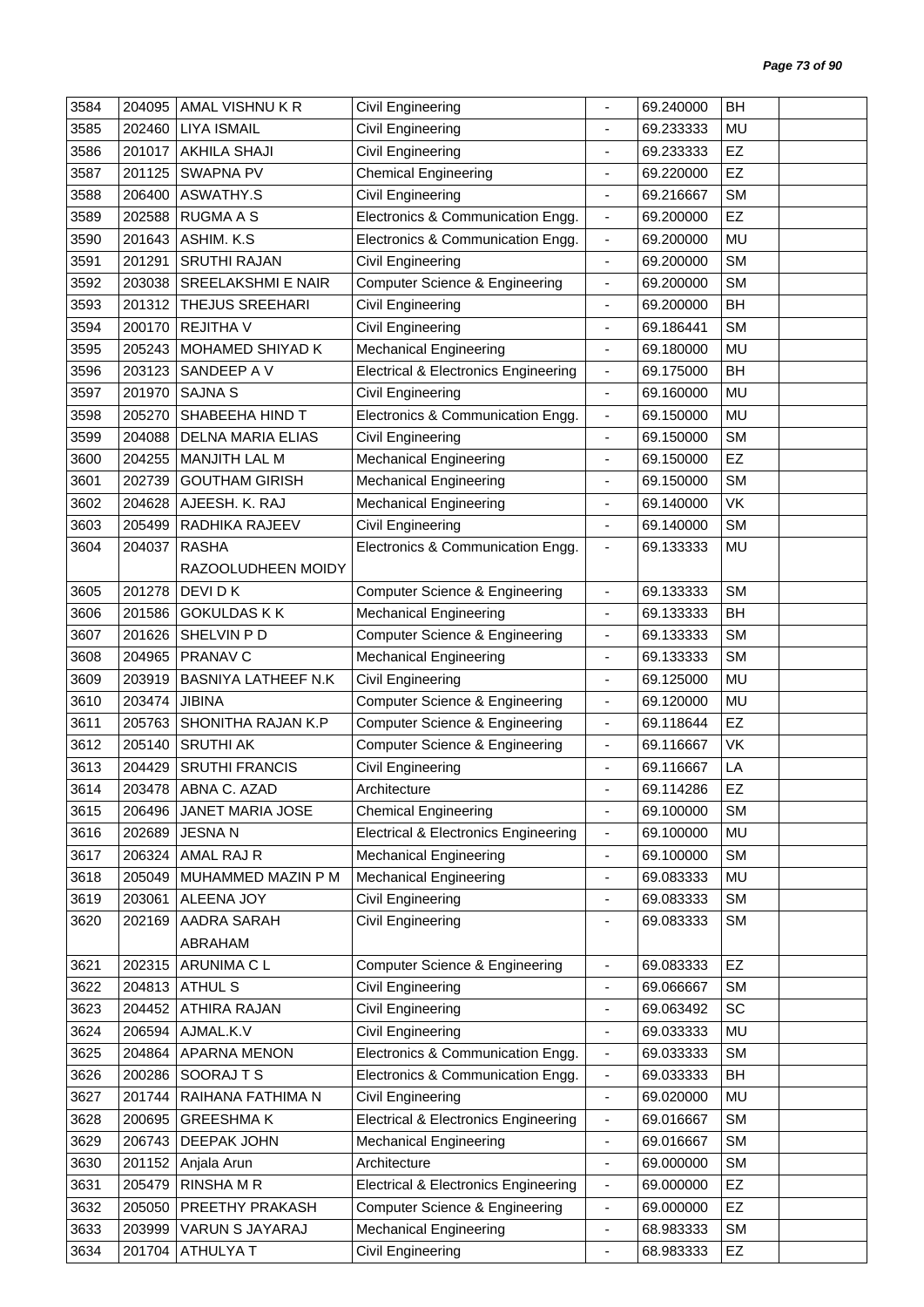| 3635 | 201296 | <b>ADARSH A K</b>       | <b>Mechanical Engineering</b>                   |                          | 68.983333 | EZ         |            |
|------|--------|-------------------------|-------------------------------------------------|--------------------------|-----------|------------|------------|
| 3636 | 205392 | <b>JINISH C</b>         | <b>Mechanical Engineering</b>                   | $\overline{a}$           | 68.980000 | <b>SM</b>  |            |
| 3637 | 200895 | <b>VISMAYA S B</b>      | Civil Engineering                               |                          | 68.966667 | <b>SM</b>  |            |
| 3638 | 200370 | <b>JOLBIN JOY</b>       | Electronics & Communication Engg.               | $\overline{\phantom{a}}$ | 68.960000 | <b>SM</b>  |            |
| 3639 | 206054 | <b>RASIN ASHRAF</b>     | <b>Mechanical Engineering</b>                   | $\frac{1}{2}$            | 68.950000 | <b>MU</b>  |            |
| 3640 | 202087 | ANN MARIYA SUNNY        | Civil Engineering                               | ÷,                       | 68.950000 | <b>SM</b>  |            |
| 3641 | 203201 | ARCHANA R L             | Electronics & Communication Engg.               | $\overline{\phantom{a}}$ | 68.950000 | BH         |            |
| 3642 | 205151 | Heera Susan John        | <b>Mechanical Engineering</b>                   | $\blacksquare$           | 68.950000 | <b>SM</b>  |            |
| 3643 | 204639 | <b>CATHRINE LENETTE</b> | <b>Computer Science &amp; Engineering</b>       | $\overline{\phantom{a}}$ | 68.950000 | <b>SM</b>  |            |
| 3644 | 200808 | NIBIN SHASN             | <b>Mechanical Engineering</b>                   | $\overline{\phantom{a}}$ | 68.933333 | <b>MU</b>  |            |
| 3645 | 200802 | AKHIL S ASHOK           | <b>Electrical &amp; Electronics Engineering</b> | $\blacksquare$           | 68.933333 | <b>SM</b>  |            |
| 3646 | 200480 | MUSTHU BISHARATH C      | Electronics & Communication Engg.               | $\blacksquare$           | 68.933333 | MU         |            |
|      |        | A                       |                                                 |                          |           |            |            |
| 3647 | 200612 | ANJALI PANAKKAL         | Civil Engineering                               | $\blacksquare$           | 68.933333 | <b>SM</b>  |            |
| 3648 | 206352 | APARNA RAJ C T          | Computer Science & Engineering                  | $\overline{\phantom{a}}$ | 68.920000 | EZ         |            |
| 3649 | 206280 | <b>ANAGHA S</b>         | <b>Computer Science &amp; Engineering</b>       | $\blacksquare$           | 68.916667 | DV         | <b>OEC</b> |
| 3650 | 200759 | AJMAL ROSHAN RAHIM      | <b>Electrical &amp; Electronics Engineering</b> | ÷,                       | 68.916667 | <b>MU</b>  |            |
| 3651 | 201184 | <b>JINCY GEORGE</b>     | Electronics & Communication Engg.               | $\overline{\phantom{a}}$ | 68.916667 | <b>SM</b>  |            |
| 3652 | 205010 | <b>SRUTHI SANKAR M</b>  | Civil Engineering                               | $\overline{\phantom{a}}$ | 68.916667 | <b>SM</b>  |            |
| 3653 | 200117 | <b>HARITHAKP</b>        | Civil Engineering                               | $\overline{\phantom{a}}$ | 68.883333 | KN         | <b>OEC</b> |
| 3654 | 203349 | <b>BLESS THOMAS</b>     | Electronics & Communication Engg.               | $\blacksquare$           | 68.883333 | BX         | <b>OEC</b> |
| 3655 | 200721 | AKHIL NAIR A            | <b>Mechanical Engineering</b>                   | $\overline{\phantom{a}}$ | 68.883333 | <b>SM</b>  |            |
| 3656 | 200927 | <b>SNEHA RAJU</b>       | Civil Engineering                               |                          | 68.866667 | <b>SM</b>  |            |
| 3657 | 204552 | ABDU SAMAD C P          | Civil Engineering                               | ÷                        | 68.866667 | <b>SM</b>  |            |
| 3658 | 203582 | VIJESH V                | <b>Mechanical Engineering</b>                   | ä,                       | 68.860000 | SC         |            |
| 3659 | 201812 | HARITHA V.D.            | Civil Engineering                               | ٠                        | 68.840336 | <b>SM</b>  | Sponsored  |
| 3660 | 202609 | FAIROOZ RAHMAN K        | <b>Mechanical Engineering</b>                   | $\overline{\phantom{a}}$ | 68.833333 | MU         |            |
| 3661 | 203090 | <b>HIBA SHERIN N K</b>  | Civil Engineering                               | ä,                       | 68.816667 | <b>MU</b>  |            |
| 3662 | 201435 | SNEHA LEELA JACOB       | <b>Computer Science &amp; Engineering</b>       | $\overline{\phantom{a}}$ | 68.816667 | <b>SM</b>  |            |
| 3663 | 202783 | ARYA SURESH. B          | Electronics & Communication Engg.               | $\overline{\phantom{a}}$ | 68.800000 | BH         |            |
| 3664 | 203514 | SAHADIYA SAINAB.M       | Architecture                                    |                          | 68.800000 | MU         |            |
| 3665 |        | 204926   AMAL HARIDAS   | <b>Chemical Engineering</b>                     |                          | 68.800000 | SC         |            |
| 3666 |        | 203926 ARAVIND SR       | <b>Computer Science &amp; Engineering</b>       | $\overline{\phantom{a}}$ | 68.800000 | BH         |            |
| 3667 | 205769 | <b>RICHA SUNNY</b>      | Architecture                                    | $\overline{\phantom{a}}$ | 68.785714 | <b>SM</b>  |            |
| 3668 | 200893 | <b>KARTHIKA KK</b>      | Electronics & Communication Engg.               | $\overline{\phantom{a}}$ | 68.783333 | BH         |            |
| 3669 | 205889 | <b>ROHITH K</b>         | <b>Electrical &amp; Electronics Engineering</b> | $\blacksquare$           | 68.780000 | <b>EZ</b>  |            |
| 3670 | 205931 | HARIKRISHNAN U          | Civil Engineering                               | $\overline{\phantom{a}}$ | 68.766667 | <b>EWS</b> |            |
| 3671 | 201411 | RISHNA K RAMAN          | Civil Engineering                               | $\blacksquare$           | 68.766667 | <b>SM</b>  |            |
| 3672 | 205097 | JUSAIRA JAFAR MP        | Computer Science & Engineering                  | ٠                        | 68.766667 | MU         |            |
| 3673 | 205350 | SUMITHA <sub>S</sub>    | Computer Science & Engineering                  | $\overline{\phantom{a}}$ | 68.760000 | <b>SM</b>  |            |
| 3674 | 206309 | VINDUJA VIJAYANAND      | Civil Engineering                               | $\overline{\phantom{a}}$ | 68.760000 | SC         |            |
| 3675 | 204995 | <b>LATHISHMA A</b>      | Electronics & Communication Engg.               | $\overline{\phantom{a}}$ | 68.750000 | <b>SM</b>  |            |
| 3676 | 205239 | <b>VYSHAK RAM M</b>     | Civil Engineering                               | $\blacksquare$           | 68.750000 | SC         |            |
| 3677 | 200690 | ANJITHA MANOJ           | Civil Engineering                               | $\overline{\phantom{a}}$ | 68.750000 | <b>EZ</b>  |            |
| 3678 | 201931 | <b>ATHIRA M</b>         | Electronics & Communication Engg.               | $\blacksquare$           | 68.750000 | EZ         |            |
| 3679 | 203628 | Shehin VS               | Architecture                                    | -                        | 68.733333 | MU         |            |
| 3680 | 201663 | ATHUL RAJ R S           | <b>Mechanical Engineering</b>                   | $\overline{\phantom{a}}$ | 68.720000 | <b>SM</b>  |            |
| 3681 | 204051 | <b>ABHIRAM P</b>        | Computer Science & Engineering                  | $\overline{\phantom{a}}$ | 68.720000 | BH         |            |
| 3682 | 202639 | AMRITHA GOPAL           | Electronics & Communication Engg.               | $\blacksquare$           | 68.716667 | SC         |            |
| 3683 | 203811 | PRABHAROOP C C          | Electronics & Communication Engg.               | $\overline{\phantom{a}}$ | 68.716667 | <b>SM</b>  |            |
| 3684 | 200251 | <b>JINCY CHACKO</b>     | Architecture                                    | $\overline{\phantom{a}}$ | 68.700000 | <b>SM</b>  |            |
| 3685 | 201302 | SRUTHI <sub>C</sub>     | Civil Engineering                               | $\overline{\phantom{a}}$ | 68.700000 | BH         |            |
| 3686 | 201754 | NURANNEESA K            | Information Technology                          | ÷,                       | 68.700000 | MU         |            |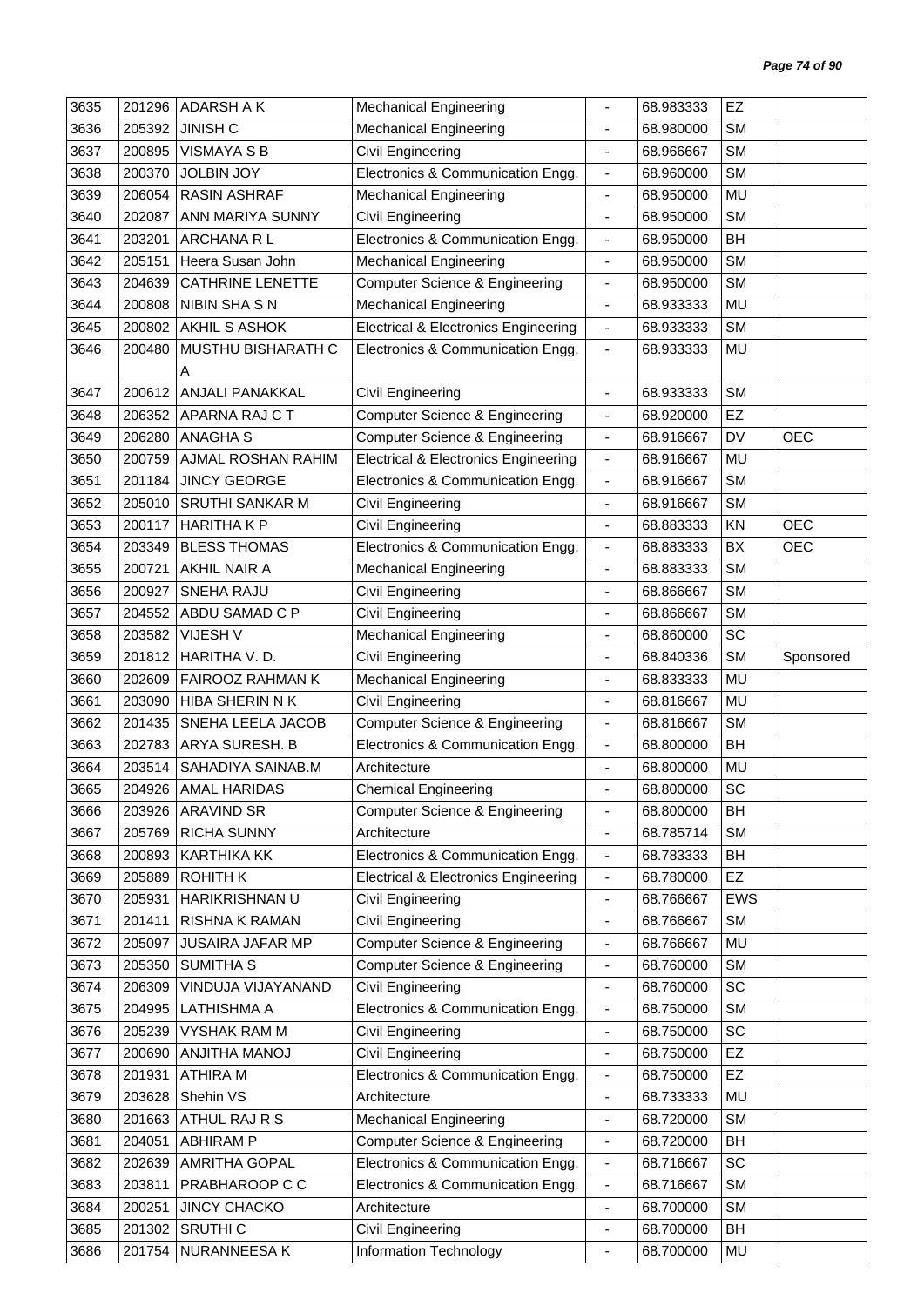| 3687 | 204791 | <b>AKHIL S</b>           | <b>Industrial Engineering</b>                   |                              | 68.683333 | SC        |  |
|------|--------|--------------------------|-------------------------------------------------|------------------------------|-----------|-----------|--|
| 3688 | 202742 | Vishnu B.S               | Electronics & Communication Engg.               | $\blacksquare$               | 68.683333 | BH        |  |
| 3689 | 203554 | <b>LINGESH SIVA S</b>    | Electronics & Communication Engg.               | $\blacksquare$               | 68.683333 | <b>SM</b> |  |
| 3690 | 204428 | ANJUSREE B P             | Electronics & Communication Engg.               | $\overline{\phantom{a}}$     | 68.680000 | <b>SM</b> |  |
| 3691 | 205149 | <b>SREEPRIYA G</b>       | <b>Electrical &amp; Electronics Engineering</b> | $\blacksquare$               | 68.680000 | EZ        |  |
| 3692 | 202733 | <b>SANATH SANTHOSH</b>   | <b>Mechanical Engineering</b>                   | $\blacksquare$               | 68.666667 | <b>SM</b> |  |
|      |        | <b>KUMAR</b>             |                                                 |                              |           |           |  |
| 3693 | 205989 | ANUSREE C B              | Civil Engineering                               | ÷,                           | 68.650000 | SC        |  |
| 3694 | 204920 | <b>ANJALIK</b>           | Civil Engineering                               | $\overline{\phantom{a}}$     | 68.650000 | EZ        |  |
| 3695 | 200018 | ARYA J KUMAR             | Electronics & Communication Engg.               | $\blacksquare$               | 68.640000 | <b>SM</b> |  |
| 3696 | 200131 | <b>RINISHA C P</b>       | Electronics & Communication Engg.               | $\blacksquare$               | 68.633333 | EZ        |  |
| 3697 | 201493 | JITHU KRISHNAN U         | Electronics & Communication Engg.               | $\blacksquare$               | 68.633333 | <b>SM</b> |  |
| 3698 | 203157 | SHONIMA S PRASAD         | Civil Engineering                               | $\overline{\phantom{a}}$     | 68.633333 | <b>SM</b> |  |
| 3699 | 200068 | AATHIRA CHANDRAN         | <b>Electrical &amp; Electronics Engineering</b> | $\blacksquare$               | 68.616667 | <b>SM</b> |  |
| 3700 | 201499 | <b>FRANCY VARGHESE</b>   | Architecture                                    | $\overline{\phantom{a}}$     | 68.612500 | <b>SM</b> |  |
| 3701 | 205264 | <b>LEON MOMY</b>         | Civil Engineering                               | $\overline{\phantom{a}}$     | 68.600000 | <b>SM</b> |  |
| 3702 | 203865 | ANU HAVA.K               | Architecture                                    | $\blacksquare$               | 68.583333 | <b>SM</b> |  |
| 3703 | 202731 | <b>SARUN R KUMAR</b>     | <b>Mechatronics Engineering</b>                 | $\overline{\phantom{a}}$     | 68.583333 | EZ        |  |
| 3704 | 206095 | <b>ANIL RAJ S</b>        | <b>Mechanical Engineering</b>                   | $\overline{\phantom{a}}$     | 68.566667 | <b>SM</b> |  |
| 3705 | 200767 | <b>KRISHNAPRIYA KV</b>   | Electronics & Communication Engg.               | $\blacksquare$               | 68.566667 | BH        |  |
| 3706 | 205803 | <b>ADHARSH</b>           | Civil Engineering                               | $\overline{\phantom{a}}$     | 68.550000 | EZ        |  |
|      |        | SUDHARSANAN              |                                                 |                              |           |           |  |
| 3707 | 205208 | ASWANTH PUSHKARAN        | <b>Civil Engineering</b>                        | $\blacksquare$               | 68.533333 | <b>VK</b> |  |
| 3708 | 201697 | <b>SREEKUTTY S VINOD</b> | <b>Computer Science &amp; Engineering</b>       | $\blacksquare$               | 68.533333 | LA        |  |
| 3709 | 205781 | PRASANTH KRISHNAN        | <b>Mechanical Engineering</b>                   | $\overline{\phantom{a}}$     | 68.520000 | <b>SM</b> |  |
|      |        | <b>KUTTY</b>             |                                                 |                              |           |           |  |
| 3710 | 205644 | <b>BIBIN M</b>           | <b>Mechanical Engineering</b>                   | $\blacksquare$               | 68.516667 | <b>BH</b> |  |
| 3711 | 206677 | <b>HARSHA S P</b>        | Electronics & Communication Engg.               | $\overline{\phantom{a}}$     | 68.516667 | <b>SM</b> |  |
| 3712 | 205335 | SHILPA TJ                | <b>Chemical Engineering</b>                     | $\qquad \qquad \blacksquare$ | 68.483333 | <b>SM</b> |  |
| 3713 | 204986 | <b>SACHIN MARKOSE</b>    | Civil Engineering                               | $\overline{\phantom{a}}$     | 68.483333 | <b>SM</b> |  |
| 3714 | 201103 | AHINI ABRAHAM            | Computer Science & Engineering                  | ä,                           | 68.483333 | <b>SM</b> |  |
| 3715 | 204229 | <b>HARIKRISHNAN V</b>    | Automobile Engineering                          | $\overline{a}$               | 68.480000 | <b>SM</b> |  |
| 3716 | 205137 | UTHARA P RAJ             | Civil Engineering                               | $\overline{\phantom{a}}$     | 68.466667 | <b>SM</b> |  |
| 3717 | 201437 | SHAHANA MAJEED           | Civil Engineering                               | $\blacksquare$               | 68.460000 | MU        |  |
| 3718 | 203773 | <b>MUNEES TK</b>         | Civil Engineering                               | $\qquad \qquad \blacksquare$ | 68.440000 | <b>SM</b> |  |
| 3719 | 203866 | KOLLARA ADITYA           | <b>Mechanical Engineering</b>                   | $\overline{\phantom{0}}$     | 68.433333 | <b>EZ</b> |  |
|      |        | <b>SUDHEER</b>           |                                                 |                              |           |           |  |
| 3720 | 200177 | <b>AMALU SAJI</b>        | Electronics & Communication Engg.               | $\overline{\phantom{a}}$     | 68.433333 | <b>SM</b> |  |
| 3721 | 204108 | VARUN PANKAJ             | Electronics & Communication Engg.               | $\blacksquare$               | 68.433333 | <b>SM</b> |  |
| 3722 | 204815 | SHEHANA B                | Electronics & Communication Engg.               | $\overline{\phantom{a}}$     | 68.420000 | <b>SM</b> |  |
| 3723 | 201467 | <b>JISHNUPS</b>          | Computer Science & Engineering                  | $\blacksquare$               | 68.400000 | <b>SM</b> |  |
| 3724 | 201330 | ANJANA HARIKUMAR         | Civil Engineering                               | $\blacksquare$               | 68.400000 | <b>SM</b> |  |
| 3725 | 203281 | <b>GAYATHRIKM</b>        | <b>Electrical &amp; Electronics Engineering</b> | $\overline{\phantom{a}}$     | 68.400000 | <b>SM</b> |  |
| 3726 | 205147 | KAILAS RAJ RS            | <b>Chemical Engineering</b>                     | $\overline{\phantom{a}}$     | 68.383333 | EZ        |  |
| 3727 | 206529 | RAHUL KRISHNAN R         | <b>Mechanical Engineering</b>                   | $\qquad \qquad \blacksquare$ | 68.383333 | <b>SM</b> |  |
| 3728 | 202385 | <b>ANJITHA SASI</b>      | <b>Computer Science &amp; Engineering</b>       | $\overline{\phantom{a}}$     | 68.383333 | <b>SC</b> |  |
| 3729 | 200215 | ANJU R                   | Architecture                                    | $\overline{\phantom{a}}$     | 68.371429 | BX        |  |
| 3730 | 203042 | MINU L VARGHESE          | Computer Science & Engineering                  | $\overline{\phantom{a}}$     | 68.350000 | <b>SM</b> |  |
| 3731 | 200303 | ANUSREE.S                | Electronics & Communication Engg.               | $\overline{\phantom{a}}$     | 68.350000 | EZ        |  |
| 3732 | 201192 | <b>ANAND ANTONY</b>      | Civil Engineering                               | $\blacksquare$               | 68.333333 | <b>SM</b> |  |
| 3733 | 200355 | <b>FAHMA TP</b>          | Information Technology                          | $\qquad \qquad \blacksquare$ | 68.333333 | MU        |  |
| 3734 | 204449 | MARIA SANDRA SUNNY       | Architecture                                    | $\overline{\phantom{a}}$     | 68.325000 | <b>SM</b> |  |
| 3735 | 206683 | <b>BASIL CHERIAN</b>     | <b>Electrical &amp; Electronics Engineering</b> | $\blacksquare$               | 68.320000 | SM        |  |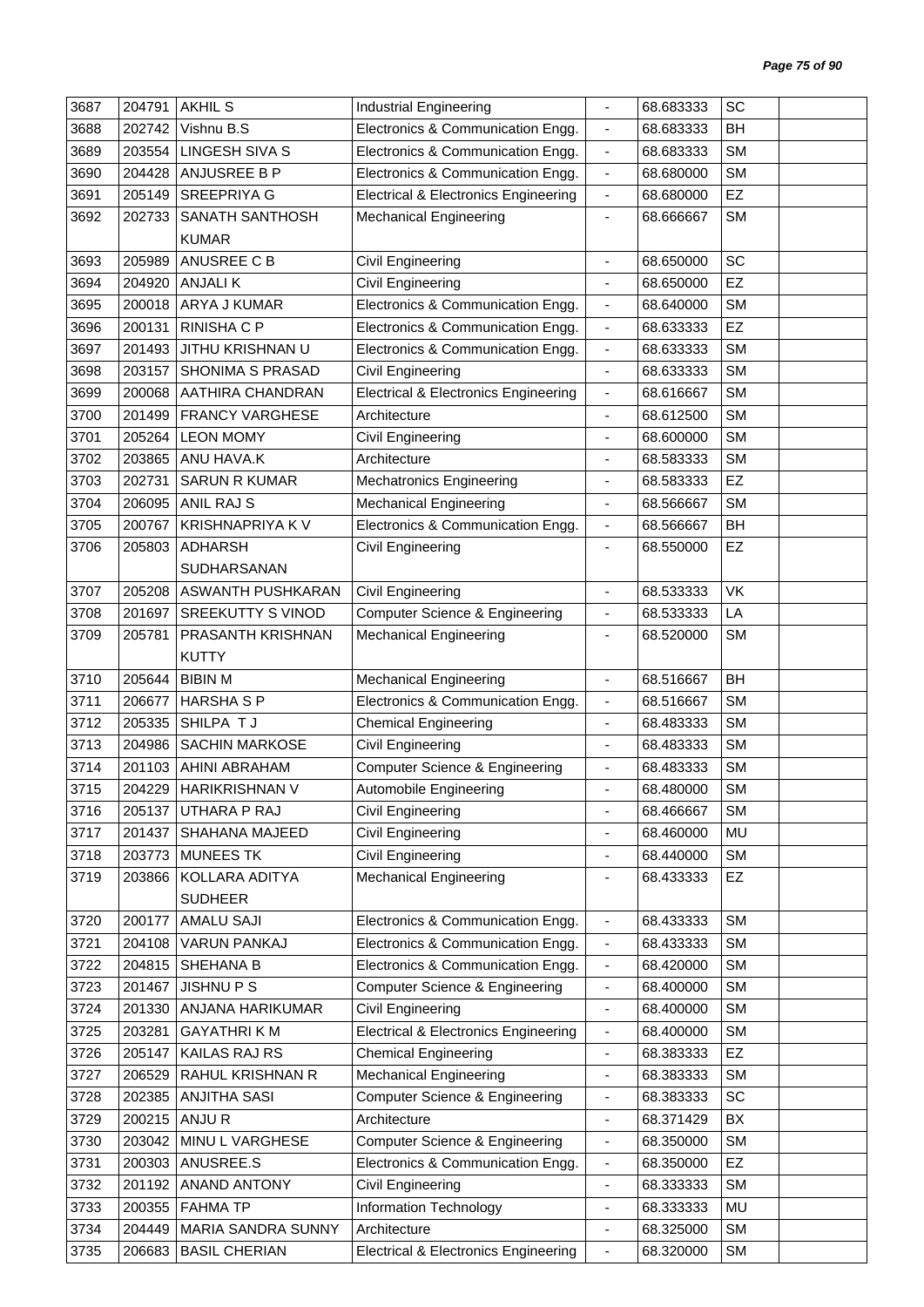| <b>SM</b><br>3737<br><b>MEENU MARIAM</b><br>Civil Engineering<br>205504<br>68.320000<br><b>MATHEW</b><br><b>SM</b><br>202244<br>KAVYA M<br><b>Computer Science &amp; Engineering</b><br>68.300000<br>3738<br>$\qquad \qquad \blacksquare$<br>HASNA A K<br>MU<br>3739<br>202700<br><b>Civil Engineering</b><br>68.280000<br>٠<br>MU<br>3740<br>205224<br>NOOHIYA THASNI K<br>Architecture<br>68.271429<br>$\frac{1}{2}$<br><b>SANILA SALIM</b><br><b>SM</b><br>3741<br>204852<br><b>Computer Science &amp; Engineering</b><br>68.266667<br>$\qquad \qquad \blacksquare$<br>200581<br><b>REEMA THOMAS</b><br><b>SM</b><br>3742<br>Civil Engineering<br>68.266667<br>$\overline{\phantom{a}}$<br><b>SM</b><br>3743<br>205477<br>SAMEEKSHA S R<br>Electronics & Communication Engg.<br>68.266667<br>$\overline{\phantom{a}}$<br><b>SM</b><br>3744<br>202320<br><b>MERIN SEBASTIAN</b><br><b>Computer Science &amp; Engineering</b><br>68.250000<br>$\overline{\phantom{a}}$<br>NIKHIL VIJAYAN<br><b>Mechanical Engineering</b><br>LA<br>3745<br>204762<br>68.250000<br>$\overline{\phantom{a}}$<br>EZ<br>3746<br><b>ARUN DAS.N</b><br><b>Mechanical Engineering</b><br>204867<br>68.250000<br>ä,<br>SC<br>3747<br>204319<br>SOORYADAS M<br>Electronics & Communication Engg.<br>68.250000<br>$\overline{\phantom{a}}$<br>205263<br><b>ADITYA RAJ</b><br>Electronics & Communication Engg.<br><b>SM</b><br>3748<br>68.250000<br>$\overline{\phantom{a}}$<br>3749<br>AJAY KUMAR V<br><b>SM</b><br>200620<br><b>Electrical &amp; Electronics Engineering</b><br>68.233333<br>$\blacksquare$<br>MU<br>3750<br>205234<br>MUHAMMED MARZOOK<br><b>Mechanical Engineering</b><br>68.233333<br>-<br>A M<br>PARVATHY VIJAYAN<br><b>SM</b><br>3751<br>205016<br>Civil Engineering<br>68.220000<br>ä,<br>3752<br>200614<br><b>JEENA RAJU</b><br>Architecture<br><b>SM</b><br>68.216667<br>$\blacksquare$<br>SC<br><b>BIBIN B</b><br>3753<br>202027<br>Civil Engineering<br>68.216667<br>÷<br>EZ<br>3754<br>201230<br><b>KEERTHANA K KANNAN</b><br>Civil Engineering<br>68.216667<br>-<br><b>ANJALI V</b><br>3755<br>201737<br>Information Technology<br><b>EWS</b><br>68.216667<br>$\blacksquare$<br><b>SM</b><br>3756<br><b>ANILA KURIAKOSE</b><br>Electronics & Communication Engg.<br>203699<br>68.200000<br>$\qquad \qquad \blacksquare$<br>MU<br>3757<br>202307<br><b>SUHAILA</b><br>Electronics & Communication Engg.<br>68.200000<br>$\overline{\phantom{a}}$<br><b>SM</b><br>3758<br><b>GOKUL A</b><br>203922<br><b>Mechanical Engineering</b><br>68.200000<br>$\overline{\phantom{a}}$<br>ANASWARA K V<br>Electronics & Communication Engg.<br><b>SM</b><br>3759<br>204871<br>68.200000<br>$\overline{\phantom{a}}$<br><b>SM</b><br>3760<br>205232<br>ALKA ANN RAJU<br>Civil Engineering<br>68.183333<br>-<br><b>SRUTHY A P</b><br><b>SM</b><br>3761<br>203310<br>Civil Engineering<br>68.183333<br>$\frac{1}{2}$<br>PRIYA S MATHEW<br>Civil Engineering<br><b>SM</b><br>3762<br>200497<br>68.183333<br>ä,<br>3763<br>JISHNU G.M.<br>Electronics & Communication Engg.<br>BX<br>201630<br>68.180000<br>$\qquad \qquad \blacksquare$<br><b>SM</b><br>3764<br><b>CYRIL THOMAS</b><br><b>Civil Engineering</b><br>201794<br>68.166667<br>$\overline{\phantom{a}}$<br>3765<br>205118 AKHILA S J<br>LA<br><b>Computer Science &amp; Engineering</b><br>68.083333<br>3766<br><b>JANET KURIAN</b><br><b>SM</b><br>205596<br>Electronics & Communication Engg.<br>68.080000<br>$\blacksquare$<br><b>ANJANA BINOY</b><br>EZ<br>3767<br>204844<br>Civil Engineering<br>68.066667<br>٠<br><b>JAIKISHORE A</b><br>68.057143<br>EZ<br>3768<br>206269<br>Architecture<br>$\qquad \qquad \blacksquare$<br>EZ<br>3769<br>202089<br>ANJU JYOTHI<br><b>Electrical &amp; Electronics Engineering</b><br>68.050000<br>$\qquad \qquad \blacksquare$<br><b>MIDHUN T M</b><br>KN<br><b>OEC</b><br>3770<br>202448<br><b>Mechanical Engineering</b><br>68.050000<br>$\overline{\phantom{a}}$<br>PRAVITHA P.K.<br><b>Chemical Engineering</b><br><b>SM</b><br>3771<br>202685<br>68.048387<br>Sponsored<br>٠<br>202622<br><b>AMINA S</b><br>Civil Engineering<br>MU<br>3772<br>68.033333<br>$\blacksquare$<br>HARI KRISHNAN S P<br><b>Mechanical Stream Production</b><br><b>SM</b><br>3773<br>203980<br>68.033333<br>٠<br>Engineering<br><b>Computer Science &amp; Engineering</b><br><b>SM</b><br>3774<br>203608<br>BLESMI ROSE JOSEPH<br>68.033333<br>$\frac{1}{2}$<br><b>Mechanical Engineering</b><br><b>SM</b><br>3775<br>202303<br>NISHA V K<br>68.032520<br>Sponsored<br>$\qquad \qquad \blacksquare$<br>RISWANA RASHEED K V<br><b>Computer Science &amp; Engineering</b><br>MU<br>3776<br>205717<br>68.020000<br>$\overline{\phantom{a}}$<br><b>SM</b><br>3777<br>204847<br><b>NEETHUN</b><br>68.000000<br>Architecture<br>٠<br>EZ<br>AMMU BABU<br>3778<br>205331<br>Civil Engineering<br>68.000000<br>$\qquad \qquad \blacksquare$<br><b>SM</b><br>MUHAMMAD RIJAS NS<br><b>Electrical &amp; Electronics Engineering</b><br>3779<br>203013<br>68.000000<br>$\qquad \qquad \blacksquare$<br><b>GOPIKA KT</b><br>BH<br>3780<br>204423<br><b>Computer Science &amp; Engineering</b><br>68.000000<br>$\overline{\phantom{a}}$<br><b>BLESSON JOHN</b><br>BX<br><b>OEC</b><br>3781<br>200699<br>Information Technology<br>67.983333<br>$\qquad \qquad \blacksquare$<br>ABRAHAM<br><b>FARHANA S</b><br><b>MU</b><br>3782<br>200315<br><b>Electrical &amp; Electronics Engineering</b><br>67.966667<br>$\overline{\phantom{a}}$<br>SOORAJ K<br><b>SM</b><br>3783<br>201857<br><b>Electrical &amp; Electronics Engineering</b><br>67.966667<br>$\qquad \qquad \blacksquare$<br><b>BIJIN.E</b><br><b>SM</b><br>3784<br>201673<br>Electronics & Communication Engg.<br>67.957447<br>Sponsored<br>÷ | 3736 | 200028 | <b>HARSHANA S</b> | Civil Engineering | 68.320000 | <b>MU</b> |  |
|----------------------------------------------------------------------------------------------------------------------------------------------------------------------------------------------------------------------------------------------------------------------------------------------------------------------------------------------------------------------------------------------------------------------------------------------------------------------------------------------------------------------------------------------------------------------------------------------------------------------------------------------------------------------------------------------------------------------------------------------------------------------------------------------------------------------------------------------------------------------------------------------------------------------------------------------------------------------------------------------------------------------------------------------------------------------------------------------------------------------------------------------------------------------------------------------------------------------------------------------------------------------------------------------------------------------------------------------------------------------------------------------------------------------------------------------------------------------------------------------------------------------------------------------------------------------------------------------------------------------------------------------------------------------------------------------------------------------------------------------------------------------------------------------------------------------------------------------------------------------------------------------------------------------------------------------------------------------------------------------------------------------------------------------------------------------------------------------------------------------------------------------------------------------------------------------------------------------------------------------------------------------------------------------------------------------------------------------------------------------------------------------------------------------------------------------------------------------------------------------------------------------------------------------------------------------------------------------------------------------------------------------------------------------------------------------------------------------------------------------------------------------------------------------------------------------------------------------------------------------------------------------------------------------------------------------------------------------------------------------------------------------------------------------------------------------------------------------------------------------------------------------------------------------------------------------------------------------------------------------------------------------------------------------------------------------------------------------------------------------------------------------------------------------------------------------------------------------------------------------------------------------------------------------------------------------------------------------------------------------------------------------------------------------------------------------------------------------------------------------------------------------------------------------------------------------------------------------------------------------------------------------------------------------------------------------------------------------------------------------------------------------------------------------------------------------------------------------------------------------------------------------------------------------------------------------------------------------------------------------------------------------------------------------------------------------------------------------------------------------------------------------------------------------------------------------------------------------------------------------------------------------------------------------------------------------------------------------------------------------------------------------------------------------------------------------------------------------------------------------------------------------------------------------------------------------------------------------------------------------------------------------------------------------------------------------------------------------------------------------------------------------------------------------------------------------------------------------------------------------------------------------------------------------------------------------------------------------------------------------------------------------------------------------------------------------------------------------------------------------------------------------------------------------------------------------------------------------------------------------------------------------------------------------------------------------------------------------------------------------------------------------------------------------------------------------------------------------------------------------------------------|------|--------|-------------------|-------------------|-----------|-----------|--|
|                                                                                                                                                                                                                                                                                                                                                                                                                                                                                                                                                                                                                                                                                                                                                                                                                                                                                                                                                                                                                                                                                                                                                                                                                                                                                                                                                                                                                                                                                                                                                                                                                                                                                                                                                                                                                                                                                                                                                                                                                                                                                                                                                                                                                                                                                                                                                                                                                                                                                                                                                                                                                                                                                                                                                                                                                                                                                                                                                                                                                                                                                                                                                                                                                                                                                                                                                                                                                                                                                                                                                                                                                                                                                                                                                                                                                                                                                                                                                                                                                                                                                                                                                                                                                                                                                                                                                                                                                                                                                                                                                                                                                                                                                                                                                                                                                                                                                                                                                                                                                                                                                                                                                                                                                                                                                                                                                                                                                                                                                                                                                                                                                                                                                                                                                                |      |        |                   |                   |           |           |  |
|                                                                                                                                                                                                                                                                                                                                                                                                                                                                                                                                                                                                                                                                                                                                                                                                                                                                                                                                                                                                                                                                                                                                                                                                                                                                                                                                                                                                                                                                                                                                                                                                                                                                                                                                                                                                                                                                                                                                                                                                                                                                                                                                                                                                                                                                                                                                                                                                                                                                                                                                                                                                                                                                                                                                                                                                                                                                                                                                                                                                                                                                                                                                                                                                                                                                                                                                                                                                                                                                                                                                                                                                                                                                                                                                                                                                                                                                                                                                                                                                                                                                                                                                                                                                                                                                                                                                                                                                                                                                                                                                                                                                                                                                                                                                                                                                                                                                                                                                                                                                                                                                                                                                                                                                                                                                                                                                                                                                                                                                                                                                                                                                                                                                                                                                                                |      |        |                   |                   |           |           |  |
|                                                                                                                                                                                                                                                                                                                                                                                                                                                                                                                                                                                                                                                                                                                                                                                                                                                                                                                                                                                                                                                                                                                                                                                                                                                                                                                                                                                                                                                                                                                                                                                                                                                                                                                                                                                                                                                                                                                                                                                                                                                                                                                                                                                                                                                                                                                                                                                                                                                                                                                                                                                                                                                                                                                                                                                                                                                                                                                                                                                                                                                                                                                                                                                                                                                                                                                                                                                                                                                                                                                                                                                                                                                                                                                                                                                                                                                                                                                                                                                                                                                                                                                                                                                                                                                                                                                                                                                                                                                                                                                                                                                                                                                                                                                                                                                                                                                                                                                                                                                                                                                                                                                                                                                                                                                                                                                                                                                                                                                                                                                                                                                                                                                                                                                                                                |      |        |                   |                   |           |           |  |
|                                                                                                                                                                                                                                                                                                                                                                                                                                                                                                                                                                                                                                                                                                                                                                                                                                                                                                                                                                                                                                                                                                                                                                                                                                                                                                                                                                                                                                                                                                                                                                                                                                                                                                                                                                                                                                                                                                                                                                                                                                                                                                                                                                                                                                                                                                                                                                                                                                                                                                                                                                                                                                                                                                                                                                                                                                                                                                                                                                                                                                                                                                                                                                                                                                                                                                                                                                                                                                                                                                                                                                                                                                                                                                                                                                                                                                                                                                                                                                                                                                                                                                                                                                                                                                                                                                                                                                                                                                                                                                                                                                                                                                                                                                                                                                                                                                                                                                                                                                                                                                                                                                                                                                                                                                                                                                                                                                                                                                                                                                                                                                                                                                                                                                                                                                |      |        |                   |                   |           |           |  |
|                                                                                                                                                                                                                                                                                                                                                                                                                                                                                                                                                                                                                                                                                                                                                                                                                                                                                                                                                                                                                                                                                                                                                                                                                                                                                                                                                                                                                                                                                                                                                                                                                                                                                                                                                                                                                                                                                                                                                                                                                                                                                                                                                                                                                                                                                                                                                                                                                                                                                                                                                                                                                                                                                                                                                                                                                                                                                                                                                                                                                                                                                                                                                                                                                                                                                                                                                                                                                                                                                                                                                                                                                                                                                                                                                                                                                                                                                                                                                                                                                                                                                                                                                                                                                                                                                                                                                                                                                                                                                                                                                                                                                                                                                                                                                                                                                                                                                                                                                                                                                                                                                                                                                                                                                                                                                                                                                                                                                                                                                                                                                                                                                                                                                                                                                                |      |        |                   |                   |           |           |  |
|                                                                                                                                                                                                                                                                                                                                                                                                                                                                                                                                                                                                                                                                                                                                                                                                                                                                                                                                                                                                                                                                                                                                                                                                                                                                                                                                                                                                                                                                                                                                                                                                                                                                                                                                                                                                                                                                                                                                                                                                                                                                                                                                                                                                                                                                                                                                                                                                                                                                                                                                                                                                                                                                                                                                                                                                                                                                                                                                                                                                                                                                                                                                                                                                                                                                                                                                                                                                                                                                                                                                                                                                                                                                                                                                                                                                                                                                                                                                                                                                                                                                                                                                                                                                                                                                                                                                                                                                                                                                                                                                                                                                                                                                                                                                                                                                                                                                                                                                                                                                                                                                                                                                                                                                                                                                                                                                                                                                                                                                                                                                                                                                                                                                                                                                                                |      |        |                   |                   |           |           |  |
|                                                                                                                                                                                                                                                                                                                                                                                                                                                                                                                                                                                                                                                                                                                                                                                                                                                                                                                                                                                                                                                                                                                                                                                                                                                                                                                                                                                                                                                                                                                                                                                                                                                                                                                                                                                                                                                                                                                                                                                                                                                                                                                                                                                                                                                                                                                                                                                                                                                                                                                                                                                                                                                                                                                                                                                                                                                                                                                                                                                                                                                                                                                                                                                                                                                                                                                                                                                                                                                                                                                                                                                                                                                                                                                                                                                                                                                                                                                                                                                                                                                                                                                                                                                                                                                                                                                                                                                                                                                                                                                                                                                                                                                                                                                                                                                                                                                                                                                                                                                                                                                                                                                                                                                                                                                                                                                                                                                                                                                                                                                                                                                                                                                                                                                                                                |      |        |                   |                   |           |           |  |
|                                                                                                                                                                                                                                                                                                                                                                                                                                                                                                                                                                                                                                                                                                                                                                                                                                                                                                                                                                                                                                                                                                                                                                                                                                                                                                                                                                                                                                                                                                                                                                                                                                                                                                                                                                                                                                                                                                                                                                                                                                                                                                                                                                                                                                                                                                                                                                                                                                                                                                                                                                                                                                                                                                                                                                                                                                                                                                                                                                                                                                                                                                                                                                                                                                                                                                                                                                                                                                                                                                                                                                                                                                                                                                                                                                                                                                                                                                                                                                                                                                                                                                                                                                                                                                                                                                                                                                                                                                                                                                                                                                                                                                                                                                                                                                                                                                                                                                                                                                                                                                                                                                                                                                                                                                                                                                                                                                                                                                                                                                                                                                                                                                                                                                                                                                |      |        |                   |                   |           |           |  |
|                                                                                                                                                                                                                                                                                                                                                                                                                                                                                                                                                                                                                                                                                                                                                                                                                                                                                                                                                                                                                                                                                                                                                                                                                                                                                                                                                                                                                                                                                                                                                                                                                                                                                                                                                                                                                                                                                                                                                                                                                                                                                                                                                                                                                                                                                                                                                                                                                                                                                                                                                                                                                                                                                                                                                                                                                                                                                                                                                                                                                                                                                                                                                                                                                                                                                                                                                                                                                                                                                                                                                                                                                                                                                                                                                                                                                                                                                                                                                                                                                                                                                                                                                                                                                                                                                                                                                                                                                                                                                                                                                                                                                                                                                                                                                                                                                                                                                                                                                                                                                                                                                                                                                                                                                                                                                                                                                                                                                                                                                                                                                                                                                                                                                                                                                                |      |        |                   |                   |           |           |  |
|                                                                                                                                                                                                                                                                                                                                                                                                                                                                                                                                                                                                                                                                                                                                                                                                                                                                                                                                                                                                                                                                                                                                                                                                                                                                                                                                                                                                                                                                                                                                                                                                                                                                                                                                                                                                                                                                                                                                                                                                                                                                                                                                                                                                                                                                                                                                                                                                                                                                                                                                                                                                                                                                                                                                                                                                                                                                                                                                                                                                                                                                                                                                                                                                                                                                                                                                                                                                                                                                                                                                                                                                                                                                                                                                                                                                                                                                                                                                                                                                                                                                                                                                                                                                                                                                                                                                                                                                                                                                                                                                                                                                                                                                                                                                                                                                                                                                                                                                                                                                                                                                                                                                                                                                                                                                                                                                                                                                                                                                                                                                                                                                                                                                                                                                                                |      |        |                   |                   |           |           |  |
|                                                                                                                                                                                                                                                                                                                                                                                                                                                                                                                                                                                                                                                                                                                                                                                                                                                                                                                                                                                                                                                                                                                                                                                                                                                                                                                                                                                                                                                                                                                                                                                                                                                                                                                                                                                                                                                                                                                                                                                                                                                                                                                                                                                                                                                                                                                                                                                                                                                                                                                                                                                                                                                                                                                                                                                                                                                                                                                                                                                                                                                                                                                                                                                                                                                                                                                                                                                                                                                                                                                                                                                                                                                                                                                                                                                                                                                                                                                                                                                                                                                                                                                                                                                                                                                                                                                                                                                                                                                                                                                                                                                                                                                                                                                                                                                                                                                                                                                                                                                                                                                                                                                                                                                                                                                                                                                                                                                                                                                                                                                                                                                                                                                                                                                                                                |      |        |                   |                   |           |           |  |
|                                                                                                                                                                                                                                                                                                                                                                                                                                                                                                                                                                                                                                                                                                                                                                                                                                                                                                                                                                                                                                                                                                                                                                                                                                                                                                                                                                                                                                                                                                                                                                                                                                                                                                                                                                                                                                                                                                                                                                                                                                                                                                                                                                                                                                                                                                                                                                                                                                                                                                                                                                                                                                                                                                                                                                                                                                                                                                                                                                                                                                                                                                                                                                                                                                                                                                                                                                                                                                                                                                                                                                                                                                                                                                                                                                                                                                                                                                                                                                                                                                                                                                                                                                                                                                                                                                                                                                                                                                                                                                                                                                                                                                                                                                                                                                                                                                                                                                                                                                                                                                                                                                                                                                                                                                                                                                                                                                                                                                                                                                                                                                                                                                                                                                                                                                |      |        |                   |                   |           |           |  |
|                                                                                                                                                                                                                                                                                                                                                                                                                                                                                                                                                                                                                                                                                                                                                                                                                                                                                                                                                                                                                                                                                                                                                                                                                                                                                                                                                                                                                                                                                                                                                                                                                                                                                                                                                                                                                                                                                                                                                                                                                                                                                                                                                                                                                                                                                                                                                                                                                                                                                                                                                                                                                                                                                                                                                                                                                                                                                                                                                                                                                                                                                                                                                                                                                                                                                                                                                                                                                                                                                                                                                                                                                                                                                                                                                                                                                                                                                                                                                                                                                                                                                                                                                                                                                                                                                                                                                                                                                                                                                                                                                                                                                                                                                                                                                                                                                                                                                                                                                                                                                                                                                                                                                                                                                                                                                                                                                                                                                                                                                                                                                                                                                                                                                                                                                                |      |        |                   |                   |           |           |  |
|                                                                                                                                                                                                                                                                                                                                                                                                                                                                                                                                                                                                                                                                                                                                                                                                                                                                                                                                                                                                                                                                                                                                                                                                                                                                                                                                                                                                                                                                                                                                                                                                                                                                                                                                                                                                                                                                                                                                                                                                                                                                                                                                                                                                                                                                                                                                                                                                                                                                                                                                                                                                                                                                                                                                                                                                                                                                                                                                                                                                                                                                                                                                                                                                                                                                                                                                                                                                                                                                                                                                                                                                                                                                                                                                                                                                                                                                                                                                                                                                                                                                                                                                                                                                                                                                                                                                                                                                                                                                                                                                                                                                                                                                                                                                                                                                                                                                                                                                                                                                                                                                                                                                                                                                                                                                                                                                                                                                                                                                                                                                                                                                                                                                                                                                                                |      |        |                   |                   |           |           |  |
|                                                                                                                                                                                                                                                                                                                                                                                                                                                                                                                                                                                                                                                                                                                                                                                                                                                                                                                                                                                                                                                                                                                                                                                                                                                                                                                                                                                                                                                                                                                                                                                                                                                                                                                                                                                                                                                                                                                                                                                                                                                                                                                                                                                                                                                                                                                                                                                                                                                                                                                                                                                                                                                                                                                                                                                                                                                                                                                                                                                                                                                                                                                                                                                                                                                                                                                                                                                                                                                                                                                                                                                                                                                                                                                                                                                                                                                                                                                                                                                                                                                                                                                                                                                                                                                                                                                                                                                                                                                                                                                                                                                                                                                                                                                                                                                                                                                                                                                                                                                                                                                                                                                                                                                                                                                                                                                                                                                                                                                                                                                                                                                                                                                                                                                                                                |      |        |                   |                   |           |           |  |
|                                                                                                                                                                                                                                                                                                                                                                                                                                                                                                                                                                                                                                                                                                                                                                                                                                                                                                                                                                                                                                                                                                                                                                                                                                                                                                                                                                                                                                                                                                                                                                                                                                                                                                                                                                                                                                                                                                                                                                                                                                                                                                                                                                                                                                                                                                                                                                                                                                                                                                                                                                                                                                                                                                                                                                                                                                                                                                                                                                                                                                                                                                                                                                                                                                                                                                                                                                                                                                                                                                                                                                                                                                                                                                                                                                                                                                                                                                                                                                                                                                                                                                                                                                                                                                                                                                                                                                                                                                                                                                                                                                                                                                                                                                                                                                                                                                                                                                                                                                                                                                                                                                                                                                                                                                                                                                                                                                                                                                                                                                                                                                                                                                                                                                                                                                |      |        |                   |                   |           |           |  |
|                                                                                                                                                                                                                                                                                                                                                                                                                                                                                                                                                                                                                                                                                                                                                                                                                                                                                                                                                                                                                                                                                                                                                                                                                                                                                                                                                                                                                                                                                                                                                                                                                                                                                                                                                                                                                                                                                                                                                                                                                                                                                                                                                                                                                                                                                                                                                                                                                                                                                                                                                                                                                                                                                                                                                                                                                                                                                                                                                                                                                                                                                                                                                                                                                                                                                                                                                                                                                                                                                                                                                                                                                                                                                                                                                                                                                                                                                                                                                                                                                                                                                                                                                                                                                                                                                                                                                                                                                                                                                                                                                                                                                                                                                                                                                                                                                                                                                                                                                                                                                                                                                                                                                                                                                                                                                                                                                                                                                                                                                                                                                                                                                                                                                                                                                                |      |        |                   |                   |           |           |  |
|                                                                                                                                                                                                                                                                                                                                                                                                                                                                                                                                                                                                                                                                                                                                                                                                                                                                                                                                                                                                                                                                                                                                                                                                                                                                                                                                                                                                                                                                                                                                                                                                                                                                                                                                                                                                                                                                                                                                                                                                                                                                                                                                                                                                                                                                                                                                                                                                                                                                                                                                                                                                                                                                                                                                                                                                                                                                                                                                                                                                                                                                                                                                                                                                                                                                                                                                                                                                                                                                                                                                                                                                                                                                                                                                                                                                                                                                                                                                                                                                                                                                                                                                                                                                                                                                                                                                                                                                                                                                                                                                                                                                                                                                                                                                                                                                                                                                                                                                                                                                                                                                                                                                                                                                                                                                                                                                                                                                                                                                                                                                                                                                                                                                                                                                                                |      |        |                   |                   |           |           |  |
|                                                                                                                                                                                                                                                                                                                                                                                                                                                                                                                                                                                                                                                                                                                                                                                                                                                                                                                                                                                                                                                                                                                                                                                                                                                                                                                                                                                                                                                                                                                                                                                                                                                                                                                                                                                                                                                                                                                                                                                                                                                                                                                                                                                                                                                                                                                                                                                                                                                                                                                                                                                                                                                                                                                                                                                                                                                                                                                                                                                                                                                                                                                                                                                                                                                                                                                                                                                                                                                                                                                                                                                                                                                                                                                                                                                                                                                                                                                                                                                                                                                                                                                                                                                                                                                                                                                                                                                                                                                                                                                                                                                                                                                                                                                                                                                                                                                                                                                                                                                                                                                                                                                                                                                                                                                                                                                                                                                                                                                                                                                                                                                                                                                                                                                                                                |      |        |                   |                   |           |           |  |
|                                                                                                                                                                                                                                                                                                                                                                                                                                                                                                                                                                                                                                                                                                                                                                                                                                                                                                                                                                                                                                                                                                                                                                                                                                                                                                                                                                                                                                                                                                                                                                                                                                                                                                                                                                                                                                                                                                                                                                                                                                                                                                                                                                                                                                                                                                                                                                                                                                                                                                                                                                                                                                                                                                                                                                                                                                                                                                                                                                                                                                                                                                                                                                                                                                                                                                                                                                                                                                                                                                                                                                                                                                                                                                                                                                                                                                                                                                                                                                                                                                                                                                                                                                                                                                                                                                                                                                                                                                                                                                                                                                                                                                                                                                                                                                                                                                                                                                                                                                                                                                                                                                                                                                                                                                                                                                                                                                                                                                                                                                                                                                                                                                                                                                                                                                |      |        |                   |                   |           |           |  |
|                                                                                                                                                                                                                                                                                                                                                                                                                                                                                                                                                                                                                                                                                                                                                                                                                                                                                                                                                                                                                                                                                                                                                                                                                                                                                                                                                                                                                                                                                                                                                                                                                                                                                                                                                                                                                                                                                                                                                                                                                                                                                                                                                                                                                                                                                                                                                                                                                                                                                                                                                                                                                                                                                                                                                                                                                                                                                                                                                                                                                                                                                                                                                                                                                                                                                                                                                                                                                                                                                                                                                                                                                                                                                                                                                                                                                                                                                                                                                                                                                                                                                                                                                                                                                                                                                                                                                                                                                                                                                                                                                                                                                                                                                                                                                                                                                                                                                                                                                                                                                                                                                                                                                                                                                                                                                                                                                                                                                                                                                                                                                                                                                                                                                                                                                                |      |        |                   |                   |           |           |  |
|                                                                                                                                                                                                                                                                                                                                                                                                                                                                                                                                                                                                                                                                                                                                                                                                                                                                                                                                                                                                                                                                                                                                                                                                                                                                                                                                                                                                                                                                                                                                                                                                                                                                                                                                                                                                                                                                                                                                                                                                                                                                                                                                                                                                                                                                                                                                                                                                                                                                                                                                                                                                                                                                                                                                                                                                                                                                                                                                                                                                                                                                                                                                                                                                                                                                                                                                                                                                                                                                                                                                                                                                                                                                                                                                                                                                                                                                                                                                                                                                                                                                                                                                                                                                                                                                                                                                                                                                                                                                                                                                                                                                                                                                                                                                                                                                                                                                                                                                                                                                                                                                                                                                                                                                                                                                                                                                                                                                                                                                                                                                                                                                                                                                                                                                                                |      |        |                   |                   |           |           |  |
|                                                                                                                                                                                                                                                                                                                                                                                                                                                                                                                                                                                                                                                                                                                                                                                                                                                                                                                                                                                                                                                                                                                                                                                                                                                                                                                                                                                                                                                                                                                                                                                                                                                                                                                                                                                                                                                                                                                                                                                                                                                                                                                                                                                                                                                                                                                                                                                                                                                                                                                                                                                                                                                                                                                                                                                                                                                                                                                                                                                                                                                                                                                                                                                                                                                                                                                                                                                                                                                                                                                                                                                                                                                                                                                                                                                                                                                                                                                                                                                                                                                                                                                                                                                                                                                                                                                                                                                                                                                                                                                                                                                                                                                                                                                                                                                                                                                                                                                                                                                                                                                                                                                                                                                                                                                                                                                                                                                                                                                                                                                                                                                                                                                                                                                                                                |      |        |                   |                   |           |           |  |
|                                                                                                                                                                                                                                                                                                                                                                                                                                                                                                                                                                                                                                                                                                                                                                                                                                                                                                                                                                                                                                                                                                                                                                                                                                                                                                                                                                                                                                                                                                                                                                                                                                                                                                                                                                                                                                                                                                                                                                                                                                                                                                                                                                                                                                                                                                                                                                                                                                                                                                                                                                                                                                                                                                                                                                                                                                                                                                                                                                                                                                                                                                                                                                                                                                                                                                                                                                                                                                                                                                                                                                                                                                                                                                                                                                                                                                                                                                                                                                                                                                                                                                                                                                                                                                                                                                                                                                                                                                                                                                                                                                                                                                                                                                                                                                                                                                                                                                                                                                                                                                                                                                                                                                                                                                                                                                                                                                                                                                                                                                                                                                                                                                                                                                                                                                |      |        |                   |                   |           |           |  |
|                                                                                                                                                                                                                                                                                                                                                                                                                                                                                                                                                                                                                                                                                                                                                                                                                                                                                                                                                                                                                                                                                                                                                                                                                                                                                                                                                                                                                                                                                                                                                                                                                                                                                                                                                                                                                                                                                                                                                                                                                                                                                                                                                                                                                                                                                                                                                                                                                                                                                                                                                                                                                                                                                                                                                                                                                                                                                                                                                                                                                                                                                                                                                                                                                                                                                                                                                                                                                                                                                                                                                                                                                                                                                                                                                                                                                                                                                                                                                                                                                                                                                                                                                                                                                                                                                                                                                                                                                                                                                                                                                                                                                                                                                                                                                                                                                                                                                                                                                                                                                                                                                                                                                                                                                                                                                                                                                                                                                                                                                                                                                                                                                                                                                                                                                                |      |        |                   |                   |           |           |  |
|                                                                                                                                                                                                                                                                                                                                                                                                                                                                                                                                                                                                                                                                                                                                                                                                                                                                                                                                                                                                                                                                                                                                                                                                                                                                                                                                                                                                                                                                                                                                                                                                                                                                                                                                                                                                                                                                                                                                                                                                                                                                                                                                                                                                                                                                                                                                                                                                                                                                                                                                                                                                                                                                                                                                                                                                                                                                                                                                                                                                                                                                                                                                                                                                                                                                                                                                                                                                                                                                                                                                                                                                                                                                                                                                                                                                                                                                                                                                                                                                                                                                                                                                                                                                                                                                                                                                                                                                                                                                                                                                                                                                                                                                                                                                                                                                                                                                                                                                                                                                                                                                                                                                                                                                                                                                                                                                                                                                                                                                                                                                                                                                                                                                                                                                                                |      |        |                   |                   |           |           |  |
|                                                                                                                                                                                                                                                                                                                                                                                                                                                                                                                                                                                                                                                                                                                                                                                                                                                                                                                                                                                                                                                                                                                                                                                                                                                                                                                                                                                                                                                                                                                                                                                                                                                                                                                                                                                                                                                                                                                                                                                                                                                                                                                                                                                                                                                                                                                                                                                                                                                                                                                                                                                                                                                                                                                                                                                                                                                                                                                                                                                                                                                                                                                                                                                                                                                                                                                                                                                                                                                                                                                                                                                                                                                                                                                                                                                                                                                                                                                                                                                                                                                                                                                                                                                                                                                                                                                                                                                                                                                                                                                                                                                                                                                                                                                                                                                                                                                                                                                                                                                                                                                                                                                                                                                                                                                                                                                                                                                                                                                                                                                                                                                                                                                                                                                                                                |      |        |                   |                   |           |           |  |
|                                                                                                                                                                                                                                                                                                                                                                                                                                                                                                                                                                                                                                                                                                                                                                                                                                                                                                                                                                                                                                                                                                                                                                                                                                                                                                                                                                                                                                                                                                                                                                                                                                                                                                                                                                                                                                                                                                                                                                                                                                                                                                                                                                                                                                                                                                                                                                                                                                                                                                                                                                                                                                                                                                                                                                                                                                                                                                                                                                                                                                                                                                                                                                                                                                                                                                                                                                                                                                                                                                                                                                                                                                                                                                                                                                                                                                                                                                                                                                                                                                                                                                                                                                                                                                                                                                                                                                                                                                                                                                                                                                                                                                                                                                                                                                                                                                                                                                                                                                                                                                                                                                                                                                                                                                                                                                                                                                                                                                                                                                                                                                                                                                                                                                                                                                |      |        |                   |                   |           |           |  |
|                                                                                                                                                                                                                                                                                                                                                                                                                                                                                                                                                                                                                                                                                                                                                                                                                                                                                                                                                                                                                                                                                                                                                                                                                                                                                                                                                                                                                                                                                                                                                                                                                                                                                                                                                                                                                                                                                                                                                                                                                                                                                                                                                                                                                                                                                                                                                                                                                                                                                                                                                                                                                                                                                                                                                                                                                                                                                                                                                                                                                                                                                                                                                                                                                                                                                                                                                                                                                                                                                                                                                                                                                                                                                                                                                                                                                                                                                                                                                                                                                                                                                                                                                                                                                                                                                                                                                                                                                                                                                                                                                                                                                                                                                                                                                                                                                                                                                                                                                                                                                                                                                                                                                                                                                                                                                                                                                                                                                                                                                                                                                                                                                                                                                                                                                                |      |        |                   |                   |           |           |  |
|                                                                                                                                                                                                                                                                                                                                                                                                                                                                                                                                                                                                                                                                                                                                                                                                                                                                                                                                                                                                                                                                                                                                                                                                                                                                                                                                                                                                                                                                                                                                                                                                                                                                                                                                                                                                                                                                                                                                                                                                                                                                                                                                                                                                                                                                                                                                                                                                                                                                                                                                                                                                                                                                                                                                                                                                                                                                                                                                                                                                                                                                                                                                                                                                                                                                                                                                                                                                                                                                                                                                                                                                                                                                                                                                                                                                                                                                                                                                                                                                                                                                                                                                                                                                                                                                                                                                                                                                                                                                                                                                                                                                                                                                                                                                                                                                                                                                                                                                                                                                                                                                                                                                                                                                                                                                                                                                                                                                                                                                                                                                                                                                                                                                                                                                                                |      |        |                   |                   |           |           |  |
|                                                                                                                                                                                                                                                                                                                                                                                                                                                                                                                                                                                                                                                                                                                                                                                                                                                                                                                                                                                                                                                                                                                                                                                                                                                                                                                                                                                                                                                                                                                                                                                                                                                                                                                                                                                                                                                                                                                                                                                                                                                                                                                                                                                                                                                                                                                                                                                                                                                                                                                                                                                                                                                                                                                                                                                                                                                                                                                                                                                                                                                                                                                                                                                                                                                                                                                                                                                                                                                                                                                                                                                                                                                                                                                                                                                                                                                                                                                                                                                                                                                                                                                                                                                                                                                                                                                                                                                                                                                                                                                                                                                                                                                                                                                                                                                                                                                                                                                                                                                                                                                                                                                                                                                                                                                                                                                                                                                                                                                                                                                                                                                                                                                                                                                                                                |      |        |                   |                   |           |           |  |
|                                                                                                                                                                                                                                                                                                                                                                                                                                                                                                                                                                                                                                                                                                                                                                                                                                                                                                                                                                                                                                                                                                                                                                                                                                                                                                                                                                                                                                                                                                                                                                                                                                                                                                                                                                                                                                                                                                                                                                                                                                                                                                                                                                                                                                                                                                                                                                                                                                                                                                                                                                                                                                                                                                                                                                                                                                                                                                                                                                                                                                                                                                                                                                                                                                                                                                                                                                                                                                                                                                                                                                                                                                                                                                                                                                                                                                                                                                                                                                                                                                                                                                                                                                                                                                                                                                                                                                                                                                                                                                                                                                                                                                                                                                                                                                                                                                                                                                                                                                                                                                                                                                                                                                                                                                                                                                                                                                                                                                                                                                                                                                                                                                                                                                                                                                |      |        |                   |                   |           |           |  |
|                                                                                                                                                                                                                                                                                                                                                                                                                                                                                                                                                                                                                                                                                                                                                                                                                                                                                                                                                                                                                                                                                                                                                                                                                                                                                                                                                                                                                                                                                                                                                                                                                                                                                                                                                                                                                                                                                                                                                                                                                                                                                                                                                                                                                                                                                                                                                                                                                                                                                                                                                                                                                                                                                                                                                                                                                                                                                                                                                                                                                                                                                                                                                                                                                                                                                                                                                                                                                                                                                                                                                                                                                                                                                                                                                                                                                                                                                                                                                                                                                                                                                                                                                                                                                                                                                                                                                                                                                                                                                                                                                                                                                                                                                                                                                                                                                                                                                                                                                                                                                                                                                                                                                                                                                                                                                                                                                                                                                                                                                                                                                                                                                                                                                                                                                                |      |        |                   |                   |           |           |  |
|                                                                                                                                                                                                                                                                                                                                                                                                                                                                                                                                                                                                                                                                                                                                                                                                                                                                                                                                                                                                                                                                                                                                                                                                                                                                                                                                                                                                                                                                                                                                                                                                                                                                                                                                                                                                                                                                                                                                                                                                                                                                                                                                                                                                                                                                                                                                                                                                                                                                                                                                                                                                                                                                                                                                                                                                                                                                                                                                                                                                                                                                                                                                                                                                                                                                                                                                                                                                                                                                                                                                                                                                                                                                                                                                                                                                                                                                                                                                                                                                                                                                                                                                                                                                                                                                                                                                                                                                                                                                                                                                                                                                                                                                                                                                                                                                                                                                                                                                                                                                                                                                                                                                                                                                                                                                                                                                                                                                                                                                                                                                                                                                                                                                                                                                                                |      |        |                   |                   |           |           |  |
|                                                                                                                                                                                                                                                                                                                                                                                                                                                                                                                                                                                                                                                                                                                                                                                                                                                                                                                                                                                                                                                                                                                                                                                                                                                                                                                                                                                                                                                                                                                                                                                                                                                                                                                                                                                                                                                                                                                                                                                                                                                                                                                                                                                                                                                                                                                                                                                                                                                                                                                                                                                                                                                                                                                                                                                                                                                                                                                                                                                                                                                                                                                                                                                                                                                                                                                                                                                                                                                                                                                                                                                                                                                                                                                                                                                                                                                                                                                                                                                                                                                                                                                                                                                                                                                                                                                                                                                                                                                                                                                                                                                                                                                                                                                                                                                                                                                                                                                                                                                                                                                                                                                                                                                                                                                                                                                                                                                                                                                                                                                                                                                                                                                                                                                                                                |      |        |                   |                   |           |           |  |
|                                                                                                                                                                                                                                                                                                                                                                                                                                                                                                                                                                                                                                                                                                                                                                                                                                                                                                                                                                                                                                                                                                                                                                                                                                                                                                                                                                                                                                                                                                                                                                                                                                                                                                                                                                                                                                                                                                                                                                                                                                                                                                                                                                                                                                                                                                                                                                                                                                                                                                                                                                                                                                                                                                                                                                                                                                                                                                                                                                                                                                                                                                                                                                                                                                                                                                                                                                                                                                                                                                                                                                                                                                                                                                                                                                                                                                                                                                                                                                                                                                                                                                                                                                                                                                                                                                                                                                                                                                                                                                                                                                                                                                                                                                                                                                                                                                                                                                                                                                                                                                                                                                                                                                                                                                                                                                                                                                                                                                                                                                                                                                                                                                                                                                                                                                |      |        |                   |                   |           |           |  |
|                                                                                                                                                                                                                                                                                                                                                                                                                                                                                                                                                                                                                                                                                                                                                                                                                                                                                                                                                                                                                                                                                                                                                                                                                                                                                                                                                                                                                                                                                                                                                                                                                                                                                                                                                                                                                                                                                                                                                                                                                                                                                                                                                                                                                                                                                                                                                                                                                                                                                                                                                                                                                                                                                                                                                                                                                                                                                                                                                                                                                                                                                                                                                                                                                                                                                                                                                                                                                                                                                                                                                                                                                                                                                                                                                                                                                                                                                                                                                                                                                                                                                                                                                                                                                                                                                                                                                                                                                                                                                                                                                                                                                                                                                                                                                                                                                                                                                                                                                                                                                                                                                                                                                                                                                                                                                                                                                                                                                                                                                                                                                                                                                                                                                                                                                                |      |        |                   |                   |           |           |  |
|                                                                                                                                                                                                                                                                                                                                                                                                                                                                                                                                                                                                                                                                                                                                                                                                                                                                                                                                                                                                                                                                                                                                                                                                                                                                                                                                                                                                                                                                                                                                                                                                                                                                                                                                                                                                                                                                                                                                                                                                                                                                                                                                                                                                                                                                                                                                                                                                                                                                                                                                                                                                                                                                                                                                                                                                                                                                                                                                                                                                                                                                                                                                                                                                                                                                                                                                                                                                                                                                                                                                                                                                                                                                                                                                                                                                                                                                                                                                                                                                                                                                                                                                                                                                                                                                                                                                                                                                                                                                                                                                                                                                                                                                                                                                                                                                                                                                                                                                                                                                                                                                                                                                                                                                                                                                                                                                                                                                                                                                                                                                                                                                                                                                                                                                                                |      |        |                   |                   |           |           |  |
|                                                                                                                                                                                                                                                                                                                                                                                                                                                                                                                                                                                                                                                                                                                                                                                                                                                                                                                                                                                                                                                                                                                                                                                                                                                                                                                                                                                                                                                                                                                                                                                                                                                                                                                                                                                                                                                                                                                                                                                                                                                                                                                                                                                                                                                                                                                                                                                                                                                                                                                                                                                                                                                                                                                                                                                                                                                                                                                                                                                                                                                                                                                                                                                                                                                                                                                                                                                                                                                                                                                                                                                                                                                                                                                                                                                                                                                                                                                                                                                                                                                                                                                                                                                                                                                                                                                                                                                                                                                                                                                                                                                                                                                                                                                                                                                                                                                                                                                                                                                                                                                                                                                                                                                                                                                                                                                                                                                                                                                                                                                                                                                                                                                                                                                                                                |      |        |                   |                   |           |           |  |
|                                                                                                                                                                                                                                                                                                                                                                                                                                                                                                                                                                                                                                                                                                                                                                                                                                                                                                                                                                                                                                                                                                                                                                                                                                                                                                                                                                                                                                                                                                                                                                                                                                                                                                                                                                                                                                                                                                                                                                                                                                                                                                                                                                                                                                                                                                                                                                                                                                                                                                                                                                                                                                                                                                                                                                                                                                                                                                                                                                                                                                                                                                                                                                                                                                                                                                                                                                                                                                                                                                                                                                                                                                                                                                                                                                                                                                                                                                                                                                                                                                                                                                                                                                                                                                                                                                                                                                                                                                                                                                                                                                                                                                                                                                                                                                                                                                                                                                                                                                                                                                                                                                                                                                                                                                                                                                                                                                                                                                                                                                                                                                                                                                                                                                                                                                |      |        |                   |                   |           |           |  |
|                                                                                                                                                                                                                                                                                                                                                                                                                                                                                                                                                                                                                                                                                                                                                                                                                                                                                                                                                                                                                                                                                                                                                                                                                                                                                                                                                                                                                                                                                                                                                                                                                                                                                                                                                                                                                                                                                                                                                                                                                                                                                                                                                                                                                                                                                                                                                                                                                                                                                                                                                                                                                                                                                                                                                                                                                                                                                                                                                                                                                                                                                                                                                                                                                                                                                                                                                                                                                                                                                                                                                                                                                                                                                                                                                                                                                                                                                                                                                                                                                                                                                                                                                                                                                                                                                                                                                                                                                                                                                                                                                                                                                                                                                                                                                                                                                                                                                                                                                                                                                                                                                                                                                                                                                                                                                                                                                                                                                                                                                                                                                                                                                                                                                                                                                                |      |        |                   |                   |           |           |  |
|                                                                                                                                                                                                                                                                                                                                                                                                                                                                                                                                                                                                                                                                                                                                                                                                                                                                                                                                                                                                                                                                                                                                                                                                                                                                                                                                                                                                                                                                                                                                                                                                                                                                                                                                                                                                                                                                                                                                                                                                                                                                                                                                                                                                                                                                                                                                                                                                                                                                                                                                                                                                                                                                                                                                                                                                                                                                                                                                                                                                                                                                                                                                                                                                                                                                                                                                                                                                                                                                                                                                                                                                                                                                                                                                                                                                                                                                                                                                                                                                                                                                                                                                                                                                                                                                                                                                                                                                                                                                                                                                                                                                                                                                                                                                                                                                                                                                                                                                                                                                                                                                                                                                                                                                                                                                                                                                                                                                                                                                                                                                                                                                                                                                                                                                                                |      |        |                   |                   |           |           |  |
|                                                                                                                                                                                                                                                                                                                                                                                                                                                                                                                                                                                                                                                                                                                                                                                                                                                                                                                                                                                                                                                                                                                                                                                                                                                                                                                                                                                                                                                                                                                                                                                                                                                                                                                                                                                                                                                                                                                                                                                                                                                                                                                                                                                                                                                                                                                                                                                                                                                                                                                                                                                                                                                                                                                                                                                                                                                                                                                                                                                                                                                                                                                                                                                                                                                                                                                                                                                                                                                                                                                                                                                                                                                                                                                                                                                                                                                                                                                                                                                                                                                                                                                                                                                                                                                                                                                                                                                                                                                                                                                                                                                                                                                                                                                                                                                                                                                                                                                                                                                                                                                                                                                                                                                                                                                                                                                                                                                                                                                                                                                                                                                                                                                                                                                                                                |      |        |                   |                   |           |           |  |
|                                                                                                                                                                                                                                                                                                                                                                                                                                                                                                                                                                                                                                                                                                                                                                                                                                                                                                                                                                                                                                                                                                                                                                                                                                                                                                                                                                                                                                                                                                                                                                                                                                                                                                                                                                                                                                                                                                                                                                                                                                                                                                                                                                                                                                                                                                                                                                                                                                                                                                                                                                                                                                                                                                                                                                                                                                                                                                                                                                                                                                                                                                                                                                                                                                                                                                                                                                                                                                                                                                                                                                                                                                                                                                                                                                                                                                                                                                                                                                                                                                                                                                                                                                                                                                                                                                                                                                                                                                                                                                                                                                                                                                                                                                                                                                                                                                                                                                                                                                                                                                                                                                                                                                                                                                                                                                                                                                                                                                                                                                                                                                                                                                                                                                                                                                |      |        |                   |                   |           |           |  |
|                                                                                                                                                                                                                                                                                                                                                                                                                                                                                                                                                                                                                                                                                                                                                                                                                                                                                                                                                                                                                                                                                                                                                                                                                                                                                                                                                                                                                                                                                                                                                                                                                                                                                                                                                                                                                                                                                                                                                                                                                                                                                                                                                                                                                                                                                                                                                                                                                                                                                                                                                                                                                                                                                                                                                                                                                                                                                                                                                                                                                                                                                                                                                                                                                                                                                                                                                                                                                                                                                                                                                                                                                                                                                                                                                                                                                                                                                                                                                                                                                                                                                                                                                                                                                                                                                                                                                                                                                                                                                                                                                                                                                                                                                                                                                                                                                                                                                                                                                                                                                                                                                                                                                                                                                                                                                                                                                                                                                                                                                                                                                                                                                                                                                                                                                                |      |        |                   |                   |           |           |  |
|                                                                                                                                                                                                                                                                                                                                                                                                                                                                                                                                                                                                                                                                                                                                                                                                                                                                                                                                                                                                                                                                                                                                                                                                                                                                                                                                                                                                                                                                                                                                                                                                                                                                                                                                                                                                                                                                                                                                                                                                                                                                                                                                                                                                                                                                                                                                                                                                                                                                                                                                                                                                                                                                                                                                                                                                                                                                                                                                                                                                                                                                                                                                                                                                                                                                                                                                                                                                                                                                                                                                                                                                                                                                                                                                                                                                                                                                                                                                                                                                                                                                                                                                                                                                                                                                                                                                                                                                                                                                                                                                                                                                                                                                                                                                                                                                                                                                                                                                                                                                                                                                                                                                                                                                                                                                                                                                                                                                                                                                                                                                                                                                                                                                                                                                                                |      |        |                   |                   |           |           |  |
|                                                                                                                                                                                                                                                                                                                                                                                                                                                                                                                                                                                                                                                                                                                                                                                                                                                                                                                                                                                                                                                                                                                                                                                                                                                                                                                                                                                                                                                                                                                                                                                                                                                                                                                                                                                                                                                                                                                                                                                                                                                                                                                                                                                                                                                                                                                                                                                                                                                                                                                                                                                                                                                                                                                                                                                                                                                                                                                                                                                                                                                                                                                                                                                                                                                                                                                                                                                                                                                                                                                                                                                                                                                                                                                                                                                                                                                                                                                                                                                                                                                                                                                                                                                                                                                                                                                                                                                                                                                                                                                                                                                                                                                                                                                                                                                                                                                                                                                                                                                                                                                                                                                                                                                                                                                                                                                                                                                                                                                                                                                                                                                                                                                                                                                                                                |      |        |                   |                   |           |           |  |
|                                                                                                                                                                                                                                                                                                                                                                                                                                                                                                                                                                                                                                                                                                                                                                                                                                                                                                                                                                                                                                                                                                                                                                                                                                                                                                                                                                                                                                                                                                                                                                                                                                                                                                                                                                                                                                                                                                                                                                                                                                                                                                                                                                                                                                                                                                                                                                                                                                                                                                                                                                                                                                                                                                                                                                                                                                                                                                                                                                                                                                                                                                                                                                                                                                                                                                                                                                                                                                                                                                                                                                                                                                                                                                                                                                                                                                                                                                                                                                                                                                                                                                                                                                                                                                                                                                                                                                                                                                                                                                                                                                                                                                                                                                                                                                                                                                                                                                                                                                                                                                                                                                                                                                                                                                                                                                                                                                                                                                                                                                                                                                                                                                                                                                                                                                |      |        |                   |                   |           |           |  |
|                                                                                                                                                                                                                                                                                                                                                                                                                                                                                                                                                                                                                                                                                                                                                                                                                                                                                                                                                                                                                                                                                                                                                                                                                                                                                                                                                                                                                                                                                                                                                                                                                                                                                                                                                                                                                                                                                                                                                                                                                                                                                                                                                                                                                                                                                                                                                                                                                                                                                                                                                                                                                                                                                                                                                                                                                                                                                                                                                                                                                                                                                                                                                                                                                                                                                                                                                                                                                                                                                                                                                                                                                                                                                                                                                                                                                                                                                                                                                                                                                                                                                                                                                                                                                                                                                                                                                                                                                                                                                                                                                                                                                                                                                                                                                                                                                                                                                                                                                                                                                                                                                                                                                                                                                                                                                                                                                                                                                                                                                                                                                                                                                                                                                                                                                                |      |        |                   |                   |           |           |  |
|                                                                                                                                                                                                                                                                                                                                                                                                                                                                                                                                                                                                                                                                                                                                                                                                                                                                                                                                                                                                                                                                                                                                                                                                                                                                                                                                                                                                                                                                                                                                                                                                                                                                                                                                                                                                                                                                                                                                                                                                                                                                                                                                                                                                                                                                                                                                                                                                                                                                                                                                                                                                                                                                                                                                                                                                                                                                                                                                                                                                                                                                                                                                                                                                                                                                                                                                                                                                                                                                                                                                                                                                                                                                                                                                                                                                                                                                                                                                                                                                                                                                                                                                                                                                                                                                                                                                                                                                                                                                                                                                                                                                                                                                                                                                                                                                                                                                                                                                                                                                                                                                                                                                                                                                                                                                                                                                                                                                                                                                                                                                                                                                                                                                                                                                                                |      |        |                   |                   |           |           |  |
|                                                                                                                                                                                                                                                                                                                                                                                                                                                                                                                                                                                                                                                                                                                                                                                                                                                                                                                                                                                                                                                                                                                                                                                                                                                                                                                                                                                                                                                                                                                                                                                                                                                                                                                                                                                                                                                                                                                                                                                                                                                                                                                                                                                                                                                                                                                                                                                                                                                                                                                                                                                                                                                                                                                                                                                                                                                                                                                                                                                                                                                                                                                                                                                                                                                                                                                                                                                                                                                                                                                                                                                                                                                                                                                                                                                                                                                                                                                                                                                                                                                                                                                                                                                                                                                                                                                                                                                                                                                                                                                                                                                                                                                                                                                                                                                                                                                                                                                                                                                                                                                                                                                                                                                                                                                                                                                                                                                                                                                                                                                                                                                                                                                                                                                                                                |      |        |                   |                   |           |           |  |
|                                                                                                                                                                                                                                                                                                                                                                                                                                                                                                                                                                                                                                                                                                                                                                                                                                                                                                                                                                                                                                                                                                                                                                                                                                                                                                                                                                                                                                                                                                                                                                                                                                                                                                                                                                                                                                                                                                                                                                                                                                                                                                                                                                                                                                                                                                                                                                                                                                                                                                                                                                                                                                                                                                                                                                                                                                                                                                                                                                                                                                                                                                                                                                                                                                                                                                                                                                                                                                                                                                                                                                                                                                                                                                                                                                                                                                                                                                                                                                                                                                                                                                                                                                                                                                                                                                                                                                                                                                                                                                                                                                                                                                                                                                                                                                                                                                                                                                                                                                                                                                                                                                                                                                                                                                                                                                                                                                                                                                                                                                                                                                                                                                                                                                                                                                |      |        |                   |                   |           |           |  |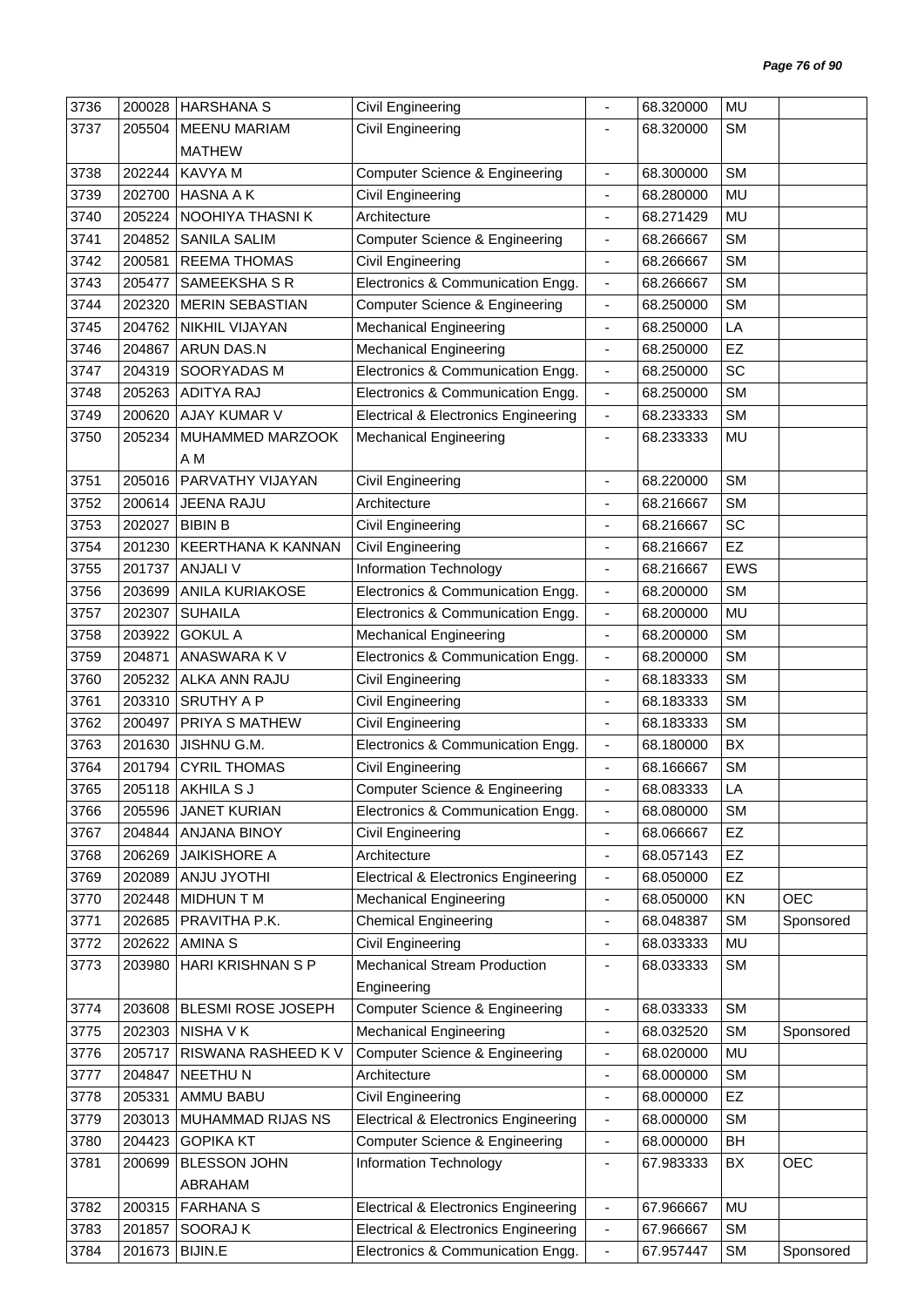| 3785 | 204159 | <b>MISNA NAVAS</b>        | <b>Electrical &amp; Electronics Engineering</b> |                              | 67.950000 | <b>MU</b> |            |
|------|--------|---------------------------|-------------------------------------------------|------------------------------|-----------|-----------|------------|
| 3786 | 203424 | <b>ATHIRA P</b>           | Civil Engineering                               | $\blacksquare$               | 67.950000 | <b>EZ</b> |            |
| 3787 | 200092 | <b>BALAKRISHNAN V S</b>   | <b>Civil Engineering</b>                        | $\overline{\phantom{a}}$     | 67.933333 | SC        |            |
| 3788 | 205887 | <b>ARJUN RAJ</b>          | Electronics & Communication Engg.               | $\blacksquare$               | 67.920000 | EZ        |            |
| 3789 | 200518 | <b>HRISHIKESH K P</b>     | Architecture                                    | $\blacksquare$               | 67.914286 | <b>SM</b> |            |
| 3790 | 201803 | JANCY J S                 | Electronics & Communication Engg.               | $\blacksquare$               | 67.900000 | LA        |            |
| 3791 | 202093 | <b>MOHAMMED</b>           | <b>Mechanical Engineering</b>                   | $\overline{\phantom{a}}$     | 67.900000 | <b>MU</b> |            |
|      |        | HASHIM.V.A                |                                                 |                              |           |           |            |
| 3792 | 203681 | SIDHARTH H                | Civil Engineering                               |                              | 67.900000 | <b>SM</b> |            |
| 3793 | 201962 | <b>VEDHA HEMANTH</b>      | <b>Mechanical Engineering</b>                   | $\overline{\phantom{a}}$     | 67.900000 | EZ        |            |
| 3794 | 205313 | ATHIRA SAJEEV T.          | Architecture                                    | $\blacksquare$               | 67.883333 | EZ        |            |
| 3795 | 204810 | ANANDHU A S               | <b>Electrical &amp; Electronics Engineering</b> | $\blacksquare$               | 67.883333 | <b>SM</b> |            |
| 3796 | 206316 | MICHAEL ANGELA A          | Electronics & Communication Engg.               | $\blacksquare$               | 67.880000 | <b>SM</b> |            |
| 3797 | 201482 | <b>NEETHUS</b>            | <b>Computer Science &amp; Engineering</b>       | $\blacksquare$               | 67.866667 | <b>SM</b> |            |
| 3798 | 202392 | <b>MEGHANA K M</b>        | Civil Engineering                               | ÷,                           | 67.860000 | EZ        |            |
| 3799 | 205459 | HAMZA NISSAMUDDEEN        | <b>Electrical &amp; Electronics Engineering</b> | $\blacksquare$               | 67.850000 | <b>MU</b> |            |
|      |        | PA                        |                                                 |                              |           |           |            |
| 3800 | 200265 | <b>AKSHAYA T</b>          | Civil Engineering                               | $\blacksquare$               | 67.850000 | DV        | <b>OEC</b> |
| 3801 | 202384 | <b>DIYA MOHAN</b>         | Information Technology                          | $\overline{\phantom{a}}$     | 67.833333 | <b>SM</b> |            |
| 3802 | 203542 | <b>HAMNA S HAJA</b>       | <b>Civil Engineering</b>                        | ÷,                           | 67.833333 | <b>MU</b> |            |
| 3803 | 204110 | ANJU GEORGE               | Civil Engineering                               | $\qquad \qquad \blacksquare$ | 67.833333 | <b>SM</b> |            |
| 3804 | 206611 | POOJA E P M               | <b>Civil Engineering</b>                        | $\blacksquare$               | 67.833333 | EZ        |            |
| 3805 | 200505 | <b>JISS TREESA GIJO</b>   | <b>Civil Engineering</b>                        | ä,                           | 67.820000 | <b>SM</b> |            |
| 3806 | 202407 | <b>LEEMA M KUMAR</b>      | Electronics & Communication Engg.               | $\overline{\phantom{a}}$     | 67.816667 | SC        |            |
| 3807 | 200842 | <b>KRISHNAPRIYA P A</b>   | <b>Civil Engineering</b>                        | $\overline{\phantom{a}}$     | 67.816667 | <b>SM</b> |            |
| 3808 | 201571 | <b>POORNIMA</b>           | Electronics & Communication Engg.               | $\blacksquare$               | 67.816667 | EZ        |            |
|      |        | SAJEENDRAN                |                                                 |                              |           |           |            |
| 3809 | 203119 | <b>ATHUL RAHUL</b>        | <b>Civil Engineering</b>                        | $\overline{\phantom{a}}$     | 67.780000 | <b>SM</b> |            |
| 3810 | 202326 | AKHILA JAYAPRAKASH        | <b>Civil Engineering</b>                        | $\overline{\phantom{a}}$     | 67.780000 | <b>SM</b> |            |
| 3811 | 200553 | <b>ANGITA C PRADEEP</b>   | <b>Electrical &amp; Electronics Engineering</b> | $\overline{\phantom{a}}$     | 67.775000 | SC        |            |
| 3812 | 201105 | <b>SMRITHI SUGUNAN</b>    | Architecture                                    | $\blacksquare$               | 67.750000 | EZ        |            |
| 3813 | 201093 | PARVEEN SULTANA           | Civil Engineering                               |                              | 67.733333 | <b>SM</b> |            |
| 3814 | 203896 | MARIYAM ZEBA P A          | Architecture                                    | $\blacksquare$               | 67.733333 | <b>SM</b> |            |
| 3815 | 204805 | <b>JOE JOSHVAN SURESH</b> | Civil Engineering                               |                              | 67.733333 | LA        |            |
|      |        | <b>DORES</b>              |                                                 |                              |           |           |            |
| 3816 | 206311 | <b>BALKEES EP</b>         | Civil Engineering                               | $\overline{\phantom{a}}$     | 67.720000 | <b>SM</b> |            |
| 3817 | 203593 | <b>VIJAI VINOD</b>        | <b>Mechanical Engineering</b>                   | ÷,                           | 67.716667 | <b>SM</b> |            |
| 3818 | 206640 | SUJEESH P                 | Civil Engineering                               | $\overline{\phantom{0}}$     | 67.700000 | <b>EZ</b> |            |
| 3819 | 203816 | SRUTHY M. S               | <b>Civil Engineering</b>                        | $\blacksquare$               | 67.700000 | SC        |            |
| 3820 | 204796 | LEKSHMI PRADEEP           | <b>Electrical &amp; Electronics Engineering</b> | $\overline{\phantom{a}}$     | 67.700000 | DV        | <b>OEC</b> |
| 3821 | 200418 | <b>HASHIM A S</b>         | <b>Mechanical Engineering</b>                   | $\blacksquare$               | 67.680000 | <b>SM</b> | Sponsored  |
| 3822 | 205012 | <b>KEERTHI PRASANNAN</b>  | Electronics & Communication Engg.               | $\overline{\phantom{a}}$     | 67.680000 | EZ        |            |
| 3823 | 200394 | <b>ANJITHA CLEETUS</b>    | <b>Electrical &amp; Electronics Engineering</b> | $\overline{\phantom{a}}$     | 67.666667 | LA        |            |
| 3824 | 201741 | HARITHA VIJAYAKUMAR       | Electronics & Communication Engg.               | $\blacksquare$               | 67.666667 | <b>SM</b> |            |
| 3825 | 202538 | SANOJ C.CHACKO            | Information Technology                          | $\overline{\phantom{a}}$     | 67.660000 | <b>SM</b> |            |
| 3826 | 202779 | SHEETHAL R NAIR           | Computer Science & Engineering                  | $\overline{\phantom{a}}$     | 67.650000 | <b>SM</b> |            |
| 3827 | 203082 | Harikrishnan J            | Civil Engineering                               | $\blacksquare$               | 67.650000 | <b>SM</b> |            |
| 3828 | 201703 | TINTU CLEETUS             | Architecture                                    | ÷                            | 67.642857 | LA        |            |
| 3829 | 205283 | ADHEENA V J               | Civil Engineering                               | $\overline{\phantom{a}}$     | 67.633333 | EZ        |            |
| 3830 | 204045 | SHEFALY M P               | Civil Engineering                               | $\blacksquare$               | 67.620000 | <b>SM</b> |            |
| 3831 | 200024 | ANSIKA RAJ                | Architecture                                    | $\qquad \qquad \blacksquare$ | 67.600000 | <b>EZ</b> |            |
| 3832 | 201150 | ABIN C JOSE               | <b>Mechanical Engineering</b>                   | $\overline{\phantom{a}}$     | 67.600000 | <b>SM</b> |            |
| 3833 | 204495 | Jojo Joseph               | Electronics & Communication Engg.               | $\blacksquare$               | 67.600000 | <b>SM</b> |            |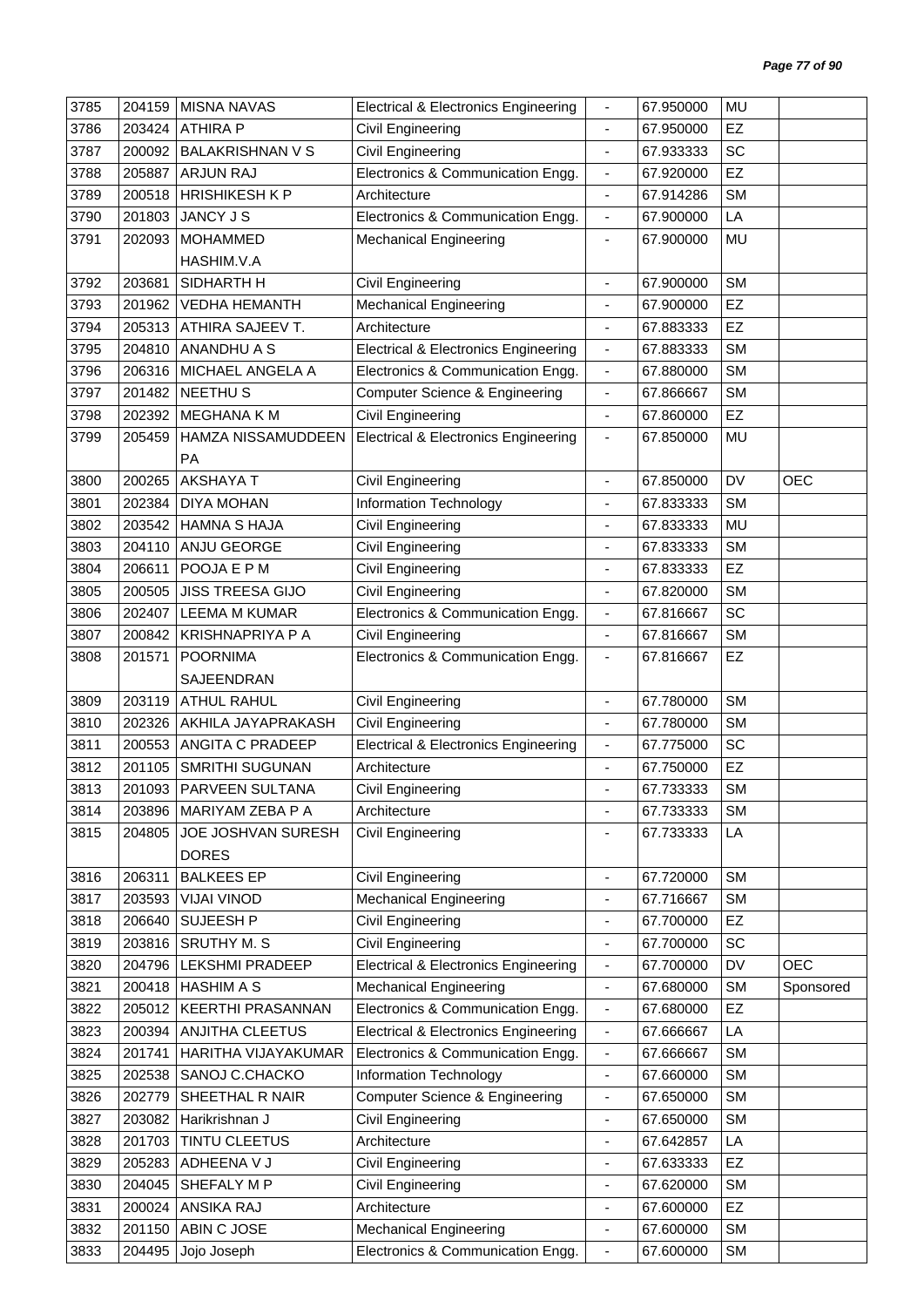| 3835<br><b>VISHNUPRIYA A R</b><br>Civil Engineering<br><b>SM</b><br>204756<br>67.600000<br>$\blacksquare$<br>EZ<br><b>Mechanical Engineering</b><br>3836<br>203910<br>ADARSH P R<br>67.583333<br>GEO P.G<br>SC<br>3837<br>200311<br>Electronics & Communication Engg.<br>67.561404<br>Sponsored<br>$\qquad \qquad \blacksquare$<br>Electronics & Communication Engg.<br>3838<br>206625<br>NAMITHA NAZAR<br>67.550000<br>MU<br>÷,<br><b>SM</b><br>3839<br>202511<br><b>SARATH V</b><br><b>Electrical &amp; Electronics Engineering</b><br>67.516667<br>$\overline{\phantom{a}}$<br>BX<br>3840<br>200609<br><b>TONY S</b><br><b>Mechanical Engineering</b><br>67.500000<br>$\overline{\phantom{a}}$<br>EZ<br>203952<br><b>ANAKHA V S</b><br>3841<br>Architecture<br>67.485714<br>$\overline{\phantom{a}}$<br><b>ASHLY S</b><br>MU<br>3842<br>200396<br>Architecture<br>67.483333<br>203175<br><b>CYNTHIA BABU</b><br><b>OEC</b><br>3843<br>Civil Engineering<br>67.483333<br>KU<br>$\overline{\phantom{a}}$<br>SC<br>3844<br>204053<br>SREEHARI.S<br><b>Mechanical Engineering</b><br>67.466667<br>$\overline{\phantom{a}}$<br>MANJU AK<br>Civil Engineering<br><b>SM</b><br>3845<br>205104<br>67.460317<br>Sponsored<br>205126<br>ANJANA T P<br><b>Electrical &amp; Electronics Engineering</b><br>VK<br>3846<br>67.460000<br>$\overline{\phantom{a}}$<br>EZ<br>202781<br>3847<br>ATHIRAVIJAY<br>Civil Engineering<br>67.460000<br>$\blacksquare$<br>EZ<br>3848<br>202035<br><b>ANANDHUS</b><br><b>Electrical &amp; Electronics Engineering</b><br>67.460000<br>$\overline{\phantom{a}}$<br>SREELAKSHMI K V<br>EZ<br>3849<br>200280<br><b>Electrical &amp; Electronics Engineering</b><br>67.450000<br>$\blacksquare$<br>Electronics & Communication Engg.<br><b>MU</b><br>3850<br>201733<br>NAVED MOHAMMED A J<br>67.450000<br>$\overline{\phantom{a}}$<br>Computer Science & Engineering<br><b>SM</b><br>3851<br>200939<br>NIKITHA M KURIAN<br>67.433333<br>$\overline{\phantom{a}}$<br>Electronics & Communication Engg.<br>EWS<br>3852<br>200362<br>HONEY JOSE<br>67.433333<br>$\overline{\phantom{a}}$<br><b>SM</b><br>3853<br>201349<br><b>THERES PAUL</b><br>Civil Engineering<br>67.420000<br>÷,<br>3854<br>205601<br>ABDULLA SAMEEL P P<br><b>Civil Engineering</b><br>MU<br>67.420000<br>$\overline{\phantom{a}}$<br><b>SM</b><br>3855<br>202614<br><b>BAHANANS RAJAN</b><br>Civil Engineering<br>67.416667<br><b>PHILIP</b><br>EZ<br>3856<br><b>INDRAJITH I B</b><br>Civil Engineering<br>200816<br>67.416667<br>$\blacksquare$<br><b>SM</b><br>SUVARNA DEV<br>3857<br>202833<br>Computer Science & Engineering<br>67.409091<br>$\blacksquare$<br>Electronics & Communication Engg.<br><b>SM</b><br>3858<br>202370<br><b>AKHIL K</b><br>67.400000<br>$\overline{\phantom{a}}$<br><b>SM</b><br>204131<br>SHIFFIN J THOMAS<br>Electronics & Communication Engg.<br>3859<br>67.400000<br>÷,<br><b>SM</b><br>3860<br><b>ARUN ANTONY</b><br>Architecture<br>205230<br>67.385714<br><b>ALOSCIOUS</b><br>FEBIBS<br>BX<br>3861<br>204453<br><b>Electrical &amp; Electronics Engineering</b><br>67.383333<br>$\blacksquare$<br>3862<br>AISWARYA V A<br>EZ<br>205385<br>Computer Science & Engineering<br>67.350000<br>$\blacksquare$<br>204287 SUHINA SULAIMAN<br>SM<br>3863<br>Electronics & Communication Engg.<br>67.340000<br>AISWARYA KRISHNAN U<br><b>BH</b><br>3864<br>201764<br>Electronics & Communication Engg.<br>67.333333<br>$\overline{\phantom{a}}$<br>3865<br>AKHIL KRISHNAN M<br><b>Electrical &amp; Electronics Engineering</b><br>67.333333<br><b>SM</b><br>202574<br>$\qquad \qquad \blacksquare$<br><b>GOKULKP</b><br>67.325000<br><b>EZ</b><br>3866<br>203828<br><b>Mechanical Engineering</b><br>$\overline{\phantom{a}}$<br>PRAVEENA. G.S<br>Computer Science & Engineering<br><b>SM</b><br>3867<br>205973<br>67.320000<br>$\overline{\phantom{a}}$<br>3868<br><b>AKSHAY A</b><br><b>Mechanical Engineering</b><br>67.320000<br><b>SM</b><br>204769<br>$\qquad \qquad \blacksquare$<br>ADARSH M G<br>SC<br>3869<br>206661<br>Architecture<br>67.266667<br>$\blacksquare$<br>MIDHILA MOHAN<br>SC<br>3870<br>202606<br>Civil Engineering<br>67.266667<br>OEC<br>3871<br>202826<br><b>RESHMANR</b><br>Civil Engineering<br>67.250000<br>DV<br>$\qquad \qquad \blacksquare$<br><b>Computer Science &amp; Engineering</b><br>MU<br>3872<br>201357<br>NOWRIN FARZANA M N<br>67.250000<br>$\blacksquare$<br>AKHILA SUNIL K<br>Electronics & Communication Engg.<br>EZ<br>3873<br>67.250000<br>205780<br>$\qquad \qquad \blacksquare$<br>VK<br>3874<br>202534<br><b>BHAGYALAKSHMIR</b><br><b>Electrical &amp; Electronics Engineering</b><br>67.233333<br>$\blacksquare$<br>3875<br>201511<br>JASEEM MOOSA CK<br>Civil Engineering<br>67.233333<br>MU<br>$\blacksquare$<br>3876<br>205131<br>SHARATH P V<br>Civil Engineering<br>67.232000<br>EZ<br>$\qquad \qquad \blacksquare$<br><b>Computer Science &amp; Engineering</b><br>3877<br>203239<br>KHADEEJA IRFANA AA<br>67.220000<br>MU<br>$\overline{\phantom{a}}$<br><b>Electrical &amp; Electronics Engineering</b><br>3878<br>201582<br>MISTHAH. KARIMBIL<br>67.220000<br>MU<br>$\overline{\phantom{a}}$<br><b>MIKACHA</b><br>AAYISHA RASHEED<br>MU<br>3879<br>200357<br>Civil Engineering<br>67.220000<br>$\blacksquare$<br>SC<br>RABITHA RAJAN<br>3880<br>201702<br>Civil Engineering<br>67.216667<br>٠<br>3881<br>203557<br>THEERTHA BABU E<br><b>Electrical &amp; Electronics Engineering</b><br>67.216667<br>EZ<br>$\qquad \qquad \blacksquare$<br><b>DEEPA ANIL</b><br><b>SM</b><br>3882<br>200588<br>Civil Engineering<br>67.200000<br>$\blacksquare$<br><b>JIBIN LUKOSE</b><br>Electronics & Communication Engg.<br>SM<br>3883<br>202163<br>67.200000<br>$\qquad \qquad \blacksquare$ | 3834 | 201563 | ANUGRAH JOHN JOJY | Civil Engineering | 67.600000 | <b>SM</b> |  |
|---------------------------------------------------------------------------------------------------------------------------------------------------------------------------------------------------------------------------------------------------------------------------------------------------------------------------------------------------------------------------------------------------------------------------------------------------------------------------------------------------------------------------------------------------------------------------------------------------------------------------------------------------------------------------------------------------------------------------------------------------------------------------------------------------------------------------------------------------------------------------------------------------------------------------------------------------------------------------------------------------------------------------------------------------------------------------------------------------------------------------------------------------------------------------------------------------------------------------------------------------------------------------------------------------------------------------------------------------------------------------------------------------------------------------------------------------------------------------------------------------------------------------------------------------------------------------------------------------------------------------------------------------------------------------------------------------------------------------------------------------------------------------------------------------------------------------------------------------------------------------------------------------------------------------------------------------------------------------------------------------------------------------------------------------------------------------------------------------------------------------------------------------------------------------------------------------------------------------------------------------------------------------------------------------------------------------------------------------------------------------------------------------------------------------------------------------------------------------------------------------------------------------------------------------------------------------------------------------------------------------------------------------------------------------------------------------------------------------------------------------------------------------------------------------------------------------------------------------------------------------------------------------------------------------------------------------------------------------------------------------------------------------------------------------------------------------------------------------------------------------------------------------------------------------------------------------------------------------------------------------------------------------------------------------------------------------------------------------------------------------------------------------------------------------------------------------------------------------------------------------------------------------------------------------------------------------------------------------------------------------------------------------------------------------------------------------------------------------------------------------------------------------------------------------------------------------------------------------------------------------------------------------------------------------------------------------------------------------------------------------------------------------------------------------------------------------------------------------------------------------------------------------------------------------------------------------------------------------------------------------------------------------------------------------------------------------------------------------------------------------------------------------------------------------------------------------------------------------------------------------------------------------------------------------------------------------------------------------------------------------------------------------------------------------------------------------------------------------------------------------------------------------------------------------------------------------------------------------------------------------------------------------------------------------------------------------------------------------------------------------------------------------------------------------------------------------------------------------------------------------------------------------------------------------------------------------------------------------------------------------------------------------------------------------------------------------------------------------------------------------------------------------------------------------------------------------------------------------------------------------------------------------------------------------------------------------------------------------------------------------------------------------------------------------------------------------------------------------------------------------------------------|------|--------|-------------------|-------------------|-----------|-----------|--|
|                                                                                                                                                                                                                                                                                                                                                                                                                                                                                                                                                                                                                                                                                                                                                                                                                                                                                                                                                                                                                                                                                                                                                                                                                                                                                                                                                                                                                                                                                                                                                                                                                                                                                                                                                                                                                                                                                                                                                                                                                                                                                                                                                                                                                                                                                                                                                                                                                                                                                                                                                                                                                                                                                                                                                                                                                                                                                                                                                                                                                                                                                                                                                                                                                                                                                                                                                                                                                                                                                                                                                                                                                                                                                                                                                                                                                                                                                                                                                                                                                                                                                                                                                                                                                                                                                                                                                                                                                                                                                                                                                                                                                                                                                                                                                                                                                                                                                                                                                                                                                                                                                                                                                                                                                                                                                                                                                                                                                                                                                                                                                                                                                                                                                                                                                                     |      |        |                   |                   |           |           |  |
|                                                                                                                                                                                                                                                                                                                                                                                                                                                                                                                                                                                                                                                                                                                                                                                                                                                                                                                                                                                                                                                                                                                                                                                                                                                                                                                                                                                                                                                                                                                                                                                                                                                                                                                                                                                                                                                                                                                                                                                                                                                                                                                                                                                                                                                                                                                                                                                                                                                                                                                                                                                                                                                                                                                                                                                                                                                                                                                                                                                                                                                                                                                                                                                                                                                                                                                                                                                                                                                                                                                                                                                                                                                                                                                                                                                                                                                                                                                                                                                                                                                                                                                                                                                                                                                                                                                                                                                                                                                                                                                                                                                                                                                                                                                                                                                                                                                                                                                                                                                                                                                                                                                                                                                                                                                                                                                                                                                                                                                                                                                                                                                                                                                                                                                                                                     |      |        |                   |                   |           |           |  |
|                                                                                                                                                                                                                                                                                                                                                                                                                                                                                                                                                                                                                                                                                                                                                                                                                                                                                                                                                                                                                                                                                                                                                                                                                                                                                                                                                                                                                                                                                                                                                                                                                                                                                                                                                                                                                                                                                                                                                                                                                                                                                                                                                                                                                                                                                                                                                                                                                                                                                                                                                                                                                                                                                                                                                                                                                                                                                                                                                                                                                                                                                                                                                                                                                                                                                                                                                                                                                                                                                                                                                                                                                                                                                                                                                                                                                                                                                                                                                                                                                                                                                                                                                                                                                                                                                                                                                                                                                                                                                                                                                                                                                                                                                                                                                                                                                                                                                                                                                                                                                                                                                                                                                                                                                                                                                                                                                                                                                                                                                                                                                                                                                                                                                                                                                                     |      |        |                   |                   |           |           |  |
|                                                                                                                                                                                                                                                                                                                                                                                                                                                                                                                                                                                                                                                                                                                                                                                                                                                                                                                                                                                                                                                                                                                                                                                                                                                                                                                                                                                                                                                                                                                                                                                                                                                                                                                                                                                                                                                                                                                                                                                                                                                                                                                                                                                                                                                                                                                                                                                                                                                                                                                                                                                                                                                                                                                                                                                                                                                                                                                                                                                                                                                                                                                                                                                                                                                                                                                                                                                                                                                                                                                                                                                                                                                                                                                                                                                                                                                                                                                                                                                                                                                                                                                                                                                                                                                                                                                                                                                                                                                                                                                                                                                                                                                                                                                                                                                                                                                                                                                                                                                                                                                                                                                                                                                                                                                                                                                                                                                                                                                                                                                                                                                                                                                                                                                                                                     |      |        |                   |                   |           |           |  |
|                                                                                                                                                                                                                                                                                                                                                                                                                                                                                                                                                                                                                                                                                                                                                                                                                                                                                                                                                                                                                                                                                                                                                                                                                                                                                                                                                                                                                                                                                                                                                                                                                                                                                                                                                                                                                                                                                                                                                                                                                                                                                                                                                                                                                                                                                                                                                                                                                                                                                                                                                                                                                                                                                                                                                                                                                                                                                                                                                                                                                                                                                                                                                                                                                                                                                                                                                                                                                                                                                                                                                                                                                                                                                                                                                                                                                                                                                                                                                                                                                                                                                                                                                                                                                                                                                                                                                                                                                                                                                                                                                                                                                                                                                                                                                                                                                                                                                                                                                                                                                                                                                                                                                                                                                                                                                                                                                                                                                                                                                                                                                                                                                                                                                                                                                                     |      |        |                   |                   |           |           |  |
|                                                                                                                                                                                                                                                                                                                                                                                                                                                                                                                                                                                                                                                                                                                                                                                                                                                                                                                                                                                                                                                                                                                                                                                                                                                                                                                                                                                                                                                                                                                                                                                                                                                                                                                                                                                                                                                                                                                                                                                                                                                                                                                                                                                                                                                                                                                                                                                                                                                                                                                                                                                                                                                                                                                                                                                                                                                                                                                                                                                                                                                                                                                                                                                                                                                                                                                                                                                                                                                                                                                                                                                                                                                                                                                                                                                                                                                                                                                                                                                                                                                                                                                                                                                                                                                                                                                                                                                                                                                                                                                                                                                                                                                                                                                                                                                                                                                                                                                                                                                                                                                                                                                                                                                                                                                                                                                                                                                                                                                                                                                                                                                                                                                                                                                                                                     |      |        |                   |                   |           |           |  |
|                                                                                                                                                                                                                                                                                                                                                                                                                                                                                                                                                                                                                                                                                                                                                                                                                                                                                                                                                                                                                                                                                                                                                                                                                                                                                                                                                                                                                                                                                                                                                                                                                                                                                                                                                                                                                                                                                                                                                                                                                                                                                                                                                                                                                                                                                                                                                                                                                                                                                                                                                                                                                                                                                                                                                                                                                                                                                                                                                                                                                                                                                                                                                                                                                                                                                                                                                                                                                                                                                                                                                                                                                                                                                                                                                                                                                                                                                                                                                                                                                                                                                                                                                                                                                                                                                                                                                                                                                                                                                                                                                                                                                                                                                                                                                                                                                                                                                                                                                                                                                                                                                                                                                                                                                                                                                                                                                                                                                                                                                                                                                                                                                                                                                                                                                                     |      |        |                   |                   |           |           |  |
|                                                                                                                                                                                                                                                                                                                                                                                                                                                                                                                                                                                                                                                                                                                                                                                                                                                                                                                                                                                                                                                                                                                                                                                                                                                                                                                                                                                                                                                                                                                                                                                                                                                                                                                                                                                                                                                                                                                                                                                                                                                                                                                                                                                                                                                                                                                                                                                                                                                                                                                                                                                                                                                                                                                                                                                                                                                                                                                                                                                                                                                                                                                                                                                                                                                                                                                                                                                                                                                                                                                                                                                                                                                                                                                                                                                                                                                                                                                                                                                                                                                                                                                                                                                                                                                                                                                                                                                                                                                                                                                                                                                                                                                                                                                                                                                                                                                                                                                                                                                                                                                                                                                                                                                                                                                                                                                                                                                                                                                                                                                                                                                                                                                                                                                                                                     |      |        |                   |                   |           |           |  |
|                                                                                                                                                                                                                                                                                                                                                                                                                                                                                                                                                                                                                                                                                                                                                                                                                                                                                                                                                                                                                                                                                                                                                                                                                                                                                                                                                                                                                                                                                                                                                                                                                                                                                                                                                                                                                                                                                                                                                                                                                                                                                                                                                                                                                                                                                                                                                                                                                                                                                                                                                                                                                                                                                                                                                                                                                                                                                                                                                                                                                                                                                                                                                                                                                                                                                                                                                                                                                                                                                                                                                                                                                                                                                                                                                                                                                                                                                                                                                                                                                                                                                                                                                                                                                                                                                                                                                                                                                                                                                                                                                                                                                                                                                                                                                                                                                                                                                                                                                                                                                                                                                                                                                                                                                                                                                                                                                                                                                                                                                                                                                                                                                                                                                                                                                                     |      |        |                   |                   |           |           |  |
|                                                                                                                                                                                                                                                                                                                                                                                                                                                                                                                                                                                                                                                                                                                                                                                                                                                                                                                                                                                                                                                                                                                                                                                                                                                                                                                                                                                                                                                                                                                                                                                                                                                                                                                                                                                                                                                                                                                                                                                                                                                                                                                                                                                                                                                                                                                                                                                                                                                                                                                                                                                                                                                                                                                                                                                                                                                                                                                                                                                                                                                                                                                                                                                                                                                                                                                                                                                                                                                                                                                                                                                                                                                                                                                                                                                                                                                                                                                                                                                                                                                                                                                                                                                                                                                                                                                                                                                                                                                                                                                                                                                                                                                                                                                                                                                                                                                                                                                                                                                                                                                                                                                                                                                                                                                                                                                                                                                                                                                                                                                                                                                                                                                                                                                                                                     |      |        |                   |                   |           |           |  |
|                                                                                                                                                                                                                                                                                                                                                                                                                                                                                                                                                                                                                                                                                                                                                                                                                                                                                                                                                                                                                                                                                                                                                                                                                                                                                                                                                                                                                                                                                                                                                                                                                                                                                                                                                                                                                                                                                                                                                                                                                                                                                                                                                                                                                                                                                                                                                                                                                                                                                                                                                                                                                                                                                                                                                                                                                                                                                                                                                                                                                                                                                                                                                                                                                                                                                                                                                                                                                                                                                                                                                                                                                                                                                                                                                                                                                                                                                                                                                                                                                                                                                                                                                                                                                                                                                                                                                                                                                                                                                                                                                                                                                                                                                                                                                                                                                                                                                                                                                                                                                                                                                                                                                                                                                                                                                                                                                                                                                                                                                                                                                                                                                                                                                                                                                                     |      |        |                   |                   |           |           |  |
|                                                                                                                                                                                                                                                                                                                                                                                                                                                                                                                                                                                                                                                                                                                                                                                                                                                                                                                                                                                                                                                                                                                                                                                                                                                                                                                                                                                                                                                                                                                                                                                                                                                                                                                                                                                                                                                                                                                                                                                                                                                                                                                                                                                                                                                                                                                                                                                                                                                                                                                                                                                                                                                                                                                                                                                                                                                                                                                                                                                                                                                                                                                                                                                                                                                                                                                                                                                                                                                                                                                                                                                                                                                                                                                                                                                                                                                                                                                                                                                                                                                                                                                                                                                                                                                                                                                                                                                                                                                                                                                                                                                                                                                                                                                                                                                                                                                                                                                                                                                                                                                                                                                                                                                                                                                                                                                                                                                                                                                                                                                                                                                                                                                                                                                                                                     |      |        |                   |                   |           |           |  |
|                                                                                                                                                                                                                                                                                                                                                                                                                                                                                                                                                                                                                                                                                                                                                                                                                                                                                                                                                                                                                                                                                                                                                                                                                                                                                                                                                                                                                                                                                                                                                                                                                                                                                                                                                                                                                                                                                                                                                                                                                                                                                                                                                                                                                                                                                                                                                                                                                                                                                                                                                                                                                                                                                                                                                                                                                                                                                                                                                                                                                                                                                                                                                                                                                                                                                                                                                                                                                                                                                                                                                                                                                                                                                                                                                                                                                                                                                                                                                                                                                                                                                                                                                                                                                                                                                                                                                                                                                                                                                                                                                                                                                                                                                                                                                                                                                                                                                                                                                                                                                                                                                                                                                                                                                                                                                                                                                                                                                                                                                                                                                                                                                                                                                                                                                                     |      |        |                   |                   |           |           |  |
|                                                                                                                                                                                                                                                                                                                                                                                                                                                                                                                                                                                                                                                                                                                                                                                                                                                                                                                                                                                                                                                                                                                                                                                                                                                                                                                                                                                                                                                                                                                                                                                                                                                                                                                                                                                                                                                                                                                                                                                                                                                                                                                                                                                                                                                                                                                                                                                                                                                                                                                                                                                                                                                                                                                                                                                                                                                                                                                                                                                                                                                                                                                                                                                                                                                                                                                                                                                                                                                                                                                                                                                                                                                                                                                                                                                                                                                                                                                                                                                                                                                                                                                                                                                                                                                                                                                                                                                                                                                                                                                                                                                                                                                                                                                                                                                                                                                                                                                                                                                                                                                                                                                                                                                                                                                                                                                                                                                                                                                                                                                                                                                                                                                                                                                                                                     |      |        |                   |                   |           |           |  |
|                                                                                                                                                                                                                                                                                                                                                                                                                                                                                                                                                                                                                                                                                                                                                                                                                                                                                                                                                                                                                                                                                                                                                                                                                                                                                                                                                                                                                                                                                                                                                                                                                                                                                                                                                                                                                                                                                                                                                                                                                                                                                                                                                                                                                                                                                                                                                                                                                                                                                                                                                                                                                                                                                                                                                                                                                                                                                                                                                                                                                                                                                                                                                                                                                                                                                                                                                                                                                                                                                                                                                                                                                                                                                                                                                                                                                                                                                                                                                                                                                                                                                                                                                                                                                                                                                                                                                                                                                                                                                                                                                                                                                                                                                                                                                                                                                                                                                                                                                                                                                                                                                                                                                                                                                                                                                                                                                                                                                                                                                                                                                                                                                                                                                                                                                                     |      |        |                   |                   |           |           |  |
|                                                                                                                                                                                                                                                                                                                                                                                                                                                                                                                                                                                                                                                                                                                                                                                                                                                                                                                                                                                                                                                                                                                                                                                                                                                                                                                                                                                                                                                                                                                                                                                                                                                                                                                                                                                                                                                                                                                                                                                                                                                                                                                                                                                                                                                                                                                                                                                                                                                                                                                                                                                                                                                                                                                                                                                                                                                                                                                                                                                                                                                                                                                                                                                                                                                                                                                                                                                                                                                                                                                                                                                                                                                                                                                                                                                                                                                                                                                                                                                                                                                                                                                                                                                                                                                                                                                                                                                                                                                                                                                                                                                                                                                                                                                                                                                                                                                                                                                                                                                                                                                                                                                                                                                                                                                                                                                                                                                                                                                                                                                                                                                                                                                                                                                                                                     |      |        |                   |                   |           |           |  |
|                                                                                                                                                                                                                                                                                                                                                                                                                                                                                                                                                                                                                                                                                                                                                                                                                                                                                                                                                                                                                                                                                                                                                                                                                                                                                                                                                                                                                                                                                                                                                                                                                                                                                                                                                                                                                                                                                                                                                                                                                                                                                                                                                                                                                                                                                                                                                                                                                                                                                                                                                                                                                                                                                                                                                                                                                                                                                                                                                                                                                                                                                                                                                                                                                                                                                                                                                                                                                                                                                                                                                                                                                                                                                                                                                                                                                                                                                                                                                                                                                                                                                                                                                                                                                                                                                                                                                                                                                                                                                                                                                                                                                                                                                                                                                                                                                                                                                                                                                                                                                                                                                                                                                                                                                                                                                                                                                                                                                                                                                                                                                                                                                                                                                                                                                                     |      |        |                   |                   |           |           |  |
|                                                                                                                                                                                                                                                                                                                                                                                                                                                                                                                                                                                                                                                                                                                                                                                                                                                                                                                                                                                                                                                                                                                                                                                                                                                                                                                                                                                                                                                                                                                                                                                                                                                                                                                                                                                                                                                                                                                                                                                                                                                                                                                                                                                                                                                                                                                                                                                                                                                                                                                                                                                                                                                                                                                                                                                                                                                                                                                                                                                                                                                                                                                                                                                                                                                                                                                                                                                                                                                                                                                                                                                                                                                                                                                                                                                                                                                                                                                                                                                                                                                                                                                                                                                                                                                                                                                                                                                                                                                                                                                                                                                                                                                                                                                                                                                                                                                                                                                                                                                                                                                                                                                                                                                                                                                                                                                                                                                                                                                                                                                                                                                                                                                                                                                                                                     |      |        |                   |                   |           |           |  |
|                                                                                                                                                                                                                                                                                                                                                                                                                                                                                                                                                                                                                                                                                                                                                                                                                                                                                                                                                                                                                                                                                                                                                                                                                                                                                                                                                                                                                                                                                                                                                                                                                                                                                                                                                                                                                                                                                                                                                                                                                                                                                                                                                                                                                                                                                                                                                                                                                                                                                                                                                                                                                                                                                                                                                                                                                                                                                                                                                                                                                                                                                                                                                                                                                                                                                                                                                                                                                                                                                                                                                                                                                                                                                                                                                                                                                                                                                                                                                                                                                                                                                                                                                                                                                                                                                                                                                                                                                                                                                                                                                                                                                                                                                                                                                                                                                                                                                                                                                                                                                                                                                                                                                                                                                                                                                                                                                                                                                                                                                                                                                                                                                                                                                                                                                                     |      |        |                   |                   |           |           |  |
|                                                                                                                                                                                                                                                                                                                                                                                                                                                                                                                                                                                                                                                                                                                                                                                                                                                                                                                                                                                                                                                                                                                                                                                                                                                                                                                                                                                                                                                                                                                                                                                                                                                                                                                                                                                                                                                                                                                                                                                                                                                                                                                                                                                                                                                                                                                                                                                                                                                                                                                                                                                                                                                                                                                                                                                                                                                                                                                                                                                                                                                                                                                                                                                                                                                                                                                                                                                                                                                                                                                                                                                                                                                                                                                                                                                                                                                                                                                                                                                                                                                                                                                                                                                                                                                                                                                                                                                                                                                                                                                                                                                                                                                                                                                                                                                                                                                                                                                                                                                                                                                                                                                                                                                                                                                                                                                                                                                                                                                                                                                                                                                                                                                                                                                                                                     |      |        |                   |                   |           |           |  |
|                                                                                                                                                                                                                                                                                                                                                                                                                                                                                                                                                                                                                                                                                                                                                                                                                                                                                                                                                                                                                                                                                                                                                                                                                                                                                                                                                                                                                                                                                                                                                                                                                                                                                                                                                                                                                                                                                                                                                                                                                                                                                                                                                                                                                                                                                                                                                                                                                                                                                                                                                                                                                                                                                                                                                                                                                                                                                                                                                                                                                                                                                                                                                                                                                                                                                                                                                                                                                                                                                                                                                                                                                                                                                                                                                                                                                                                                                                                                                                                                                                                                                                                                                                                                                                                                                                                                                                                                                                                                                                                                                                                                                                                                                                                                                                                                                                                                                                                                                                                                                                                                                                                                                                                                                                                                                                                                                                                                                                                                                                                                                                                                                                                                                                                                                                     |      |        |                   |                   |           |           |  |
|                                                                                                                                                                                                                                                                                                                                                                                                                                                                                                                                                                                                                                                                                                                                                                                                                                                                                                                                                                                                                                                                                                                                                                                                                                                                                                                                                                                                                                                                                                                                                                                                                                                                                                                                                                                                                                                                                                                                                                                                                                                                                                                                                                                                                                                                                                                                                                                                                                                                                                                                                                                                                                                                                                                                                                                                                                                                                                                                                                                                                                                                                                                                                                                                                                                                                                                                                                                                                                                                                                                                                                                                                                                                                                                                                                                                                                                                                                                                                                                                                                                                                                                                                                                                                                                                                                                                                                                                                                                                                                                                                                                                                                                                                                                                                                                                                                                                                                                                                                                                                                                                                                                                                                                                                                                                                                                                                                                                                                                                                                                                                                                                                                                                                                                                                                     |      |        |                   |                   |           |           |  |
|                                                                                                                                                                                                                                                                                                                                                                                                                                                                                                                                                                                                                                                                                                                                                                                                                                                                                                                                                                                                                                                                                                                                                                                                                                                                                                                                                                                                                                                                                                                                                                                                                                                                                                                                                                                                                                                                                                                                                                                                                                                                                                                                                                                                                                                                                                                                                                                                                                                                                                                                                                                                                                                                                                                                                                                                                                                                                                                                                                                                                                                                                                                                                                                                                                                                                                                                                                                                                                                                                                                                                                                                                                                                                                                                                                                                                                                                                                                                                                                                                                                                                                                                                                                                                                                                                                                                                                                                                                                                                                                                                                                                                                                                                                                                                                                                                                                                                                                                                                                                                                                                                                                                                                                                                                                                                                                                                                                                                                                                                                                                                                                                                                                                                                                                                                     |      |        |                   |                   |           |           |  |
|                                                                                                                                                                                                                                                                                                                                                                                                                                                                                                                                                                                                                                                                                                                                                                                                                                                                                                                                                                                                                                                                                                                                                                                                                                                                                                                                                                                                                                                                                                                                                                                                                                                                                                                                                                                                                                                                                                                                                                                                                                                                                                                                                                                                                                                                                                                                                                                                                                                                                                                                                                                                                                                                                                                                                                                                                                                                                                                                                                                                                                                                                                                                                                                                                                                                                                                                                                                                                                                                                                                                                                                                                                                                                                                                                                                                                                                                                                                                                                                                                                                                                                                                                                                                                                                                                                                                                                                                                                                                                                                                                                                                                                                                                                                                                                                                                                                                                                                                                                                                                                                                                                                                                                                                                                                                                                                                                                                                                                                                                                                                                                                                                                                                                                                                                                     |      |        |                   |                   |           |           |  |
|                                                                                                                                                                                                                                                                                                                                                                                                                                                                                                                                                                                                                                                                                                                                                                                                                                                                                                                                                                                                                                                                                                                                                                                                                                                                                                                                                                                                                                                                                                                                                                                                                                                                                                                                                                                                                                                                                                                                                                                                                                                                                                                                                                                                                                                                                                                                                                                                                                                                                                                                                                                                                                                                                                                                                                                                                                                                                                                                                                                                                                                                                                                                                                                                                                                                                                                                                                                                                                                                                                                                                                                                                                                                                                                                                                                                                                                                                                                                                                                                                                                                                                                                                                                                                                                                                                                                                                                                                                                                                                                                                                                                                                                                                                                                                                                                                                                                                                                                                                                                                                                                                                                                                                                                                                                                                                                                                                                                                                                                                                                                                                                                                                                                                                                                                                     |      |        |                   |                   |           |           |  |
|                                                                                                                                                                                                                                                                                                                                                                                                                                                                                                                                                                                                                                                                                                                                                                                                                                                                                                                                                                                                                                                                                                                                                                                                                                                                                                                                                                                                                                                                                                                                                                                                                                                                                                                                                                                                                                                                                                                                                                                                                                                                                                                                                                                                                                                                                                                                                                                                                                                                                                                                                                                                                                                                                                                                                                                                                                                                                                                                                                                                                                                                                                                                                                                                                                                                                                                                                                                                                                                                                                                                                                                                                                                                                                                                                                                                                                                                                                                                                                                                                                                                                                                                                                                                                                                                                                                                                                                                                                                                                                                                                                                                                                                                                                                                                                                                                                                                                                                                                                                                                                                                                                                                                                                                                                                                                                                                                                                                                                                                                                                                                                                                                                                                                                                                                                     |      |        |                   |                   |           |           |  |
|                                                                                                                                                                                                                                                                                                                                                                                                                                                                                                                                                                                                                                                                                                                                                                                                                                                                                                                                                                                                                                                                                                                                                                                                                                                                                                                                                                                                                                                                                                                                                                                                                                                                                                                                                                                                                                                                                                                                                                                                                                                                                                                                                                                                                                                                                                                                                                                                                                                                                                                                                                                                                                                                                                                                                                                                                                                                                                                                                                                                                                                                                                                                                                                                                                                                                                                                                                                                                                                                                                                                                                                                                                                                                                                                                                                                                                                                                                                                                                                                                                                                                                                                                                                                                                                                                                                                                                                                                                                                                                                                                                                                                                                                                                                                                                                                                                                                                                                                                                                                                                                                                                                                                                                                                                                                                                                                                                                                                                                                                                                                                                                                                                                                                                                                                                     |      |        |                   |                   |           |           |  |
|                                                                                                                                                                                                                                                                                                                                                                                                                                                                                                                                                                                                                                                                                                                                                                                                                                                                                                                                                                                                                                                                                                                                                                                                                                                                                                                                                                                                                                                                                                                                                                                                                                                                                                                                                                                                                                                                                                                                                                                                                                                                                                                                                                                                                                                                                                                                                                                                                                                                                                                                                                                                                                                                                                                                                                                                                                                                                                                                                                                                                                                                                                                                                                                                                                                                                                                                                                                                                                                                                                                                                                                                                                                                                                                                                                                                                                                                                                                                                                                                                                                                                                                                                                                                                                                                                                                                                                                                                                                                                                                                                                                                                                                                                                                                                                                                                                                                                                                                                                                                                                                                                                                                                                                                                                                                                                                                                                                                                                                                                                                                                                                                                                                                                                                                                                     |      |        |                   |                   |           |           |  |
|                                                                                                                                                                                                                                                                                                                                                                                                                                                                                                                                                                                                                                                                                                                                                                                                                                                                                                                                                                                                                                                                                                                                                                                                                                                                                                                                                                                                                                                                                                                                                                                                                                                                                                                                                                                                                                                                                                                                                                                                                                                                                                                                                                                                                                                                                                                                                                                                                                                                                                                                                                                                                                                                                                                                                                                                                                                                                                                                                                                                                                                                                                                                                                                                                                                                                                                                                                                                                                                                                                                                                                                                                                                                                                                                                                                                                                                                                                                                                                                                                                                                                                                                                                                                                                                                                                                                                                                                                                                                                                                                                                                                                                                                                                                                                                                                                                                                                                                                                                                                                                                                                                                                                                                                                                                                                                                                                                                                                                                                                                                                                                                                                                                                                                                                                                     |      |        |                   |                   |           |           |  |
|                                                                                                                                                                                                                                                                                                                                                                                                                                                                                                                                                                                                                                                                                                                                                                                                                                                                                                                                                                                                                                                                                                                                                                                                                                                                                                                                                                                                                                                                                                                                                                                                                                                                                                                                                                                                                                                                                                                                                                                                                                                                                                                                                                                                                                                                                                                                                                                                                                                                                                                                                                                                                                                                                                                                                                                                                                                                                                                                                                                                                                                                                                                                                                                                                                                                                                                                                                                                                                                                                                                                                                                                                                                                                                                                                                                                                                                                                                                                                                                                                                                                                                                                                                                                                                                                                                                                                                                                                                                                                                                                                                                                                                                                                                                                                                                                                                                                                                                                                                                                                                                                                                                                                                                                                                                                                                                                                                                                                                                                                                                                                                                                                                                                                                                                                                     |      |        |                   |                   |           |           |  |
|                                                                                                                                                                                                                                                                                                                                                                                                                                                                                                                                                                                                                                                                                                                                                                                                                                                                                                                                                                                                                                                                                                                                                                                                                                                                                                                                                                                                                                                                                                                                                                                                                                                                                                                                                                                                                                                                                                                                                                                                                                                                                                                                                                                                                                                                                                                                                                                                                                                                                                                                                                                                                                                                                                                                                                                                                                                                                                                                                                                                                                                                                                                                                                                                                                                                                                                                                                                                                                                                                                                                                                                                                                                                                                                                                                                                                                                                                                                                                                                                                                                                                                                                                                                                                                                                                                                                                                                                                                                                                                                                                                                                                                                                                                                                                                                                                                                                                                                                                                                                                                                                                                                                                                                                                                                                                                                                                                                                                                                                                                                                                                                                                                                                                                                                                                     |      |        |                   |                   |           |           |  |
|                                                                                                                                                                                                                                                                                                                                                                                                                                                                                                                                                                                                                                                                                                                                                                                                                                                                                                                                                                                                                                                                                                                                                                                                                                                                                                                                                                                                                                                                                                                                                                                                                                                                                                                                                                                                                                                                                                                                                                                                                                                                                                                                                                                                                                                                                                                                                                                                                                                                                                                                                                                                                                                                                                                                                                                                                                                                                                                                                                                                                                                                                                                                                                                                                                                                                                                                                                                                                                                                                                                                                                                                                                                                                                                                                                                                                                                                                                                                                                                                                                                                                                                                                                                                                                                                                                                                                                                                                                                                                                                                                                                                                                                                                                                                                                                                                                                                                                                                                                                                                                                                                                                                                                                                                                                                                                                                                                                                                                                                                                                                                                                                                                                                                                                                                                     |      |        |                   |                   |           |           |  |
|                                                                                                                                                                                                                                                                                                                                                                                                                                                                                                                                                                                                                                                                                                                                                                                                                                                                                                                                                                                                                                                                                                                                                                                                                                                                                                                                                                                                                                                                                                                                                                                                                                                                                                                                                                                                                                                                                                                                                                                                                                                                                                                                                                                                                                                                                                                                                                                                                                                                                                                                                                                                                                                                                                                                                                                                                                                                                                                                                                                                                                                                                                                                                                                                                                                                                                                                                                                                                                                                                                                                                                                                                                                                                                                                                                                                                                                                                                                                                                                                                                                                                                                                                                                                                                                                                                                                                                                                                                                                                                                                                                                                                                                                                                                                                                                                                                                                                                                                                                                                                                                                                                                                                                                                                                                                                                                                                                                                                                                                                                                                                                                                                                                                                                                                                                     |      |        |                   |                   |           |           |  |
|                                                                                                                                                                                                                                                                                                                                                                                                                                                                                                                                                                                                                                                                                                                                                                                                                                                                                                                                                                                                                                                                                                                                                                                                                                                                                                                                                                                                                                                                                                                                                                                                                                                                                                                                                                                                                                                                                                                                                                                                                                                                                                                                                                                                                                                                                                                                                                                                                                                                                                                                                                                                                                                                                                                                                                                                                                                                                                                                                                                                                                                                                                                                                                                                                                                                                                                                                                                                                                                                                                                                                                                                                                                                                                                                                                                                                                                                                                                                                                                                                                                                                                                                                                                                                                                                                                                                                                                                                                                                                                                                                                                                                                                                                                                                                                                                                                                                                                                                                                                                                                                                                                                                                                                                                                                                                                                                                                                                                                                                                                                                                                                                                                                                                                                                                                     |      |        |                   |                   |           |           |  |
|                                                                                                                                                                                                                                                                                                                                                                                                                                                                                                                                                                                                                                                                                                                                                                                                                                                                                                                                                                                                                                                                                                                                                                                                                                                                                                                                                                                                                                                                                                                                                                                                                                                                                                                                                                                                                                                                                                                                                                                                                                                                                                                                                                                                                                                                                                                                                                                                                                                                                                                                                                                                                                                                                                                                                                                                                                                                                                                                                                                                                                                                                                                                                                                                                                                                                                                                                                                                                                                                                                                                                                                                                                                                                                                                                                                                                                                                                                                                                                                                                                                                                                                                                                                                                                                                                                                                                                                                                                                                                                                                                                                                                                                                                                                                                                                                                                                                                                                                                                                                                                                                                                                                                                                                                                                                                                                                                                                                                                                                                                                                                                                                                                                                                                                                                                     |      |        |                   |                   |           |           |  |
|                                                                                                                                                                                                                                                                                                                                                                                                                                                                                                                                                                                                                                                                                                                                                                                                                                                                                                                                                                                                                                                                                                                                                                                                                                                                                                                                                                                                                                                                                                                                                                                                                                                                                                                                                                                                                                                                                                                                                                                                                                                                                                                                                                                                                                                                                                                                                                                                                                                                                                                                                                                                                                                                                                                                                                                                                                                                                                                                                                                                                                                                                                                                                                                                                                                                                                                                                                                                                                                                                                                                                                                                                                                                                                                                                                                                                                                                                                                                                                                                                                                                                                                                                                                                                                                                                                                                                                                                                                                                                                                                                                                                                                                                                                                                                                                                                                                                                                                                                                                                                                                                                                                                                                                                                                                                                                                                                                                                                                                                                                                                                                                                                                                                                                                                                                     |      |        |                   |                   |           |           |  |
|                                                                                                                                                                                                                                                                                                                                                                                                                                                                                                                                                                                                                                                                                                                                                                                                                                                                                                                                                                                                                                                                                                                                                                                                                                                                                                                                                                                                                                                                                                                                                                                                                                                                                                                                                                                                                                                                                                                                                                                                                                                                                                                                                                                                                                                                                                                                                                                                                                                                                                                                                                                                                                                                                                                                                                                                                                                                                                                                                                                                                                                                                                                                                                                                                                                                                                                                                                                                                                                                                                                                                                                                                                                                                                                                                                                                                                                                                                                                                                                                                                                                                                                                                                                                                                                                                                                                                                                                                                                                                                                                                                                                                                                                                                                                                                                                                                                                                                                                                                                                                                                                                                                                                                                                                                                                                                                                                                                                                                                                                                                                                                                                                                                                                                                                                                     |      |        |                   |                   |           |           |  |
|                                                                                                                                                                                                                                                                                                                                                                                                                                                                                                                                                                                                                                                                                                                                                                                                                                                                                                                                                                                                                                                                                                                                                                                                                                                                                                                                                                                                                                                                                                                                                                                                                                                                                                                                                                                                                                                                                                                                                                                                                                                                                                                                                                                                                                                                                                                                                                                                                                                                                                                                                                                                                                                                                                                                                                                                                                                                                                                                                                                                                                                                                                                                                                                                                                                                                                                                                                                                                                                                                                                                                                                                                                                                                                                                                                                                                                                                                                                                                                                                                                                                                                                                                                                                                                                                                                                                                                                                                                                                                                                                                                                                                                                                                                                                                                                                                                                                                                                                                                                                                                                                                                                                                                                                                                                                                                                                                                                                                                                                                                                                                                                                                                                                                                                                                                     |      |        |                   |                   |           |           |  |
|                                                                                                                                                                                                                                                                                                                                                                                                                                                                                                                                                                                                                                                                                                                                                                                                                                                                                                                                                                                                                                                                                                                                                                                                                                                                                                                                                                                                                                                                                                                                                                                                                                                                                                                                                                                                                                                                                                                                                                                                                                                                                                                                                                                                                                                                                                                                                                                                                                                                                                                                                                                                                                                                                                                                                                                                                                                                                                                                                                                                                                                                                                                                                                                                                                                                                                                                                                                                                                                                                                                                                                                                                                                                                                                                                                                                                                                                                                                                                                                                                                                                                                                                                                                                                                                                                                                                                                                                                                                                                                                                                                                                                                                                                                                                                                                                                                                                                                                                                                                                                                                                                                                                                                                                                                                                                                                                                                                                                                                                                                                                                                                                                                                                                                                                                                     |      |        |                   |                   |           |           |  |
|                                                                                                                                                                                                                                                                                                                                                                                                                                                                                                                                                                                                                                                                                                                                                                                                                                                                                                                                                                                                                                                                                                                                                                                                                                                                                                                                                                                                                                                                                                                                                                                                                                                                                                                                                                                                                                                                                                                                                                                                                                                                                                                                                                                                                                                                                                                                                                                                                                                                                                                                                                                                                                                                                                                                                                                                                                                                                                                                                                                                                                                                                                                                                                                                                                                                                                                                                                                                                                                                                                                                                                                                                                                                                                                                                                                                                                                                                                                                                                                                                                                                                                                                                                                                                                                                                                                                                                                                                                                                                                                                                                                                                                                                                                                                                                                                                                                                                                                                                                                                                                                                                                                                                                                                                                                                                                                                                                                                                                                                                                                                                                                                                                                                                                                                                                     |      |        |                   |                   |           |           |  |
|                                                                                                                                                                                                                                                                                                                                                                                                                                                                                                                                                                                                                                                                                                                                                                                                                                                                                                                                                                                                                                                                                                                                                                                                                                                                                                                                                                                                                                                                                                                                                                                                                                                                                                                                                                                                                                                                                                                                                                                                                                                                                                                                                                                                                                                                                                                                                                                                                                                                                                                                                                                                                                                                                                                                                                                                                                                                                                                                                                                                                                                                                                                                                                                                                                                                                                                                                                                                                                                                                                                                                                                                                                                                                                                                                                                                                                                                                                                                                                                                                                                                                                                                                                                                                                                                                                                                                                                                                                                                                                                                                                                                                                                                                                                                                                                                                                                                                                                                                                                                                                                                                                                                                                                                                                                                                                                                                                                                                                                                                                                                                                                                                                                                                                                                                                     |      |        |                   |                   |           |           |  |
|                                                                                                                                                                                                                                                                                                                                                                                                                                                                                                                                                                                                                                                                                                                                                                                                                                                                                                                                                                                                                                                                                                                                                                                                                                                                                                                                                                                                                                                                                                                                                                                                                                                                                                                                                                                                                                                                                                                                                                                                                                                                                                                                                                                                                                                                                                                                                                                                                                                                                                                                                                                                                                                                                                                                                                                                                                                                                                                                                                                                                                                                                                                                                                                                                                                                                                                                                                                                                                                                                                                                                                                                                                                                                                                                                                                                                                                                                                                                                                                                                                                                                                                                                                                                                                                                                                                                                                                                                                                                                                                                                                                                                                                                                                                                                                                                                                                                                                                                                                                                                                                                                                                                                                                                                                                                                                                                                                                                                                                                                                                                                                                                                                                                                                                                                                     |      |        |                   |                   |           |           |  |
|                                                                                                                                                                                                                                                                                                                                                                                                                                                                                                                                                                                                                                                                                                                                                                                                                                                                                                                                                                                                                                                                                                                                                                                                                                                                                                                                                                                                                                                                                                                                                                                                                                                                                                                                                                                                                                                                                                                                                                                                                                                                                                                                                                                                                                                                                                                                                                                                                                                                                                                                                                                                                                                                                                                                                                                                                                                                                                                                                                                                                                                                                                                                                                                                                                                                                                                                                                                                                                                                                                                                                                                                                                                                                                                                                                                                                                                                                                                                                                                                                                                                                                                                                                                                                                                                                                                                                                                                                                                                                                                                                                                                                                                                                                                                                                                                                                                                                                                                                                                                                                                                                                                                                                                                                                                                                                                                                                                                                                                                                                                                                                                                                                                                                                                                                                     |      |        |                   |                   |           |           |  |
|                                                                                                                                                                                                                                                                                                                                                                                                                                                                                                                                                                                                                                                                                                                                                                                                                                                                                                                                                                                                                                                                                                                                                                                                                                                                                                                                                                                                                                                                                                                                                                                                                                                                                                                                                                                                                                                                                                                                                                                                                                                                                                                                                                                                                                                                                                                                                                                                                                                                                                                                                                                                                                                                                                                                                                                                                                                                                                                                                                                                                                                                                                                                                                                                                                                                                                                                                                                                                                                                                                                                                                                                                                                                                                                                                                                                                                                                                                                                                                                                                                                                                                                                                                                                                                                                                                                                                                                                                                                                                                                                                                                                                                                                                                                                                                                                                                                                                                                                                                                                                                                                                                                                                                                                                                                                                                                                                                                                                                                                                                                                                                                                                                                                                                                                                                     |      |        |                   |                   |           |           |  |
|                                                                                                                                                                                                                                                                                                                                                                                                                                                                                                                                                                                                                                                                                                                                                                                                                                                                                                                                                                                                                                                                                                                                                                                                                                                                                                                                                                                                                                                                                                                                                                                                                                                                                                                                                                                                                                                                                                                                                                                                                                                                                                                                                                                                                                                                                                                                                                                                                                                                                                                                                                                                                                                                                                                                                                                                                                                                                                                                                                                                                                                                                                                                                                                                                                                                                                                                                                                                                                                                                                                                                                                                                                                                                                                                                                                                                                                                                                                                                                                                                                                                                                                                                                                                                                                                                                                                                                                                                                                                                                                                                                                                                                                                                                                                                                                                                                                                                                                                                                                                                                                                                                                                                                                                                                                                                                                                                                                                                                                                                                                                                                                                                                                                                                                                                                     |      |        |                   |                   |           |           |  |
|                                                                                                                                                                                                                                                                                                                                                                                                                                                                                                                                                                                                                                                                                                                                                                                                                                                                                                                                                                                                                                                                                                                                                                                                                                                                                                                                                                                                                                                                                                                                                                                                                                                                                                                                                                                                                                                                                                                                                                                                                                                                                                                                                                                                                                                                                                                                                                                                                                                                                                                                                                                                                                                                                                                                                                                                                                                                                                                                                                                                                                                                                                                                                                                                                                                                                                                                                                                                                                                                                                                                                                                                                                                                                                                                                                                                                                                                                                                                                                                                                                                                                                                                                                                                                                                                                                                                                                                                                                                                                                                                                                                                                                                                                                                                                                                                                                                                                                                                                                                                                                                                                                                                                                                                                                                                                                                                                                                                                                                                                                                                                                                                                                                                                                                                                                     |      |        |                   |                   |           |           |  |
|                                                                                                                                                                                                                                                                                                                                                                                                                                                                                                                                                                                                                                                                                                                                                                                                                                                                                                                                                                                                                                                                                                                                                                                                                                                                                                                                                                                                                                                                                                                                                                                                                                                                                                                                                                                                                                                                                                                                                                                                                                                                                                                                                                                                                                                                                                                                                                                                                                                                                                                                                                                                                                                                                                                                                                                                                                                                                                                                                                                                                                                                                                                                                                                                                                                                                                                                                                                                                                                                                                                                                                                                                                                                                                                                                                                                                                                                                                                                                                                                                                                                                                                                                                                                                                                                                                                                                                                                                                                                                                                                                                                                                                                                                                                                                                                                                                                                                                                                                                                                                                                                                                                                                                                                                                                                                                                                                                                                                                                                                                                                                                                                                                                                                                                                                                     |      |        |                   |                   |           |           |  |
|                                                                                                                                                                                                                                                                                                                                                                                                                                                                                                                                                                                                                                                                                                                                                                                                                                                                                                                                                                                                                                                                                                                                                                                                                                                                                                                                                                                                                                                                                                                                                                                                                                                                                                                                                                                                                                                                                                                                                                                                                                                                                                                                                                                                                                                                                                                                                                                                                                                                                                                                                                                                                                                                                                                                                                                                                                                                                                                                                                                                                                                                                                                                                                                                                                                                                                                                                                                                                                                                                                                                                                                                                                                                                                                                                                                                                                                                                                                                                                                                                                                                                                                                                                                                                                                                                                                                                                                                                                                                                                                                                                                                                                                                                                                                                                                                                                                                                                                                                                                                                                                                                                                                                                                                                                                                                                                                                                                                                                                                                                                                                                                                                                                                                                                                                                     |      |        |                   |                   |           |           |  |
|                                                                                                                                                                                                                                                                                                                                                                                                                                                                                                                                                                                                                                                                                                                                                                                                                                                                                                                                                                                                                                                                                                                                                                                                                                                                                                                                                                                                                                                                                                                                                                                                                                                                                                                                                                                                                                                                                                                                                                                                                                                                                                                                                                                                                                                                                                                                                                                                                                                                                                                                                                                                                                                                                                                                                                                                                                                                                                                                                                                                                                                                                                                                                                                                                                                                                                                                                                                                                                                                                                                                                                                                                                                                                                                                                                                                                                                                                                                                                                                                                                                                                                                                                                                                                                                                                                                                                                                                                                                                                                                                                                                                                                                                                                                                                                                                                                                                                                                                                                                                                                                                                                                                                                                                                                                                                                                                                                                                                                                                                                                                                                                                                                                                                                                                                                     |      |        |                   |                   |           |           |  |
|                                                                                                                                                                                                                                                                                                                                                                                                                                                                                                                                                                                                                                                                                                                                                                                                                                                                                                                                                                                                                                                                                                                                                                                                                                                                                                                                                                                                                                                                                                                                                                                                                                                                                                                                                                                                                                                                                                                                                                                                                                                                                                                                                                                                                                                                                                                                                                                                                                                                                                                                                                                                                                                                                                                                                                                                                                                                                                                                                                                                                                                                                                                                                                                                                                                                                                                                                                                                                                                                                                                                                                                                                                                                                                                                                                                                                                                                                                                                                                                                                                                                                                                                                                                                                                                                                                                                                                                                                                                                                                                                                                                                                                                                                                                                                                                                                                                                                                                                                                                                                                                                                                                                                                                                                                                                                                                                                                                                                                                                                                                                                                                                                                                                                                                                                                     |      |        |                   |                   |           |           |  |
|                                                                                                                                                                                                                                                                                                                                                                                                                                                                                                                                                                                                                                                                                                                                                                                                                                                                                                                                                                                                                                                                                                                                                                                                                                                                                                                                                                                                                                                                                                                                                                                                                                                                                                                                                                                                                                                                                                                                                                                                                                                                                                                                                                                                                                                                                                                                                                                                                                                                                                                                                                                                                                                                                                                                                                                                                                                                                                                                                                                                                                                                                                                                                                                                                                                                                                                                                                                                                                                                                                                                                                                                                                                                                                                                                                                                                                                                                                                                                                                                                                                                                                                                                                                                                                                                                                                                                                                                                                                                                                                                                                                                                                                                                                                                                                                                                                                                                                                                                                                                                                                                                                                                                                                                                                                                                                                                                                                                                                                                                                                                                                                                                                                                                                                                                                     |      |        |                   |                   |           |           |  |
|                                                                                                                                                                                                                                                                                                                                                                                                                                                                                                                                                                                                                                                                                                                                                                                                                                                                                                                                                                                                                                                                                                                                                                                                                                                                                                                                                                                                                                                                                                                                                                                                                                                                                                                                                                                                                                                                                                                                                                                                                                                                                                                                                                                                                                                                                                                                                                                                                                                                                                                                                                                                                                                                                                                                                                                                                                                                                                                                                                                                                                                                                                                                                                                                                                                                                                                                                                                                                                                                                                                                                                                                                                                                                                                                                                                                                                                                                                                                                                                                                                                                                                                                                                                                                                                                                                                                                                                                                                                                                                                                                                                                                                                                                                                                                                                                                                                                                                                                                                                                                                                                                                                                                                                                                                                                                                                                                                                                                                                                                                                                                                                                                                                                                                                                                                     |      |        |                   |                   |           |           |  |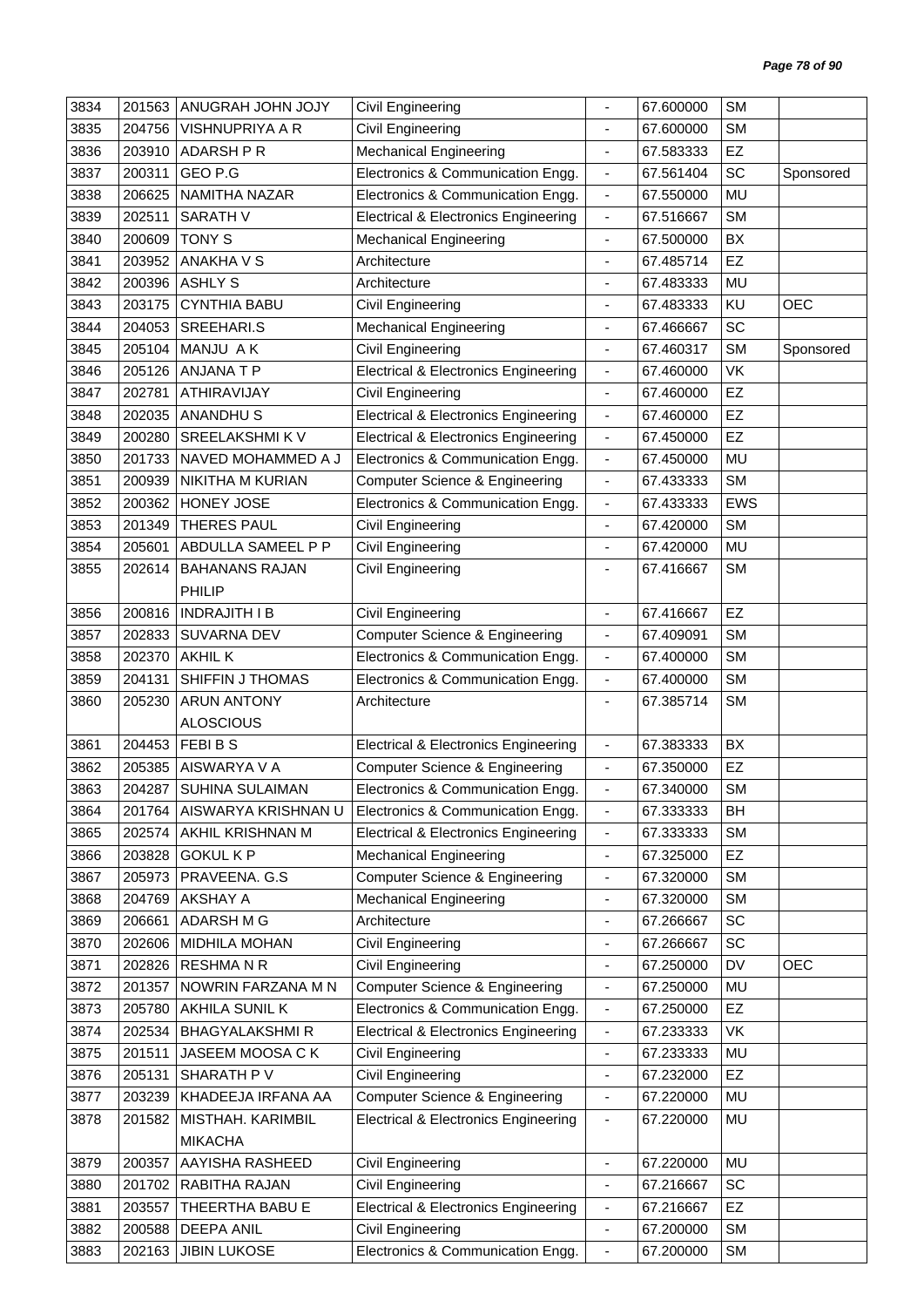| 3884 | 200310 | SOORAJ SHINE             | Civil Engineering                               | $\blacksquare$               | 67.183333 | EZ        |  |
|------|--------|--------------------------|-------------------------------------------------|------------------------------|-----------|-----------|--|
| 3885 | 204994 | <b>MEHNAS K. B</b>       | Civil Engineering                               | $\blacksquare$               | 67.183333 | MU        |  |
| 3886 | 204242 | <b>SHIRIEN M</b>         | <b>Electrical &amp; Electronics Engineering</b> | $\blacksquare$               | 67.180000 | MU        |  |
| 3887 | 202360 | <b>ABHIJITH M</b>        | <b>Electrical &amp; Electronics Engineering</b> | $\overline{\phantom{a}}$     | 67.166667 | EZ        |  |
| 3888 | 203546 | <b>ATHIRA P</b>          | Electronics & Communication Engg.               | $\overline{\phantom{a}}$     | 67.166667 | VK        |  |
| 3889 | 203645 | <b>DILNA SEBASTIAM</b>   | <b>Computer Science &amp; Engineering</b>       | $\blacksquare$               | 67.133333 | <b>SM</b> |  |
| 3890 | 205227 | <b>RANIYA ARIF</b>       | Civil Engineering                               | ٠                            | 67.133333 | MU        |  |
| 3891 | 200428 | <b>CEESHNA SURESH</b>    | Civil Engineering                               | $\overline{\phantom{a}}$     | 67.120000 | VK        |  |
| 3892 | 204701 | <b>ABHIJITH VIJAY</b>    | Civil Engineering                               | $\overline{\phantom{a}}$     | 67.100000 | EZ        |  |
| 3893 | 206629 | ANKITH SUJANAN N         | <b>Electrical &amp; Electronics Engineering</b> | $\overline{\phantom{a}}$     | 67.080000 | EZ        |  |
| 3894 | 203534 | ANJU S REGHUNATH         | Electronics & Communication Engg.               | $\blacksquare$               | 67.066667 | BH        |  |
| 3895 | 202486 | <b>SREELAKSHMI M</b>     | <b>Computer Science &amp; Engineering</b>       | $\blacksquare$               | 67.050000 | <b>SM</b> |  |
| 3896 | 205415 | <b>BADHUSHA ALI</b>      | Civil Engineering                               | $\blacksquare$               | 67.050000 | MU        |  |
| 3897 | 204169 | ANVERLAL A N             | <b>Mechanical Engineering</b>                   | $\blacksquare$               | 67.025000 | MU        |  |
|      |        | SHILPA VENUGOPAL         |                                                 |                              |           |           |  |
| 3898 | 203154 |                          | <b>Applied Electronics &amp;</b>                | $\overline{a}$               | 67.024000 | BH        |  |
|      |        |                          | Instrumentation                                 |                              |           |           |  |
| 3899 | 202954 | MUHAMMAD JAREESH         | Civil Engineering                               | $\blacksquare$               | 67.021277 | <b>SM</b> |  |
| 3900 | 204480 | ATHULYA BABU VK          | Information Technology                          | $\qquad \qquad \blacksquare$ | 67.016667 | EZ        |  |
| 3901 | 203963 | <b>BILAL Y</b>           | Applied Electronics &                           | ÷                            | 67.000000 | MU        |  |
|      |        |                          | Instrumentation                                 |                              |           |           |  |
| 3902 | 204661 | <b>NIMI S DAS</b>        | <b>Electrical &amp; Electronics Engineering</b> | $\overline{\phantom{a}}$     | 67.000000 | BX        |  |
| 3903 | 206127 | NASRIN JUMANA KT         | <b>Computer Science &amp; Engineering</b>       | $\blacksquare$               | 67.000000 | MU        |  |
| 3904 | 200678 | MUHAMMED ADNAN A         | <b>Electrical &amp; Electronics Engineering</b> | $\blacksquare$               | 66.983333 | <b>MU</b> |  |
| 3905 | 200319 | <b>SHREYA</b>            | <b>Computer Science &amp; Engineering</b>       | $\blacksquare$               | 66.966667 | <b>SM</b> |  |
| 3906 | 200579 | <b>MANU MOHAN</b>        | Civil Engineering                               | $\blacksquare$               | 66.960000 | <b>SM</b> |  |
| 3907 | 206085 | FATHIMA SABNA C.V        | <b>Computer Science &amp; Engineering</b>       | $\overline{\phantom{a}}$     | 66.950000 | MU        |  |
| 3908 | 203258 | AKSHAY KRISHNA           | Electronics & Communication Engg.               | $\overline{\phantom{a}}$     | 66.950000 | BH        |  |
| 3909 | 201683 | <b>SRUTHY K</b>          | Electronics & Communication Engg.               | $\blacksquare$               | 66.950000 | <b>SM</b> |  |
| 3910 | 203774 | <b>ABHISHEKT</b>         | Civil Engineering                               | $\qquad \qquad \blacksquare$ | 66.950000 | <b>SM</b> |  |
| 3911 | 203688 | ANEES RAHMAN CP          | <b>Civil Engineering</b>                        | $\blacksquare$               | 66.940000 | <b>SM</b> |  |
| 3912 | 205038 | MOHAMMED RIDHA V         | Information Technology                          |                              | 66.933333 | MU        |  |
| 3913 |        | 204606 ADHITHYA A        | Civil Engineering                               |                              | 66.933333 | EZ        |  |
| 3914 | 204807 | <b>GAYATHRI MURALI</b>   | Civil Engineering                               | $\overline{\phantom{a}}$     | 66.933333 | <b>SM</b> |  |
| 3915 | 204827 | <b>SUDINA P</b>          | <b>Electrical &amp; Electronics Engineering</b> | $\blacksquare$               | 66.925000 | <b>EZ</b> |  |
| 3916 | 205142 | ATHIRA SANJITH           | Architecture                                    | $\overline{\phantom{a}}$     | 66.885714 | EZ        |  |
| 3917 | 206739 | NIRANJANA MUKUNDAN       | Electronics & Communication Engg.               | $\blacksquare$               | 66.883333 | BH        |  |
| 3918 | 200020 | <b>ATHIRA E</b>          | <b>Chemical Engineering</b>                     | $\blacksquare$               | 66.883333 | EZ        |  |
| 3919 | 202451 | AKSHAYA K                | Applied Electronics &                           | -                            | 66.850000 | <b>EZ</b> |  |
|      |        |                          | Instrumentation                                 |                              |           |           |  |
| 3920 | 200899 | POURNAMI K S             | <b>Computer Science &amp; Engineering</b>       | $\overline{\phantom{a}}$     | 66.850000 | EZ        |  |
| 3921 | 202917 | <b>ATHIRA P</b>          | Architecture                                    | $\blacksquare$               | 66.842857 | SC        |  |
| 3922 | 204348 | ANUKRISHNA A B           | Electronics & Communication Engg.               | $\overline{\phantom{a}}$     | 66.833333 | SC        |  |
| 3923 | 200565 | <b>ADHARSH R</b>         | Electronics & Communication Engg.               | $\overline{\phantom{a}}$     | 66.820000 | SC        |  |
| 3924 | 202374 | KAYYANTHALA AKASH        | Electronics & Communication Engg.               | $\overline{\phantom{a}}$     | 66.820000 | <b>SM</b> |  |
|      |        | RAMAKRISHNAN             |                                                 |                              |           |           |  |
| 3925 | 202368 | RISWANA M H              | Civil Engineering                               | $\blacksquare$               | 66.816667 | MU        |  |
| 3926 | 201745 | NIMISHA P ALEX           | Electronics & Communication Engg.               | $\overline{\phantom{a}}$     | 66.816667 | EWS       |  |
| 3927 | 203821 | <b>GARGI CHANDRABABU</b> | <b>Computer Science &amp; Engineering</b>       | $\overline{\phantom{a}}$     | 66.780000 | VK        |  |
| 3928 | 204937 | <b>GOPIKA S P</b>        | Civil Engineering                               | $\blacksquare$               | 66.766667 | <b>SM</b> |  |
| 3929 | 201820 | RABIYA P A               | Electronics & Communication Engg.               |                              | 66.750000 | MU        |  |
| 3930 | 200182 | AKSHAY R NAIR            |                                                 | $\overline{\phantom{a}}$     | 66.740000 | <b>SM</b> |  |
|      |        |                          | <b>Mechanical Engineering</b>                   | $\overline{\phantom{a}}$     |           | <b>SC</b> |  |
| 3931 | 206544 | NANMA BHARATHAN          | Electronics & Communication Engg.               | $\overline{\phantom{a}}$     | 66.720000 |           |  |
| 3932 | 202108 | ARCHANA P C              | Electronics & Communication Engg.               | $\overline{\phantom{a}}$     | 66.716667 | EZ        |  |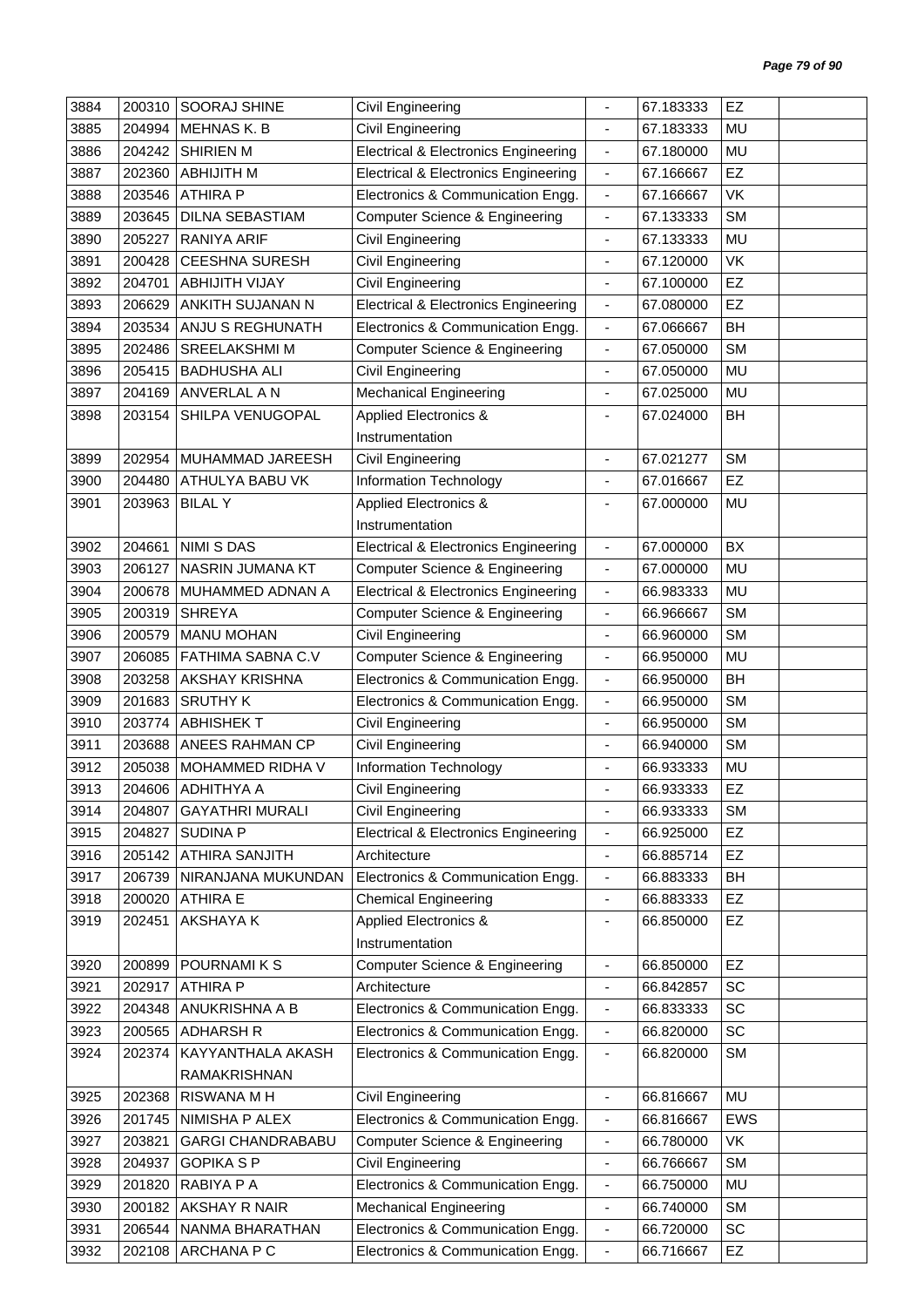| 3933 | 203401 | <b>ROSHINI ANN ROY</b>  | Architecture                                    |                          | 66.685714 | <b>SM</b> |            |
|------|--------|-------------------------|-------------------------------------------------|--------------------------|-----------|-----------|------------|
| 3934 | 202976 | <b>VIVEK V R</b>        | Electronics & Communication Engg.               | $\blacksquare$           | 66.683333 | <b>SM</b> |            |
| 3935 | 204716 | <b>UNNIMAYA B</b>       | Architecture                                    |                          | 66.683333 | <b>SM</b> |            |
| 3936 | 202000 | <b>ASHIKA P</b>         | Architecture                                    | $\overline{\phantom{a}}$ | 66.666667 | EZ        |            |
| 3937 | 200273 | <b>GEETHUSS</b>         | Civil Engineering                               | $\blacksquare$           | 66.650794 | EZ        |            |
| 3938 | 201761 | NITHIN NANDAKUMAR       | <b>Civil Engineering</b>                        | $\overline{\phantom{a}}$ | 66.650000 | BH        |            |
| 3939 | 202546 | AMRUTHA K P             | <b>Electrical &amp; Electronics Engineering</b> | $\overline{\phantom{a}}$ | 66.633333 | SC        |            |
| 3940 | 201271 | ARJUN P PAUL            | Architecture                                    | $\blacksquare$           | 66.625000 | <b>SM</b> |            |
| 3941 | 204764 | <b>ANJANAK</b>          | Computer Science & Engineering                  | $\blacksquare$           | 66.620000 | BH        |            |
| 3942 | 205985 | ANUGRAH C K             | Civil Engineering                               | $\overline{\phantom{a}}$ | 66.620000 | EZ        |            |
| 3943 | 205538 | PRANAV NARAYANAN K      | Electronics & Communication Engg.               | $\blacksquare$           | 66.616667 | EZ        |            |
| 3944 | 200994 | POOJA.C. BABU           | <b>Computer Science &amp; Engineering</b>       | $\overline{\phantom{a}}$ | 66.600000 | VK        |            |
| 3945 | 203993 | <b>BISMINA AKBAR</b>    | Architecture                                    | $\overline{\phantom{a}}$ | 66.566667 | <b>MU</b> |            |
| 3946 | 201681 | <b>ARSHIDK</b>          | <b>Computer Science &amp; Engineering</b>       | $\blacksquare$           | 66.560000 | <b>MU</b> |            |
| 3947 | 202052 | <b>AJITH R S</b>        | Civil Engineering                               | $\overline{\phantom{a}}$ | 66.560000 | <b>SM</b> |            |
| 3948 | 203475 | ABDUL NAFIH P           | Civil Engineering                               | $\overline{\phantom{a}}$ | 66.550000 | MU        |            |
| 3949 | 205202 | Niya Ann Sharon         | Architecture                                    |                          | 66.542857 | <b>SM</b> |            |
| 3950 | 206450 | <b>ABISHIKTH SL</b>     | Civil Engineering                               | ÷                        | 66.533333 | BX        |            |
| 3951 | 206048 | VISHNU SANKAR KB        | <b>Mechanical Engineering</b>                   | $\overline{\phantom{a}}$ | 66.520000 | <b>SM</b> |            |
| 3952 | 205363 | MUHAMMED SHAHID C       | <b>Mechanical Engineering</b>                   | ÷,                       | 66.520000 | <b>MU</b> |            |
| 3953 | 204485 | <b>DILNATK</b>          | Civil Engineering                               | $\overline{\phantom{a}}$ | 66.516667 | EZ        |            |
| 3954 | 203715 | <b>ABHINAND A</b>       | Civil Engineering                               | $\overline{\phantom{a}}$ | 66.483333 | EZ        |            |
| 3955 | 204418 | <b>SHYAM SIVANAND</b>   | <b>Electrical &amp; Electronics Engineering</b> | $\overline{\phantom{a}}$ | 66.483333 | <b>SM</b> |            |
| 3956 | 200379 | <b>SAGAR S</b>          | Architecture                                    | $\overline{\phantom{a}}$ | 66.442857 | <b>SM</b> |            |
| 3957 | 206376 | ADITHYAN ANILKUMAR      | <b>Mechanical Engineering</b>                   | $\blacksquare$           | 66.440000 | <b>SM</b> |            |
| 3958 | 202858 | JOYCE ROSI JOY          | <b>Electronics and Bio Medical</b>              | $\blacksquare$           | 66.433333 | <b>SM</b> |            |
|      |        |                         | Engineering                                     |                          |           |           |            |
| 3959 | 203351 | SOOREJ T                | Electronics & Communication Engg.               | $\blacksquare$           | 66.420000 | BH        |            |
| 3960 | 201889 | NIKESH K P              | Electronics & Communication Engg.               | $\overline{\phantom{a}}$ | 66.416000 | SC        |            |
| 3961 | 206032 | SANOUFAR A              | <b>Computer Science &amp; Engineering</b>       | $\overline{\phantom{a}}$ | 66.410714 | <b>MU</b> |            |
| 3962 | 201275 | <b>RESNAKP</b>          | Civil Engineering                               |                          | 66.400000 | BH        |            |
| 3963 | 201124 | <b>ANKITA P</b>         | Civil Engineering                               |                          | 66.400000 | SM        |            |
| 3964 | 203920 | <b>SREEJITH PU</b>      | <b>Mechanical Engineering</b>                   |                          | 66.400000 | <b>SM</b> |            |
| 3965 | 202592 | <b>KEERTHI SUGUNAN</b>  | Civil Engineering                               |                          | 66.350000 | SC        |            |
|      |        | <b>SUMA</b>             |                                                 |                          |           |           |            |
| 3966 | 204863 | NAMITHA C               | <b>Civil Engineering</b>                        | $\overline{\phantom{a}}$ | 66.350000 | EZ        |            |
| 3967 | 206368 | ANANTHUR                | <b>Electrical &amp; Electronics Engineering</b> | $\overline{\phantom{a}}$ | 66.340000 | <b>SM</b> |            |
| 3968 | 200055 | RAHUL M S               | <b>Mechanical Engineering</b>                   | $\blacksquare$           | 66.340000 | EZ        |            |
| 3969 | 205590 | MINU M BIJU             | Civil Engineering                               | $\blacksquare$           | 66.336000 | <b>SM</b> |            |
| 3970 | 204534 | SREELAKSHMI U           | Electronics & Communication Engg.               | $\overline{\phantom{a}}$ | 66.316667 | <b>SM</b> |            |
| 3971 | 201433 | <b>KRISHNANUNNI M S</b> | <b>Mechanical Engineering</b>                   | $\blacksquare$           | 66.316667 | <b>SM</b> |            |
| 3972 | 202641 | SARIGA KUNNATH L        | <b>Electrical &amp; Electronics Engineering</b> | $\overline{\phantom{a}}$ | 66.300000 | DV        | <b>OEC</b> |
| 3973 | 201545 | Riya Ramesh             | <b>Computer Science &amp; Engineering</b>       | $\blacksquare$           | 66.300000 | <b>BH</b> |            |
| 3974 | 201475 | MUHAMMED MUVAZIR T      | <b>Mechanical Engineering</b>                   | $\overline{\phantom{a}}$ | 66.300000 | MU        |            |
|      |        | м                       |                                                 |                          |           |           |            |
| 3975 | 202148 | ROSHNI YOUSUF           | Information Technology                          | $\overline{\phantom{a}}$ | 66.285714 | MU        |            |
| 3976 | 200231 | <b>BENNO S JOSHUA</b>   | <b>Mechanical Engineering</b>                   | $\blacksquare$           | 66.283333 | <b>SM</b> |            |
| 3977 | 201299 | NITHYA B                | <b>Electrical &amp; Electronics Engineering</b> | $\overline{\phantom{a}}$ | 66.280000 | VK        |            |
| 3978 | 200037 | <b>VIVEK P JOHN</b>     | Electronics & Communication Engg.               | $\blacksquare$           | 66.274194 | <b>SM</b> |            |
| 3979 | 206302 | AKSHAY S P              | Civil Engineering                               | $\blacksquare$           | 66.233333 | <b>EZ</b> |            |
| 3980 | 200099 | <b>JAIMON JAMES</b>     | <b>Mechanical Engineering</b>                   | $\blacksquare$           | 66.200000 | <b>SM</b> |            |
| 3981 | 205531 | ATHUL ARAVIND           | Civil Engineering                               | $\overline{\phantom{a}}$ | 66.200000 | EZ        |            |
| 3982 | 202022 | <b>JOSY JOB</b>         | Architecture                                    | ÷,                       | 66.185714 | <b>SM</b> |            |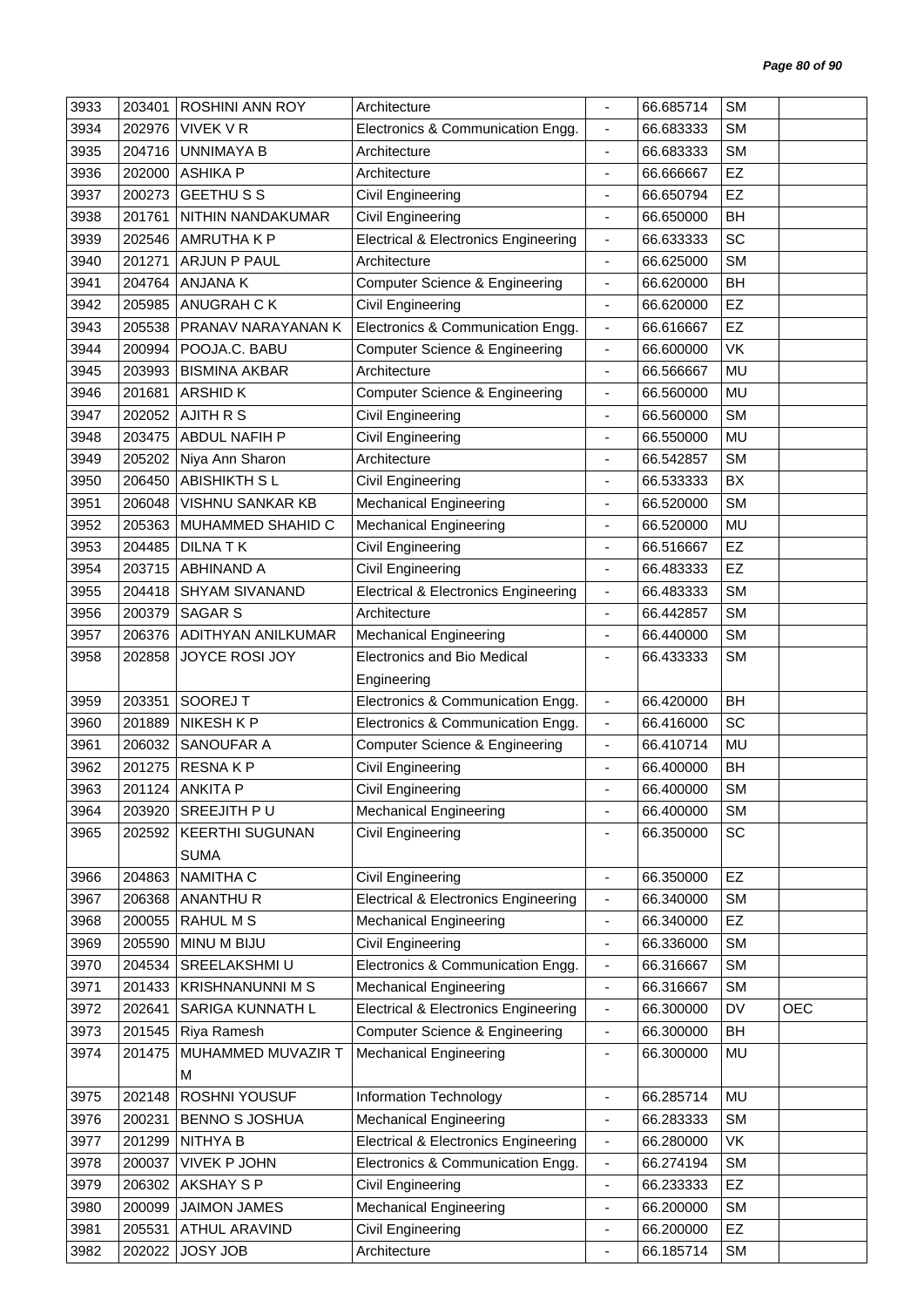| 3983 | 205347 | Gouri Nandhana            | Electronics & Communication Engg.               | $\blacksquare$               | 66.180000 | <b>SM</b> |           |
|------|--------|---------------------------|-------------------------------------------------|------------------------------|-----------|-----------|-----------|
| 3984 | 205907 | <b>SARATH R</b>           | Civil Engineering                               | $\blacksquare$               | 66.180000 | SC        |           |
| 3985 | 204828 | ATHULYA. A. P             | <b>Electrical &amp; Electronics Engineering</b> | $\overline{\phantom{a}}$     | 66.175000 | <b>BH</b> |           |
| 3986 | 201420 | MISH-AL T P               | <b>Electrical &amp; Electronics Engineering</b> | $\qquad \qquad \blacksquare$ | 66.166667 | MU        |           |
| 3987 | 205383 | SUVIDHYA V S              | Electronics and Instrumentation                 | $\blacksquare$               | 66.166667 | <b>ST</b> |           |
| 3988 | 203439 | <b>ARYA SURESH</b>        | Civil Engineering                               | ÷,                           | 66.166667 | EZ        |           |
| 3989 | 206586 | KRISHNENDU.M.A            | <b>Electrical &amp; Electronics Engineering</b> | $\overline{\phantom{a}}$     | 66.150000 | EZ        |           |
| 3990 | 203442 | ANANDU V                  | <b>Mechanical Engineering</b>                   | $\overline{\phantom{a}}$     | 66.150000 | <b>SM</b> |           |
| 3991 | 204894 | SAYOOJ P                  | <b>Mechanical Engineering</b>                   | $\overline{\phantom{a}}$     | 66.140000 | <b>BH</b> |           |
| 3992 | 203236 | <b>ABHIJITH CV</b>        | Civil Engineering                               | $\qquad \qquad \blacksquare$ | 66.133333 | SC        |           |
| 3993 | 203981 | SARA CHERIAN              | <b>Electrical &amp; Electronics Engineering</b> | $\blacksquare$               | 66.120000 | <b>SM</b> |           |
| 3994 | 204845 | <b>KRIPA A S</b>          | Civil Engineering                               | $\overline{\phantom{a}}$     | 66.120000 | SC        |           |
| 3995 | 205759 | <b>Stephy Mary Thomas</b> | Civil Engineering                               | $\blacksquare$               | 66.080000 | <b>SM</b> |           |
| 3996 | 200301 | SITHARA ARAVIND           | Civil Engineering                               |                              | 66.080000 | <b>SM</b> |           |
| 3997 | 200184 | SHAHANA SAMAD             | Computer Science & Engineering                  | $\qquad \qquad \blacksquare$ | 66.050000 | MU        |           |
| 3998 | 206542 | <b>Bineesh KP</b>         | Computer Science & Engineering                  | $\blacksquare$               | 66.050000 | EZ        |           |
| 3999 | 202261 | <b>SILPA PK</b>           | Electronics & Communication Engg.               | $\overline{\phantom{a}}$     | 66.033333 | <b>SM</b> |           |
| 4000 | 206277 | JINU. L                   | Computer Science & Engineering                  | $\overline{\phantom{a}}$     | 66.031746 | <b>SM</b> |           |
| 4001 | 205546 | <b>REMYANV</b>            | Electronics & Communication Engg.               | $\overline{\phantom{a}}$     | 66.025000 | <b>ST</b> |           |
| 4002 | 201738 | <b>SHAZIN NOORUL</b>      | Architecture                                    |                              | 66.016667 | <b>SM</b> |           |
|      |        | <b>AMEEN</b>              |                                                 |                              |           |           |           |
| 4003 | 205926 | <b>ATHUL K</b>            | <b>Mechanical Engineering</b>                   | $\frac{1}{2}$                | 66.016667 | EZ        |           |
| 4004 | 204204 | N P Prajith               | Electronics & Communication Engg.               | $\qquad \qquad \blacksquare$ | 66.016667 | <b>SM</b> |           |
| 4005 | 201095 | FAYAZ AHAMED AP           | Civil Engineering                               | $\overline{\phantom{a}}$     | 66.016667 | <b>SM</b> |           |
| 4006 | 205757 | ANURAG K K P              | Electronics & Communication Engg.               | $\overline{\phantom{a}}$     | 66.016529 | <b>SM</b> |           |
| 4007 | 202176 | KARISHMA JAHAN S          | Computer Science & Engineering                  | $\qquad \qquad \blacksquare$ | 66.000000 | <b>SM</b> |           |
| 4008 | 202776 | <b>JIBINK</b>             | Civil Engineering                               | $\overline{\phantom{a}}$     | 66.000000 | EZ        |           |
| 4009 | 205179 | ROSHNI ANN JOHNSON        | Architecture                                    |                              | 65.985714 | LA        |           |
| 4010 | 203481 | AISWARYA K L              | Civil Engineering                               | $\overline{\phantom{a}}$     | 65.980000 | <b>EZ</b> |           |
| 4011 | 200643 | SOORAJ CV                 | Civil Engineering                               | ä,                           | 65.980000 | SC        |           |
| 4012 | 202060 | ASHOKAN A N               | <b>Mechanical Engineering</b>                   |                              | 65.965517 | SC        | Sponsored |
| 4013 | 205447 | SURAJ P S                 | Electronics & Communication Engg.               |                              | 65.960000 | <b>SM</b> |           |
| 4014 | 205226 | <b>ANANTHU RAJEEV</b>     | Architecture                                    | $\blacksquare$               | 65.957143 | <b>SM</b> |           |
| 4015 | 200559 | AKSHAY J S                | Architecture                                    | $\qquad \qquad \blacksquare$ | 65.957143 | EZ        |           |
| 4016 | 203209 | <b>ASWIN CHAND S</b>      | Computer Science & Engineering                  | $\qquad \qquad \blacksquare$ | 65.950000 | <b>EZ</b> |           |
| 4017 | 204072 | ATHUL DEVAN T             | <b>Mechanical Engineering</b>                   | $\overline{\phantom{a}}$     | 65.940000 | SC        |           |
| 4018 | 201134 | <b>GOPIKA K</b>           | Electronics & Communication Engg.               | $\qquad \qquad \blacksquare$ | 65.940000 | <b>SM</b> |           |
| 4019 | 200646 | NIKHIL SURESH             | Architecture                                    | $\blacksquare$               | 65.900000 | SC        |           |
| 4020 | 205661 | <b>ATHIRA M S</b>         | Electronics & Communication Engg.               | $\overline{\phantom{a}}$     | 65.900000 | EZ        |           |
| 4021 | 201214 | PRAVEENA K M              | Computer Science & Engineering                  | $\qquad \qquad \blacksquare$ | 65.900000 | EZ        |           |
| 4022 | 203147 | <b>JONATJ</b>             | Civil Engineering                               | $\overline{\phantom{a}}$     | 65.886792 | <b>SM</b> | Sponsored |
| 4023 | 205276 | SREELEKSHMI S             | Civil Engineering                               | $\overline{\phantom{a}}$     | 65.883333 | EZ        |           |
| 4024 | 202174 | M KRISHNAPRIYA            | Electronics & Communication Engg.               | $\qquad \qquad \blacksquare$ | 65.883333 | <b>SM</b> |           |
| 4025 | 201780 | ANJU ROY                  | Civil Engineering                               | $\blacksquare$               | 65.860000 | <b>SM</b> |           |
| 4026 | 202255 | HELNA JOSEPH              | Civil Engineering                               | $\qquad \qquad \blacksquare$ | 65.860000 | LA        |           |
| 4027 | 205460 | AKSHAY G S                | <b>Mechanical Engineering</b>                   | $\qquad \qquad \blacksquare$ | 65.850000 | EZ        |           |
| 4028 | 204417 | <b>ANUJA RAVI</b>         | Civil Engineering                               | ÷,                           | 65.850000 | SC        |           |
| 4029 | 200010 | ABHIRAM A P               | <b>Electrical &amp; Electronics Engineering</b> | $\qquad \qquad \blacksquare$ | 65.833333 | <b>SM</b> |           |
| 4030 | 205197 | AKHILA K                  | Electronics & Communication Engg.               | $\blacksquare$               | 65.816667 | SC        |           |
| 4031 | 202947 | SUMESH JOE CHERIAN        | Electronics & Communication Engg.               | $\qquad \qquad \blacksquare$ | 65.809524 | <b>SM</b> |           |
| 4032 | 201440 | <b>BEEMA BABU</b>         | Civil Engineering                               | $\qquad \qquad \blacksquare$ | 65.800000 | MU        |           |
| 4033 | 206319 | SANDRA JACOB              | Electronics & Communication Engg.               | $\overline{\phantom{a}}$     | 65.800000 | LA        |           |
| 4034 | 205184 | ARUN JOSEPH               | Civil Engineering                               | $\overline{\phantom{a}}$     | 65.798319 | <b>SM</b> | Sponsored |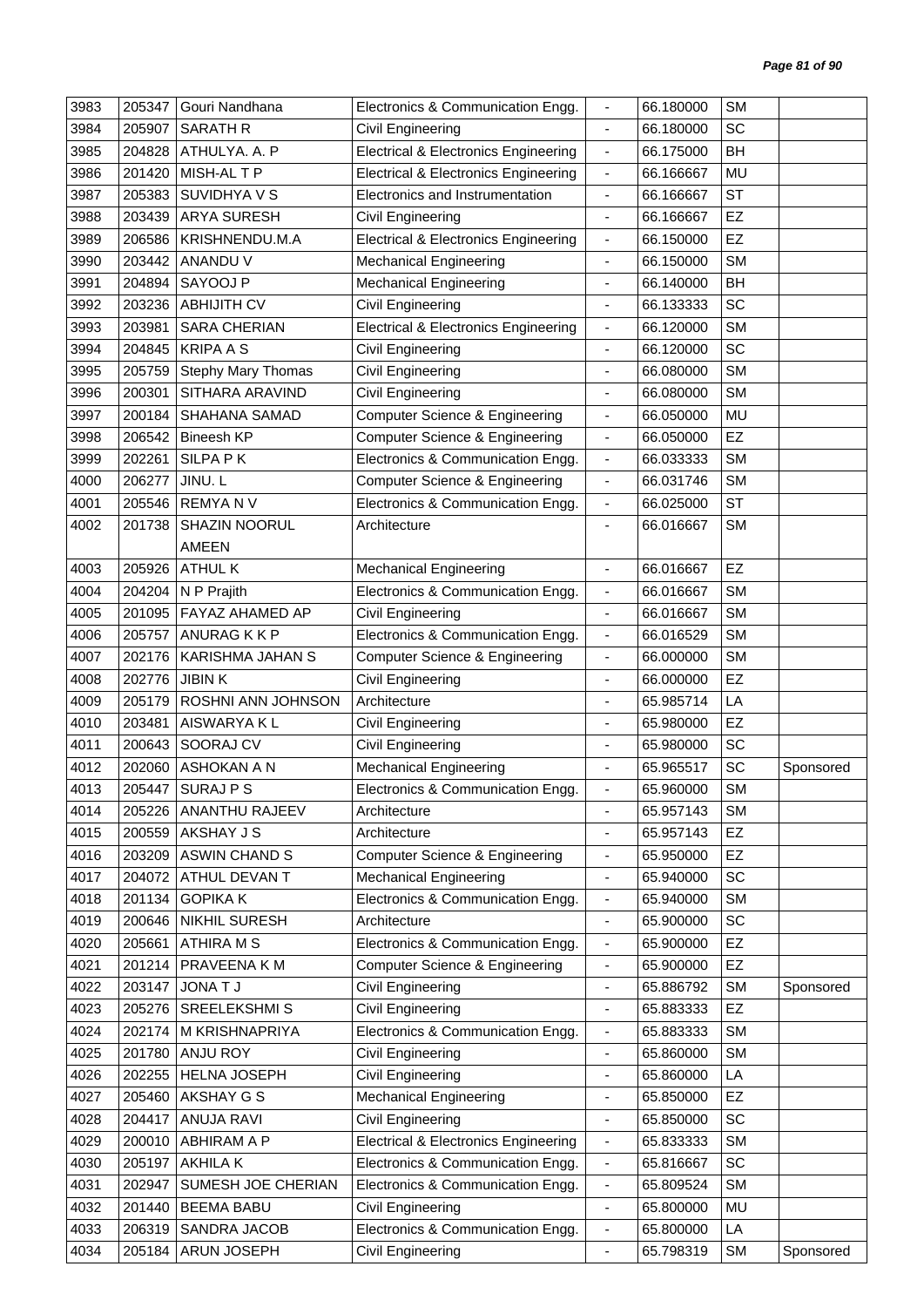| 4035 | 203065           | <b>LAYA MOLE K</b>      | Civil Engineering                                                              |                                                      | 65.780000 | <b>MU</b>       |            |
|------|------------------|-------------------------|--------------------------------------------------------------------------------|------------------------------------------------------|-----------|-----------------|------------|
| 4036 | 200854           | ABIJITH. A              | <b>Mechanical Engineering</b>                                                  | ä,                                                   | 65.750000 | <b>SM</b>       |            |
| 4037 | 205548           | ANAGHA R H              | <b>Civil Engineering</b>                                                       |                                                      | 65.750000 | <b>SM</b>       |            |
| 4038 | 203798           | <b>ABHISHEK A S</b>     | <b>Civil Engineering</b>                                                       | $\qquad \qquad \blacksquare$                         | 65.750000 | SC              |            |
| 4039 | 202137           | <b>AFNAT</b>            | Mechanical Engineering                                                         | $\blacksquare$                                       | 65.725000 | <b>MU</b>       |            |
| 4040 | 205564           | <b>MUBEENA TS</b>       | <b>Civil Engineering</b>                                                       | ä,                                                   | 65.720000 | <b>MU</b>       |            |
| 4041 | 202103           | <b>ASWATHITR</b>        | <b>Civil Engineering</b>                                                       | ÷                                                    | 65.720000 | VK              |            |
| 4042 | 206438           | SUDEV E                 | <b>Mechanical Engineering</b>                                                  | $\overline{\phantom{a}}$                             | 65.720000 | BH              |            |
| 4043 | 204477           | <b>HARISHMAN</b>        | <b>Electrical &amp; Electronics Engineering</b>                                | $\overline{\phantom{a}}$                             | 65.712000 | EZ              |            |
| 4044 | 206632           | AKHIL GHOSH A           | <b>Mechanical Engineering</b>                                                  | $\qquad \qquad \blacksquare$                         | 65.700000 | SC              |            |
| 4045 | 206181           | <b>GOKUL KA</b>         | <b>Mechanical Engineering</b>                                                  | ä,                                                   | 65.700000 | SC              |            |
| 4046 | 201447           | <b>ALPHY T</b>          | Information Technology                                                         | $\overline{\phantom{a}}$                             | 65.700000 | <b>MU</b>       |            |
| 4047 | 202201           | VANDANA TV              | <b>Civil Engineering</b>                                                       | $\blacksquare$                                       | 65.683333 | <b>SM</b>       |            |
| 4048 | 203203           | <b>HARIKRISHNAN H</b>   | Electronics & Communication Engg.                                              | $\blacksquare$                                       | 65.683333 | <b>SM</b>       |            |
| 4049 | 204405           | <b>ANUPAMA</b>          | <b>Computer Science &amp; Engineering</b>                                      | $\overline{\phantom{a}}$                             | 65.683333 | <b>SM</b>       |            |
|      |                  | VENUGOPALAN             |                                                                                |                                                      |           |                 |            |
| 4050 | 200456           | <b>JABIRT</b>           | Information Technology                                                         | $\overline{a}$                                       | 65.680000 | <b>MU</b>       |            |
| 4051 | 206040           | <b>HAYA MOHAMED</b>     | Architecture                                                                   |                                                      | 65.666667 | <b>SM</b>       |            |
|      |                  | <b>HANEEFA</b>          |                                                                                |                                                      |           |                 |            |
| 4052 | 200926           | <b>SHAJI JOSE</b>       | Electronics & Communication Engg.                                              | $\overline{\phantom{a}}$                             | 65.650000 | <b>SM</b>       | Sponsored  |
| 4053 | 200548           | ANEESHA ROSE            | Civil Engineering                                                              | $\qquad \qquad \blacksquare$                         | 65.650000 | <b>SM</b>       |            |
| 4054 | 205278           | <b>FAIRUZ SAGEER</b>    | Civil Engineering                                                              | $\frac{1}{2}$                                        | 65.650000 | <b>SM</b>       |            |
| 4055 | 204156           | ARCHANA A ABRAHAM       | <b>Electrical &amp; Electronics Engineering</b>                                | $\overline{\phantom{a}}$                             | 65.616667 | <b>SM</b>       |            |
| 4056 | 201814           | <b>GAYATHRIVA</b>       | Electronics & Communication Engg.                                              | $\overline{\phantom{a}}$                             | 65.616667 | KU              | <b>OEC</b> |
| 4057 | 205561           | SREELAKSHMI M R         | Architecture                                                                   | $\overline{\phantom{a}}$                             | 65.600000 | <b>SM</b>       |            |
| 4058 | 204587           | <b>REMYAVS</b>          | <b>Computer Science &amp; Engineering</b>                                      | $\overline{\phantom{a}}$                             | 65.579832 | <b>SM</b>       |            |
| 4059 | 205871           | <b>KARTHIKA A S</b>     | <b>Electrical &amp; Electronics Engineering</b>                                | $\blacksquare$                                       | 65.560000 | EZ              |            |
| 4060 | 202077           | SHAHIL C                | Civil Engineering                                                              | ä,                                                   | 65.540000 | <b>MU</b>       |            |
| 4061 | 205635           | SHAHIN MUHAMMED         | <b>Computer Science &amp; Engineering</b>                                      | $\overline{\phantom{a}}$                             | 65.520000 | <b>SM</b>       |            |
| 4062 | 203193           | JIJI L JAYAN            | <b>Civil Engineering</b>                                                       | $\overline{\phantom{a}}$                             | 65.520000 | SC              |            |
| 4063 | 202600           | DEVARAJAN T P           | <b>Mechanical Engineering</b>                                                  | ÷,                                                   | 65.510638 | EZ              |            |
| 4064 | 203240           | ARUN S M                | Civil Engineering                                                              |                                                      | 65.500000 | <b>BH</b>       |            |
| 4065 |                  | 204736 ATHIRA K MENON   | <b>Computer Science &amp; Engineering</b>                                      | $\overline{\phantom{a}}$                             | 65.500000 | <b>SM</b>       |            |
| 4066 | 206196           | JIBIN JAYAN. T          | <b>Production Engineering</b>                                                  | $\overline{\phantom{a}}$                             | 65.483333 | SC              |            |
| 4067 | 200212           | EHLAMA SUHAIL           | Civil Engineering                                                              | $\blacksquare$                                       | 65.483333 | MU              |            |
| 4068 | 202048           | ARDRA B RAJ             | Information Technology                                                         | ä,                                                   | 65.483333 | SC              |            |
| 4069 | 203207           | Anson Bose              | <b>Mechanical Engineering</b>                                                  | $\qquad \qquad \blacksquare$                         | 65.480000 | <b>SM</b>       |            |
| 4070 | 200599           | ABHIRAJ KUNNON          | <b>Mechanical Engineering</b>                                                  | $\overline{\phantom{a}}$                             | 65.466667 | EZ              |            |
| 4071 | 202140           | <b>SREEJITH S</b>       | <b>Mechanical Engineering</b>                                                  | ٠                                                    | 65.460000 | EZ              |            |
| 4072 | 200110           | U MUKUNDAN              | Architecture                                                                   | $\overline{\phantom{a}}$                             | 65.450000 | <b>SM</b>       |            |
| 4073 | 204091           | <b>REMITHA NV</b>       | <b>Computer Science &amp; Engineering</b>                                      | $\overline{\phantom{a}}$                             | 65.446809 | <b>ST</b>       | Sponsored  |
| 4074 | 204419           | <b>JIBIN JACOB</b>      | Computer Science & Engineering                                                 | $\overline{\phantom{a}}$                             | 65.440000 | <b>SM</b>       |            |
| 4075 | 205498           | <b>HASHIJ M</b>         | Civil Engineering                                                              | $\overline{\phantom{a}}$                             | 65.425000 | <b>EZ</b>       |            |
| 4076 | 200748           | NANDINI BHASKARAN       | <b>Computer Science &amp; Engineering</b>                                      | $\blacksquare$                                       | 65.420000 | VK              |            |
| 4077 |                  | AYSWARYA KRISHNA        |                                                                                |                                                      | 65.420000 | <b>SM</b>       |            |
| 4078 | 204824<br>206185 | DIVYA V S               | <b>Computer Science &amp; Engineering</b><br>Electronics & Communication Engg. | $\overline{\phantom{a}}$<br>$\overline{\phantom{a}}$ | 65.416667 | <b>SM</b>       |            |
|      |                  |                         |                                                                                |                                                      |           | <b>SM</b>       |            |
| 4079 | 205729           | <b>SUBIN R S</b>        | <b>Mechanical Engineering</b>                                                  | $\blacksquare$                                       | 65.400000 |                 |            |
| 4080 | 203954           | NIKHITHA K<br>SHAMNAD S | <b>Computer Science &amp; Engineering</b>                                      | $\overline{\phantom{a}}$                             | 65.400000 | <b>SM</b><br>MU |            |
| 4081 | 206562           |                         | Information Technology                                                         | $\blacksquare$                                       | 65.380000 |                 |            |
| 4082 | 203713           | SHILPA ELIZABETH        | Architecture                                                                   | $\overline{\phantom{0}}$                             | 65.371429 | <b>SM</b>       |            |
|      |                  | KURUVILLA               |                                                                                |                                                      |           |                 |            |
| 4083 | 205698           | RANYA K R               | Electronics & Communication Engg.                                              | $\overline{\phantom{a}}$                             | 65.350000 | <b>SM</b>       |            |
| 4084 | 204543           | <b>DEVIKA B</b>         | Civil Engineering                                                              | $\blacksquare$                                       | 65.316667 | <b>SM</b>       |            |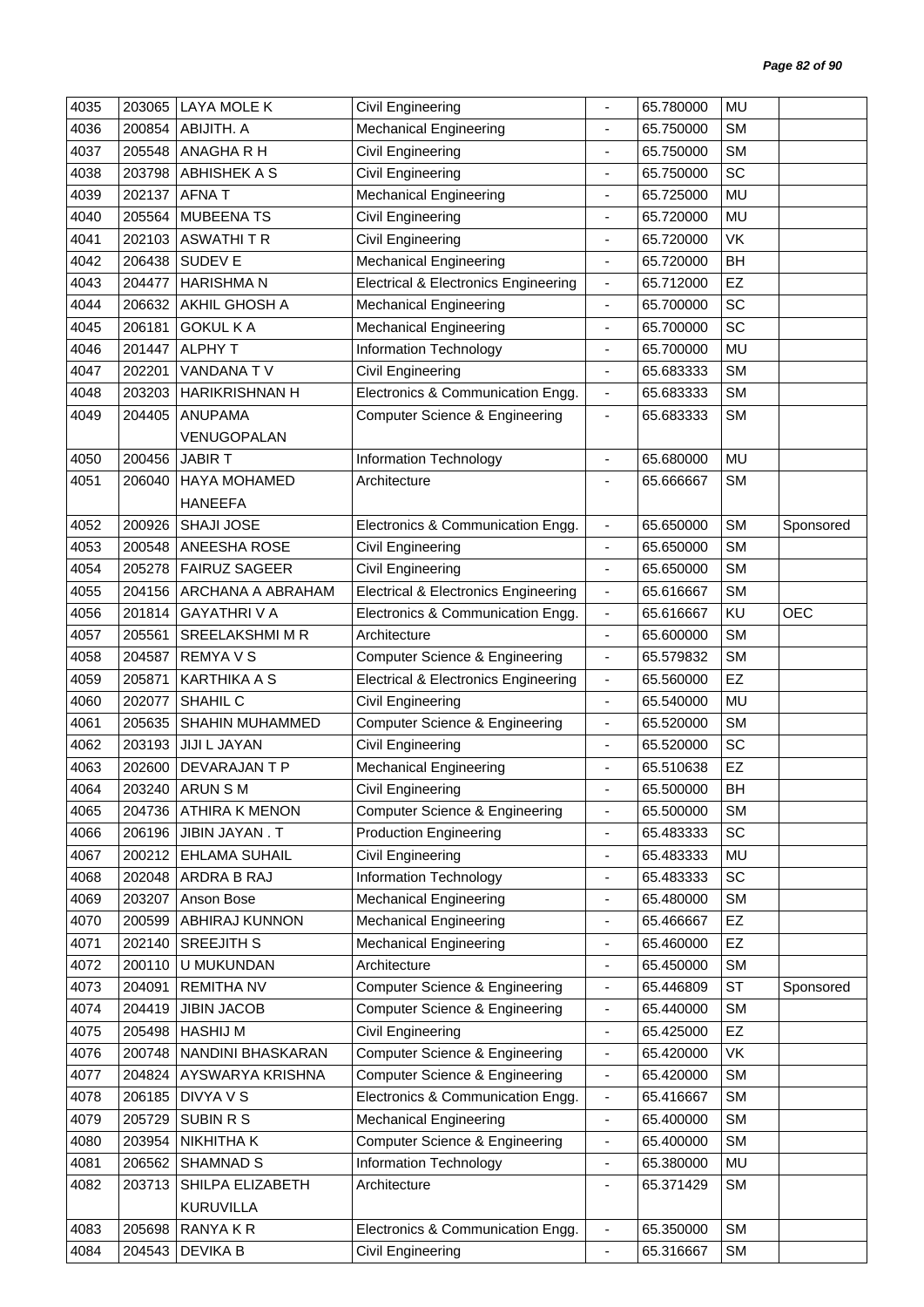| 4085 | 206296 | <b>MANJU RAJU</b>          | <b>Computer Science &amp; Engineering</b>       | $\overline{\phantom{a}}$     | 65.312000 | <b>SM</b> |            |
|------|--------|----------------------------|-------------------------------------------------|------------------------------|-----------|-----------|------------|
| 4086 | 206658 | ANAS MUHAMMED K C          | <b>Electrical &amp; Electronics Engineering</b> | $\blacksquare$               | 65.300000 | MU        |            |
| 4087 | 206332 | <b>SIYAD SAFFAN SHAH S</b> | Civil Engineering                               |                              | 65.283333 | <b>SM</b> |            |
| 4088 | 202466 | <b>AKHIL SURESH</b>        | <b>Mechanical Engineering</b>                   | $\overline{\phantom{a}}$     | 65.280000 | <b>SM</b> |            |
| 4089 | 202630 | <b>AKHIL B NAIR</b>        | <b>Mechanical Engineering</b>                   | $\overline{\phantom{a}}$     | 65.280000 | <b>SM</b> |            |
| 4090 | 206703 | ADISH P MADHU              | <b>Mechanical Engineering</b>                   | ÷,                           | 65.280000 | SC        |            |
| 4091 | 204564 | NIDHIN M R                 | Civil Engineering                               | $\overline{\phantom{a}}$     | 65.275000 | <b>BH</b> |            |
| 4092 | 205404 | AISWARYA M                 | Electronics & Communication Engg.               | $\overline{\phantom{a}}$     | 65.240000 | <b>SM</b> |            |
| 4093 | 203494 | <b>ARSHAD T A</b>          | Civil Engineering                               | $\blacksquare$               | 65.233333 | MU        |            |
| 4094 | 201121 | AKSHAY M S                 | Civil Engineering                               | $\overline{\phantom{a}}$     | 65.216667 | <b>BH</b> |            |
| 4095 | 201971 | MUHAMMED LADEED            | <b>Electrical &amp; Electronics Engineering</b> | $\overline{\phantom{a}}$     | 65.200000 | <b>SM</b> |            |
| 4096 | 203433 | <b>ASHIK AHAMED KP</b>     | <b>Mechanical Engineering</b>                   | $\overline{\phantom{a}}$     | 65.180000 | MU        |            |
| 4097 | 206264 | YAMUNA RANI R              | Civil Engineering                               | $\overline{\phantom{a}}$     | 65.161826 | EZ        |            |
| 4098 | 200123 | ARSHA DASS M A             | <b>Computer Science &amp; Engineering</b>       | $\overline{\phantom{a}}$     | 65.160000 | <b>EZ</b> |            |
| 4099 | 203913 | REENU SUSAN JOSEPH         | Computer Science & Engineering                  | $\overline{\phantom{a}}$     | 65.160000 | BX        | <b>OEC</b> |
| 4100 | 206681 | SNEHA SAJAN                | Electronics & Communication Engg.               | $\blacksquare$               | 65.140000 | <b>SM</b> |            |
| 4101 | 202322 | AJI BASHEER                | Civil Engineering                               | ä,                           | 65.122807 | <b>SM</b> | Sponsored  |
| 4102 | 204885 | <b>AKHIL S</b>             | Civil Engineering                               | $\overline{\phantom{a}}$     | 65.116667 | <b>SM</b> |            |
| 4103 | 206308 | <b>ASWANTH T P</b>         | Civil Engineering                               | $\overline{\phantom{a}}$     | 65.100000 | SC        |            |
| 4104 | 206222 | SUDHEENDRA NAIK K.I        | Architecture                                    | ÷,                           | 65.085714 | <b>ST</b> |            |
| 4105 | 202734 | <b>SUFAILA SHERIN</b>      | <b>Computer Science &amp; Engineering</b>       | $\blacksquare$               | 65.083333 | MU        |            |
| 4106 | 202857 | <b>KRISHNADEV C</b>        | <b>Mechanical Engineering</b>                   | $\blacksquare$               | 65.080000 | SC        |            |
| 4107 | 204437 | AGNES JOSE                 | Civil Engineering                               | ÷,                           | 65.060000 | <b>SM</b> |            |
| 4108 | 200148 | <b>JULIA MARY KOSHY</b>    | Civil Engineering                               | $\overline{\phantom{a}}$     | 65.057851 | <b>SM</b> |            |
| 4109 | 204393 | <b>KRISHNA P</b>           | Bio-Technology & Bio-Chemical                   | ÷,                           | 65.020000 | <b>SM</b> |            |
|      |        |                            | Engineering                                     |                              |           |           |            |
| 4110 | 204162 | JAZEERA JALAL              | Civil Engineering                               | $\blacksquare$               | 65.020000 | MU        |            |
| 4111 | 201165 | ANSHIDHA BASHEER           | <b>Electrical &amp; Electronics Engineering</b> | $\overline{\phantom{a}}$     | 65.016667 | MU        |            |
| 4112 | 201635 | NISHAD. A                  | <b>Mechanical Engineering</b>                   | $\overline{\phantom{a}}$     | 65.000000 | <b>SM</b> |            |
| 4113 | 206649 | <b>KHURSHID A H</b>        | <b>Mechanical Engineering</b>                   | $\overline{\phantom{a}}$     | 65.000000 | MU        |            |
| 4114 | 206557 | <b>HAYA MOHAMED</b>        | Architecture                                    |                              | 65.000000 | MU        |            |
|      |        | <b>HANEEFA</b>             |                                                 |                              |           |           |            |
| 4115 | 206670 | HAYA MOHAMED               | Architecture                                    | $\blacksquare$               | 65.000000 | MU        |            |
|      |        | <b>HANEEFA</b>             |                                                 |                              |           |           |            |
| 4116 | 202289 | <b>NIKHIL V</b>            | <b>Mechanical Engineering</b>                   | $\blacksquare$               | 65.000000 | SC        |            |
| 4117 | 201170 | ASWANI ANAND               | Civil Engineering                               | ÷,                           | 65.000000 | EZ        |            |
| 4118 | 205078 | <b>BESTIN P MICHAEL</b>    | Civil Engineering                               | $\qquad \qquad \blacksquare$ | 64.966667 | <b>SM</b> |            |
| 4119 | 200977 | ROHAN RAJEEV               | <b>Mechanical Engineering</b>                   | $\overline{\phantom{a}}$     | 64.966667 | EZ        |            |
| 4120 | 201107 | <b>RINEESH K</b>           | Electronics & Communication Engg.               | $\overline{\phantom{a}}$     | 64.964912 | <b>SM</b> |            |
| 4121 | 201533 | AARDRA V M                 | <b>Computer Science &amp; Engineering</b>       | $\overline{\phantom{a}}$     | 64.960000 | <b>SM</b> |            |
| 4122 | 204111 | SHABEEBA. N                | <b>Computer Science &amp; Engineering</b>       | $\overline{\phantom{a}}$     | 64.950000 | <b>MU</b> |            |
| 4123 | 206178 | MUHAMMED NIHAL TK          | Civil Engineering                               | ÷,                           | 64.950000 | <b>SM</b> |            |
| 4124 | 206506 | THANSIYA T K               | Civil Engineering                               | $\overline{\phantom{a}}$     | 64.940000 | MU        |            |
| 4125 | 205469 | N SREEKUMAR                | <b>Mechanical Engineering</b>                   | $\overline{\phantom{a}}$     | 64.940000 | <b>SM</b> |            |
| 4126 | 200822 | LINU GEORGE                | Architecture                                    | ٠                            | 64.928571 | <b>SM</b> |            |
|      |        | <b>JOHNSON</b>             |                                                 |                              |           |           |            |
| 4127 | 205352 | PONCY PAUL                 | Electronics & Communication Engg.               | $\blacksquare$               | 64.925000 | <b>SM</b> |            |
| 4128 | 201592 | <b>JIJU ANJALI</b>         | <b>Chemical Engineering</b>                     | $\overline{\phantom{a}}$     | 64.916667 | <b>SM</b> |            |
| 4129 | 200017 | <b>ASHOK ROY</b>           | Civil Engineering                               | $\blacksquare$               | 64.916667 | LA        |            |
| 4130 | 202270 | SREEJITH TD                | Architecture                                    | $\overline{\phantom{a}}$     | 64.900000 | VK        |            |
| 4131 | 205340 | <b>JASNA P</b>             | <b>Computer Science &amp; Engineering</b>       | $\overline{\phantom{a}}$     | 64.900000 | MU        |            |
| 4132 | 202017 | <b>GAUTHAM J</b>           | Civil Engineering                               | $\overline{\phantom{a}}$     | 64.900000 | SC        |            |
| 4133 | 201929 | AKHIL SAI V R              | <b>Mechanical Engineering</b>                   | ÷,                           | 64.883333 | <b>SM</b> |            |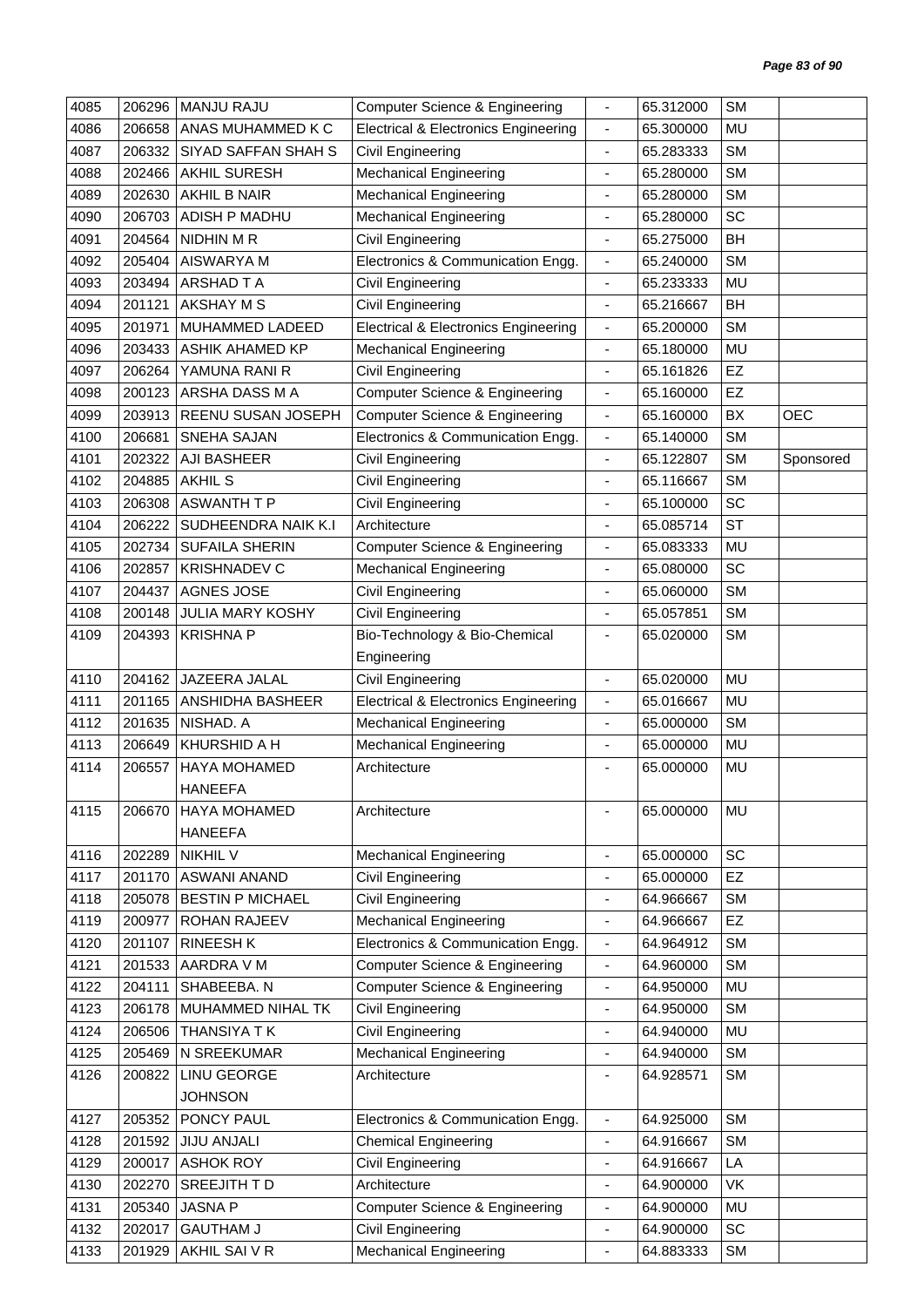| 4134 | 205944 | SHAFEEN D S                | <b>Mechanical Stream Production</b>             |                          | 64.860000 | MU        |           |
|------|--------|----------------------------|-------------------------------------------------|--------------------------|-----------|-----------|-----------|
|      |        |                            | Engineering                                     |                          |           |           |           |
| 4135 | 206651 | SARANYA B M                | Electronics & Communication Engg.               | $\blacksquare$           | 64.850000 | SC        |           |
| 4136 | 202750 | <b>HIMA A U</b>            | <b>Electrical &amp; Electronics Engineering</b> | $\overline{\phantom{a}}$ | 64.850000 | EZ        |           |
| 4137 | 203619 | MUHAMMED SHABEER           | <b>Mechanical Engineering</b>                   | $\overline{\phantom{a}}$ | 64.838710 | <b>SM</b> |           |
|      |        | P                          |                                                 |                          |           |           |           |
| 4138 | 201348 | <b>MARY MURPHY</b>         | Computer Science & Engineering                  | $\overline{\phantom{a}}$ | 64.833333 | <b>SM</b> | Sponsored |
| 4139 | 203044 | ARUN LAL R S               | Electronics & Communication Engg.               | $\blacksquare$           | 64.780000 | SC        |           |
| 4140 | 203691 | VIJI C                     | <b>Computer Science &amp; Engineering</b>       | $\blacksquare$           | 64.780000 | EZ        |           |
| 4141 | 201707 | AMMU RACHEL JOHN           | Bio-Technology & Bio-Chemical                   | $\overline{\phantom{a}}$ | 64.760000 | <b>SM</b> |           |
|      |        |                            | Engineering                                     |                          |           |           |           |
| 4142 | 205723 | <b>ANJUVR</b>              | Architecture                                    | $\overline{a}$           | 64.750000 | <b>SM</b> |           |
| 4143 | 205680 | ANUSREE C                  | Information Technology                          | $\overline{\phantom{a}}$ | 64.740000 | EZ        |           |
| 4144 | 206621 | Sarika Sathyan K           | <b>Production Engineering</b>                   | $\blacksquare$           | 64.720000 | SC        |           |
| 4145 | 200996 | SHAHANA N.S                | Civil Engineering                               |                          | 64.700000 | <b>SM</b> |           |
| 4146 | 200769 | <b>SAYIDALI B</b>          | <b>Mechanical Engineering</b>                   | $\overline{\phantom{a}}$ | 64.700000 | MU        |           |
| 4147 | 203191 | AKHIL S ASOK               | <b>Computer Science &amp; Engineering</b>       | ÷,                       | 64.680000 | <b>SM</b> |           |
| 4148 |        | YASMIN A                   |                                                 |                          | 64.657143 |           |           |
|      | 203504 |                            | Architecture                                    | $\overline{\phantom{a}}$ |           | MU        |           |
| 4149 | 200502 | NAYANATHARA J R            | Electronics & Communication Engg.               | $\blacksquare$           | 64.650000 | <b>SM</b> |           |
| 4150 | 203516 | LENIN.S                    | Civil Engineering                               |                          | 64.650000 | LA        |           |
| 4151 | 205804 | <b>ANAIDA V S</b>          | Civil Engineering                               | $\overline{\phantom{a}}$ | 64.633333 | SC        |           |
| 4152 | 203630 | AJEES .K                   | <b>Electrical &amp; Electronics Engineering</b> | $\overline{\phantom{a}}$ | 64.620000 | <b>MU</b> |           |
| 4153 | 201646 | PARVATHY PILLAI S          | Civil Engineering                               | $\blacksquare$           | 64.584000 | <b>SM</b> |           |
| 4154 | 204738 | <b>ABHIJITH K</b>          | Civil Engineering                               | $\blacksquare$           | 64.583333 | <b>SM</b> |           |
| 4155 | 201144 | RESHMA GOPALAN             | <b>Civil Engineering</b>                        | $\blacksquare$           | 64.560000 | VK        |           |
| 4156 | 201747 | <b>SAJITH KS</b>           | <b>Mechanical Engineering</b>                   |                          | 64.560000 | EZ        |           |
| 4157 | 202239 | <b>MEGHNA JOHN</b>         | Architecture                                    | $\overline{\phantom{a}}$ | 64.542857 | <b>SM</b> |           |
| 4158 | 205290 | <b>HINAYATH K</b>          | <b>Mechanical Engineering</b>                   | $\blacksquare$           | 64.516667 | MU        |           |
| 4159 | 202396 | <b>REVATHY SK</b>          | Architecture                                    |                          | 64.514286 | <b>SM</b> |           |
| 4160 | 200781 | <b>ASWANI SUGATHAN</b>     | <b>Aeronautical Engineering</b>                 | $\blacksquare$           | 64.500000 | SC        |           |
| 4161 | 201722 | SHIVANI VINU               | Civil Engineering                               |                          | 64.500000 | EZ        |           |
| 4162 |        | 201495   ADHIL AHMED       | Computer Science & Engineering                  |                          | 64.483333 | MU        |           |
| 4163 | 206523 | SHALU M.K.                 | Electronics and Instrumentation                 | $\overline{\phantom{a}}$ | 64.480000 | EZ        |           |
| 4164 | 200982 | MOHAMMED ARSHAK            | <b>Electrical &amp; Electronics Engineering</b> | $\blacksquare$           | 64.466667 | MU        |           |
| 4165 | 200770 | VYSHNA RAJEEV OV           | Information Technology                          | $\blacksquare$           | 64.466667 | EZ        |           |
| 4166 | 203295 | JAYAN P VIJAYAN            | Electronics & Communication Engg.               | $\blacksquare$           | 64.457627 | SM        | Sponsored |
| 4167 | 201527 | STEPHIN JOHN               | <b>Mechanical Engineering</b>                   | $\overline{\phantom{a}}$ | 64.440000 | SM        |           |
|      |        | <b>MATHEW</b>              |                                                 |                          |           |           |           |
| 4168 | 201628 | DAYANA SANCHAZ K G         | Electronics & Communication Engg.               | ÷,                       | 64.400000 | <b>SM</b> |           |
| 4169 | 204314 | <b>GOWRI B NAIR</b>        | Computer Science & Engineering                  | $\overline{\phantom{a}}$ | 64.400000 | <b>SM</b> |           |
| 4170 | 202194 | <b>SILPA SASI</b>          | <b>Electrical &amp; Electronics Engineering</b> | $\blacksquare$           | 64.400000 | SC        |           |
| 4171 | 204949 | <b>JIJO MATHEW</b>         | <b>Mechanical Engineering</b>                   | $\overline{\phantom{a}}$ | 64.380000 | <b>SM</b> |           |
| 4172 | 200270 | DEEPU V                    | <b>Electrical &amp; Electronics Engineering</b> | $\overline{\phantom{a}}$ | 64.366667 | SC        |           |
| 4173 | 204721 | <b>BIJITH KRISHNAN B S</b> | <b>Civil Engineering</b>                        | $\overline{\phantom{a}}$ | 64.360000 | SM        |           |
| 4174 | 200467 | AKSHAY MOHAN               | <b>Mechanical Engineering</b>                   | $\blacksquare$           | 64.360000 | SC        |           |
| 4175 | 200292 | <b>VIBIN WALES</b>         | <b>Electrical &amp; Electronics Engineering</b> | $\overline{\phantom{a}}$ | 64.360000 | LA        |           |
| 4176 | 200393 | ADITH VARMA M              | <b>Mechanical Engineering</b>                   | $\overline{\phantom{a}}$ | 64.360000 | <b>SM</b> |           |
| 4177 | 204644 | HAFIZ ALI SHANAVAS         | Architecture                                    | $\blacksquare$           | 64.357724 | MU        |           |
| 4178 | 204524 | VIJEESH VINCENT            | Electronics & Communication Engg.               | $\overline{\phantom{a}}$ | 64.333333 | LA        |           |
| 4179 | 205402 | <b>SHIRIN P</b>            | Civil Engineering                               | $\overline{\phantom{a}}$ | 64.333333 | MU        |           |
|      |        | SHAMSUDHEEN                |                                                 |                          |           |           |           |
| 4180 | 201488 | SHAREENA BANUK             | Electronics & Communication Engg.               | $\blacksquare$           | 64.300000 | MU        |           |
| 4181 | 200087 | <b>MALU THOMAS</b>         | Architecture                                    | ÷,                       | 64.257143 | SM        |           |
|      |        |                            |                                                 |                          |           |           |           |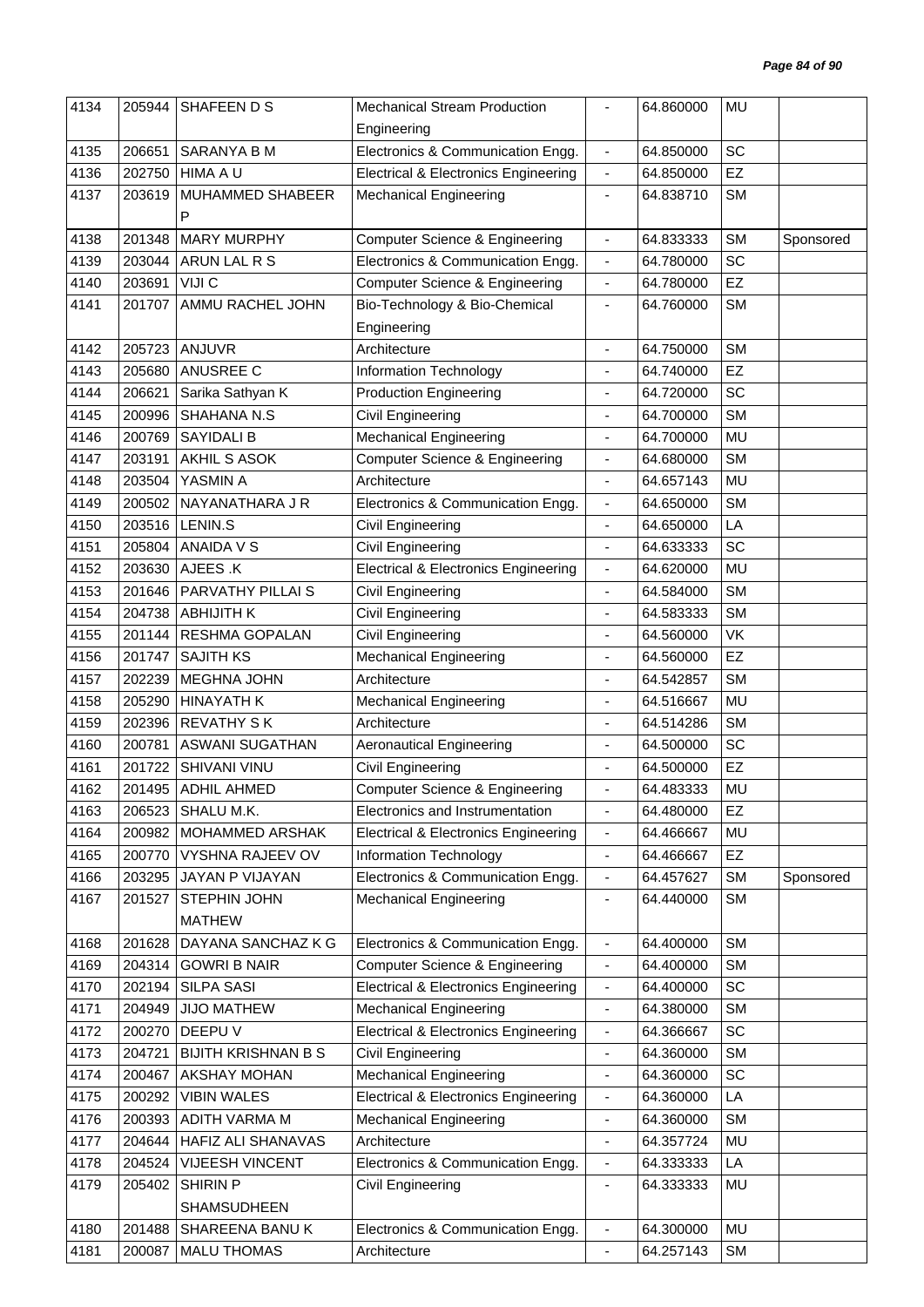| 4182 | 205543 | ANUSREE K PRADEEP     | Civil Engineering                               |                          | 64.250000 | EZ        |           |
|------|--------|-----------------------|-------------------------------------------------|--------------------------|-----------|-----------|-----------|
| 4183 | 201823 | DWEDIYA N C           | Civil Engineering                               |                          | 64.240000 | SC        |           |
| 4184 | 201311 | VIJI B                | Architecture                                    | $\overline{\phantom{a}}$ | 64.235988 | <b>SM</b> |           |
| 4185 | 202834 | <b>BINI BABU U</b>    | <b>Electrical &amp; Electronics Engineering</b> | $\overline{\phantom{a}}$ | 64.216667 | SC        |           |
| 4186 | 205627 | <b>ARJUNS</b>         | Civil Engineering                               | $\overline{\phantom{a}}$ | 64.200000 | <b>SM</b> |           |
| 4187 | 201496 | <b>GRESHMA TRISSA</b> | Architecture                                    | $\blacksquare$           | 64.183333 | <b>SM</b> |           |
|      |        | ABRAHAM               |                                                 |                          |           |           |           |
| 4188 | 200972 | JEBIN BIJU RAJ        | Mechanical Stream Automobile                    | ÷,                       | 64.180000 | <b>SM</b> |           |
|      |        |                       | Engineering                                     |                          |           |           |           |
| 4189 | 202312 | <b>ARJUN M</b>        | <b>Mechanical Engineering</b>                   | $\overline{\phantom{a}}$ | 64.180000 | <b>SM</b> |           |
| 4190 | 203731 | <b>ASHIK EAPEN</b>    | <b>Computer Science &amp; Engineering</b>       | $\overline{\phantom{a}}$ | 64.166667 | <b>SM</b> |           |
|      |        | <b>MATHEWS</b>        |                                                 |                          |           |           |           |
| 4191 | 201258 | SAFNAS PV             | <b>Mechanical Engineering</b>                   | $\overline{\phantom{a}}$ | 64.166667 | <b>MU</b> |           |
| 4192 | 203899 | <b>FASIL ALI</b>      | <b>Mechanical Engineering</b>                   | $\blacksquare$           | 64.160000 | <b>SM</b> |           |
| 4193 | 201548 | <b>GODWIN P ROBY</b>  | Electronics & Communication Engg.               | $\blacksquare$           | 64.100000 | <b>SM</b> |           |
| 4194 | 200651 | ANEX LORANCE T        | <b>Mechanical Engineering</b>                   | $\overline{\phantom{a}}$ | 64.033333 | <b>SM</b> |           |
| 4195 | 202431 | SHAHANAZ HAMEED       | Civil Engineering                               | $\overline{\phantom{a}}$ | 63.980000 | <b>MU</b> |           |
| 4196 | 204504 | <b>ARJUN M</b>        | <b>Mechanical Engineering</b>                   | ÷,                       | 63.980000 | <b>SM</b> |           |
| 4197 | 205157 | Hari B Nair           | <b>Electrical &amp; Electronics Engineering</b> | $\overline{\phantom{a}}$ | 63.960000 | <b>SM</b> |           |
| 4198 | 204667 | <b>ANUGRAHA</b>       | Civil Engineering                               | $\blacksquare$           | 63.950000 | <b>SM</b> |           |
|      |        | KALADHARAN            |                                                 |                          |           |           |           |
| 4199 | 205454 | <b>KEVIN PETER</b>    | <b>Mechanical Engineering</b>                   | $\overline{\phantom{a}}$ | 63.940000 | <b>SM</b> |           |
| 4200 | 205758 | SHYAM DEEPAK B K      | <b>Mechanical Engineering</b>                   | $\blacksquare$           | 63.936000 | <b>SM</b> |           |
| 4201 | 204137 | ANWAR.C               | Electronics & Communication Engg.               | $\blacksquare$           | 63.920000 | <b>MU</b> |           |
| 4202 | 205238 | <b>RESHMA M</b>       | Electronics & Communication Engg.               | $\blacksquare$           | 63.920000 | <b>SM</b> |           |
| 4203 | 202937 | NEETHU V K            | <b>Computer Science &amp; Engineering</b>       | ÷,                       | 63.916667 | SC        |           |
| 4204 | 205130 | <b>AKHILA N</b>       | <b>Computer Science &amp; Engineering</b>       | $\blacksquare$           | 63.900000 | BH        |           |
| 4205 | 203195 | ANJANA K R            | <b>Electrical &amp; Electronics Engineering</b> | $\overline{\phantom{a}}$ | 63.860000 | <b>ST</b> |           |
| 4206 | 204633 | <b>AMAL KRISHNAN</b>  | Civil Engineering                               | $\blacksquare$           | 63.860000 | <b>SM</b> |           |
| 4207 | 203916 | <b>SWARGA BASTIN</b>  | Electronics & Communication Engg.               | $\overline{\phantom{a}}$ | 63.840000 | LA        |           |
| 4208 | 206576 | <b>ABHIJITH S</b>     | <b>Mechanical Engineering</b>                   | ä,                       | 63.840000 | <b>SM</b> |           |
| 4209 | 204427 | <b>RAJISHA P</b>      | Electronics & Communication Engg.               | $\blacksquare$           | 63.833333 | SC        |           |
| 4210 | 205901 | <b>ROHITH S</b>       | <b>Mechanical Engineering</b>                   | $\blacksquare$           | 63.833333 | <b>SM</b> |           |
| 4211 | 205955 | ROHITH S              | <b>Mechanical Engineering</b>                   | $\blacksquare$           | 63.833333 | SC        |           |
| 4212 | 200056 | MUSAB BIN SUBAIR      | Information Technology                          | $\overline{\phantom{a}}$ | 63.780000 | <b>SM</b> |           |
| 4213 | 200984 | ALIYA GAFOOR. A       | <b>Applied Electronics &amp;</b>                | $\overline{\phantom{a}}$ | 63.775000 | MU        |           |
|      |        |                       | Instrumentation                                 |                          |           |           |           |
| 4214 | 201195 | <b>JYOTHISH S B</b>   | <b>Electrical &amp; Electronics Engineering</b> | $\blacksquare$           | 63.766667 | <b>SM</b> |           |
| 4215 | 200174 | <b>SREERAGKR</b>      | <b>Mechatronics Engineering</b>                 | $\overline{\phantom{a}}$ | 63.683333 | <b>EZ</b> |           |
| 4216 | 204848 | SANAL C SIMON         | Civil Engineering                               | $\overline{\phantom{a}}$ | 63.680000 | <b>SM</b> |           |
| 4217 | 201853 | SUDHAMSHU S           | Electronics & Communication Engg.               | $\blacksquare$           | 63.666667 | <b>BH</b> |           |
| 4218 | 203686 | SYED FAIZAL H         | <b>Mechanical Engineering</b>                   | $\blacksquare$           | 63.650000 | <b>MU</b> |           |
| 4219 | 200335 | ABDUL BASITH ISMAIL   | <b>Mechanical Engineering</b>                   | $\overline{\phantom{a}}$ | 63.640000 | MU        |           |
| 4220 | 205519 | JOBY M M              | <b>Mechanical Engineering</b>                   | $\overline{\phantom{a}}$ | 63.619048 | <b>SM</b> |           |
| 4221 | 205491 | <b>VANIM</b>          | <b>Computer Science &amp; Engineering</b>       | $\overline{\phantom{a}}$ | 63.600000 | EZ        | Sponsored |
| 4222 | 200608 | TOBIN P. MATHEW       | Computer Science & Engineering                  | $\overline{\phantom{a}}$ | 63.560000 | <b>SM</b> |           |
| 4223 | 204233 | Jaimon KG             | Electronics & Communication Engg.               | $\overline{\phantom{a}}$ | 63.533981 | <b>SM</b> | Sponsored |
| 4224 | 204758 | <b>AFIN SABJAN</b>    | Architecture                                    | $\overline{\phantom{a}}$ | 63.528571 | <b>SM</b> |           |
| 4225 | 206688 | SELVA SALAM P A       | Civil Engineering                               | $\overline{\phantom{a}}$ | 63.520000 | MU        |           |
| 4226 | 201239 | DEVIKRISHNA K         | Electronics & Communication Engg.               | $\overline{\phantom{a}}$ | 63.500000 | EZ        |           |
| 4227 | 205984 | ANEESUDHEEN           | Information Technology                          | $\overline{\phantom{a}}$ | 63.483333 | MU        |           |
| 4228 | 205395 | SHREERAM J S          | Electronics & Communication Engg.               | $\overline{\phantom{a}}$ | 63.480000 | <b>SM</b> |           |
| 4229 | 205172 | SAMJANA NADIRSHA      | Civil Engineering                               | $\overline{\phantom{a}}$ | 63.475000 | MU        |           |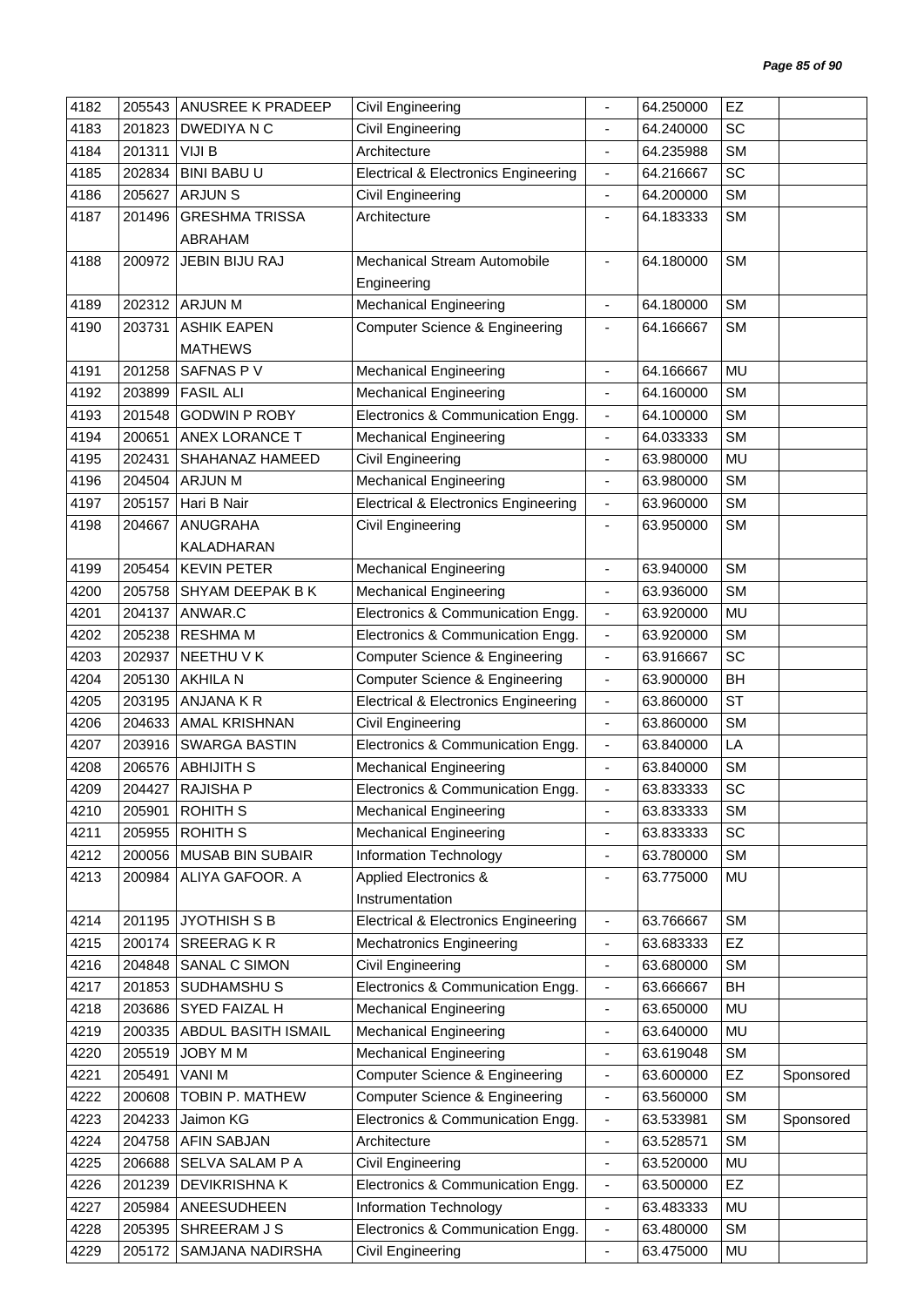| 4230         | 205662           | <b>SANA H</b>                           | Architecture                                                        |                              | 63.466667              | <b>MU</b> |            |
|--------------|------------------|-----------------------------------------|---------------------------------------------------------------------|------------------------------|------------------------|-----------|------------|
| 4231         | 201918           | MUHAMMAD ASHIK                          | <b>Mechanical Engineering</b>                                       | $\blacksquare$               | 63.420000              | <b>MU</b> |            |
| 4232         | 202524           | ANCY LAZAR C                            | Civil Engineering                                                   |                              | 63.380000              | <b>SM</b> |            |
| 4233         | 203404           | <b>JINSHAD N A</b>                      | <b>Chemical Engineering</b>                                         | $\overline{\phantom{a}}$     | 63.366667              | MU        |            |
| 4234         | 206517           | SIDDHARTH S S                           | Civil Engineering                                                   | $\overline{\phantom{a}}$     | 63.360000              | BH        |            |
| 4235         | 204061           | REVATHY E.S                             | Architecture                                                        |                              | 63.357143              | EZ        |            |
| 4236         | 205846           | PRASHIN PRAKASH K                       | <b>Mechanical Engineering</b>                                       | ٠                            | 63.280000              | EZ        |            |
| 4237         | 202401           | <b>SARATH KRISHNA</b>                   | Civil Engineering                                                   |                              | 63.240000              | EZ        |            |
| 4238         | 202760           | Midhuna H                               | Civil Engineering                                                   | $\qquad \qquad \blacksquare$ | 63.240000              | EZ        |            |
| 4239         | 206409           | <b>FATHIMASEBILA CK</b>                 | Computer Science & Engineering                                      | $\blacksquare$               | 63.240000              | MU        |            |
| 4240         | 206627           | <b>ALISHA SHAJI</b>                     | Electronics & Communication Engg.                                   | $\blacksquare$               | 63.233333              | LA        |            |
| 4241         | 201283           | <b>VIPIN MATHEW THOMAS</b>              | Architecture                                                        | $\overline{\phantom{a}}$     | 63.185714              | <b>SM</b> |            |
| 4242         | 200930           | ANU RANI N P                            | Civil Engineering                                                   | $\overline{\phantom{a}}$     | 63.140000              | VK        |            |
| 4243         | 203586           | SHANILA PK                              | Civil Engineering                                                   | ä,                           | 63.100000              | <b>MU</b> |            |
| 4244         | 205308           | SIDDARTH MOHANAN                        | Civil Engineering                                                   | $\overline{\phantom{a}}$     | 63.072000              | EZ        |            |
| 4245         | 205090           | <b>SHIVANGI M</b>                       | <b>Computer Science &amp; Engineering</b>                           | $\overline{\phantom{a}}$     | 63.066667              | <b>SM</b> |            |
| 4246         | 204968           | ANAGHA ASHOK                            | Architecture                                                        | $\overline{\phantom{a}}$     | 63.050000              | EZ        |            |
| 4247         | 205786           | RASUL A K R                             | Architecture                                                        | $\overline{\phantom{a}}$     | 63.042857              | EZ        |            |
| 4248         | 202637           | <b>PRAPHUL K</b>                        | Mechanical Stream Automobile                                        |                              | 63.000000              | <b>BH</b> | Sponsored  |
|              |                  |                                         | Engineering                                                         |                              |                        |           |            |
| 4249         | 200205           | SHEREENA.N.P                            | Civil Engineering                                                   | ÷,                           | 63.000000              | <b>MU</b> |            |
| 4250         | 204977           | MOHAMED MASOOD                          | Civil Engineering                                                   |                              | 62.980000              | <b>MU</b> |            |
| 4251         | 202463           | DRISYA D S                              | Civil Engineering                                                   | $\overline{\phantom{a}}$     | 62.980000              | EZ        |            |
| 4252         | 203658           | <b>KRISHNAPRIYA CR</b>                  | <b>Civil Engineering</b>                                            | $\blacksquare$               | 62.980000              | EZ        |            |
| 4253         | 204681           | MUHAMMED BUKHARI B                      | <b>Mechanical Engineering</b>                                       | ÷.                           | 62.980000              | <b>MU</b> |            |
|              |                  | N                                       |                                                                     |                              |                        |           |            |
| 4254         | 206477           | <b>ARATHI M JUSTIN</b>                  | Civil Engineering                                                   | ÷,                           | 62.960000              | LA        |            |
| 4255         | 205646           | SIJU B                                  | <b>Mechanical Engineering</b>                                       | ä,                           | 62.950000              | SC        |            |
| 4256         | 200321           | <b>INDU R KRISHNAN</b>                  | Information Technology                                              | ä,                           | 62.925620              | VK        |            |
| 4257         | 204066           | SURABHIKRISHNA G                        | <b>Civil Engineering</b>                                            |                              | 62.920000              | <b>SM</b> |            |
| 4258         | 206501           | TOM.V.THOMAS                            | <b>Mechanical Engineering</b>                                       | $\frac{1}{2}$                | 62.920000              | <b>SM</b> |            |
| 4259         |                  | 201438   HALEEMA S H                    | Electronics & Communication Engg.                                   |                              | 62.900000              | <b>SM</b> |            |
| 4260         |                  | 201627 GOKUL M                          | <b>Mechanical Engineering</b>                                       |                              | 62.900000              | <b>SM</b> |            |
| 4261         | 204313           | <b>SHIFA NOURIN</b>                     | <b>Computer Science &amp; Engineering</b>                           | $\overline{\phantom{a}}$     | 62.900000              | MU        |            |
| 4262         | 205482           | ABHINAND K C                            | <b>Mechanical Engineering</b>                                       | $\overline{\phantom{a}}$     | 62.866667              | <b>SM</b> |            |
| 4263         | 201417           | <b>MUSHTHAQ</b>                         | Architecture                                                        | ä,                           | 62.862500              | <b>SM</b> |            |
|              |                  | MAHAMOOD                                |                                                                     |                              |                        |           |            |
| 4264         | 202069           | <b>BIMYATS</b>                          | Civil Engineering                                                   | $\overline{\phantom{a}}$     | 62.850000              | EZ        |            |
| 4265         | 200214           | KRISHNA PRIYA SAJEEV                    | Architecture                                                        | ٠                            | 62.842857              | EZ        |            |
| 4266         | 205071           | <b>FEBINA SN</b>                        | Information Technology                                              | ٠                            | 62.823529              | MU        |            |
| 4267         | 200696           | <b>KRISHNA PRIYA P</b>                  | <b>Computer Science &amp; Engineering</b>                           | $\overline{\phantom{a}}$     | 62.800000              | <b>SM</b> |            |
| 4268         | 202495           | BHAVYANATH.I.B                          | <b>Mechanical Engineering</b>                                       | $\overline{\phantom{a}}$     | 62.800000              | KU        | <b>OEC</b> |
| 4269         | 202686           | <b>TENCY GEORGE</b>                     | <b>Electrical &amp; Electronics Engineering</b>                     | $\overline{\phantom{a}}$     | 62.800000              | LA        |            |
| 4270         | 204302           | ARDRA N                                 | Electronics & Communication Engg.                                   | $\overline{\phantom{a}}$     | 62.800000              | SC        |            |
| 4271         | 201350           | NAYA KRISHNA S                          | Civil Engineering                                                   | $\overline{\phantom{a}}$     | 62.760000              | <b>SM</b> |            |
| 4272         | 200125           | ADARSH U                                | <b>Computer Science &amp; Engineering</b>                           | $\overline{\phantom{a}}$     | 62.760000              | EZ        |            |
|              |                  | AJUNJITH E                              | <b>Computer Science &amp; Engineering</b>                           | ٠                            |                        | EZ        |            |
| 4273<br>4274 | 202258<br>200375 | AKHIL JOHN GIBSON                       | <b>Mechanical Engineering</b>                                       |                              | 62.760000<br>62.733333 | <b>SM</b> |            |
| 4275         | 205734           | <b>ABITH FRANCIS</b>                    | Mechanical Engineering                                              | $\overline{\phantom{a}}$     | 62.722689              | <b>SM</b> |            |
|              |                  |                                         |                                                                     | $\overline{\phantom{a}}$     |                        |           |            |
| 4276<br>4277 | 204708           | <b>INDUMOL C</b><br>ATHULYA GOPALAN A P | <b>Computer Science &amp; Engineering</b><br>Information Technology | $\overline{\phantom{a}}$     | 62.700000              | SC<br>SC  |            |
|              | 205645           | ABDUL SAMAD P C                         |                                                                     | $\overline{\phantom{a}}$     | 62.660000<br>62.644068 | <b>SM</b> |            |
| 4278         | 202713           |                                         | <b>Mechanical Engineering</b>                                       | $\overline{\phantom{a}}$     |                        |           |            |
| 4279         | 203705           | Akhila C. A.                            | Civil Engineering                                                   | $\overline{\phantom{a}}$     | 62.640000              | SC        |            |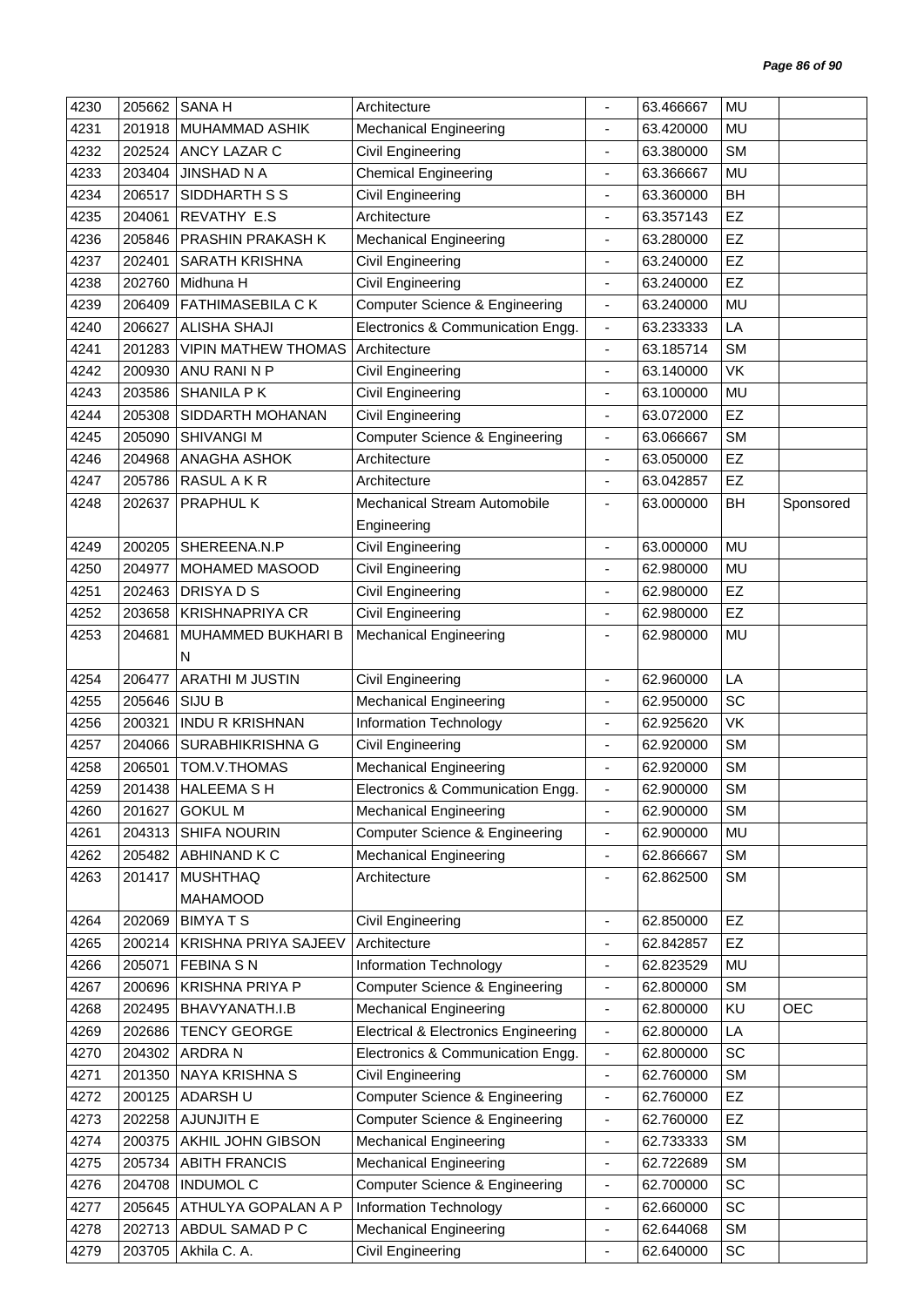| 4280 | 206708 | MOHAMMED SAFAR ALI      | <b>Bio Medical Engineering</b>                  |                          | 62.633333 | MU        |            |
|------|--------|-------------------------|-------------------------------------------------|--------------------------|-----------|-----------|------------|
|      |        | <b>SHAH</b>             |                                                 |                          |           |           |            |
| 4281 | 203847 | SHAMITHA PT             | <b>Computer Science &amp; Engineering</b>       | $\overline{\phantom{a}}$ | 62.620000 | MU        |            |
| 4282 | 200922 | <b>GREESHMAP</b>        | <b>Computer Science &amp; Engineering</b>       | ÷,                       | 62.600000 | SC        |            |
| 4283 | 206217 | SABITH BANNA P          | <b>Mechanical Engineering</b>                   | $\overline{\phantom{a}}$ | 62.592000 | MU        |            |
| 4284 | 200204 | <b>SARATH R</b>         | <b>Electrical &amp; Electronics Engineering</b> | $\overline{\phantom{a}}$ | 62.580000 | <b>SM</b> |            |
| 4285 | 204978 | <b>NAVIN GEORGE</b>     | Civil Engineering                               | ÷,                       | 62.560000 | <b>SM</b> |            |
|      |        | <b>MATHEW</b>           |                                                 |                          |           |           |            |
| 4286 | 200701 | <b>HARITHA B</b>        | Civil Engineering                               | $\blacksquare$           | 62.540000 | <b>SM</b> | PD         |
| 4287 | 200492 | <b>GOPIKA P MANOJ</b>   | Architecture                                    |                          | 62.485714 | <b>SM</b> |            |
| 4288 | 204883 | MOHAMED YASIR A C       | <b>Mechanical Engineering</b>                   | $\overline{\phantom{a}}$ | 62.480000 | MU        |            |
| 4289 | 202730 | <b>AKHIL C</b>          | Electronics & Communication Engg.               | $\overline{\phantom{a}}$ | 62.460000 | EZ        |            |
| 4290 | 202079 | <b>GIREESH KUMAR M</b>  | <b>Computer Science &amp; Engineering</b>       | $\overline{\phantom{a}}$ | 62.400000 | <b>SM</b> | Sponsored  |
| 4291 | 201917 | RAHUL RAJEEV            | <b>Mechanical Engineering</b>                   | $\overline{\phantom{a}}$ | 62.400000 | <b>SM</b> | Sponsored  |
| 4292 | 205337 | <b>AGAMA S</b>          | Electronics & Communication Engg.               | $\overline{\phantom{a}}$ | 62.400000 | EZ        |            |
| 4293 | 205653 | <b>PARVATHY S</b>       | <b>Electrical &amp; Electronics Engineering</b> | $\blacksquare$           | 62.400000 | <b>EZ</b> |            |
| 4294 | 205728 | ARUN GEORGE             | Civil Engineering                               | $\overline{\phantom{a}}$ | 62.400000 | <b>SM</b> |            |
| 4295 | 200881 | ATHIRA MOHANDAS         | Civil Engineering                               | ÷,                       | 62.340000 | <b>SM</b> |            |
| 4296 | 204205 | REJIN R J               | <b>Mechanical Engineering</b>                   | ÷,                       | 62.333333 | LA        |            |
| 4297 | 206502 | <b>AMAL RAJ</b>         | Civil Engineering                               | $\overline{\phantom{a}}$ | 62.320000 | EZ        |            |
| 4298 | 203035 | ARSHAD AZEEZ            | Civil Engineering                               | ÷,                       | 62.320000 | MU        |            |
| 4299 | 204690 | <b>VISHNUKN</b>         | <b>Mechanical Engineering</b>                   | $\overline{\phantom{a}}$ | 62.300000 | <b>BH</b> |            |
| 4300 | 201481 | AAKASH PRADEEP          | Automobile Engineering                          | $\blacksquare$           | 62.260000 | EZ        |            |
| 4301 | 202033 | THEERTHA PRAKASH        | Electronics & Communication Engg.               | $\overline{\phantom{a}}$ | 62.240000 | EZ        |            |
| 4302 | 206354 | SANGEETHA A             | Bio-Technology & Bio-Chemical                   | $\overline{\phantom{a}}$ | 62.220000 | SC        |            |
|      |        | <b>SANTHOSH</b>         | Engineering                                     |                          |           |           |            |
| 4303 | 203545 | <b>NIKHIL S WARRIER</b> | <b>Computer Science &amp; Engineering</b>       | $\blacksquare$           | 62.200000 | <b>SM</b> |            |
| 4304 | 205969 | SREELEKSHMIL            | Information Technology                          | $\blacksquare$           | 62.180000 | SC        |            |
| 4305 | 204729 | <b>MEGHA C H</b>        | Civil Engineering                               | ÷,                       | 62.160000 | <b>DV</b> | <b>OEC</b> |
| 4306 | 201742 | SOUMYA VIJAYAN          | Architecture                                    | $\blacksquare$           | 62.152778 | <b>SM</b> |            |
| 4307 | 205364 | RAHUL RAJ A R           | <b>Mechanical Stream Production</b>             | $\blacksquare$           | 62.120000 | SC        |            |
|      |        |                         | Engineering                                     |                          |           |           |            |
| 4308 | 202864 | ATHIRA R S              | Electronics & Communication Engg.               | $\blacksquare$           | 62.033613 | VK        |            |
| 4309 | 204865 | ARJUN NARAYANAN         | <b>Applied Electronics &amp;</b>                |                          | 62.032258 | <b>SM</b> |            |
|      |        |                         |                                                 |                          |           |           |            |
|      |        |                         | Instrumentation                                 |                          |           |           |            |
| 4310 | 205024 | NANDU SIVADAS           | <b>Electrical &amp; Electronics Engineering</b> | $\blacksquare$           | 62.000000 | <b>SM</b> |            |
| 4311 | 205128 | <b>SHANIF KK</b>        | Electronics & Communication Engg.               | $\overline{\phantom{a}}$ | 61.983333 | MU        |            |
| 4312 | 204557 | <b>SREEJITH S</b>       | <b>Electrical &amp; Electronics Engineering</b> | $\overline{\phantom{a}}$ | 61.933333 | <b>SM</b> |            |
| 4313 | 201329 | AJO VARGHESE            | Civil Engineering                               | $\overline{\phantom{a}}$ | 61.920000 | <b>SM</b> |            |
| 4314 | 202654 | HUROOSA THAJ            | Civil Engineering                               | $\overline{\phantom{a}}$ | 61.900000 | <b>MU</b> |            |
| 4315 | 202746 | <b>DARIS DAVIS</b>      | Electronics & Communication Engg.               | $\overline{\phantom{a}}$ | 61.900000 | <b>SM</b> |            |
| 4316 | 205835 | <b>MIDHUN RAJ</b>       | <b>Mechanical Engineering</b>                   | $\overline{\phantom{a}}$ | 61.900000 | <b>SM</b> |            |
| 4317 | 205934 | NAHEEM. V.K             | <b>Mechanical Engineering</b>                   | $\blacksquare$           | 61.900000 | MU        |            |
| 4318 | 203722 | JAYAPRAKASH P. R.       | Electronics & Communication Engg.               | $\overline{\phantom{a}}$ | 61.860000 | <b>BH</b> |            |
| 4319 | 202373 | AISWARYA K              | Civil Engineering                               | $\overline{\phantom{a}}$ | 61.840000 | DV        | OEC        |
| 4320 | 201004 | AKHILESH M              | <b>Electrical &amp; Electronics Engineering</b> | $\overline{\phantom{a}}$ | 61.840000 | <b>SM</b> |            |
| 4321 | 202997 | <b>SURAJ NS</b>         | <b>Computer Science &amp; Engineering</b>       | $\blacksquare$           | 61.825000 | SC        |            |
| 4322 | 205484 | MANUSREE K S            | Civil Engineering                               | ÷,                       | 61.780000 | SC        |            |
| 4323 | 200227 | JAYESH RAJ              | <b>Computer Science &amp; Engineering</b>       | $\overline{\phantom{a}}$ | 61.766667 | SC        |            |
| 4324 | 204657 | JESWIN JOHNSON          | Computer Science & Engineering                  | $\overline{\phantom{a}}$ | 61.761905 | <b>SM</b> |            |
| 4325 | 203225 | <b>ARUN A</b>           | <b>Mechanical Engineering</b>                   | $\overline{\phantom{a}}$ | 61.750000 | SC        |            |
| 4326 | 206133 | YEDU JB                 | Electronics & Communication Engg.               | $\overline{\phantom{a}}$ | 61.683333 | <b>EZ</b> |            |
| 4327 | 204458 | SREELEKSHMI S           | <b>Computer Science &amp; Engineering</b>       | $\blacksquare$           | 61.680000 | SM        |            |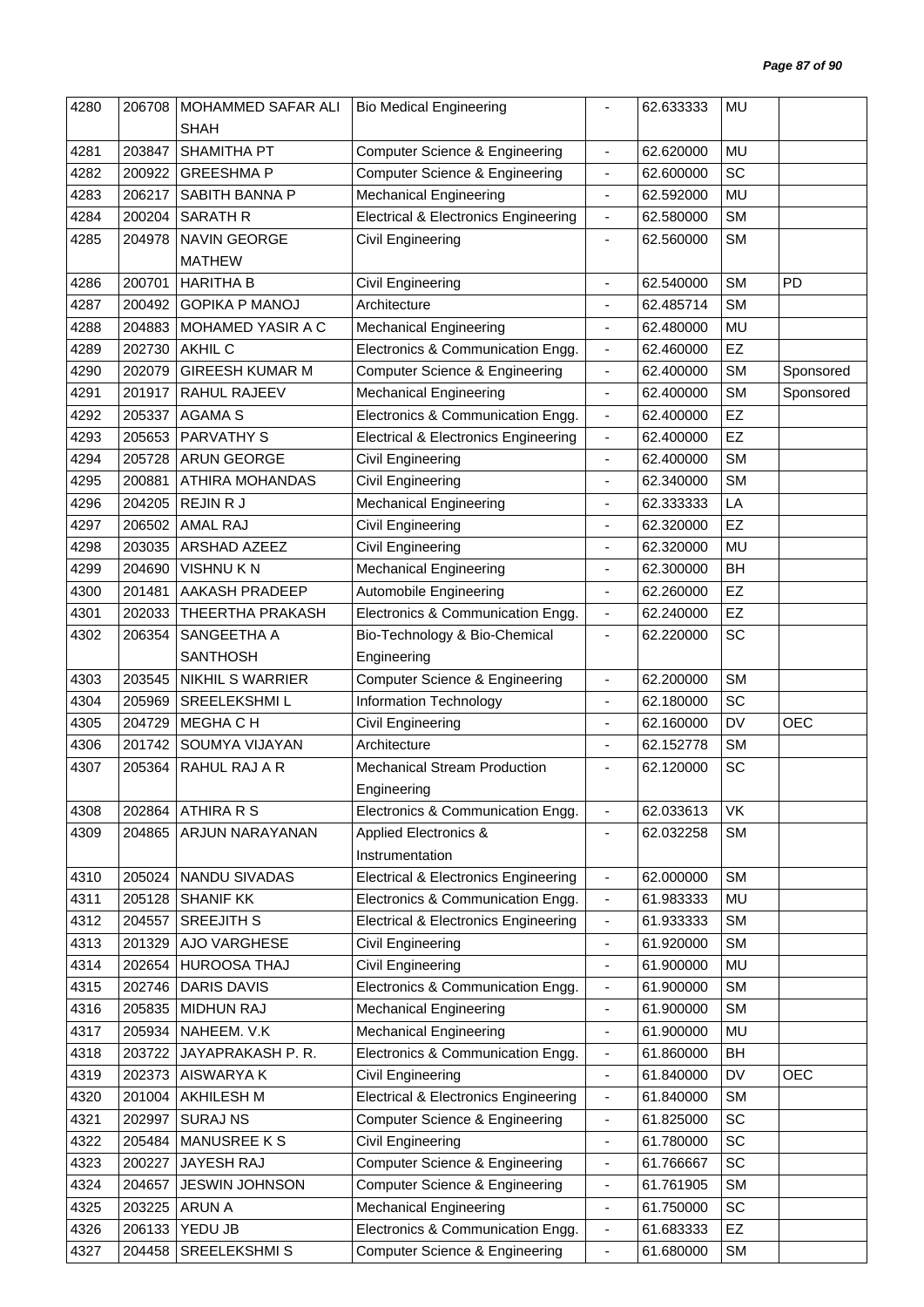| 4328 | 202155 | <b>AKSA JOHN</b>        | Civil Engineering                               |                              | 61.671233 | <b>SM</b> |            |
|------|--------|-------------------------|-------------------------------------------------|------------------------------|-----------|-----------|------------|
| 4329 | 202045 | <b>SHABIRA M</b>        | Computer Science & Engineering                  | $\overline{\phantom{a}}$     | 61.660000 | MU        |            |
| 4330 | 205489 | ALTHAF HUSSAIN O A      | <b>Mechanical Engineering</b>                   |                              | 61.645161 | MU        |            |
| 4331 | 204645 | <b>AKHIL S</b>          | Civil Engineering                               | ٠                            | 61.640000 | SC        |            |
| 4332 | 204295 | ANJUKRISHNA R           | Civil Engineering                               | $\blacksquare$               | 61.620000 | SC        |            |
| 4333 | 200053 | NEETUDEEP P K           | Architecture                                    | ÷.                           | 61.541667 | EZ        |            |
| 4334 | 201139 | PARVATHI SUJITH         | Architecture                                    | ä,                           | 61.528571 | PD        | <b>PD</b>  |
| 4335 | 203416 | JAYALAKSHMI P           | Civil Engineering                               | $\overline{\phantom{a}}$     | 61.520000 | <b>ST</b> |            |
| 4336 | 202764 | <b>ADHWAIDH PF</b>      | Civil Engineering                               | ä,                           | 61.516667 | <b>DV</b> | <b>OEC</b> |
| 4337 | 206298 | <b>ABHISHEK S</b>       | Mechanical Engineering                          | ٠                            | 61.500000 | EZ        |            |
| 4338 | 202059 | ADNAN NAZIRU KUNJU      | <b>Civil Engineering</b>                        | $\overline{\phantom{a}}$     | 61.480000 | <b>MU</b> |            |
| 4339 | 201765 | ASMA.M                  | <b>Mechanical Engineering</b>                   | ä,                           | 61.428571 | <b>MU</b> |            |
| 4340 | 200450 | HARIS HAMSA KASIM       | Civil Engineering                               | $\overline{\phantom{a}}$     | 61.420000 | <b>SM</b> |            |
| 4341 | 202130 | SRAVAN.K.K              | <b>Mechanical Engineering</b>                   |                              | 61.420000 | VK        |            |
| 4342 | 202655 | <b>BENCY MARIYAM</b>    | Civil Engineering                               | ä,                           | 61.400000 | <b>SM</b> |            |
|      |        | <b>KOSHY</b>            |                                                 |                              |           |           |            |
| 4343 | 206145 | ROHIT PREMARAJAN        | <b>Mechanical Engineering</b>                   | ÷.                           | 61.359223 | <b>SM</b> |            |
| 4344 | 206171 | <b>BIJU NARAYANAN</b>   | Planning                                        | $\overline{\phantom{a}}$     | 61.300000 | VK        |            |
| 4345 | 206292 | ARUN P M                | <b>Electrical &amp; Electronics Engineering</b> | $\overline{\phantom{a}}$     | 61.225806 | <b>SM</b> |            |
| 4346 | 202699 | DEEPA SOMAN             | <b>Information Technology</b>                   | $\overline{\phantom{a}}$     | 61.220000 | <b>SM</b> |            |
| 4347 | 201120 | <b>SAUL MATHEW</b>      | Electronics & Communication Engg.               | $\overline{\phantom{a}}$     | 61.208633 | <b>SM</b> |            |
| 4348 | 204183 | <b>BOSE V V</b>         | Electronics & Communication Engg.               | $\overline{\phantom{a}}$     | 61.200000 | <b>SM</b> |            |
| 4349 | 203006 | AMRUTHA N K             | <b>Computer Science &amp; Engineering</b>       | $\overline{\phantom{a}}$     | 61.159664 | <b>SM</b> |            |
| 4350 | 203251 | SOORYA M G              | Civil Engineering                               | $\overline{\phantom{a}}$     | 61.083333 | <b>ST</b> |            |
| 4351 | 200225 | ASWIN VASANTH K         | <b>Production Engineering</b>                   |                              | 61.040000 | <b>SM</b> |            |
| 4352 | 203515 | <b>GADHA MURALI</b>     | Civil Engineering                               | $\overline{\phantom{a}}$     | 60.980000 | <b>DV</b> | <b>OEC</b> |
| 4353 | 201343 | <b>VISHNU S NAIR</b>    | Civil Engineering                               | $\overline{\phantom{a}}$     | 60.840000 | <b>SM</b> |            |
| 4354 | 201863 | ARDRA JEEVAN            | Civil Engineering                               | ä,                           | 60.768000 | SC        |            |
| 4355 | 203280 | <b>GOWTHAM P</b>        | Electronics & Communication Engg.               | $\overline{\phantom{a}}$     | 60.705882 | <b>SM</b> |            |
| 4356 | 202086 | PAUL B KATTOOKARAN      | <b>Mechanical Engineering</b>                   | $\overline{\phantom{a}}$     | 60.650000 | <b>SM</b> |            |
| 4357 | 205162 | NITHIN JOSEPH           | Civil Engineering                               |                              | 60.640000 | <b>SM</b> |            |
| 4358 |        | 205396 ABHIJITH T S     | Civil Engineering                               |                              | 60.620000 | VK        |            |
| 4359 | 200221 | <b>VINAY B</b>          | <b>Mechanical Engineering</b>                   | $\overline{\phantom{a}}$     | 60.612903 | <b>SM</b> |            |
| 4360 | 200527 | <b>JITHIN MOHANAN K</b> | Electronics & Communication Engg.               | $\overline{\phantom{a}}$     | 60.560000 | <b>SM</b> |            |
| 4361 | 202986 | <b>AKSHAY B</b>         | Electronics & Communication Engg.               | $\overline{\phantom{a}}$     | 60.560000 | SC        |            |
| 4362 | 205841 | RAGIND S ROY            | <b>Mechanical Engineering</b>                   | L,                           | 60.523810 | <b>EZ</b> |            |
| 4363 | 201713 | ANOOP F R               | <b>Mechanical Engineering</b>                   | $\qquad \qquad \blacksquare$ | 60.440000 | LA        |            |
| 4364 | 200453 | <b>IRFANE</b>           | <b>Mechanical Engineering</b>                   | $\frac{1}{2}$                | 60.440000 | <b>SM</b> |            |
| 4365 | 202513 | PRAMADHA. S             | Civil Engineering                               | ä,                           | 60.360000 | <b>SM</b> |            |
| 4366 | 206314 | AJMAL KABEER            | <b>Mechanical Engineering</b>                   | $\overline{\phantom{a}}$     | 60.340000 | MU        |            |
| 4367 | 201155 | RAFI.P                  | <b>Computer Science &amp; Engineering</b>       | $\overline{\phantom{a}}$     | 60.254902 | <b>SM</b> | Sponsored  |
| 4368 | 204510 | PRIYANKA P              | Electronics & Communication Engg.               | $\overline{\phantom{a}}$     | 60.220000 | <b>EZ</b> |            |
| 4369 | 203387 | RIZWANA P A             | <b>Computer Science &amp; Engineering</b>       | $\overline{\phantom{a}}$     | 60.160000 | MU        |            |
| 4370 |        | 200782 ARUN RAJ         | <b>Computer Science &amp; Engineering</b>       | $\blacksquare$               | 60.132231 | EZ        |            |
| 4371 | 201012 | RUBEN ZACHARIAH         | Information Technology                          | $\overline{\phantom{a}}$     | 60.100840 | <b>SM</b> |            |
|      |        | <b>MATHEWS</b>          |                                                 |                              |           |           |            |
| 4372 | 202561 | MUHAMMED JASEEM K       | <b>Electrical &amp; Electronics Engineering</b> | $\overline{\phantom{a}}$     | 60.100000 | MU        |            |
| 4373 | 204268 | AKSHAYA DEV             | Civil Engineering                               | $\overline{\phantom{a}}$     | 60.080000 | <b>EZ</b> |            |
| 4374 | 204607 | ANISH R                 | Information Technology                          | $\overline{\phantom{a}}$     | 60.060000 | BH        |            |
| 4375 | 202693 | <b>JYOTHI CHANDRAN</b>  | <b>Computer Science &amp; Engineering</b>       | $\overline{\phantom{a}}$     | 60.020000 | SC        |            |
| 4376 | 201050 | FARZANA NAZAR           | Electronics & Communication Engg.               | $\overline{\phantom{a}}$     | 59.980000 | MU        |            |
| 4377 | 200250 | <b>NIRAN I R</b>        | <b>Mechanical Engineering</b>                   | $\overline{\phantom{a}}$     | 59.952381 | <b>EZ</b> |            |
| 4378 | 200564 | MANULAL UK              | Architecture                                    | ÷,                           | 59.936170 | <b>SM</b> |            |
|      |        |                         |                                                 |                              |           |           |            |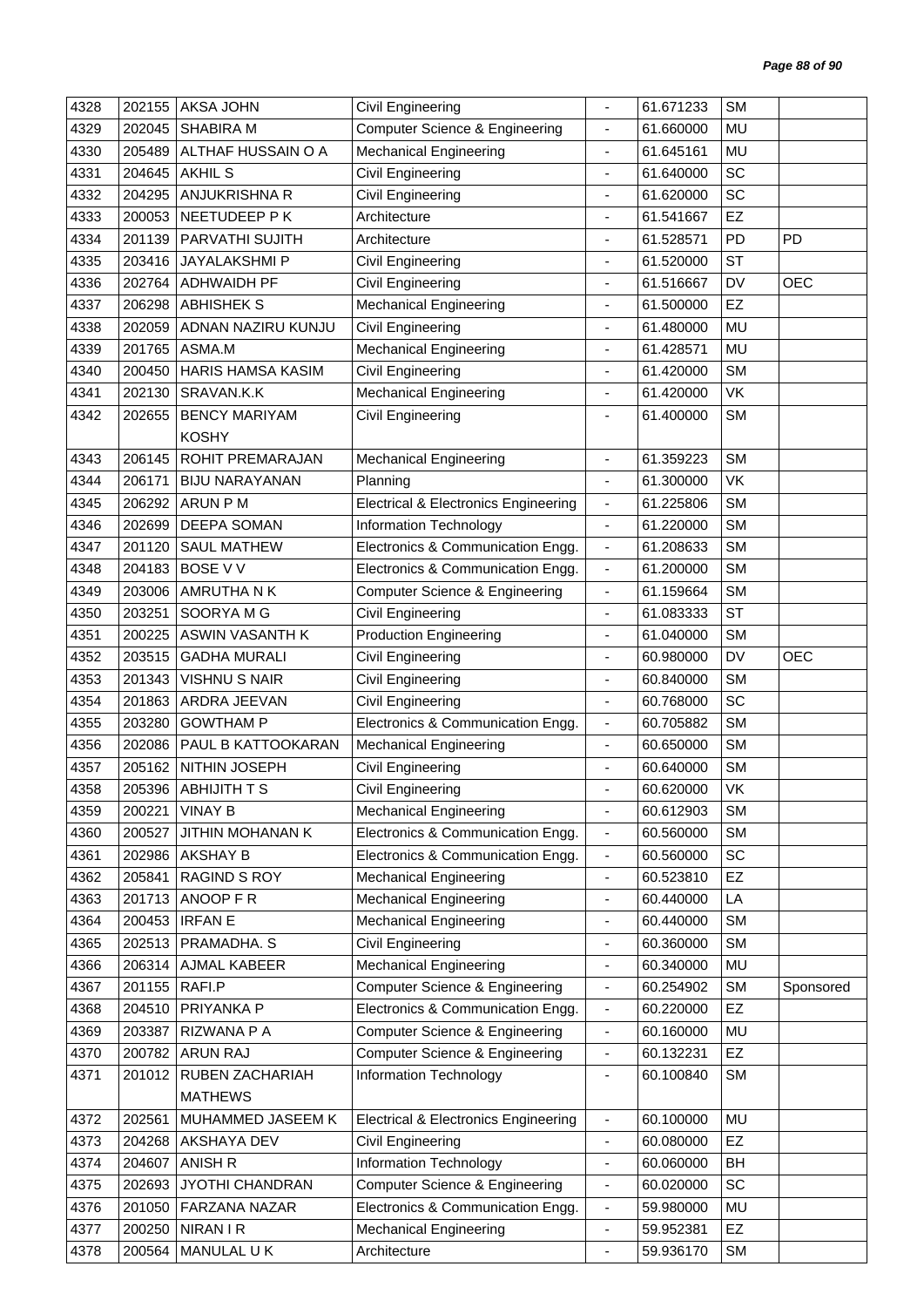| 4379 | 200600 | <b>GOKUL BABU B P</b>   | <b>Mechanical Engineering</b>                   | ä,                           | 59.860000 | SC         |           |
|------|--------|-------------------------|-------------------------------------------------|------------------------------|-----------|------------|-----------|
| 4380 | 205782 | AMAL A G                | Electronics & Communication Engg.               | $\blacksquare$               | 59.785124 | EZ         |           |
| 4381 | 202841 | FATHIMATH THASLEEM      | Electronics & Communication Engg.               | $\blacksquare$               | 59.650485 | MU         |           |
|      |        | T A                     |                                                 |                              |           |            |           |
| 4382 | 204387 | AKHIL KRISHNAN          | <b>Computer Science &amp; Engineering</b>       | $\blacksquare$               | 59.625000 | <b>SM</b>  |           |
| 4383 | 204706 | DONA ELIZABETH RAJU     | <b>Electrical &amp; Electronics Engineering</b> | $\overline{\phantom{a}}$     | 59.620000 | <b>SM</b>  |           |
| 4384 | 203873 | ATHUL ROSHAN JOY        | <b>Mechanical Engineering</b>                   | $\qquad \qquad \blacksquare$ | 59.616667 | <b>SM</b>  |           |
| 4385 | 202562 | RESHMA GANESAN          | Civil Engineering                               | $\qquad \qquad \blacksquare$ | 59.600000 | <b>SM</b>  |           |
| 4386 | 203511 | SHILPA K VIJAYAN        | Civil Engineering                               | ٠                            | 59.580000 | <b>ST</b>  |           |
| 4387 | 206013 | <b>ATHIRA RAJAN</b>     | Civil Engineering                               | $\overline{\phantom{a}}$     | 59.550000 | <b>BH</b>  |           |
| 4388 | 203531 | AKSHAYA SURESH          | <b>Computer Science &amp; Engineering</b>       | $\blacksquare$               | 59.520000 | <b>BH</b>  |           |
| 4389 | 203449 | <b>JESSEN M REJI</b>    | Civil Engineering                               | $\overline{\phantom{a}}$     | 59.500000 | <b>SM</b>  |           |
| 4390 | 203644 | PARAMESWARAN P.S        | Electronics & Communication Engg.               | $\blacksquare$               | 59.480000 | <b>SM</b>  |           |
| 4391 | 201097 | <b>ASIF KT</b>          | <b>Mechanical Engineering</b>                   | ä,                           | 59.420000 | <b>MU</b>  |           |
| 4392 | 205612 | <b>ASWATHY G S</b>      | <b>Computer Science &amp; Engineering</b>       | $\overline{\phantom{a}}$     | 59.327731 | SC         |           |
| 4393 | 201429 | SHEEJATS                | <b>Bio Medical Engineering</b>                  | $\blacksquare$               | 59.312977 | SC         | Sponsored |
| 4394 | 201281 | <b>ROBIN MK</b>         | <b>Computer Science &amp; Engineering</b>       | $\blacksquare$               | 59.200000 | <b>SM</b>  | Sponsored |
| 4395 | 204935 | <b>DIVYA V S</b>        | <b>Electrical &amp; Electronics Engineering</b> | $\blacksquare$               | 59.180000 | SC         |           |
| 4396 | 205438 | JABEZ K VARGHESE        | <b>Civil Engineering</b>                        | $\overline{\phantom{a}}$     | 59.096774 | <b>SM</b>  |           |
| 4397 | 200583 | DILLU.V.NJAREAKKADA     | <b>Mechanical Engineering</b>                   | ä,                           | 59.000000 | <b>SM</b>  |           |
|      |        | N                       |                                                 |                              |           |            |           |
| 4398 | 202455 | <b>JUSTIN JOSEPH</b>    | <b>Computer Science &amp; Engineering</b>       | ÷,                           | 58.974790 | <b>SM</b>  |           |
| 4399 | 203437 | SOORAJ RAVI             | <b>Mechanical Engineering</b>                   | $\blacksquare$               | 58.800000 | SC         |           |
| 4400 | 200263 | SAVINA N SANTHOSH       | Electronics & Communication Engg.               | $\overline{\phantom{a}}$     | 58.760331 | SC         |           |
| 4401 | 201768 | <b>ASWATHY R</b>        | <b>Electrical &amp; Electronics Engineering</b> | $\overline{\phantom{a}}$     | 58.760000 | <b>ST</b>  |           |
| 4402 | 205820 | <b>SREENATH V M</b>     | Civil Engineering                               | $\qquad \qquad \blacksquare$ | 58.580000 | SC         |           |
| 4403 | 206038 | ALANDUTT V R            | Electronics and Instrumentation                 | $\blacksquare$               | 58.580000 | SC         |           |
| 4404 | 200803 | <b>MELWIN XAVIER</b>    | <b>Applied Electronics &amp;</b>                |                              | 58.580000 | <b>EWS</b> |           |
|      |        |                         | Instrumentation                                 |                              |           |            |           |
| 4405 | 203098 | RAJESH UNNIKRISHNAN     | <b>Electrical &amp; Electronics Engineering</b> | $\blacksquare$               | 58.560000 | EZ         |           |
|      |        | T <sub>P</sub>          |                                                 |                              |           |            |           |
| 4406 | 205215 | SAJIN M C               | <b>Mechanical Engineering</b>                   |                              | 58.483871 | <b>SC</b>  |           |
| 4407 |        | 200547   ANJU JAYAKUMAR | Civil Engineering                               |                              | 58.380000 | SC         |           |
| 4408 | 202170 | <b>VISAL BHARATH</b>    | <b>Mechanical Engineering</b>                   | $\overline{\phantom{a}}$     | 58.080000 | ST         |           |
| 4409 | 203749 | PALLAVI P T             | <b>Applied Electronics &amp;</b>                | $\qquad \qquad \blacksquare$ | 57.856000 | <b>SM</b>  |           |
|      |        |                         | Instrumentation                                 |                              |           |            |           |
| 4410 | 205558 | <b>BAFINSHAW V B</b>    | Civil Engineering                               | $\overline{\phantom{a}}$     | 57.800000 | MU         |           |
| 4411 | 206413 | VISHNAVI RAGHAVAN       | Electronics & Communication Engg.               | $\blacksquare$               | 57.500000 | SC         |           |
| 4412 | 204859 | VISHNU OV               | <b>Electrical &amp; Electronics Engineering</b> | $\overline{\phantom{a}}$     | 57.320000 | ST         |           |
| 4413 | 206130 | Aravind U Krishna       | Pertoleum Engineering                           | $\overline{\phantom{a}}$     | 57.100000 | EZ         |           |
| 4414 | 200256 | MAYOORA DHARMARAJ       | <b>Electrical &amp; Electronics Engineering</b> | $\overline{\phantom{a}}$     | 57.008264 | EZ         |           |
| 4415 | 202951 | APARNA S S              | Information Technology                          | $\overline{\phantom{a}}$     | 56.800000 | EZ         |           |
| 4416 | 204782 | SUDHEER P SUKUMAR       | Civil Engineering                               | $\overline{\phantom{a}}$     | 56.403509 | SC         |           |
| 4417 | 201693 | PRIYANKA C G            | Electronics & Communication Engg.               | $\blacksquare$               | 56.288000 | <b>ST</b>  |           |
| 4418 | 203357 | MUHAMMED SHAMEEL        | Computer Science & Engineering                  | $\overline{\phantom{a}}$     | 56.233333 | MU         |           |
|      |        | <b>MARAVAN</b>          |                                                 |                              |           |            |           |
| 4419 | 203373 | POOVASSERY              | Architecture                                    |                              | 55.662500 | <b>SM</b>  |           |
|      |        | ANUSHKA SUDHIR          |                                                 |                              |           |            |           |
| 4420 | 202601 | VIJEETH V A             | <b>Electrical &amp; Electronics Engineering</b> | $\blacksquare$               | 55.584000 | BX         |           |
| 4421 | 200938 | <b>MANOJKUMAR K</b>     | Civil Engineering                               | $\overline{\phantom{a}}$     | 54.412698 | SC         | Sponsored |
| 4422 | 202439 | <b>VAISHNAVI B</b>      | Computer Science & Engineering                  | $\overline{\phantom{a}}$     | 54.194175 | <b>SM</b>  |           |
| 4423 | 205326 | <b>DELVIN MATHEWS</b>   | <b>Chemical Engineering</b>                     | $\overline{\phantom{a}}$     | 52.771930 | <b>SM</b>  |           |
| 4424 | 204266 | ARYA O S                | Civil Engineering                               | $\blacksquare$               | 48.533333 | <b>ST</b>  |           |